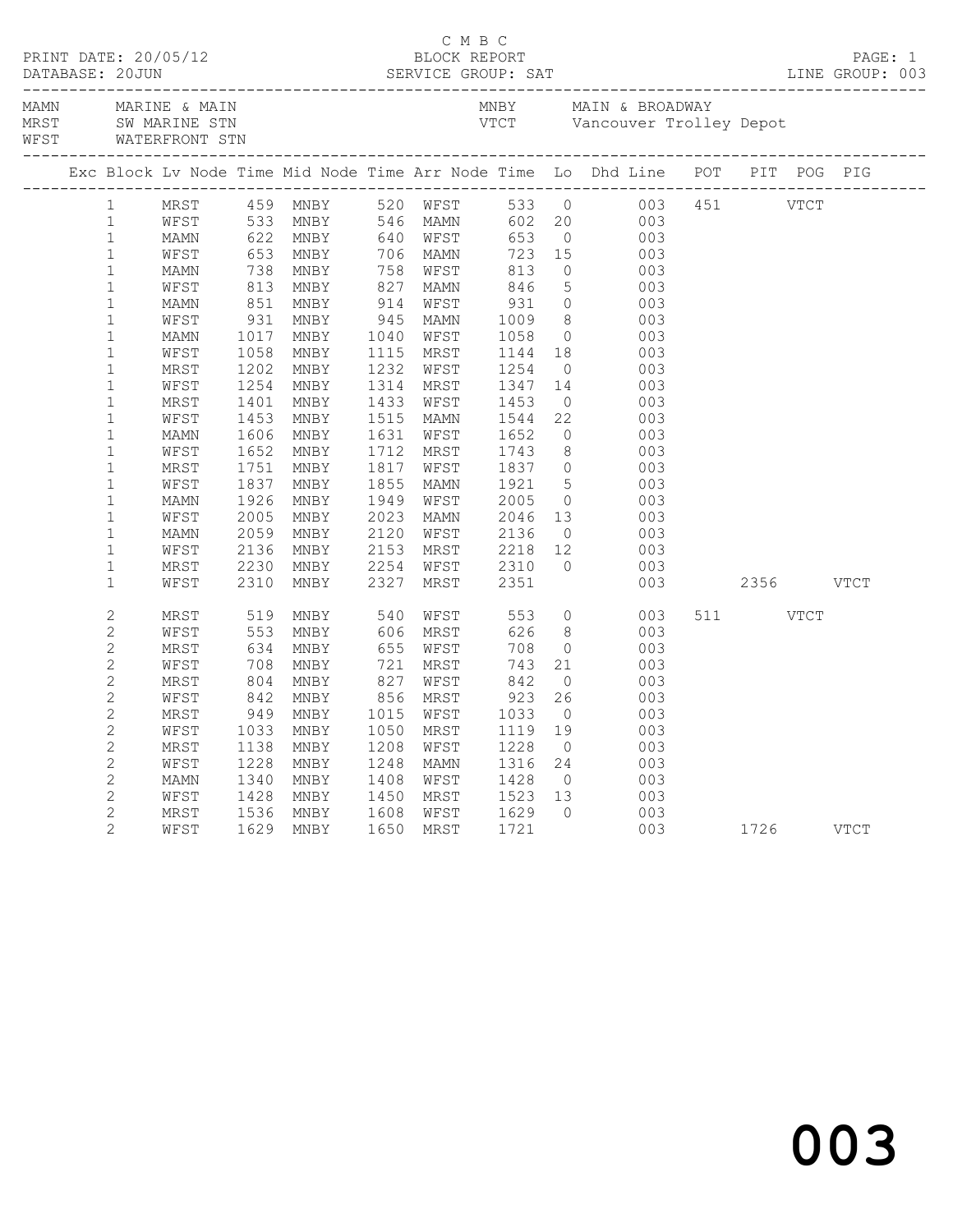### C M B C<br>BLOCK REPORT SERVICE GROUP: SAT

|                 |                 |              |              |              |              |              |                      | Exc Block Lv Node Time Mid Node Time Arr Node Time Lo Dhd Line POT |     | PIT POG PIG |               |             |
|-----------------|-----------------|--------------|--------------|--------------|--------------|--------------|----------------------|--------------------------------------------------------------------|-----|-------------|---------------|-------------|
|                 |                 |              |              |              |              |              |                      |                                                                    |     |             |               |             |
| $\mathfrak{Z}$  | MRST            | 539          | MNBY         | 600          | WFST         | 613          | $\circ$              | 003                                                                |     | 531         | <b>VTCT</b>   |             |
| $\mathfrak{Z}$  | WFST            | 613          | MNBY         | 626          | MAMN         | 643          | 9                    | 003                                                                |     |             |               |             |
| $\mathsf 3$     | MAMN            | 652          | MNBY         | 710          | WFST         | 723          | $\circ$              | 003                                                                |     |             |               |             |
| 3               | WFST            | 723          | MNBY         | 736          | MAMN         | 754          | $5\phantom{.0}$      | 003                                                                |     |             |               |             |
| 3               | MAMN            | 759          | MNBY         | 819          | WFST         | 834          | $\circ$              | 003                                                                |     |             |               |             |
| 3               | WFST            | 834          | MNBY         | 848          | MAMN         | 910          | 15                   | 003                                                                |     |             |               |             |
| 3               | MAMN            | 925          | MNBY         | 948          | WFST         | 1005         | $\overline{0}$       | 003                                                                |     |             |               |             |
| 3               | WFST            | 1005         | MNBY         | 1020         | MAMN         | 1044         | 20                   | 003                                                                |     |             |               |             |
| 3               | MAMN            | 1104         | MNBY         | 1128         | WFST         | 1146         | $\overline{0}$       | 003                                                                |     |             |               |             |
| 3               | WFST            | 1146<br>1256 | MNBY         | 1205<br>1328 | MRST         | 1236         | 20                   | 003<br>003                                                         |     |             |               |             |
| 3<br>3          | MRST<br>WFST    | 1350         | MNBY<br>MNBY | 1410         | WFST<br>MAMN | 1350<br>1439 | $\overline{0}$<br>21 | 003                                                                |     |             |               |             |
| 3               | MAMN            | 1500         | MNBY         | 1528         | WFST         | 1549         | $\overline{0}$       | 003                                                                |     |             |               |             |
| 3               | WFST            | 1549         | MNBY         | 1611         | MRST         | 1644         | 14                   | 003                                                                |     |             |               |             |
| 3               | MRST            | 1658         | MNBY         | 1725         | WFST         | 1745         | $\overline{0}$       | 003                                                                |     |             |               |             |
| 3               | WFST            | 1745         | MNBY         | 1803         | MAMN         | 1829         | 14                   | 003                                                                |     |             |               |             |
| 3               | MAMN            | 1843         | MNBY         | 1906         | WFST         | 1924         | $\circ$              | 003                                                                |     |             |               |             |
| 3               | WFST            | 1924         | MNBY         | 1942         | MRST         | 2009         | 9                    | 003                                                                |     |             |               |             |
| 3               | MRST            | 2018         | MNBY         | 2044         | WFST         | 2100         | $\circ$              | 003                                                                |     |             |               |             |
| 3               | WFST            | 2100         | MNBY         | 2117         | MAMN         | 2138         | 13                   | 003                                                                |     |             |               |             |
| 3               | MAMN            | 2151         | MNBY         | 2212         | WFST         | 2228         | $\overline{0}$       | 003                                                                |     |             |               |             |
| 3               | WFST            | 2228         | MNBY         | 2245         | MRST         | 2310         | 15                   | 003                                                                |     |             |               |             |
| 3               | MRST            | 2325         | MNBY         | 2349         | WFST         | 2405         | 0                    | 003                                                                |     |             |               |             |
| 3               | WFST            | 2405         | MNBY         | 2422         | MRST         | 2445         | $7\phantom{.0}$      | 003                                                                |     |             |               |             |
| 3               | MRST            | 2452         | MNBY         | 2516         | WFST         | 2532         | $\circ$              | 003                                                                |     |             |               |             |
| 3               | WFST            | 2532         | MNBY         | 2549         | MRST         | 2612         |                      | 003                                                                |     | 2617        |               | <b>VTCT</b> |
|                 |                 |              |              |              |              |              |                      |                                                                    |     |             |               |             |
| 4               | MRST            | 559          | MNBY         | 620          | WFST         | 633          | $\circ$              | 003                                                                | 551 |             | VTCT          |             |
| 4               | WFST            | 633          | MNBY         | 646          | MRST         | 707          | $7\phantom{.0}$      | 003                                                                |     |             |               |             |
| 4               | MRST            | 714          | MNBY         | 736          | WFST         | 751          | 0                    | 003                                                                |     |             |               |             |
| 4               | WFST            | 751          | MNBY         | 804          | MAMN         | 823          | 10                   | 003                                                                |     |             |               |             |
| 4               | MAMN            | 833          | MNBY         | 854          | WFST         | 910          | $\circ$              | 003                                                                |     |             |               |             |
| 4               | WFST            | 910          | MNBY         | 924          | MAMN         | 946          | 16                   | 003                                                                |     |             |               |             |
| $\overline{4}$  | MAMN            | 1002         | MNBY         | 1024         | WFST         | 1042         | $\overline{0}$       | 003                                                                |     |             |               |             |
| 4               | WFST            | 1042         | MNBY         | 1059         | MAMN         | 1123         | 11                   | 003                                                                |     |             |               |             |
| $\sqrt{4}$      | MAMN            | 1134         | MNBY         | 1200         | WFST         | 1220         | $\overline{0}$       | 003                                                                |     |             |               |             |
| 4               | WFST            | 1220         | MNBY         | 1240         | MRST         | 1312         | 16                   | 003                                                                |     |             |               |             |
| 4               | MRST            | 1328         | MNBY         | 1400         | WFST         | 1420         | $\overline{0}$       | 003                                                                |     |             |               |             |
| 4               | WFST            | 1420         | MNBY         | 1442         | MAMN         | 1511         | 22                   | 003                                                                |     |             |               |             |
| 4               | $\texttt{MAMN}$ |              | 1533 MNBY    |              | 1600 WFST    | 1621 0       |                      | 003                                                                |     |             |               |             |
| 4               | WFST            | 1621         | MNBY         | 1642         | MRST         | 1713         | 18                   | 003<br>003                                                         |     |             |               |             |
| $\sqrt{4}$      | MRST            | 1731         | MNBY         | 1758<br>1836 | WFST         | 1818<br>1906 | 0<br>6               | 003                                                                |     |             |               |             |
| 4<br>$\sqrt{4}$ | WFST<br>MRST    | 1818<br>1912 | MNBY<br>MNBY | 1938         | MRST<br>WFST | 1954         | $\circ$              | 003                                                                |     |             |               |             |
| $\overline{4}$  | WFST            | 1954         | MNBY         | 2012         | MRST         | 2039         |                      | 003                                                                |     | 2044        |               | <b>VTCT</b> |
|                 |                 |              |              |              |              |              |                      |                                                                    |     |             |               |             |
| 5               | MRST            | 701          | MNBY         | 723          | WFST         | 736          | 0                    | 003                                                                | 653 |             | $_{\rm VTCT}$ |             |
| 5               | WFST            | 736          | MNBY         | 749          | MRST         | 811          | 10                   | 003                                                                |     |             |               |             |
| 5               | MRST            | 821          | MNBY         | 845          | WFST         | 901          | $\circ$              | 003                                                                |     |             |               |             |
| 5               | WFST            | 901          | MNBY         | 915          | MRST         | 942          | 23                   | 003                                                                |     |             |               |             |
| 5               | MRST            | 1005         | MNBY         | 1032         | WFST         | 1050         | 0                    | 003                                                                |     |             |               |             |
| 5               | WFST            | 1050         | MNBY         | 1107         | MRST         | 1136         | 10                   | 003                                                                |     |             |               |             |
| $\mathsf S$     | <b>MRST</b>     | 1146         | MNBY         | 1216         | WFST         | 1236         | 0                    | 003                                                                |     |             |               |             |
| 5               | WFST            | 1236         | MNBY         | 1256         | MRST         | 1328         | 16                   | 003                                                                |     |             |               |             |
| 5               | <b>MRST</b>     | 1344         | MNBY         | 1416         | WFST         | 1436         | 0                    | 003                                                                |     |             |               |             |
| 5               | WFST            | 1436         | MNBY         | 1458         | <b>MAMN</b>  | 1527         | 22                   | 003                                                                |     |             |               |             |
| 5               | MAMN            | 1549         | MNBY         | 1616         | WFST         | 1637         | $\circ$              | 003                                                                |     |             |               |             |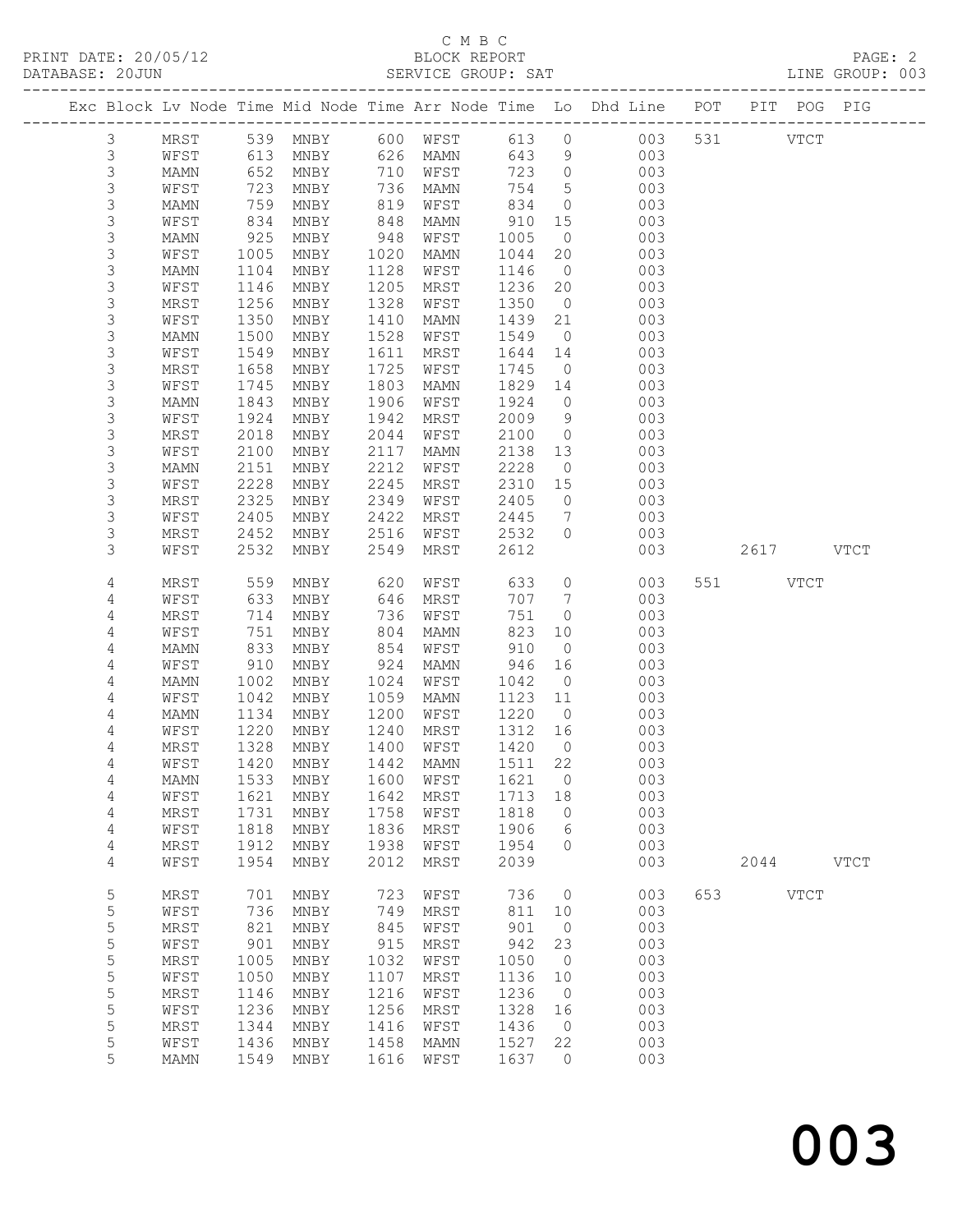# C M B C<br>BLOCK REPORT

| PRINT DATE: 20/05/12<br>DATABASE: 20JUN |                    |              |              |                                        |              | C M B C<br>BLOCK REPORT |              |               |                                                                                                     |     |           |             | PAGE: 3<br>5/12 FAGE: 5<br>SERVICE GROUP: SAT LINE GROUP: 003 |
|-----------------------------------------|--------------------|--------------|--------------|----------------------------------------|--------------|-------------------------|--------------|---------------|-----------------------------------------------------------------------------------------------------|-----|-----------|-------------|---------------------------------------------------------------|
|                                         |                    |              |              |                                        |              |                         |              |               | Exc Block Lv Node Time Mid Node Time Arr Node Time Lo Dhd Line POT PIT POG PIG                      |     |           |             |                                                               |
|                                         |                    |              |              |                                        |              |                         |              |               | 5 WFST 1637 MNBY 1658 MRST 1729 003 1734 VTCT                                                       |     |           |             |                                                               |
|                                         | 6                  | MRST         |              |                                        |              |                         |              |               | 725 MNBY 748 WFST 803 0 003 717 VTCT<br>803 MNBY 817 MRST 840 17 003<br>857 MNBY 923 WFST 940 0 003 |     |           |             |                                                               |
|                                         | 6                  | WFST         |              |                                        |              |                         |              |               |                                                                                                     |     |           |             |                                                               |
|                                         | 6                  | MRST         |              |                                        |              |                         |              |               |                                                                                                     |     |           |             |                                                               |
|                                         | 6                  | WFST         | 940          | MNBY                                   |              |                         |              |               | 954 MRST 1023 13 003                                                                                |     |           |             |                                                               |
|                                         | 6                  | MRST         | 1036         | MNBY                                   |              | 1104 WFST               |              |               |                                                                                                     |     |           |             |                                                               |
|                                         | 6                  | WFST         |              |                                        |              | 1141 MAMN               |              |               |                                                                                                     |     |           |             |                                                               |
|                                         | 6                  | MAMN         |              | 1122 MNBY<br>1222 MNBY                 | 1248         | WFST                    |              |               | $\begin{array}{cccc} 1122 & 0 & 003 \\ 1208 & 14 & 003 \\ 1310 & 0 & 003 \end{array}$               |     |           |             |                                                               |
|                                         | 6                  | WFST         | 1310         | MNBY                                   | 1330         | MRST                    |              |               | 1403 14 003                                                                                         |     |           |             |                                                               |
|                                         | 6                  | MRST         | 1417         | MNBY                                   | 1449         | WFST                    |              |               |                                                                                                     |     |           |             |                                                               |
|                                         | 6                  | WFST         | 1509         | MNBY                                   | 1531         | MAMN                    |              |               | $\begin{array}{cccc} 1509 & 0 & 003 \\ 1601 & 20 & 003 \\ 1707 & 0 & 003 \end{array}$               |     |           |             |                                                               |
|                                         | 6                  | MAMN         | 1621         | MNBY                                   | 1646         | WFST                    |              |               |                                                                                                     |     |           |             |                                                               |
|                                         | 6                  | WFST         | 1707         | MNBY                                   | 1727         | MRST                    |              |               | 1758 13 003                                                                                         |     |           |             |                                                               |
|                                         | $\epsilon$         | MRST         | 1811         | MNBY                                   | 1837         | WFST                    |              |               |                                                                                                     |     |           |             |                                                               |
|                                         | 6                  | WFST         | 1856         | MNBY                                   | 1914         | MAMN                    |              |               | $\begin{array}{cccc} 1856 & 0 & 003 \\ 1938 & 8 & 003 \\ 2025 & 0 & 003 \end{array}$                |     |           |             |                                                               |
|                                         | 6                  | MAMN         | 1946         | MNBY                                   | 2009         | WFST                    |              |               |                                                                                                     |     |           |             |                                                               |
|                                         | 6                  | WFST         | 2025         | MNBY                                   | 2042         | MRST                    |              |               | 2108 26 003                                                                                         |     |           |             |                                                               |
|                                         | 6                  | MRST         | 2134         | MNBY                                   | 2158         | WFST                    |              |               | 2214 0 003                                                                                          |     |           |             |                                                               |
|                                         | 6                  | WFST         | 2214         | MNBY                                   | 2231         |                         |              |               |                                                                                                     |     |           |             |                                                               |
|                                         | 6                  | MRST         |              | 2311 MNBY                              | 2335         |                         |              |               | MRST 2256 15 003<br>WFST 2351 0 003                                                                 |     |           |             |                                                               |
|                                         | 6                  | WFST         |              | 2351 MNBY                              | 2408         | MRST 2431               |              |               | 003                                                                                                 |     | 2436 VTCT |             |                                                               |
|                                         | 7                  | MRST         |              | MNBY 809<br>MNBY 838                   |              |                         |              |               | WFST 824 0 003 738 VTCT<br>MRST 903 10 003                                                          |     |           |             |                                                               |
|                                         | 7                  | WFST         |              | 746 MNBY<br>824 MNBY                   |              |                         |              |               |                                                                                                     |     |           |             |                                                               |
|                                         | 7                  | MRST         | 913          | MNBY                                   |              | 939 WFST                |              |               | 956 0 003                                                                                           |     |           |             |                                                               |
|                                         | 7                  | WFST         | 956          | MNBY                                   | 1011         | MRST                    |              |               | 1040 12 003                                                                                         |     |           |             |                                                               |
|                                         | 7                  | MRST         | 1052         | MNBY                                   | 1120         | WFST                    |              |               | $\begin{array}{cccc} 1138 & 0 & 003 \\ 1224 & 12 & 003 \\ 1326 & 0 & 003 \end{array}$               |     |           |             |                                                               |
|                                         | 7                  | WFST         | 1138         | MNBY                                   | 1157         | MAMN                    |              |               |                                                                                                     |     |           |             |                                                               |
|                                         | 7                  | MAMN         | 1236         | MNBY                                   | 1304         | WFST                    |              |               |                                                                                                     |     |           |             |                                                               |
|                                         | 7                  | WFST         | 1326         | MNBY                                   | 1346         | MRST                    |              |               | 1419 13 003                                                                                         |     |           |             |                                                               |
|                                         | 7                  | MRST         | 1432         | MNBY                                   | 1504         | WFST                    |              |               | 1525 0 003<br>1617 20 003<br>1721 0 003                                                             |     |           |             |                                                               |
|                                         | 7                  | WFST         | 1525         | MNBY                                   | 1547         | MAMN                    |              |               |                                                                                                     |     |           |             |                                                               |
|                                         | 7                  | MAMN         | 1637         | MNBY                                   |              | 1701 WFST               |              |               |                                                                                                     |     |           |             |                                                               |
|                                         | 7                  | WFST         |              | 1721 MNBY                              |              | 1741 MAMN               | 1808 15      |               | 003                                                                                                 |     |           |             |                                                               |
|                                         | 7                  | <b>MAMN</b>  |              | 1823 MNBY                              |              | 1846 WFST               | 1905         |               | $0$ 003                                                                                             |     |           |             |                                                               |
|                                         | 7                  |              |              | WFST 1905 MNBY 1923 MRST 1951          |              |                         |              |               | 003                                                                                                 |     | 1956 VTCT |             |                                                               |
|                                         | 8                  | MRST         | 813          | MNBY                                   | 836          | WFST                    | 851          | $\circ$       | 003                                                                                                 | 805 |           | <b>VTCT</b> |                                                               |
|                                         | 8                  | WFST         | 851          | MNBY                                   | 905          | <b>MAMN</b>             | 927          | 16            | 003                                                                                                 |     |           |             |                                                               |
|                                         | $\,8\,$            | MAMN         | 943          | MNBY                                   | 1005         | WFST                    | 1023         | $\circ$       | 003                                                                                                 |     |           |             |                                                               |
|                                         | $\,8\,$            | WFST         | 1023         | MNBY                                   | 1040         | <b>MAMN</b>             | 1104         | 14            | 003                                                                                                 |     |           |             |                                                               |
|                                         | 8                  | <b>MAMN</b>  | 1118         | MNBY                                   | 1144         | WFST                    | 1203         | 0             | 003                                                                                                 |     |           |             |                                                               |
|                                         | $\,8\,$            | WFST         | 1203         | MNBY                                   | 1222         | MRST                    | 1253         | 11            | 003                                                                                                 |     |           |             |                                                               |
|                                         | $\,8\,$            | MRST         | 1304         | $\operatorname{\mathsf{MNBY}}$         | 1336         | WFST                    | 1358         | $\circ$       | 003                                                                                                 |     |           |             |                                                               |
|                                         | $\,8\,$            | WFST         | 1358         | MNBY                                   | 1418         | MRST                    | 1451         | 13            | 003                                                                                                 |     |           |             |                                                               |
|                                         | 8                  | MRST         | 1504         | MNBY                                   | 1536         | WFST                    | 1557         | $\circ$       | 003                                                                                                 |     |           |             |                                                               |
|                                         | 8                  | WFST         | 1557         | MNBY                                   | 1619         | MAMN                    | 1647         | 22            | 003                                                                                                 |     |           |             |                                                               |
|                                         | $\,8\,$            | MAMN         | 1709         | MNBY                                   | 1733         | WFST                    | 1753         | $\circ$       | 003                                                                                                 |     |           |             |                                                               |
|                                         | $\,8\,$            | WFST         | 1753         | MNBY                                   | 1811         | MRST                    | 1841         | 9             | 003                                                                                                 |     |           |             |                                                               |
|                                         | $\,8\,$            | MRST         | 1850         | MNBY                                   | 1916         | WFST                    | 1934         | $\circ$       | 003                                                                                                 |     |           |             |                                                               |
|                                         | $\,8\,$<br>$\,8\,$ | WFST         | 1934<br>2044 | MNBY                                   | 1952<br>2108 | MRST                    | 2019<br>2124 | 25<br>$\circ$ | 003<br>003                                                                                          |     |           |             |                                                               |
|                                         | 8                  | MRST<br>WFST | 2124         | $\operatorname{\mathsf{MNBY}}$<br>MNBY | 2141         | WFST<br><b>MAMN</b>     | 2202         | 17            | 003                                                                                                 |     |           |             |                                                               |
|                                         | 8                  | MAMN         | 2219         | MNBY                                   | 2240         | WFST                    | 2256         | $\circ$       | 003                                                                                                 |     |           |             |                                                               |
|                                         |                    |              |              |                                        |              |                         |              |               |                                                                                                     |     |           |             |                                                               |

 8 WFST 2256 MNBY 2313 MRST 2337 15 003 8 MRST 2352 MNBY 2416 WFST 2432 0 003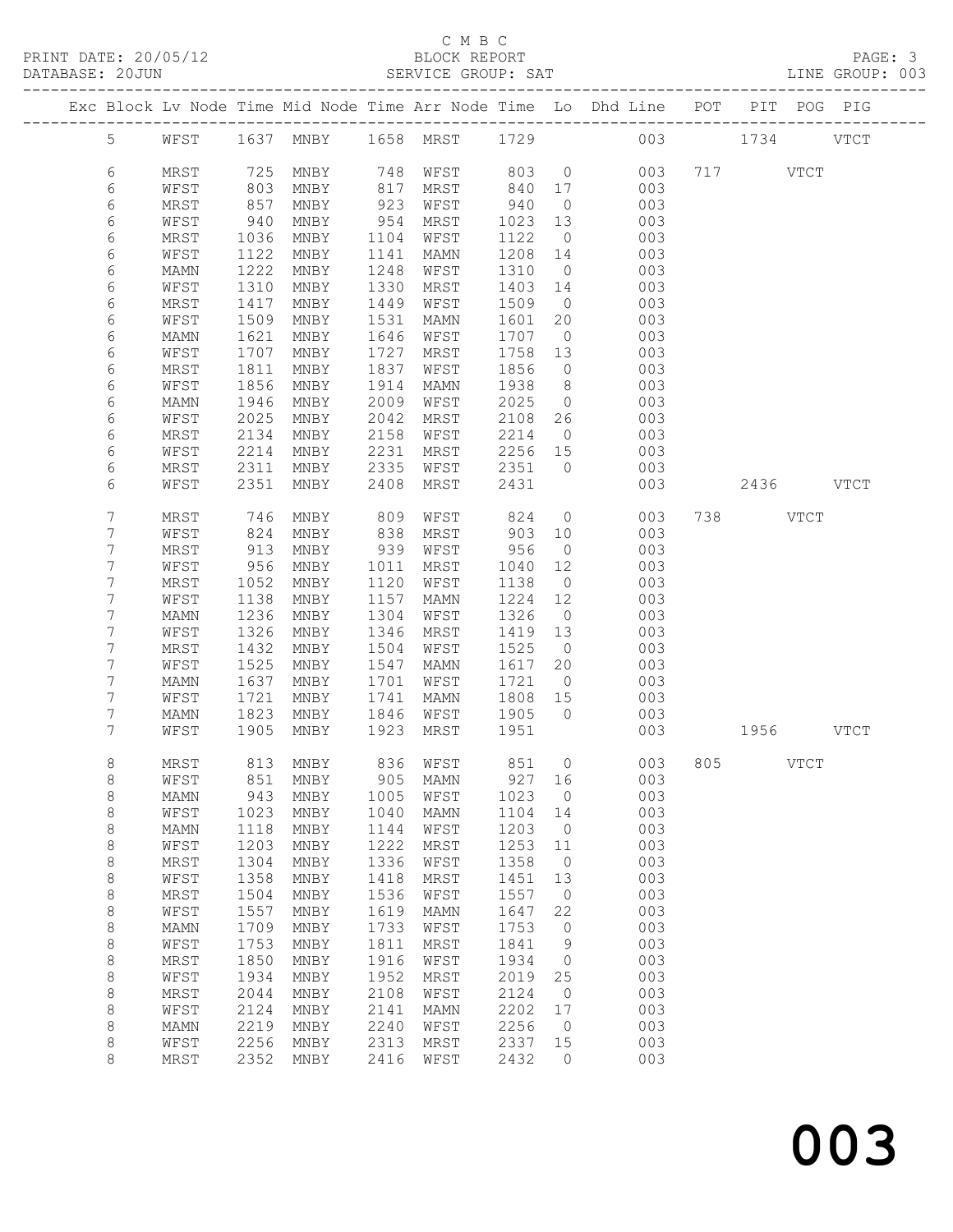# C M B C

|  | DATABASE: 20JUN |              |              |                                |              | SERVICE GROUP: SAT  |              |                | LINE GROUP: 003                                                                |           |          |           |             |  |
|--|-----------------|--------------|--------------|--------------------------------|--------------|---------------------|--------------|----------------|--------------------------------------------------------------------------------|-----------|----------|-----------|-------------|--|
|  |                 |              |              |                                |              |                     |              |                | Exc Block Lv Node Time Mid Node Time Arr Node Time Lo Dhd Line POT PIT POG PIG |           |          |           |             |  |
|  | 8               |              |              |                                |              |                     |              |                | WFST 2432 MNBY 2449 MRST 2512 003 2517 VTCT                                    |           |          |           |             |  |
|  | 9               | MRST         | 838          |                                |              | MNBY 904 WFST 921 0 |              |                | 003                                                                            |           | 830 VTCT |           |             |  |
|  | 9               | WFST         | 921          | MNBY                           |              | 935 MRST 1004 17    |              |                | 003                                                                            |           |          |           |             |  |
|  | 9               | MRST         | 1021         | MNBY                           | 1048         | WFST                | 1106         | $\overline{0}$ | 003                                                                            |           |          |           |             |  |
|  | 9               | WFST         | 1106         | MNBY                           | 1123         | MAMN                | 1148         | 10             | 003                                                                            |           |          |           |             |  |
|  | 9               | MAMN         | 1158         | MNBY                           | 1224         | WFST                | 1244         | $\overline{0}$ | 003                                                                            |           |          |           |             |  |
|  | 9               | WFST         | 1244         | MNBY                           | 1304         | MAMN                | 1333 23      |                | 003                                                                            |           |          |           |             |  |
|  | $\mathsf 9$     | MAMN         | 1356         | MNBY                           | 1424         | WFST                | 1444         | $\overline{0}$ | 003                                                                            |           |          |           |             |  |
|  | 9               | WFST         | 1444         | MNBY                           | 1506         | MRST                | 1539 13      |                | 003                                                                            |           |          |           |             |  |
|  | 9               | MRST         | 1552         | MNBY                           | 1624         | WFST                | 1645         | $\overline{0}$ | 003                                                                            |           |          |           |             |  |
|  | 9               | WFST         | 1645         | MNBY                           | 1705         | MAMN                | 1732 12      |                | 003                                                                            |           |          |           |             |  |
|  | $\mathsf 9$     | MAMN         | 1744         | MNBY                           | 1807         | WFST                | 1827 0       |                | 003                                                                            |           |          |           |             |  |
|  | 9               | WFST         | 1827         | MNBY                           | 1845         | MRST                | 1915         | 18             | 003                                                                            |           |          |           |             |  |
|  | 9               | MRST         | 1933         | MNBY                           | 1959         | WFST                | 2015         | $\overline{0}$ | 003                                                                            |           |          |           |             |  |
|  | 9               | WFST         | 2015         | MNBY                           | 2032         | MRST                | 2058         | 10             | 003                                                                            |           |          |           |             |  |
|  | 9               | MRST         | 2108         | MNBY                           | 2132         | WFST                | 2148         | $\overline{0}$ | 003                                                                            |           |          |           |             |  |
|  | 9               | WFST         | 2148         | MNBY                           | 2205         | MRST                | 2230 13      |                | 003                                                                            |           |          |           |             |  |
|  | 9               | MRST         | 2243         | MNBY                           | 2307         | WFST                | 2323         | $\overline{0}$ | 003                                                                            |           |          |           |             |  |
|  | 9               | WFST         | 2323         | MNBY                           | 2340         | MRST                | 2404 18      |                | 003                                                                            |           |          |           |             |  |
|  | 9               | MRST         | 2422         | MNBY                           | 2446         | WFST                | 2502         | $\bigcirc$     | 003                                                                            |           |          |           |             |  |
|  | 9               | WFST         | 2502         | MNBY                           | 2519         | MRST                | 2542         |                | 003                                                                            |           |          | 2547 VTCT |             |  |
|  | 10              | MRST         | 905          | MNBY                           | 931          | WFST                | 948          | $\overline{0}$ | 003                                                                            |           | 857 VTCT |           |             |  |
|  | 10              | WFST         | 948          | MNBY                           | 1003         | MAMN                | 1027 6       |                | 003                                                                            |           |          |           |             |  |
|  | 10              | MAMN         | 1033         | MNBY                           | 1056         | WFST                | 1114         | $\overline{0}$ | 003                                                                            |           |          |           |             |  |
|  | 10              | WFST         | 1114         | MNBY                           | 1133         | MRST                | 1204         | 22             | 003                                                                            |           |          |           |             |  |
|  | 10              | MRST         | 1226         | MNBY                           | 1256         | WFST                | 1318         | $\overline{0}$ | 003                                                                            |           |          |           |             |  |
|  | 10              | WFST         | 1318         | MNBY                           | 1338         | MAMN                | 1407 22      |                | 003                                                                            |           |          |           |             |  |
|  | 10              | MAMN         | 1429         | MNBY                           | 1457         | WFST                | 1517         | $\overline{0}$ | 003                                                                            |           |          |           |             |  |
|  | 10              | WFST         | 1517         | MNBY                           | 1539         | MRST                | 1613 12      |                | 003                                                                            |           |          |           |             |  |
|  | 10              | MRST         | 1625         | MNBY                           | 1654         | WFST                | 1715 0       |                | 003                                                                            |           |          |           |             |  |
|  | 10              | WFST         | 1715         | MNBY                           | 1735         | MRST                | 1806         |                | 003                                                                            | 1811 VTCT |          |           |             |  |
|  | 11              | MRST         | 930          | MNBY                           |              | 956 WFST            | 1013         |                | $\overline{0}$<br>003                                                          |           | 922 VTCT |           |             |  |
|  | 11              | WFST         | 1013         | MNBY                           |              | 1030 MRST           | 1059 23      |                | 003                                                                            |           |          |           |             |  |
|  | 11              | MRST         | 1122         | MNBY                           |              | 1152 WFST           | 1211         | $\overline{0}$ | 003                                                                            |           |          |           |             |  |
|  | 11              | WFST         | 1211         | MNBY                           |              | 1231 MAMN           | 1259 25      |                | 003                                                                            |           |          |           |             |  |
|  |                 |              |              |                                |              |                     |              |                | 11 MAMN 1324 MNBY 1352 WFST 1414 0 003                                         |           |          |           |             |  |
|  | 11              | WFST         | 1414         | MNBY                           | 1436         | MRST                | 1509         | 11             | 003                                                                            |           |          |           |             |  |
|  | 11              | MRST         | 1520         | MNBY                           | 1552         | WFST                | 1613         | $\overline{0}$ | 003                                                                            |           |          |           |             |  |
|  | 11              | WFST         | 1613         | MNBY                           | 1634         | <b>MAMN</b>         | 1701         | 24             | 003                                                                            |           |          |           |             |  |
|  | 11              | MAMN         | 1725         | MNBY                           | 1749         | WFST                | 1809         | $\overline{0}$ | 003                                                                            |           |          |           |             |  |
|  | 11              | WFST         | 1809         | MNBY                           | 1827         | MAMN                | 1853         | 10             | 003                                                                            |           |          |           |             |  |
|  | 11              | MAMN         | 1903         | $\operatorname{\mathsf{MNBY}}$ | 1926         | WFST                | 1944         | $\circ$        | 003                                                                            |           |          |           |             |  |
|  | 11              | WFST         | 1944         | MNBY                           | 2002         | <b>MAMN</b>         | 2025         | 8              | 003                                                                            |           |          |           |             |  |
|  | 11              | MAMN         | 2033         | MNBY                           | 2056         | WFST                | 2112         | $\circ$        | 003                                                                            |           |          |           |             |  |
|  | 11              | WFST         | 2112<br>2202 | MNBY                           | 2129<br>2226 | MRST                | 2154<br>2242 | 8<br>$\Omega$  | 003<br>003                                                                     |           |          |           |             |  |
|  | 11<br>11        | MRST<br>WFST |              | MNBY<br>2242 MNBY              | 2259         | WFST<br>MRST        | 2324         |                | 003                                                                            |           | 2329     |           | <b>VTCT</b> |  |
|  |                 |              |              |                                |              |                     |              |                |                                                                                |           |          |           |             |  |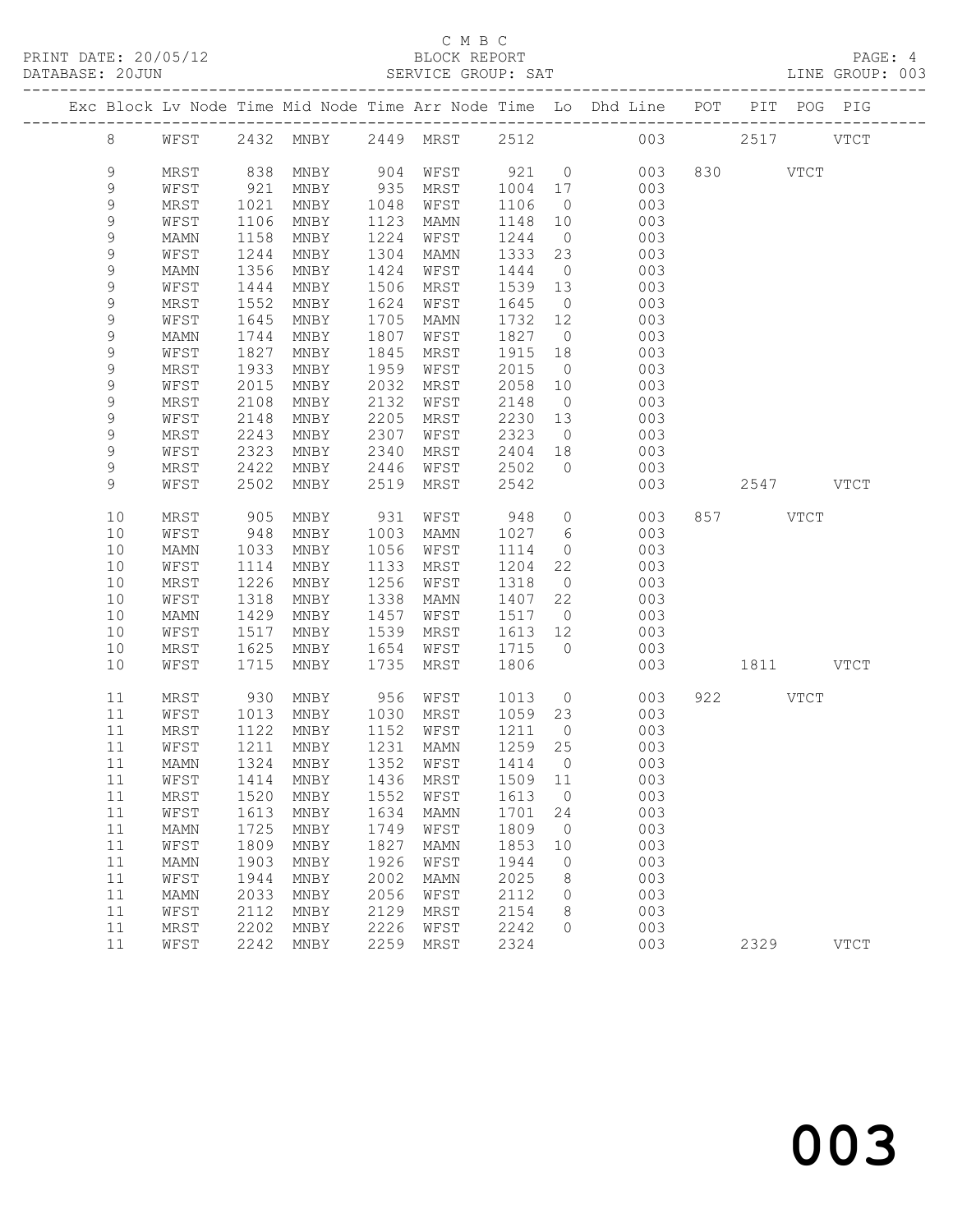### C M B C<br>BLOCK REPORT SERVICE GROUP: SAT

|    |      |              |           |      |           |         |                | Exc Block Lv Node Time Mid Node Time Arr Node Time Lo Dhd Line POT PIT POG PIG |               |           |  |
|----|------|--------------|-----------|------|-----------|---------|----------------|--------------------------------------------------------------------------------|---------------|-----------|--|
| 12 | MRST |              |           |      |           |         |                | 1044 MNBY 1112 WFST 1130 0 003 1036 VTCT                                       |               |           |  |
| 12 | WFST |              |           |      |           |         |                |                                                                                |               |           |  |
| 12 | MRST | 1130<br>1240 |           |      |           |         |                | MNBY 1149 MRST 1220 20 003<br>MNBY 1312 WFST 1334 0 003                        |               |           |  |
| 12 | WFST | 1334         | MNBY      |      | 1354 MAMN | 1423    | 21             | 003                                                                            |               |           |  |
| 12 | MAMN | 1444         | MNBY      | 1512 | WFST      | 1533    | $\overline{0}$ | 003                                                                            |               |           |  |
| 12 | WFST | 1533         | MNBY      | 1555 | MRST      | 1629 13 |                | 003                                                                            |               |           |  |
| 12 | MRST | 1642         | MNBY      | 1709 | WFST      | 1729    | $\overline{0}$ | 003                                                                            |               |           |  |
| 12 | WFST | 1729         | MNBY      | 1749 | MRST      | 1820    | 9              | 003                                                                            |               |           |  |
| 12 | MRST | 1829         | MNBY      | 1855 | WFST      | 1914    | $\overline{0}$ | 003                                                                            |               |           |  |
| 12 | WFST | 1914         | MNBY      | 1932 | MAMN      | 1955 14 |                | 003                                                                            |               |           |  |
| 12 | MAMN | 2009         | MNBY      | 2032 | WFST      | 2048    | $\overline{0}$ | 003                                                                            |               |           |  |
| 12 | WFST | 2048         | MNBY      | 2105 | MRST      | 2130    |                | 003                                                                            |               | 2135 VTCT |  |
| 13 | MRST | 1106         | MNBY      | 1136 | WFST      | 1155    | $\overline{0}$ | 003                                                                            | 1058 VTCT     |           |  |
| 13 | WFST | 1155         | MNBY      | 1214 | MAMN      | 1241    | 11             | 003                                                                            |               |           |  |
| 13 | MAMN | 1252         | MNBY      | 1320 | WFST      | 1342    | $\overline{0}$ | 003                                                                            |               |           |  |
| 13 | WFST | 1342         | MNBY      | 1402 | MRST      | 1435 13 |                | 003                                                                            |               |           |  |
| 13 | MRST | 1448         | MNBY      | 1520 | WFST      | 1541    | $\overline{0}$ | 003                                                                            |               |           |  |
| 13 | WFST | 1541         | MNBY      | 1603 | MAMN      | 1632    | 20             | 003                                                                            |               |           |  |
| 13 | MAMN | 1652         | MNBY      | 1716 | WFST      | 1736    | $\overline{0}$ | 003                                                                            |               |           |  |
| 13 | WFST | 1736         | MNBY      | 1756 | MRST      | 1827    |                | 003                                                                            | 1832 VTCT     |           |  |
| 14 | MRST | 1210         | MNBY      | 1240 | WFST      | 1302    | $\overline{0}$ |                                                                                | 003 1202 VTCT |           |  |
| 14 | WFST | 1302         | MNBY      | 1322 | MAMN      | 1351    | 22             | 003                                                                            |               |           |  |
| 14 | MAMN | 1413         | MNBY      | 1441 | WFST      | 1501    | $\overline{0}$ | 003                                                                            |               |           |  |
| 14 | WFST | 1501         | MNBY      | 1523 | MRST      | 1556 14 |                | 003                                                                            |               |           |  |
| 14 | MRST | 1610         | MNBY      | 1639 | WFST      | 1700    | $\overline{0}$ | 003                                                                            |               |           |  |
| 14 | WFST | 1700         | MNBY      | 1720 | MAMN      | 1747 17 |                | 003                                                                            |               |           |  |
| 14 | MAMN | 1804         | MNBY      | 1827 | WFST      | 1847    | $\overline{0}$ | 003                                                                            |               |           |  |
| 14 | WFST | 1847         | MNBY      | 1905 | MRST      | 1933    | 21             | 003                                                                            |               |           |  |
| 14 | MRST | 1954         | MNBY      | 2020 | WFST      | 2036    | $\overline{0}$ | 003                                                                            |               |           |  |
| 14 | WFST | 2036         | MNBY      | 2053 | MAMN      | 2115    | 8 <sup>8</sup> | 003                                                                            |               |           |  |
| 14 | MAMN | 2123         | MNBY      | 2144 | WFST      | 2200    | $\overline{0}$ | 003                                                                            |               |           |  |
| 14 | WFST | 2200         | MNBY      | 2217 | MRST      | 2242 15 |                | 003                                                                            |               |           |  |
| 14 | MRST | 2257         | MNBY      | 2321 | WFST      | 2337    | $\bigcirc$     | 003                                                                            |               |           |  |
| 14 | WFST | 2337         | MNBY      | 2354 | MRST      | 2418    |                | 003                                                                            |               | 2423 VTCT |  |
| 15 | MRST | 1312         | MNBY      | 1344 | WFST      | 1406    |                | $\overline{0}$<br>003                                                          | 1304 VTCT     |           |  |
| 15 | WFST | 1406         | MNBY      | 1426 | MAMN      | 1455 21 |                | 003                                                                            |               |           |  |
| 15 | MAMN | 1516         | MNBY      | 1544 | WFST      | 1605    | $\overline{0}$ | 003                                                                            |               |           |  |
| 15 | WFST | 1605         | MNBY      | 1627 | MRST      | 1659 15 |                | 003                                                                            |               |           |  |
| 15 | MRST | 1714         | MNBY      | 1741 | WFST      | 1801    | $\overline{0}$ | 003                                                                            |               |           |  |
| 15 | WFST |              | 1801 MNBY |      | 1819 MRST | 1849    |                |                                                                                | 003 1854 VTCT |           |  |
|    |      |              |           |      |           |         |                |                                                                                |               |           |  |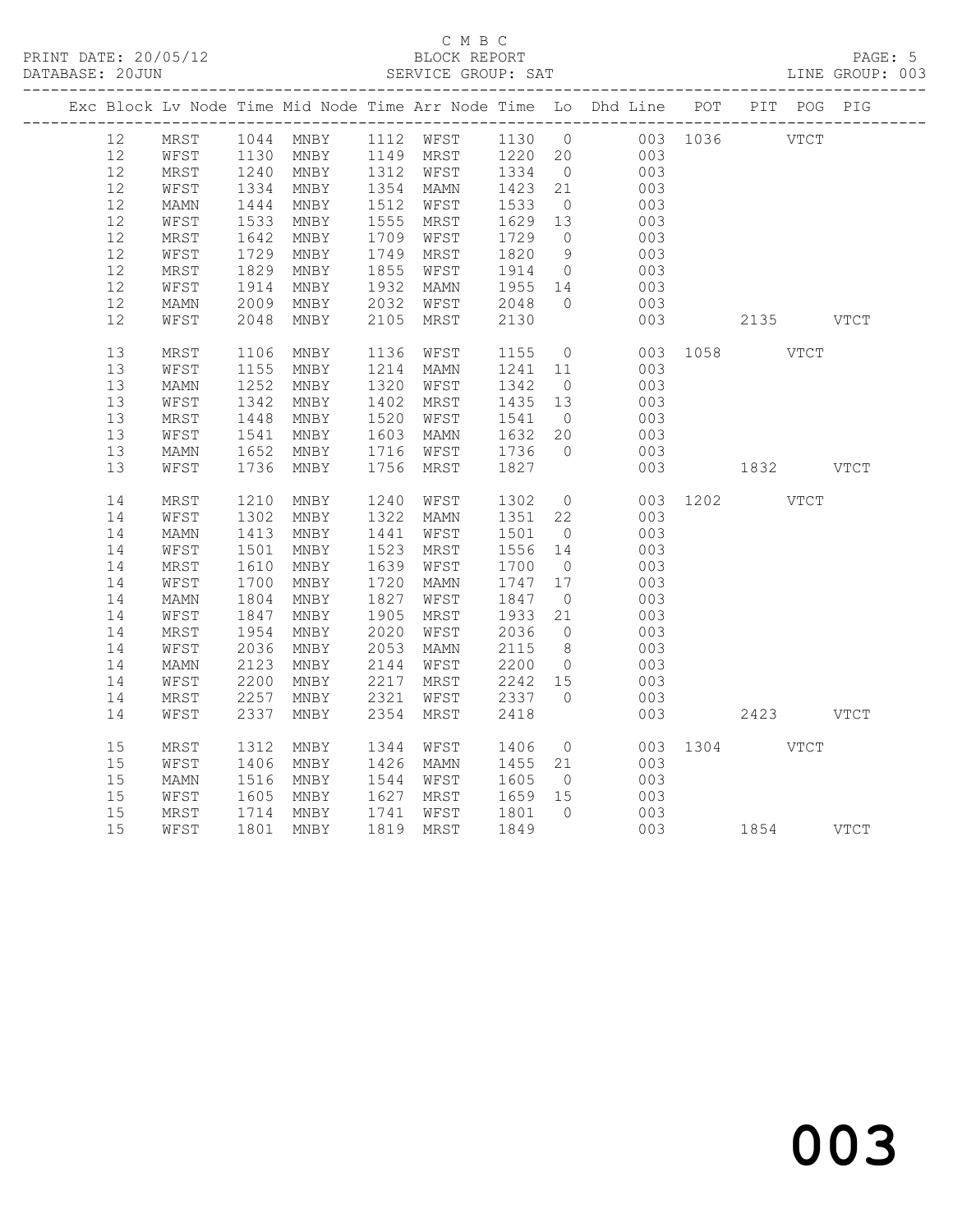|                                                                                                    |    | PRINT DATE: 20/05/12                                                                                                                                                                         |                                                                                                                          | UMBC<br>15/12 BLOCK REPORT<br>SERVICE GROUP: SAT                                                                                                                                                                                                                                             |                                                                                                                           | C M B C                                                                                                                                                  |                                                                                                                           |                                                                                    |                                                                                                                                                                                                                                                                                                                                                                                                                                                                                                                                         |               |          | PAGE: 6     |
|----------------------------------------------------------------------------------------------------|----|----------------------------------------------------------------------------------------------------------------------------------------------------------------------------------------------|--------------------------------------------------------------------------------------------------------------------------|----------------------------------------------------------------------------------------------------------------------------------------------------------------------------------------------------------------------------------------------------------------------------------------------|---------------------------------------------------------------------------------------------------------------------------|----------------------------------------------------------------------------------------------------------------------------------------------------------|---------------------------------------------------------------------------------------------------------------------------|------------------------------------------------------------------------------------|-----------------------------------------------------------------------------------------------------------------------------------------------------------------------------------------------------------------------------------------------------------------------------------------------------------------------------------------------------------------------------------------------------------------------------------------------------------------------------------------------------------------------------------------|---------------|----------|-------------|
|                                                                                                    |    |                                                                                                                                                                                              |                                                                                                                          | 5GRN 5 AV & GRANVILLE ST<br>CLOV      CLOVERLEAF<br>ETRE          ETON & RENFREW                                                                                                                                                                                                             |                                                                                                                           |                                                                                                                                                          |                                                                                                                           |                                                                                    | BLLP        BLANCA LOOP<br>CMHA         CAMBIE & HASTINGS<br>GRDM         GRANVILLE & DUNSMUIR                                                                                                                                                                                                                                                                                                                                                                                                                                          |               |          |             |
|                                                                                                    |    |                                                                                                                                                                                              |                                                                                                                          |                                                                                                                                                                                                                                                                                              |                                                                                                                           |                                                                                                                                                          |                                                                                                                           |                                                                                    | Exc Block Lv Node Time Mid Node Time Arr Node Time Lo Dhd Line POT PIT POG PIG                                                                                                                                                                                                                                                                                                                                                                                                                                                          |               |          |             |
| 11<br>11<br>11<br>11<br>11<br>11<br>11<br>11<br>11<br>11<br>11<br>11<br>11<br>11                   |    | ETRE<br>ULP1<br>ETRE<br>ULP1<br>ETRE<br>ULP1<br>ETRE<br>ULP1<br>ETRE<br>ULP1<br>CMHA<br>ULP1<br>CMHA<br>ULP1                                                                                 | 1424<br>1844<br>1957<br>2047<br>2140<br>2321                                                                             | 5GRN<br>1545 CLOV<br>1717 5GRN<br>CLOV<br>5GRN<br>CLOV<br>5GRN<br>2226 CLOV<br>5GRN                                                                                                                                                                                                          |                                                                                                                           | 1749 ETRE                                                                                                                                                |                                                                                                                           |                                                                                    | 11 BLLP 530 5GRN 548 ETRE 615 5 004 500 VTCT<br>11 ETRE 620 CLOV 648 BLLP 703 21 004<br>11 BLLP 724 5GRN 742 ETRE 809 5 004<br>814 CLOV 844 ULP1 907 17 004<br>924 5GRN 950 ETRE 1021 10 004<br>1031 CLOV 1106 ULP1 1135 9 004<br>1144 5GRN 1215 ETRE 1250 10 004<br>1300 CLOV 1337 ULP1 1409 15 004<br>1457 ETRE 1535 10 004<br>1623 ULP1 1658 19 004<br>1749 ETRE 1823 21 004<br>1919 ULP1 1949 8 004<br>2025 CMHA 2042 5 004<br>2101 ULP1 2127 13 004<br>2205 CMHA 2221 5 004<br>$2240$ ULP1 $2306$ 15 $004$<br>2345 CMHA 2400 7 004 |               |          |             |
| 11<br>12<br>12<br>12<br>12<br>12<br>12<br>12<br>12<br>12                                           |    | CMHA<br>BLLP<br>ETRE<br><b>BLLP</b><br>ETRE<br>ULP1<br>ETRE<br>ULP1<br><b>ETRE</b><br>ULP1                                                                                                   | 2407<br>1020<br>1130                                                                                                     | CLOV<br>5GRN<br>CLOV                                                                                                                                                                                                                                                                         |                                                                                                                           |                                                                                                                                                          | 2420 ULP1 2442                                                                                                            |                                                                                    | 604 5GRN 622 ETRE 649 12 004<br>701 CLOV 729 BLLP 744 17 004<br>801 5GRN 820 ETRE 849 15 004<br>904 CLOV 936 ULP1 1002 18 004<br>1048 ETRE 1120 10 004<br>1206 ULP1 1237 19 004<br>1256 5GRN 1329 ETRE 1405 11 004<br>1416 CLOV 1453 ULP1 1527 16 004<br>1543 5GRN 1615 ETRE 1651 10 004                                                                                                                                                                                                                                                | 004 2517 VTCT | 534 VTCT |             |
| 12<br>13<br>13<br>13<br>13<br>13<br>13<br>13<br>13<br>13<br>13<br>13<br>13<br>13<br>13<br>13<br>13 | 13 | ETRE<br><b>BLLP</b><br>ETRE<br><b>BLLP</b><br><b>ETRE</b><br>ULP1<br><b>ETRE</b><br>ULP1<br>${\tt ETRE}$<br>ULP1<br><b>ETRE</b><br>ULP1<br>${\tt ETRE}$<br>ULP1<br>$\rm CMA$<br>ULP1<br>CMHA | 644<br>737<br>830<br>934<br>1047<br>1200<br>1326<br>1445<br>1613<br>1732<br>1856<br>2011<br>2119<br>2206<br>2301<br>2347 | 1701 CLOV 1738 ULP1 1811<br>5GRN<br>$\mathtt{CLOV}$<br>5GRN<br>$\mathtt{CLOV}$<br>5GRN<br>$\mathtt{CLOV}$<br>5GRN<br>$\ensuremath{\mathsf{CLOV}}$<br>$5\,$ GRN<br>$\mathtt{CLOV}$<br>5GRN<br>$\ensuremath{\mathsf{CLOV}}$<br>5GRN<br>$\ensuremath{\mathsf{CLOV}}$<br>5GRN<br>$\mathtt{CLOV}$ | 702<br>805<br>850<br>1006<br>1117<br>1236<br>1359<br>1523<br>1645<br>1808<br>1927<br>2042<br>2145<br>2220<br>2325<br>2400 | <b>ETRE</b><br><b>BLLP</b><br>ETRE<br>ULP1<br>ETRE<br>ULP1<br>ETRE<br>ULP1<br><b>ETRE</b><br>ULP1<br><b>ETRE</b><br>ULP1<br>CMHA<br>ULP1<br>CMHA<br>ULP1 | 729<br>820<br>920<br>1032<br>1152<br>1307<br>1435<br>1557<br>1721<br>1840<br>1959<br>2108<br>2201<br>2246<br>2340<br>2422 | 8<br>10<br>14<br>15<br>8<br>19<br>10<br>16<br>11<br>16<br>12<br>11<br>5<br>15<br>7 | 004 1851 VTCT<br>PNHM 604 CLOV 614 BLLP 629 15 004 529 VTCT<br>004<br>004<br>004<br>004<br>004<br>004<br>004<br>004<br>004<br>004<br>004<br>004<br>004<br>004<br>004<br>004                                                                                                                                                                                                                                                                                                                                                             |               | 2457     | <b>VTCT</b> |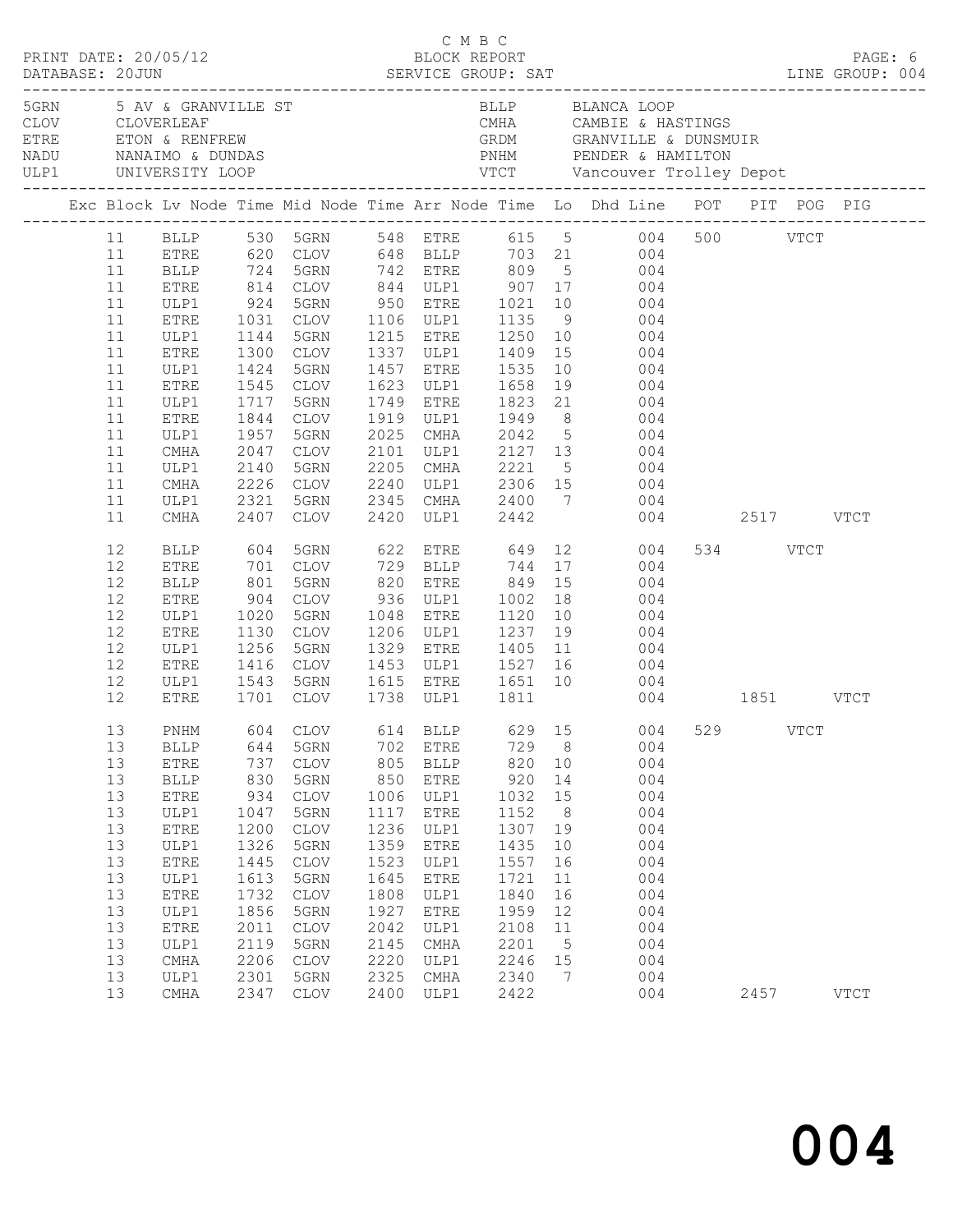# C M B C<br>BLOCK REPORT

LINE GROUP: 004

|  |    |              |                                                                                                                           |                                  |      |              |         |                 | Exc Block Lv Node Time Mid Node Time Arr Node Time Lo Dhd Line POT PIT POG PIG |     |          |               |             |
|--|----|--------------|---------------------------------------------------------------------------------------------------------------------------|----------------------------------|------|--------------|---------|-----------------|--------------------------------------------------------------------------------|-----|----------|---------------|-------------|
|  |    |              |                                                                                                                           | 624 5GRN                         |      | 642 ETRE     |         |                 |                                                                                |     | 554      |               |             |
|  | 14 | BLLP         |                                                                                                                           |                                  |      |              |         |                 | 709 12<br>004                                                                  |     |          | $_{\rm VTCT}$ |             |
|  | 14 | ${\tt ETRE}$ | $\begin{array}{c} \n \stackrel{\frown}{\phantom{}_{0}} \\  815 \\  \stackrel{\frown}{\phantom{}_{0}} \\  0\n \end{array}$ | CLOV                             |      | 749 BLLP     | 804     | 11              | 004                                                                            |     |          |               |             |
|  | 14 | <b>BLLP</b>  |                                                                                                                           | 5GRN                             |      | 835 ETRE     | 905     | 14              | 004                                                                            |     |          |               |             |
|  | 14 | ETRE         | 919                                                                                                                       | CLOV                             | 951  | ULP1         | 1017    | 15              | 004                                                                            |     |          |               |             |
|  | 14 | ULP1         | 1032                                                                                                                      | 5GRN                             | 1102 | ETRE         | 1137    | 8 <sup>8</sup>  | 004                                                                            |     |          |               |             |
|  | 14 | ETRE         | 1145                                                                                                                      | CLOV                             | 1221 | ULP1         | 1252    | 19              | 004                                                                            |     |          |               |             |
|  | 14 | ULP1         | 1311                                                                                                                      | 5GRN                             | 1344 | ETRE         | 1420    | 10              | 004                                                                            |     |          |               |             |
|  | 14 | ${\tt ETRE}$ | 1430                                                                                                                      | CLOV                             | 1508 | ULP1         | 1542    | 16              | 004                                                                            |     |          |               |             |
|  | 14 | ULP1         | 1558                                                                                                                      | 5GRN                             | 1630 | <b>ETRE</b>  | 1706    | 10              | 004                                                                            |     |          |               |             |
|  | 14 | ETRE         | 1716                                                                                                                      | CLOV                             | 1753 | ULP1         | 1826    | 10              | 004                                                                            |     |          |               |             |
|  | 14 | ULP1         | 1836                                                                                                                      | 5GRN                             | 1907 | <b>ETRE</b>  | 1939    | 9               | 004                                                                            |     |          |               |             |
|  | 14 | ETRE         | 1948                                                                                                                      | CLOV                             | 2021 | ULP1         | 2048    | 11              | 004                                                                            |     |          |               |             |
|  | 14 | ULP1         | 2059                                                                                                                      | 5GRN                             | 2125 | CMHA         | 2141    | $5\overline{)}$ | 004                                                                            |     |          |               |             |
|  | 14 |              |                                                                                                                           |                                  | 2200 |              | 2226    | 15              | 004                                                                            |     |          |               |             |
|  |    | CMHA         | 2146                                                                                                                      | CLOV                             |      | ULP1         |         |                 |                                                                                |     |          |               |             |
|  | 14 | ULP1         | 2241                                                                                                                      | 5GRN                             | 2305 | CMHA         | 2320    | 6               | 004                                                                            |     |          |               |             |
|  | 14 | CMHA         | 2326                                                                                                                      | CLOV                             | 2340 | ULP1         | 2406    |                 | 004                                                                            |     | 2441     |               | <b>VTCT</b> |
|  | 15 | GRDM         | 612                                                                                                                       | NADU                             |      | ETRE         | 632     | 9               | 004                                                                            |     | 549      | <b>VTCT</b>   |             |
|  | 15 | ETRE         | 641                                                                                                                       | CLOV                             |      | 709 BLLP     | 724     | 19              | 004                                                                            |     |          |               |             |
|  | 15 | <b>BLLP</b>  | 743                                                                                                                       | 5GRN                             | 802  | ETRE         | 831     | 19              | 004                                                                            |     |          |               |             |
|  | 15 | ETRE         | 850                                                                                                                       | <b>CLOV</b>                      | 921  | ULP1         | 945     | 8 <sup>8</sup>  | 004                                                                            |     |          |               |             |
|  | 15 | ULP1         | 953                                                                                                                       | 5GRN                             | 1020 | ETRE         | 1052    | 10              | 004                                                                            |     |          |               |             |
|  | 15 | ETRE         | 1102                                                                                                                      | CLOV                             | 1136 | ULP1         | 1206    | 20              | 004                                                                            |     |          |               |             |
|  | 15 | ULP1         | 1226                                                                                                                      | 5GRN                             | 1259 | <b>ETRE</b>  | 1335    | 10              | 004                                                                            |     |          |               |             |
|  | 15 | ETRE         | 1345                                                                                                                      | $\mathtt{CLOV}$                  | 1422 | ULP1         | 1456    | 15              | 004                                                                            |     |          |               |             |
|  |    |              |                                                                                                                           |                                  | 1543 |              |         |                 | 004                                                                            |     |          |               |             |
|  | 15 | ULP1         | 1511                                                                                                                      | 5GRN                             |      | ETRE         | 1619    | 11              |                                                                                |     |          |               |             |
|  | 15 | ETRE         | 1630                                                                                                                      | CLOV                             | 1708 | ULP1         | 1742    | 13              | 004                                                                            |     |          |               |             |
|  | 15 | ULP1         | 1755                                                                                                                      | 5GRN                             | 1827 | ${\tt ETRE}$ | 1901    | 23              | 004                                                                            |     |          |               |             |
|  | 15 | ETRE         | 1924                                                                                                                      | CLOV                             | 1959 | ULP1         | 2028    | 11              | 004                                                                            |     |          |               |             |
|  | 15 | ULP1         | 2039                                                                                                                      | 5GRN                             | 2105 | CMHA         | 2121    | $5\overline{)}$ | 004                                                                            |     |          |               |             |
|  | 15 | CMHA         | 2126                                                                                                                      | CLOV                             | 2140 | ULP1         | 2206    | 14              | 004                                                                            |     |          |               |             |
|  | 15 | ULP1         | 2220                                                                                                                      | 5GRN                             | 2245 | CMHA         | 2301    | 5               | 004                                                                            |     |          |               |             |
|  | 15 | CMHA         | 2306                                                                                                                      | <b>CLOV</b>                      | 2320 | ULP1         | 2346    |                 | 004                                                                            |     | 2421     |               | <b>VTCT</b> |
|  | 16 | <b>BLLP</b>  | 704                                                                                                                       | 5GRN                             | 722  | ETRE         | 749     | 6               | 004                                                                            |     | 631 VTCT |               |             |
|  | 16 | ETRE         | 755                                                                                                                       | CLOV                             | 825  | ULP1         | 848     | 6               | 004                                                                            |     |          |               |             |
|  | 16 | ULP1         | 854                                                                                                                       | 5GRN                             |      | 920 ETRE     | 951     | 11              | 004                                                                            |     |          |               |             |
|  | 16 | ETRE         | 1002                                                                                                                      | CLOV                             |      | 1036 ULP1    | 1103 12 |                 | 004                                                                            |     |          |               |             |
|  | 16 | ULP1         | 1115                                                                                                                      | 5GRN                             |      | 1146 ETRE    | 1221    | $\overline{9}$  | 004                                                                            |     |          |               |             |
|  | 16 |              |                                                                                                                           | ETRE 1230 CLOV 1307 ULP1 1338 16 |      |              |         |                 | 004                                                                            |     |          |               |             |
|  | 16 | ULP1         | 1354                                                                                                                      | 5GRN                             | 1427 | <b>ETRE</b>  | 1503    | 12              | 004                                                                            |     |          |               |             |
|  | 16 | <b>ETRE</b>  | 1515                                                                                                                      | <b>CLOV</b>                      | 1553 | ULP1         | 1627    | 16              | 004                                                                            |     |          |               |             |
|  |    |              |                                                                                                                           |                                  |      |              |         |                 |                                                                                |     |          |               |             |
|  | 16 | ULP1         | 1643                                                                                                                      | 5GRN                             | 1715 | ETRE         | 1751    | 14              | 004                                                                            |     |          |               |             |
|  | 16 | ETRE         | 1805                                                                                                                      | <b>CLOV</b>                      | 1841 | ULP1         | 1912    |                 | 004                                                                            |     | 1952     |               | <b>VTCT</b> |
|  | 17 | GRDM         | 758                                                                                                                       | NADU                             |      | <b>ETRE</b>  | 818     | 15              | 004                                                                            | 735 |          | <b>VTCT</b>   |             |
|  | 17 | ETRE         | 833                                                                                                                       | <b>CLOV</b>                      | 904  | ULP1         | 928     | 10              | 004                                                                            |     |          |               |             |
|  | 17 | ULP1         | 938                                                                                                                       | 5GRN                             | 1005 | <b>ETRE</b>  | 1037    | 9               | 004                                                                            |     |          |               |             |
|  | 17 | ETRE         | 1046                                                                                                                      | <b>CLOV</b>                      | 1121 | ULP1         | 1150    | 21              | 004                                                                            |     |          |               |             |
|  | 17 | ULP1         | 1211                                                                                                                      | 5GRN                             | 1244 | <b>ETRE</b>  | 1320    | 10              | 004                                                                            |     |          |               |             |
|  | 17 | ETRE         | 1330                                                                                                                      | <b>CLOV</b>                      | 1407 | ULP1         | 1441    | 14              | 004                                                                            |     |          |               |             |
|  | 17 | ULP1         | 1455                                                                                                                      | 5GRN                             | 1527 | <b>ETRE</b>  | 1605    | 10              | 004                                                                            |     |          |               |             |
|  | 17 | ${\tt ETRE}$ | 1615                                                                                                                      | $\mathtt{CLOV}$                  | 1653 | ULP1         | 1728    |                 | 004                                                                            |     | 1808     |               | <b>VTCT</b> |
|  |    |              |                                                                                                                           |                                  |      |              |         |                 |                                                                                |     |          |               |             |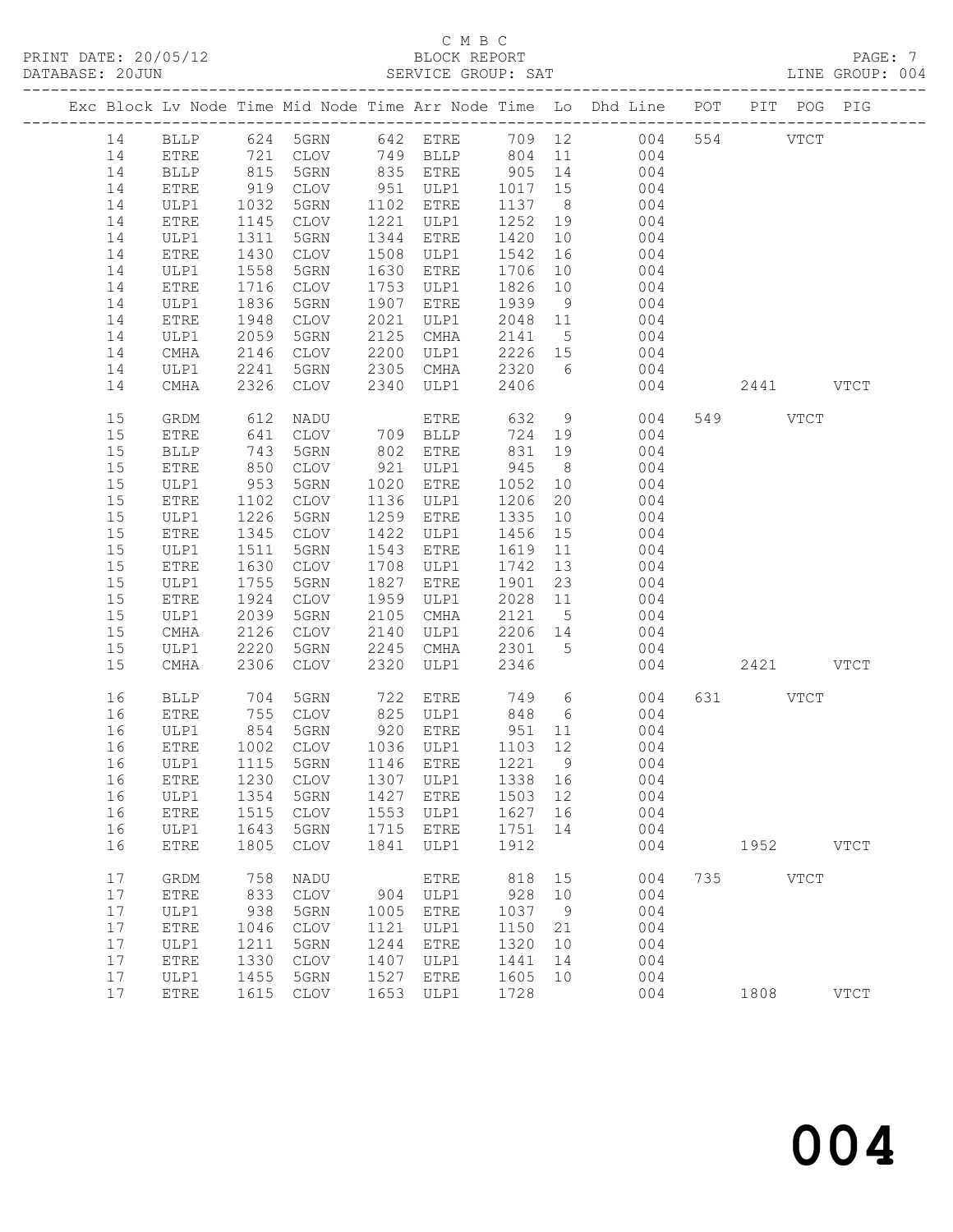### C M B C<br>BLOCK REPORT SERVICE GROUP: SAT

|    |              |      |             |      |             |         |                 | Exc Block Lv Node Time Mid Node Time Arr Node Time Lo Dhd Line POT PIT POG PIG    |           |  |
|----|--------------|------|-------------|------|-------------|---------|-----------------|-----------------------------------------------------------------------------------|-----------|--|
| 18 |              |      |             |      |             |         |                 | BLLP 844 5GRN 905 ETRE 937 12 004 811 VTCT<br>ETRE 949 CLOV 1021 ULP1 1047 14 004 |           |  |
| 18 |              |      |             |      |             |         |                 |                                                                                   |           |  |
| 18 | ULP1         | 1101 | 5GRN        |      | 1132 ETRE   | 1207 8  |                 | 004                                                                               |           |  |
| 18 | <b>ETRE</b>  | 1215 | CLOV        |      | 1251 ULP1   | 1322 19 |                 | 004                                                                               |           |  |
| 18 | ULP1         | 1341 | 5GRN        |      | 1414 ETRE   | 1450    | 10              | 004                                                                               |           |  |
| 18 | ${\tt ETRE}$ | 1500 | CLOV        |      | 1538 ULP1   | 1612 16 |                 | $004$<br>$004$                                                                    |           |  |
| 18 | ULP1         | 1628 | 5GRN        | 1700 | ETRE        | 1736 11 |                 |                                                                                   |           |  |
| 18 | ETRE         | 1747 | CLOV        | 1823 | ULP1        | 1855 21 |                 | 004                                                                               |           |  |
| 18 | ULP1         | 1916 | 5GRN        | 1947 | ETRE        | 2019    |                 | 004                                                                               | 2059 VTCT |  |
| 19 | ULP1         | 909  | 5GRN        |      | 935 ETRE    |         |                 | 1006 11<br>004                                                                    | 830 VTCT  |  |
| 19 | ${\tt ETRE}$ | 1017 | CLOV        |      | 1051 ULP1   | 1118 11 |                 | 004                                                                               |           |  |
| 19 | ULP1         | 1129 | 5GRN        | 1200 | ETRE        | 1235    | 10              | 004                                                                               |           |  |
| 19 | ETRE         | 1245 | CLOV        | 1322 | ULP1        | 1353    | 16              | 004                                                                               |           |  |
| 19 | ULP1         | 1409 | 5GRN        | 1442 | ETRE        | 1520    | 10              | $004$<br>$004$                                                                    |           |  |
| 19 | ${\tt ETRE}$ | 1530 | CLOV        | 1608 | ULP1        | 1642    | 18              |                                                                                   |           |  |
| 19 | ULP1         | 1700 | 5GRN        | 1732 | ETRE        | 1808 15 |                 | 004                                                                               |           |  |
| 19 | <b>ETRE</b>  | 1823 | CLOV        | 1859 | ULP1        | 1930 7  |                 | 004                                                                               |           |  |
| 19 | ULP1         | 1937 | 5GRN        | 2005 | CMHA        | 2022    |                 | 004                                                                               | 2049 VTCT |  |
| 20 | ULP1         | 1007 | 5GRN        |      | 1035 ETRE   |         |                 | 1107 10<br>004                                                                    | 925 VTCT  |  |
| 20 | <b>ETRE</b>  | 1117 | CLOV        |      | 1151 ULP1   | 1221    | 20              | 004                                                                               |           |  |
| 20 | ULP1         | 1241 | 5GRN        |      | 1314 ETRE   | 1350    | 10              | 004                                                                               |           |  |
| 20 | <b>ETRE</b>  | 1400 | CLOV        | 1437 | ULP1        | 1511    | 16              | 004                                                                               |           |  |
| 20 | ULP1         | 1527 | 5GRN        | 1559 | ETRE        | 1635 11 |                 | 004                                                                               |           |  |
| 20 | <b>ETRE</b>  | 1646 | CLOV        | 1723 | ULP1        | 1757    | 18              | 004                                                                               |           |  |
| 20 | ULP1         | 1815 | 5GRN        | 1847 | <b>ETRE</b> | 1920    |                 | 004                                                                               | 2006 VTCT |  |
| 21 | ULP1         | 1157 | 5GRN        | 1230 | ETRE        |         |                 | 1306 9 004 1115 VTCT                                                              |           |  |
| 21 | ETRE         | 1315 | CLOV        |      | 1352 ULP1   | 1424 15 |                 | 004                                                                               |           |  |
| 21 | ULP1         | 1439 | 5GRN        | 1512 | ETRE        | 1550    | 10              | 004                                                                               |           |  |
| 21 | ETRE         | 1600 | CLOV        | 1638 | ULP1        | 1713    | 23              | 004                                                                               |           |  |
| 21 | ULP1         | 1736 | 5GRN        | 1808 | <b>ETRE</b> | 1842    | 22              | 004                                                                               |           |  |
| 21 | ${\tt ETRE}$ | 1904 | CLOV        | 1939 | ULP1        | 2008    | 9               | 004                                                                               |           |  |
| 21 | ULP1         | 2017 | 5GRN        | 2045 | CMHA        | 2102    | $5\overline{)}$ | 004                                                                               |           |  |
| 21 | CMHA         | 2107 | <b>CLOV</b> | 2121 | ULP1        | 2147 13 |                 | 004                                                                               |           |  |
| 21 | ULP1         | 2200 | 5GRN        | 2225 | CMHA        | 2241    | $5^{\circ}$     | 004                                                                               |           |  |
| 21 | CMHA         | 2246 | CLOV        | 2300 | ULP1        | 2326    | 24              | 004                                                                               |           |  |
| 21 | ULP1         | 2350 | 5GRN        | 2414 | CMHA        | 2429    |                 | 004                                                                               | 2456 VTCT |  |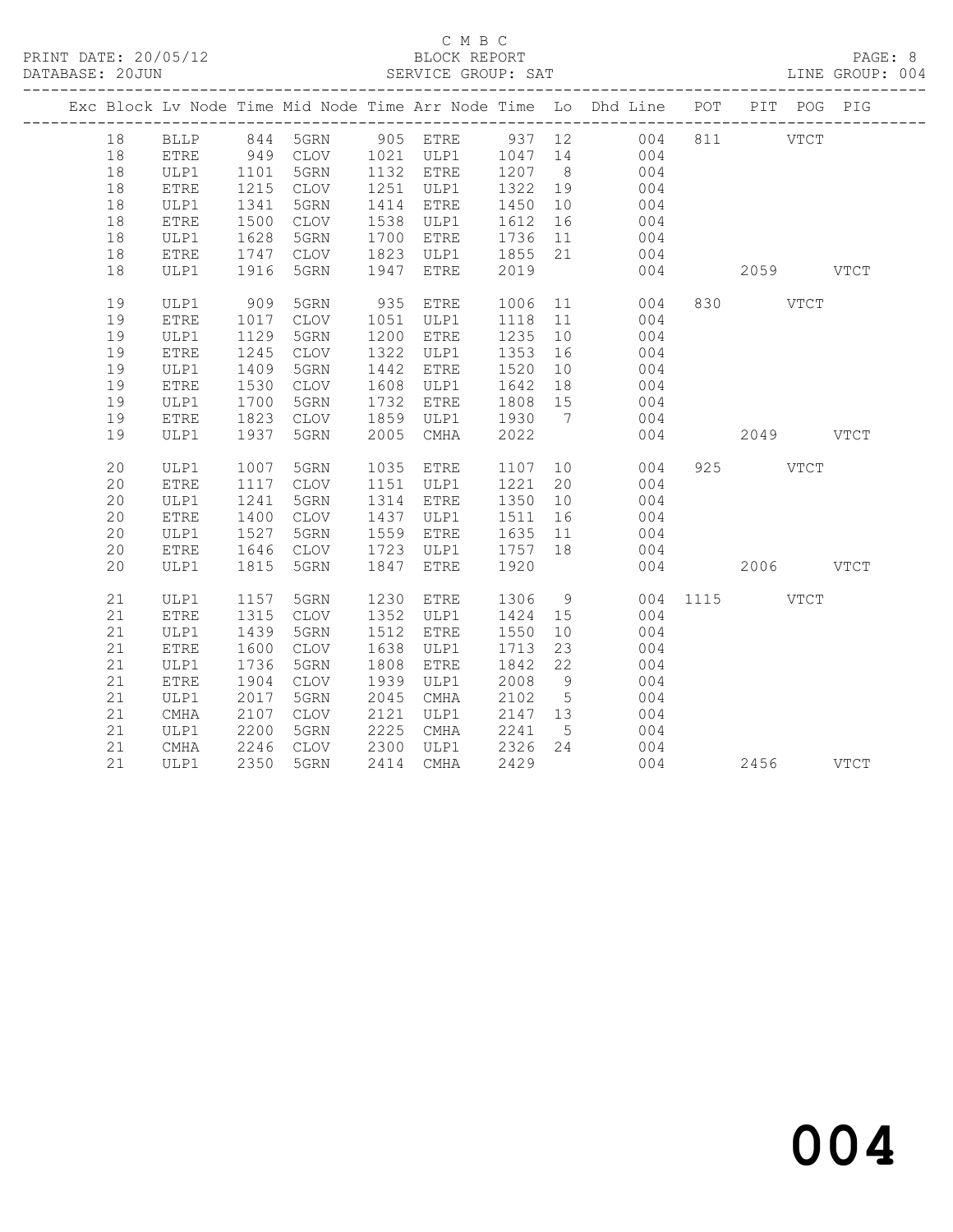|                                              |                      |                          |                                  |              | C M B C              |                      |                    | PRINT DATE: 20/05/12 BLOCK REPORT<br>:DATABASE: 20JUN SERVICE GROUP: SAT LINE GROUP: 1997 DATABASE: 20JUN                                                                                                                              |      | PAGE: 9<br>LINE GROUP: 005 |  |
|----------------------------------------------|----------------------|--------------------------|----------------------------------|--------------|----------------------|----------------------|--------------------|----------------------------------------------------------------------------------------------------------------------------------------------------------------------------------------------------------------------------------------|------|----------------------------|--|
|                                              |                      |                          |                                  |              |                      |                      |                    | BURO BURRARD & ROBSON CADN NB CAMBIE ST NS DUNSMUIR<br>CADS SB CAMBIE ST NS DUNSMUIR DADE DAVIE & DENMAN<br>DADW DAVIE & DENMAN DAVIE & MAINLAND DAPF DAVIE NS PACIFIC<br>ROBR ROBSON & BURRARD VTCT Vancouver Trolley Depot<br>------ |      |                            |  |
|                                              |                      |                          |                                  |              |                      |                      |                    | Exc Block Lv Node Time Mid Node Time Arr Node Time Lo Dhd Line POT PIT POG PIG                                                                                                                                                         |      |                            |  |
| $\mathbf{1}$<br>$\mathbf{1}$<br>$\mathbf{1}$ |                      |                          |                                  |              |                      |                      |                    | CADN 543<br>DADE 556 DAPF 604 CADN 609 14 006<br>CADN 623 DADE 636 0 005 513 VTCT<br>DADE 636 0 005<br>DADE 636 0 005<br>DADE 636 DAPF 644 CADN 649 19 006                                                                             |      |                            |  |
| $\mathbf{1}$<br>$\mathbf{1}$                 | CADN                 |                          |                                  |              |                      |                      |                    |                                                                                                                                                                                                                                        |      |                            |  |
| $\mathbf{1}$<br>$\mathbf{1}$                 | DADE<br>CADN         | 708<br>721<br>751        |                                  |              |                      |                      |                    | 031 DADE 721 0<br>DAPF 731 CADN 736 15 006<br>DAPF 815 CADN 823 6 006                                                                                                                                                                  |      |                            |  |
| $\mathbf 1$<br>$\mathbf 1$<br>1              | DADE<br>CADN<br>DADE | 806<br>829<br>845<br>908 | DADE<br>DAPF 854 CADN            |              |                      |                      |                    | 845 0 005<br>902  6    006<br>925  0    005                                                                                                                                                                                            |      |                            |  |
| $\mathbf 1$<br>$\mathbf 1$<br>$\mathbf 1$    | CADN<br>DADE         | 925<br>949               |                                  |              |                      |                      |                    | DADE 925 0 005<br>DAPF 934 CADN 943 6 006                                                                                                                                                                                              |      |                            |  |
| 1<br>$\mathbf 1$                             | CADN<br>DADE<br>CADN | 1007<br>1036             |                                  |              |                      |                      |                    | DAPE 1019 CADN 943 0<br>DADE 1007 0 005<br>DAPE 1019 CADN 1027 9 006<br>DAPE 1108 CADN 1116 8 006<br>DAPE 1168 CADN 1116 8 006<br>DAPE 1158 CADN 1207 10 006<br>DAPE 1254 CADN 1304 9 005<br>DAPE 1254 CADN 1304 9 006                 |      |                            |  |
| $\mathbf{1}$<br>$\mathbf{1}$                 | DADE<br>CADN         | 1056<br>1124             |                                  |              |                      |                      |                    |                                                                                                                                                                                                                                        |      |                            |  |
| $\mathbf{1}$<br>$\mathbf 1$<br>$\mathbf{1}$  | DADE<br>CADN<br>DADE | 1145<br>1217<br>1241     |                                  |              |                      |                      |                    |                                                                                                                                                                                                                                        |      |                            |  |
| $\mathbf 1$<br>1                             | CADN<br>DADE         | 1313<br>1337             | DADE<br>DAPF 1350 CADN<br>DADE   |              |                      |                      |                    | 1337 0 005<br>$1401$ 8 006                                                                                                                                                                                                             |      |                            |  |
| $\mathbf 1$<br>$\mathbf{1}$                  | CADN<br>DADE         | 1409<br>1435             |                                  |              | DADE                 | 1435                 | $\overline{0}$     | 005                                                                                                                                                                                                                                    |      |                            |  |
| $\mathbf{1}$<br>1<br>$\mathbf 1$             | CADN<br>DADE<br>CADN | 1512<br>1538<br>1614     |                                  |              |                      |                      |                    | DAPF 1448 CADN 1459 13 006<br>DAPF 1551 CADN 1601 13 006<br>DAPF 1551 CADN 1601 13 006<br>DAPF 1653 CADN 1703 9 006                                                                                                                    |      |                            |  |
| $\mathbf 1$<br>$\mathbf 1$                   | DADE<br>CADN         | 1640<br>1712             | 1712 DADE<br>1738 DAPF 1751 CADN |              |                      |                      |                    | 1738 0 005                                                                                                                                                                                                                             |      |                            |  |
| 1<br>$\mathbf 1$                             | DADE<br>CADN 1814    |                          |                                  |              | DADE 1840 0          | 1801 13              |                    | 006<br>005                                                                                                                                                                                                                             |      |                            |  |
| 1<br>$\mathbf{1}$<br>1                       | DADE<br>CADN<br>DADE | 1840<br>1914<br>1940     | DAPF<br>DAPF                     | 1853<br>1953 | CADN<br>DADE<br>CADN | 1903<br>1940<br>2001 | 11<br>$\circ$<br>5 | 006<br>005<br>006                                                                                                                                                                                                                      |      |                            |  |
| 1<br>$\mathbf{1}$                            | CADN<br>DADE         | 2006<br>2030             | DAPF                             | 2043         | <b>DADE</b><br>CADN  | 2030<br>2051         | 0<br>9             | 005<br>006                                                                                                                                                                                                                             |      |                            |  |
| $\mathbf{1}$<br>$\mathbf 1$                  | CADN<br>DADE         | 2100<br>2124             | <b>DAPF</b>                      | 2137         | DADE<br>CADN         | 2124<br>2145         | $\mathbf{0}$<br>17 | 005<br>006                                                                                                                                                                                                                             |      |                            |  |
| $\mathbf{1}$<br>$\mathbf 1$<br>1             | CADN<br>DADE<br>CADN | 2202<br>2224<br>2254     | DAPF                             | 2237         | DADE<br>CADN<br>DADE | 2224<br>2245<br>2312 | 0<br>9<br>0        | 005<br>006<br>005                                                                                                                                                                                                                      |      |                            |  |
| $\mathbf 1$                                  | DADE                 | 2312                     | DAPF                             | 2325         | CADN                 | 2331                 |                    | 006                                                                                                                                                                                                                                    | 2402 | <b>VTCT</b>                |  |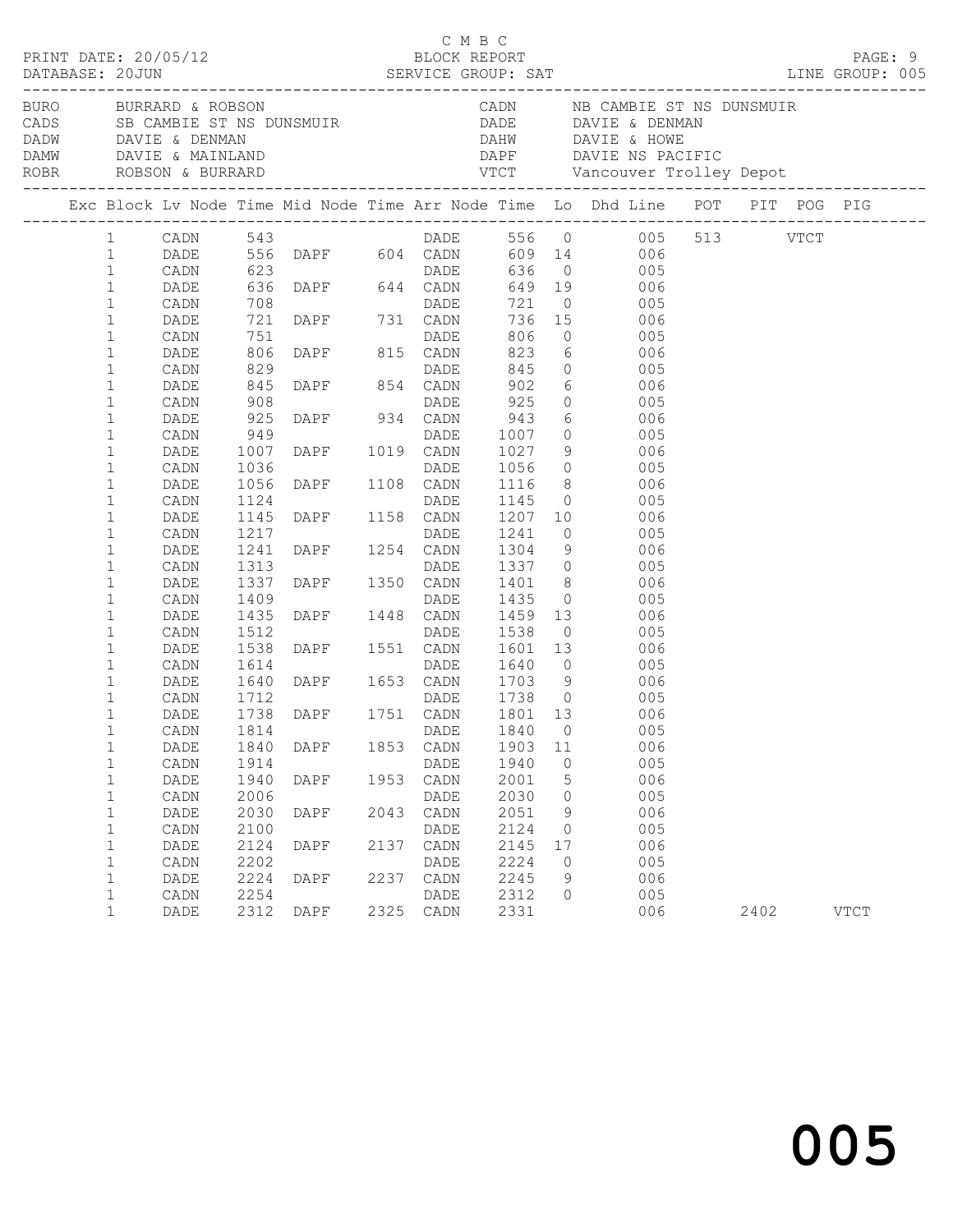### C M B C<br>BLOCK REPORT

### SERVICE GROUP: SAT

|                |             |      |               |      |               |         |                | Exc Block Lv Node Time Mid Node Time Arr Node Time Lo Dhd Line POT |  | PIT POG PIG |  |
|----------------|-------------|------|---------------|------|---------------|---------|----------------|--------------------------------------------------------------------|--|-------------|--|
| 2              | CADN        | 603  |               |      | DADE          |         |                | 616 0<br>005                                                       |  | VTCT        |  |
| $\mathbf{2}$   | DADE        | 616  |               |      | DAPF 624 CADN |         |                | 629 9<br>006                                                       |  |             |  |
| $\overline{c}$ | CADN        | 638  |               |      | DADE          | 651 0   |                | 005                                                                |  |             |  |
| $\overline{c}$ | DADE        | 651  | DAPF 701 CADN |      |               | 706     | 15             | 006                                                                |  |             |  |
| $\overline{2}$ | CADN        | 721  |               |      | DADE          | 736     | $\bigcirc$     | 005                                                                |  |             |  |
| $\overline{c}$ | DADE        | 736  | DAPF 746 CADN |      |               | 751     |                | 006<br>14                                                          |  |             |  |
| $\mathbf{2}$   | CADN        | 805  |               |      | DADE          | 821     | $\overline{0}$ | 005                                                                |  |             |  |
| $\overline{c}$ | DADE        | 821  | DAPF          |      | 830 CADN      | 838     | 10             | 006                                                                |  |             |  |
| $\overline{2}$ | CADN        | 848  |               |      | <b>DADE</b>   | 905     | $\overline{0}$ | 005                                                                |  |             |  |
| $\overline{c}$ | <b>DADE</b> | 905  | DAPF 914      |      | CADN          | 923     |                | $6\degree$<br>006                                                  |  |             |  |
| $\overline{c}$ | CADN        | 929  |               |      | DADE          | 946     | $\circ$        | 005                                                                |  |             |  |
| $\overline{2}$ | DADE        | 946  | DAPF 956 CADN |      |               | 1004    | 6              | 006                                                                |  |             |  |
| $\overline{c}$ | CADN        | 1010 |               |      | DADE          | 1028    | $\Omega$       | 005                                                                |  |             |  |
| $\mathbf{2}$   | DADE        | 1028 | DAPF          | 1040 | CADN          | 1048    |                | 8 - 10<br>006                                                      |  |             |  |
| $\overline{c}$ | CADN        | 1056 |               |      | DADE          | 1117    | $\overline{0}$ | 005                                                                |  |             |  |
| $\overline{2}$ | DADE        | 1117 | DAPF          |      | 1130 CADN     | 1139    | 13             | 006                                                                |  |             |  |
| $\overline{2}$ | CADN        | 1152 |               |      | DADE          | 1213    | $\overline{0}$ | 005                                                                |  |             |  |
| $\mathbf{2}$   | DADE        | 1213 | DAPF          | 1226 | CADN          | 1236    | 9              | 006                                                                |  |             |  |
| $\overline{c}$ | CADN        | 1245 |               |      | DADE          | 1309    | $\overline{0}$ | 005                                                                |  |             |  |
| $\overline{c}$ | DADE        | 1309 | DAPF          | 1322 | CADN          | 1332    | 9              | 006                                                                |  |             |  |
| $\overline{2}$ | CADN        | 1341 |               |      | DADE          | 1407    | $\bigcirc$     | 005                                                                |  |             |  |
| $\overline{c}$ | DADE        | 1407 | DAPF          | 1420 | CADN          | 1431    |                | 006<br>13                                                          |  |             |  |
| $\overline{c}$ | CADN        | 1444 |               |      | DADE          | 1510    | $\overline{0}$ | 005                                                                |  |             |  |
| $\overline{c}$ | DADE        | 1510 | DAPF          | 1523 | CADN          | 1534    | 13             | 006                                                                |  |             |  |
| $\overline{c}$ | CADN        | 1547 |               |      | DADE          | 1613    | $\bigcirc$     | 005                                                                |  |             |  |
| $\overline{2}$ | <b>DADE</b> | 1613 | DAPF          | 1626 | CADN          | 1636    |                | 006<br>14                                                          |  |             |  |
| $\overline{c}$ | CADN        | 1650 |               |      | DADE          | 1716    | $\overline{0}$ | 005                                                                |  |             |  |
| $\overline{2}$ | DADE        | 1716 | DAPF          | 1729 | CADN          | 1739 11 |                | 006                                                                |  |             |  |
| $\overline{2}$ | CADN        | 1750 |               |      | DADE          | 1816    | $\bigcap$      | 005                                                                |  |             |  |
| $\overline{2}$ | DADE        | 1816 | DAPF          |      | 1829 CADN     | 1839    |                | 006                                                                |  | 1910 VTCT   |  |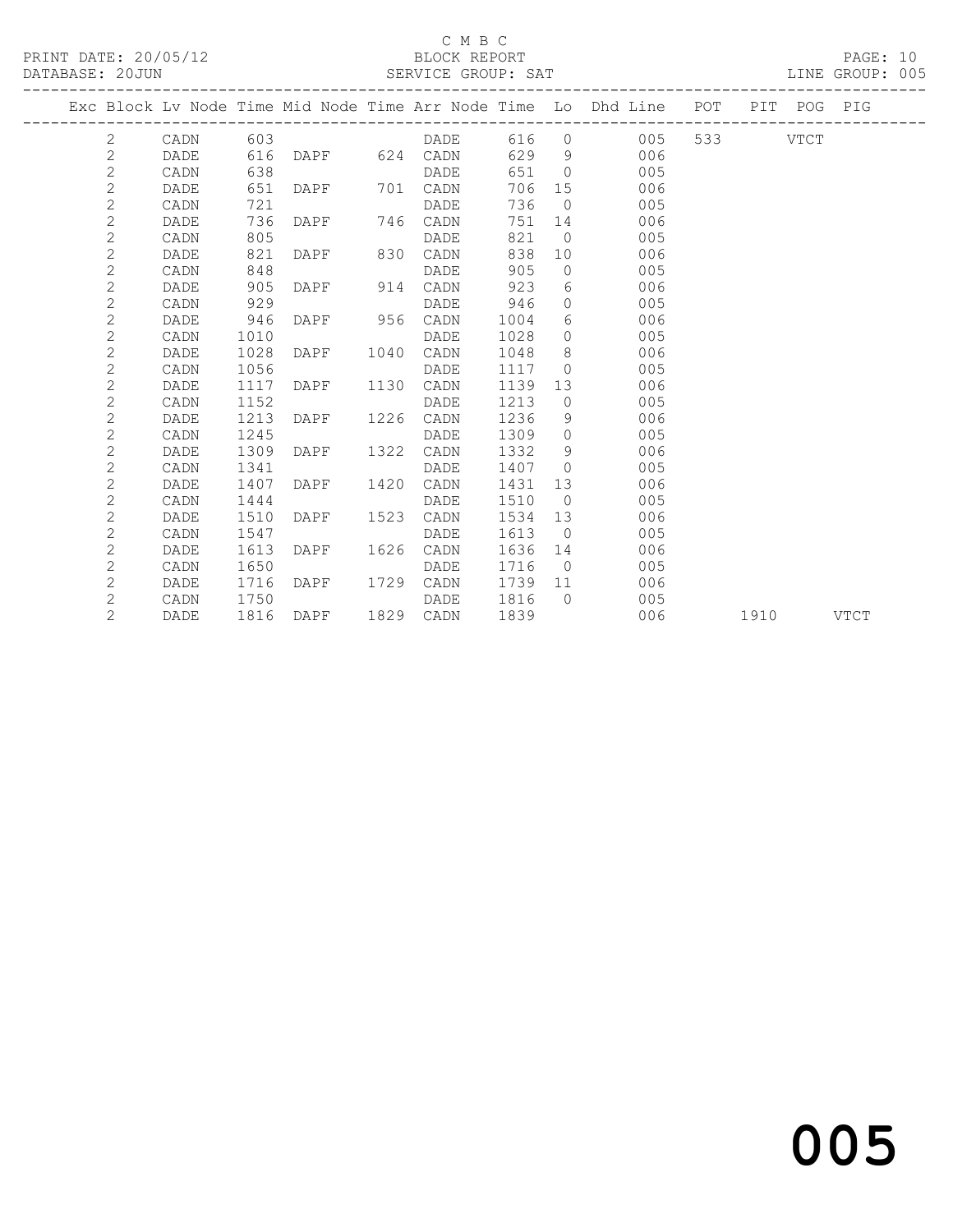PRINT DATE: 20/05/12 BLOCK REPORT BLOCK REPORT

## C M B C<br>BLOCK REPORT

| DATABASE: 20JUN |   |                         |      |           |      | SERVICE GROUP: SAT |        |                |                                                                                |          |  | LINE GROUP: 005 |  |
|-----------------|---|-------------------------|------|-----------|------|--------------------|--------|----------------|--------------------------------------------------------------------------------|----------|--|-----------------|--|
|                 |   | ----------------------- |      |           |      |                    |        |                | Exc Block Lv Node Time Mid Node Time Arr Node Time Lo Dhd Line POT PIT POG PIG |          |  |                 |  |
|                 | 3 | CADN                    | 653  |           |      | DADE 706 0         |        |                | 005                                                                            | 623 VTCT |  |                 |  |
|                 | 3 | DADE                    | 706  |           |      | DAPF 716 CADN      | 721 15 |                | 006                                                                            |          |  |                 |  |
|                 | 3 | CADN                    | 736  |           |      | DADE               | 751    | $\overline{0}$ | 005                                                                            |          |  |                 |  |
|                 | 3 | DADE                    | 751  | DAPF 801  |      | CADN               | 806    | 11             | 006                                                                            |          |  |                 |  |
|                 | 3 | CADN                    | 817  |           |      | DADE               | 833    | $\Omega$       | 005                                                                            |          |  |                 |  |
|                 | 3 | DADE                    | 833  | DAPF 842  |      | CADN               | 850    | 8              | 006                                                                            |          |  |                 |  |
|                 | 3 | CADN                    | 858  |           |      | DADE               | 915    | $\circ$        | 005                                                                            |          |  |                 |  |
|                 | 3 | DADE                    | 915  | DAPF 924  |      | CADN               | 933    | 9              | 006                                                                            |          |  |                 |  |
|                 | 3 | CADN                    | 942  |           |      | DADE               | 1000   | $\circ$        | 005                                                                            |          |  |                 |  |
|                 | 3 | DADE                    | 1000 | DAPF      | 1012 | CADN               | 1020   | 9              | 006                                                                            |          |  |                 |  |
|                 | 3 | CADN                    | 1029 |           |      | DADE               | 1049   | $\Omega$       | 005                                                                            |          |  |                 |  |
|                 | 3 | DADE                    | 1049 | DAPF      | 1101 | CADN               | 1109   | 8              | 006                                                                            |          |  |                 |  |
|                 | 3 | CADN                    | 1117 |           |      | DADE               | 1138   | $\circ$        | 005                                                                            |          |  |                 |  |
|                 | 3 | DADE                    | 1138 | DAPF      | 1151 | CADN               | 1200   | 10             | 006                                                                            |          |  |                 |  |
|                 | 3 | CADN                    | 1210 |           |      | DADE               | 1234   | $\circ$        | 005                                                                            |          |  |                 |  |
|                 | 3 | DADE                    | 1234 | DAPF      | 1247 | CADN               | 1257   | 9              | 006                                                                            |          |  |                 |  |
|                 | 3 | CADN                    | 1306 |           |      | DADE               | 1330   | $\circ$        | 005                                                                            |          |  |                 |  |
|                 | 3 | DADE                    | 1330 | DAPF      | 1343 | CADN               | 1354   | 8              | 006                                                                            |          |  |                 |  |
|                 | 3 | CADN                    | 1402 |           |      | DADE               | 1428   | $\Omega$       | 005                                                                            |          |  |                 |  |
|                 | 3 | DADE                    |      | 1428 DAPF |      | 1441 CADN          | 1452   | 13             | 006                                                                            |          |  |                 |  |

3 DADE 1930 DAPF 1943 CADN 1951 006 2022 VTCT

and the contract of  $\sim$  005

 3 CADN 1505 DADE 1531 0 005 3 DADE 1531 DAPF 1544 CADN 1554 14 006 3 CADN 1608 DADE 1634 0 005

 3 DADE 1634 DAPF 1647 CADN 1657 8 006 3 CADN 1705 DADE 1731 0 005 3 DADE 1731 DAPF 1744 CADN 1754 11 006 3 CADN 1805 DADE 1831 0 005 3 DADE 1831 DAPF 1844 CADN 1854 10 006 3 CADN 1904 DADE 1930 0 005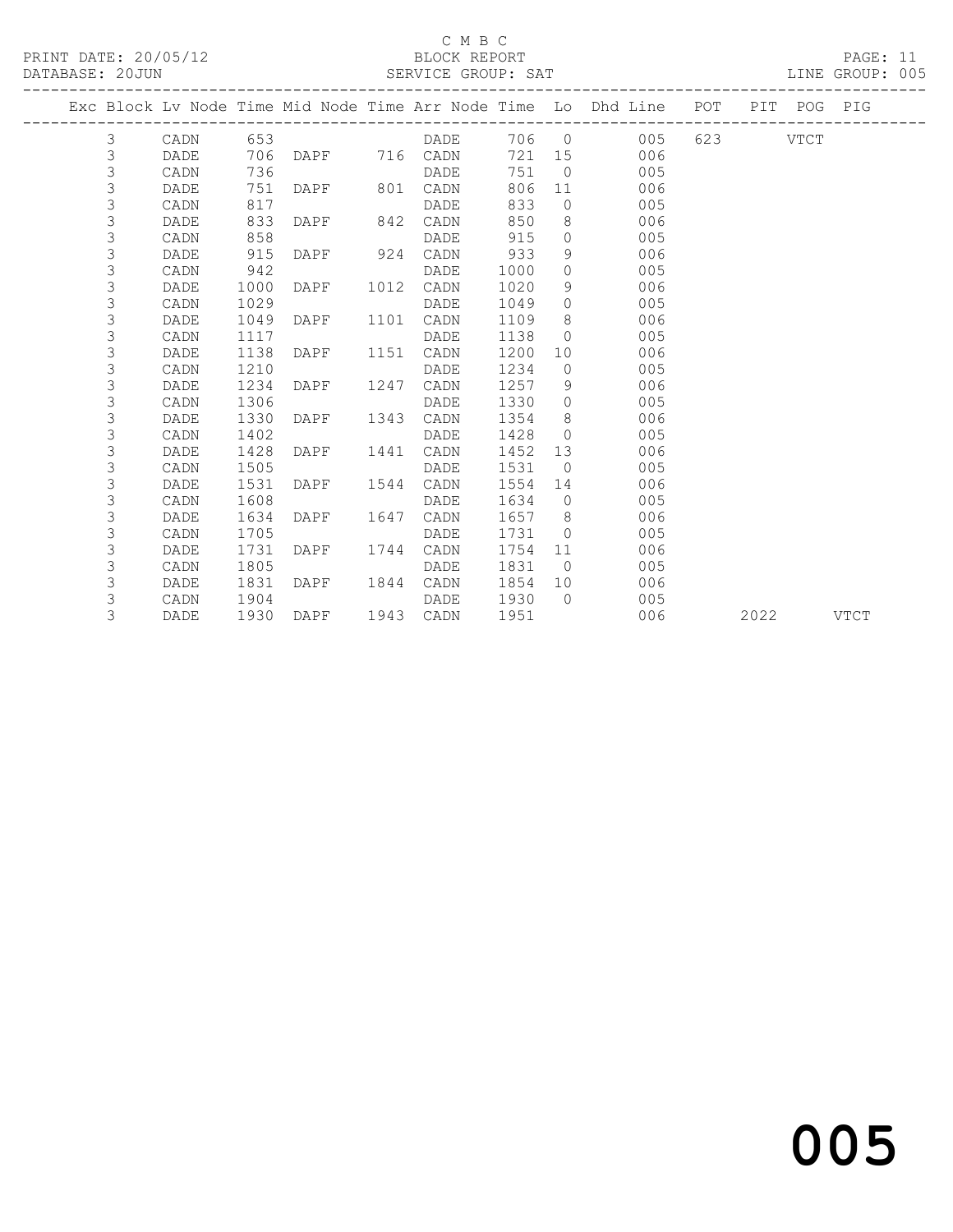### C M B C<br>BLOCK REPORT

### SERVICE GROUP: SAT

|   |      |      |          |      | ------------------------- |         |                | Exc Block Lv Node Time Mid Node Time Arr Node Time Lo Dhd Line POT |          |      | PIT POG PIG |             |
|---|------|------|----------|------|---------------------------|---------|----------------|--------------------------------------------------------------------|----------|------|-------------|-------------|
| 4 | CADN | 839  |          |      | DADE                      |         |                | 855 0<br>005                                                       | 809 VTCT |      |             |             |
| 4 | DADE | 855  |          |      | DAPF 904 CADN             | 912     |                | 006<br>10                                                          |          |      |             |             |
| 4 | CADN | 922  |          |      | DADE                      | 939     | $\bigcirc$     | 005                                                                |          |      |             |             |
| 4 | DADE | 939  | DAPF 949 |      | CADN                      | 957     | 6              | 006                                                                |          |      |             |             |
| 4 | CADN | 1003 |          |      | DADE                      | 1021    |                | $\Omega$<br>005                                                    |          |      |             |             |
| 4 | DADE | 1021 | DAPF     | 1033 | CADN                      | 1041    | 8 <sup>8</sup> | 006                                                                |          |      |             |             |
| 4 | CADN | 1049 |          |      | DADE                      | 1110    | $\overline{0}$ | 005                                                                |          |      |             |             |
| 4 | DADE | 1110 | DAPF     | 1123 | CADN                      | 1132 13 |                | 006                                                                |          |      |             |             |
| 4 | CADN | 1145 |          |      | DADE                      | 1206    | $\overline{0}$ | 005                                                                |          |      |             |             |
| 4 | DADE | 1206 | DAPF     | 1219 | CADN                      | 1229    | 9              | 006                                                                |          |      |             |             |
| 4 | CADN | 1238 |          |      | DADE                      | 1302    | $\overline{0}$ | 005                                                                |          |      |             |             |
| 4 | DADE | 1302 | DAPF     | 1315 | CADN                      | 1325    | 10             | 006                                                                |          |      |             |             |
| 4 | CADN | 1335 |          |      | DADE                      | 1359    | $\overline{0}$ | 005                                                                |          |      |             |             |
| 4 | DADE | 1359 | DAPF     | 1412 | CADN                      | 1423    |                | 006<br>14                                                          |          |      |             |             |
| 4 | CADN | 1437 |          |      | DADE                      | 1503 0  |                | 005                                                                |          |      |             |             |
| 4 | DADE | 1503 | DAPF     | 1516 | CADN                      | 1527    | 14             | 006                                                                |          |      |             |             |
| 4 | CADN | 1541 |          |      | DADE                      | 1607    |                | $\overline{0}$<br>005                                              |          |      |             |             |
| 4 | DADE | 1607 | DAPF     | 1620 | CADN                      | 1630    | 12             | 006                                                                |          |      |             |             |
| 4 | CADN | 1642 |          |      | DADE                      | 1708    | $\bigcirc$     | 005                                                                |          |      |             |             |
| 4 | DADE | 1708 | DAPF     | 1721 | CADN                      | 1731    | 11             | 006                                                                |          |      |             |             |
| 4 | CADN | 1742 |          |      | DADE                      | 1808    | $\overline{0}$ | 005                                                                |          |      |             |             |
| 4 | DADE | 1808 | DAPF     | 1821 | CADN                      | 1831    |                | 006<br>13                                                          |          |      |             |             |
| 4 | CADN | 1844 |          |      | DADE                      | 1910    | $\overline{0}$ | 005                                                                |          |      |             |             |
| 4 | DADE | 1910 | DAPF     | 1923 | CADN                      | 1933    | 13             | 006                                                                |          |      |             |             |
| 4 | CADN | 1946 |          |      | DADE                      | 2010    | $\overline{0}$ | 005                                                                |          |      |             |             |
| 4 | DADE | 2010 | DAPF     | 2023 | CADN                      | 2031    | $5^{\circ}$    | 006                                                                |          |      |             |             |
| 4 | CADN | 2036 |          |      | DADE                      | 2100    | $\bigcirc$     | 005                                                                |          |      |             |             |
| 4 | DADE | 2100 | DAPF     | 2113 | CADN                      | 2121    | 17             | 006                                                                |          |      |             |             |
| 4 | CADN | 2138 |          |      | DADE                      | 2200    | $\bigcap$      | 005                                                                |          |      |             |             |
| 4 | DADE | 2200 | DAPF     |      | 2213 CADN                 | 2221    |                | 006                                                                |          | 2252 |             | <b>VTCT</b> |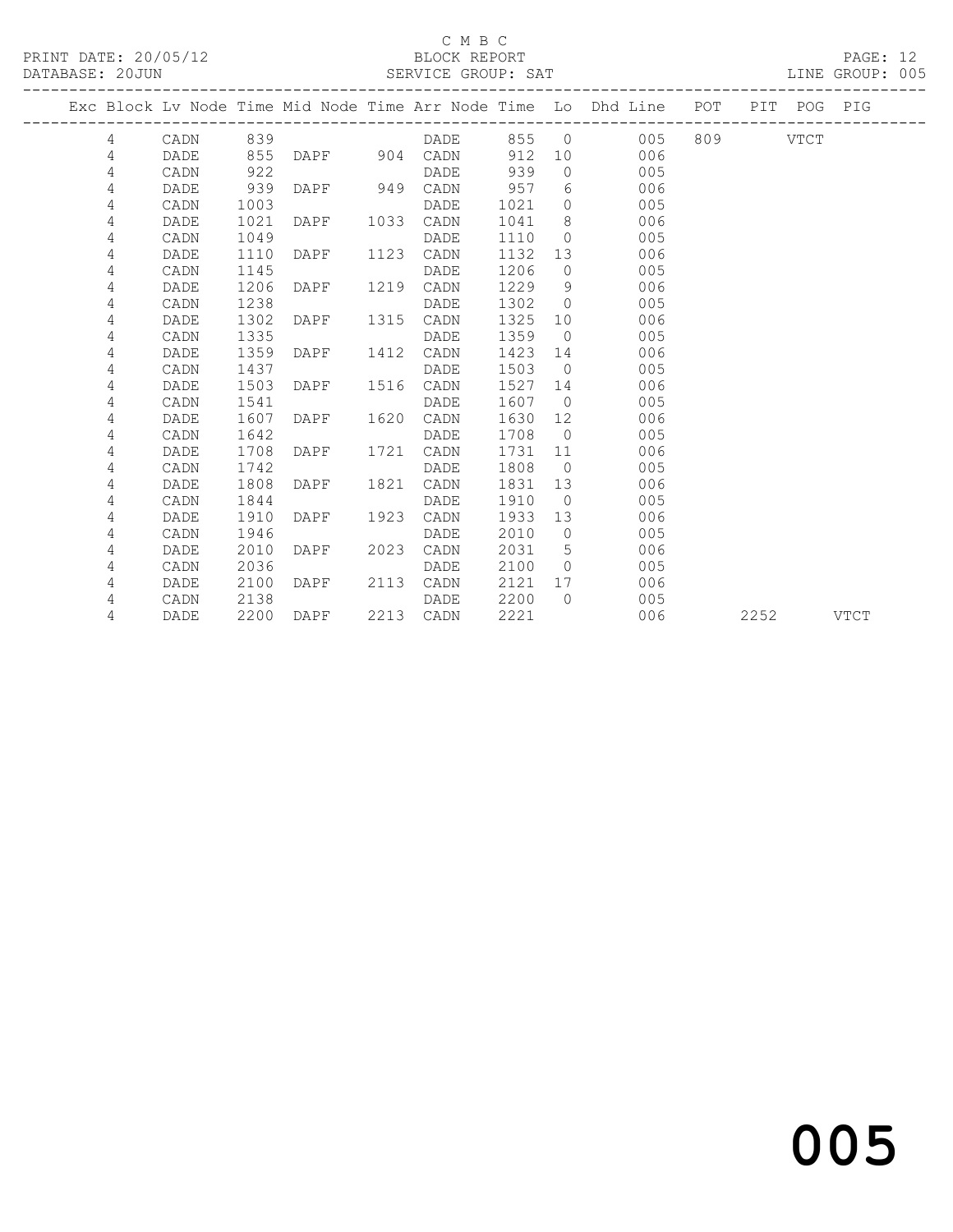### C M B C

PRINT DATE: 20/05/12 BLOCK REPORT PAGE: 13

DATABASE: 20JUN SERVICE GROUP: SAT DATABASE: 20JUN 905

 5 CADN 2309 DADE 2327 0 005 5 DADE 2327 DAPF 2340 CADN 2346 11<br>5 CADN 2357 DAPF DADE 2414 0

 5 CADN 2438 DADE 2455 0 005 5 DADE 2455 DAPF 2508 CADN 2514 6 006 5 CADN 2520 DADE 2537 0 005

5 DADE 2414 DAPF 2427 CADN 2433 5 006

5 DADE 2537 DAPF 2550 CADN 2556 006 2627 VTCT

------------------------------------------------------------------------------------------------- Exc Block Lv Node Time Mid Node Time Arr Node Time Lo Dhd Line POT PIT POG PIG ------------------------------------------------------------------------------------------------- 5 CADN 915 DADE 932 0 005 845 VTCT<br>5 DADE 932 DAPF 942 CADN 950 6 006<br>5 CADN 956 DADE 1014 0 005 5 DADE 932 DAPF 942 CADN 950 6 006 5 CADN 956 DADE 1014 0 005 5 DADE 1014 DAPF 1026 CADN 1034 8 006 5 CADN 1042 DADE 1103 0 005 5 DADE 1103 DAPF 1116 CADN 1125 13 006 5 CADN 1138 DADE 1159 0 005 5 DADE 1159 DAPF 1212 CADN 1221 10 006 5 CADN 1231 DADE 1255 0 005 5 DADE 1255 DAPF 1308 CADN 1318 9 006 5 CADN 1327 DADE 1351 0 005 1351 DAPF 1404 CADN 1415 8<br>
5 CADN 1423 DADE 1449 0 005<br>
5 DADE 1449 DAPF 1502 CADN 1513 13 006 5 CADN 1423 DADE 1449 0<br>5 DADE 1449 DAPF 1502 CADN 1513 13 5 DADE 1449 DAPF 1502 CADN 1513 13 006<br>5 CADN 1526 DADE 1552 0 005<br>5 DADE 1552 DAPF 1605 CADN 1615 12 006 5 CADN 1526 DADE 1552 0 005 5 DADE 1552 DAPF 1605 CADN 1615 12 006 5 CADN 1627 DADE 1653 0 005 5 DADE 1653 DAPF 1706 CADN 1716 11 006 5 CADN 1727 DADE 1753 0 005 5 DADE 1753 DAPF 1806 CADN 1816 8 006 5 CADN 1824 DADE 1850 0 005 5 DADE 1850 DAPF 1903 CADN 1913 11 006 5 CADN 1924 DADE 1950 0 005 5 DADE 1950 DAPF 2003 CADN 2011 5 006<br>5 CADN 2016 DADE 2040 0 005<br>5 DADE 2040 DAPF 2053 CADN 2101 11 006 5 CADN 2016 DADE 2040 0 005 5 DADE 2040 DAPF 2053 CADN 2101 11 006 5 CADN 2112 DADE 2136 0 005 5 DADE 2136 DAPF 2149 CADN 2157 17 006 5 CADN 2214 DADE 2236 0 005 5 DADE 2236 DAPF 2249 CADN 2257 12 006 1111 2115 CHER 2236<br>
DADE 2236 0 005<br>
DADE 2327 12 006<br>
DADE 2327 0 005<br>
DAPF 2340 CADN 2346 11 006<br>
DADE 2414 0 005<br>
DAPF 2427 CADN 2433 5 006

# and the contract of  $\sim$  005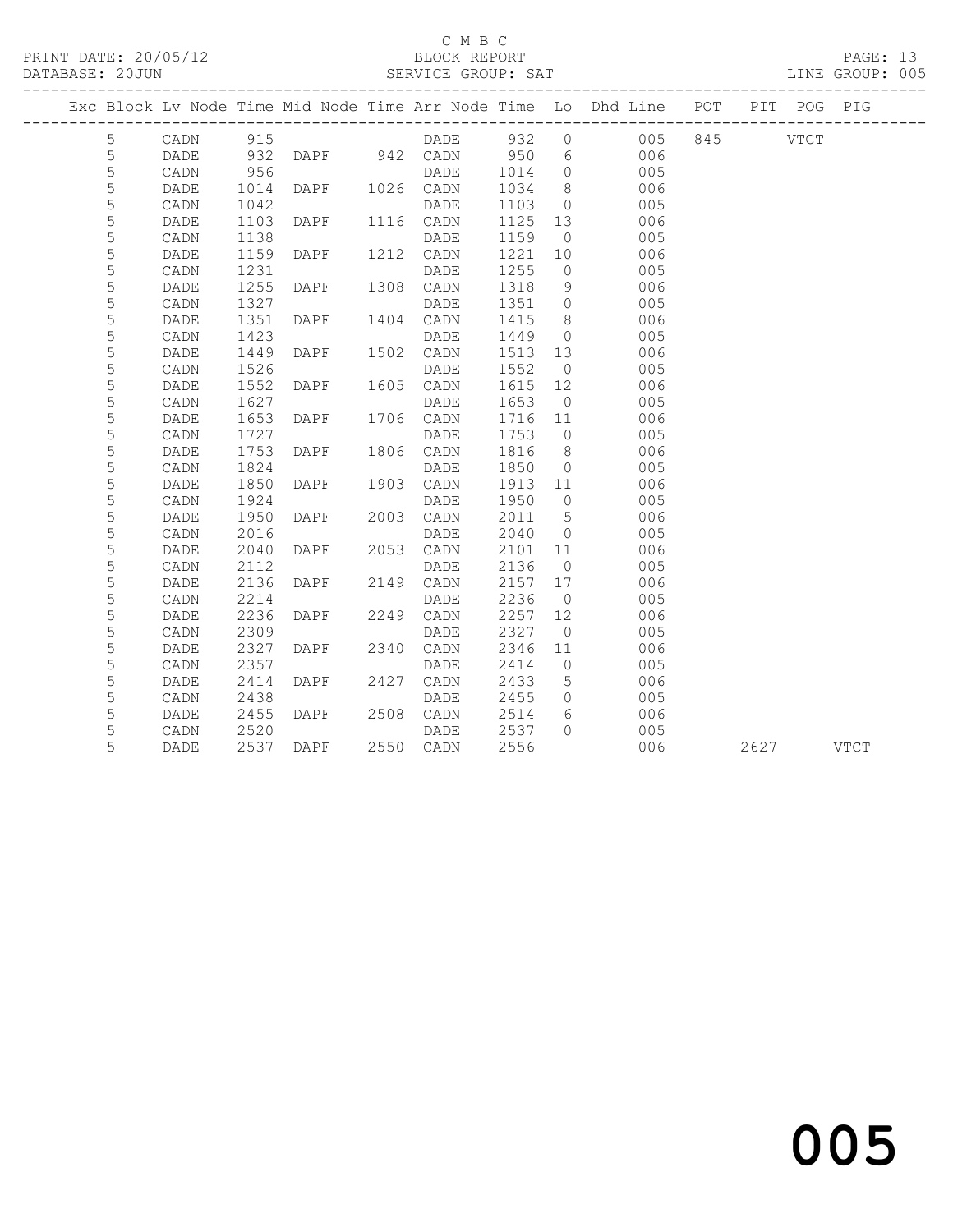PRINT DATE: 20/05/12 BLOCK REPORT BATABASE: 20JUN

### C M B C<br>BLOCK REPORT

PAGE: 14<br>LINE GROUP: 005

|        |              |              |                |      |                   |              |                     | Exc Block Lv Node Time Mid Node Time Arr Node Time Lo Dhd Line POT PIT POG PIG |           |             |
|--------|--------------|--------------|----------------|------|-------------------|--------------|---------------------|--------------------------------------------------------------------------------|-----------|-------------|
| $6\,$  | CADN         | 935          |                |      |                   |              |                     | DADE 952 0 005                                                                 | 905 VTCT  |             |
| 6      | DADE         | 952          | DAPF 1002 CADN |      |                   | 1010         | 5 <sup>5</sup>      | 006                                                                            |           |             |
| 6      | CADN         | 1015         |                |      | DADE              | 1035         | $\overline{0}$      | 005                                                                            |           |             |
| 6      | DADE         | 1035         | DAPF           |      | 1047 CADN         | 1055         | 8 <sup>8</sup>      | 006                                                                            |           |             |
| 6      | CADN         | 1103         |                |      | DADE              | 1124         | $\circ$             | 005                                                                            |           |             |
| 6      | DADE         | 1124         | DAPF           |      | 1137 CADN         | 1146         | 13                  | 006                                                                            |           |             |
| 6      | CADN         | 1159         |                |      | DADE              | 1220         | $\circ$             | 005                                                                            |           |             |
| 6      | DADE         | 1220         | DAPF           |      | 1233 CADN         | 1243         | 9                   | 006                                                                            |           |             |
| 6      | CADN         | 1252         |                |      | DADE              | 1316         | $\circ$             | 005                                                                            |           |             |
| 6      | DADE         | 1316         | DAPF           |      | 1329 CADN         | 1339         | 9                   | 006                                                                            |           |             |
| 6      | CADN         | 1348         |                |      | DADE              | 1414         | $\overline{0}$      | 005                                                                            |           |             |
| 6      | DADE         | 1414         | DAPF           | 1427 | CADN              | 1438         | 13                  | 006                                                                            |           |             |
| 6      | CADN         | 1451         |                |      | DADE              | 1517         | $\overline{0}$      | 005                                                                            |           |             |
| 6      | DADE         | 1517         | DAPF           |      | 1530 CADN         | 1541         | 13                  | 006                                                                            |           |             |
| 6      | CADN         | 1554         |                |      | DADE              | 1620         | $\overline{0}$      | 005                                                                            |           |             |
| 6      | DADE         | 1620         | DAPF           |      | 1633 CADN         | 1643         | 14                  | 006                                                                            |           |             |
| 6      | CADN         | 1657         |                |      | DADE              | 1723         | $\overline{0}$      | 005                                                                            |           |             |
| 6      | DADE         | 1723         | DAPF           |      | 1736 CADN         | 1746         | 11                  | 006                                                                            |           |             |
| 6      | CADN         | 1757         |                |      | DADE              | 1823         | $\overline{0}$      | 005                                                                            |           |             |
| 6      | DADE         | 1823         | DAPF           |      | 1836 CADN         | 1846         | 8 <sup>8</sup>      | 006                                                                            |           |             |
| 6      | CADN         | 1854         |                |      | DADE              | 1920         | $\overline{0}$      | 005                                                                            |           |             |
| 6      | DADE         | 1920         | DAPF           | 1933 | CADN              | 1943         | 13                  | 006                                                                            |           |             |
| 6      | CADN         | 1956         |                |      | DADE              | 2020         | $\overline{0}$      | 005                                                                            |           |             |
| 6      | DADE         | 2020         | DAPF           | 2033 | CADN              | 2041         | $7\phantom{.0}\,$   | 006                                                                            |           |             |
| 6      | CADN         | 2048         |                |      | DADE              | 2112         | $\circ$             | 005                                                                            |           |             |
| 6      | DADE         | 2112         | DAPF           | 2125 | CADN              | 2133         | 17                  | 006                                                                            |           |             |
| 6      | CADN         | 2150         |                |      | DADE              | 2212         | $\overline{0}$      | 005                                                                            |           |             |
| 6      | DADE         | 2212<br>2242 | DAPF           |      | 2225 CADN<br>DADE | 2233<br>2300 | 9<br>$\overline{0}$ | 006<br>005                                                                     |           |             |
| 6<br>6 | CADN         |              |                | 2313 |                   |              | 20                  | 006                                                                            |           |             |
| 6      | DADE<br>CADN | 2300<br>2339 | DAPF           |      | CADN<br>DADE      | 2319<br>2357 | $\overline{0}$      | 005                                                                            |           |             |
| 6      | DADE         | 2357         | DAPF           |      | 2410 CADN         | 2416         |                     | 006                                                                            | 2447 VTCT |             |
|        |              |              |                |      |                   |              |                     |                                                                                |           |             |
| 7      | <b>ROBR</b>  | 1029         |                |      | DADE              | 1042         | $\circ$             | 005                                                                            | 957 VTCT  |             |
| 7      | DADE         | 1042         | DAPF           |      | 1054 CADN         | 1102         | 8                   | 006                                                                            |           |             |
| 7      | CADN         | 1110         |                |      | DADE              | 1131         | $\circ$             | 005                                                                            |           |             |
| 7      | DADE         | 1131         | DAPF           |      | 1144 CADN         | 1153 13      |                     | 006                                                                            |           |             |
| 7      | CADN         | 1206         |                |      | DADE              | 1227         | $\bigcirc$          | 005                                                                            |           |             |
| 7      | DADE         | 1227         | DAPF 1240 CADN |      |                   | 1250         | 9                   | 006                                                                            |           |             |
| 7      | CADN 1259    |              |                |      | DADE 1323 0       |              |                     | 005                                                                            |           |             |
| 7      | DADE         | 1323         | DAPF           | 1336 | CADN              | 1346         | 9                   | 006                                                                            |           |             |
| 7      | CADN         | 1355         |                |      | DADE              | 1421         | 0                   | 005                                                                            |           |             |
| 7      | DADE         | 1421         | DAPF           | 1434 | CADN              | 1445         | 13                  | 006                                                                            |           |             |
| 7      | CADN         | 1458         |                |      | DADE              | 1524         | $\overline{0}$      | 005                                                                            |           |             |
| 7      | DADE         | 1524         | DAPF           | 1537 | CADN              | 1548         | 13                  | 006                                                                            |           |             |
| 7      | CADN         | 1601         |                |      | DADE              | 1627         | $\Omega$            | 005                                                                            |           |             |
| 7      | DADE         | 1627         | DAPF           | 1640 | CADN              | 1650         |                     | 006                                                                            | 1721      | <b>VTCT</b> |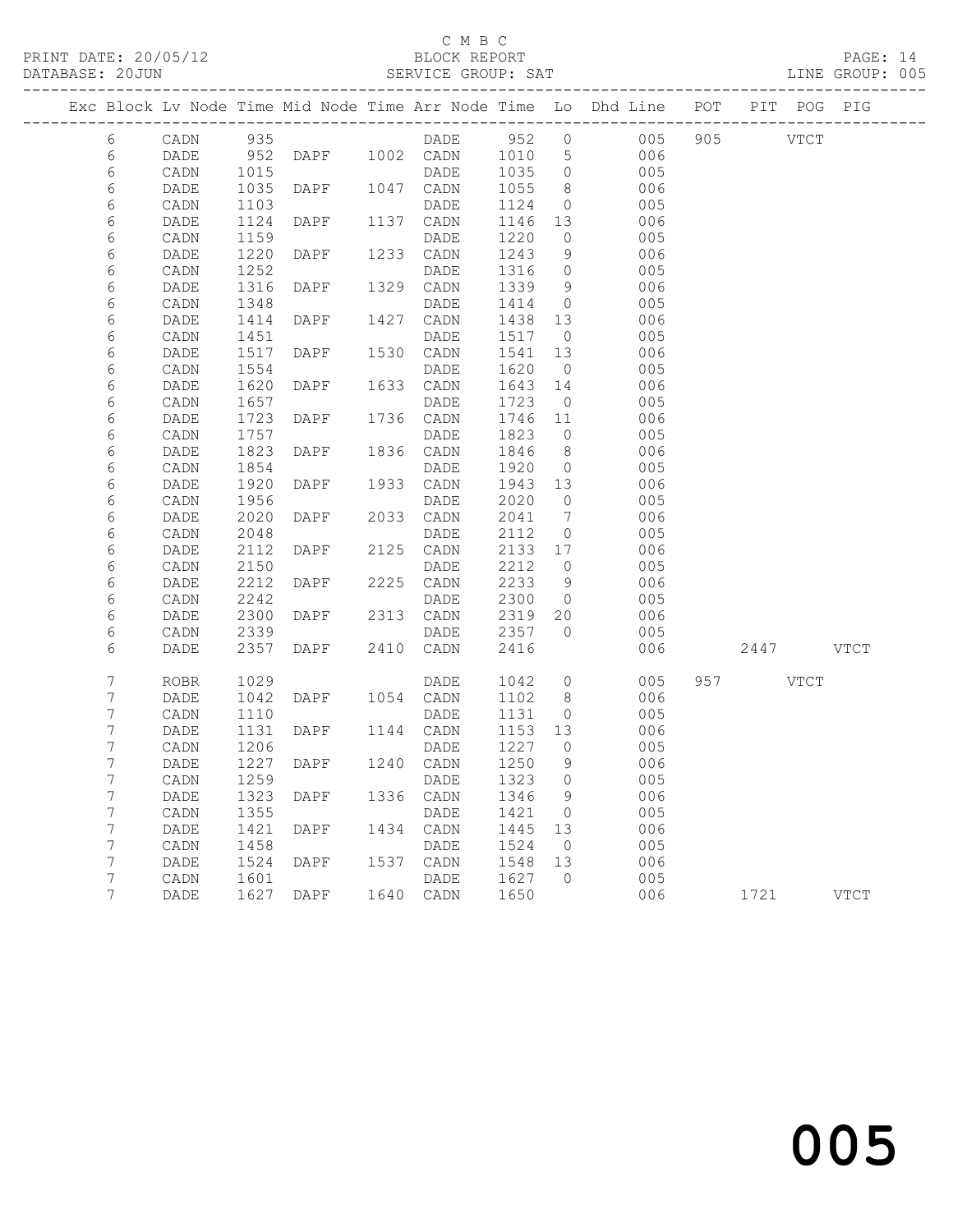### C M B C

| Exc Block Lv Node Time Mid Node Time Arr Node Time Lo Dhd Line POT PIT POG PIG<br>DADE 1152 0 005 1101 VTCT<br>8<br>CADN 1131<br>DAPF 1205 CADN 1214 10 006<br>$\,8\,$<br>1152<br>DADE<br>$\,8\,$<br>1224<br>1248<br>$\overline{0}$<br>005<br>CADN<br>DADE<br>$\,8\,$<br>DAPF 1301 CADN<br>1248<br>1311<br>9<br>006<br>DADE<br>8<br>CADN<br>1320<br>DADE<br>1344<br>$\overline{0}$<br>005<br>DAPF 1357 CADN<br>$\,8\,$<br>DADE<br>1344<br>1408<br>8 <sup>8</sup><br>006<br>$\,8\,$<br>$\overline{0}$<br>005<br>CADN<br>1416<br>DADE<br>1442<br>DAPF<br>$\,8\,$<br>1442<br>1455 CADN<br>1506 13<br>006<br>DADE<br>8<br>1519<br>DADE<br>1545<br>$\overline{0}$<br>005<br>CADN<br>$\,8\,$<br>DADE<br>1545<br>DAPF 1558 CADN<br>1608<br>12<br>006<br>$\,8\,$<br>1620<br>CADN<br>DADE<br>1646<br>$\overline{0}$<br>005<br>$\,8\,$<br>1646<br>DAPF<br>1659 CADN<br>1709 11<br>006<br>DADE<br>8<br>1720<br>1746<br>$\overline{0}$<br>005<br>CADN<br>DADE<br>DAPF 1759 CADN<br>8<br>1746<br>1809<br>006<br>1840 VTCT<br>DADE<br>$\mathsf 9$<br>1456 0<br>1430<br>005 1400 VTCT<br>CADN<br>DADE<br>DAPF 1509 CADN<br>9<br>1456<br>1520 14<br>006<br>DADE<br>9<br>CADN<br>1534<br>1600<br>005<br>DADE<br>$\overline{0}$<br>$\mathsf 9$<br>1600<br>1623 12<br>006<br>DADE<br>DAPF<br>1613 CADN<br>$\mathsf 9$<br>1635<br>1701<br>005<br>CADN<br>DADE<br>$\overline{0}$<br>9<br>DAPF<br>1724<br>1701<br>1714 CADN<br>11<br>006<br>DADE<br>9<br>1735<br>CADN<br>DADE<br>1801<br>$\overline{0}$<br>005<br>$\mathsf 9$<br>1801<br>DAPF<br>1814 CADN<br>1824<br>10<br>006<br>DADE<br>$\mathsf 9$<br>1834<br>1900<br>$\overline{0}$<br>005<br>CADN<br>DADE<br>9<br>1900<br>DAPF 1913 CADN<br>1923 13<br>006<br>DADE<br>9<br>1936<br>2000<br>CADN<br>$\overline{0}$<br>005<br>DADE<br>$\mathsf 9$<br>2000<br>2021<br>$5^{\circ}$<br>DAPF 2013 CADN<br>006<br>DADE<br>$\mathsf 9$<br>2026<br>2050<br>005<br>CADN<br>DADE<br>$\overline{0}$<br>9<br>2050<br>DAPF 2103 CADN<br>2111<br>DADE<br>13<br>006 |  |
|-------------------------------------------------------------------------------------------------------------------------------------------------------------------------------------------------------------------------------------------------------------------------------------------------------------------------------------------------------------------------------------------------------------------------------------------------------------------------------------------------------------------------------------------------------------------------------------------------------------------------------------------------------------------------------------------------------------------------------------------------------------------------------------------------------------------------------------------------------------------------------------------------------------------------------------------------------------------------------------------------------------------------------------------------------------------------------------------------------------------------------------------------------------------------------------------------------------------------------------------------------------------------------------------------------------------------------------------------------------------------------------------------------------------------------------------------------------------------------------------------------------------------------------------------------------------------------------------------------------------------------------------------------------------------------------------------------------------------------------------------------------------------------------------------------------------------------------------------------------------------------------------------------------------------------------------------------------------------------------|--|
|                                                                                                                                                                                                                                                                                                                                                                                                                                                                                                                                                                                                                                                                                                                                                                                                                                                                                                                                                                                                                                                                                                                                                                                                                                                                                                                                                                                                                                                                                                                                                                                                                                                                                                                                                                                                                                                                                                                                                                                     |  |
|                                                                                                                                                                                                                                                                                                                                                                                                                                                                                                                                                                                                                                                                                                                                                                                                                                                                                                                                                                                                                                                                                                                                                                                                                                                                                                                                                                                                                                                                                                                                                                                                                                                                                                                                                                                                                                                                                                                                                                                     |  |
|                                                                                                                                                                                                                                                                                                                                                                                                                                                                                                                                                                                                                                                                                                                                                                                                                                                                                                                                                                                                                                                                                                                                                                                                                                                                                                                                                                                                                                                                                                                                                                                                                                                                                                                                                                                                                                                                                                                                                                                     |  |
|                                                                                                                                                                                                                                                                                                                                                                                                                                                                                                                                                                                                                                                                                                                                                                                                                                                                                                                                                                                                                                                                                                                                                                                                                                                                                                                                                                                                                                                                                                                                                                                                                                                                                                                                                                                                                                                                                                                                                                                     |  |
|                                                                                                                                                                                                                                                                                                                                                                                                                                                                                                                                                                                                                                                                                                                                                                                                                                                                                                                                                                                                                                                                                                                                                                                                                                                                                                                                                                                                                                                                                                                                                                                                                                                                                                                                                                                                                                                                                                                                                                                     |  |
|                                                                                                                                                                                                                                                                                                                                                                                                                                                                                                                                                                                                                                                                                                                                                                                                                                                                                                                                                                                                                                                                                                                                                                                                                                                                                                                                                                                                                                                                                                                                                                                                                                                                                                                                                                                                                                                                                                                                                                                     |  |
|                                                                                                                                                                                                                                                                                                                                                                                                                                                                                                                                                                                                                                                                                                                                                                                                                                                                                                                                                                                                                                                                                                                                                                                                                                                                                                                                                                                                                                                                                                                                                                                                                                                                                                                                                                                                                                                                                                                                                                                     |  |
|                                                                                                                                                                                                                                                                                                                                                                                                                                                                                                                                                                                                                                                                                                                                                                                                                                                                                                                                                                                                                                                                                                                                                                                                                                                                                                                                                                                                                                                                                                                                                                                                                                                                                                                                                                                                                                                                                                                                                                                     |  |
|                                                                                                                                                                                                                                                                                                                                                                                                                                                                                                                                                                                                                                                                                                                                                                                                                                                                                                                                                                                                                                                                                                                                                                                                                                                                                                                                                                                                                                                                                                                                                                                                                                                                                                                                                                                                                                                                                                                                                                                     |  |
|                                                                                                                                                                                                                                                                                                                                                                                                                                                                                                                                                                                                                                                                                                                                                                                                                                                                                                                                                                                                                                                                                                                                                                                                                                                                                                                                                                                                                                                                                                                                                                                                                                                                                                                                                                                                                                                                                                                                                                                     |  |
|                                                                                                                                                                                                                                                                                                                                                                                                                                                                                                                                                                                                                                                                                                                                                                                                                                                                                                                                                                                                                                                                                                                                                                                                                                                                                                                                                                                                                                                                                                                                                                                                                                                                                                                                                                                                                                                                                                                                                                                     |  |
|                                                                                                                                                                                                                                                                                                                                                                                                                                                                                                                                                                                                                                                                                                                                                                                                                                                                                                                                                                                                                                                                                                                                                                                                                                                                                                                                                                                                                                                                                                                                                                                                                                                                                                                                                                                                                                                                                                                                                                                     |  |
|                                                                                                                                                                                                                                                                                                                                                                                                                                                                                                                                                                                                                                                                                                                                                                                                                                                                                                                                                                                                                                                                                                                                                                                                                                                                                                                                                                                                                                                                                                                                                                                                                                                                                                                                                                                                                                                                                                                                                                                     |  |
|                                                                                                                                                                                                                                                                                                                                                                                                                                                                                                                                                                                                                                                                                                                                                                                                                                                                                                                                                                                                                                                                                                                                                                                                                                                                                                                                                                                                                                                                                                                                                                                                                                                                                                                                                                                                                                                                                                                                                                                     |  |
|                                                                                                                                                                                                                                                                                                                                                                                                                                                                                                                                                                                                                                                                                                                                                                                                                                                                                                                                                                                                                                                                                                                                                                                                                                                                                                                                                                                                                                                                                                                                                                                                                                                                                                                                                                                                                                                                                                                                                                                     |  |
|                                                                                                                                                                                                                                                                                                                                                                                                                                                                                                                                                                                                                                                                                                                                                                                                                                                                                                                                                                                                                                                                                                                                                                                                                                                                                                                                                                                                                                                                                                                                                                                                                                                                                                                                                                                                                                                                                                                                                                                     |  |
|                                                                                                                                                                                                                                                                                                                                                                                                                                                                                                                                                                                                                                                                                                                                                                                                                                                                                                                                                                                                                                                                                                                                                                                                                                                                                                                                                                                                                                                                                                                                                                                                                                                                                                                                                                                                                                                                                                                                                                                     |  |
|                                                                                                                                                                                                                                                                                                                                                                                                                                                                                                                                                                                                                                                                                                                                                                                                                                                                                                                                                                                                                                                                                                                                                                                                                                                                                                                                                                                                                                                                                                                                                                                                                                                                                                                                                                                                                                                                                                                                                                                     |  |
|                                                                                                                                                                                                                                                                                                                                                                                                                                                                                                                                                                                                                                                                                                                                                                                                                                                                                                                                                                                                                                                                                                                                                                                                                                                                                                                                                                                                                                                                                                                                                                                                                                                                                                                                                                                                                                                                                                                                                                                     |  |
|                                                                                                                                                                                                                                                                                                                                                                                                                                                                                                                                                                                                                                                                                                                                                                                                                                                                                                                                                                                                                                                                                                                                                                                                                                                                                                                                                                                                                                                                                                                                                                                                                                                                                                                                                                                                                                                                                                                                                                                     |  |
|                                                                                                                                                                                                                                                                                                                                                                                                                                                                                                                                                                                                                                                                                                                                                                                                                                                                                                                                                                                                                                                                                                                                                                                                                                                                                                                                                                                                                                                                                                                                                                                                                                                                                                                                                                                                                                                                                                                                                                                     |  |
|                                                                                                                                                                                                                                                                                                                                                                                                                                                                                                                                                                                                                                                                                                                                                                                                                                                                                                                                                                                                                                                                                                                                                                                                                                                                                                                                                                                                                                                                                                                                                                                                                                                                                                                                                                                                                                                                                                                                                                                     |  |
|                                                                                                                                                                                                                                                                                                                                                                                                                                                                                                                                                                                                                                                                                                                                                                                                                                                                                                                                                                                                                                                                                                                                                                                                                                                                                                                                                                                                                                                                                                                                                                                                                                                                                                                                                                                                                                                                                                                                                                                     |  |
|                                                                                                                                                                                                                                                                                                                                                                                                                                                                                                                                                                                                                                                                                                                                                                                                                                                                                                                                                                                                                                                                                                                                                                                                                                                                                                                                                                                                                                                                                                                                                                                                                                                                                                                                                                                                                                                                                                                                                                                     |  |
|                                                                                                                                                                                                                                                                                                                                                                                                                                                                                                                                                                                                                                                                                                                                                                                                                                                                                                                                                                                                                                                                                                                                                                                                                                                                                                                                                                                                                                                                                                                                                                                                                                                                                                                                                                                                                                                                                                                                                                                     |  |
|                                                                                                                                                                                                                                                                                                                                                                                                                                                                                                                                                                                                                                                                                                                                                                                                                                                                                                                                                                                                                                                                                                                                                                                                                                                                                                                                                                                                                                                                                                                                                                                                                                                                                                                                                                                                                                                                                                                                                                                     |  |
|                                                                                                                                                                                                                                                                                                                                                                                                                                                                                                                                                                                                                                                                                                                                                                                                                                                                                                                                                                                                                                                                                                                                                                                                                                                                                                                                                                                                                                                                                                                                                                                                                                                                                                                                                                                                                                                                                                                                                                                     |  |
|                                                                                                                                                                                                                                                                                                                                                                                                                                                                                                                                                                                                                                                                                                                                                                                                                                                                                                                                                                                                                                                                                                                                                                                                                                                                                                                                                                                                                                                                                                                                                                                                                                                                                                                                                                                                                                                                                                                                                                                     |  |
|                                                                                                                                                                                                                                                                                                                                                                                                                                                                                                                                                                                                                                                                                                                                                                                                                                                                                                                                                                                                                                                                                                                                                                                                                                                                                                                                                                                                                                                                                                                                                                                                                                                                                                                                                                                                                                                                                                                                                                                     |  |
| 9<br>2124<br>CADN<br>2148<br>$\overline{0}$<br>005<br>DADE                                                                                                                                                                                                                                                                                                                                                                                                                                                                                                                                                                                                                                                                                                                                                                                                                                                                                                                                                                                                                                                                                                                                                                                                                                                                                                                                                                                                                                                                                                                                                                                                                                                                                                                                                                                                                                                                                                                          |  |
| 9<br>2148<br>DAPF<br>2201 CADN<br>2209<br>17<br>006<br>DADE                                                                                                                                                                                                                                                                                                                                                                                                                                                                                                                                                                                                                                                                                                                                                                                                                                                                                                                                                                                                                                                                                                                                                                                                                                                                                                                                                                                                                                                                                                                                                                                                                                                                                                                                                                                                                                                                                                                         |  |
| 9<br>$\mathtt{CADN}$<br>2226<br>DADE<br>2248<br>005<br>$\overline{0}$                                                                                                                                                                                                                                                                                                                                                                                                                                                                                                                                                                                                                                                                                                                                                                                                                                                                                                                                                                                                                                                                                                                                                                                                                                                                                                                                                                                                                                                                                                                                                                                                                                                                                                                                                                                                                                                                                                               |  |
| 9<br>DAPF<br>2301 CADN<br>2248<br>2309<br>15<br>006<br>DADE                                                                                                                                                                                                                                                                                                                                                                                                                                                                                                                                                                                                                                                                                                                                                                                                                                                                                                                                                                                                                                                                                                                                                                                                                                                                                                                                                                                                                                                                                                                                                                                                                                                                                                                                                                                                                                                                                                                         |  |
| 9<br>2324<br>2342<br>CADN<br>DADE<br>$\overline{0}$<br>005                                                                                                                                                                                                                                                                                                                                                                                                                                                                                                                                                                                                                                                                                                                                                                                                                                                                                                                                                                                                                                                                                                                                                                                                                                                                                                                                                                                                                                                                                                                                                                                                                                                                                                                                                                                                                                                                                                                          |  |
| 9<br>2342<br>DAPF<br>2355 CADN<br>2401<br>17<br>006<br>DADE                                                                                                                                                                                                                                                                                                                                                                                                                                                                                                                                                                                                                                                                                                                                                                                                                                                                                                                                                                                                                                                                                                                                                                                                                                                                                                                                                                                                                                                                                                                                                                                                                                                                                                                                                                                                                                                                                                                         |  |
| 9<br>2418<br>$\mathtt{CADN}$<br>DADE<br>2435<br>$\overline{0}$<br>005                                                                                                                                                                                                                                                                                                                                                                                                                                                                                                                                                                                                                                                                                                                                                                                                                                                                                                                                                                                                                                                                                                                                                                                                                                                                                                                                                                                                                                                                                                                                                                                                                                                                                                                                                                                                                                                                                                               |  |
| 9<br>DAPF 2448 CADN<br>2454<br>DADE<br>2435<br>6<br>006                                                                                                                                                                                                                                                                                                                                                                                                                                                                                                                                                                                                                                                                                                                                                                                                                                                                                                                                                                                                                                                                                                                                                                                                                                                                                                                                                                                                                                                                                                                                                                                                                                                                                                                                                                                                                                                                                                                             |  |
| 9<br>2500<br>2517<br>$\bigcap$<br>CADN<br>DADE<br>005                                                                                                                                                                                                                                                                                                                                                                                                                                                                                                                                                                                                                                                                                                                                                                                                                                                                                                                                                                                                                                                                                                                                                                                                                                                                                                                                                                                                                                                                                                                                                                                                                                                                                                                                                                                                                                                                                                                               |  |
| 9<br>2517 DAPF<br>2536<br><b>DADE</b><br>2530 CADN<br>006<br>2607 VTCT                                                                                                                                                                                                                                                                                                                                                                                                                                                                                                                                                                                                                                                                                                                                                                                                                                                                                                                                                                                                                                                                                                                                                                                                                                                                                                                                                                                                                                                                                                                                                                                                                                                                                                                                                                                                                                                                                                              |  |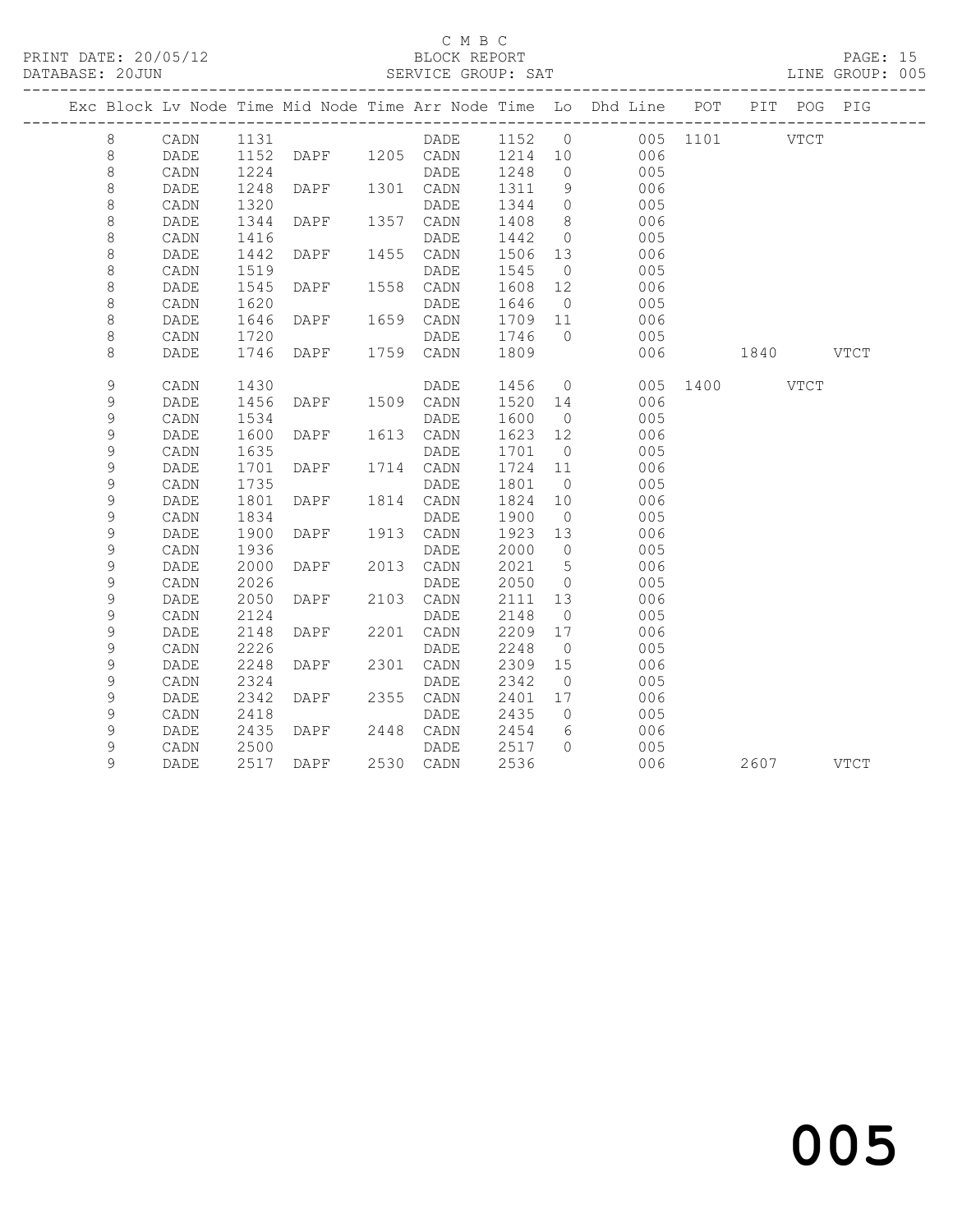### C M B C<br>BLOCK REPORT

| DATABASE: 20JUN |         |      |                |      |      |      |                | SERVICE GROUP: SAT                                                             |              |  | LINE GROUP: 005 |  |
|-----------------|---------|------|----------------|------|------|------|----------------|--------------------------------------------------------------------------------|--------------|--|-----------------|--|
|                 |         |      |                |      |      |      |                | Exc Block Lv Node Time Mid Node Time Arr Node Time Lo Dhd Line POT PIT POG PIG |              |  |                 |  |
|                 | 20 DAHW | 558  |                |      | DADW |      |                | 604 0                                                                          | 006 534 VTCT |  |                 |  |
| 20              | DADW    | 604  |                |      | CADS | 619  |                | 11 7<br>005                                                                    |              |  |                 |  |
| 20              | CADS    | 630  | DAMW 635       |      | DADW | 643  | $\Omega$       | 006                                                                            |              |  |                 |  |
| 20              | DADW    | 643  |                |      | CADS | 658  |                | 9<br>005                                                                       |              |  |                 |  |
| 20              | CADS    | 707  | DAMW 712       |      | DADW | 720  | $\bigcirc$     | 006                                                                            |              |  |                 |  |
| 20              | DADW    | 720  |                |      | CADS | 735  |                | 16<br>005                                                                      |              |  |                 |  |
| 20              | CADS    | 751  | DAMW 756       |      | DADW | 804  | $\overline{0}$ | 006                                                                            |              |  |                 |  |
| 20              | DADW    | 804  |                |      | CADS | 822  |                | 005<br>15                                                                      |              |  |                 |  |
| 20              | CADS    | 837  | DAMW 842       |      | DADW | 850  | $\overline{0}$ | 006                                                                            |              |  |                 |  |
| 20              | DADW    | 850  |                |      | CADS | 908  | 6              | 005                                                                            |              |  |                 |  |
| 20              | CADS    | 914  | DAMW 919       |      | DADW | 927  | $\bigcirc$     | 006                                                                            |              |  |                 |  |
| 20              | DADW    | 927  |                |      | CADS | 948  | 10             | 005                                                                            |              |  |                 |  |
| 20              | CADS    | 958  | DAMW           | 1005 | DADW | 1015 | $\bigcirc$     | 006                                                                            |              |  |                 |  |
| 20              | DADW    | 1015 |                |      | CADS | 1036 | 11             | 005                                                                            |              |  |                 |  |
| 20              | CADS    | 1047 | DAMW 1054      |      | DADW | 1104 | $\overline{0}$ | 006                                                                            |              |  |                 |  |
| 20              | DADW    | 1104 |                |      | CADS | 1126 | 10             | 005                                                                            |              |  |                 |  |
| 20              | CADS    | 1136 | DAMW           | 1143 | DADW | 1155 | $\overline{0}$ | 006                                                                            |              |  |                 |  |
| 20              | DADW    | 1155 |                |      | CADS | 1217 | 9              | 005                                                                            |              |  |                 |  |
| 20              | CADS    | 1226 | DAMW           | 1233 | DADW | 1245 | $\bigcirc$     | 006                                                                            |              |  |                 |  |
| 20              | DADW    | 1245 |                |      | CADS | 1309 | 6              | 005                                                                            |              |  |                 |  |
| 20              | CADS    | 1315 | DAMW           | 1322 | DADW | 1334 | $\overline{0}$ | 006                                                                            |              |  |                 |  |
| 20              | DADW    | 1334 |                |      | CADS | 1400 | 10             | 005                                                                            |              |  |                 |  |
| 20              | CADS    | 1410 | DAMW 1418 DADW |      |      | 1430 | $\overline{0}$ | 006                                                                            |              |  |                 |  |
| 20              | DADW    | 1430 |                |      | CADS | 1458 | 9              | 005                                                                            |              |  |                 |  |

20 CADS 1507 DAMW 1515 DADW 1527 0 006

20 CADS 1601 DAMW 1609 DADW 1623 0 006

 20 CADS 1657 DAMW 1705 DADW 1717 0 006 20 DADW 1717 CADS 1744 10 005 20 CADS 1754 DAMW 1802 DADW 1813 0 006

20 DADW 1527 CADS 1555 6 005

20 DADW 1623 CADS 1649 8 005

# and the contract of  $\sim$  005

1909 VTCT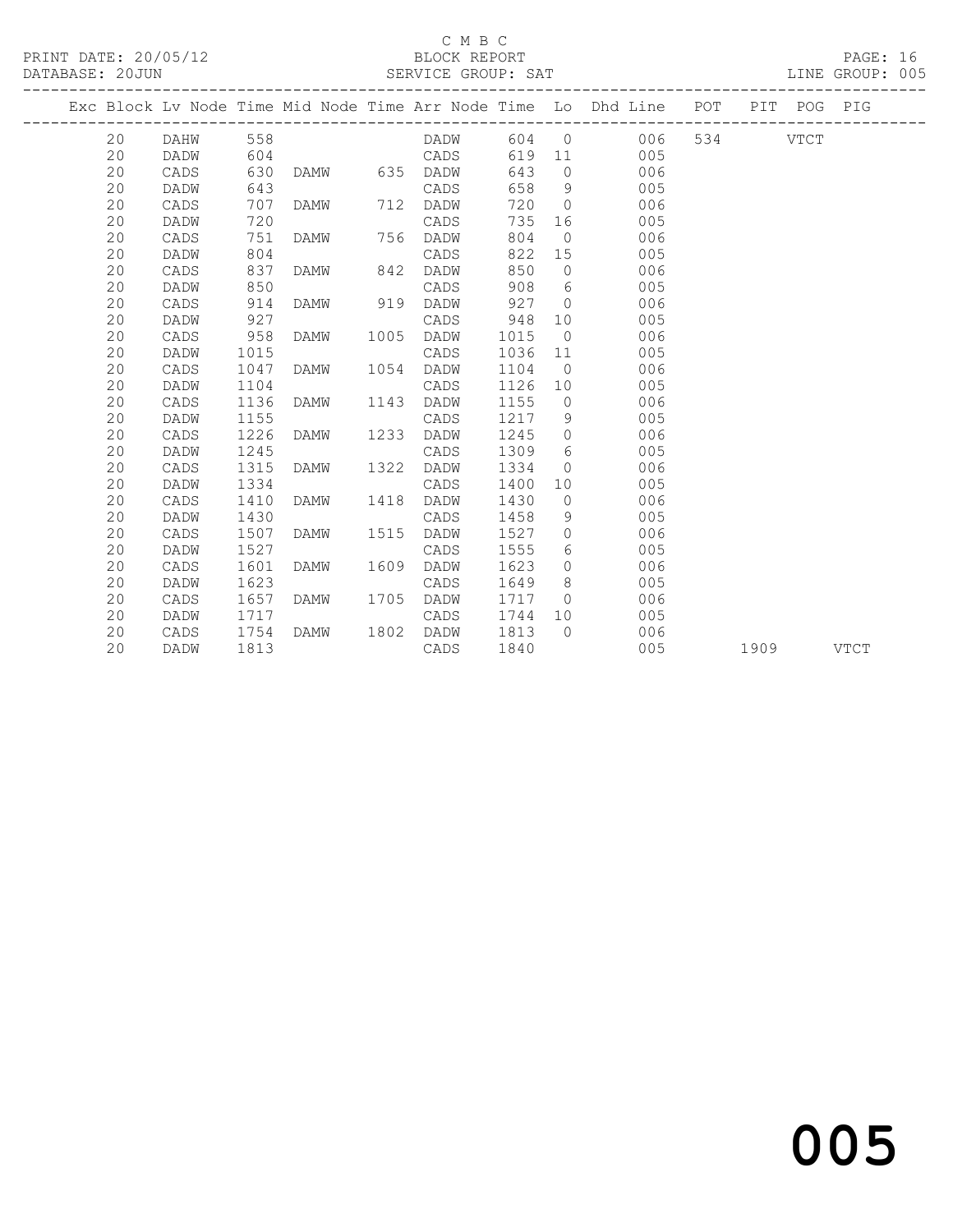## C M B C<br>BLOCK REPORT

PRINT DATE: 20/05/12 BLOCK REPORT PAGE: 17 SERVICE GROUP: SAT -------------------------------------------------------------------------------------------------

| Exc Block Lv Node Time Mid Node Time Arr Node Time Lo Dhd Line |              |              |             |      |              |              |                |            | POT | PIT  | POG         | PIG         |  |
|----------------------------------------------------------------|--------------|--------------|-------------|------|--------------|--------------|----------------|------------|-----|------|-------------|-------------|--|
| 21                                                             | CADS         | 722          | DAMW        |      | 727 DADW     | 735          | $\overline{0}$ | 006        | 652 |      | <b>VTCT</b> |             |  |
| 21                                                             | DADW         | 735          |             |      | CADS         | 753          | 11             | 005        |     |      |             |             |  |
| 21                                                             | CADS         | 804          | <b>DAMW</b> | 809  | DADW         | 817          | $\circ$        | 006        |     |      |             |             |  |
| 21                                                             | DADW         | 817          |             |      | CADS         | 835          | 12             | 005        |     |      |             |             |  |
| 21                                                             | CADS         | 847          | DAMW        | 852  | DADW         | 900          | $\mathbf 0$    | 006        |     |      |             |             |  |
| 21                                                             | DADW         | 900          |             |      | CADS         | 921          | 9              | 005        |     |      |             |             |  |
| 21                                                             | CADS         | 930          | <b>DAMW</b> | 937  | DADW         | 947          | $\Omega$       | 006        |     |      |             |             |  |
| 21                                                             | DADW         | 947          |             |      | CADS         | 1008         | 11             | 005        |     |      |             |             |  |
| 21                                                             | CADS         | 1019         | DAMW        | 1026 | DADW         | 1036         | $\overline{0}$ | 006        |     |      |             |             |  |
| 21                                                             | DADW         | 1036         |             |      | CADS         | 1058         | 11             | 005        |     |      |             |             |  |
| 21                                                             | CADS         | 1109         | DAMW        | 1116 | DADW         | 1126         | $\overline{0}$ | 006        |     |      |             |             |  |
| 21                                                             | DADW         | 1126         |             |      | CADS         | 1148         | 10             | 005        |     |      |             |             |  |
| 21                                                             | CADS         | 1158         | DAMW        | 1205 | DADW         | 1217         | $\circ$        | 006        |     |      |             |             |  |
| 21                                                             | DADW         | 1217         |             |      | CADS         | 1239         | 8              | 005        |     |      |             |             |  |
| 21                                                             | CADS         | 1247         | <b>DAMW</b> | 1254 | DADW         | 1306         | $\circ$        | 006        |     |      |             |             |  |
| 21                                                             | DADW         | 1306         |             |      | CADS         | 1331         | 5              | 005        |     |      |             |             |  |
| 21                                                             | CADS         | 1336         | DAMW        | 1343 | DADW         | 1355         | $\mathbf 0$    | 006        |     |      |             |             |  |
| 21                                                             | DADW         | 1355         |             |      | CADS         | 1421         | 11             | 005        |     |      |             |             |  |
| 21                                                             | CADS         | 1432         | <b>DAMW</b> | 1440 | DADW         | 1452         | $\circ$        | 006        |     |      |             |             |  |
| 21                                                             | DADW         | 1452         |             |      | CADS         | 1520         | 6              | 005        |     |      |             |             |  |
| 21<br>21                                                       | CADS<br>DADW | 1526<br>1548 | <b>DAMW</b> | 1534 | DADW<br>CADS | 1548<br>1614 | $\circ$<br>8   | 006<br>005 |     |      |             |             |  |
| 21                                                             | CADS         | 1622         | DAMW        | 1630 | DADW         | 1644         | 0              | 006        |     |      |             |             |  |
| 21                                                             | DADW         | 1644         |             |      | CADS         | 1710         | 7              | 005        |     |      |             |             |  |
| 21                                                             | CADS         | 1717         | DAMW        | 1725 | DADW         | 1737         | $\circ$        | 006        |     |      |             |             |  |
| 21                                                             | DADW         | 1737         |             |      | CADS         | 1804         | 12             | 005        |     |      |             |             |  |
| 21                                                             | CADS         | 1816         | <b>DAMW</b> | 1824 | DADW         | 1835         | $\Omega$       | 006        |     |      |             |             |  |
| 21                                                             | DADW         | 1835         |             |      | CADS         | 1902         | 14             | 005        |     |      |             |             |  |
| 21                                                             | CADS         | 1916         | <b>DAMW</b> | 1924 | DADW         | 1935         | $\overline{0}$ | 006        |     |      |             |             |  |
| 21                                                             | DADW         | 1935         |             |      | CADS         | 2001         | 12             | 005        |     |      |             |             |  |
| 21                                                             | CADS         | 2013         | DAMW        | 2020 | DADW         | 2031         | $\circ$        | 006        |     |      |             |             |  |
| 21                                                             | DADW         | 2031         |             |      | CADS         | 2055         | 18             | 005        |     |      |             |             |  |
| 21                                                             | CADS         | 2113         | <b>DAMW</b> | 2120 | DADW         | 2131         | $\Omega$       | 006        |     |      |             |             |  |
| 21                                                             | DADW         | 2131         |             |      | CADS         | 2155         |                | 005        |     | 2224 |             | <b>VTCT</b> |  |

and the contract of  $\sim$  005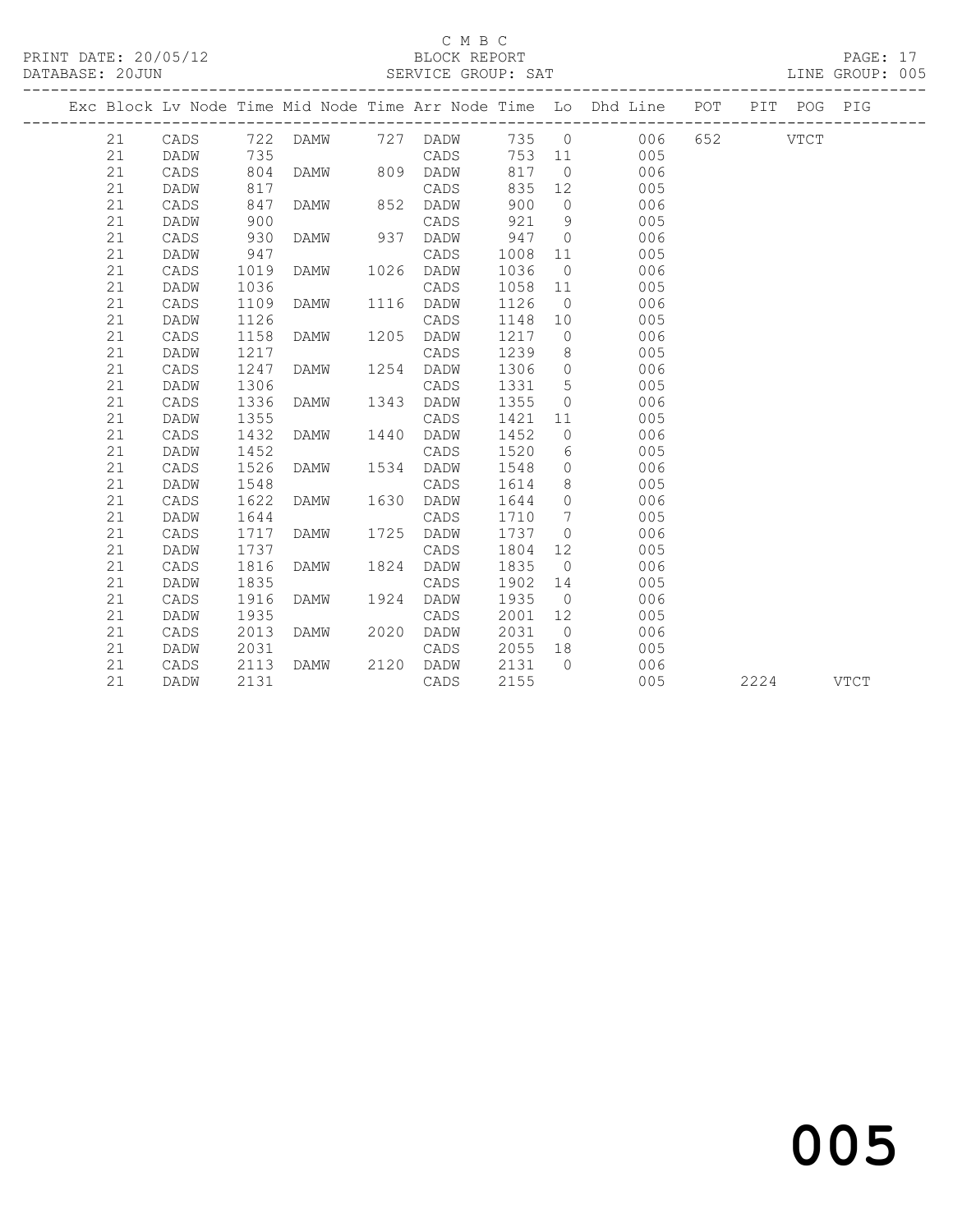PRINT DATE: 20/05/12 BLOCK REPORT BATABASE: 20JUN

### C M B C<br>BLOCK REPORT

PAGE: 18<br>LINE GROUP: 005

|  |          |                 |              |               |                   |              |                      | Exc Block Lv Node Time Mid Node Time Arr Node Time Lo Dhd Line POT PIT POG PIG |     |           |  |
|--|----------|-----------------|--------------|---------------|-------------------|--------------|----------------------|--------------------------------------------------------------------------------|-----|-----------|--|
|  | 22       | <b>DAHW</b>     | 528          |               | DADW              |              |                      | 534 0 006                                                                      | 504 | VTCT      |  |
|  | 22       | DADW            | 534          |               | CADS              | 549 21       |                      | 005                                                                            |     |           |  |
|  | 22       | CADS            | 610          | DAMW 615 DADW |                   | 623          | $\overline{0}$       | 006                                                                            |     |           |  |
|  | 22       | DADW            | 623          |               | CADS              | 638 13       |                      | 005                                                                            |     |           |  |
|  | 22       | CADS            | 651          | DAMW          | 656 DADW          | 704          | $\overline{0}$       | 006                                                                            |     |           |  |
|  | 22       | DADW            | 704          |               | CADS              | 719          | 18                   | 005                                                                            |     |           |  |
|  | 22       | CADS            | 737          | DAMW          | 742 DADW          | 750          | $\overline{0}$       | 006                                                                            |     |           |  |
|  | 22       | DADW            | 750          |               | CADS              | 808          | 8 <sup>8</sup>       | 005                                                                            |     |           |  |
|  | 22       | CADS            | 816          | DAMW          | 821 DADW          | 829          | $\overline{0}$       | 006                                                                            |     |           |  |
|  | 22       | DADW            | 829          |               | CADS              | 847          | 10                   | 005                                                                            |     |           |  |
|  | 22       | CADS            | 857          | DAMW          | 902 DADW          | 910          | $\overline{0}$       | 006                                                                            |     |           |  |
|  | 22       | DADW            | 910          |               | CADS              | 931          | 12                   | 005                                                                            |     |           |  |
|  | 22       | CADS            | 943          | DAMW          | 950 DADW          | 1000         | $\overline{0}$       | 006                                                                            |     |           |  |
|  | 22       | DADW            | 1000         |               | CADS              | 1021         | 12                   | 005                                                                            |     |           |  |
|  | 22       | CADS            | 1033         | DAMW          | 1040 DADW         | 1050         | $\overline{0}$       | 006                                                                            |     |           |  |
|  | 22       | DADW            | 1050         |               | CADS              | 1112         | 10                   | 005                                                                            |     |           |  |
|  | 22       | CADS            | 1122         | DAMW          | 1129 DADW         | 1141         | $\overline{0}$       | 006                                                                            |     |           |  |
|  | 22       | DADW            | 1141         |               | CADS              | 1203         | 9                    | 005                                                                            |     |           |  |
|  | 22       | CADS            | 1212         | DAMW          | 1219 DADW         | 1231         | $\overline{0}$       | 006                                                                            |     |           |  |
|  | 22       | DADW            | 1231         |               | CADS              | 1255         | 6                    | 005                                                                            |     |           |  |
|  | 22       | CADS            | 1301         | DAMW          | 1308 DADW         | 1320         | $\overline{0}$       | 006                                                                            |     |           |  |
|  | 22       | DADW            | 1320         |               | CADS              | 1345         | $5\phantom{.0}$      | 005                                                                            |     |           |  |
|  | 22       | $\mathtt{CADS}$ | 1350         | DAMW          | 1357 DADW         | 1409         | $\overline{0}$       | 006                                                                            |     |           |  |
|  | 22       | DADW            | 1409         |               | CADS              | 1435         | 11                   | 005                                                                            |     |           |  |
|  | 22       | CADS            | 1446         | DAMW          | 1454 DADW         | 1506         | $\bigcirc$           | 006                                                                            |     |           |  |
|  | 22       | DADW            | 1506         |               | CADS              | 1534         | 6                    | 005                                                                            |     |           |  |
|  | 22       | CADS            | 1540         | DAMW          | 1548 DADW         | 1602         | $\overline{0}$       | 006                                                                            |     |           |  |
|  | 22       | DADW            | 1602         |               | CADS              | 1628         | 8                    | 005                                                                            |     |           |  |
|  | 22       | $\mathtt{CADS}$ | 1636         | DAMW          | 1644 DADW         | 1658         | $\overline{0}$       | 006                                                                            |     |           |  |
|  | 22       | DADW            | 1658         |               | CADS              | 1724         | $\overline{7}$       | 005                                                                            |     |           |  |
|  | 22       | CADS            | 1731         | DAMW          | 1739 DADW         | 1751         | $\overline{0}$       | 006                                                                            |     |           |  |
|  | 22       | DADW            | 1751         |               | CADS              | 1818         | 8 <sup>8</sup>       | 005                                                                            |     |           |  |
|  | 22       | CADS            | 1826         | DAMW          | 1834 DADW         | 1845         | $\overline{0}$       | 006                                                                            |     |           |  |
|  | 22       | DADW            | 1845         |               | CADS              | 1912         | 14                   | 005                                                                            |     |           |  |
|  | 22<br>22 | $\mathtt{CADS}$ | 1926         | DAMW          | 1934 DADW         | 1945<br>2011 | $\overline{0}$       | 006                                                                            |     |           |  |
|  |          | DADW            | 1945         |               | CADS              |              | 14                   | 005                                                                            |     |           |  |
|  | 22<br>22 | $\mathtt{CADS}$ | 2025         | DAMW          | 2032 DADW         | 2043         | $\overline{0}$       | 006                                                                            |     |           |  |
|  | 22       | DADW            | 2043<br>2125 | DAMW          | CADS<br>2132 DADW | 2107<br>2143 | 18<br>$\overline{0}$ | 005                                                                            |     |           |  |
|  | 22       | CADS            | 2143         |               |                   | 2207         |                      | 006                                                                            |     |           |  |
|  | 22       | DADW            | 2213         |               | CADS<br>2220 DADW | 2231         | 6<br>$\bigcirc$      | 005                                                                            |     |           |  |
|  | 22       | CADS            |              | DAMW          |                   | 2253         |                      | 006<br>005                                                                     |     |           |  |
|  |          | DADW            | 2231         |               | CADS              |              |                      |                                                                                |     | 2322 VTCT |  |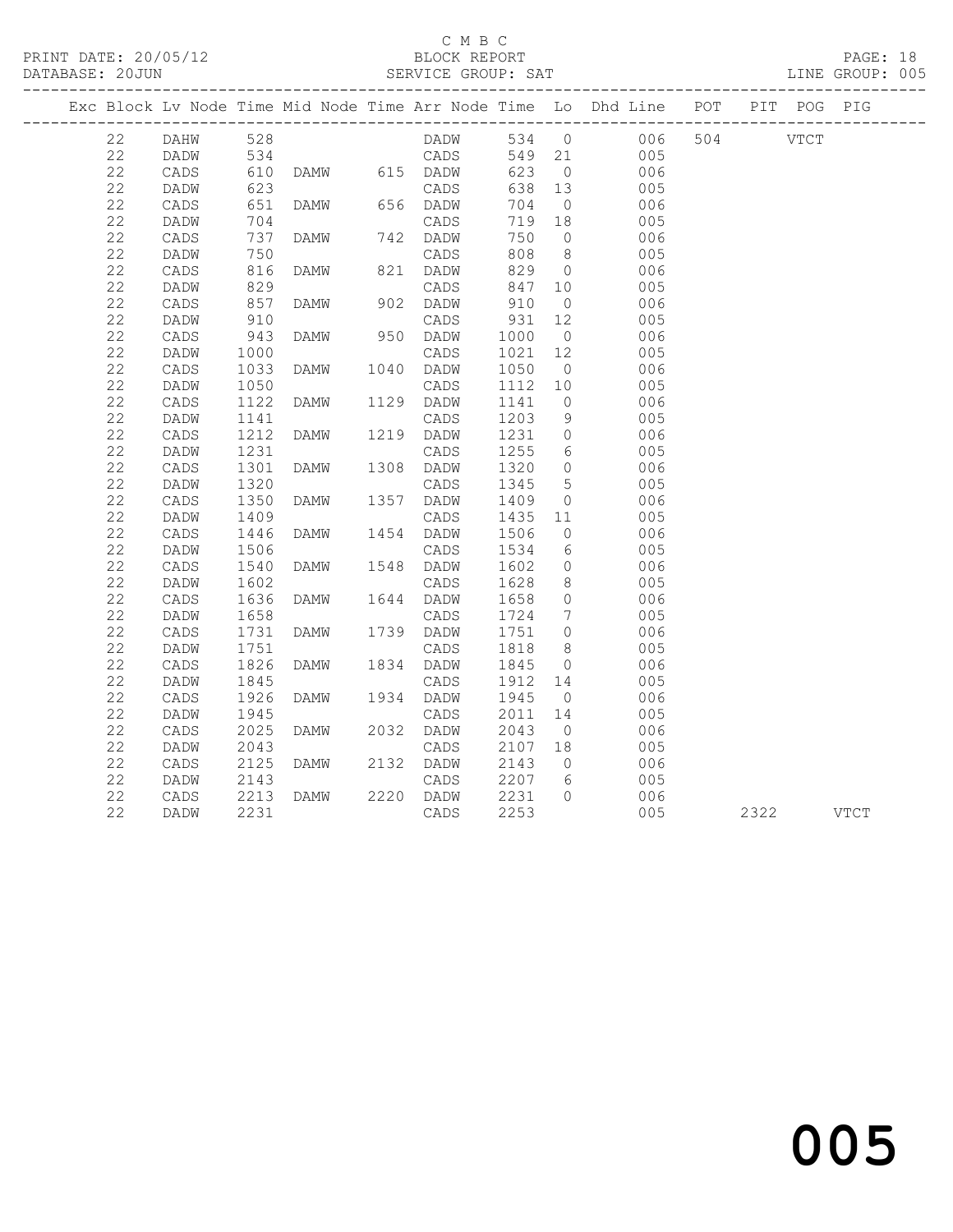PRINT DATE: 20/05/12 BLOCK REPORT BATABASE: 20JUN

## C M B C<br>BLOCK REPORT

PAGE: 19<br>LINE GROUP: 005

|    |                   |            |                |      |                  |                |                | Exc Block Lv Node Time Mid Node Time Arr Node Time Lo Dhd Line POT PIT POG PIG |           |             |
|----|-------------------|------------|----------------|------|------------------|----------------|----------------|--------------------------------------------------------------------------------|-----------|-------------|
| 23 | <b>DAHW</b>       | 833        |                |      |                  |                |                | DADW 840 0 006 806 VTCT                                                        |           |             |
| 23 | DADW              | 840<br>907 |                |      | CADS             | 858 9<br>920 0 |                | 005                                                                            |           |             |
| 23 | CADS              |            | DAMW 912 DADW  |      |                  |                |                | 006                                                                            |           |             |
| 23 | DADW              | 920        |                |      | CADS             | 941            | 10             | 005                                                                            |           |             |
| 23 | CADS              | 951        | DAMW           |      | 958 DADW         | 1008           | $\overline{0}$ | 006                                                                            |           |             |
| 23 | DADW              | 1008       |                |      | CADS             | 1029           | 11             | 005                                                                            |           |             |
| 23 | CADS              | 1040       | DAMW           |      | 1047 DADW        | 1057           | $\overline{0}$ | 006                                                                            |           |             |
| 23 | DADW              | 1057       |                |      | CADS             | 1119           | 10             | 005                                                                            |           |             |
| 23 | CADS              | 1129       | DAMW           |      | 1136 DADW        | 1148           | $\overline{0}$ | 006                                                                            |           |             |
| 23 | DADW              | 1148       |                |      | CADS             | 1210           | 9              | 005                                                                            |           |             |
| 23 | CADS              | 1219       | DAMW           |      | 1226 DADW        | 1238           | $\overline{0}$ | 006                                                                            |           |             |
| 23 | DADW              | 1238       |                |      | CADS             | 1302           | 6              | 005                                                                            |           |             |
| 23 | CADS              | 1308       | DAMW           |      | 1315 DADW        | 1327           | $\overline{0}$ | 006                                                                            |           |             |
| 23 | DADW              | 1327       |                |      | CADS             | 1352           | 12             | 005                                                                            |           |             |
| 23 | CADS              | 1404       | DAMW           |      | 1411 DADW        | 1423           | $\overline{0}$ | 006                                                                            |           |             |
| 23 | DADW              | 1423       |                |      | CADS             | 1449           | 11             | 005                                                                            |           |             |
| 23 | CADS              | 1500       | DAMW           | 1508 | DADW             | 1520           | $\overline{0}$ | 006                                                                            |           |             |
| 23 | DADW              | 1520       |                |      | CADS             | 1548           | 6              | 005                                                                            |           |             |
| 23 | CADS              | 1554       | DAMW           |      | 1602 DADW        | 1616           | $\overline{0}$ | 006                                                                            |           |             |
| 23 | DADW              | 1616       |                |      | CADS             | 1642           | 9              | 005                                                                            |           |             |
| 23 | CADS              | 1651       | DAMW           |      | 1659 DADW        | 1711           | $\overline{0}$ | 006                                                                            |           |             |
| 23 | DADW              | 1711       |                |      | CADS             | 1737           | 9              | 005                                                                            |           |             |
| 23 | CADS              | 1746       | DAMW           |      | 1754 DADW        | 1805           | $\overline{0}$ | 006                                                                            |           |             |
| 23 | DADW              | 1805       |                |      | CADS             | 1832 14        |                | 005                                                                            |           |             |
| 23 | CADS              | 1846       | DAMW           |      | 1854 DADW        | 1905           | $\overline{0}$ | 006                                                                            |           |             |
| 23 | DADW              | 1905       |                |      | CADS             | 1931           |                | 005                                                                            | 2000 VTCT |             |
| 24 | DAHW              | 947        |                |      | DADW             | 954            |                | $\overline{0}$<br>006                                                          | 920 VTCT  |             |
| 24 | DADW              | 954        |                |      | CADS             | 1015 11        |                | 005                                                                            |           |             |
| 24 | CADS              | 1026       | DAMW 1033 DADW |      |                  | 1043           | $\overline{0}$ | 006                                                                            |           |             |
| 24 | DADW              | 1043       |                |      | CADS             | 1105           | 9              | 005                                                                            |           |             |
| 24 | CADS              | 1114       | DAMW           |      | 1121 DADW        | 1133           | $\overline{0}$ | 006                                                                            |           |             |
| 24 | DADW              | 1133       |                |      | CADS             | 1155           | 10             | 005                                                                            |           |             |
| 24 | CADS              | 1205       | DAMW           | 1212 | DADW             | 1224           | $\circ$        | 006                                                                            |           |             |
| 24 | DADW              | 1224       |                |      | CADS             | 1246           | 8 <sup>8</sup> | 005                                                                            |           |             |
| 24 | CADS              | 1254       | DAMW           |      | 1301 DADW        | 1313           | $\overline{0}$ | 006                                                                            |           |             |
| 24 | DADW              | 1313       |                |      | CADS             | 1338           | $5^{\circ}$    | 005                                                                            |           |             |
| 24 | CADS              | 1343       | DAMW           |      | 1350 DADW        | 1402           | $\overline{0}$ | 006                                                                            |           |             |
| 24 | DADW              | 1402       |                |      | CADS             | 1428 11        |                | 005                                                                            |           |             |
|    | 24 CADS 1439 DAMW |            |                |      | 1447 DADW 1459 0 |                |                | 006                                                                            |           |             |
| 24 | DADW              | 1459       |                |      | CADS             | 1527           | 6              | 005                                                                            |           |             |
| 24 | CADS              | 1533       | DAMW           | 1541 | DADW             | 1555           | 0              | 006                                                                            |           |             |
| 24 | DADW              | 1555       |                |      | CADS             | 1621           | 8              | 005                                                                            |           |             |
| 24 | $\mathtt{CADS}$   | 1629       | DAMW           | 1637 | DADW             | 1651           | 0              | 006                                                                            |           |             |
| 24 | DADW              | 1651       |                |      | CADS             | 1717           | 7              | 005                                                                            |           |             |
| 24 | CADS              | 1724       | <b>DAMW</b>    | 1732 | DADW             | 1744           | $\circ$        | 006                                                                            |           |             |
| 24 | DADW              | 1744       |                |      | CADS             | 1811           |                | 005                                                                            | 1840      | <b>VTCT</b> |
|    |                   |            |                |      |                  |                |                |                                                                                |           |             |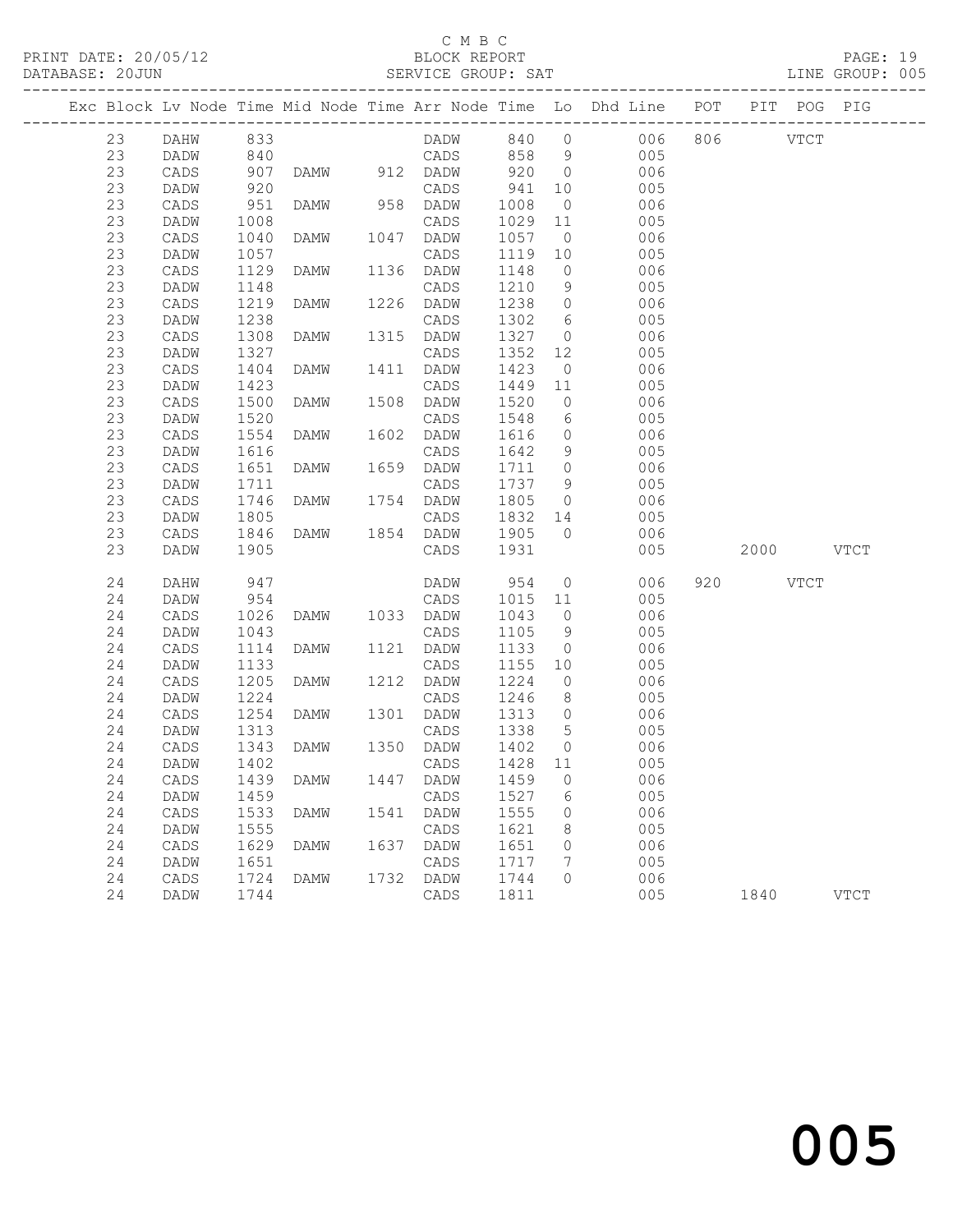### C M B C<br>BLOCK REPORT

### SERVICE GROUP: SAT

|  |    |                 |              |                |      |             |      |                 | Exc Block Lv Node Time Mid Node Time Arr Node Time Lo Dhd Line POT PIT POG PIG |  |           |  |
|--|----|-----------------|--------------|----------------|------|-------------|------|-----------------|--------------------------------------------------------------------------------|--|-----------|--|
|  | 25 | <b>DAHW</b>     | 927          |                |      |             |      |                 | DADW 934 0 006 900 VTCT                                                        |  |           |  |
|  | 25 | DADW            | 934          |                |      | CADS 955 10 |      |                 | 005                                                                            |  |           |  |
|  | 25 | CADS            | 1005         | DAMW 1012 DADW |      |             | 1022 | $\overline{0}$  | 006                                                                            |  |           |  |
|  | 25 | DADW            |              |                |      | CADS        | 1043 | 11              | 005                                                                            |  |           |  |
|  | 25 | CADS            | 1022<br>1054 | DAMW           |      | 1101 DADW   | 1111 | $\overline{0}$  | 006                                                                            |  |           |  |
|  | 25 | DADW            | 1111         |                |      | CADS        | 1133 | 10              | 005                                                                            |  |           |  |
|  | 25 | CADS            | 1143         | <b>DAMW</b>    | 1150 | DADW        | 1202 | $\overline{0}$  | 006                                                                            |  |           |  |
|  | 25 | DADW            | 1202         |                |      | CADS        | 1224 | 9               | 005                                                                            |  |           |  |
|  | 25 | CADS            | 1233         | DAMW           |      | 1240 DADW   | 1252 | $\overline{0}$  | 006                                                                            |  |           |  |
|  | 25 | DADW            | 1252         |                |      | CADS        | 1316 | 6               | 005                                                                            |  |           |  |
|  | 25 | $\mathtt{CADS}$ | 1322         | DAMW           | 1329 | DADW        | 1341 | $\overline{0}$  | 006                                                                            |  |           |  |
|  | 25 | DADW            | 1341         |                |      | CADS        | 1407 | 10              | 005                                                                            |  |           |  |
|  | 25 | CADS            | 1417         | DAMW           | 1425 | DADW        | 1437 | $\overline{0}$  | 006                                                                            |  |           |  |
|  | 25 | DADW            | 1437         |                |      | CADS        | 1505 | 9               | 005                                                                            |  |           |  |
|  | 25 | CADS            | 1514         | DAMW           | 1522 | DADW        | 1534 | $\overline{0}$  | 006                                                                            |  |           |  |
|  | 25 | DADW            | 1534         |                |      | CADS        | 1600 | 8 <sup>8</sup>  | 005                                                                            |  |           |  |
|  | 25 | $\mathtt{CADS}$ | 1608         | DAMW           |      | 1616 DADW   | 1630 | $\overline{0}$  | 006                                                                            |  |           |  |
|  | 25 | DADW            | 1630         |                |      | CADS        | 1656 | 8 <sup>8</sup>  | 005                                                                            |  |           |  |
|  | 25 | CADS            | 1704         | DAMW           |      | 1712 DADW   | 1724 | $\overline{0}$  | 006                                                                            |  |           |  |
|  | 25 | DADW            | 1724         |                |      | CADS        | 1751 | 10              | 005                                                                            |  |           |  |
|  | 25 | $\mathtt{CADS}$ | 1801         | DAMW           |      | 1809 DADW   | 1820 | $\overline{0}$  | 006                                                                            |  |           |  |
|  | 25 | DADW            | 1820         |                |      | CADS        | 1847 | 9               | 005                                                                            |  |           |  |
|  | 25 | CADS            | 1856         | DAMW           | 1904 | DADW        | 1915 | $\overline{0}$  | 006                                                                            |  |           |  |
|  | 25 | DADW            | 1915         |                |      | CADS        | 1941 | 8 <sup>8</sup>  | 005                                                                            |  |           |  |
|  | 25 | CADS            | 1949         | DAMW           |      | 1956 DADW   | 2007 | $\overline{0}$  | 006                                                                            |  |           |  |
|  | 25 | DADW            | 2007         |                |      | CADS        | 2033 | 16              | 005                                                                            |  |           |  |
|  | 25 | $\mathtt{CADS}$ | 2049         | DAMW           |      | 2056 DADW   | 2107 | $\overline{0}$  | 006                                                                            |  |           |  |
|  | 25 | DADW            | 2107         |                |      | CADS        | 2131 | 18              | 005                                                                            |  |           |  |
|  | 25 | CADS            | 2149         | DAMW           |      | 2156 DADW   | 2207 | $\overline{0}$  | 006                                                                            |  |           |  |
|  | 25 | DADW            | 2207         |                |      | CADS        | 2229 | 8 <sup>8</sup>  | 005                                                                            |  |           |  |
|  | 25 | $\mathtt{CADS}$ | 2237         | DAMW           | 2244 | DADW        | 2255 | $\overline{0}$  | 006                                                                            |  |           |  |
|  | 25 | DADW            | 2255         |                |      | CADS        | 2317 | 14              | 005                                                                            |  |           |  |
|  | 25 | CADS            | 2331         | DAMW           | 2338 | DADW        | 2349 | $\overline{0}$  | 006                                                                            |  |           |  |
|  | 25 | DADW            | 2349         |                |      | CADS        | 2407 | $5\overline{)}$ | 005                                                                            |  |           |  |
|  | 25 | CADS            | 2412         | DAMW           | 2419 | DADW        | 2430 | $\overline{0}$  | 006                                                                            |  |           |  |
|  | 25 | DADW            | 2430         |                |      | CADS        | 2448 | 5 <sup>5</sup>  | 005                                                                            |  |           |  |
|  | 25 | $\mathtt{CADS}$ | 2453         | DAMW           |      | 2500 DADW   | 2511 | $\overline{0}$  | 006                                                                            |  |           |  |
|  | 25 | DADW            | 2511         |                |      | CADS        | 2529 | 13              | 005                                                                            |  |           |  |
|  | 25 | CADS            | 2542         | DAMW           |      | 2549 DADW   | 2600 | $\bigcirc$      | 006                                                                            |  |           |  |
|  | 25 | DADW            | 2600         |                |      | <b>BURO</b> | 2609 |                 | 005                                                                            |  | 2635 VTCT |  |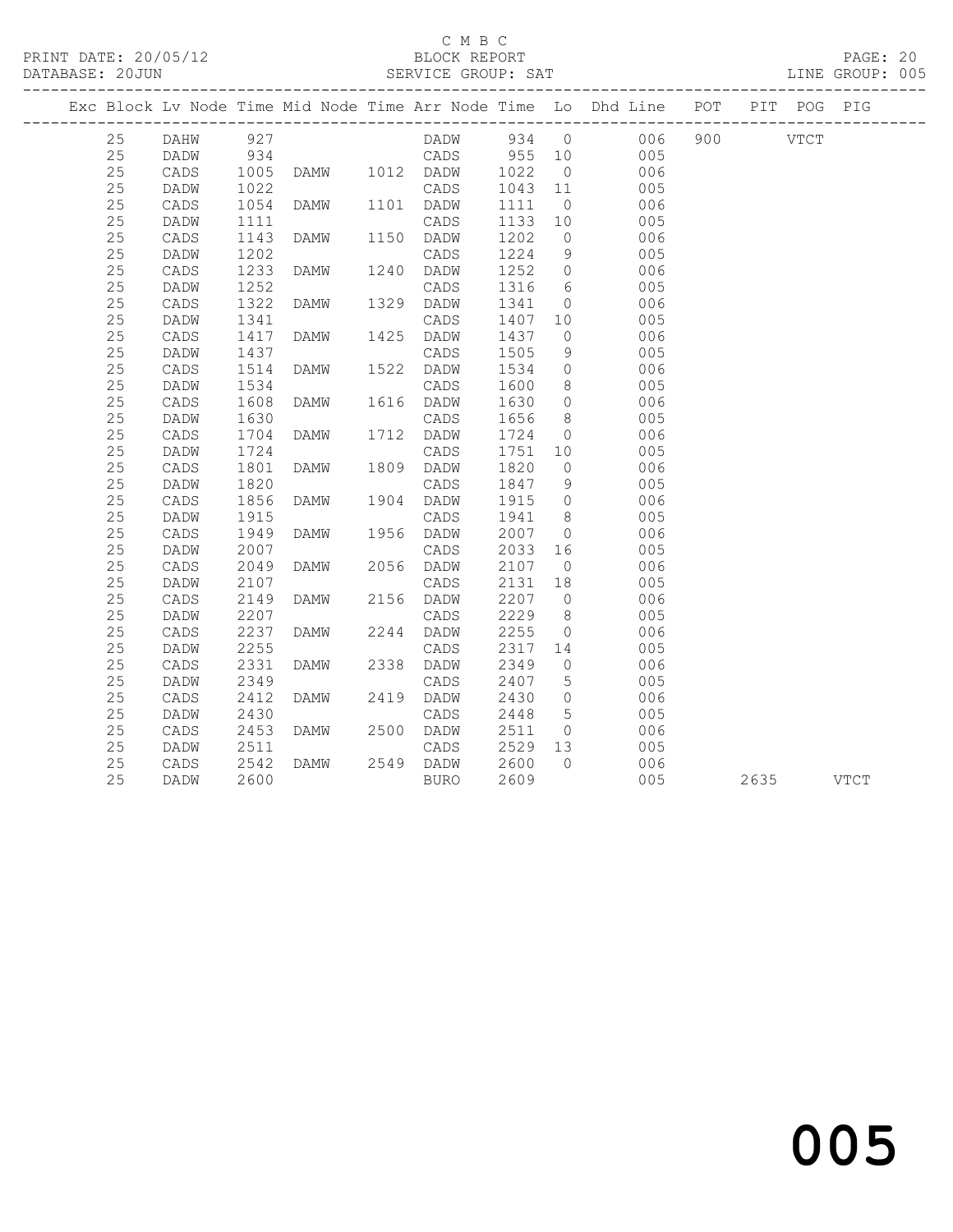### C M B C

DATABASE: 20JUN SERVICE GROUP: SAT DATABASE: 20JUN 905 ------------------------------------------------------------------------------------------------- Exc Block Lv Node Time Mid Node Time Arr Node Time Lo Dhd Line POT PIT POG PIG ------------------------------------------------------------------------------------------------- 26 CADS 923 DAMW 930 DADW 940 0 006 853 VTCT 26 DADW 940 CADS 1001 11 005 26 CADS 1012 DAMW 1019 DADW 1029 0 006 26 DADW 1029 CADS 1050 12 005 26 CADS 1102 DAMW 1109 DADW 1119 0 006 26 DADW 1119 CADS 1141 10 005 26 CADS 1151 DAMW 1158 DADW 1210 0 006 26 DADW 1210 CADS 1232 8 005 26 CADS 1240 DAMW 1247 DADW 1259 0 006 26 DADW 1259 CADS 1323 6 005 26 CADS 1329 DAMW 1336 DADW 1348 0 006 26 DADW 1348 CADS 1414 11 005 26 CADS 1425 DAMW 1433 DADW 1445 0 006 26 DADW 1445 CADS 1513 8 005 26 CADS 1521 DAMW 1529 DADW 1541 0 006 26 DADW 1541 CADS 1607 8 005 26 CADS 1425 DAMW 1433 DADW 1445 0 0006<br>
26 DADW 1445 CADS 1513 8 005<br>
26 CADS 1521 DAMW 1529 DADW 1541 0 006<br>
26 DADW 1541 CADS 1607 8 005<br>
26 CADS 1615 DAMW 1623 DADW 1637 0 006<br>
26 DADW 1637 CADS 1703 7 005<br>
26 CADS 171 26 DADW 1637 CADS 1703 7 005 26 CADS 1710 DAMW 1718 DADW 1730 0 006 26 DADW 1730 CADS 1757 12 005 26 CADS 1809 DAMW 1817 DADW 1828 0 006 26 DADW 1828 CADS 1855 11 005 26 CADS 1906 DAMW 1914 DADW 1925 0 006

 26 DADW 1925 CADS 1951 10 005 26 CADS 2001 DAMW 2008 DADW 2019 0 006 26 DADW 2019 CADS 2045 16 005 26 CADS 2101 DAMW 2108 DADW 2119 0 006 26 DADW 2119 CADS 2143 18 005 26 CADS 2201 DAMW 2208 DADW 2219 0 006 26 DADW 2219 CADS 2241 11 005 26 CADS 2252 DAMW 2259 DADW 2310 0 006 26 DADW 2310 CADS 2332 18 005 26 CADS 2350 DAMW 2357 DADW 2408 0 006 26 DADW 2408 CADS 2426 5 005 26 CADS 2431 DAMW 2438 DADW 2449 0 006 26 DADW 2449 CADS 2507 5 005 26 CADS 2512 DAMW 2519 DADW 2530 0 006

26 DADW 2530 BURO 2539 005 2605 VTCT

# and the contract of  $\sim$  005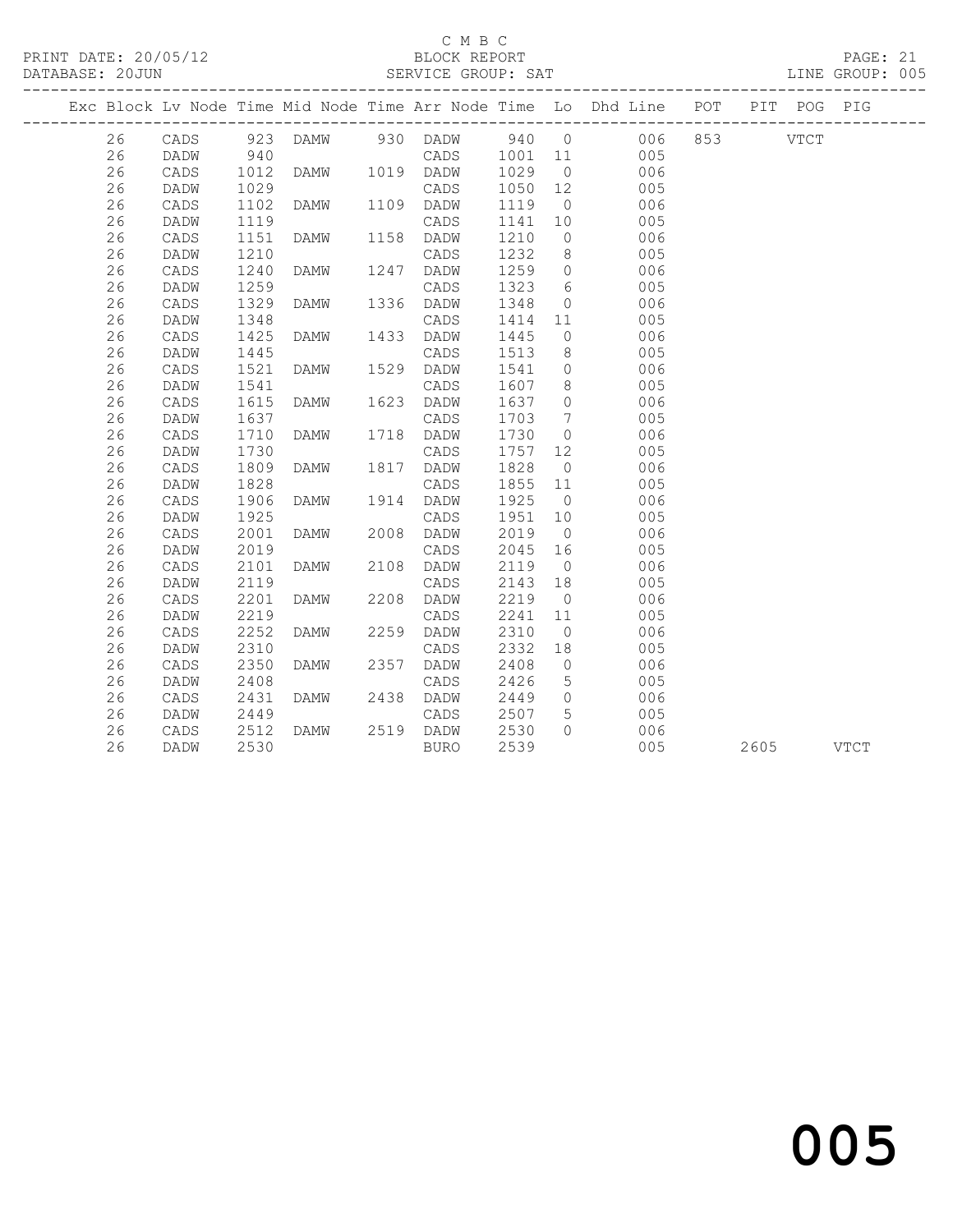PRINT DATE: 20/05/12 BLOCK REPORT<br>
DATABASE: 20.JUN

## C M B C<br>BLOCK REPORT

PAGE: 22<br>LINE GROUP: 005

|  | DAIABASE; ZUJUN |      |      |                            |      | SLKVICL GKUUF; SAI |         |                 |                                                                    |               |             | LINE GROUP; UUJ |
|--|-----------------|------|------|----------------------------|------|--------------------|---------|-----------------|--------------------------------------------------------------------|---------------|-------------|-----------------|
|  |                 |      |      |                            |      |                    |         |                 | Exc Block Lv Node Time Mid Node Time Arr Node Time Lo Dhd Line POT |               | PIT POG PIG |                 |
|  |                 |      |      | 28    CADS    1357    DAMW |      | 1404 DADW          |         |                 | 1416 0                                                             | 006 1327 VTCT |             |                 |
|  | 28              | DADW | 1416 |                            |      | CADS               | 1442 11 |                 | 005                                                                |               |             |                 |
|  | 28              | CADS | 1453 | DAMW                       | 1501 | DADW               | 1513    | $\Omega$        | 006                                                                |               |             |                 |
|  | 28              | DADW | 1513 |                            |      | CADS               | 1541    |                 | $6\degree$<br>005                                                  |               |             |                 |
|  | 28              | CADS | 1547 | DAMW                       | 1555 | DADW               | 1609    | $\bigcap$       | 006                                                                |               |             |                 |
|  | 28              | DADW | 1609 |                            |      | CADS               | 1635    | 9               | 005                                                                |               |             |                 |
|  | 28              | CADS | 1644 | DAMW                       | 1652 | DADW               | 1704    | $\Omega$        | 006                                                                |               |             |                 |
|  | 28              | DADW | 1704 |                            |      | CADS               | 1730    | 8               | 005                                                                |               |             |                 |
|  | 28              | CADS | 1738 | DAMW                       | 1746 | DADW               | 1758    | $\overline{0}$  | 006                                                                |               |             |                 |
|  | 28              | DADW | 1758 |                            |      | CADS               | 1825    | 11              | 005                                                                |               |             |                 |
|  | 28              | CADS | 1836 | DAMW                       | 1844 | DADW               | 1855    | $\overline{0}$  | 006                                                                |               |             |                 |
|  | 28              | DADW | 1855 |                            |      | CADS               | 1922    | 14              | 005                                                                |               |             |                 |
|  | 28              | CADS | 1936 | DAMW                       | 1944 | DADW               | 1955    | $\overline{0}$  | 006                                                                |               |             |                 |
|  | 28              | DADW | 1955 |                            |      | CADS               | 2021    | 16              | 005                                                                |               |             |                 |
|  | 28              | CADS | 2037 | DAMW 2044                  |      | DADW               | 2055    | $\overline{0}$  | 006                                                                |               |             |                 |
|  | 28              | DADW | 2055 |                            |      | CADS               | 2119    | 18              | 005                                                                |               |             |                 |
|  | 28              | CADS | 2137 | DAMW                       | 2144 | DADW               | 2155    | $\overline{0}$  | 006                                                                |               |             |                 |
|  | 28              | DADW | 2155 |                            |      | CADS               | 2219    | 6               | 005                                                                |               |             |                 |
|  | 28              | CADS | 2225 | DAMW                       | 2232 | DADW               | 2243    | $\bigcirc$      | 006                                                                |               |             |                 |
|  | 28              | DADW | 2243 |                            |      | CADS               | 2305    | $7\overline{ }$ | 005                                                                |               |             |                 |
|  | 28              | CADS |      | 2312 DAMW 2319 DADW        |      |                    | 2330    | $\bigcirc$      | 006                                                                |               |             |                 |

### 28 DADW 2330 CADS 2352 005 2421 VTCT

# and the contract of  $\sim$  005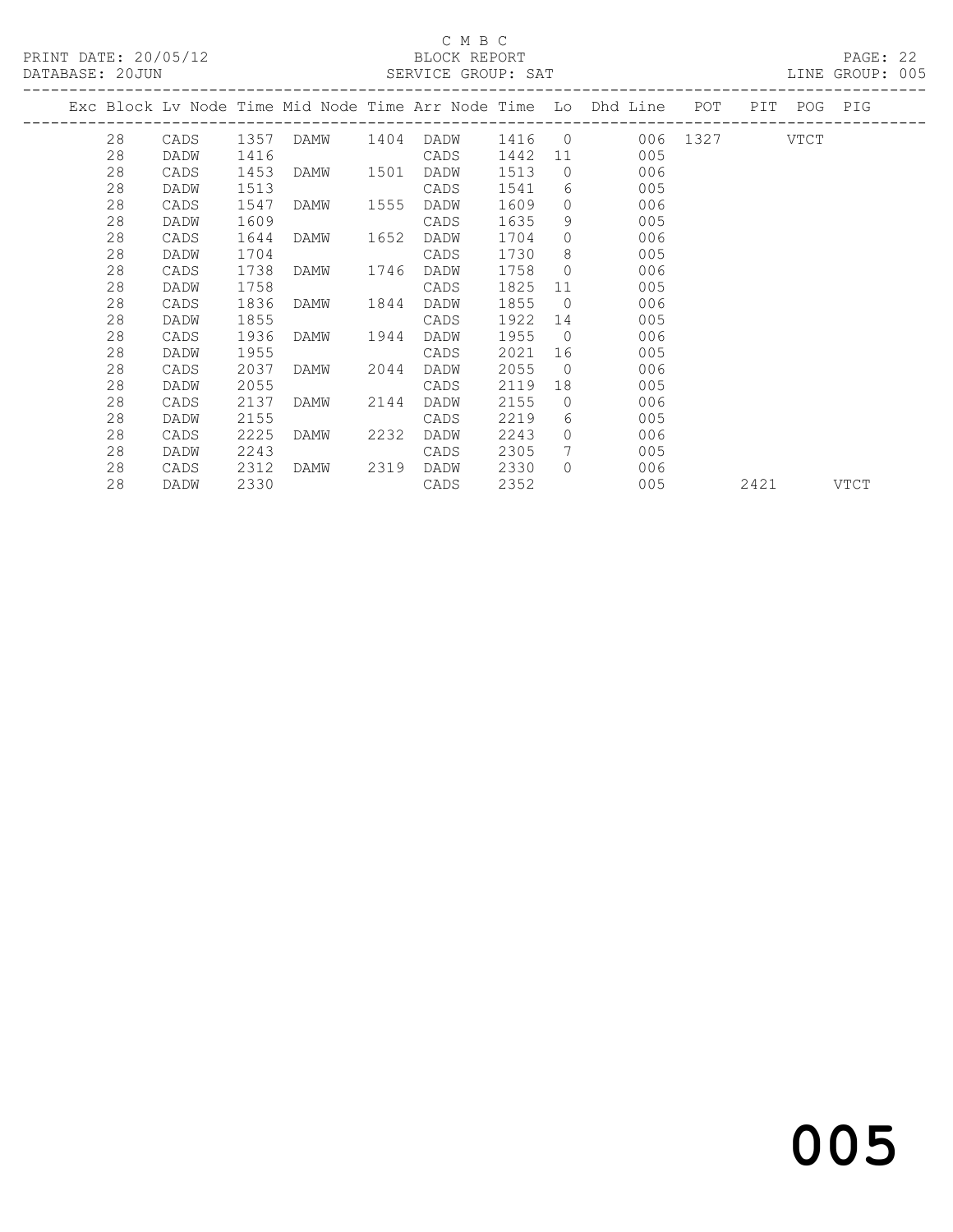|    |                                      |              |      |            |             |                                      |                 | Exc Block Lv Node Time Mid Node Time Arr Node Time Lo Dhd Line POT PIT POG PIG                                       |               |             |  |
|----|--------------------------------------|--------------|------|------------|-------------|--------------------------------------|-----------------|----------------------------------------------------------------------------------------------------------------------|---------------|-------------|--|
| 31 |                                      |              |      |            |             |                                      |                 | GRDM 550 NADU 606 NAST 617 24 007 527 VTCT<br>NAST 641 PNHM 708 DULP 738 12 007<br>DULP 750 5GRN 812 NAST 849 12 007 |               |             |  |
| 31 |                                      |              |      |            |             |                                      |                 |                                                                                                                      |               |             |  |
| 31 |                                      |              |      |            |             |                                      |                 |                                                                                                                      |               |             |  |
| 31 | NAST                                 | 901          | PNHM |            |             | 930 DULP 1011 18                     |                 | 007                                                                                                                  |               |             |  |
| 31 | DULP                                 | 1029         | 5GRN |            | 1057 NAST   |                                      |                 | 1140 16<br>007                                                                                                       |               |             |  |
| 31 | NAST                                 | 1156<br>1324 | PNHM |            | 1228 DULP   | 1316 8<br>1445 12                    |                 | 007                                                                                                                  |               |             |  |
| 31 | DULP                                 |              | 5GRN |            | 1357 NAST   |                                      |                 | 007                                                                                                                  |               |             |  |
| 31 | NAST                                 | 1457         | PNHM |            |             | 1532 DULP 1623 17                    |                 | 007                                                                                                                  |               |             |  |
| 31 | DULP                                 | 1640         | 5GRN |            |             | 1712 NAST 1758 9                     |                 | 007                                                                                                                  |               |             |  |
| 31 | NAST                                 | 1807         | PNHM |            | 1841 DULP   | 1929                                 |                 |                                                                                                                      | 007 1945 VTCT |             |  |
| 32 | DULP                                 | 553          | 5GRN |            |             | 612 NAST 646 15                      |                 | 007                                                                                                                  | 528 VTCT      |             |  |
| 32 | NAST                                 | 701          | PNHM | 728        |             | DULP 758                             |                 | $7\overline{ }$<br>007                                                                                               |               |             |  |
| 32 | DULP                                 | 805<br>916   | 5GRN | 827<br>945 |             | NAST 904 12<br>DULP 1026 16          |                 | 007                                                                                                                  |               |             |  |
| 32 | NAST                                 |              | PNHM |            |             |                                      |                 | 007                                                                                                                  |               |             |  |
| 32 | DULP                                 | 1042         | 5GRN | 1112       | NAST        | 1155 16                              |                 | 007                                                                                                                  |               |             |  |
| 32 | NAST                                 | 1211         | PNHM |            | 1243 DULP   | 1331                                 | 9               | 007                                                                                                                  |               |             |  |
| 32 | $\texttt{DULP}$                      | 1340         | 5GRN |            | 1412 NAST   | 1500 9<br>1635 17                    |                 | 007                                                                                                                  |               |             |  |
| 32 | NAST                                 | 1509         | PNHM |            | 1544 DULP   |                                      |                 | 007                                                                                                                  |               |             |  |
| 32 | DULP                                 | 1652         | 5GRN | 1724       | NAST        | 1810 12                              |                 | 007                                                                                                                  |               |             |  |
| 32 | NAST                                 | 1822         | PNHM |            |             | 1856 DULP 1943 9                     |                 | 007                                                                                                                  |               |             |  |
| 32 | DULP                                 | 1952         | 5GRN |            | 2019 NAST   | NAST 2101 8<br>DULP 2218 16          |                 | 007                                                                                                                  |               |             |  |
| 32 | NAST                                 | 2109         | PNHM | 2137       |             |                                      |                 | 007                                                                                                                  |               |             |  |
| 32 | DULP                                 | 2234         | 5GRN | 2259       |             |                                      |                 | 007                                                                                                                  |               |             |  |
| 32 | NAST                                 | 2350         | PNHM | 2418       | <b>DULP</b> | 2456                                 |                 |                                                                                                                      | 007 2511 VTCT |             |  |
| 33 | NAST                                 | 600<br>711   | PNHM |            |             |                                      |                 | 007                                                                                                                  | 525 VTCT      |             |  |
| 33 | DULP                                 |              | 5GRN |            |             |                                      |                 | 007                                                                                                                  |               |             |  |
| 33 | NAST                                 | 819          | PNHM |            |             | 846 DULP 921                         |                 | 11<br>007                                                                                                            |               |             |  |
| 33 | DULP                                 | 932          | 5GRN |            |             | 957 NAST 1038 21                     |                 | 007                                                                                                                  |               |             |  |
| 33 | NAST                                 | 1059<br>1224 | PNHM |            |             | 1129 DULP 1215 9<br>1257 NAST 1345 9 |                 | $\begin{array}{c} 0.07 \\ 0.07 \end{array}$                                                                          |               |             |  |
| 33 | DULP                                 |              | 5GRN |            | $1257$ NAST |                                      |                 | 007                                                                                                                  |               |             |  |
| 33 | NAST 1354 PNHM 1429 DULP 1520 20 007 |              |      |            |             |                                      |                 |                                                                                                                      |               |             |  |
| 33 | DULP                                 | 1540         | 5GRN | 1612       | NAST        | 1700                                 | 10              | 007                                                                                                                  |               |             |  |
| 33 | NAST                                 | 1710         | PNHM | 1744       | <b>DULP</b> | 1832                                 | 17              | 007                                                                                                                  |               |             |  |
| 33 | DULP                                 | 1849         | 5GRN | 1919       | NAST        | 2004                                 | $5\overline{)}$ | 007                                                                                                                  |               |             |  |
| 33 | NAST                                 | 2009         | PNHM | 2037       | DULP        | 2118                                 | 16              | 007                                                                                                                  |               |             |  |
| 33 | DULP                                 | 2134         | 5GRN | 2159       | NAST        | 2238                                 | 11              | 007                                                                                                                  |               |             |  |
| 33 | NAST                                 | 2249         | PNHM | 2317       | <b>DULP</b> | 2358                                 | 9               | 007                                                                                                                  |               |             |  |
| 33 | DULP                                 | 2407         | 5GRN | 2429       | NAST        | 2507                                 | $\circ$         | 007                                                                                                                  |               |             |  |
| 33 | NAST                                 | 2507         | PNHM | 2530       | HODM        | 2534                                 |                 | 007                                                                                                                  | 2558          | <b>VTCT</b> |  |

C M B C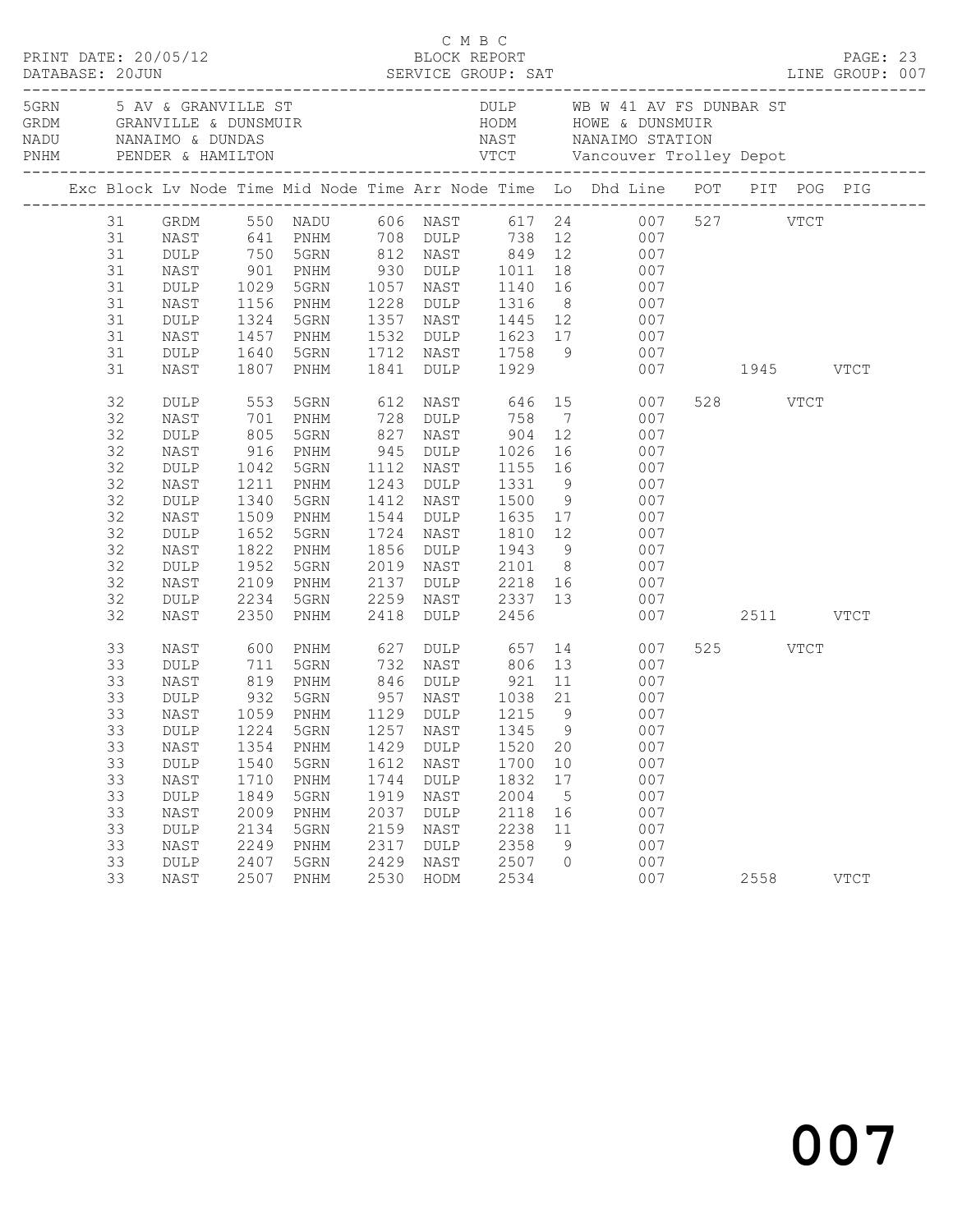### C M B C<br>BLOCK REPORT SERVICE GROUP: SAT

|  |    |                 |            |                   |      |                |             |                | Exc Block Lv Node Time Mid Node Time Arr Node Time Lo Dhd Line POT PIT POG PIG |           |             |
|--|----|-----------------|------------|-------------------|------|----------------|-------------|----------------|--------------------------------------------------------------------------------|-----------|-------------|
|  | 34 | PNHM            |            | 607 PNHM          |      | 607 DULP       |             |                | 637 14 007                                                                     | 532 VTCT  |             |
|  | 34 | DULP            | 651        | 5GRN              |      | 712 NAST       | 746 18      |                | 007                                                                            |           |             |
|  | 34 | NAST            |            | PNHM              |      | 831 DULP       | $906 \t 11$ |                | 007                                                                            |           |             |
|  | 34 | DULP            | 804<br>917 | 5GRN              | 942  | NAST           | 1023        | 21             | 007                                                                            |           |             |
|  | 34 | NAST            | 1044       | PNHM              | 1114 | DULP           | 1159 10     |                | 007                                                                            |           |             |
|  | 34 | DULP            | 1209       | 5GRN              | 1242 | NAST           | 1330        | 8 <sup>8</sup> | 007                                                                            |           |             |
|  | 34 | NAST            | 1338       | PNHM              | 1413 | DULP           | 1504 12     |                | 007                                                                            |           |             |
|  | 34 | $\texttt{DULP}$ | 1516       | 5GRN              | 1548 | NAST           | 1636        | 10             | 007                                                                            |           |             |
|  | 34 | NAST            | 1646       | PNHM              | 1720 | DULP           | 1809        | 12             | 007                                                                            |           |             |
|  | 34 | DULP            | 1821       | 5GRN              | 1851 | NAST           | 1936        | 13             | 007                                                                            |           |             |
|  | 34 | NAST            | 1949       | PNHM              | 2017 | DULP           | 2058        | 16             | 007                                                                            |           |             |
|  | 34 | $\texttt{DULP}$ | 2114       | 5GRN              | 2139 | NAST           | 2218 11     |                | 007                                                                            |           |             |
|  | 34 | NAST            |            | 2229 PNHM         | 2257 | DULP           | 2338        |                | 007                                                                            | 2353 VTCT |             |
|  | 35 | DULP            | 613        | 5GRN              | 632  | NAST           | 706         | 15             | 007                                                                            | 548 VTCT  |             |
|  | 35 | NAST            | 721        | PNHM              | 748  | DULP           | 818         | 16             | 007                                                                            |           |             |
|  | 35 | $\texttt{DULP}$ | 834        | 5GRN              | 857  | NAST           | 934         | 12             | 007                                                                            |           |             |
|  | 35 | NAST            | 946        | PNHM              | 1015 | DULP           | 1056        | 14             | 007                                                                            |           |             |
|  | 35 | DULP            | 1110       | 5GRN              | 1142 | NAST           | 1229        | 9              | 007                                                                            |           |             |
|  | 35 | NAST            | 1238       | PNHM              | 1313 | DULP           | 1401 9      |                | 007                                                                            |           |             |
|  | 35 | DULP            | 1410       | 5GRN              | 1442 | NAST           | 1530 15     |                | 007                                                                            |           |             |
|  | 35 | NAST            | 1545       | PNHM              | 1620 | DULP           | 1711        |                | 007                                                                            | 1732 VTCT |             |
|  |    |                 |            |                   |      |                |             |                |                                                                                |           |             |
|  | 36 | NAST            | 621        | PNHM              | 648  | DULP           | 718         |                | 13<br>007                                                                      | 546 VTCT  |             |
|  | 36 | DULP            | 731        | 5GRN              | 752  | NAST           | 826         | 22             | 007                                                                            |           |             |
|  | 36 | NAST            | 848        | PNHM              | 915  | DULP           | 953         | 8 <sup>8</sup> | 007                                                                            |           |             |
|  | 36 | DULP            | 1001       | 5GRN              | 1027 | NAST           | 1110        | 19             | 007                                                                            |           |             |
|  | 36 | NAST            | 1129       | PNHM              | 1159 | DULP           | 1246        | 8 <sup>8</sup> | 007                                                                            |           |             |
|  | 36 | DULP            | 1254       | 5GRN              | 1327 | NAST           | 1415        | 18             | 007                                                                            |           |             |
|  | 36 | NAST            | 1433       | PNHM              | 1508 | DULP           | 1559        | 17             | 007                                                                            |           |             |
|  | 36 | DULP            | 1616       | 5GRN              | 1648 | NAST           | 1736        | 16             | 007                                                                            |           |             |
|  | 36 | NAST            | 1752       | PNHM              | 1826 | DULP           | 1914        | 15             | 007                                                                            |           |             |
|  | 36 | $\texttt{DULP}$ | 1929       | 5GRN              | 1959 | NAST           | 2043        | 6              | 007                                                                            |           |             |
|  | 36 | NAST            | 2049       | PNHM              | 2117 | DULP           | 2158        | 16             | 007                                                                            |           |             |
|  | 36 | DULP            | 2214       | 5GRN              | 2239 | NAST           | 2317        | 12             | 007                                                                            |           |             |
|  | 36 | NAST            | 2329       | PNHM              | 2357 | DULP           | 2435        |                | 007                                                                            | 2450 VTCT |             |
|  | 37 | DULP            |            | 633 5GRN          |      | 652 NAST 726 8 |             |                | 007                                                                            | 607 VTCT  |             |
|  | 37 | NAST            |            | 734 PNHM          |      | 801 DULP       |             |                | 834 13<br>007                                                                  |           |             |
|  | 37 | DULP            |            | 847 5GRN 912 NAST |      |                | 952 8       |                | 007                                                                            |           |             |
|  | 37 | NAST            | 1000       | PNHM              | 1029 | <b>DULP</b>    | 1111        | 14             | 007                                                                            |           |             |
|  | 37 | $\texttt{DULP}$ | 1125       | 5GRN              | 1157 | NAST           | 1244        | 9              | 007                                                                            |           |             |
|  | 37 | NAST            | 1253       | PNHM              | 1328 | <b>DULP</b>    | 1417        | 8              | 007                                                                            |           |             |
|  | 37 | DULP            | 1425       | 5GRN              | 1457 | NAST           | 1545        | 12             | 007                                                                            |           |             |
|  | 37 | NAST            | 1557       | PNHM              | 1632 | <b>DULP</b>    | 1723        | 10             | 007                                                                            |           |             |
|  | 37 | DULP            | 1733       | 5GRN              | 1806 | NAST           | 1851        | 16             | 007                                                                            |           |             |
|  | 37 | NAST            | 1907       | PNHM              | 1936 | <b>DULP</b>    | 2021        | 11             | 007                                                                            |           |             |
|  | 37 | DULP            | 2032       | 5GRN              | 2059 | NAST           | 2140        | 9              | 007                                                                            |           |             |
|  | 37 | NAST            | 2149       | PNHM              | 2217 | <b>DULP</b>    | 2258        | 17             | 007                                                                            |           |             |
|  | 37 | DULP            | 2315       | 5GRN              | 2339 | NAST           | 2417        |                | 007                                                                            | 2448      | <b>VTCT</b> |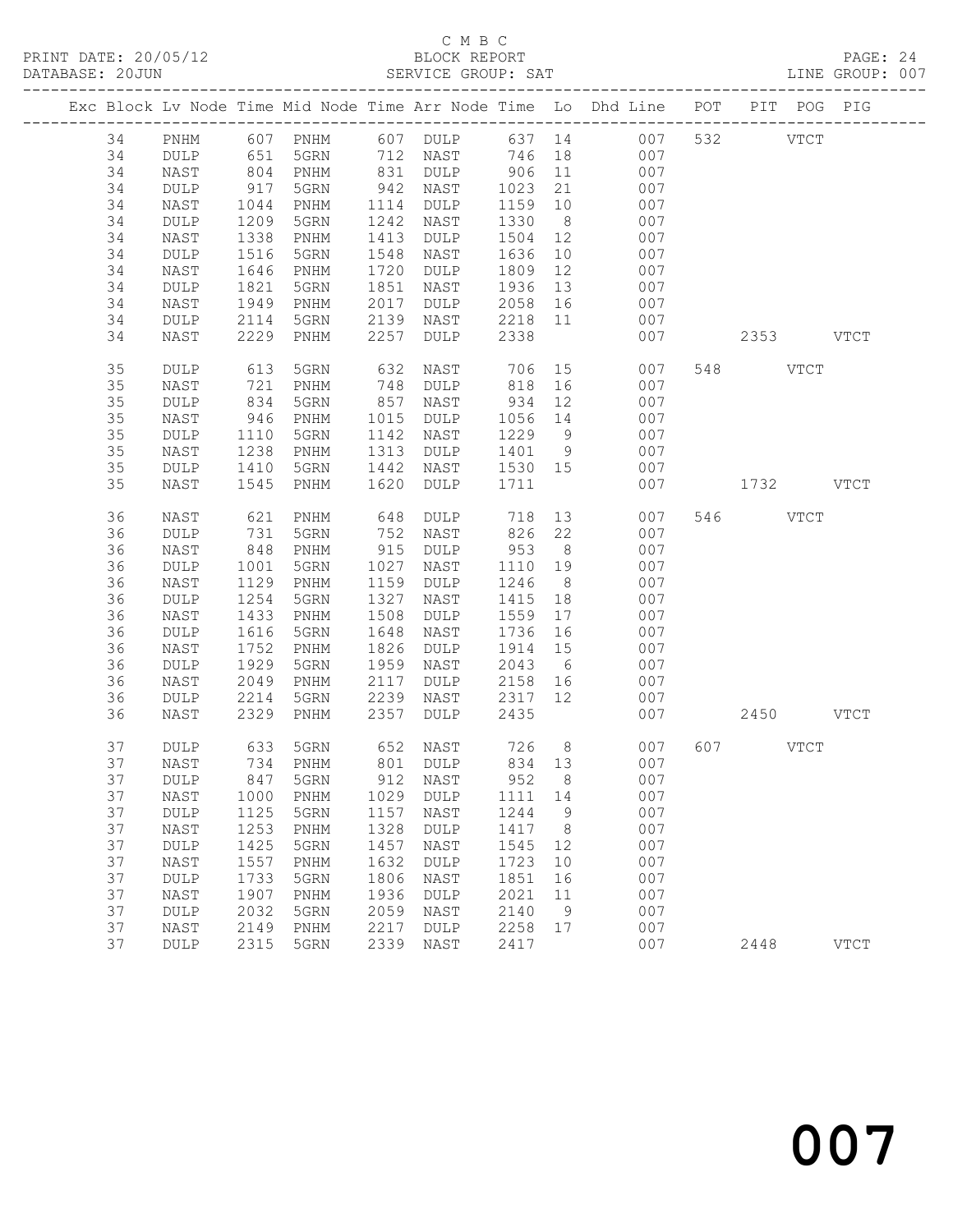### C M B C<br>BLOCK REPORT SERVICE GROUP: SAT

|    |                 |               |                               |      |                 |                    |                | Exc Block Lv Node Time Mid Node Time Arr Node Time Lo Dhd Line POT PIT POG PIG |          |           |             |             |
|----|-----------------|---------------|-------------------------------|------|-----------------|--------------------|----------------|--------------------------------------------------------------------------------|----------|-----------|-------------|-------------|
| 38 | NAST            |               | 749 PNHM                      |      | 816 DULP 851 11 |                    |                | 007                                                                            |          | 712 VTCT  |             |             |
| 38 | DULP            |               | 5GRN                          |      | 927 NAST        | $201$ 11<br>1007 8 |                | 007                                                                            |          |           |             |             |
| 38 | NAST            | $902$<br>1015 |                               | 1044 |                 | 1126               |                | 007                                                                            |          |           |             |             |
|    |                 | 1015          | PNHM                          |      | DULP            |                    | 14             |                                                                                |          |           |             |             |
| 38 | DULP            | 1140          | 5GRN                          | 1212 | NAST            | 1259               | 9              | 007                                                                            |          |           |             |             |
| 38 | NAST            | 1308          | PNHM                          | 1343 | DULP            | 1432               | 8 <sup>8</sup> | 007                                                                            |          |           |             |             |
| 38 | DULP            | 1440          | 5GRN                          | 1512 | NAST            | 1600               | 9              | 007                                                                            |          |           |             |             |
| 38 | NAST            | 1609          | PNHM                          | 1644 | DULP            | 1735               | 13             | 007                                                                            |          |           |             |             |
| 38 | DULP            | 1748          | 5GRN                          | 1821 | NAST            | 1906               | 22             | 007                                                                            |          |           |             |             |
| 38 | NAST            | 1928          | PNHM                          | 1956 | DULP            | 2039               | 15             | 007                                                                            |          |           |             |             |
| 38 | DULP            | 2054          | 5GRN                          | 2119 | NAST            | 2158               | 11             | 007                                                                            |          |           |             |             |
| 38 | NAST            | 2209          | PNHM                          | 2237 | <b>DULP</b>     | 2318               | 17             | 007                                                                            |          |           |             |             |
| 38 | DULP            | 2335          | 5GRN                          | 2359 | NAST            | 2437               | $\overline{0}$ | 007                                                                            |          |           |             |             |
| 38 | NAST            | 2437          | PNHM                          | 2500 | DULP            | 2541               |                | 007                                                                            |          | 2555 VTCT |             |             |
|    |                 |               |                               |      |                 |                    |                |                                                                                |          |           |             |             |
| 39 | <b>DULP</b>     | 819           | 5GRN                          | 842  | NAST            | 919                | 12             | 007                                                                            |          | 753 VTCT  |             |             |
| 39 | NAST            | 931           | PNHM                          | 1000 | DULP            | 1041               | 16             | 007                                                                            |          |           |             |             |
| 39 | <b>DULP</b>     | 1057          | 5GRN                          | 1127 | NAST            | 1210               | 13             | 007                                                                            |          |           |             |             |
| 39 | NAST            | 1223          | PNHM                          | 1258 | <b>DULP</b>     | 1346               | 9              | 007                                                                            |          |           |             |             |
| 39 |                 |               | 5GRN                          | 1427 |                 | 1515               |                | 007                                                                            |          |           |             |             |
|    | DULP            | 1355          |                               |      | NAST            |                    | 18             |                                                                                |          |           |             |             |
| 39 | NAST            | 1533          | $\mathop{\rm PNHM}\nolimits$  | 1608 | <b>DULP</b>     | 1659               | 20             | 007                                                                            |          |           |             |             |
| 39 | <b>DULP</b>     | 1719          | 5GRN                          | 1751 | NAST            | 1837               | 10             | 007                                                                            |          |           |             |             |
| 39 | NAST            | 1847          | PNHM                          | 1916 | DULP            | 2001               | 11             | 007                                                                            |          |           |             |             |
| 39 | DULP            | 2012          | 5GRN                          | 2039 | NAST            | 2120               | 9              | 007                                                                            |          |           |             |             |
| 39 | NAST            | 2129          | PNHM                          | 2157 | DULP            | 2238               | 17             | 007                                                                            |          |           |             |             |
| 39 | <b>DULP</b>     | 2255          | 5GRN                          | 2319 | NAST            | 2357 10            |                | 007                                                                            |          |           |             |             |
| 39 | NAST            | 2407          | PNHM                          | 2430 | DULP            | 2511               |                | 007                                                                            |          | 2525 VTCT |             |             |
|    |                 |               |                               |      |                 |                    |                |                                                                                |          |           |             |             |
| 40 | NAST            | 833           | PNHM                          | 900  | DULP            | 938                | 8 <sup>8</sup> | 007                                                                            |          | 756 VTCT  |             |             |
| 40 | <b>DULP</b>     | 946           | 5GRN                          | 1012 | NAST            | 1055               | 19             | 007                                                                            |          |           |             |             |
| 40 | NAST            | 1114          | PNHM                          | 1144 | DULP            | 1230               | 9              | 007                                                                            |          |           |             |             |
| 40 | DULP            | 1239          | 5GRN                          | 1312 | NAST            | 1400               | 9              | 007                                                                            |          |           |             |             |
|    |                 |               |                               |      |                 |                    |                |                                                                                |          |           |             |             |
| 40 | NAST            | 1409          | PNHM                          | 1444 | DULP            | 1535               | 17             | 007                                                                            |          |           |             |             |
| 40 | DULP            | 1552          | 5GRN                          | 1624 | NAST            | 1712               | 10             | 007                                                                            |          |           |             |             |
| 40 | NAST            | 1722          | PNHM                          | 1756 | DULP            | 1844               |                | 007                                                                            |          | 1900 VTCT |             |             |
| 41 | DULP            | 1014          | 5GRN                          | 1042 | NAST            | 1125 19            |                | 007                                                                            |          | 948 VTCT  |             |             |
|    |                 |               |                               |      |                 |                    |                |                                                                                |          |           |             |             |
| 41 | NAST            | 1144          | PNHM                          |      | 1214 DULP       | 1301               | 8 <sup>8</sup> | 007                                                                            |          |           |             |             |
| 41 | $\texttt{DULP}$ | 1309          | 5GRN                          | 1342 | NAST            | 1430 15            |                | 007                                                                            |          |           |             |             |
| 41 | NAST            | 1445          | PNHM                          |      | 1520 DULP       | 1611 17            |                | 007                                                                            |          |           |             |             |
| 41 |                 |               | DULP 1628 5GRN 1700 NAST 1746 |      |                 |                    |                | 007                                                                            |          | 1821      |             | <b>VTCT</b> |
|    |                 |               |                               |      |                 |                    |                |                                                                                |          |           |             |             |
| 42 | NAST            | 1029          | PNHM                          | 1059 | <b>DULP</b>     | 1144               | 11             | 007                                                                            | 952      |           | <b>VTCT</b> |             |
| 42 | DULP            | 1155          | 5GRN                          | 1227 | NAST            | 1314               | 9              | 007                                                                            |          |           |             |             |
| 42 | NAST            | 1323          | PNHM                          | 1358 | DULP            | 1449               | 15             | 007                                                                            |          |           |             |             |
| 42 | DULP            | 1504          | 5GRN                          | 1536 | NAST            | 1624               | 10             | 007                                                                            |          |           |             |             |
| 42 | NAST            | 1634          | PNHM                          | 1708 | <b>DULP</b>     | 1758               | 8              | 007                                                                            |          |           |             |             |
| 42 | <b>DULP</b>     | 1806          | 5GRN                          | 1836 | NAST            | 1921               |                | 007                                                                            |          | 1956 VTCT |             |             |
|    |                 |               |                               |      |                 |                    |                |                                                                                |          |           |             |             |
| 43 | NAST            | 1421          | PNHM                          | 1456 | <b>DULP</b>     | 1547               | 17             | 007                                                                            | 1344     |           | <b>VTCT</b> |             |
| 43 | <b>DULP</b>     | 1604          | 5GRN                          | 1636 | NAST            | 1724               | 13             | 007                                                                            |          |           |             |             |
| 43 | NAST            | 1737          | PNHM                          | 1811 | DULP            | 1859               | 10             | 007                                                                            |          |           |             |             |
| 43 | $\texttt{DULP}$ | 1909          | 5GRN                          | 1939 | NAST            | 2023               | 6              | 007                                                                            |          |           |             |             |
| 43 | NAST            | 2029          | PNHM                          | 2057 | DULP            | 2138               | 16             | 007                                                                            |          |           |             |             |
| 43 | DULP            | 2154          | 5GRN                          | 2219 | NAST            | 2257               | 12             | 007                                                                            |          |           |             |             |
| 43 | NAST            | 2309          | PNHM                          | 2337 | DULP            | 2418               | 19             | 007                                                                            |          |           |             |             |
| 43 | DULP            | 2437          |                               | 2459 | $_{\rm NAST}$   | 2537               |                | 007                                                                            |          | 2608 VTCT |             |             |
|    |                 |               | 5GRN                          |      |                 |                    |                |                                                                                |          |           |             |             |
| 44 | DULP            | 1452          | $5\,$ GRN                     | 1524 | NAST            | 1612               | 9              |                                                                                | 007 1426 |           | VTCT        |             |
|    |                 |               |                               |      |                 |                    |                |                                                                                |          |           |             |             |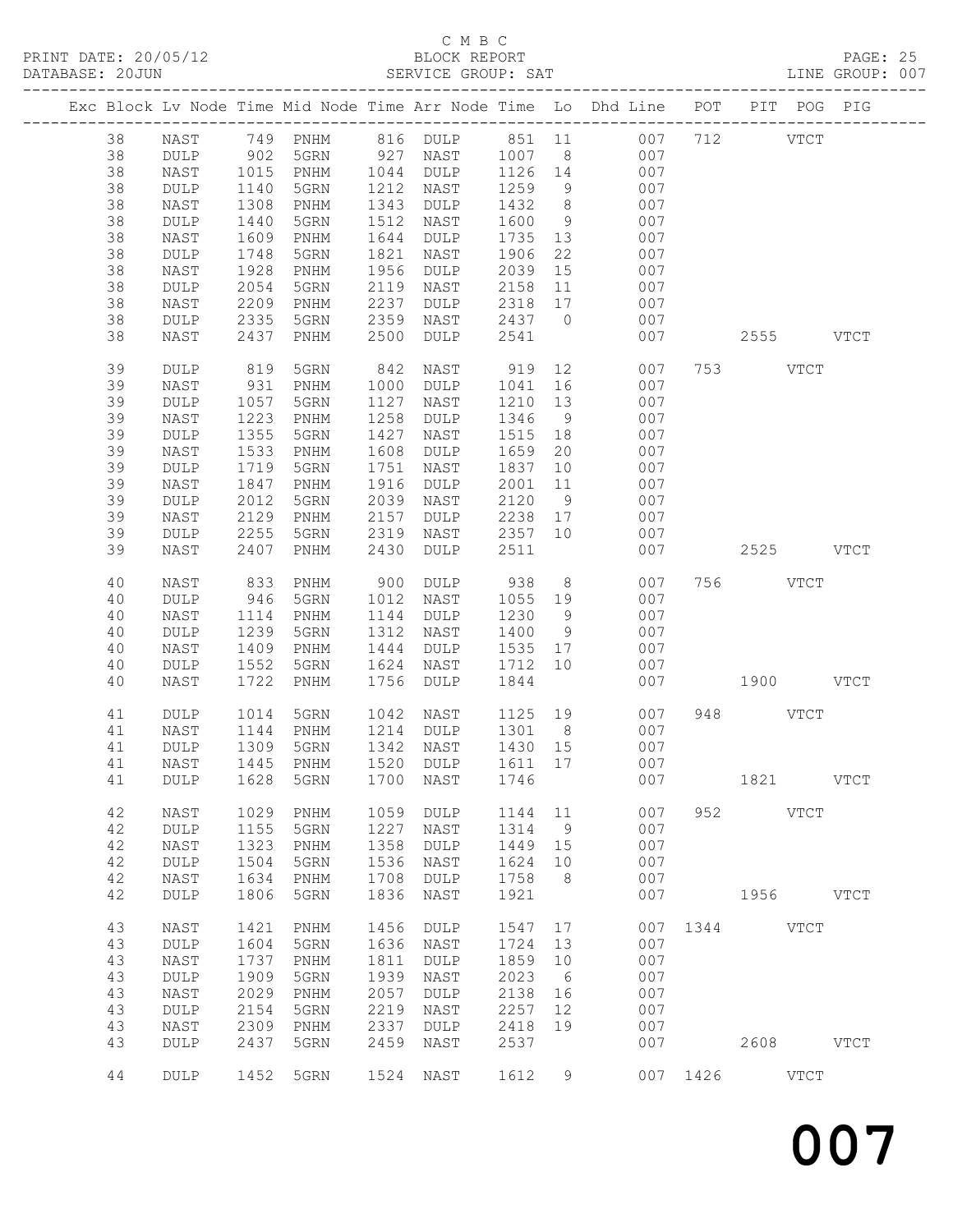# C M B C<br>BLOCK REPORT

PAGE: 26<br>LINE GROUP: 007

|  |                |                             |                      |                      |                      |                      |                      |          | Exc Block Ly Node Time Mid Node Time Arr Node Time Lo Dhd Line | POT  | PIT  | POG  | PIG  |
|--|----------------|-----------------------------|----------------------|----------------------|----------------------|----------------------|----------------------|----------|----------------------------------------------------------------|------|------|------|------|
|  | 44             | NAST                        | 1621                 | PNHM                 | 1656                 | <b>DULP</b>          | 1747                 |          | 007                                                            |      | 1808 |      | VTCT |
|  | 45<br>45       | NAST<br>DULP                | 1521<br>1704         | PNHM<br>5GRN         | 1556<br>1736         | <b>DULP</b><br>NAST  | 1647<br>1822         | - 17     | 007<br>007                                                     | 1444 | 1857 | VTCT | VTCT |
|  | 46<br>46<br>46 | DULP<br>NAST<br><b>DULP</b> | 1528<br>1658<br>1836 | 5GRN<br>PNHM<br>5GRN | 1600<br>1732<br>1906 | NAST<br>DULP<br>NAST | 1648<br>1821<br>1951 | 10<br>15 | 007<br>007<br>007                                              | 1502 | 2026 | VTCT | VTCT |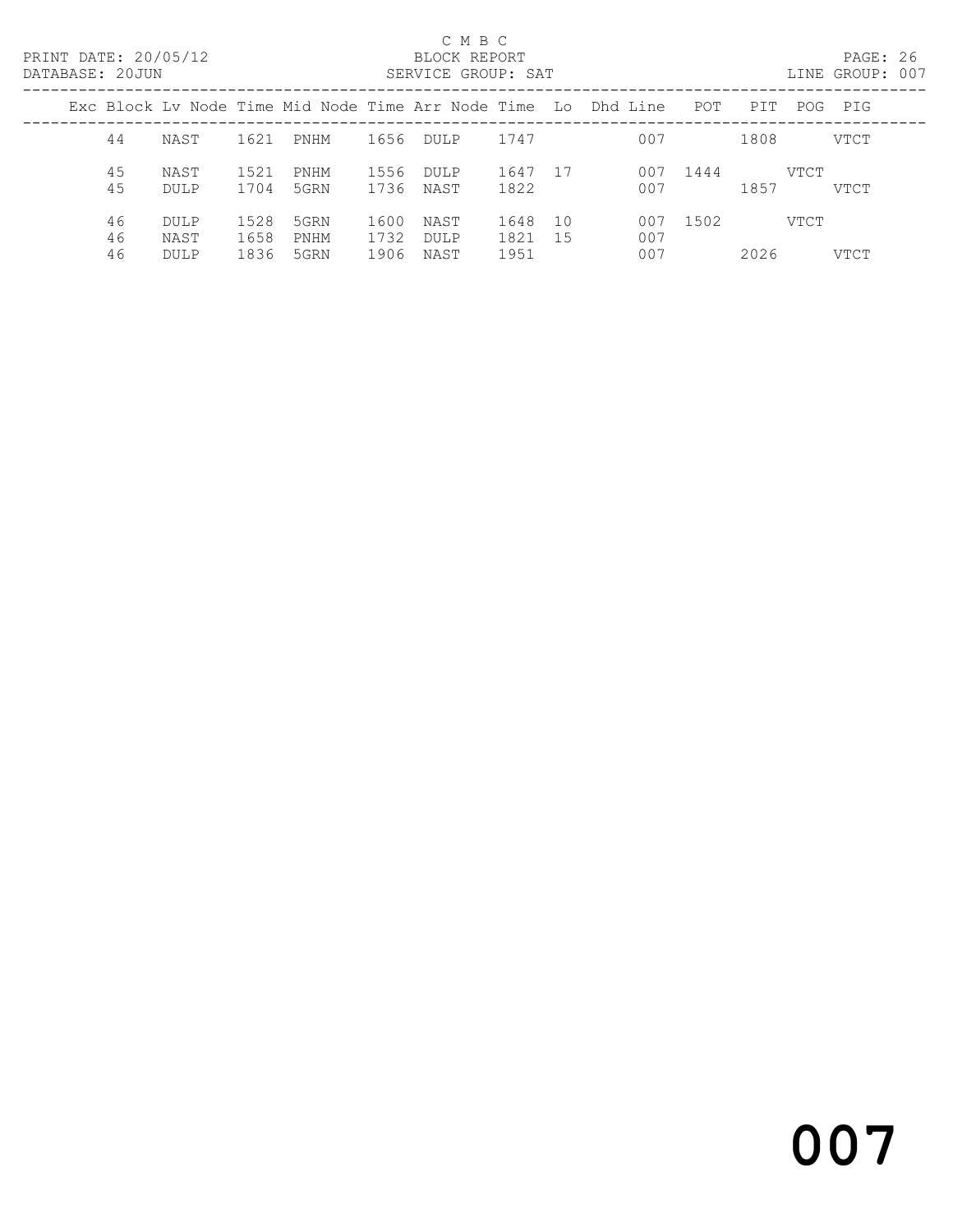| $\begin{array}{cccc}\n\texttt{CRINT} & \texttt{DATE:} & 20/05/12 & \texttt{C} & \texttt{M} & \texttt{B} & \texttt{C}\n\end{array}$ |              |              |                            |              |                   |                   |                      |                                                                                                                               |               |          |             |  |
|------------------------------------------------------------------------------------------------------------------------------------|--------------|--------------|----------------------------|--------------|-------------------|-------------------|----------------------|-------------------------------------------------------------------------------------------------------------------------------|---------------|----------|-------------|--|
|                                                                                                                                    |              |              |                            |              |                   |                   |                      |                                                                                                                               |               |          |             |  |
|                                                                                                                                    |              |              |                            |              |                   |                   |                      | Exc Block Lv Node Time Mid Node Time Arr Node Time Lo Dhd Line POT PIT POG PIG                                                |               |          |             |  |
|                                                                                                                                    |              |              |                            |              |                   |                   |                      | 1 F41S 456 BYKY FRTE 503 0 008 440 VTCT<br>1 FRTE 503 BYKY 522 WFST 534 0 008 440 VTCT<br>1 WFST 534 BYKY 547 FRTE 604 19 008 |               |          |             |  |
|                                                                                                                                    |              |              |                            |              |                   |                   |                      |                                                                                                                               |               |          |             |  |
|                                                                                                                                    |              |              |                            |              |                   |                   |                      |                                                                                                                               |               |          |             |  |
| $\mathbf{1}$                                                                                                                       | FRTE         |              | 623 BYKY 642 WFST          |              |                   | 656               |                      | $\overline{0}$<br>008                                                                                                         |               |          |             |  |
| $\mathbf{1}$                                                                                                                       | WFST         |              |                            |              |                   |                   |                      |                                                                                                                               |               |          |             |  |
| $\mathbf{1}$                                                                                                                       | FRTE         |              |                            |              |                   |                   |                      | 816 0 008<br>851 13 008                                                                                                       |               |          |             |  |
| $\mathbf{1}$                                                                                                                       | WFST         |              | 904 BYKY 928 WFST 945      |              |                   |                   |                      | $\overline{0}$                                                                                                                |               |          |             |  |
| $\mathbf 1$                                                                                                                        | FRTE         |              |                            |              |                   |                   |                      | 008                                                                                                                           |               |          |             |  |
| $\mathbf{1}$                                                                                                                       | WFST<br>FRTE |              | 945 BYKY 1002 FRTE         |              | 1105 WFST         | 1028              |                      | 10<br>008                                                                                                                     |               |          |             |  |
| $\mathbf 1$<br>$\mathbf 1$                                                                                                         | WFST         |              | 1038 BYKY<br>1125 BYKY     |              | 1144 FRTE         | 1125 0<br>1213 17 |                      | 008<br>008                                                                                                                    |               |          |             |  |
| $\mathbf 1$                                                                                                                        | FRTE         |              | 1230 BYKY                  |              | 1300 WFST         | 1322              |                      | $\overline{0}$<br>008                                                                                                         |               |          |             |  |
| $\mathbf{1}$                                                                                                                       | WFST         | 1322         | BYKY                       |              | 1343 FRTE         | 1412 19           |                      | 008                                                                                                                           |               |          |             |  |
| $\mathbf{1}$                                                                                                                       | FRTE         |              |                            |              | 1503 WFST         |                   |                      | 008                                                                                                                           |               |          |             |  |
| $\mathbf{1}$                                                                                                                       | WFST         |              | 1431 BYKY<br>1525 BYKY     |              | 1546 FRTE         | 1525 0<br>1616 19 |                      | 008                                                                                                                           |               |          |             |  |
| $\mathbf 1$                                                                                                                        | FRTE         |              | 1635 BYKY                  |              | 1705 WFST         | 1725              |                      | $\overline{O}$<br>008                                                                                                         |               |          |             |  |
| $\mathbf{1}$                                                                                                                       | WFST         | 1725         | BYKY                       |              | 1746 FRTE 1814 18 |                   |                      | 008                                                                                                                           |               |          |             |  |
| $\mathbf 1$                                                                                                                        | FRTE         |              |                            |              | 1859 WFST         |                   |                      |                                                                                                                               |               |          |             |  |
| $\mathbf 1$                                                                                                                        | WFST         |              |                            |              |                   |                   |                      |                                                                                                                               |               |          |             |  |
| $\mathbf 1$                                                                                                                        | FRTE         |              |                            |              |                   |                   |                      | 1832 BYKY 1859 WFST 1918 0 008<br>1918 BYKY 1937 FRTE 2001 14 008<br>2015 BYKY 2038 WFST 2054 0 008                           |               |          |             |  |
| $\mathbf{1}$                                                                                                                       | WFST         |              | 2054 BYKY 2112 FRTE 2133 0 |              |                   |                   |                      | 008                                                                                                                           |               |          |             |  |
| $\mathbf 1$                                                                                                                        | FRTE         |              | 2133 BYKY                  |              | 41FR 2145         |                   |                      |                                                                                                                               | 008 2201 VTCT |          |             |  |
| 2                                                                                                                                  | F41S         |              | 516 BYKY                   |              | FRTE              | 523               |                      | $\overline{O}$<br>008                                                                                                         |               | 500 VTCT |             |  |
| $\mathbf{2}$                                                                                                                       | FRTE         |              | 523 BYKY 542 WFST          |              |                   | 554               |                      | $\overline{0}$<br>008                                                                                                         |               |          |             |  |
| $\mathbf{2}$                                                                                                                       | WFST         |              | 554 BYKY                   |              | 607 FRTE          | 624               |                      | 13<br>008                                                                                                                     |               |          |             |  |
| $\mathbf{2}$                                                                                                                       | FRTE         |              | 637 BYKY<br>710 BYKY       |              | 656 WFST          | 710               | $\overline{0}$       | 008                                                                                                                           |               |          |             |  |
| $\mathbf{2}$                                                                                                                       | WFST         |              |                            | 725          | FRTE              |                   |                      | 745 14<br>008                                                                                                                 |               |          |             |  |
| $\mathbf{2}$                                                                                                                       | FRTE         |              | 759 BYKY 822 WFST 838      |              |                   |                   |                      | $\overline{0}$<br>008                                                                                                         |               |          |             |  |
| $\mathbf{2}$                                                                                                                       | WFST         | 838          | BYKY 851 FRTE              |              |                   |                   |                      | 915 17 008                                                                                                                    |               |          |             |  |
| $\mathbf{2}$                                                                                                                       | FRTE         |              |                            |              |                   | 1016 0<br>1100 13 | $\overline{0}$       | $\begin{array}{c} 008 \\ 008 \end{array}$                                                                                     |               |          |             |  |
| $\mathbf{2}$                                                                                                                       | WFST         |              |                            |              |                   |                   |                      |                                                                                                                               |               |          |             |  |
| $\mathbf{2}$                                                                                                                       |              |              |                            |              |                   |                   |                      | FRTE 1113 BYKY 1141 WFST 1201 0 008                                                                                           |               |          |             |  |
| 2                                                                                                                                  | WFST         | 1201         | BYKY                       | 1222         | FRTE              | 1252              | 18                   | 008                                                                                                                           |               |          |             |  |
| $\mathbf{2}$                                                                                                                       | FRTE         | 1310         | BYKY                       | 1342         | WFST              | 1404              | $\overline{0}$       | 008                                                                                                                           |               |          |             |  |
| $\mathbf{2}$                                                                                                                       | WFST         | 1404         | BYKY                       | 1425         | FRTE              | 1453              | 18                   | 008                                                                                                                           |               |          |             |  |
| $\mathbf{2}$                                                                                                                       | FRTE         | 1511         | BYKY                       | 1543<br>1626 | WFST              | 1605              | $\overline{0}$<br>12 | 008<br>008                                                                                                                    |               |          |             |  |
| $\mathbf{2}$<br>$\mathbf{2}$                                                                                                       | WFST<br>FRTE | 1605<br>1706 | BYKY                       | 1735         | FRTE<br>WFST      | 1654<br>1755      | $\overline{0}$       | 008                                                                                                                           |               |          |             |  |
| $\mathbf{2}$                                                                                                                       | WFST         | 1755         | BYKY<br>BYKY               | 1816         | FRTE              | 1841              | 13                   | 008                                                                                                                           |               |          |             |  |
| 2                                                                                                                                  | FRTE         | 1854         | BYKY                       | 1919         | WFST              | 1936              | $\circ$              | 008                                                                                                                           |               |          |             |  |
| $\mathbf{2}$                                                                                                                       | WFST         | 1936         | BYKY                       | 1955         | FRTE              | 2019              | $\Omega$             | 008                                                                                                                           |               |          |             |  |
| 2                                                                                                                                  | FRTE         | 2019         | BYKY                       |              | 41FR              | 2031              |                      | 008                                                                                                                           |               | 2047     | <b>VTCT</b> |  |
|                                                                                                                                    |              |              |                            |              |                   |                   |                      |                                                                                                                               |               |          |             |  |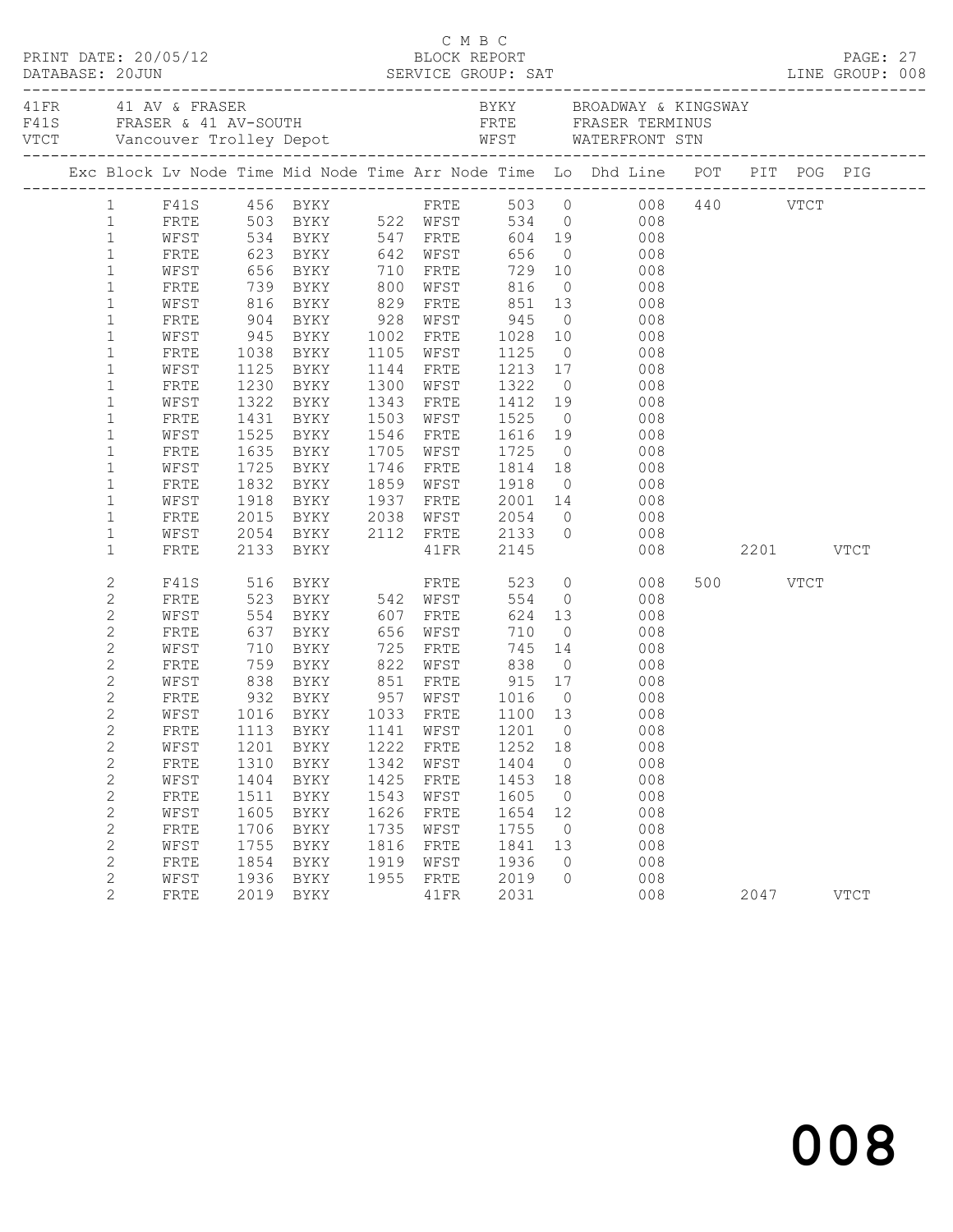PRINT DATE: 20/05/12 BLOCK REPORT<br>DATABASE: 20JUN SERVICE GROUP: SAT

# C M B C<br>BLOCK REPORT

PAGE: 28<br>LINE GROUP: 008

| nummun coopi   |              |      |             |      | ATTLATAT ATTAAT . |         |                |                                                                                             |     |             |             |
|----------------|--------------|------|-------------|------|-------------------|---------|----------------|---------------------------------------------------------------------------------------------|-----|-------------|-------------|
|                |              |      |             |      |                   |         |                | ---------------------<br>Exc Block Lv Node Time Mid Node Time Arr Node Time Lo Dhd Line POT |     | PIT POG PIG |             |
| 3              | F41S         |      | 536 BYKY    |      | FRTE              | 543 0   |                | 008                                                                                         |     | 520 VTCT    |             |
| $\mathfrak{Z}$ | FRTE         | 543  | BYKY        |      | 602 WFST          | 614     |                | 008<br>$\overline{0}$                                                                       |     |             |             |
| 3              | WFST         | 614  | BYKY        | 628  | FRTE              | 647     | 15             | 008                                                                                         |     |             |             |
| 3              | FRTE         | 702  | BYKY        | 723  | WFST              | 738     | $\overline{0}$ | 008                                                                                         |     |             |             |
| $\mathsf S$    | WFST         | 738  | BYKY        | 753  | FRTE              | 813     | 14             | 008                                                                                         |     |             |             |
| 3              | FRTE         | 827  | BYKY        | 850  | WFST              | 906     | $\overline{0}$ | 008                                                                                         |     |             |             |
| 3              | WFST         | 906  | BYKY        | 921  | FRTE              | 945     | 16             | 008                                                                                         |     |             |             |
| $\mathsf S$    | FRTE         | 1001 | BYKY        | 1027 | WFST              | 1046    | $\circ$        | 008                                                                                         |     |             |             |
| $\mathsf S$    | WFST         | 1046 | BYKY        | 1105 | FRTE              | 1134    | 9              | 008                                                                                         |     |             |             |
| 3              | FRTE         | 1143 | BYKY        | 1211 | WFST              | 1233    | $\overline{0}$ | 008                                                                                         |     |             |             |
| $\mathsf S$    | WFST         | 1233 | BYKY        | 1254 | FRTE              | 1324    | 16             | 008                                                                                         |     |             |             |
| $\mathsf S$    | FRTE         | 1340 | BYKY        | 1412 | WFST              | 1434    | $\overline{0}$ | 008                                                                                         |     |             |             |
| $\mathsf S$    | WFST         | 1434 | BYKY        | 1455 | FRTE              | 1523    | 22             | 008                                                                                         |     |             |             |
| 3              | FRTE         | 1545 | BYKY        | 1615 | WFST              | 1635    | $\overline{0}$ | 008                                                                                         |     |             |             |
| 3              | WFST         | 1635 | BYKY        | 1656 | FRTE              | 1725    | 13             | 008                                                                                         |     |             |             |
| 3              | FRTE         | 1738 | BYKY        | 1807 | WFST              | 1827    | $\overline{0}$ | 008                                                                                         |     |             |             |
| $\mathsf S$    | WFST         | 1827 | BYKY        | 1847 | FRTE              | 1912    | 14             | 008                                                                                         |     |             |             |
| $\mathfrak{Z}$ | FRTE         | 1926 | BYKY        | 1951 | WFST              | 2008    | $\overline{0}$ | 008                                                                                         |     |             |             |
| 3              | WFST         | 2008 | BYKY        | 2026 | FRTE              | 2049    | 18             | 008                                                                                         |     |             |             |
| 3              | FRTE         | 2107 | BYKY        | 2129 | WFST              | 2145    | $\overline{0}$ | 008                                                                                         |     |             |             |
| $\mathsf S$    | WFST         | 2145 | BYKY        | 2203 | ${\tt FRTE}$      | 2224    | 11             | 008                                                                                         |     |             |             |
| $\mathsf 3$    | FRTE         | 2235 | BYKY        | 2257 | WFST              | 2313    | $\overline{0}$ | 008                                                                                         |     |             |             |
| 3              | WFST         | 2313 | BYKY        | 2329 | FRTE              | 2351 18 |                | 008                                                                                         |     |             |             |
| 3              | FRTE         | 2409 | BYKY        | 2430 | WFST              | 2445    | $\circ$        | 008                                                                                         |     |             |             |
| 3              | WFST         | 2445 | BYKY        | 2501 | FRTE              | 2522    | $\circ$        | 008                                                                                         |     |             |             |
| 3              | FRTE         | 2522 | BYKY        |      | 41FR              | 2534    |                | 008                                                                                         |     | 2550        | <b>VTCT</b> |
|                |              |      |             |      |                   |         |                |                                                                                             |     |             |             |
| 4              | F41S         | 556  | BYKY        |      | FRTE              | 603     | $\circ$        | 008                                                                                         | 540 | <b>VTCT</b> |             |
| 4              | FRTE         | 603  | BYKY        |      | 622 WFST          | 636     | $\circ$        | 008                                                                                         |     |             |             |
| 4              | WFST         | 636  | BYKY        | 650  | FRTE              | 709     | 18             | 008                                                                                         |     |             |             |
| 4              | FRTE         | 727  | BYKY        | 748  | WFST              | 804     | $\overline{0}$ | 008                                                                                         |     |             |             |
| 4              | WFST         | 804  | BYKY        | 817  | FRTE              | 839     | 15             | 008                                                                                         |     |             |             |
| 4              | FRTE         | 854  | BYKY        | 918  | WFST              | 935     | $\circ$        | 008                                                                                         |     |             |             |
| 4              | WFST         | 935  | BYKY        | 952  | FRTE              | 1016    | 12             | 008                                                                                         |     |             |             |
| 4              | FRTE         | 1028 | BYKY        | 1055 | WFST              | 1115    | $\overline{0}$ | 008                                                                                         |     |             |             |
| 4              | WFST         | 1115 | BYKY        | 1134 | FRTE              | 1203    | 15             | 008                                                                                         |     |             |             |
| 4              | FRTE         | 1218 | BYKY        | 1249 | WFST              | 1311    | $\overline{0}$ | 008                                                                                         |     |             |             |
| 4              | WFST         | 1311 | BYKY        | 1332 | FRTE              | 1401    | 19             | 008                                                                                         |     |             |             |
| 4              | FRTE         | 1420 | BYKY        | 1452 | WFST              | 1514    | $\overline{0}$ | 008                                                                                         |     |             |             |
| 4              | WFST         | 1514 | <b>BYKY</b> | 1535 | FRTE              | 1605    | 20             | 008                                                                                         |     |             |             |
| 4              | FRTE         | 1625 | BYKY        | 1655 | WFST              | 1715    | 0              | 008                                                                                         |     |             |             |
| 4              | WFST         | 1715 | BYKY        | 1736 | FRTE              | 1804    | 18             | 008                                                                                         |     |             |             |
| 4              | FRTE         | 1822 | BYKY        | 1849 | WFST              | 1908    | 0              | 008                                                                                         |     |             |             |
| 4              | WFST         | 1908 | BYKY        | 1927 | FRTE              | 1951    | 9              | 008                                                                                         |     |             |             |
| 4              | FRTE         | 2000 | BYKY        | 2025 | WFST              | 2042    | $\circ$        | 008                                                                                         |     |             |             |
| 4              | WFST         | 2042 | BYKY        | 2100 | ${\tt FRTE}$      | 2121    | 14             | 008                                                                                         |     |             |             |
| 4              | ${\tt FRTE}$ | 2135 | BYKY        | 2157 | WFST              | 2213    | 0              | 008                                                                                         |     |             |             |
| 4              | WFST         | 2213 | BYKY        | 2229 | FRTE              | 2251    | 15             | 008                                                                                         |     |             |             |
| 4              | FRTE         | 2306 | BYKY        | 2327 | WFST              | 2342    | 0              | 008                                                                                         |     |             |             |
| 4              | WFST         | 2342 | BYKY        | 2358 | ${\tt FRTE}$      | 2420    | 19             | 008                                                                                         |     |             |             |

 4 FRTE 2439 BYKY 2500 WFST 2514 0 008 4 WFST 2514 BYKY 2530 FRTE 2551 0 008

4 FRTE 2551 BYKY 41FR 2603 008 2619 VTCT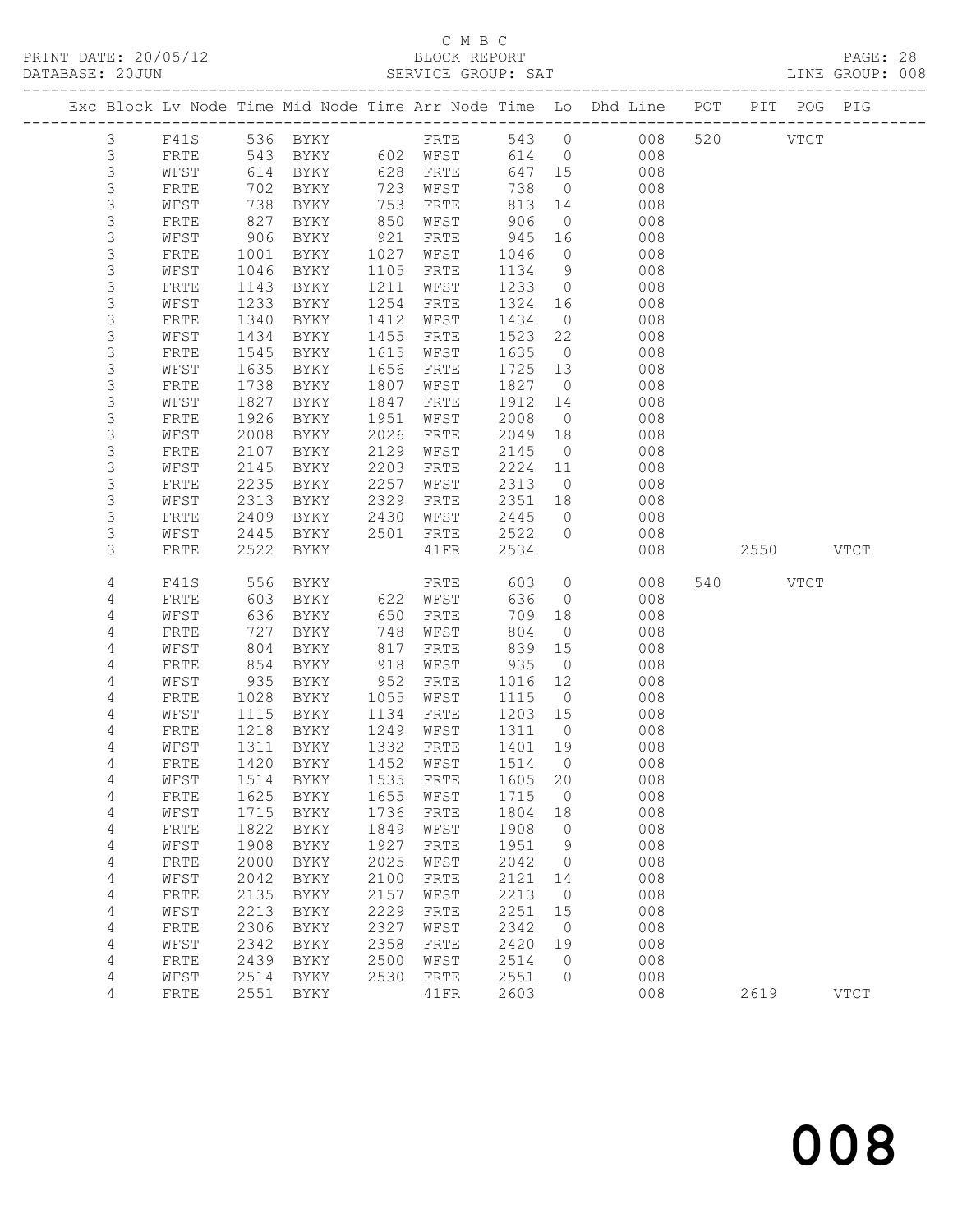# C M B C<br>BLOCK REPORT

PRINT DATE: 20/05/12 BLOCK REPORT PAGE: 29 SERVICE GROUP: SAT

|  |                  |              |      |                                  |      |                 |      |                 | Exc Block Lv Node Time Mid Node Time Arr Node Time Lo Dhd Line POT PIT POG PIG |           |             |
|--|------------------|--------------|------|----------------------------------|------|-----------------|------|-----------------|--------------------------------------------------------------------------------|-----------|-------------|
|  |                  |              |      |                                  |      |                 |      |                 |                                                                                |           |             |
|  | 5                | F41S         |      |                                  |      |                 |      |                 | 635 BYKY FRTE 642 10 008                                                       | 618 VTCT  |             |
|  | $\mathsf S$      | FRTE         |      | 652 BYKY 711 WFST                |      |                 | 726  | $\overline{0}$  | 008                                                                            |           |             |
|  | 5                | WFST         | 726  | BYKY                             |      | 741 FRTE        | 801  | 8 <sup>8</sup>  | 008                                                                            |           |             |
|  |                  |              |      |                                  |      |                 |      |                 |                                                                                |           |             |
|  | $\mathsf S$      | FRTE         | 809  | BYKY                             | 832  | WFST            | 848  | $\overline{0}$  | 008                                                                            |           |             |
|  | $\mathsf S$      | WFST         | 848  | BYKY                             | 903  | FRTE            | 927  | 14              | 008                                                                            |           |             |
|  | $\mathsf S$      | FRTE         | 941  | BYKY                             | 1007 | WFST            | 1026 | $\overline{0}$  | 008                                                                            |           |             |
|  | $\mathsf S$      | WFST         | 1026 | BYKY                             | 1043 | FRTE            | 1110 | 13              | 008                                                                            |           |             |
|  | $\mathsf S$      | FRTE         | 1123 | BYKY                             | 1151 | WFST            | 1211 | $\overline{0}$  | 008                                                                            |           |             |
|  | 5                | WFST         | 1211 | BYKY                             | 1232 | FRTE            | 1302 | 18              | 008                                                                            |           |             |
|  | $\mathsf S$      | FRTE         | 1320 | BYKY                             | 1352 | WFST            | 1414 | $\overline{0}$  | 008                                                                            |           |             |
|  | 5                | WFST         | 1414 | BYKY                             | 1435 | FRTE            | 1503 | 18              | 008                                                                            |           |             |
|  | 5                | FRTE         | 1521 | BYKY                             | 1553 | WFST            | 1615 | $\overline{0}$  | 008                                                                            |           |             |
|  | 5                |              | 1615 |                                  | 1636 |                 | 1705 | 11              | 008                                                                            |           |             |
|  |                  | WFST         |      | BYKY                             |      | FRTE            |      |                 |                                                                                |           |             |
|  | $\mathsf S$      | ${\tt FRTE}$ | 1716 | BYKY                             | 1745 | WFST            | 1805 | $\overline{0}$  | 008                                                                            |           |             |
|  | $\mathsf S$      | WFST         | 1805 | BYKY                             | 1826 | FRTE            | 1851 | 14              | 008                                                                            |           |             |
|  | $\mathsf S$      | FRTE         | 1905 | BYKY                             | 1930 | WFST            | 1947 | $\overline{0}$  | 008                                                                            |           |             |
|  | 5                | WFST         | 1947 | BYKY                             | 2005 | FRTE            | 2028 | 12              | 008                                                                            |           |             |
|  | $\mathsf S$      | FRTE         | 2040 | BYKY                             | 2102 | WFST            | 2118 | $\overline{0}$  | 008                                                                            |           |             |
|  | 5                | WFST         | 2118 | BYKY                             | 2136 | FRTE            | 2157 | 8 <sup>8</sup>  | 008                                                                            |           |             |
|  | $\mathsf S$      | FRTE         | 2205 | BYKY                             | 2227 | WFST            | 2243 | $\overline{0}$  | 008                                                                            |           |             |
|  | 5                | WFST         | 2243 | BYKY                             | 2259 | FRTE            | 2321 | 18              | 008                                                                            |           |             |
|  | $\mathsf S$      | ${\tt FRTE}$ | 2339 | BYKY                             | 2400 | WFST            | 2415 | $\overline{0}$  | 008                                                                            |           |             |
|  | $\mathsf S$      |              | 2415 |                                  | 2431 |                 | 2452 | 17              | 008                                                                            |           |             |
|  |                  | WFST         |      | BYKY                             |      | FRTE            |      |                 |                                                                                |           |             |
|  | 5                | ${\tt FRTE}$ | 2509 | BYKY                             | 2530 | WFST            | 2544 | $\overline{0}$  | 008                                                                            |           |             |
|  | 5                | WFST         | 2544 | BYKY                             | 2600 | FRTE            | 2621 | $\overline{0}$  | 008                                                                            |           |             |
|  | 5                | FRTE         | 2621 | BYKY                             |      | $41\mathrm{FR}$ | 2633 |                 | 008                                                                            | 2649 VTCT |             |
|  |                  |              |      |                                  |      |                 |      |                 |                                                                                |           |             |
|  | 6                | F41S         | 659  | BYKY                             |      | FRTE            | 706  | 9               | 008                                                                            | 642 VTCT  |             |
|  | 6                | FRTE         | 715  | BYKY                             |      | 736 WFST        | 752  | $\circ$         | 008                                                                            |           |             |
|  | $\sqrt{6}$       | WFST         | 752  | BYKY                             | 805  | FRTE            | 827  | 9               | 008                                                                            |           |             |
|  | $\sqrt{6}$       | FRTE         | 836  | BYKY                             | 859  | WFST            | 915  | $\circ$         | 008                                                                            |           |             |
|  | 6                | WFST         | 915  | BYKY                             | 932  | FRTE            | 956  | 13              | 008                                                                            |           |             |
|  | $\epsilon$       | FRTE         | 1009 | BYKY                             | 1036 | WFST            | 1056 | $\circ$         | 008                                                                            |           |             |
|  | 6                | WFST         | 1056 | BYKY                             | 1115 | FRTE            | 1144 | 9               | 008                                                                            |           |             |
|  |                  |              | 1153 |                                  | 1221 |                 | 1243 | $\overline{0}$  | 008                                                                            |           |             |
|  | 6                | FRTE         |      | BYKY                             |      | WFST            |      |                 |                                                                                |           |             |
|  | 6                | WFST         | 1243 | BYKY                             | 1304 | FRTE            | 1333 | 17              | 008                                                                            |           |             |
|  | 6                | FRTE         | 1350 | BYKY                             | 1422 | WFST            | 1444 | $\overline{0}$  | 008                                                                            |           |             |
|  | 6                | WFST         | 1444 | BYKY                             | 1505 | FRTE            | 1535 | 20              | 008                                                                            |           |             |
|  | 6                | ${\tt FRTE}$ | 1555 | BYKY                             |      | 1625 WFST       | 1645 | $\overline{0}$  | 008                                                                            |           |             |
|  | 6                |              |      | WFST 1645 BYKY 1706 FRTE 1735 13 |      |                 |      |                 | 008                                                                            |           |             |
|  | 6                | FRTE         | 1748 | BYKY                             | 1817 | WFST            | 1837 | $\overline{0}$  | 008                                                                            |           |             |
|  | $\sqrt{6}$       | WFST         | 1837 | BYKY                             | 1857 | FRTE            | 1922 | 15              | 008                                                                            |           |             |
|  | $\sqrt{6}$       | FRTE         | 1937 | BYKY                             | 2002 | WFST            | 2019 | $\circ$         | 008                                                                            |           |             |
|  | $\sqrt{6}$       | WFST         | 2019 | BYKY                             | 2037 | FRTE            | 2100 | $\circ$         | 008                                                                            |           |             |
|  | 6                | FRTE         | 2100 | BYKY                             |      | 41FR            | 2112 |                 | 008                                                                            | 2128      | <b>VTCT</b> |
|  |                  |              |      |                                  |      |                 |      |                 |                                                                                |           |             |
|  | $\boldsymbol{7}$ |              | 734  |                                  |      |                 | 742  |                 | 008                                                                            | 717 VTCT  |             |
|  |                  | F41S         |      | BYKY                             |      | FRTE            |      | 8               |                                                                                |           |             |
|  | $7\phantom{.}$   | FRTE         | 750  | BYKY                             | 811  | WFST            | 827  | $\circ$         | 008                                                                            |           |             |
|  | $\boldsymbol{7}$ | WFST         | 827  | BYKY                             | 840  | ${\tt FRTE}$    | 904  | 9               | 008                                                                            |           |             |
|  | 7                | FRTE         | 913  | BYKY                             | 938  | WFST            | 957  | $\circ$         | 008                                                                            |           |             |
|  | $\boldsymbol{7}$ | WFST         | 957  | BYKY                             | 1014 | FRTE            | 1040 | $7\phantom{.0}$ | 008                                                                            |           |             |
|  | $\boldsymbol{7}$ | FRTE         | 1047 | BYKY                             | 1114 | WFST            | 1134 | $\overline{0}$  | 008                                                                            |           |             |
|  | 7                | WFST         | 1134 | BYKY                             | 1153 | FRTE            | 1222 | 19              | 008                                                                            |           |             |
|  | 7                | FRTE         | 1241 | BYKY                             | 1311 | WFST            | 1333 | $\overline{0}$  | 008                                                                            |           |             |
|  | $\boldsymbol{7}$ | WFST         | 1333 | BYKY                             | 1354 | FRTE            | 1423 | 18              | 008                                                                            |           |             |
|  | 7                | FRTE         | 1441 | BYKY                             | 1513 | WFST            | 1535 | $\overline{0}$  | 008                                                                            |           |             |
|  | 7                | WFST         | 1535 | BYKY                             | 1556 | FRTE            | 1626 | $\circ$         | 008                                                                            |           |             |
|  |                  |              |      |                                  |      |                 |      |                 |                                                                                |           |             |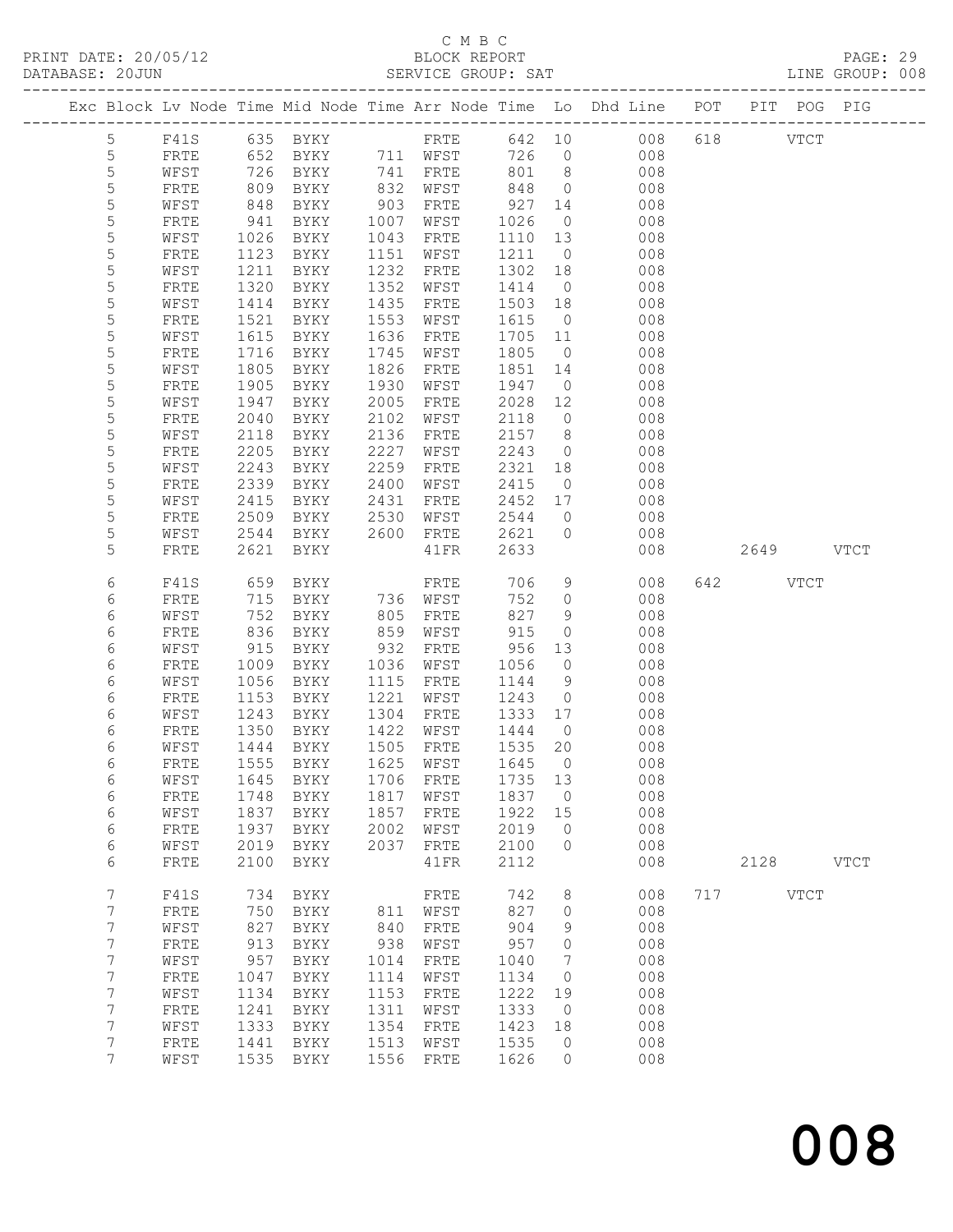## C M B C<br>BLOCK REPORT

|  | DATABASE: 20JUN |      |      |                                             |      | SERVICE GROUP: SAT |              |                          |                                                                                |              |          |             | LINE GROUP: 008 |  |
|--|-----------------|------|------|---------------------------------------------|------|--------------------|--------------|--------------------------|--------------------------------------------------------------------------------|--------------|----------|-------------|-----------------|--|
|  |                 |      |      |                                             |      |                    |              |                          | Exc Block Lv Node Time Mid Node Time Arr Node Time Lo Dhd Line POT PIT POG PIG |              |          |             |                 |  |
|  |                 |      |      |                                             |      |                    |              |                          | 7 FRTE 1626 BYKY 41FR 1639 008 1658 VTCT                                       |              |          |             |                 |  |
|  | 8               | F41S |      | 801 BYKY                                    |      |                    | FRTE 810 8   |                          |                                                                                | 008 744 VTCT |          |             |                 |  |
|  | 8               | FRTE | 818  |                                             |      |                    |              |                          | 008                                                                            |              |          |             |                 |  |
|  | 8               | WFST | 857  | BYKY 841 WFST 857 0<br>BYKY 912 FRTE 936 15 |      | 912 FRTE           |              |                          | 008                                                                            |              |          |             |                 |  |
|  | 8               | FRTE | 951  | BYKY                                        |      | 1017 WFST          | 1036         | $\overline{0}$           | 008                                                                            |              |          |             |                 |  |
|  | 8               | WFST | 1036 | BYKY                                        |      | 1053 FRTE          | 1120         | 13                       | 008                                                                            |              |          |             |                 |  |
|  | 8               | FRTE | 1133 | BYKY                                        |      | 1201 WFST          | 1223 0       |                          | 008                                                                            |              |          |             |                 |  |
|  | 8               | WFST | 1223 | BYKY                                        | 1244 | FRTE               | 1314 16      |                          | 008                                                                            |              |          |             |                 |  |
|  | 8               | FRTE | 1330 | BYKY                                        | 1402 | WFST               | 1424         | $\overline{0}$           | 008                                                                            |              |          |             |                 |  |
|  | 8               | WFST | 1424 | BYKY                                        | 1445 | FRTE               | 1513         | 22                       | 008                                                                            |              |          |             |                 |  |
|  | $\,8\,$         | FRTE | 1535 | BYKY                                        |      | 1605 WFST          | 1625         | $\overline{0}$           | 008                                                                            |              |          |             |                 |  |
|  | 8               | WFST | 1625 | BYKY                                        |      | 1646 FRTE          | 1715 12      |                          | 008                                                                            |              |          |             |                 |  |
|  | 8               | FRTE | 1727 | BYKY                                        | 1756 | WFST               | 1816         |                          | $\overline{0}$<br>008                                                          |              |          |             |                 |  |
|  | 8               | WFST | 1816 | BYKY                                        |      | 1836 FRTE          | 1901         | 14                       | 008                                                                            |              |          |             |                 |  |
|  | 8               | FRTE | 1915 | BYKY                                        | 1940 | WFST               | 1957 0       |                          | 008                                                                            |              |          |             |                 |  |
|  | 8               | WFST | 1957 | BYKY                                        | 2015 | FRTE               | 2038 14      |                          | 008                                                                            |              |          |             |                 |  |
|  | 8               | FRTE | 2052 | BYKY                                        | 2114 | WFST               | 2130         | $\overline{0}$           | 008                                                                            |              |          |             |                 |  |
|  | 8               | WFST | 2130 | BYKY 2148                                   |      | FRTE               | 2209 11      |                          | 008                                                                            |              |          |             |                 |  |
|  | 8               | FRTE | 2220 | BYKY 2242                                   |      | WFST               | 2258         | $\overline{0}$           | 008                                                                            |              |          |             |                 |  |
|  | $\,8\,$         | WFST | 2258 | BYKY 2314 FRTE                              |      |                    | 2336         | $\overline{0}$           | 008                                                                            |              |          |             |                 |  |
|  | 8               | FRTE | 2336 | BYKY                                        |      | 41 FR              | 2348         |                          | 008                                                                            |              |          | $2404$ VTCT |                 |  |
|  | 9               | F41S | 827  |                                             |      |                    | 836          | 8 <sup>8</sup>           | 008                                                                            |              | 810 VTCT |             |                 |  |
|  | 9               | FRTE | 844  |                                             |      |                    | 925          | $\overline{0}$           | 008                                                                            |              |          |             |                 |  |
|  | 9               | WFST | 925  | BYKY                                        |      | 942 FRTE           | 1006 12      |                          | 008                                                                            |              |          |             |                 |  |
|  | 9               | FRTE | 1018 | BYKY 1045                                   |      | WFST               | 1105         | $\overline{0}$           | 008                                                                            |              |          |             |                 |  |
|  | 9               | WFST | 1105 | BYKY                                        | 1124 | FRTE               | 1153 15      |                          | 008                                                                            |              |          |             |                 |  |
|  | 9               | FRTE | 1208 | BYKY                                        |      | 1239 WFST          | 1301 0       |                          | 008                                                                            |              |          |             |                 |  |
|  | 9               | WFST | 1301 | BYKY                                        | 1322 | FRTE               | 1351         | 19                       | 008                                                                            |              |          |             |                 |  |
|  | 9               | FRTE | 1410 | BYKY                                        | 1442 | WFST               | 1504         | $\overline{0}$           | 008                                                                            |              |          |             |                 |  |
|  | 9               | WFST | 1504 | BYKY                                        | 1525 | FRTE               | 1555         | 20                       | 008                                                                            |              |          |             |                 |  |
|  | 9               | FRTE | 1615 | BYKY                                        | 1645 | WFST               | 1705 0       |                          | 008                                                                            |              |          |             |                 |  |
|  | 9               | WFST | 1705 | BYKY                                        | 1726 | FRTE               | 1755 17      |                          | 008                                                                            |              |          |             |                 |  |
|  | 9               | FRTE | 1812 | BYKY                                        | 1839 | WFST               | 1858 0       |                          | 008                                                                            |              |          |             |                 |  |
|  | 9               | WFST | 1858 | BYKY 1917 FRTE 1941 0                       |      |                    |              |                          | 008                                                                            |              |          |             |                 |  |
|  | 9               | FRTE |      | 1941 BYKY                                   |      | $41\mathrm{FR}$    | 1953         |                          | 008                                                                            |              |          | 2009 VTCT   |                 |  |
|  |                 |      |      | 10 F41S 902 BYKY                            |      |                    |              |                          | FRTE 912 11 008 845 VTCT                                                       |              |          |             |                 |  |
|  | 10              | FRTE | 923  | BYKY                                        | 948  | WFST               | 1007         | $\overline{0}$           | 008                                                                            |              |          |             |                 |  |
|  | 10              | WFST | 1007 | BYKY                                        | 1024 | FRTE               | 1050         | 6                        | 008                                                                            |              |          |             |                 |  |
|  | 10              | FRTE | 1056 | BYKY                                        | 1123 | WFST               | 1143         | $\overline{0}$           | 008                                                                            |              |          |             |                 |  |
|  | 10              | WFST | 1143 | BYKY                                        | 1204 | FRTE               | 1234         | 18                       | 008                                                                            |              |          |             |                 |  |
|  | 10              | FRTE | 1252 | BYKY                                        | 1322 | WFST               | 1344         | $\overline{\phantom{0}}$ | 008                                                                            |              |          |             |                 |  |
|  | 10              | WFST | 1344 | BYKY                                        | 1405 | ${\tt FRTE}$       | 1433         | 18                       | 008                                                                            |              |          |             |                 |  |
|  | 10              | FRTE | 1451 | BYKY                                        | 1523 | WFST               | 1545         | $\overline{0}$           | 008                                                                            |              |          |             |                 |  |
|  | 10              | WFST | 1545 | BYKY                                        | 1606 | FRTE               | 1634         | 11                       | 008                                                                            |              |          |             |                 |  |
|  | 10              | FRTE | 1645 | BYKY                                        | 1715 | WFST               | 1735         | $\overline{0}$           | 008                                                                            |              |          |             |                 |  |
|  | 10<br>10        | WFST | 1735 | BYKY<br>1824 BYKY                           | 1756 | FRTE               | 1824<br>1837 | $\circ$                  | 008<br>008                                                                     |              | 1853     |             |                 |  |
|  |                 | FRTE |      |                                             |      | 41FR               |              |                          |                                                                                |              |          |             | <b>VTCT</b>     |  |
|  |                 |      |      |                                             |      |                    |              |                          |                                                                                |              |          |             |                 |  |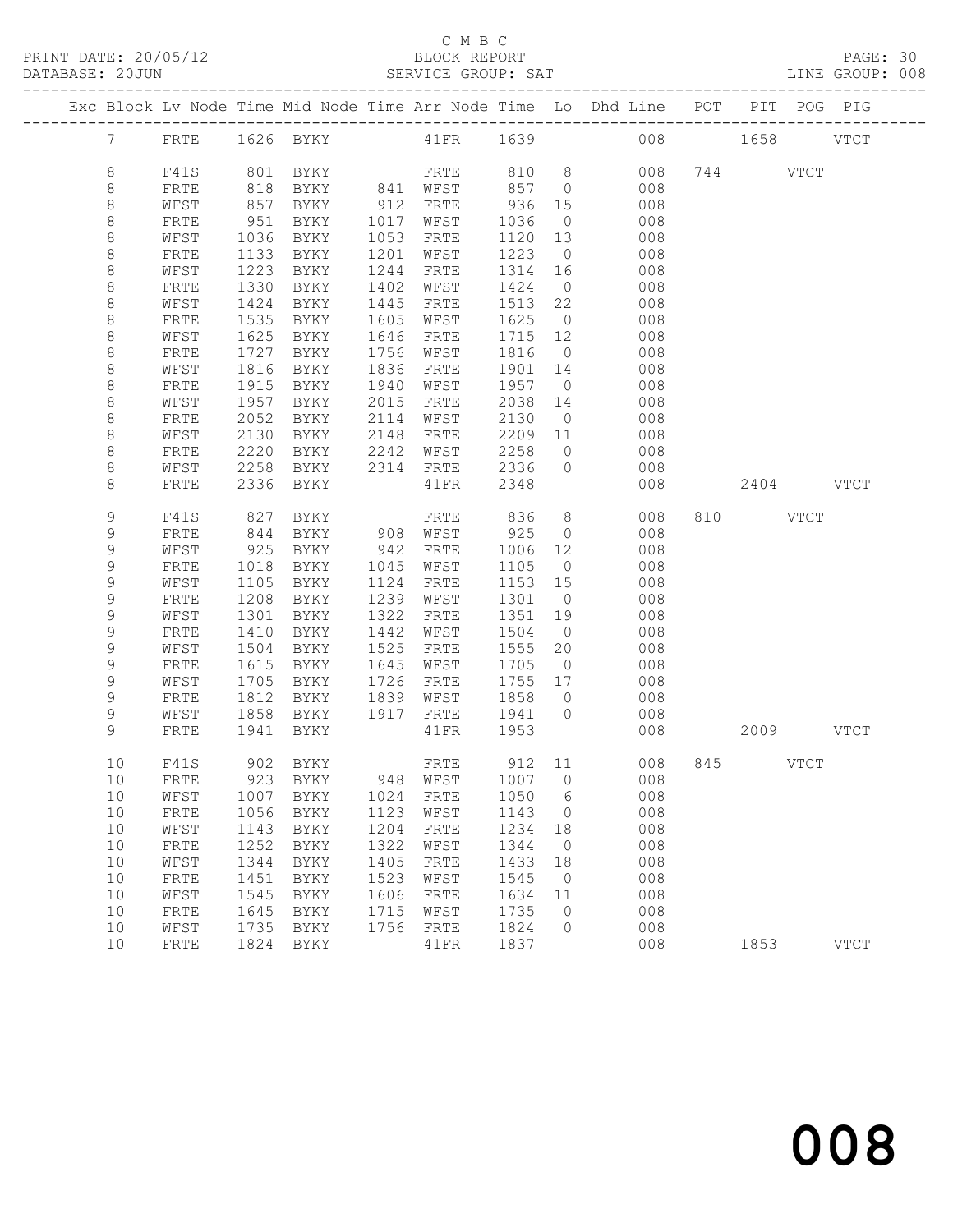# C M B C<br>BLOCK REPORT

| PRINT DATE: 20/05/12<br>DATABASE: 20JUN |    |              |      |                     |      |           |         |                |                                                                                |           |           |  |  |
|-----------------------------------------|----|--------------|------|---------------------|------|-----------|---------|----------------|--------------------------------------------------------------------------------|-----------|-----------|--|--|
|                                         |    |              |      |                     |      |           |         |                | Exc Block Lv Node Time Mid Node Time Arr Node Time Lo Dhd Line POT PIT POG PIG |           |           |  |  |
|                                         | 11 | F41S         |      |                     |      |           |         |                |                                                                                |           |           |  |  |
|                                         | 11 | FRTE         |      | 1104 BYKY 1132 WFST |      |           |         |                | 1152 0 008                                                                     |           |           |  |  |
|                                         | 11 | WFST         | 1152 | BYKY                |      | 1213 FRTE | 1243 17 |                | 008                                                                            |           |           |  |  |
|                                         | 11 | FRTE         | 1300 | BYKY                | 1332 | WFST      | 1354    |                | $\begin{array}{ccc} 0 & & 008 \\ 18 & & 008 \\ 0 & & 008 \end{array}$          |           |           |  |  |
|                                         | 11 | WFST         | 1354 | BYKY                | 1415 | FRTE      | 1443    |                |                                                                                |           |           |  |  |
|                                         | 11 | FRTE         | 1501 | BYKY                | 1533 | WFST      | 1555    |                |                                                                                |           |           |  |  |
|                                         | 11 | WFST         | 1555 | BYKY                | 1616 | FRTE      | 1644 11 |                | 008                                                                            |           |           |  |  |
|                                         | 11 | FRTE         | 1655 | BYKY                | 1725 | WFST      | 1745    |                | $\overline{O}$<br>008                                                          |           |           |  |  |
|                                         | 11 | WFST         | 1745 | BYKY                | 1806 | FRTE      | 1831    |                | 13<br>008                                                                      |           |           |  |  |
|                                         | 11 | FRTE         | 1844 | BYKY                | 1909 | WFST      | 1926    |                | 008<br>$\overline{0}$                                                          |           |           |  |  |
|                                         | 11 | WFST         | 1926 | BYKY                | 1945 | FRTE      | 2009    | 18             | 008                                                                            |           |           |  |  |
|                                         | 11 | FRTE         | 2027 | BYKY                | 2050 | WFST      | 2106    | $\overline{0}$ | $\begin{array}{c} 0.08 \\ 0.08 \end{array}$                                    |           |           |  |  |
|                                         | 11 | WFST         | 2106 | BYKY                | 2124 | FRTE      | 2145    |                | $5$ 008                                                                        |           |           |  |  |
|                                         | 11 | FRTE         | 2150 | BYKY                | 2212 | WFST      | 2228    |                | $\overline{0}$<br>008                                                          |           |           |  |  |
|                                         | 11 | WFST         | 2228 | BYKY                | 2244 | FRTE      | 2306 16 |                | 008                                                                            |           |           |  |  |
|                                         | 11 | FRTE         | 2322 | BYKY                | 2343 | WFST      | 2358    | $\overline{0}$ | 008                                                                            |           |           |  |  |
|                                         | 11 | WFST         | 2358 | BYKY                | 2414 | FRTE      | 2435    |                | $\overline{0}$<br>008                                                          |           |           |  |  |
|                                         | 11 | FRTE         | 2435 | BYKY                |      | 41FR      | 2447    |                | 008                                                                            | 2503 VTCT |           |  |  |
|                                         | 12 | F41S         | 1136 | BYKY                |      | FRTE      |         |                | 1148  11  008  1118  VTCT                                                      |           |           |  |  |
|                                         | 12 | FRTE         | 1159 | <b>BYKY</b>         |      | 1230 WFST | 1252    |                | $\overline{0}$<br>008                                                          |           |           |  |  |
|                                         | 12 | WFST         | 1252 | BYKY                | 1313 | FRTE      | 1342 18 |                | 008                                                                            |           |           |  |  |
|                                         | 12 | FRTE         | 1400 | BYKY                | 1432 | WFST      | 1454    |                | 008<br>$\overline{0}$                                                          |           |           |  |  |
|                                         | 12 | WFST         | 1454 | BYKY                | 1515 | FRTE      | 1545 20 |                | 008                                                                            |           |           |  |  |
|                                         | 12 | FRTE         | 1605 | BYKY                | 1635 | WFST      | 1655    | $\overline{0}$ | 008                                                                            |           |           |  |  |
|                                         | 12 | WFST         | 1655 | BYKY                | 1716 | FRTE      | 1745    | 14             | 008                                                                            |           |           |  |  |
|                                         | 12 | FRTE         | 1759 | BYKY                | 1828 | WFST      | 1848    | $\overline{0}$ | 008                                                                            |           |           |  |  |
|                                         | 12 | WFST         | 1848 | BYKY                | 1907 | FRTE      | 1931    | 17             | 008                                                                            |           |           |  |  |
|                                         | 12 | FRTE         | 1948 | BYKY                | 2013 | WFST      | 2030    | $\overline{0}$ | 008                                                                            |           |           |  |  |
|                                         | 12 | WFST         | 2030 | BYKY                | 2048 | FRTE      | 2111    | 10             | 008                                                                            |           |           |  |  |
|                                         | 12 | ${\tt FRTE}$ | 2121 | BYKY                | 2143 | WFST      | 2159    | $\overline{0}$ | 008                                                                            |           |           |  |  |
|                                         | 12 | WFST         | 2159 | BYKY                | 2215 | FRTE      | 2237    |                | $\begin{array}{ccc} 14 & \quad & 008 \\ 0 & \quad & 008 \end{array}$           |           |           |  |  |
|                                         | 12 | FRTE         | 2251 | BYKY                | 2312 | WFST      | 2327    |                |                                                                                |           |           |  |  |
|                                         | 12 | WFST         | 2327 | BYKY                | 2343 | FRTE      | 2405    | $\overline{0}$ | 008                                                                            |           |           |  |  |
|                                         | 12 | FRTE         | 2405 | BYKY                |      | 41FR      | 2417    |                | 008                                                                            |           | 2433 VTCT |  |  |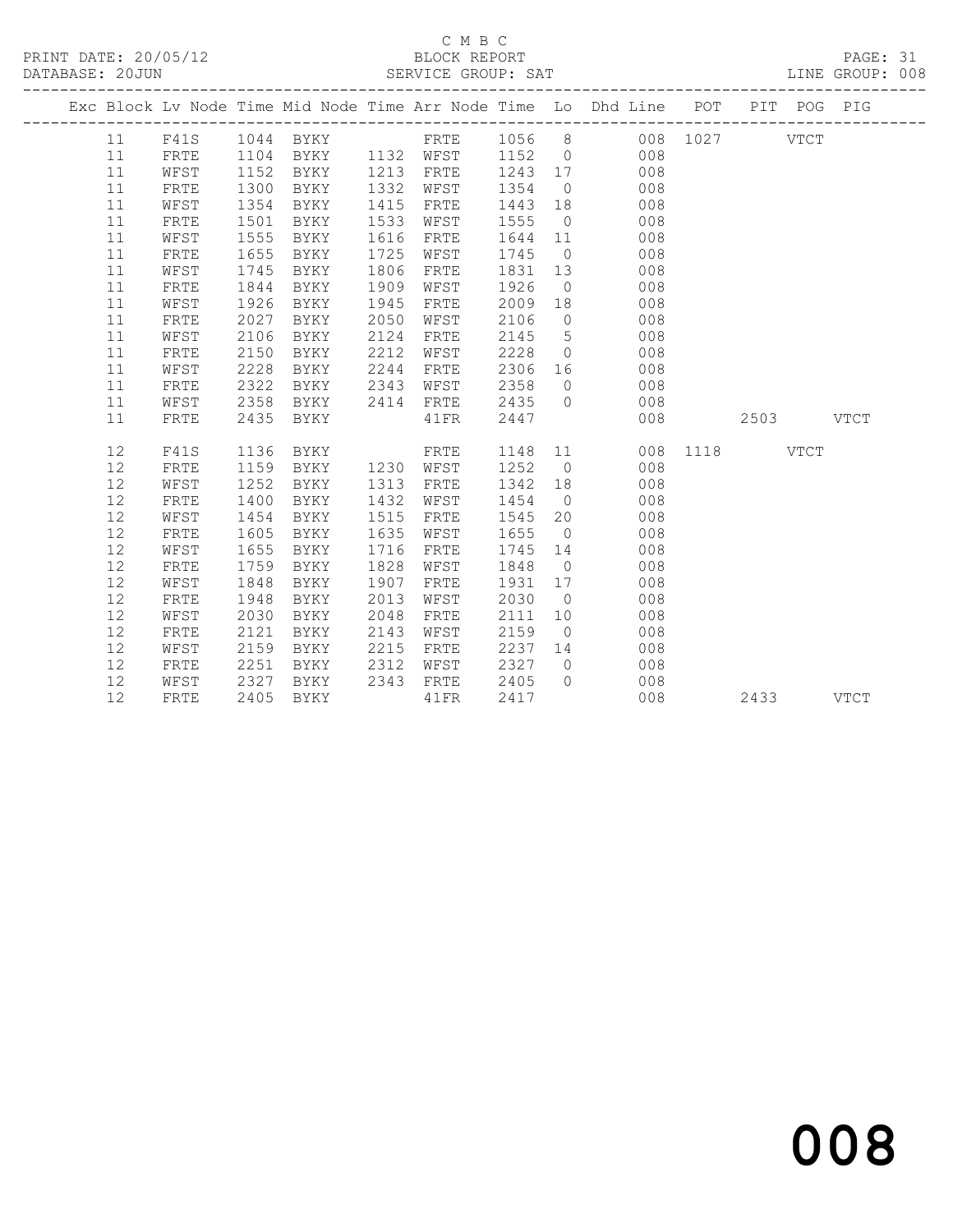| PRINT DATE: 20/05/12<br>DATABASE: 20JUN SERVICE GROUP: SAT LINE GROUP: 009<br>10 FI 10 AV & FIR<br>BDLP BOUNDARY LOOP<br>BYKY BROADWAY & KINGSWAY BYMN BYMN BROADWAY & MAIN BYOA BYMN BROADWAY & MAIN BYOA BYST BROADWAY STN GRBY GRANDVIEW & COMP                                                                                         |                                                                                                                                                                                                                                                                            |                                                                                                                      |                                                                                                                                                       |                                                                                                                      | C M B C<br>BLOCK REPORT                                                                                                                                                      |                                                                                                                             |                                                                                                  |                                                                                                                                                                                                                                                                                                                                                                                                                                                                                                                                                                                                   |                 | PAGE: 32   |  |
|--------------------------------------------------------------------------------------------------------------------------------------------------------------------------------------------------------------------------------------------------------------------------------------------------------------------------------------------|----------------------------------------------------------------------------------------------------------------------------------------------------------------------------------------------------------------------------------------------------------------------------|----------------------------------------------------------------------------------------------------------------------|-------------------------------------------------------------------------------------------------------------------------------------------------------|----------------------------------------------------------------------------------------------------------------------|------------------------------------------------------------------------------------------------------------------------------------------------------------------------------|-----------------------------------------------------------------------------------------------------------------------------|--------------------------------------------------------------------------------------------------|---------------------------------------------------------------------------------------------------------------------------------------------------------------------------------------------------------------------------------------------------------------------------------------------------------------------------------------------------------------------------------------------------------------------------------------------------------------------------------------------------------------------------------------------------------------------------------------------------|-----------------|------------|--|
| VTC Vancouver Diesel Depot<br>Exc Block Lv Node Time Mid Node Time Arr Node Time Lo Dhd Line POT PIT POG PIG                                                                                                                                                                                                                               |                                                                                                                                                                                                                                                                            |                                                                                                                      |                                                                                                                                                       |                                                                                                                      |                                                                                                                                                                              |                                                                                                                             |                                                                                                  | AL10 ALMA & 10 AV<br>BYAL BROADWAY & ALMA<br>BYST         BROADWAY STN<br>GRCO        GRANDVIEW & COMMERCIAL                                                                                                                                                                                                                                                                                                                                                                                                                                                                                      |                 |            |  |
|                                                                                                                                                                                                                                                                                                                                            |                                                                                                                                                                                                                                                                            |                                                                                                                      |                                                                                                                                                       |                                                                                                                      |                                                                                                                                                                              |                                                                                                                             |                                                                                                  |                                                                                                                                                                                                                                                                                                                                                                                                                                                                                                                                                                                                   |                 |            |  |
| $\mathbf{1}$<br>$\mathbf{1}$<br>$\mathbf{1}$<br>$\mathbf{1}$<br>$\mathbf{1}$<br>$\mathbf{1}$<br>$\mathbf{1}$<br>$\mathbf{1}$<br>$\mathbf{1}$<br>$\mathbf{1}$<br>$\mathbf{1}$<br>$\mathbf{1}$                                                                                                                                               | BYAL<br>BDLP<br>BYAL<br>GRCO<br>BYAL<br>GRCO<br>BYAL<br>GRCO<br>BYAL<br>GRCO                                                                                                                                                                                               | 1044<br>1228                                                                                                         | 720 BYKY 741 BDLP                                                                                                                                     |                                                                                                                      |                                                                                                                                                                              | 757                                                                                                                         |                                                                                                  | 1 10FI 441 BYKY 453 BDLP 507 7 009 422 VTC<br>1 BDLP 514 BYOA 536 AL10 550 6 009<br>1 BYAL 556 BYKY 615 BDLP 629 5 009<br>1 BDLP 634 BYOA 656 AL10 710 10 009<br>14 009<br>811 BYOA 835 AL10 849 10 009<br>BYAL 859 BYKY 923 BDLP 942 5 009<br>BDLP 947 BYOA 1017 AL10 1036 8 009<br>BYKY 1112 GRCO 1123 17 009<br>1140 BYOA 1202 AL10 1222 6 009<br>1228 BYKY 1301 GRCO 1312 12 009<br>1324 BYOA 1347 AL10 1409 5 009<br>1414 BYKY 1448 GRCO 1459 9 009<br>1508 BYOA 1531 AL10 1552 7 009<br>1559 BYKY 1633 GRCO 1645 7 009<br>1652 BYOA 1714 AL10 1735 9 009<br>1744 BYKY 1812 GRCO 1822 15 009 |                 |            |  |
| $\mathbf{1}$<br>$\mathbf{1}$                                                                                                                                                                                                                                                                                                               | BYAL                                                                                                                                                                                                                                                                       |                                                                                                                      | GRCO 1837 BYOA 1857 AL10 1916                                                                                                                         |                                                                                                                      |                                                                                                                                                                              |                                                                                                                             |                                                                                                  |                                                                                                                                                                                                                                                                                                                                                                                                                                                                                                                                                                                                   | 009 1938 VTC    |            |  |
| 2<br>2<br>2<br>2<br>$\sqrt{2}$<br>2<br>$\overline{2}$<br>$\overline{2}$<br>$\overline{2}$<br>$\mathbf{2}$<br>$\mathbf{2}$<br>$\mathbf{2}$<br>$\mathbf{2}$<br>$\mathbf{2}$<br>2<br>$\mathbf{2}$<br>$\mathbf{2}$<br>$\mathbf{2}$<br>2<br>$\mathbf{2}$<br>$\mathbf{2}$<br>$\mathbf{2}$<br>$\mathbf{2}$<br>$\mathbf{2}$<br>2<br>$\overline{2}$ | 10FI<br>BDLP<br>BYAL<br>BDLP<br>BYAL<br>BDLP<br>BYAL<br>GRCO<br>BYAL<br>BDLP<br><b>BDLP</b><br>BYAL<br><b>BDLP</b><br>BYAL<br><b>BDLP</b><br>BYAL<br><b>BDLP</b><br>BYAL<br><b>BDLP</b><br><b>BYAL</b><br><b>BDLP</b><br><b>BYAL</b><br><b>BDLP</b><br>10FI<br><b>BDLP</b> | 1407<br>1506<br>1620<br>1722<br>1822<br>1917<br>2012<br>2100<br>2152<br>2241<br>2326<br>2409<br>2451<br>2521<br>2554 | 616 BYKY 635 BDLP<br>654 BYOA<br>BYOA<br>BYKY<br>BYOA<br>BYKY<br>BYOA<br>BYKY<br>BYOA<br>BYKY<br>BYOA<br>BYKY<br>BYOA<br>BYKY<br>BYOA<br>BYKY<br>BYST | 1439<br>1540<br>1651<br>1750<br>1849<br>1943<br>2037<br>2123<br>2216<br>2304<br>2347<br>2431<br>2511<br>2534<br>2602 | 716 AL10<br>AL10<br>BDLP<br>AL10<br><b>BDLP</b><br>AL10<br><b>BDLP</b><br>AL10<br>${\tt BDLP}$<br>AL10<br><b>BDLP</b><br>AL10<br><b>BDLP</b><br>10FI<br>${\tt BDLP}$<br>GRBY | 730<br>1501<br>1602<br>1712<br>1812<br>1908<br>2000<br>2055<br>2140<br>2231<br>2321<br>2402<br>2446<br>2516<br>2549<br>2615 | $5\overline{)}$<br>18<br>10<br>10<br>9<br>12<br>$5^{\circ}$<br>12<br>10<br>5<br>7<br>5<br>5<br>5 | 649 5 009<br>10 009<br>009<br>009<br>918 BYKY 944 GRCO 955 10 009<br>1005 BYOA 1027 AL10 1046 5 009<br>1051 BYKY 1122 BDLP 1143 9 009<br>1152 BYOA 1223 AL10 1243 7 009<br>BYAL 1250 BYKY 1325 BDLP 1348 19 009<br>009<br>009<br>009<br>009<br>009<br>009<br>009<br>009<br>009<br>009<br>009<br>009<br>009<br>009<br>009                                                                                                                                                                                                                                                                          | 442 VTC<br>2630 | <b>VTC</b> |  |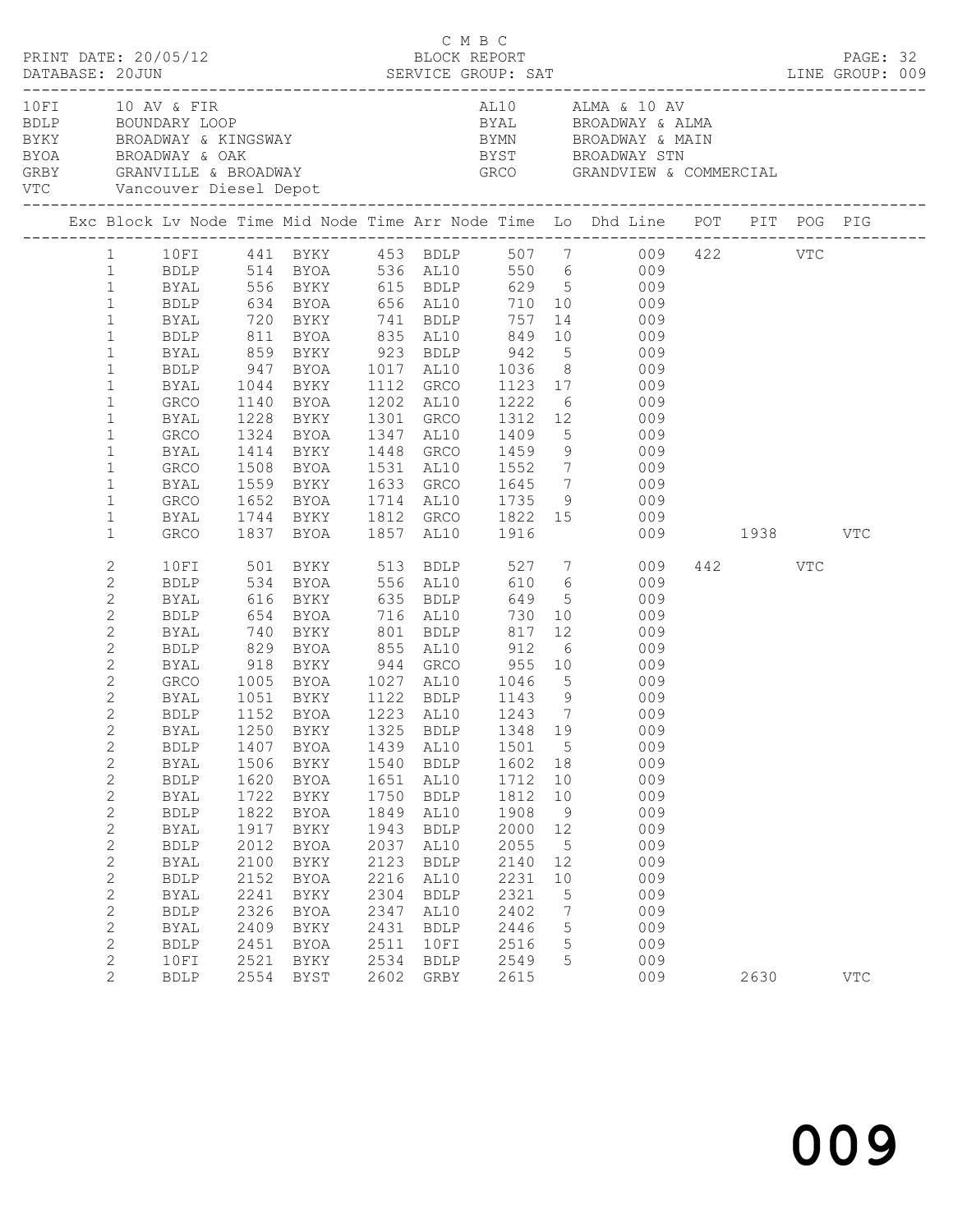# C M B C<br>BLOCK REPORT

| DATABASE: 20JUN |                | ---------------------- |                                             |                                                                                        |      | SERVICE GROUP: SAT |           |                 |                                                                                |          |     | LINE GROUP: 009 |  |
|-----------------|----------------|------------------------|---------------------------------------------|----------------------------------------------------------------------------------------|------|--------------------|-----------|-----------------|--------------------------------------------------------------------------------|----------|-----|-----------------|--|
|                 |                |                        |                                             |                                                                                        |      |                    |           |                 | Exc Block Lv Node Time Mid Node Time Arr Node Time Lo Dhd Line POT PIT POG PIG |          |     |                 |  |
|                 | $\mathcal{S}$  |                        |                                             |                                                                                        |      |                    |           |                 | BYAL 514 BYKY 533 BDLP 547 6 009 449 VTC                                       |          |     |                 |  |
|                 | $\mathfrak{Z}$ |                        |                                             | BDLP 553 BYOA 615 AL10                                                                 |      |                    |           |                 | 629 5<br>009                                                                   |          |     |                 |  |
|                 | $\mathfrak{Z}$ | BYAL                   |                                             |                                                                                        |      |                    | 707 5     |                 | 009                                                                            |          |     |                 |  |
|                 | $\mathsf 3$    | BDLP                   |                                             | 634 BYKY       653  BDLP<br>712   BYOA       734   AL10<br>800   BYKY       821   BDLP |      |                    | 748       | 12              | 009                                                                            |          |     |                 |  |
|                 | 3              | BYAL                   |                                             |                                                                                        |      |                    | 837       | 10              | 009                                                                            |          |     |                 |  |
|                 | 3              | <b>BDLP</b>            | 847                                         | BYOA                                                                                   |      | 915 AL10           | 932       | $6\overline{6}$ | 009                                                                            |          |     |                 |  |
|                 |                |                        |                                             |                                                                                        |      |                    |           | $7\overline{ }$ |                                                                                |          |     |                 |  |
|                 | 3              | BYAL                   | 938                                         | BYKY                                                                                   |      | 1004 GRCO          | 1015      |                 | 009                                                                            |          |     |                 |  |
|                 | $\mathsf 3$    | GRCO                   | 1022                                        | BYOA                                                                                   |      | 1044 AL10          | 1104 10   |                 | 009                                                                            |          |     |                 |  |
|                 | 3              | BYAL                   | 1114                                        | BYKY                                                                                   |      | 1145 GRCO          | 1156 13   |                 | 009                                                                            |          |     |                 |  |
|                 | 3              | GRCO                   | 1209                                        | BYOA                                                                                   |      | 1231 AL10          | 1251      | $7\overline{ }$ | 009                                                                            |          |     |                 |  |
|                 | 3              | BYAL                   | 1258                                        | BYKY                                                                                   |      | 1333 GRCO          | 1344      | 10              | 009                                                                            |          |     |                 |  |
|                 | 3              | GRCO                   | 1354                                        | BYOA                                                                                   |      | 1417 AL10          | 1439      | $5^{\circ}$     | 009                                                                            |          |     |                 |  |
|                 | 3              | BYAL                   | 1444                                        | BYKY                                                                                   |      | 1518 GRCO          | 1529      | 9               | 009                                                                            |          |     |                 |  |
|                 | 3              | GRCO                   | 1538                                        | BYOA                                                                                   |      | 1601 AL10          | 1622      | 8 <sup>8</sup>  | 009                                                                            |          |     |                 |  |
|                 | 3              | BYAL                   | 1630                                        | BYKY                                                                                   |      | 1701 GRCO          | 1713      |                 | 8<br>009                                                                       |          |     |                 |  |
|                 | 3              | GRCO                   | 1721                                        | BYOA                                                                                   |      | 1743 AL10          | 1803 11   |                 | 009                                                                            |          |     |                 |  |
|                 | 3              | BYAL                   | $\begin{array}{c} 1721 \\ 1814 \end{array}$ | BYKY                                                                                   |      | 1842 GRCO 1852 5   |           |                 | 009                                                                            |          |     |                 |  |
|                 | 3              | GRCO                   | 1857                                        | BYMN                                                                                   |      | 1908 GRBY 1921     |           |                 | 009                                                                            | 1941 VTC |     |                 |  |
|                 | $\sqrt{4}$     | 10FI                   | 543                                         | BYKY                                                                                   |      |                    |           | 5 <sub>5</sub>  | 009                                                                            | 524 VTC  |     |                 |  |
|                 | 4              | <b>BDLP</b>            | 614                                         | BYOA                                                                                   |      |                    | 650 10    |                 | 009                                                                            |          |     |                 |  |
|                 | 4              | BYAL                   | 700                                         | BYKY                                                                                   |      | 721 BDLP           | 737       |                 | 14<br>009                                                                      |          |     |                 |  |
|                 | 4              | BDLP                   | 751                                         | BYOA                                                                                   |      | 815 AL10           | 829       | 10              | 009                                                                            |          |     |                 |  |
|                 |                |                        |                                             |                                                                                        |      |                    |           | $\overline{7}$  | 009                                                                            |          |     |                 |  |
|                 | 4              | BYAL                   | 839<br>927                                  | BYKY                                                                                   |      | 901 BDLP           | 920       |                 |                                                                                |          |     |                 |  |
|                 | $\overline{4}$ | BDLP                   |                                             | BYOA                                                                                   |      | 955 AL10           | 1013      | 9               | 009                                                                            |          |     |                 |  |
|                 | 4              | BYAL                   | 1022                                        | BYKY                                                                                   |      | 1050 BDLP          | 1109 13   |                 | 009                                                                            |          |     |                 |  |
|                 | 4              | <b>BDLP</b>            | 1122                                        | BYOA                                                                                   |      | 1153 AL10          | 1213      | 8 <sup>8</sup>  | 009                                                                            |          |     |                 |  |
|                 | 4              | BYAL                   | 1221                                        | BYKY                                                                                   |      | 1254 BDLP          | 1317      | 20              | 009                                                                            |          |     |                 |  |
|                 | $\overline{4}$ | <b>BDLP</b>            | 1337                                        | BYOA                                                                                   |      | 1409 AL10          | 1431      | $6\overline{6}$ | 009                                                                            |          |     |                 |  |
|                 | 4              | BYAL                   | 1437                                        | BYKY                                                                                   |      | 1511 BDLP          | 1534 16   |                 | 009                                                                            |          |     |                 |  |
|                 | 4              | <b>BDLP</b>            | 1550                                        | BYOA                                                                                   |      | 1621 AL10          | 1642      | 9               | 009                                                                            |          |     |                 |  |
|                 | 4              | BYAL                   | 1651                                        | BYKY                                                                                   |      | 1721 BDLP          | 1743      | 8 <sup>8</sup>  | 009                                                                            |          |     |                 |  |
|                 | $\overline{4}$ | BDLP                   | 1751                                        | BYOA                                                                                   |      | 1819 AL10          | 1838      | 8 <sup>8</sup>  | 009                                                                            |          |     |                 |  |
|                 | 4              | BYAL                   | 1846                                        | BYKY                                                                                   |      | 1914 GRCO          | 1924      | 5 <sup>5</sup>  | 009                                                                            |          |     |                 |  |
|                 | 4              | GRCO                   | 1929                                        | BYOA                                                                                   |      | 1949 AL10          | 2007 12   |                 | 009                                                                            |          |     |                 |  |
|                 | 4              | BYAL                   | 2019                                        | BYKY                                                                                   |      | 2044 BDLP          | 2101      | 12              | 009                                                                            |          |     |                 |  |
|                 | $\overline{4}$ | BDLP                   | 2113                                        | BYOA                                                                                   |      | 2137 AL10          | 2154      | $5\overline{)}$ | 009                                                                            |          |     |                 |  |
|                 | 4              | BYAL                   |                                             | 2159 BYKY                                                                              |      | 2222 BDLP          | $2239$ 17 |                 | 009                                                                            |          |     |                 |  |
|                 | 4              | BDLP                   |                                             |                                                                                        |      |                    |           |                 | 2256 BYOA 2317 AL10 2332 8 009                                                 |          |     |                 |  |
|                 | 4              | <b>BYAL</b>            | 2340                                        | BYKY                                                                                   | 2402 | BDLP               | 2417      | 7               | 009                                                                            |          |     |                 |  |
|                 | 4              | <b>BDLP</b>            | 2424                                        | BYST                                                                                   | 2432 | GRBY               | 2446      |                 | 009                                                                            | 2501     |     | <b>VTC</b>      |  |
|                 | 5              | 10FI                   | 650                                         | BYKY                                                                                   | 702  | BDLP               | 716       | 15              | 009                                                                            | 631 000  | VTC |                 |  |
|                 | 5              | <b>BDLP</b>            | 731                                         | BYOA                                                                                   | 753  | AL10               | 807       | 12              | 009                                                                            |          |     |                 |  |
|                 |                |                        | 819                                         |                                                                                        |      |                    | 858       |                 | 009                                                                            |          |     |                 |  |
|                 | 5              | BYAL                   |                                             | BYKY                                                                                   | 841  | <b>BDLP</b>        |           | 9               |                                                                                |          |     |                 |  |
|                 | 5              | <b>BDLP</b>            | 907                                         | BYOA                                                                                   | 935  | AL10               | 952       | $5^{\circ}$     | 009                                                                            |          |     |                 |  |
|                 | 5              | BYAL                   | 957                                         | BYKY                                                                                   | 1024 | GRCO               | 1035      | 20              | 009                                                                            |          |     |                 |  |
|                 | 5              | GRCO                   | 1055                                        | BYOA                                                                                   | 1117 | AL10               | 1137      | $\overline{7}$  | 009                                                                            |          |     |                 |  |
|                 | 5              | BYAL                   | 1144                                        | BYKY                                                                                   | 1215 | ${\tt GRCO}$       | 1226      | 11              | 009                                                                            |          |     |                 |  |
|                 | 5              | GRCO                   | 1237                                        | BYOA                                                                                   | 1300 | AL10               | 1320      | 8 <sup>8</sup>  | 009                                                                            |          |     |                 |  |
|                 | 5              | <b>BYAL</b>            | 1328                                        | BYKY                                                                                   | 1403 | ${\tt GRCO}$       | 1414      | 10              | 009                                                                            |          |     |                 |  |
|                 | 5              | GRCO                   | 1424                                        | BYOA                                                                                   | 1447 | AL10               | 1509      | $5\phantom{0}$  | 009                                                                            |          |     |                 |  |
|                 | 5              | BYAL                   | 1514                                        | BYKY                                                                                   | 1548 | GRCO               | 1559      | 8 <sup>8</sup>  | 009                                                                            |          |     |                 |  |
|                 | 5              | GRCO                   | 1607                                        | BYOA                                                                                   | 1629 | AL10               | 1647      | 11              | 009                                                                            |          |     |                 |  |
|                 | 5              | BYAL                   | 1658                                        | BYKY                                                                                   | 1728 | GRCO               | 1740      | 12              | 009                                                                            |          |     |                 |  |
|                 | 5              | <b>GRCO</b>            |                                             | 1752 BYOA                                                                              | 1812 | AL10               | 1829      |                 | 009                                                                            | 1854     |     | <b>VTC</b>      |  |
|                 |                |                        |                                             |                                                                                        |      |                    |           |                 |                                                                                |          |     |                 |  |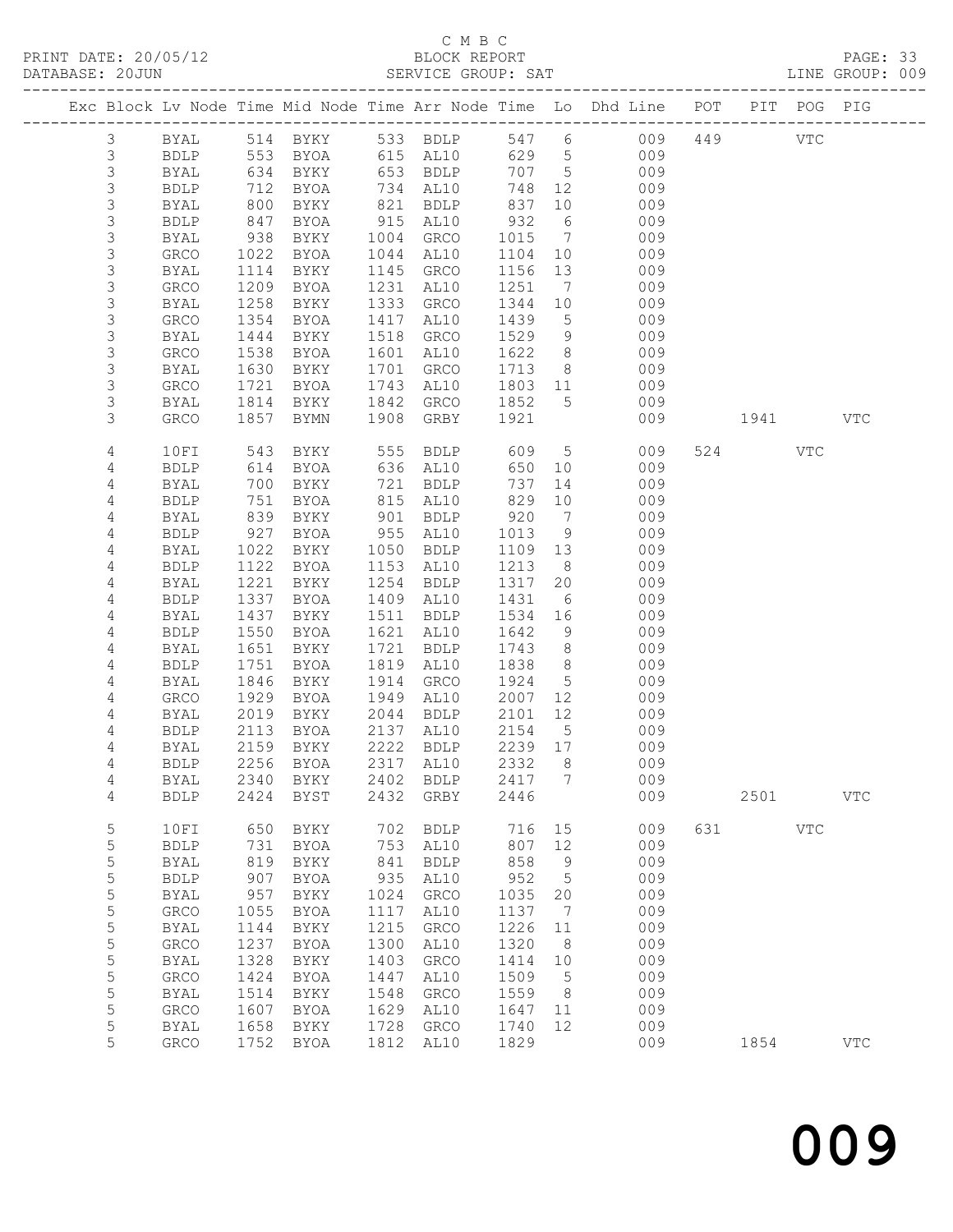PRINT DATE: 20/05/12 BLOCK REPORT BATABASE: 20JUN

# C M B C<br>BLOCK REPORT

PAGE: 34<br>LINE GROUP: 009

|  |   |              |      |             |      |              |         |                              | Exc Block Lv Node Time Mid Node Time Arr Node Time Lo Dhd Line POT |     |      | PIT POG PIG |            |
|--|---|--------------|------|-------------|------|--------------|---------|------------------------------|--------------------------------------------------------------------|-----|------|-------------|------------|
|  | 6 | 10FI         |      | 659 BYKY    |      | 712 GRCO     |         |                              | 720 7 009                                                          | 640 |      | VTC         |            |
|  | 6 | GRCO         | 727  | BYOA        |      | 743 AL10     |         | 757 12                       | 009                                                                |     |      |             |            |
|  | 6 | <b>BYAL</b>  | 809  | BYKY        | 831  | GRCO         | 840     | $\overline{7}$               | 009                                                                |     |      |             |            |
|  | 6 | GRCO         | 847  | <b>BYOA</b> | 905  | AL10         | 922     | 6                            | 009                                                                |     |      |             |            |
|  | 6 | <b>BYAL</b>  | 928  | BYKY        | 954  | <b>BDLP</b>  | 1013    | 9                            | 009                                                                |     |      |             |            |
|  | 6 | <b>BDLP</b>  | 1022 | BYOA        | 1052 | AL10         | 1112    | 10                           | 009                                                                |     |      |             |            |
|  | 6 | <b>BYAL</b>  | 1122 | BYKY        | 1153 | <b>BDLP</b>  | 1214    | $\overline{7}$               | 009                                                                |     |      |             |            |
|  | 6 | <b>BDLP</b>  | 1221 | BYOA        | 1253 | AL10         | 1313    | 8 <sup>8</sup>               | 009                                                                |     |      |             |            |
|  | 6 | <b>BYAL</b>  | 1321 | BYKY        | 1356 | <b>BDLP</b>  | 1419    | 18                           | 009                                                                |     |      |             |            |
|  | 6 | <b>BDLP</b>  | 1437 | BYOA        | 1509 | AL10         | 1531    | $5\phantom{.0}$              | 009                                                                |     |      |             |            |
|  | 6 | <b>BYAL</b>  | 1536 | BYKY        | 1610 | <b>BDLP</b>  | 1632    | 19                           | 009                                                                |     |      |             |            |
|  | 6 | <b>BDLP</b>  | 1651 | <b>BYOA</b> | 1721 | AL10         | 1742    | 10                           | 009                                                                |     |      |             |            |
|  | 6 | <b>BYAL</b>  | 1752 | BYKY        | 1820 | <b>BDLP</b>  | 1842    | 11                           | 009                                                                |     |      |             |            |
|  | 6 | <b>BDLP</b>  | 1853 | BYOA        | 1920 | AL10         | 1939    | 9                            | 009                                                                |     |      |             |            |
|  | 6 | <b>BYAL</b>  | 1948 | BYKY        | 2013 | ${\tt GRCO}$ | 2023    | 6                            | 009                                                                |     |      |             |            |
|  | 6 | ${\tt GRCO}$ | 2029 | <b>BYOA</b> | 2047 | AL10         | 2104    | 6                            | 009                                                                |     |      |             |            |
|  | 6 | <b>BYAL</b>  | 2110 | BYKY        | 2133 | GRCO         | 2142    | 6                            | 009                                                                |     |      |             |            |
|  | 6 | <b>GRCO</b>  | 2148 | BYOA        | 2206 | AL10         | 2223    | 5                            | 009                                                                |     |      |             |            |
|  | 6 | <b>BYAL</b>  | 2228 | BYKY        | 2251 | GRCO         | 2300    | 17                           | 009                                                                |     |      |             |            |
|  | 6 | GRCO         | 2317 | BYOA        | 2332 | AL10         | 2347    | $\overline{7}$               | 009                                                                |     |      |             |            |
|  | 6 | <b>BYAL</b>  | 2354 | <b>BYKY</b> | 2416 | GRCO         | 2424    | 19                           | 009                                                                |     |      |             |            |
|  | 6 | <b>GRCO</b>  | 2443 | <b>BYOA</b> | 2458 | 10FI         | 2503    | $5^{\circ}$                  | 009                                                                |     |      |             |            |
|  | 6 | 10FI         | 2508 | BYKY        | 2521 | GRCO         | 2529 13 |                              | 009                                                                |     |      |             |            |
|  | 6 | <b>GRCO</b>  | 2542 | <b>BYMN</b> | 2550 | GRBY         | 2557    |                              | 009                                                                |     | 2612 |             | <b>VTC</b> |
|  | 7 | <b>BYAL</b>  | 710  | BYKY        | 731  | GRCO         | 739     | 8 <sup>8</sup>               | 009                                                                | 642 |      | <b>VTC</b>  |            |
|  | 7 | <b>GRCO</b>  | 747  | <b>BYOA</b> | 803  | AL10         | 817     | 12                           | 009                                                                |     |      |             |            |
|  | 7 | <b>BYAL</b>  | 829  | BYKY        | 851  | GRCO         | 900     | $5\phantom{.0}$              | 009                                                                |     |      |             |            |
|  | 7 | GRCO         | 905  | <b>BYOA</b> | 925  | AL10         | 942     | 5                            | 009                                                                |     |      |             |            |
|  | 7 | <b>BYAL</b>  | 947  | BYKY        | 1014 | <b>BDLP</b>  | 1033    | 21                           | 009                                                                |     |      |             |            |
|  | 7 | <b>BDLP</b>  | 1054 | <b>BYOA</b> | 1125 | AL10         | 1145    | $7\phantom{.0}\phantom{.0}7$ | 009                                                                |     |      |             |            |
|  | 7 | BYAL         | 1152 | BYKY        | 1224 | <b>BDLP</b>  | 1246    | 21                           | 009                                                                |     |      |             |            |
|  | 7 | <b>BDLP</b>  | 1307 | BYOA        | 1339 | AL10         | 1401    | 6                            | 009                                                                |     |      |             |            |
|  | 7 | <b>BYAL</b>  | 1407 | BYKY        | 1441 | <b>BDLP</b>  | 1504    | 17                           | 009                                                                |     |      |             |            |
|  | 7 | <b>BDLP</b>  | 1521 | BYOA        | 1553 | AL10         | 1614    | 7                            | 009                                                                |     |      |             |            |
|  | 7 | <b>BYAL</b>  | 1621 | BYKY        | 1655 | <b>BDLP</b>  | 1717    | 5                            | 009                                                                |     |      |             |            |
|  | 7 | <b>BDLP</b>  | 1722 |             |      | GRBY         | 1756    |                              | 009                                                                |     | 1816 |             | <b>VTC</b> |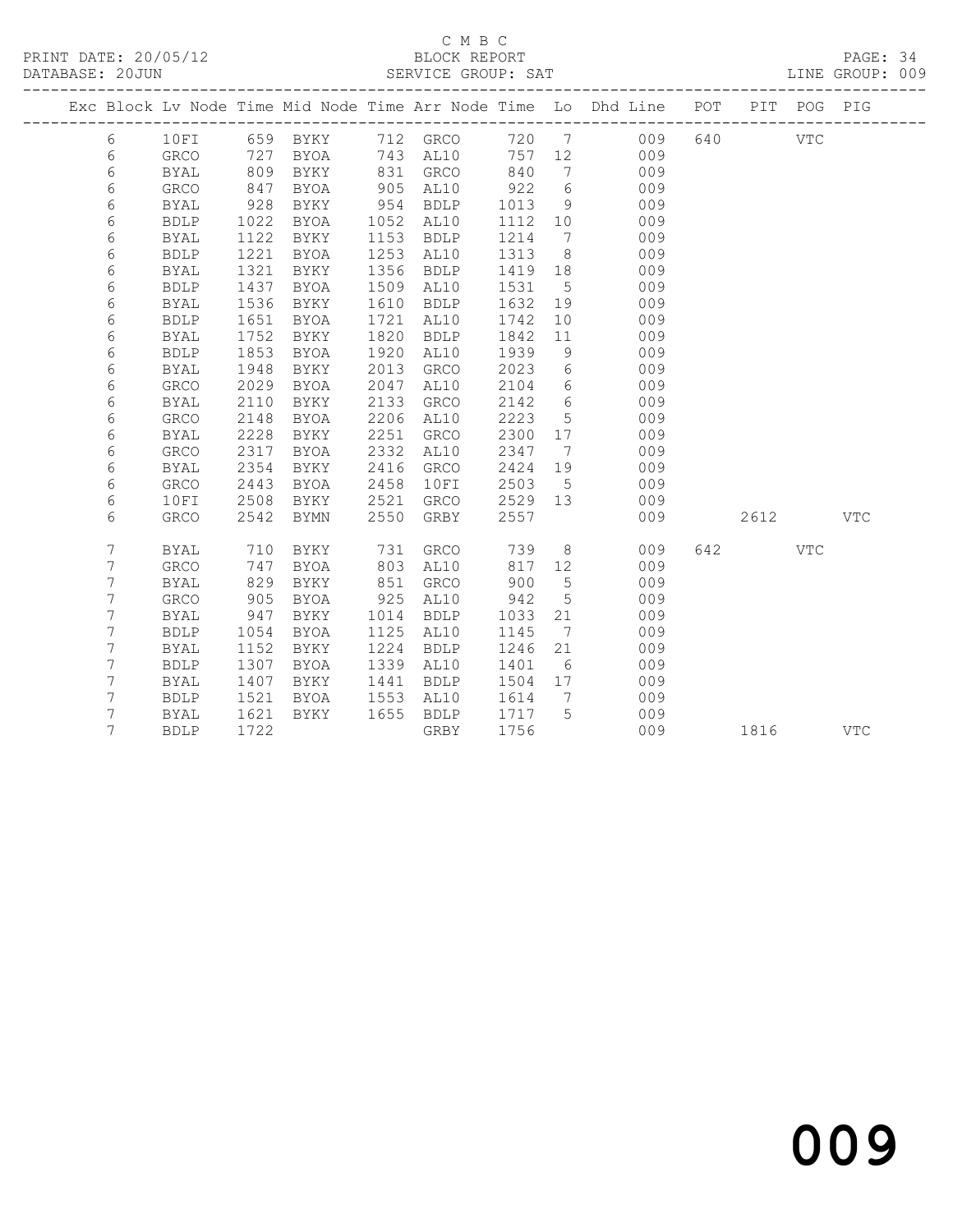# C M B C<br>BLOCK REPORT

| DATABASE: 20JUN |              |              |              |                                 |      | SERVICE GROUP: SAT                          |         |                 |                                                                                |                     | LINE GROUP: 009 |
|-----------------|--------------|--------------|--------------|---------------------------------|------|---------------------------------------------|---------|-----------------|--------------------------------------------------------------------------------|---------------------|-----------------|
|                 |              |              |              |                                 |      |                                             |         |                 | Exc Block Lv Node Time Mid Node Time Arr Node Time Lo Dhd Line POT PIT POG PIG |                     |                 |
|                 | 8            |              |              |                                 |      |                                             |         |                 | BYAL 730 BYKY 751 GRCO 759 8 009 702 VTC                                       |                     |                 |
|                 | 8            | GRCO         | 807          |                                 |      |                                             |         |                 | BYOA 825 AL10 839 9 009                                                        |                     |                 |
|                 | 8            | BYAL         |              |                                 |      | BYKY 910 GRCO 919 5<br>BYOA 944 AL10 1002 5 |         |                 | 009                                                                            |                     |                 |
|                 | $\,8\,$      | GRCO         | 848<br>924   | BYOA 944 AL10<br>BYKY 1034 BDLP |      |                                             |         |                 | 009                                                                            |                     |                 |
|                 | 8            | BYAL         | 1007         |                                 |      |                                             | 1053 14 |                 | 009                                                                            |                     |                 |
|                 | 8            | <b>BDLP</b>  | 1107         | BYOA                            |      | 1138 AL10                                   | 1158    | 9               | 009                                                                            |                     |                 |
|                 | 8            | BYAL         | 1207         | BYKY                            |      | 1239 BDLP                                   | 1301    | 21              | 009                                                                            |                     |                 |
|                 | 8            | <b>BDLP</b>  | 1322         | BYOA                            |      | 1354 AL10                                   | 1416    | 6               | 009                                                                            |                     |                 |
|                 | $\,8\,$      | BYAL         | 1422         | BYKY                            |      | 1456 BDLP                                   | 1519 17 |                 | 009                                                                            |                     |                 |
|                 | 8            | <b>BDLP</b>  | 1536         | BYOA                            |      | 1608 AL10                                   | 1629    | $\overline{7}$  | 009                                                                            |                     |                 |
|                 | 8            | BYAL         | 1636         | BYKY                            | 1707 | BDLP                                        | 1729    | 6               | 009                                                                            |                     |                 |
|                 | $\,8\,$      | <b>BDLP</b>  | 1735         | BYOA                            |      | 1805 AL10                                   | 1825 12 |                 | 009                                                                            |                     |                 |
|                 | $\,8\,$      | BYAL         | 1837         | BYKY                            |      | 1905 BDLP                                   | 1923    | 9               | 009                                                                            |                     |                 |
|                 | 8            | <b>BDLP</b>  | 1932         | BYOA                            |      | 1959 AL10                                   | 2017    | 12              | 009                                                                            |                     |                 |
|                 | $\,8\,$      | BYAL         | 2029         | BYKY                            |      | 2054 GRCO                                   | 2104    | 5 <sup>5</sup>  | 009                                                                            |                     |                 |
|                 | $\,8\,$      | GRCO         | 2109         | BYOA                            |      | 2127 AL10                                   | 2144 5  |                 | 009                                                                            |                     |                 |
|                 | $\,8\,$      | <b>BYAL</b>  | 2149         | BYKY                            |      | 2212 GRCO                                   | 2221    | $\overline{7}$  | 009                                                                            |                     |                 |
|                 | 8            | GRCO         | 2228         | BYOA                            |      | 2246 AL10                                   | 2301 10 |                 | 009                                                                            |                     |                 |
|                 | 8            | BYAL         | 2311         | BYKY                            |      | 2334 BDLP                                   | 2351    | $6\overline{6}$ | 009                                                                            |                     |                 |
|                 |              |              |              |                                 |      |                                             | 2433    | 6               |                                                                                |                     |                 |
|                 | 8            | <b>BDLP</b>  | 2357         | BYOA                            |      | 2418 AL10<br>2501 BDLP                      |         |                 | 009                                                                            |                     |                 |
|                 | $\,8\,$      | BYAL         | 2439         | BYKY                            |      |                                             | 2516    | 5 <sup>5</sup>  | 009                                                                            |                     |                 |
|                 | 8            | <b>BDLP</b>  | 2521         | BYOA                            | 2541 | 10FI                                        | 2546    | 5 <sup>5</sup>  | 009                                                                            |                     |                 |
|                 | 8            | 10FI         | 2551         |                                 |      | BYKY 2604 BDLP                              | 2619    | 5 <sup>5</sup>  | 009                                                                            |                     |                 |
|                 | 8            | <b>BDLP</b>  | 2624         | BYST                            | 2632 | GRBY                                        | 2645    |                 | 009                                                                            | 2700                | <b>VTC</b>      |
|                 | 9            | BYAL         | 750          | BYKY                            |      | 811 GRCO                                    | 820     |                 | $7\overline{ }$<br>009                                                         | 722<br>VTC          |                 |
|                 | 9            | GRCO         | 827          | BYOA                            |      | 845 AL10                                    | 902     |                 | $7\overline{ }$<br>009                                                         |                     |                 |
|                 | 9            | <b>BYAL</b>  | 909          | BYKY                            |      | 933 BDLP                                    | 952     | 13              | 009                                                                            |                     |                 |
|                 | 9            | <b>BDLP</b>  | 1005         | BYOA                            |      | 1035 AL10                                   | 1054    | 13              | 009                                                                            |                     |                 |
|                 | $\mathsf 9$  | BYAL         | 1107         | BYKY                            |      | 1138 BDLP                                   | 1159    | 8 <sup>8</sup>  | 009                                                                            |                     |                 |
|                 | $\mathsf 9$  | <b>BDLP</b>  | 1207         | BYOA                            |      | 1238 AL10                                   | 1258    | 8 <sup>8</sup>  | 009                                                                            |                     |                 |
|                 | 9            | BYAL         | 1306         | BYKY                            |      | 1341 BDLP                                   | 1404    | 18              | 009                                                                            |                     |                 |
|                 | 9            | <b>BDLP</b>  | 1422         | BYOA                            |      | 1454 AL10                                   | 1516    | $5\overline{)}$ | 009                                                                            |                     |                 |
|                 | $\mathsf 9$  | BYAL         | 1521         | BYKY                            |      | 1555 BDLP                                   | 1617    | 19              | 009                                                                            |                     |                 |
|                 | 9            | <b>BDLP</b>  | 1636         | BYOA                            |      | 1706 AL10                                   | 1727    | 10              | 009                                                                            |                     |                 |
|                 | 9            | BYAL         | 1737         | BYKY                            |      | 1805 BDLP                                   | 1827    | 10              | 009                                                                            |                     |                 |
|                 | 9            | <b>BDLP</b>  | 1837<br>1928 | BYOA                            |      | 1904 AL10                                   | 1923    | $5\overline{)}$ | 009                                                                            |                     |                 |
|                 | $\mathsf 9$  | BYAL         |              | BYKY                            |      | 1954 GRCO                                   | 2004    | $5\overline{)}$ | 009                                                                            |                     |                 |
|                 | $\mathsf{Q}$ |              |              | GRCO 2009 BYOA 2029 AL10 2046 5 |      |                                             |         |                 | 009                                                                            |                     |                 |
|                 | 9            | BYAL         | 2051         | BYKY                            | 2114 | GRCO                                        | 2123    | 6               | 009                                                                            |                     |                 |
|                 | 9            | ${\tt GRCO}$ | 2129         | BYOA                            | 2147 | AL10                                        | 2204    | $5\phantom{.0}$ | 009                                                                            |                     |                 |
|                 | $\mathsf 9$  | <b>BYAL</b>  | 2209         | BYKY                            | 2232 | GRCO                                        | 2241    | $\overline{7}$  | 009                                                                            |                     |                 |
|                 | 9            | ${\tt GRCO}$ | 2248         | <b>BYOA</b>                     | 2306 | AL10                                        | 2321    | $5\overline{)}$ | 009                                                                            |                     |                 |
|                 | 9            | BYAL         | 2326         | BYKY                            | 2349 | GRCO                                        | 2358    | 21              | 009                                                                            |                     |                 |
|                 | 9            | GRCO         | 2419         | <b>BYOA</b>                     | 2434 | AL10                                        | 2446    |                 | 009                                                                            | 2506                | VTC             |
|                 | 10           | 10FI         | 915          | BYKY                            | 930  | GRCO                                        | 939     | $6\overline{6}$ | 009                                                                            | 856 8<br><b>VTC</b> |                 |
|                 | 10           | GRCO         | 945          | BYOA                            | 1005 | AL10                                        | 1023    | $6\overline{6}$ | 009                                                                            |                     |                 |
|                 | 10           | <b>BYAL</b>  | 1029         | BYKY                            | 1057 | ${\tt GRCO}$                                | 1108    | 17              | 009                                                                            |                     |                 |
|                 | 10           | ${\tt GRCO}$ | 1125         | BYOA                            | 1147 | AL10                                        | 1207    | $\overline{7}$  | 009                                                                            |                     |                 |
|                 | 10           | <b>BYAL</b>  | 1214         | BYKY                            | 1246 | GRCO                                        | 1257    | 12              | 009                                                                            |                     |                 |
|                 | 10           | GRCO         | 1309         | BYOA                            | 1332 | AL10                                        | 1354    | $5^{\circ}$     | 009                                                                            |                     |                 |
|                 | 10           | BYAL         | 1359         | BYKY                            | 1433 | GRCO                                        | 1444    | 9               | 009                                                                            |                     |                 |
|                 | 10           | GRCO         | 1453         | BYOA                            | 1516 | AL10                                        | 1537    | $\overline{7}$  | 009                                                                            |                     |                 |
|                 | 10           | BYAL         | 1544         | BYKY                            | 1618 | GRCO                                        | 1630    | $\overline{7}$  | 009                                                                            |                     |                 |
|                 | 10           | GRCO         | 1637         | BYOA                            | 1659 | AL10                                        | 1720    | 9               | 009                                                                            |                     |                 |
|                 | 10           | BYAL         | 1729         | BYKY                            | 1757 | GRCO                                        | 1807 15 |                 | 009                                                                            |                     |                 |
|                 |              |              |              |                                 |      |                                             |         |                 |                                                                                |                     |                 |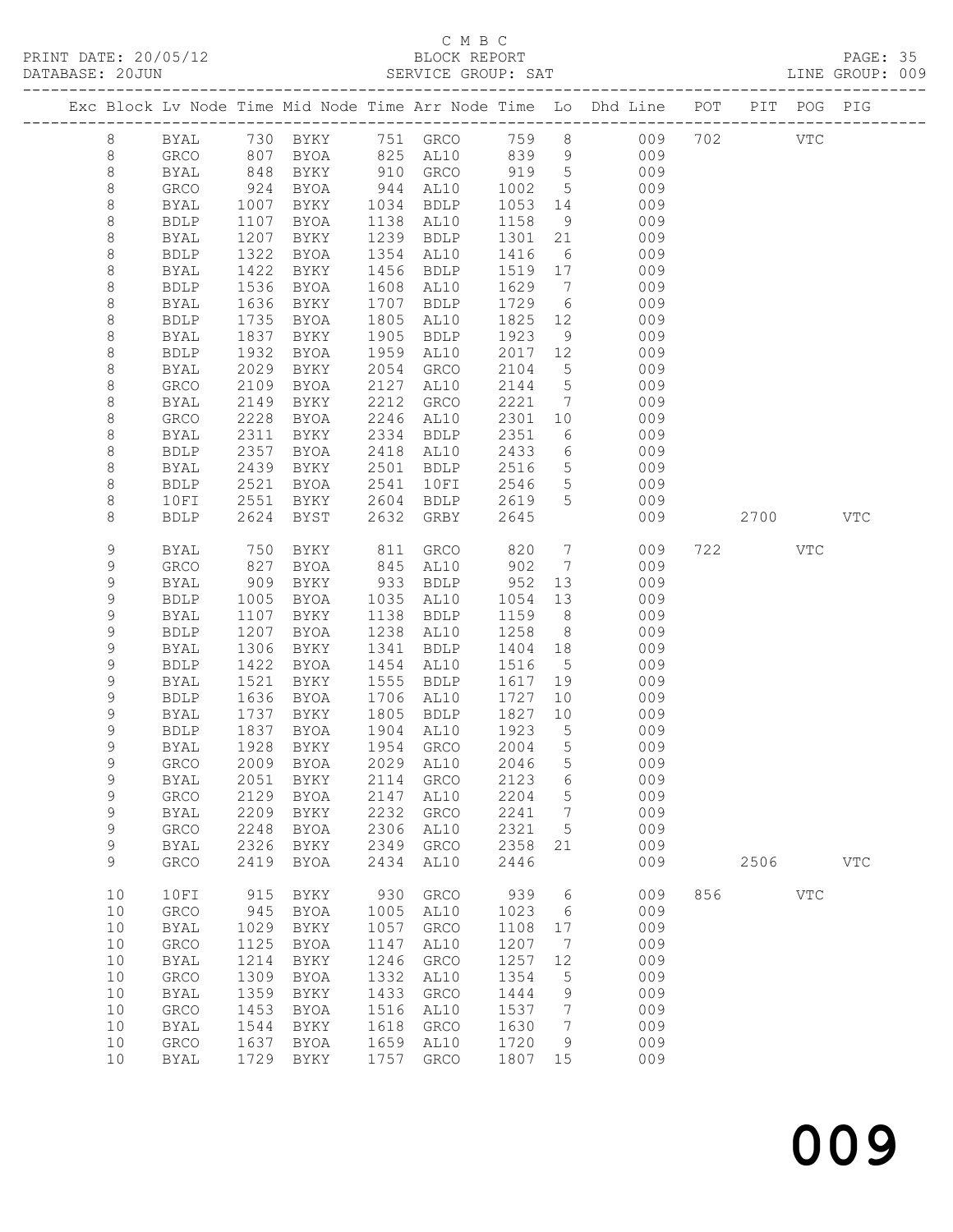PRINT DATE: 20/05/12 BLOCK REPORT BATABASE: 20JUN

## C M B C<br>BLOCK REPORT

PAGE: 36<br>LINE GROUP: 009

|                                                                                    |                                                                                                                                                                                              |                                                                                                              |                                                                                                                     |                                                                                                              |                                                                                                                                                                     |                                                                                                                                  |                                                                                                      | Exc Block Lv Node Time Mid Node Time Arr Node Time Lo Dhd Line POT                                                   |                  | PIT POG PIG |              |
|------------------------------------------------------------------------------------|----------------------------------------------------------------------------------------------------------------------------------------------------------------------------------------------|--------------------------------------------------------------------------------------------------------------|---------------------------------------------------------------------------------------------------------------------|--------------------------------------------------------------------------------------------------------------|---------------------------------------------------------------------------------------------------------------------------------------------------------------------|----------------------------------------------------------------------------------------------------------------------------------|------------------------------------------------------------------------------------------------------|----------------------------------------------------------------------------------------------------------------------|------------------|-------------|--------------|
| 10                                                                                 |                                                                                                                                                                                              |                                                                                                              |                                                                                                                     |                                                                                                              |                                                                                                                                                                     |                                                                                                                                  |                                                                                                      | GRCO 1822 BYOA 1842 AL10 1901 009 1923                                                                               |                  |             | <b>VTC</b>   |
| 11<br>11<br>11<br>11<br>11                                                         | 10FI<br>BDLP<br>BYAL<br><b>BDLP</b><br>BYAL                                                                                                                                                  | 1038<br>1137<br>1237<br>1336                                                                                 | 954 BYKY<br>BYOA<br>BYKY<br>BYOA<br>BYKY                                                                            |                                                                                                              | 1010 BDLP 1029 9<br>1108 AL10<br>1208 BDLP<br>1309 AL10<br>1411 BDLP                                                                                                | 1128 9<br>1229<br>1329<br>1434 17                                                                                                | 8 <sup>8</sup><br>$\overline{7}$                                                                     | 009<br>009<br>009<br>009<br>009                                                                                      | 935 VTC          |             |              |
| 11<br>11<br>11<br>11<br>11                                                         | <b>BDLP</b><br>BYAL<br><b>BDLP</b><br>BYAL<br>BDLP                                                                                                                                           | 1451<br>1551<br>1706<br>1807<br>1902                                                                         | BYOA<br>BYKY<br>BYOA<br>BYKY                                                                                        |                                                                                                              | 1523 AL10<br>1625 BDLP<br>1736 AL10<br>1835 BDLP<br>GRBY                                                                                                            | 1544 7<br>1647 19<br>1757 10<br>1857 5<br>1933                                                                                   |                                                                                                      | 009<br>009<br>009<br>009<br>009                                                                                      | 1953             |             | VTC          |
| 12<br>12<br>12<br>12<br>12<br>12<br>12<br>12<br>12<br>12<br>$12$<br>12<br>12<br>12 | 10FI<br>GRCO<br>BYAL<br>GRCO<br><b>BYAL</b><br>GRCO<br>BYAL<br>GRCO<br>BYAL<br>GRCO<br>BYAL<br>GRCO<br>BYAL<br><b>BDLP</b>                                                                   | 1003<br>1039<br>1129<br>1223<br>1313<br>1409<br>1459<br>1552<br>1643<br>1735<br>1829<br>1912<br>1958<br>2053 | BYKY<br>BYOA<br>BYKY<br>BYOA<br>BYKY<br>BYOA<br>BYKY<br>BYOA<br>BYKY<br><b>BYOA</b><br>BYKY<br>BYOA<br>BYKY<br>BYOA | 1101<br>1533<br>2117                                                                                         | 1019 GRCO<br>AL10<br>1200 GRCO<br>1246 AL10<br>1348 GRCO<br>1432 AL10<br>GRCO<br>1614 AL10<br>1714 GRCO<br>1757 AL10<br>1857 GRCO<br>1932 AL10<br>2023 BDLP<br>AL10 | 1030<br>1121 8<br>1211 12<br>1306<br>1359 10<br>1454<br>1544<br>1635<br>1726<br>1817 12<br>1907 5<br>1951 7<br>2040 13<br>2134 5 | $7\overline{)}$<br>$5\overline{)}$<br>8 <sup>8</sup><br>8 <sup>8</sup><br>9                          | 9<br>009<br>009<br>009<br>009<br>009<br>009<br>009<br>009<br>009<br>009<br>009<br>009<br>009<br>009                  | 944              | VTC         |              |
| 12<br>12                                                                           | BYAL<br>BDLP                                                                                                                                                                                 | 2139<br>2232                                                                                                 | BYKY<br>BYOA                                                                                                        | 2202                                                                                                         | BDLP 2219 13<br>2256 AL10                                                                                                                                           | 2308                                                                                                                             |                                                                                                      | 009<br>009                                                                                                           | 2330             |             | $_{\rm VTC}$ |
| 13<br>13<br>13<br>13<br>13<br>13<br>13<br>13<br>13<br>13<br>13                     | BYAL<br>GRCO<br>BYAL<br>GRCO<br>BYAL<br>GRCO<br>BYAL<br>GRCO<br>BYAL<br>BYAL<br><b>BDLP</b>                                                                                                  | 1014<br>1110<br>1159<br>1254<br>1344<br>1439<br>1529<br>1622<br>1952                                         | BYKY<br>BYOA<br>BYKY<br>BYOA<br>BYKY<br>BYOA<br>BYKY<br>BYOA<br>1713 BYKY<br>1856 BYKY<br>BYOA                      | 1041<br>1418<br>1924                                                                                         | GRCO<br>1132 AL10<br>1231 GRCO<br>1317 AL10<br>GRCO<br>1502 AL10<br>1603 GRCO<br>1644 AL10<br>1743 GRCO<br>BDLP<br>2019 AL10                                        | 1052 18<br>1152 7<br>1242 12<br>1339 5<br>1429 10<br>1524 5<br>1614 8<br>1705 8<br>1755 11<br>1942 10<br>2031                    |                                                                                                      | 009<br>009<br>009<br>009<br>009<br>009<br>009<br>009<br>009<br>13 GRCO 1806 BYOA 1826 AL10 1845 11 009<br>009<br>009 | 944<br>2053      | VTC         | <b>VTC</b>   |
| 14<br>14<br>14<br>14<br>14<br>14<br>14<br>14<br>14<br>14<br>14<br>14<br>14<br>14   | <b>BYAL</b><br><b>BDLP</b><br><b>BYAL</b><br>${\tt BDLP}$<br><b>BYAL</b><br><b>BDLP</b><br><b>BYAL</b><br>${\tt BDLP}$<br><b>BYAL</b><br>GRCO<br><b>BYAL</b><br>${\tt BDLP}$<br>BYAL<br>BDLP | 1037<br>1137<br>1236<br>1352<br>1452<br>1605<br>1706<br>1806<br>1907<br>1949<br>2040<br>2132<br>2218         | BYKY<br>BYOA<br>BYKY<br>BYOA<br>BYKY<br>BYOA<br>BYKY<br>BYOA<br>BYKY<br>BYOA<br>BYKY<br>BYOA<br>BYKY<br>2303 BYST   | 1105<br>1208<br>1309<br>1424<br>1526<br>1636<br>1736<br>1834<br>1934<br>2009<br>2103<br>2156<br>2241<br>2311 | <b>BDLP</b><br>AL10<br><b>BDLP</b><br>AL10<br><b>BDLP</b><br>AL10<br><b>BDLP</b><br>AL10<br>GRCO<br>AL10<br><b>BDLP</b><br>AL10<br><b>BDLP</b><br>GRBY              | 1124<br>1228<br>1332<br>1446<br>1549 16<br>1657<br>1758<br>1853<br>1944<br>2026<br>2120<br>2213<br>2258<br>2327                  | 13<br>8<br>20<br>6<br>- 9<br>8 <sup>8</sup><br>14<br>$5\phantom{.0}$<br>14<br>12<br>$5^{\circ}$<br>5 | 009<br>009<br>009<br>009<br>009<br>009<br>009<br>009<br>009<br>009<br>009<br>009<br>009                              | 009 1007<br>2342 | VTC         | <b>VTC</b>   |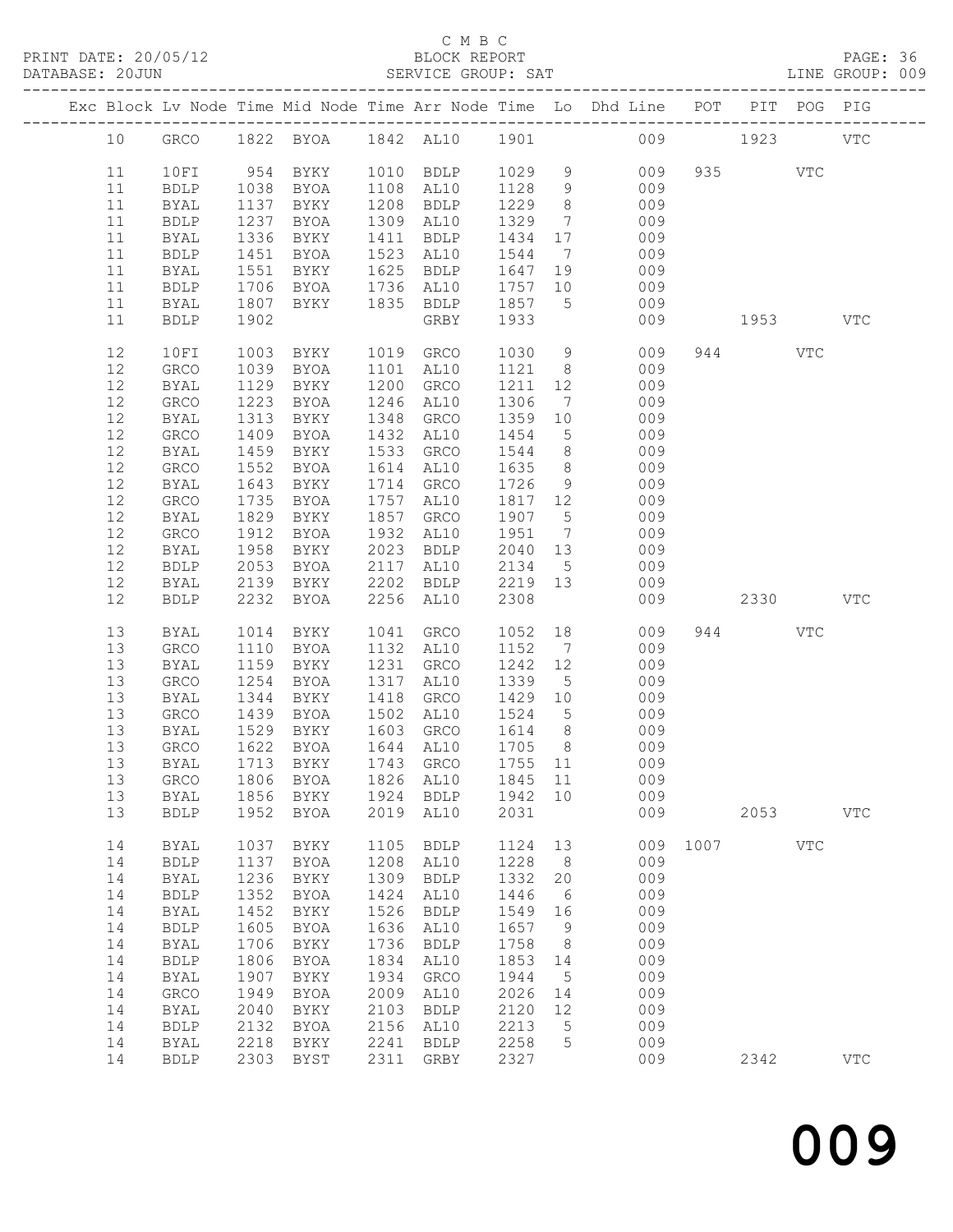# C M B C<br>BLOCK REPORT

PAGE: 37<br>LINE GROUP: 009

|  |    |             |      |                     |      |             |         |                              | Exc Block Lv Node Time Mid Node Time Arr Node Time Lo Dhd Line POT PIT POG PIG |          |      |            |            |
|--|----|-------------|------|---------------------|------|-------------|---------|------------------------------|--------------------------------------------------------------------------------|----------|------|------------|------------|
|  | 15 | BYAL        |      | 1058 BYKY 1129 GRCO |      |             | 1140 14 |                              |                                                                                | 009 1028 |      | VTC        |            |
|  | 15 | <b>GRCO</b> | 1154 | BYOA                | 1216 | AL10        | 1236    | 8 <sup>8</sup>               | 009                                                                            |          |      |            |            |
|  | 15 | <b>BYAL</b> | 1244 | BYKY                | 1317 | GRCO        | 1328    |                              | 11<br>009                                                                      |          |      |            |            |
|  | 15 | GRCO        | 1339 | BYOA                | 1402 | AL10        | 1424    |                              | 009<br>$5 - 5$                                                                 |          |      |            |            |
|  | 15 | BYAL        | 1429 | BYKY                | 1503 | GRCO        | 1514    | 9                            | 009                                                                            |          |      |            |            |
|  | 15 | GRCO        | 1523 | BYOA                | 1546 | AL10        | 1607    | $7\phantom{.0}\phantom{.0}7$ | 009                                                                            |          |      |            |            |
|  | 15 | BYAL        | 1614 | BYKY                | 1647 | GRCO        | 1659    | 8                            | 009                                                                            |          |      |            |            |
|  | 15 | GRCO        | 1707 | BYOA                | 1729 | AL10        | 1750    | 9                            | 009                                                                            |          |      |            |            |
|  | 15 | BYAL        | 1759 | BYKY                | 1827 | GRCO        | 1837    | 15                           | 009                                                                            |          |      |            |            |
|  | 15 | GRCO        | 1852 | BYOA                | 1912 | AL10        | 1931    |                              | $7\degree$<br>009                                                              |          |      |            |            |
|  | 15 | <b>BYAL</b> | 1938 | BYKY                | 2004 | <b>BDLP</b> | 2021    | 11                           | 009                                                                            |          |      |            |            |
|  | 15 | <b>BDLP</b> | 2032 | BYOA                | 2057 | AL10        | 2115    | $5^{\circ}$                  | 009                                                                            |          |      |            |            |
|  | 15 | BYAL        | 2120 | BYKY                | 2143 | BDLP        | 2200    | 12 <sup>°</sup>              | 009                                                                            |          |      |            |            |
|  | 15 | <b>BDLP</b> | 2212 | BYOA                | 2236 | AL10        | 2251    | 5 <sup>5</sup>               | 009                                                                            |          |      |            |            |
|  | 15 | <b>BYAL</b> | 2256 | BYKY                | 2319 | GRCO        | 2328    |                              | 009<br>19                                                                      |          |      |            |            |
|  | 15 | <b>GRCO</b> | 2347 | BYOA                | 2402 | AL10        | 2417    | $\overline{7}$               | 009                                                                            |          |      |            |            |
|  | 15 | BYAL        | 2424 | BYKY                | 2446 | GRCO        | 2454    | 18                           | 009                                                                            |          |      |            |            |
|  | 15 | <b>GRCO</b> | 2512 | BYMN                | 2522 | GRBY        | 2529    |                              | 009                                                                            |          | 2544 |            | <b>VTC</b> |
|  | 16 | 10FI        | 1158 | BYKY                | 1218 | BDLP        | 1240 12 |                              |                                                                                | 009 1139 |      | <b>VTC</b> |            |
|  | 16 | <b>BDLP</b> | 1252 | BYOA                | 1324 | AL10        | 1346    | $6\overline{6}$              | 009                                                                            |          |      |            |            |
|  | 16 | BYAL        | 1352 | BYKY                | 1426 | BDLP        | 1449    | 17                           | 009                                                                            |          |      |            |            |
|  | 16 | <b>BDLP</b> | 1506 | BYOA                | 1538 | AL10        | 1559    | $\overline{7}$               | 009                                                                            |          |      |            |            |
|  | 16 | <b>BYAL</b> | 1606 | BYKY                | 1640 | <b>BDLP</b> | 1702    | 18                           | 009                                                                            |          |      |            |            |
|  | 16 | <b>BDLP</b> | 1720 | BYOA                | 1750 | AL10        | 1810    | 12                           | 009                                                                            |          |      |            |            |
|  | 16 | BYAL        | 1822 | BYKY                | 1850 | <b>BDLP</b> | 1908    | 5                            | 009                                                                            |          |      |            |            |
|  | 16 | <b>BDLP</b> | 1913 | BYOA                | 1940 | AL10        | 1958    | 11                           | 009                                                                            |          |      |            |            |
|  | 16 | <b>BYAL</b> | 2009 | BYKY                | 2034 | GRCO        | 2044    | 5                            | 009                                                                            |          |      |            |            |
|  | 16 | GRCO        | 2049 | BYOA                | 2107 | AL10        | 2124    | 5 <sup>5</sup>               | 009                                                                            |          |      |            |            |
|  | 16 | BYAL        | 2129 | BYKY                | 2152 | GRCO        | 2201    | $7^{\circ}$                  | 009                                                                            |          |      |            |            |
|  | 16 | <b>GRCO</b> | 2208 | BYOA                | 2226 | AL10        | 2238    |                              | 009                                                                            |          | 2300 |            | <b>VTC</b> |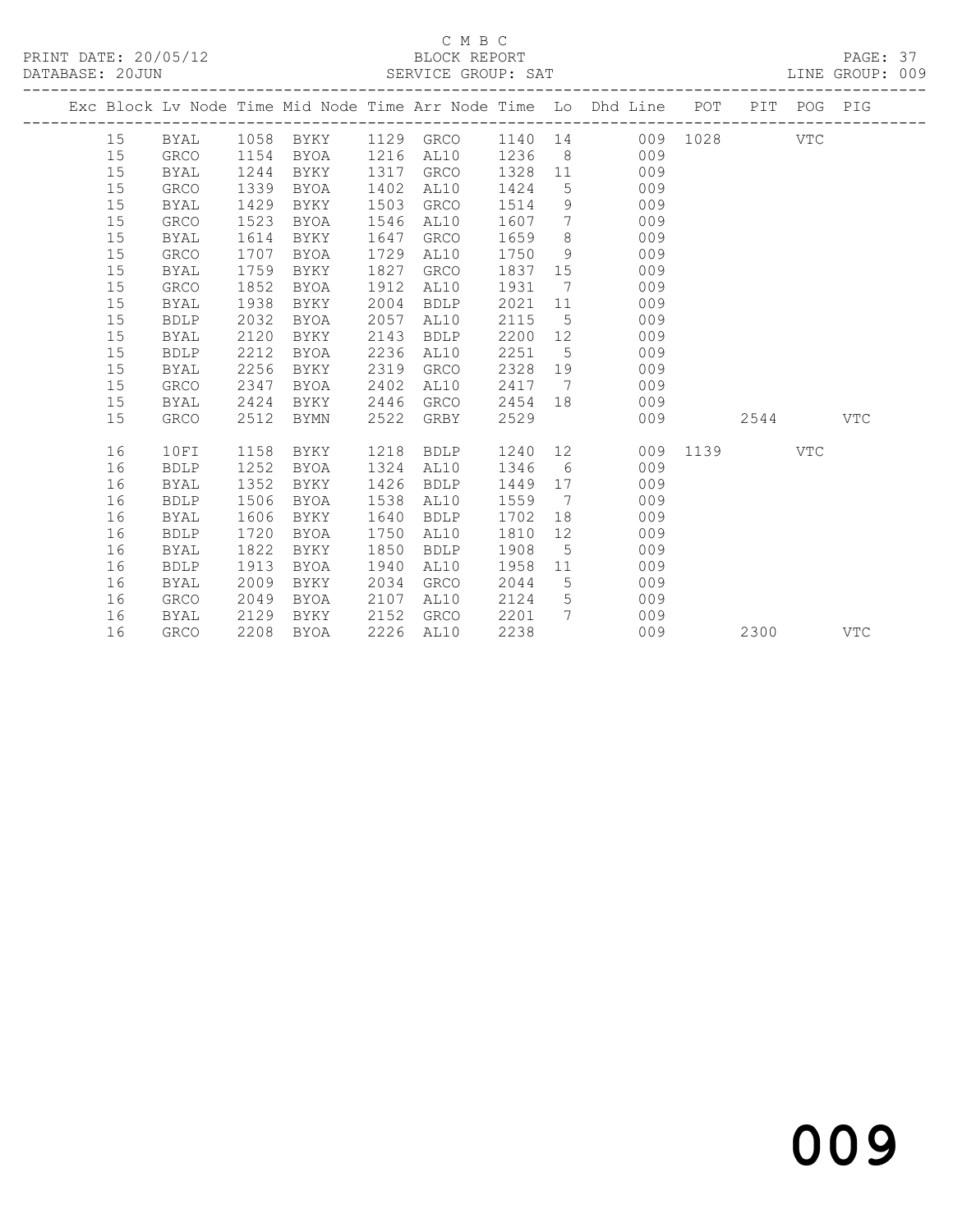|  |                   |            |                                                        |  |  | Exc Block Lv Node Time Mid Node Time Arr Node Time Lo Dhd Line POT PIT POG PIG                                                                                                                                                                                                                                      |          |  |  |
|--|-------------------|------------|--------------------------------------------------------|--|--|---------------------------------------------------------------------------------------------------------------------------------------------------------------------------------------------------------------------------------------------------------------------------------------------------------------------|----------|--|--|
|  | $1 \qquad \qquad$ |            | MRST 433 GRBY 456 RIHA                                 |  |  | $508 \qquad 0 \qquad \qquad 010 \qquad 425 \qquad \qquad \text{VTCT}$<br>MRST 433 GRBY 456 RHA 508 0 010<br>MRST 553 GRBY 519 MRST 539 0 010<br>MRST 553 GRBY 519 MRST 539 14 010<br>RIHA 528 GRBY 640 MRST 700 9 0110<br>MRST 709 GRBY 734 RHA 747 0 0110<br>NRST 736 GRBY 734 RHA 747 0 0110<br>NRST 836 GRBY 902 |          |  |  |
|  | $\mathbf{1}$      |            |                                                        |  |  |                                                                                                                                                                                                                                                                                                                     |          |  |  |
|  | $\mathbf{1}$      |            |                                                        |  |  |                                                                                                                                                                                                                                                                                                                     |          |  |  |
|  | $\mathbf{1}$      |            |                                                        |  |  |                                                                                                                                                                                                                                                                                                                     |          |  |  |
|  | $\mathbf{1}$      |            |                                                        |  |  |                                                                                                                                                                                                                                                                                                                     |          |  |  |
|  | $\mathbf{1}$      |            |                                                        |  |  |                                                                                                                                                                                                                                                                                                                     |          |  |  |
|  | $1\,$             |            |                                                        |  |  |                                                                                                                                                                                                                                                                                                                     |          |  |  |
|  | $1\,$             |            |                                                        |  |  |                                                                                                                                                                                                                                                                                                                     |          |  |  |
|  | $\mathbf{1}$      |            |                                                        |  |  |                                                                                                                                                                                                                                                                                                                     |          |  |  |
|  | $\mathbf 1$       |            |                                                        |  |  |                                                                                                                                                                                                                                                                                                                     |          |  |  |
|  | $\mathbf 1$       |            |                                                        |  |  |                                                                                                                                                                                                                                                                                                                     |          |  |  |
|  | $1\,$             |            |                                                        |  |  |                                                                                                                                                                                                                                                                                                                     |          |  |  |
|  | $\mathbf 1$       |            |                                                        |  |  |                                                                                                                                                                                                                                                                                                                     |          |  |  |
|  | $\mathbf 1$       |            |                                                        |  |  |                                                                                                                                                                                                                                                                                                                     |          |  |  |
|  | $\mathbf 1$       |            |                                                        |  |  |                                                                                                                                                                                                                                                                                                                     |          |  |  |
|  | $\mathbf 1$       |            |                                                        |  |  |                                                                                                                                                                                                                                                                                                                     |          |  |  |
|  | $\mathbf 1$       |            |                                                        |  |  |                                                                                                                                                                                                                                                                                                                     |          |  |  |
|  | $\mathbf 1$       |            |                                                        |  |  |                                                                                                                                                                                                                                                                                                                     |          |  |  |
|  | $\mathbf{1}$      |            |                                                        |  |  |                                                                                                                                                                                                                                                                                                                     |          |  |  |
|  | $\mathbf{1}$      |            |                                                        |  |  |                                                                                                                                                                                                                                                                                                                     |          |  |  |
|  | $\mathbf{1}$      |            |                                                        |  |  |                                                                                                                                                                                                                                                                                                                     |          |  |  |
|  | $\mathbf 1$       |            |                                                        |  |  |                                                                                                                                                                                                                                                                                                                     |          |  |  |
|  | $\mathbf 1$       | MRST       |                                                        |  |  |                                                                                                                                                                                                                                                                                                                     |          |  |  |
|  | $\mathbf 1$       | RIHA       |                                                        |  |  | 2354 GRBY 2422 RIHA 2435 0 010<br>2435 GRBY 2452 MRST 2516 010                                                                                                                                                                                                                                                      |          |  |  |
|  | $\mathbf{2}$      | MRST       | 453 GRBY 516 RIHA 528                                  |  |  | $0$ $010$                                                                                                                                                                                                                                                                                                           | 445 VTCT |  |  |
|  | $\overline{c}$    | RIHA       |                                                        |  |  | $559$ 12                                                                                                                                                                                                                                                                                                            |          |  |  |
|  | $\overline{c}$    | MRST       |                                                        |  |  |                                                                                                                                                                                                                                                                                                                     |          |  |  |
|  | $\mathbf{2}$      | RIHA       |                                                        |  |  |                                                                                                                                                                                                                                                                                                                     |          |  |  |
|  | $\mathbf{2}$      | MRST       |                                                        |  |  |                                                                                                                                                                                                                                                                                                                     |          |  |  |
|  | $\mathbf{2}$      | RIHA       |                                                        |  |  |                                                                                                                                                                                                                                                                                                                     |          |  |  |
|  | $\mathbf{2}$      | $\tt MRST$ |                                                        |  |  |                                                                                                                                                                                                                                                                                                                     |          |  |  |
|  | $\overline{c}$    | RIHA       |                                                        |  |  | 453 GRBY 516 RIHA 528 0 010<br>528 GRBY 539 MRST 559 12 010<br>611 GRBY 635 RIHA 648 0 010<br>648 GRBY 700 MRST 721 15 010<br>736 GRBY 802 RIHA 817 0 010<br>817 GRBY 830 MRST 854 10 010<br>904 GRBY 932 RIHA 947 0 010<br>947 GRBY 932 RIHA 947 0                                                                 |          |  |  |
|  | $\mathbf{2}$      | MRST       |                                                        |  |  |                                                                                                                                                                                                                                                                                                                     |          |  |  |
|  | $\mathbf{2}$      | RIHA       |                                                        |  |  |                                                                                                                                                                                                                                                                                                                     |          |  |  |
|  | $\mathbf{2}$      | MRST       |                                                        |  |  |                                                                                                                                                                                                                                                                                                                     |          |  |  |
|  | $\mathbf{2}$      | RIHA       |                                                        |  |  |                                                                                                                                                                                                                                                                                                                     |          |  |  |
|  | $\mathbf{2}$      | MRST       | 1452 GRBY 1530 RIHA 1547 0<br>1547 GRBY 1608 MRST 1644 |  |  | $0$ $010$<br>$010$ $1649$ VTCT                                                                                                                                                                                                                                                                                      |          |  |  |
|  | $\overline{2}$    | RIHA       |                                                        |  |  |                                                                                                                                                                                                                                                                                                                     |          |  |  |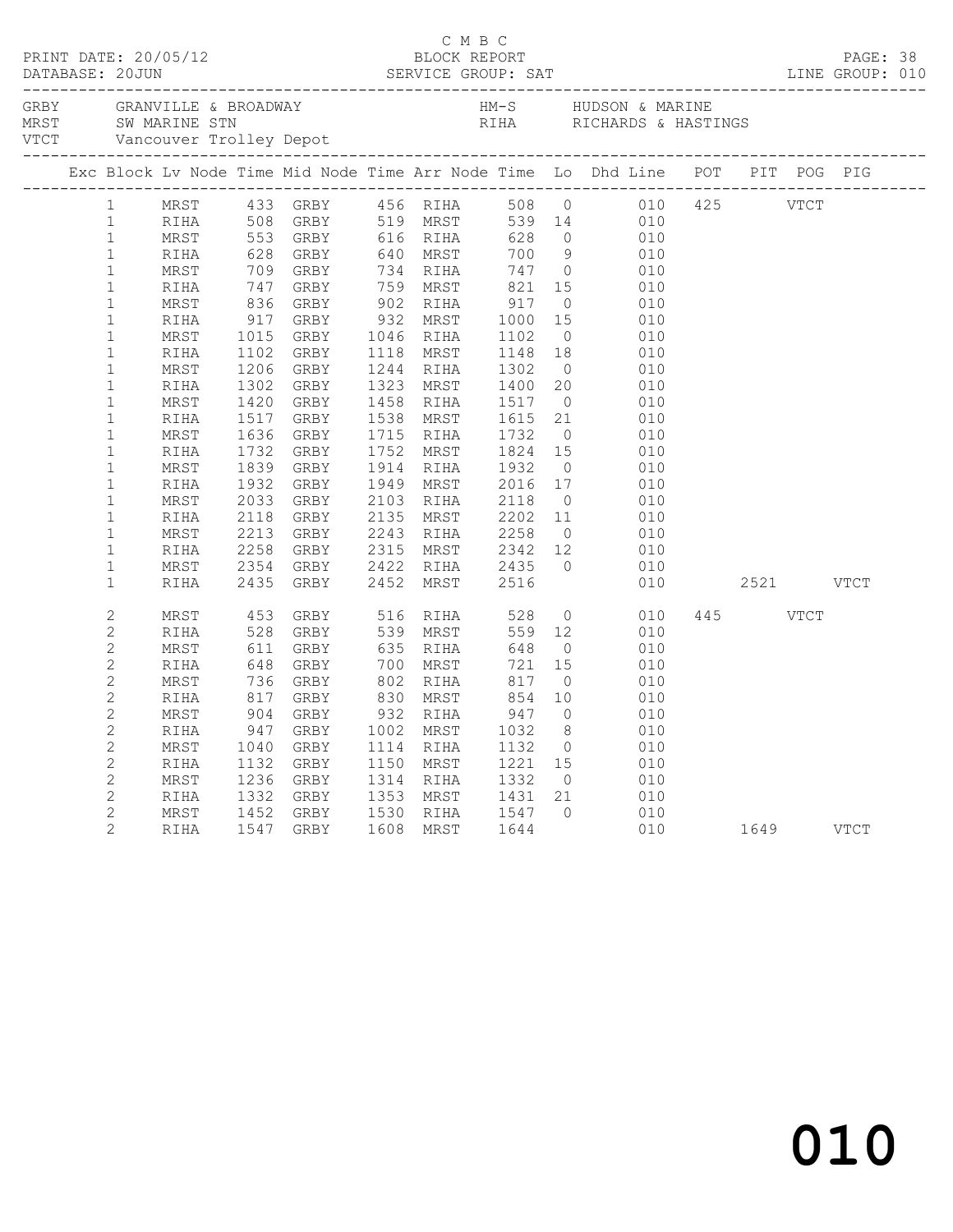# C M B C<br>BLOCK REPORT<br>SERVICE GROUP: SAT

| DATABASE: 20JUN | PRINT DATE: 20/05/12                                                           |                  |                                |              |                      |                                                      |                                        | V12<br>BLOCK REPORT<br>SERVICE GROUP: SAT |          |           | PAGE: 39<br>LINE GROUP: 010 |  |
|-----------------|--------------------------------------------------------------------------------|------------------|--------------------------------|--------------|----------------------|------------------------------------------------------|----------------------------------------|-------------------------------------------|----------|-----------|-----------------------------|--|
|                 | Exc Block Lv Node Time Mid Node Time Arr Node Time Lo Dhd Line POT PIT POG PIG |                  |                                |              |                      |                                                      |                                        |                                           |          |           |                             |  |
| $\mathfrak{Z}$  | MRST                                                                           |                  |                                |              |                      |                                                      |                                        | 513 GRBY 536 RIHA 548 0 010 505 VTCT      |          |           |                             |  |
| $\mathfrak{Z}$  | RIHA                                                                           |                  |                                |              |                      |                                                      |                                        |                                           |          |           |                             |  |
| $\mathsf 3$     | MRST                                                                           |                  |                                |              |                      |                                                      |                                        |                                           |          |           |                             |  |
| $\mathsf 3$     | RIHA                                                                           | 702              |                                |              | GRBY 714 MRST        |                                                      |                                        | 736 15 010                                |          |           |                             |  |
| 3               | MRST                                                                           | 751              | GRBY                           |              | 817 RIHA             | 832                                                  |                                        | $\overline{O}$<br>010                     |          |           |                             |  |
| $\mathsf 3$     | RIHA                                                                           | 832<br>932       | GRBY                           |              | 847 MRST             | $\begin{array}{cc} 915 & 17 \\ 1017 & 0 \end{array}$ |                                        | 010                                       |          |           |                             |  |
| 3               | MRST                                                                           |                  | GRBY                           |              | 1001 RIHA            |                                                      |                                        | 010                                       |          |           |                             |  |
| 3               | RIHA                                                                           | 1017             | GRBY                           |              | 1031 MRST            | 1101                                                 |                                        | 9 010                                     |          |           |                             |  |
| 3               | MRST                                                                           | 1110             | GRBY                           |              | 1144 RIHA            |                                                      |                                        | 1202 0 010                                |          |           |                             |  |
| $\mathsf 3$     | RIHA                                                                           | 1202             | GRBY                           | 1220         | MRST                 |                                                      |                                        | $1254$ $11$ 010                           |          |           |                             |  |
| 3               | MRST                                                                           | $\frac{1}{1305}$ | GRBY                           | 1343         | RIHA                 | 1402 0                                               |                                        | 010                                       |          |           |                             |  |
| 3               | RIHA                                                                           | 1402             | GRBY                           | 1423         | MRST                 |                                                      |                                        | 1501  21  010                             |          |           |                             |  |
| 3               | MRST                                                                           | 1522             | GRBY                           | 1600         | RIHA                 | 1617                                                 |                                        | $\overline{0}$<br>010                     |          |           |                             |  |
| 3               | RIHA                                                                           | 1617             | GRBY                           | 1637         | MRST                 | 1710 11                                              |                                        | 010                                       |          |           |                             |  |
| 3               | MRST                                                                           | $10 -$<br>1721   | GRBY                           | 1800         | RIHA                 | 1817 0                                               |                                        | 010                                       |          |           |                             |  |
| 3               | RIHA                                                                           | 1817             | GRBY                           |              | 1837 MRST            | 1906                                                 |                                        | 010                                       |          | 1911 VTCT |                             |  |
| 4               | MRST                                                                           | 533              | GRBY 556 RIHA<br>GRBY 619 MRST |              |                      | 608                                                  |                                        | 0 0 0 0 0 0 $\sqrt{ }$                    | 525 VTCT |           |                             |  |
| 4               | RIHA                                                                           | 608<br>654       | GRBY<br>GRBY                   |              | 619 MRST<br>719 RIHA | 732                                                  | 639 15                                 | 010<br>$\overline{O}$<br>010              |          |           |                             |  |
| 4<br>4          | MRST                                                                           | 732              |                                |              | 744 MRST             |                                                      |                                        | 806 15 010                                |          |           |                             |  |
| 4               | RIHA<br>MRST                                                                   | 821              | GRBY<br>GRBY                   |              | 847 RIHA             | 902                                                  | $\overline{0}$                         | 010                                       |          |           |                             |  |
| 4               | RIHA                                                                           | 902              | GRBY                           |              | 917 MRST             | 945                                                  | 16                                     | 010                                       |          |           |                             |  |
| 4               | MRST                                                                           | 1001             | GRBY                           | 1031         | RIHA                 | 1047                                                 |                                        | $\overline{0}$<br>010                     |          |           |                             |  |
| 4               | RIHA                                                                           | 1047             | GRBY                           |              | 1102 MRST            | 1132 19                                              |                                        | 010                                       |          |           |                             |  |
| 4               | MRST                                                                           | 1151             | GRBY                           | 1229         | RIHA                 | 1247 0                                               |                                        | 010                                       |          |           |                             |  |
| 4               | RIHA                                                                           | 1247             | GRBY                           | 1305         | MRST                 | 1339 11                                              |                                        | 010                                       |          |           |                             |  |
| 4               | MRST                                                                           | 1350             | GRBY                           | 1428         | RIHA                 | 1447 0                                               |                                        | 010                                       |          |           |                             |  |
| 4               | RIHA                                                                           | 1447             | GRBY                           | 1508         | MRST                 | 1546 21                                              |                                        | 010                                       |          |           |                             |  |
| 4               | MRST                                                                           | 1607             | GRBY                           | 1645         | RIHA                 | 1702                                                 | $\overline{0}$                         | 010                                       |          |           |                             |  |
| 4               | RIHA                                                                           | 1702             | GRBY                           | 1722         | MRST                 | 1755                                                 |                                        | 010                                       |          |           |                             |  |
| 4               | MRST                                                                           | 1807             | GRBY                           | 1844         | RIHA                 | 1902                                                 | $\begin{array}{c} 12 \\ 0 \end{array}$ | 010                                       |          |           |                             |  |
| 4               | RIHA                                                                           | 1902             | GRBY                           |              | 1919 MRST            | 1946 12                                              |                                        | 010                                       |          |           |                             |  |
| 4               | MRST                                                                           | 1958             | GRBY                           |              | 2029 RIHA            | 2045                                                 |                                        | 0 010                                     |          |           |                             |  |
| 4               | RIHA                                                                           | 2045             | GRBY                           | 2102         | MRST                 | 2129                                                 |                                        | 010                                       |          | 2134 VTCT |                             |  |
| 5               | MRST                                                                           |                  |                                |              |                      |                                                      |                                        | 640 GRBY 704 RIHA 717 0 010               | 632 VTCT |           |                             |  |
| 5               | RIHA                                                                           | 717              | GRBY                           | 729          | MRST                 | 751                                                  | 15                                     | 010                                       |          |           |                             |  |
| 5               | $\mbox{MRST}$                                                                  | 806              | GRBY                           | 832          | $\verb RIHA $        | 847                                                  | 0                                      | 010                                       |          |           |                             |  |
| 5               | RIHA                                                                           | 847              | GRBY                           | 902          | MRST                 | 930                                                  | 16                                     | 010                                       |          |           |                             |  |
| 5               | $\tt MRST$                                                                     | 946              | GRBY                           | 1016         | RIHA                 | 1032                                                 | 0                                      | 010                                       |          |           |                             |  |
| 5               | RIHA                                                                           | 1032             | GRBY                           | 1047         | MRST                 | 1117                                                 | 19                                     | 010                                       |          |           |                             |  |
| 5               | $\tt MRST$                                                                     | 1136             | ${\tt GRBY}$                   | 1214         | $\verb RIHA $        | 1232                                                 | 0                                      | 010                                       |          |           |                             |  |
| 5               | RIHA                                                                           | 1232             | ${\tt GRBY}$                   | 1250         | MRST                 | 1324                                                 | 11                                     | 010                                       |          |           |                             |  |
| 5               | $\tt MRST$                                                                     | 1335             | ${\tt GRBY}$                   | 1413         | $\verb RIHA $        | 1432                                                 | 0                                      | 010                                       |          |           |                             |  |
| 5<br>5          | RIHA                                                                           | 1432<br>1552     | GRBY                           | 1453<br>1630 | MRST                 | 1531<br>1647                                         | 21<br>0                                | 010<br>010                                |          |           |                             |  |
| 5               | $\tt MRST$<br>RIHA                                                             | 1647             | ${\tt GRBY}$<br>GRBY           | 1707         | RIHA<br>MRST         | 1740                                                 | 11                                     | 010                                       |          |           |                             |  |
| 5               | $\tt MRST$                                                                     | 1751             | ${\tt GRBY}$                   | 1829         | RIHA                 | 1847                                                 | 0                                      | 010                                       |          |           |                             |  |
| 5               | RIHA                                                                           | 1847             | GRBY                           | 1905         | MRST                 | 1934                                                 | 10                                     | 010                                       |          |           |                             |  |
| 5               | $\tt MRST$                                                                     | 1944             | ${\tt GRBY}$                   | 2015         | RIHA                 | 2031                                                 | 0                                      | 010                                       |          |           |                             |  |
| 5               | RIHA                                                                           | 2031             | GRBY                           | 2048         | MRST                 | 2115                                                 | 18                                     | 010                                       |          |           |                             |  |
| 5               | $\tt MRST$                                                                     | 2133             | GRBY                           | 2203         | RIHA                 | 2218                                                 | $\mathbb O$                            | 010                                       |          |           |                             |  |
| 5               | RIHA                                                                           | 2218             | ${\tt GRBY}$                   | 2235         | MRST                 | 2302                                                 | 22                                     | 010                                       |          |           |                             |  |
| 5               | $\tt MRST$                                                                     | 2324             | ${\tt GRBY}$                   | 2352         | RIHA                 | 2405                                                 | 0                                      | 010                                       |          |           |                             |  |
| 5               | RIHA                                                                           | 2405             | GRBY                           | 2422         | MRST                 | 2446                                                 | 8                                      | 010                                       |          |           |                             |  |
| 5               | $\tt MRST$                                                                     | 2454             | GRBY                           | 2522         | RIHA                 | 2535                                                 | 0                                      | 010                                       |          |           |                             |  |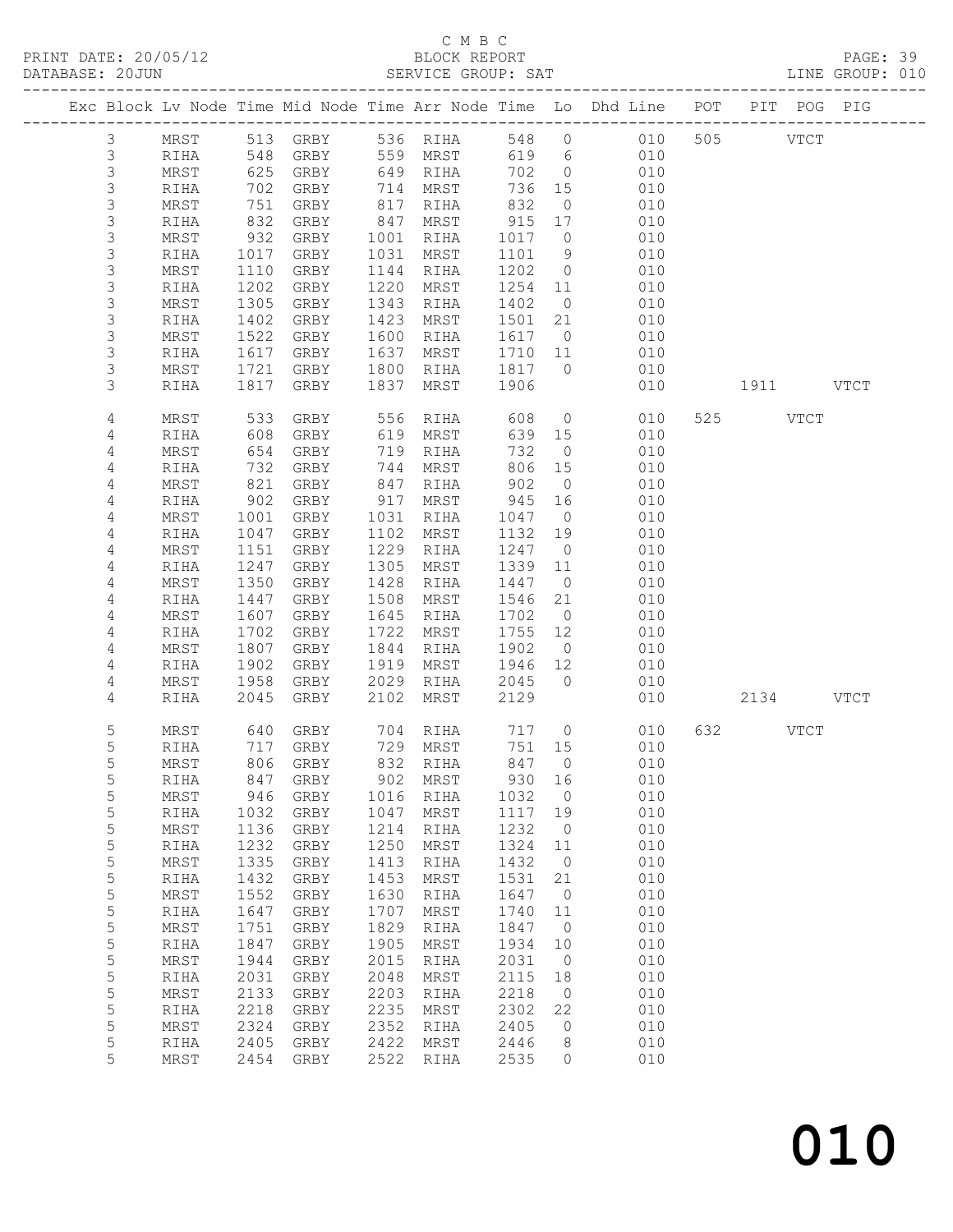### C M B C

|  | DATABASE: 20JUN |      |      | ------------------------- |      | SERVICE GROUP: SAT                                                      |         |                | LINE GROUP: 010                                                                |              |          |           |             |  |
|--|-----------------|------|------|---------------------------|------|-------------------------------------------------------------------------|---------|----------------|--------------------------------------------------------------------------------|--------------|----------|-----------|-------------|--|
|  |                 |      |      |                           |      |                                                                         |         |                | Exc Block Lv Node Time Mid Node Time Arr Node Time Lo Dhd Line POT PIT POG PIG |              |          |           |             |  |
|  |                 |      |      |                           |      |                                                                         |         |                | 5 RIHA 2535 GRBY 2552 HM-S 2609 010 2611 VTCT                                  |              |          |           |             |  |
|  | 6               | MRST |      | 723 GRBY 749 RIHA         |      |                                                                         | 802 0   |                |                                                                                | 010 715 VTCT |          |           |             |  |
|  | 6               | RIHA | 802  | GRBY                      |      |                                                                         |         |                | 010                                                                            |              |          |           |             |  |
|  | 6               | MRST | 849  | GRBY                      |      | 814 MRST       836   13<br>917   RIHA        932     0<br>.<br>917 RIHA |         |                | 010                                                                            |              |          |           |             |  |
|  | 6               | RIHA | 932  | GRBY                      |      | 947 MRST                                                                | 1017    | 13             | 010                                                                            |              |          |           |             |  |
|  | 6               | MRST | 1030 | GRBY                      | 1101 | RIHA                                                                    | 1117    | $\overline{0}$ | 010                                                                            |              |          |           |             |  |
|  | 6               | RIHA | 1117 | GRBY                      |      | 1133 MRST                                                               | 1203 18 |                | 010                                                                            |              |          |           |             |  |
|  | 6               | MRST | 1221 | GRBY                      | 1259 | RIHA                                                                    | 1317    | $\overline{0}$ | 010                                                                            |              |          |           |             |  |
|  | 6               | RIHA | 1317 | GRBY                      | 1338 | MRST                                                                    | 1415    | 22             | 010                                                                            |              |          |           |             |  |
|  | 6               | MRST | 1437 | GRBY                      | 1515 | RIHA                                                                    | 1532    | $\overline{0}$ | 010                                                                            |              |          |           |             |  |
|  | 6               | RIHA | 1532 | GRBY                      | 1553 | MRST                                                                    | 1630 21 |                | 010                                                                            |              |          |           |             |  |
|  | 6               | MRST | 1651 | GRBY                      |      | 1730 RIHA                                                               | 1747    | $\overline{0}$ | 010                                                                            |              |          |           |             |  |
|  | 6               | RIHA | 1747 | GRBY                      | 1807 | MRST                                                                    | 1836    | 18             | 010                                                                            |              |          |           |             |  |
|  | 6               | MRST | 1854 | GRBY                      | 1929 | RIHA                                                                    | 1947    | $\overline{0}$ | 010                                                                            |              |          |           |             |  |
|  | 6               | RIHA | 1947 | GRBY                      | 2004 | MRST                                                                    | 2031    | 22             | 010                                                                            |              |          |           |             |  |
|  | 6               | MRST | 2053 | GRBY                      | 2123 | RIHA                                                                    | 2138    | $\overline{0}$ | 010                                                                            |              |          |           |             |  |
|  | 6               | RIHA | 2138 | GRBY                      | 2155 | MRST                                                                    | 2222 17 |                | 010                                                                            |              |          |           |             |  |
|  | 6               | MRST | 2239 | GRBY                      | 2307 | RIHA                                                                    | 2320    | $\overline{0}$ | 010                                                                            |              |          |           |             |  |
|  | 6               | RIHA | 2320 | GRBY                      | 2337 | MRST                                                                    | 2402 22 |                | 010                                                                            |              |          |           |             |  |
|  | 6               | MRST | 2424 | GRBY                      |      | 2452 RIHA                                                               | 2505    | $\bigcirc$     | 010                                                                            |              |          |           |             |  |
|  | 6               | RIHA | 2505 | GRBY                      | 2522 | HM-S                                                                    | 2539    |                | 010                                                                            |              |          | 2541 VTCT |             |  |
|  | 7               | MRST | 917  | GRBY                      |      | 946 RIHA                                                                | 1002    | $\overline{0}$ | 010                                                                            |              | 909 VTCT |           |             |  |
|  | 7               | RIHA | 1002 | GRBY                      |      | 1016 MRST                                                               | 1046    | 9              | 010                                                                            |              |          |           |             |  |
|  | 7               | MRST | 1055 | GRBY                      |      | 1129 RIHA                                                               | 1147    | $\overline{0}$ | 010                                                                            |              |          |           |             |  |
|  | 7               | RIHA | 1147 | GRBY                      | 1205 | MRST                                                                    | 1236    | 15             | 010                                                                            |              |          |           |             |  |
|  | 7               | MRST | 1251 | GRBY                      | 1329 | RIHA                                                                    | 1347    | $\overline{0}$ | 010                                                                            |              |          |           |             |  |
|  | 7               | RIHA | 1347 | GRBY                      |      | 1408 MRST                                                               | 1446    | 21             | 010                                                                            |              |          |           |             |  |
|  | 7               | MRST | 1507 | GRBY                      |      | 1545 RIHA                                                               | 1602    | $\overline{0}$ | 010                                                                            |              |          |           |             |  |
|  | 7               | RIHA | 1602 | GRBY                      |      | 1622 MRST                                                               | 1657    | 9              | 010                                                                            |              |          |           |             |  |
|  | 7               | MRST | 1706 | GRBY                      |      | 1745 RIHA                                                               | 1802    | $\overline{0}$ | 010                                                                            |              |          |           |             |  |
|  | 7               | RIHA | 1802 | GRBY                      |      | 1822 MRST                                                               | 1851    | 23             | 010                                                                            |              |          |           |             |  |
|  | 7               | MRST | 1914 | GRBY                      |      | 1946 RIHA                                                               | 2002    | $\overline{0}$ | 010                                                                            |              |          |           |             |  |
|  | 7               | RIHA | 2002 | GRBY                      | 2019 | MRST                                                                    | 2046    |                |                                                                                | 010 00       |          | 2051 VTCT |             |  |
|  | 8               | MRST | 1125 | GRBY                      |      | 1159 RIHA                                                               |         |                | 1217 0 010 1117 VTCT                                                           |              |          |           |             |  |
|  | 8               | RIHA |      | 1217 GRBY                 |      | $1235$ MRST $1309$ 11                                                   |         |                | 010                                                                            |              |          |           |             |  |
|  | 8               |      |      |                           |      |                                                                         |         |                | MRST 1320 GRBY 1358 RIHA 1417 0 010                                            |              |          |           |             |  |
|  | 8               | RIHA | 1417 | GRBY                      | 1438 | MRST                                                                    | 1516    | 21             | 010                                                                            |              |          |           |             |  |
|  | $\,8\,$         | MRST | 1537 | GRBY                      | 1615 | RIHA                                                                    | 1632    | $\overline{0}$ | 010                                                                            |              |          |           |             |  |
|  | $\,8\,$         | RIHA | 1632 | GRBY                      | 1652 | MRST                                                                    | 1725    | 11             | 010                                                                            |              |          |           |             |  |
|  | 8               | MRST | 1736 | GRBY                      | 1814 | RIHA                                                                    | 1832    | $\overline{0}$ | 010                                                                            |              |          |           |             |  |
|  | $\,8\,$         | RIHA | 1832 | GRBY                      | 1850 | MRST                                                                    | 1919    | 10             | 010                                                                            |              |          |           |             |  |
|  | $\,8\,$         | MRST | 1929 | GRBY                      | 2001 | RIHA                                                                    | 2017    | $\overline{0}$ | 010                                                                            |              |          |           |             |  |
|  | $\,8\,$         | RIHA | 2017 | GRBY                      | 2034 | MRST                                                                    | 2101    | 12             | 010                                                                            |              |          |           |             |  |
|  | 8               | MRST | 2113 | GRBY                      | 2143 | RIHA                                                                    | 2158    | $\overline{0}$ | 010                                                                            |              |          |           |             |  |
|  | 8               | RIHA | 2158 | GRBY                      | 2215 | MRST                                                                    | 2242    | 17             | 010                                                                            |              |          |           |             |  |
|  | 8               | MRST | 2259 | GRBY                      | 2327 | RIHA                                                                    | 2340    | $\overline{0}$ | 010                                                                            |              |          |           |             |  |
|  | 8               | RIHA | 2340 | GRBY                      | 2357 | MRST                                                                    | 2422    |                | 010                                                                            |              | 2427     |           | <b>VTCT</b> |  |
|  |                 |      |      |                           |      |                                                                         |         |                |                                                                                |              |          |           |             |  |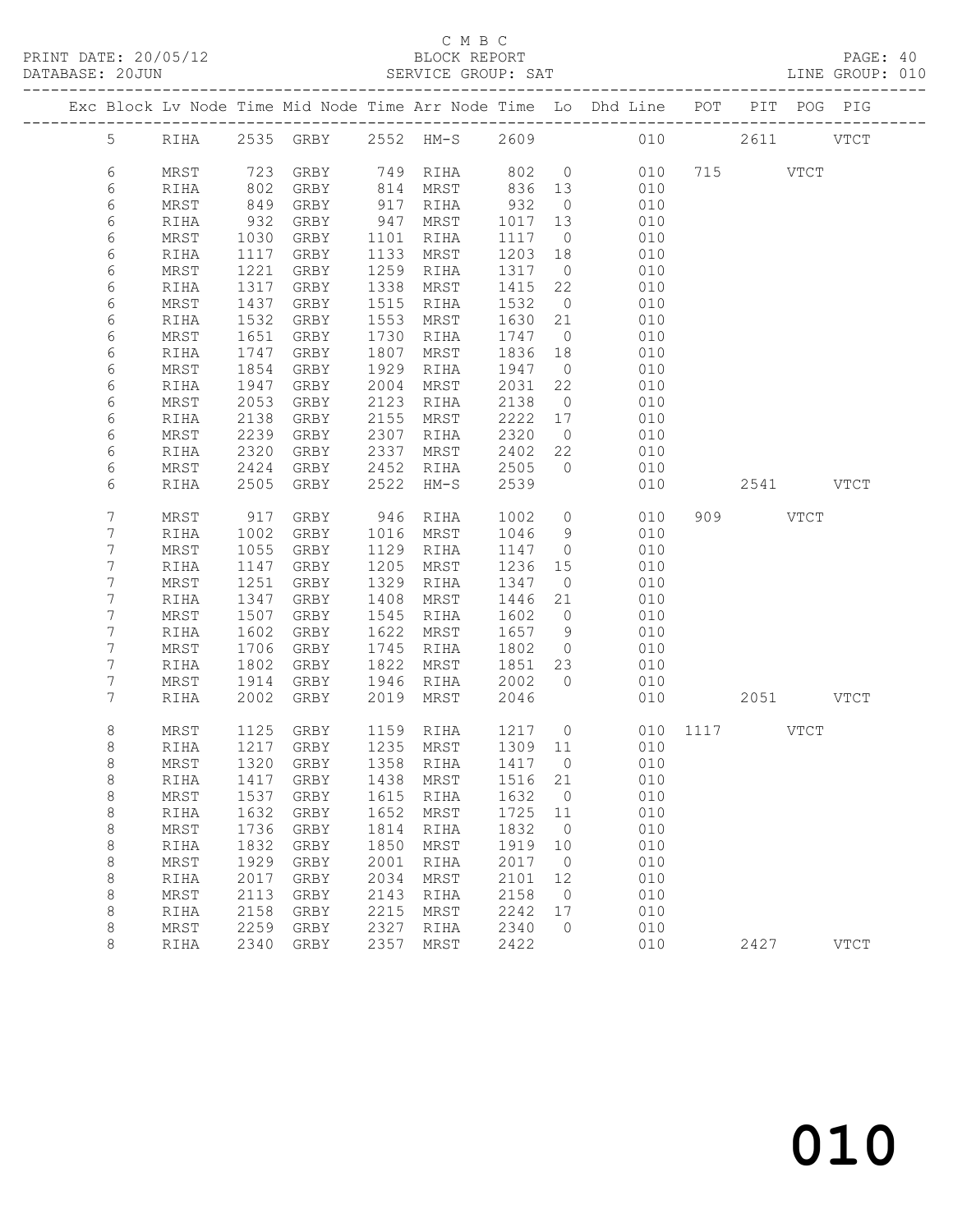# C M B C

| DATABASE: 20JUN |    |      |      |      |      | SERVICE GROUP: SAT |      |            |                                                                |          |            | LINE GROUP: 010 |  |
|-----------------|----|------|------|------|------|--------------------|------|------------|----------------------------------------------------------------|----------|------------|-----------------|--|
|                 |    |      |      |      |      |                    |      |            | Exc Block Lv Node Time Mid Node Time Arr Node Time Lo Dhd Line | POT      | PIT<br>POG | PIG             |  |
|                 | 9  | MRST | 1405 | GRBY | 1443 | RIHA               | 1502 | $\bigcirc$ |                                                                | 010 1357 | VTCT       |                 |  |
|                 |    | RIHA | 1502 | GRBY | 1523 | MRST               | 1600 | 21         | 010                                                            |          |            |                 |  |
|                 | 9. | MRST | 1621 | GRBY | 1700 | RIHA               | 1717 | $\Omega$   | 010                                                            |          |            |                 |  |
|                 | 9  | RIHA | 1717 | GRBY | 1737 | MRST               | 1809 | 13         | 010                                                            |          |            |                 |  |
|                 | 9  | MRST | 1822 | GRBY | 1859 | RIHA               | 1917 | $\bigcirc$ | 010                                                            |          |            |                 |  |
|                 | 9. | RIHA | 1917 | GRBY | 1934 | MRST               | 2001 | 14         | 010                                                            |          |            |                 |  |
|                 | 9. | MRST | 2015 | GRBY | 2045 | RIHA               | 2100 | $\bigcap$  | 010                                                            |          |            |                 |  |
|                 | 9. | RIHA | 2100 | GRBY | 2117 | MRST               | 2144 | 9          | 010                                                            |          |            |                 |  |
|                 | 9. | MRST | 2153 | GRBY | 2223 | RIHA               | 2238 | $\Omega$   | 010                                                            |          |            |                 |  |

9 RIHA 2238 GRBY 2255 MRST 2322 010 2327 VTCT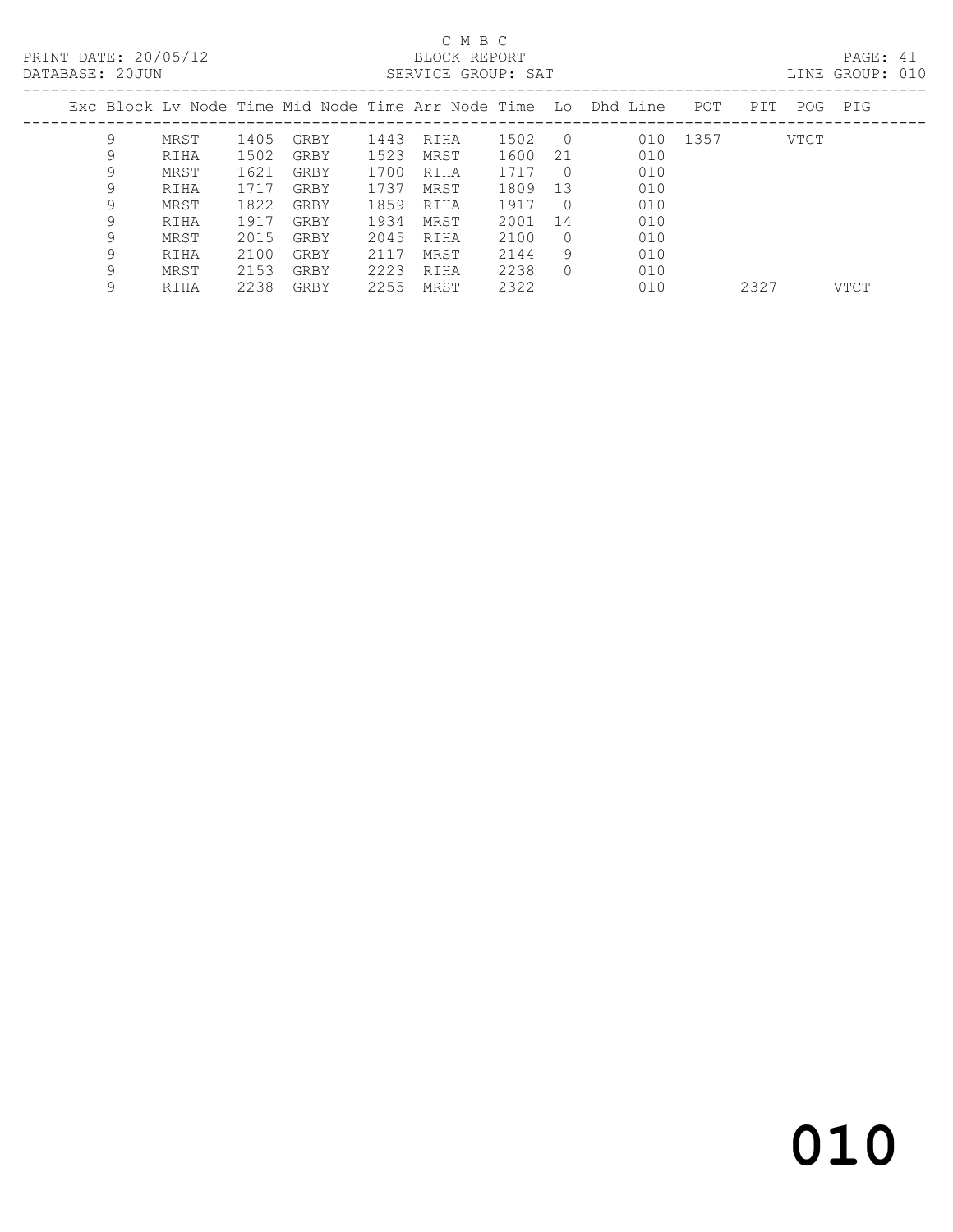|        |          |               |            |                          |      |               | C M B C        |    |                                                                                                                                                             |     |          |             |             |  |
|--------|----------|---------------|------------|--------------------------|------|---------------|----------------|----|-------------------------------------------------------------------------------------------------------------------------------------------------------------|-----|----------|-------------|-------------|--|
|        |          |               |            |                          |      |               |                |    |                                                                                                                                                             |     |          |             |             |  |
|        |          |               |            |                          |      |               |                |    | Exc Block Lv Node Time Mid Node Time Arr Node Time Lo Dhd Line POT PIT POG PIG                                                                              |     |          |             |             |  |
| #GR 61 |          |               |            |                          |      |               |                |    | GR 61 ULP1 300 5GRN 319 HRPN 330 0 014 230 VTCT<br>ULP1 300 5GRN 319 HRPN 330 0 014 230 VTCT<br>HRPN 330 ULP1 357 8 014<br>HRPN 330 CLOV 339 ULP1 357 8 014 |     |          |             |             |  |
| GR 61  |          |               |            |                          |      |               |                |    |                                                                                                                                                             |     |          |             |             |  |
| #GR 61 |          |               |            |                          |      |               |                |    |                                                                                                                                                             |     |          |             |             |  |
|        | 61       | ULP1          |            |                          |      |               |                |    | 405 5GRN 424 HRPN 435 0 014                                                                                                                                 |     |          |             |             |  |
|        | 61       | <b>HRPN</b>   |            |                          |      |               |                |    | $502$ 6 014<br>$556$ 8 014<br>$651$ 10 014                                                                                                                  |     |          |             |             |  |
|        | 61       | ULP1          |            |                          |      |               |                |    |                                                                                                                                                             |     |          |             |             |  |
|        | 61       | KTLP          |            |                          |      |               |                |    |                                                                                                                                                             |     |          |             |             |  |
|        | 61       | ULP1          |            | 701 5GRN                 |      |               | 721 KTLP 752   |    | 10 014                                                                                                                                                      |     |          |             |             |  |
|        | 61       | KTLP          |            | 802 CLOV                 |      |               |                |    | 802 CLOV 836 ULP1 856 12 014<br>908 5GRN 933 KTLP 1012 12 014<br>1024 CLOV 1107 ULP1 1131 9 014                                                             |     |          |             |             |  |
|        | 61<br>61 | ULP1<br>KTLP  |            |                          |      |               |                |    |                                                                                                                                                             |     |          |             |             |  |
|        | 61       | ULP1          | 1140       | 5GRN                     |      |               |                |    | 1209 KTLP 1257 9 014                                                                                                                                        |     |          |             |             |  |
|        | 61       | KTLP          | 1306       | CLOV                     |      |               |                |    |                                                                                                                                                             |     |          |             |             |  |
|        | 61       | ULP1          |            |                          |      |               |                |    |                                                                                                                                                             |     |          |             |             |  |
|        | 61       | KTLP          |            | 1430 5GRN<br>1554 CLOV   |      |               |                |    | 1354 ULP1 1420 10 014<br>1459 KTLP 1546 8 014<br>1644 ULP1 1711 12 014                                                                                      |     |          |             |             |  |
|        | 61       | ULP1          | 1723       | 5GRN                     |      |               | 1749 KTLP 1833 |    | $\frac{1}{7}$ 014                                                                                                                                           |     |          |             |             |  |
|        | 61       | KTLP          | 1840       |                          |      |               |                |    | CLOV 1924 ULP1 1948 18 014                                                                                                                                  |     |          |             |             |  |
|        | 61       | ULP1          |            |                          |      |               |                |    | 2006 5GRN 2031 HRPN 2047 0 014<br>2047 ULP1 2127 13 014<br>2140 5GRN 2205 HRPN 2219 0 014                                                                   |     |          |             |             |  |
|        | 61       | HRPN          |            |                          |      |               |                |    |                                                                                                                                                             |     |          |             |             |  |
|        | 61       | ULP1          |            |                          |      |               |                |    |                                                                                                                                                             |     |          |             |             |  |
|        | 61       | HRPN          |            | 2219 CLOV 2236 ULP1 2256 |      |               |                |    | 014 2331 VTCT                                                                                                                                               |     |          |             |             |  |
| GR 62  |          | ULP1          | 330<br>330 |                          |      |               |                |    | 5GRN 349 HRPN 400 0 014<br>5GRN 349 HRPN 400 0 014                                                                                                          |     | 300 VTCT |             |             |  |
| #GR 62 |          | ULP1          |            |                          |      |               |                |    |                                                                                                                                                             |     | 300 VTCT |             |             |  |
|        | 62       | HRPN          | 400        |                          |      | ULP1          |                |    | 427 8 014                                                                                                                                                   |     |          |             |             |  |
|        | 62       | ULP1          |            |                          |      |               |                |    |                                                                                                                                                             |     |          |             |             |  |
|        | 62       | KTLP          |            |                          |      |               |                |    | 435 5GRN 454 KTLP 523 7 014<br>530 CLOV 559 ULP1 615 10 014<br>625 5GRN 645 KTLP 714 13 014                                                                 |     |          |             |             |  |
|        | 62       | ULP1          |            |                          |      |               |                |    |                                                                                                                                                             |     |          |             |             |  |
|        | 62<br>62 | KTLP<br>ULP1  |            | 834 5GRN                 |      | 857 KTLP      | 935 14         |    | 727 CLOV 759 ULP1 817 17 014                                                                                                                                |     |          |             |             |  |
|        |          |               |            |                          |      |               |                |    | 014<br>62 KTLP 949 CLOV 1030 ULP1 1054 8 014                                                                                                                |     |          |             |             |  |
|        | 62       | ULP1          | 1102       | 5GRN                     | 1129 | KTLP          | 1215           | 11 | 014                                                                                                                                                         |     |          |             |             |  |
|        | 62       | $\verb KTLP $ | 1226       | $\mathtt{CLOV}$          | 1313 | ULP1          | 1339           | 11 | 014                                                                                                                                                         |     |          |             |             |  |
|        | 62       | ULP1          | 1350       | 5GRN                     | 1419 | KTLP          | 1506           | 8  | 014                                                                                                                                                         |     |          |             |             |  |
|        | 62       | KTLP          | 1514       | $\mathtt{CLOV}$          | 1604 | ULP1          | 1631           | 10 | 014                                                                                                                                                         |     |          |             |             |  |
|        | 62       | ULP1          | 1641       | 5GRN                     | 1709 | $\verb KTLP $ | 1754           |    | 014                                                                                                                                                         |     | 1837     |             | <b>VTCT</b> |  |
|        | 63       | GRBY          | 515        | HACO                     | 535  | KTLP          | 544            | 5  | 014                                                                                                                                                         | 500 |          | <b>VTCT</b> |             |  |
|        | 63       | KTLP          | 549        | $\mathtt{CLOV}$          | 618  | ULP1          | 634            | 15 | 014                                                                                                                                                         |     |          |             |             |  |
|        | 63       | ULP1          | 649        | 5GRN                     | 709  | KTLP          | 740            | 10 | 014                                                                                                                                                         |     |          |             |             |  |
|        | 63       | KTLP          | 750        | $\mathtt{CLOV}$          | 824  | ULP1          | 844            | 14 | 014                                                                                                                                                         |     |          |             |             |  |
|        | 63       | ULP1          | 858        | 5GRN                     | 921  | KTLP          | 959            | 14 | 014                                                                                                                                                         |     |          |             |             |  |
|        | 63       | KTLP          | 1013       | <b>CLOV</b>              | 1054 | ULP1          | 1118           | 13 | 014                                                                                                                                                         |     |          |             |             |  |
|        | 63       | ULP1          | 1131       | 5GRN                     | 1159 | KTLP          | 1248           | 8  | 014                                                                                                                                                         |     |          |             |             |  |
|        | 63       | KTLP          | 1256       | <b>CLOV</b>              | 1344 | ULP1          | 1410           | 10 | 014                                                                                                                                                         |     |          |             |             |  |
|        | 63       | ULP1          | 1420       | 5GRN                     | 1449 | KTLP          | 1536           | 8  | 014                                                                                                                                                         |     |          |             |             |  |
|        | 63       | KTLP          | 1544       | <b>CLOV</b>              | 1634 | ULP1          | 1701           | 11 | 014                                                                                                                                                         |     |          |             |             |  |
|        | 63       | ULP1          | 1712       | 5GRN                     | 1739 | $\verb KTLP $ | 1823           |    | 014                                                                                                                                                         |     | 1906     |             | <b>VTCT</b> |  |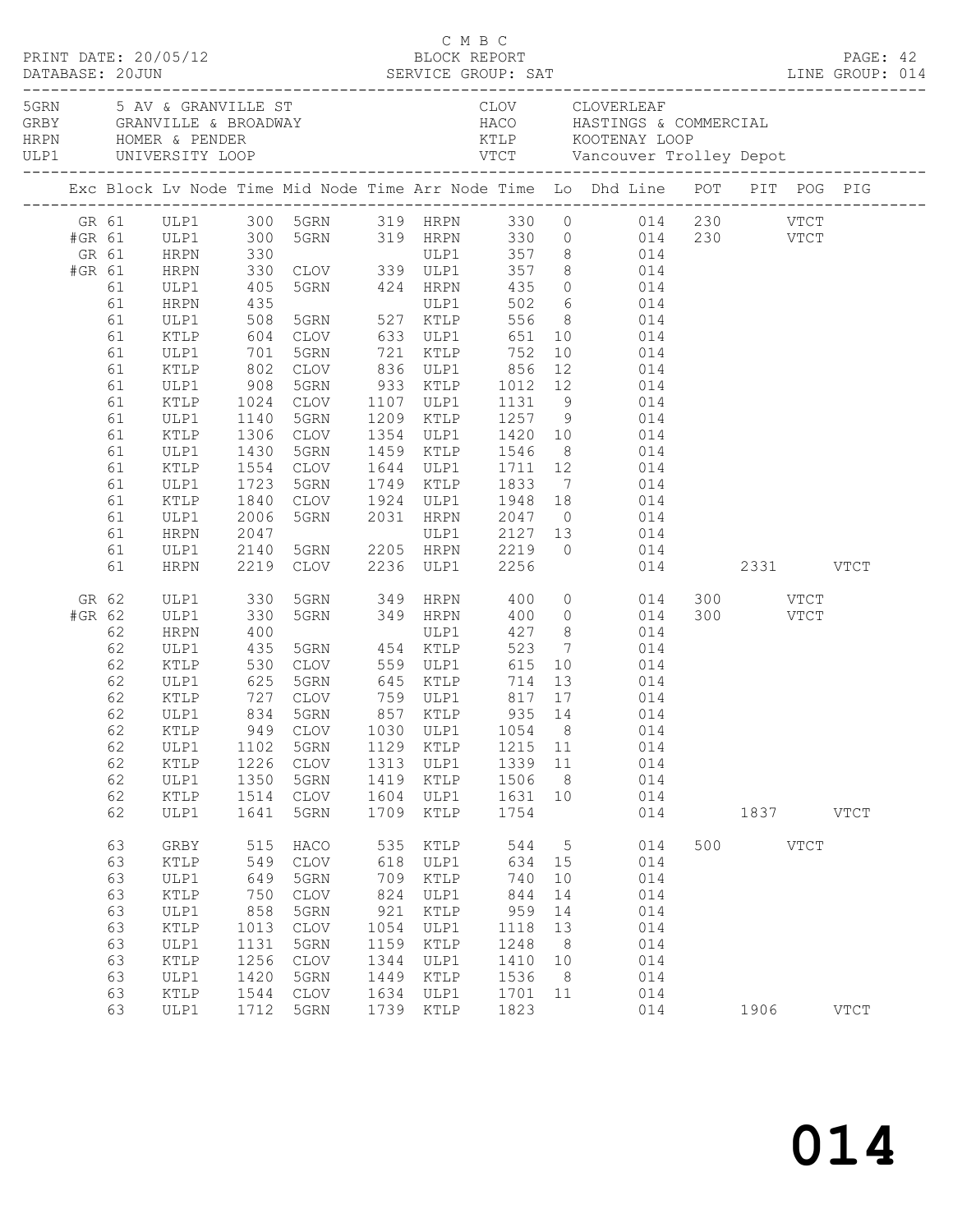# C M B C<br>BLOCK REPORT

| DATABASE: 20JUN |    |                 |                     |                 |      | SERVICE GROUP: SAT             |         |                 |                                                                                |               |          |           | LINE GROUP: 014 |
|-----------------|----|-----------------|---------------------|-----------------|------|--------------------------------|---------|-----------------|--------------------------------------------------------------------------------|---------------|----------|-----------|-----------------|
|                 |    |                 |                     |                 |      |                                |         |                 | Exc Block Lv Node Time Mid Node Time Arr Node Time Lo Dhd Line POT PIT POG PIG |               |          |           |                 |
|                 | 64 | HRPN 517        |                     |                 |      | ULP1                           |         |                 | 544 10 014 445 VTCT                                                            |               |          |           |                 |
|                 | 64 | ULP1            | 554                 |                 |      | 5GRN 614 KTLP                  |         |                 | 643 5 014                                                                      |               |          |           |                 |
|                 | 64 | KTLP            | 648<br>748<br>849   |                 |      | CLOV 718 ULP1<br>5GRN 809 KTLP | 736 12  |                 | 014                                                                            |               |          |           |                 |
|                 | 64 | ULP1            |                     |                 |      |                                | 842     | $7\overline{ }$ | 014                                                                            |               |          |           |                 |
|                 | 64 | KTLP            |                     | CLOV            |      | 926 ULP1                       | 949     | $\overline{7}$  | 014                                                                            |               |          |           |                 |
|                 | 64 | ULP1            | 956                 | 5GRN            |      | 1021 KTLP                      | 1100    | $\overline{7}$  | 014                                                                            |               |          |           |                 |
|                 | 64 | KTLP            | 1107                | CLOV            |      | 1151 ULP1                      | 1215 15 |                 | 014                                                                            |               |          |           |                 |
|                 | 64 | ULP1            | 1230                | 5GRN            |      | 1259 KTLP                      | 1348    | 8 <sup>8</sup>  | 014                                                                            |               |          |           |                 |
|                 | 64 | KTLP            | 1356                | CLOV            |      | 1444 ULP1                      | 1511 10 |                 | 014                                                                            |               |          |           |                 |
|                 | 64 | ULP1            | 1521                | 5GRN            |      | 1549 KTLP                      | 1637 8  |                 | 014                                                                            |               |          |           |                 |
|                 | 64 | KTLP            | 1645                | CLOV            |      | 1732 ULP1                      | 1758 12 |                 | 014                                                                            |               |          |           |                 |
|                 | 64 | ULP1            | 1810                | 5GRN            |      | 1836 KTLP                      | 1917    |                 | 014                                                                            |               |          | 2000 VTCT |                 |
|                 | 65 | ULP1            | 539                 | 5GRN            | 559  | KTLP                           | 628     |                 | $5 - 5$<br>014                                                                 |               | 504 VTCT |           |                 |
|                 | 65 | KTLP            | 633                 | CLOV            |      | 703 ULP1                       | 721     | 16              | 014                                                                            |               |          |           |                 |
|                 | 65 | ULP1            | 737<br>$131$<br>837 | 5GRN            |      | 757 KTLP                       | 828     | 9               | 014                                                                            |               |          |           |                 |
|                 | 65 | KTLP            |                     | CLOV            |      | $757$<br>914 ULP1              | 937     | $\overline{7}$  | 014                                                                            |               |          |           |                 |
|                 | 65 | ULP1            | 944                 | 5GRN            |      | 1009 KTLP                      | 1048    | 9               | 014                                                                            |               |          |           |                 |
|                 | 65 | KTLP            | 1057                | CLOV            |      | 1141 ULP1                      | 1205 15 |                 | 014                                                                            |               |          |           |                 |
|                 | 65 | ULP1            | 1220                | 5GRN            |      | 1249 KTLP                      | 1338    | 8 <sup>8</sup>  | 014                                                                            |               |          |           |                 |
|                 | 65 | $\texttt{KTLP}$ | 1346                | CLOV            |      | 1434 ULP1                      | 1501    | 9               | 014                                                                            |               |          |           |                 |
|                 | 65 | ULP1            | 1510                | 5GRN            |      | 1539 KTLP                      | 1626    | 9               | 014                                                                            |               |          |           |                 |
|                 | 65 | KTLP            | 1635                | CLOV            | 1722 | ULP1                           | 1748    |                 |                                                                                | 014 1828 VTCT |          |           |                 |
|                 | 66 | GRBY            | 545                 | HACO            | 605  | KTLP                           | 614 5   |                 | 014                                                                            |               | 530 VTCT |           |                 |
|                 | 66 | KTLP            | 619                 | CLOV            | 648  | ULP1                           | 706     | $\overline{7}$  | 014                                                                            |               |          |           |                 |
|                 | 66 | ULP1            | 713                 | 5GRN            | 733  | KTLP                           | 804     | 10              | 014                                                                            |               |          |           |                 |
|                 | 66 | KTLP            | 814                 | CLOV            | 850  | ULP1                           | 910     | 10              | 014                                                                            |               |          |           |                 |
|                 | 66 | ULP1            | 920                 | 5GRN            |      | 945 KTLP                       | 1024    | 12              | 014                                                                            |               |          |           |                 |
|                 | 66 | KTLP            | 1036                | CLOV            |      | 1119 ULP1                      | 1143    | $7\overline{ }$ | 014                                                                            |               |          |           |                 |
|                 | 66 | ULP1            | 1150                | 5GRN            |      | 1219 KTLP                      | 1307    | 9               | 014                                                                            |               |          |           |                 |
|                 | 66 | KTLP            | 1316                | CLOV            | 1404 | ULP1                           | 1431    | 9               | 014                                                                            |               |          |           |                 |
|                 | 66 | ULP1            | 1440                | 5GRN            |      | 1509 KTLP                      | 1556    | 9               | 014                                                                            |               |          |           |                 |
|                 | 66 | KTLP            | 1605                | CLOV            | 1654 | ULP1                           | 1721    | 12              | 014                                                                            |               |          |           |                 |
|                 | 66 | ULP1            | 1733                | 5GRN            |      | 1759 KTLP                      | 1843 10 |                 | 014                                                                            |               |          |           |                 |
|                 | 66 | KTLP            | 1853                | CLOV            | 1937 | ULP1                           | 2001    |                 |                                                                                | 014           |          | 2041 VTCT |                 |
|                 | 67 | ULP1            |                     |                 |      |                                |         |                 | 611 5GRN 631 KTLP 700 15 014                                                   |               | 536 VTCT |           |                 |
|                 | 67 |                 |                     |                 |      |                                |         |                 | KTLP 715 CLOV 747 ULP1 805 17 014                                              |               |          |           |                 |
|                 | 67 | ULP1            | 822                 | 5GRN            | 845  | KTLP                           | 923     | 14              | 014                                                                            |               |          |           |                 |
|                 | 67 | KTLP            | 937                 | CLOV            | 1016 | ULP1                           | 1039    | 13              | 014                                                                            |               |          |           |                 |
|                 | 67 | ULP1            | 1052                | 5GRN            | 1119 | $\verb KTLP $                  | 1205    | 11              | 014                                                                            |               |          |           |                 |
|                 | 67 | $\verb KTLP $   | 1216                | $\mathtt{CLOV}$ | 1303 | ULP1                           | 1329    | 11              | 014                                                                            |               |          |           |                 |
|                 | 67 | ULP1            | 1340                | 5GRN            | 1409 | KTLP                           | 1456    | 8 <sup>8</sup>  | 014                                                                            |               |          |           |                 |
|                 | 67 | KTLP            | 1504                | CLOV            | 1554 | ULP1                           | 1621    | 10              | 014                                                                            |               |          |           |                 |
|                 | 67 | ULP1            | 1631                | 5GRN            | 1659 | KTLP                           | 1746    | 14              | 014                                                                            |               |          |           |                 |
|                 | 67 | KTLP            | 1800                | $\mathtt{CLOV}$ | 1845 | ULP1                           | 1910    | 10              | 014                                                                            |               |          |           |                 |
|                 | 67 | ULP1            | 1920                | 5GRN            | 1945 | HRPN                           | 2000    | $\overline{0}$  | 014                                                                            |               |          |           |                 |
|                 | 67 | <b>HRPN</b>     | 2000                |                 |      | ULP1                           | 2040    | 10              | 014                                                                            |               |          |           |                 |
|                 | 67 | ULP1            | 2050                | 5GRN            | 2115 | <b>HRPN</b>                    | 2132    | $\overline{0}$  | 014                                                                            |               |          |           |                 |
|                 | 67 | ${\tt HRPN}$    | 2132                | $\mathtt{CLOV}$ | 2149 | ULP1                           | 2210    | 10              | 014                                                                            |               |          |           |                 |
|                 | 67 | ULP1            | 2220                | 5GRN            | 2245 | <b>HRPN</b>                    | 2259    | $\overline{0}$  | 014                                                                            |               |          |           |                 |
|                 | 67 | <b>HRPN</b>     | 2259                | CLOV            | 2316 | ULP1                           | 2336    | 20              | 014                                                                            |               |          |           |                 |
|                 | 67 | ULP1            | 2356                | 5GRN            | 2421 | HRPN                           | 2434    | $\overline{0}$  | 014                                                                            |               |          |           |                 |
|                 | 67 | <b>HRPN</b>     |                     | 2434 CLOV       | 2450 | ULP1                           | 2510    |                 | 014                                                                            |               | 2540     |           | <b>VTCT</b>     |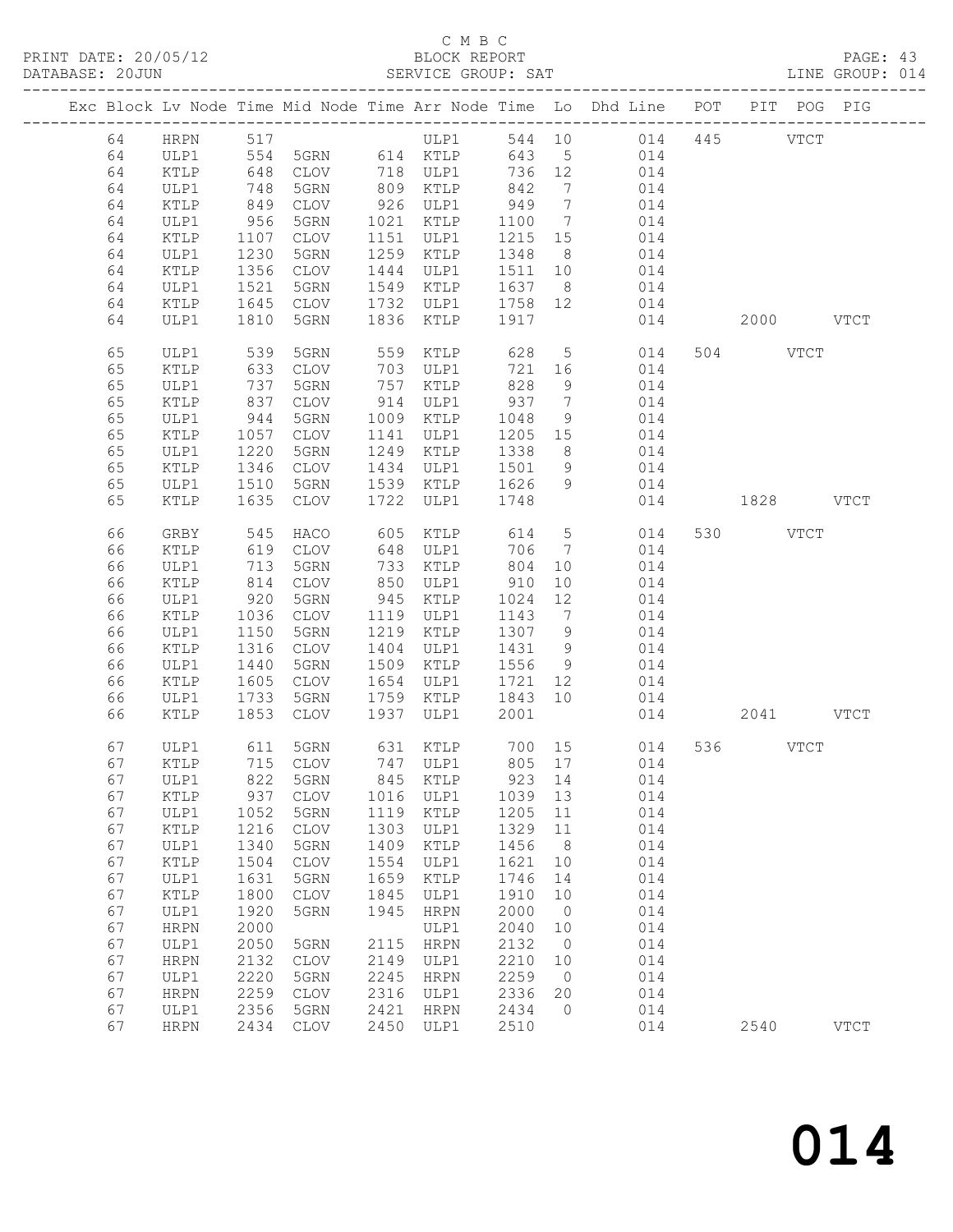# C M B C<br>BLOCK REPORT

PAGE: 44<br>LINE GROUP: 014

|  |          |              |                 |              |     |                                  |                          |                | Exc Block Lv Node Time Mid Node Time Arr Node Time Lo Dhd Line POT | PIT POG PIG |  |
|--|----------|--------------|-----------------|--------------|-----|----------------------------------|--------------------------|----------------|--------------------------------------------------------------------|-------------|--|
|  | 68       |              |                 |              |     |                                  |                          |                | ULP1 637 5GRN 657 KTLP 726 13 014 602 VTCT                         |             |  |
|  | 68       | KTLP         |                 |              |     |                                  |                          |                | 739 CLOV 811 ULP1 830 16 014                                       |             |  |
|  | 68       | ULP1         |                 | 5GRN         |     |                                  |                          |                |                                                                    |             |  |
|  | 68       | KTLP         | $846$<br>$1001$ | CLOV         |     |                                  |                          |                |                                                                    |             |  |
|  | 68       | ULP1         | 1121            | 5GRN         |     | 1149 KTLP                        | 1238                     | 8 <sup>8</sup> | 014                                                                |             |  |
|  | 68       | KTLP         | 1246            | CLOV         |     | 1334 ULP1                        | 1400 10                  |                | 014                                                                |             |  |
|  | 68       | ULP1         | 1410            | 5GRN         |     | 1439 KTLP                        | 1526                     | 8 <sup>8</sup> | 014                                                                |             |  |
|  | 68       | KTLP         | 1534            | CLOV         |     | 1624 ULP1                        | 1651                     | 11             | 014                                                                |             |  |
|  | 68       | ULP1         | 1702            | 5GRN         |     | 1729 KTLP                        | 1814                     | 13             | 014                                                                |             |  |
|  | 68       | KTLP         | 1827            | CLOV         |     | 1911 ULP1                        | 1935 15                  |                | 014                                                                |             |  |
|  | 68       | ULP1         | 1950            | 5GRN         |     | 2015 HRPN                        | 2031                     | $\overline{0}$ | 014                                                                |             |  |
|  | 68       | HRPN         | 2031            |              |     | ULP1                             | 2111                     | 9              | 014                                                                |             |  |
|  | 68       | ULP1         | 2120            | 5GRN         |     | 2145 HRPN                        | 2202                     | $\overline{0}$ | 014                                                                |             |  |
|  | 68       | HRPN         | 2202            | CLOV         |     | 2219 ULP1                        | 2240 21                  |                | 014                                                                |             |  |
|  | 68       | ULP1         | 2301            | 5GRN         |     | 2326 HRPN                        | 2340                     | $\overline{0}$ | 014                                                                |             |  |
|  | 68       | <b>HRPN</b>  | 2340            | CLOV         |     | 2357 ULP1                        |                          | 9              | 014                                                                |             |  |
|  | 68       | ULP1         | 2426            | 5GRN         |     | 2451 HRPN                        | 2417<br>2504             | $\overline{0}$ | 014                                                                |             |  |
|  | 68       | <b>HRPN</b>  | 2504            | CLOV         |     | 2520 ULP1                        | 2540                     |                | 014                                                                | 2610 VTCT   |  |
|  | 69       | GRBY         | 628             | HACO         | 648 | KTLP                             | 657                      |                | $6\overline{6}$<br>014                                             | 613 VTCT    |  |
|  | 69       |              |                 |              |     | 735 ULP1                         |                          |                | 014                                                                |             |  |
|  |          | KTLP         | 703<br>810      | CLOV         |     |                                  | 753                      | 17             |                                                                    |             |  |
|  | 69<br>69 | ULP1         | 925             | 5GRN<br>CLOV |     | 833 KTLP<br>1004 ULP1            | 908<br>1027              | 17             | 014                                                                |             |  |
|  | 69       | KTLP<br>ULP1 | 1042            | 5GRN         |     | 1109 KTLP                        | 1155                     | 15<br>11       | 014<br>014                                                         |             |  |
|  | 69       | KTLP         | 1206            | CLOV         |     | 1252 ULP1                        | 1317                     | 13             | 014                                                                |             |  |
|  | 69       | ULP1         | 1330            | 5GRN         |     | 1359 KTLP                        | 1446                     | 8 <sup>8</sup> | 014                                                                |             |  |
|  | 69       | KTLP         | 1454            | CLOV         |     | 1544 ULP1                        | 1611                     | 10             | 014                                                                |             |  |
|  | 69       | ULP1         | 1621            | 5GRN         |     | 1649 KTLP                        | 1736 11                  |                | 014                                                                |             |  |
|  | 69       | KTLP         | 1747            | CLOV         |     | 1832 ULP1                        | 1857                     | 8 <sup>8</sup> | 014                                                                |             |  |
|  | 69       | ULP1         | 1905            | 5GRN         |     | 1930 HRPN                        | 1945                     | $\overline{0}$ | 014                                                                |             |  |
|  | 69       | HRPN         | 1945            |              |     | ULP1                             | 2025 10                  |                | 014                                                                |             |  |
|  | 69       | ULP1         | 2035            | 5GRN         |     | 2100 HRPN                        |                          |                | 014                                                                |             |  |
|  | 69       | HRPN         | 2117            | CLOV         |     | 2134 ULP1                        | $2117$ 0<br>2155<br>2155 |                | 014                                                                | 2235 VTCT   |  |
|  |          |              |                 |              |     |                                  |                          |                |                                                                    |             |  |
|  | 70       | ULP1         | 725             | 5GRN         |     | 745 KTLP                         | 816                      |                | 10<br>014                                                          | 646 VTCT    |  |
|  | 70       | KTLP         | 826             | CLOV         |     | 902 ULP1                         | 922                      | 10             | 014                                                                |             |  |
|  | 70       | ULP1         | 932             | 5GRN         |     | 957 KTLP                         | 1036                     | 11             | 014                                                                |             |  |
|  | 70       | KTLP         | 1047            | CLOV         |     | 1131 ULP1                        | 1155                     | 15             | 014                                                                |             |  |
|  | 70       | ULP1         | 1210            | 5GRN         |     | 1239 KTLP                        | 1328                     | 8 <sup>1</sup> | 014                                                                |             |  |
|  | 70       | KTLP         | 1336            | CLOV         |     | 1424 ULP1                        | 1451                     | 9              | $014$<br>$014$                                                     |             |  |
|  | 70       | ULP1         | 1500            | 5GRN         |     | 1121 0211 1101<br>1529 KTLP 1616 |                          | 9              |                                                                    |             |  |
|  | 70       | KTLP         | 1625<br>1757    | CLOV         |     | 1714 ULP1 1740 17                |                          |                | 014                                                                |             |  |
|  | 70       | ULP1         |                 | 1757 5GRN    |     | 1823 KTLP                        | 1906                     |                | 014                                                                | 1949 VTCT   |  |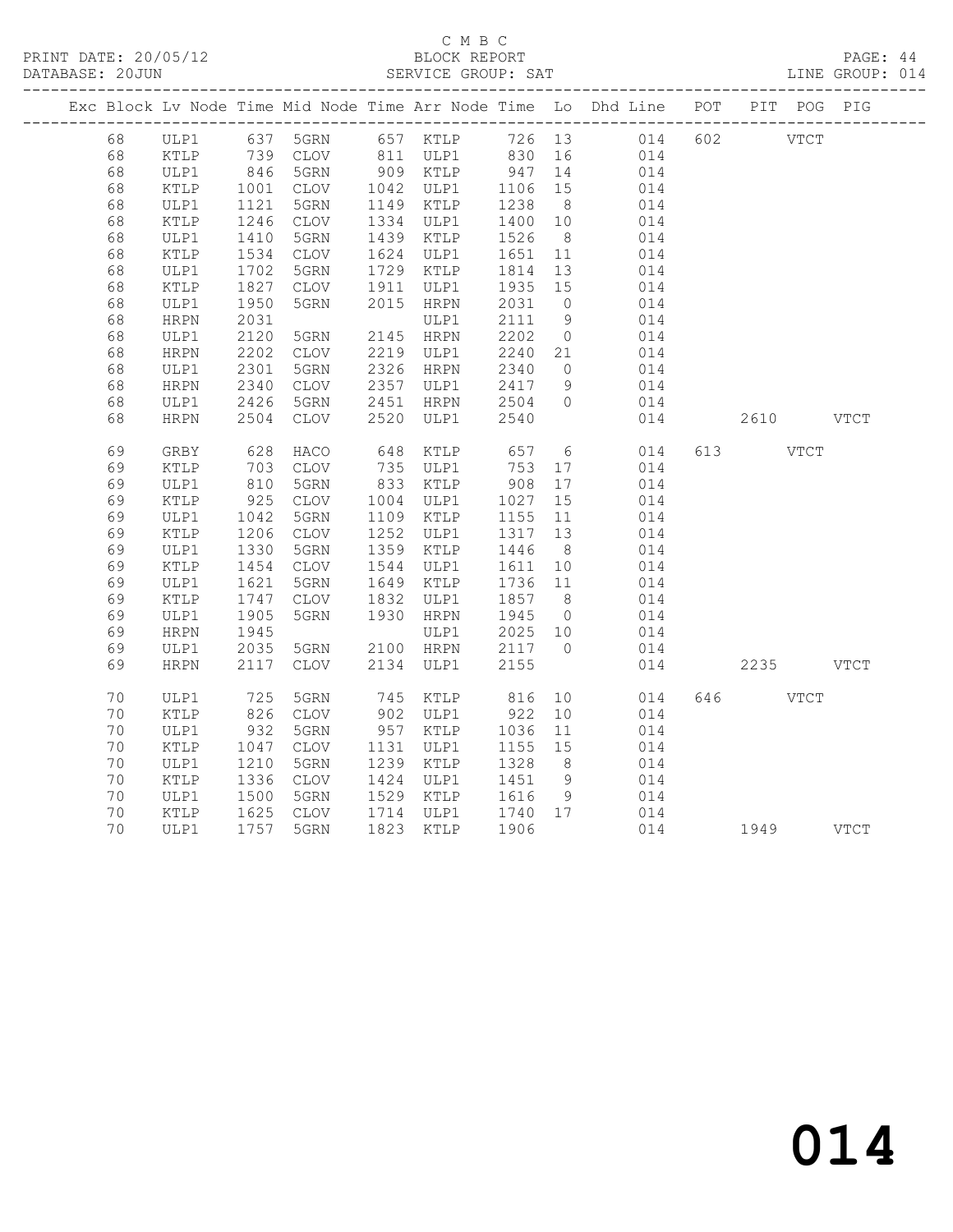# C M B C<br>BLOCK REPORT

| DATABASE: 20JUN |    |             |      |                 |      | SERVICE GROUP: SAT    |         |                | LINE GROUP: 014                                                                |     |               |             |  |
|-----------------|----|-------------|------|-----------------|------|-----------------------|---------|----------------|--------------------------------------------------------------------------------|-----|---------------|-------------|--|
|                 |    |             |      |                 |      |                       |         |                | Exc Block Lv Node Time Mid Node Time Arr Node Time Lo Dhd Line POT PIT POG PIG |     |               |             |  |
|                 |    |             |      |                 |      |                       |         |                | 71  ULP1  758  5GRN  821  KTLP  856  17  014  719  VTCT                        |     |               |             |  |
|                 | 71 | KTLP        |      |                 |      |                       |         |                | 913 CLOV 950 ULP1 1013 17 014                                                  |     |               |             |  |
|                 | 71 | ULP1        | 1030 |                 |      | 5GRN 1057 KTLP 1140 6 |         |                | 014                                                                            |     |               |             |  |
|                 | 71 | KTLP        | 1146 | CLOV            |      | 1232 ULP1             | 1257 13 |                | 014                                                                            |     |               |             |  |
|                 | 71 | ULP1        | 1310 | 5GRN            |      | 1339 KTLP             | 1426    | 8 <sup>8</sup> | 014                                                                            |     |               |             |  |
|                 | 71 | KTLP        | 1434 | CLOV            |      | 1524 ULP1             | 1551 10 |                | 014                                                                            |     |               |             |  |
|                 | 71 | ULP1        | 1601 | 5GRN            |      | 1629 KTLP             | 1717    | 8 <sup>8</sup> | 014                                                                            |     |               |             |  |
|                 | 71 | KTLP        | 1725 | CLOV            |      | 1810 ULP1             | 1835 15 |                | 014                                                                            |     |               |             |  |
|                 | 71 | ULP1        | 1850 | 5GRN            | 1915 | HRPN                  | 1930    | $\overline{0}$ | 014                                                                            |     |               |             |  |
|                 | 71 | HRPN        | 1930 |                 |      | ULP1                  | 2010 10 |                | 014                                                                            |     |               |             |  |
|                 | 71 | ULP1        | 2020 | 5GRN            | 2045 | HRPN                  | 2101    | $\overline{0}$ | 014                                                                            |     |               |             |  |
|                 | 71 | HRPN        | 2101 | CLOV            |      | 2118 ULP1             | 2139    | 21             | 014                                                                            |     |               |             |  |
|                 | 71 |             | 2200 | 5GRN            | 2225 |                       | 2239    | $\overline{0}$ |                                                                                |     |               |             |  |
|                 | 71 | ULP1        | 2239 | CLOV            |      | HRPN<br>2256 ULP1     | 2316    |                | 014<br>014                                                                     |     |               |             |  |
|                 |    | HRPN        |      |                 |      |                       |         | 9              |                                                                                |     |               |             |  |
|                 | 71 | ULP1        | 2325 | 5GRN            | 2350 | HRPN                  | 2404    | $\overline{0}$ | 014                                                                            |     |               |             |  |
|                 | 71 | HRPN        | 2404 | CLOV            |      | 2420 ULP1             | 2440 16 |                | 014                                                                            |     |               |             |  |
|                 | 71 | ULP1        | 2456 | 5GRN            | 2521 | HRPN 2534             |         | $\overline{0}$ | 014                                                                            |     |               |             |  |
|                 | 71 | HRPN        | 2534 | CLOV            | 2550 | ULP1                  | 2610    |                |                                                                                | 014 | 2640 VTCT     |             |  |
|                 | 72 | GRBY        | 817  | HACO            |      | 841 KTLP              | 852     | 9              | 014                                                                            |     | 757 VTCT      |             |  |
|                 | 72 | KTLP        | 901  | CLOV            |      | 938 ULP1              | 1001 17 |                | 014                                                                            |     |               |             |  |
|                 | 72 | ULP1        | 1018 | 5GRN            |      | 1045 KTLP             | 1128    | 9              | 014                                                                            |     |               |             |  |
|                 | 72 | KTLP        | 1137 | CLOV            |      | 1221 ULP1             | 1246 14 |                | 014                                                                            |     |               |             |  |
|                 | 72 | ULP1        | 1300 | 5GRN            |      | 1329 KTLP             | 1416 8  |                | 014                                                                            |     |               |             |  |
|                 | 72 | KTLP        | 1424 | CLOV            |      | 1514 ULP1             | 1541 10 |                | 014                                                                            |     |               |             |  |
|                 | 72 | ULP1        | 1551 | 5GRN            | 1619 | KTLP                  | 1707 8  |                | 014                                                                            |     |               |             |  |
|                 | 72 | KTLP        | 1715 | CLOV            |      | 1800 ULP1             | 1825 10 |                | 014                                                                            |     |               |             |  |
|                 | 72 | ULP1        | 1835 | 5GRN            | 1901 | KTLP                  | 1942    |                |                                                                                | 014 | 2025 VTCT     |             |  |
|                 | 73 | ULP1        | 1006 | 5GRN            |      | 1033 KTLP             |         |                | 1116 11<br>014                                                                 |     | 924 VTCT      |             |  |
|                 | 73 | KTLP        | 1127 | CLOV            |      | 1211 ULP1             | 1236 14 |                | 014                                                                            |     |               |             |  |
|                 | 73 | ULP1        | 1250 | 5GRN            |      | 1319 KTLP             | 1406 8  |                | 014                                                                            |     |               |             |  |
|                 | 73 | KTLP        | 1414 | CLOV            |      | 1504 ULP1             | 1531 10 |                | 014                                                                            |     |               |             |  |
|                 | 73 | ULP1        | 1541 | 5GRN            |      | 1609 KTLP             | 1657 8  |                | 014                                                                            |     |               |             |  |
|                 | 73 | KTLP        | 1705 | CLOV            | 1752 | ULP1                  | 1817    |                |                                                                                |     | 014 1857 VTCT |             |  |
|                 | 74 | GRBY        | 1028 | HACO            |      |                       |         |                | 1055 KTLP 1107 10 014 1004 VTCT                                                |     |               |             |  |
|                 | 74 | KTLP        |      | 1117 CLOV       |      | $1201$ ULP1 $1226$ 14 |         |                | 014                                                                            |     |               |             |  |
|                 |    |             |      |                 |      |                       |         |                | 74 ULP1 1240 5GRN 1309 KTLP 1356 10 014                                        |     |               |             |  |
|                 | 74 | KTLP        | 1406 | CLOV            | 1454 | ULP1                  | 1521    | 10             | 014                                                                            |     |               |             |  |
|                 | 74 | ULP1        | 1531 | 5GRN            | 1559 | KTLP                  | 1647    | 8 <sup>8</sup> | 014                                                                            |     |               |             |  |
|                 | 74 | KTLP        | 1655 | CLOV            | 1742 | ULP1                  | 1808    | 14             | 014                                                                            |     |               |             |  |
|                 | 74 | ULP1        | 1822 | 5GRN            | 1848 | KTLP                  | 1929    |                | 014                                                                            |     | 2012 VTCT     |             |  |
|                 | 75 | ULP1        | 1111 | 5GRN            | 1139 | KTLP                  | 1228    | 8 <sup>8</sup> |                                                                                |     | 014 1029 VTCT |             |  |
|                 | 75 | KTLP        | 1236 | CLOV            | 1323 | ULP1                  | 1349 11 |                | 014                                                                            |     |               |             |  |
|                 | 75 | ULP1        | 1400 | 5GRN            | 1429 | KTLP                  | 1516    | 8              | 014                                                                            |     |               |             |  |
|                 | 75 | KTLP        | 1524 | $\mathtt{CLOV}$ | 1614 | ULP1                  | 1641    | 11             | 014                                                                            |     |               |             |  |
|                 | 75 | ULP1        | 1652 | 5GRN            | 1719 | KTLP                  | 1804    | 9              | 014                                                                            |     |               |             |  |
|                 | 75 | KTLP        | 1813 | <b>CLOV</b>     | 1858 | ULP1                  | 1923    | 12             | 014                                                                            |     |               |             |  |
|                 | 75 | ULP1        | 1935 | 5GRN            | 2000 | HRPN                  | 2016    | $\overline{0}$ | 014                                                                            |     |               |             |  |
|                 | 75 | HRPN        | 2016 |                 |      | ULP1                  | 2056    | 9              | 014                                                                            |     |               |             |  |
|                 | 75 | ULP1        | 2105 | 5GRN            | 2130 | HRPN                  | 2147    | $\overline{0}$ | 014                                                                            |     |               |             |  |
|                 | 75 | <b>HRPN</b> | 2147 | CLOV            | 2204 | ULP1                  | 2225    | 15             | 014                                                                            |     |               |             |  |
|                 | 75 | ULP1        | 2240 | 5GRN            | 2305 | HRPN                  | 2319    | $\overline{0}$ | 014                                                                            |     |               |             |  |
|                 | 75 | <b>HRPN</b> |      | 2319 CLOV       |      | 2336 ULP1             | 2356    |                | 014                                                                            |     | 2431          | <b>VTCT</b> |  |
|                 |    |             |      |                 |      |                       |         |                |                                                                                |     |               |             |  |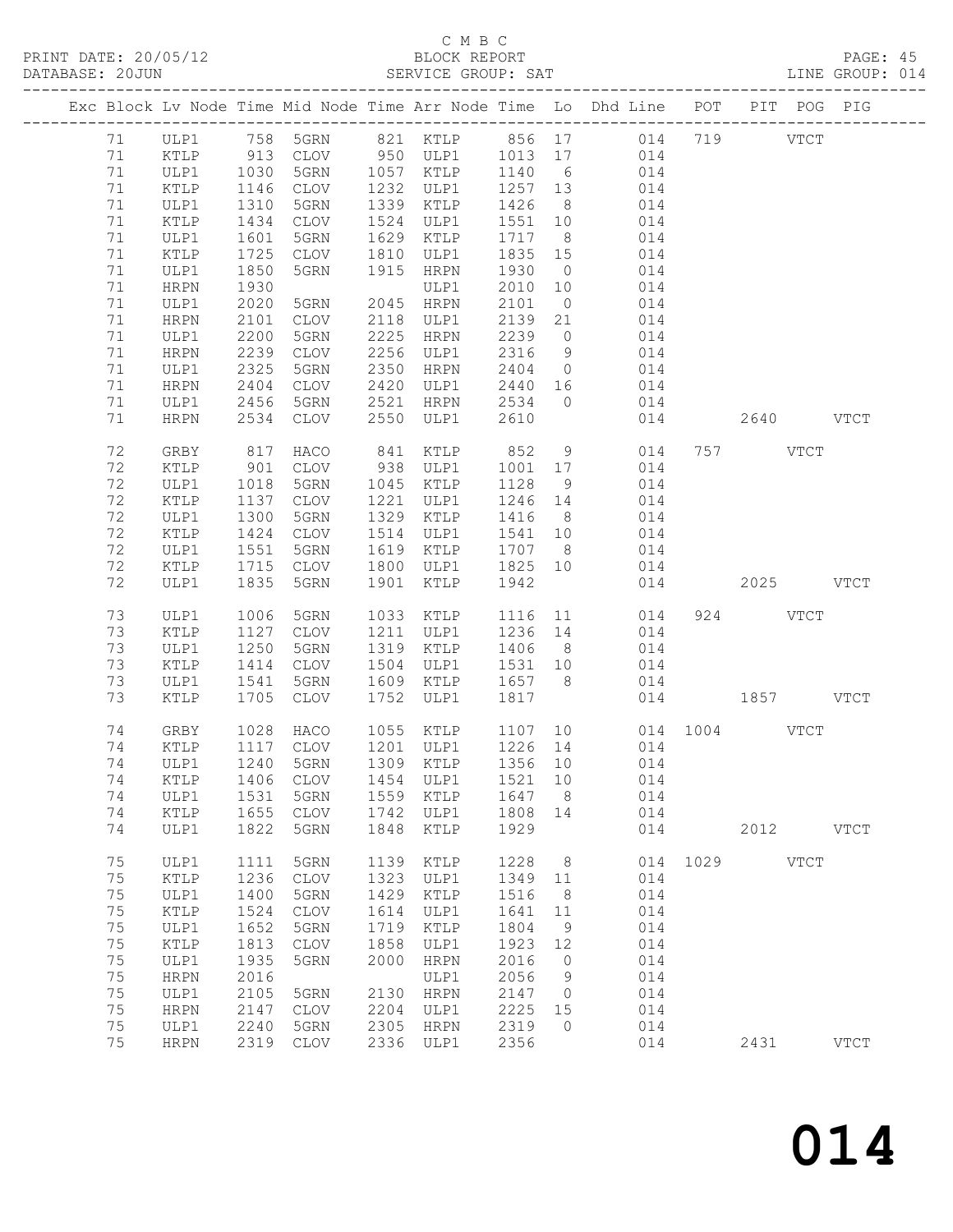#### C M B C<br>BLOCK REPORT DATABASE: 20JUN SERVICE GROUP: SAT LINE GROUP: 014

| DATABASE: ZUJUN |    |      |      |             |      | SLKVICL GKUUF: SAT |      |    |                                                                |          |      |      | LINE GROUP: UI4 |  |
|-----------------|----|------|------|-------------|------|--------------------|------|----|----------------------------------------------------------------|----------|------|------|-----------------|--|
|                 |    |      |      |             |      |                    |      |    | Exc Block Ly Node Time Mid Node Time Arr Node Time Lo Dhd Line | POT      | PIT  |      | POG PIG         |  |
|                 | 76 | GRBY | 1103 | HACO        | 1134 | KTLP               | 1149 | 7  | 014                                                            | 1039     |      | VTCT |                 |  |
|                 | 76 | KTLP | 1156 | CLOV        | 1242 | ULP1               | 1307 | 13 | 014                                                            |          |      |      |                 |  |
|                 | 76 | ULP1 | 1320 | 5GRN        | 1349 | KTLP               | 1436 | 8  | 014                                                            |          |      |      |                 |  |
|                 | 76 | KTLP | 1444 | <b>CLOV</b> | 1534 | ULP1               | 1601 | 10 | 014                                                            |          |      |      |                 |  |
|                 | 76 | ULP1 | 1611 | 5GRN        | 1639 | KTLP               | 1726 | -9 | 014                                                            |          |      |      |                 |  |
|                 | 76 | KTLP | 1735 | CLOV        | 1820 | ULP1               | 1845 |    | 014                                                            |          | 1925 |      | VTCT            |  |
|                 | 77 | ULP1 | 1200 | 5GRN        | 1229 | KTLP               | 1317 | 9  |                                                                | 014 1118 |      | VTCT |                 |  |
|                 | 77 | KTLP | 1326 | CLOV        | 1414 | ULP1               | 1441 | 9  | 014                                                            |          |      |      |                 |  |
|                 | 77 | ULP1 | 1450 | 5GRN        | 1519 | KTLP               | 1606 | 9  | 014                                                            |          |      |      |                 |  |
|                 | 77 | KTLP | 1615 | <b>CLOV</b> | 1704 | ULP1               | 1730 | 15 | 014                                                            |          |      |      |                 |  |
|                 | 77 | ULP1 | 1745 | 5GRN        | 1811 | KTLP               | 1854 |    | 014                                                            |          | 1937 |      | VTCT            |  |
|                 |    |      |      |             |      |                    |      |    |                                                                |          |      |      |                 |  |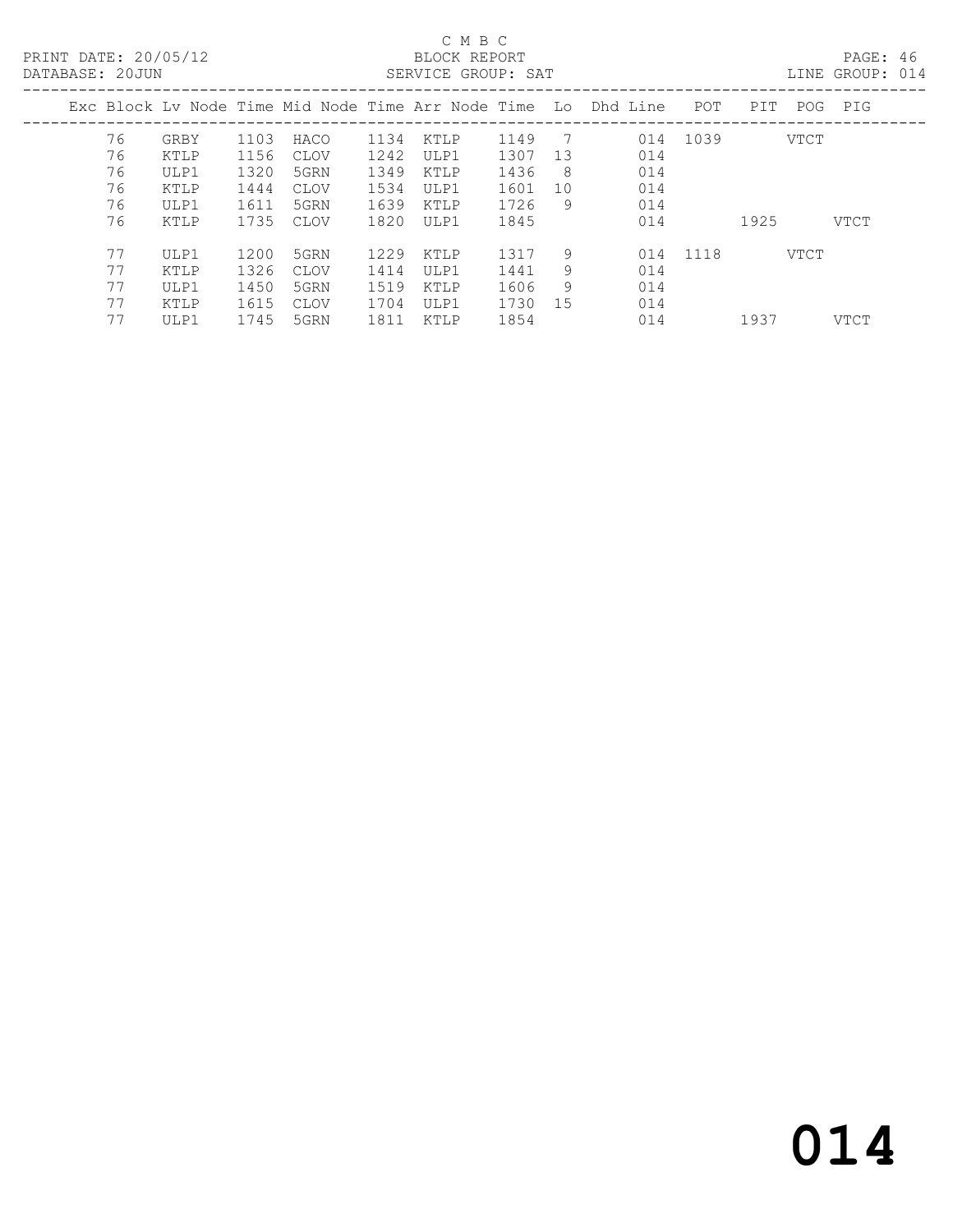|  |                                                                                                                                                                                                                                                                                                                                                                                                                                                              |                                                                                                                                                                                                       |                      |                                                                                                                                                                                                            |                                                  |                                                                                        |                 | 5GRN 5 AV & GRANVILLE ST CLOV CLOVERLEAF<br>CM41 CAMBIE & 41 AV HODM HOWE & DUNSMUIR<br>KETA KEEFER & TAYLOR LAAN LAMEY'S MILL RD & ANDERSON<br>MRST SW MARINE STN OLYE EB W2 AV FS ASH ST<br>OLYW WB W2 AV FS CAMBIE ST VTC Vancouver                                                                                                                                                                                                                                                                                                                                                                                                                                                                                                                                                                                                                                                      |      |     |  |
|--|--------------------------------------------------------------------------------------------------------------------------------------------------------------------------------------------------------------------------------------------------------------------------------------------------------------------------------------------------------------------------------------------------------------------------------------------------------------|-------------------------------------------------------------------------------------------------------------------------------------------------------------------------------------------------------|----------------------|------------------------------------------------------------------------------------------------------------------------------------------------------------------------------------------------------------|--------------------------------------------------|----------------------------------------------------------------------------------------|-----------------|---------------------------------------------------------------------------------------------------------------------------------------------------------------------------------------------------------------------------------------------------------------------------------------------------------------------------------------------------------------------------------------------------------------------------------------------------------------------------------------------------------------------------------------------------------------------------------------------------------------------------------------------------------------------------------------------------------------------------------------------------------------------------------------------------------------------------------------------------------------------------------------------|------|-----|--|
|  |                                                                                                                                                                                                                                                                                                                                                                                                                                                              |                                                                                                                                                                                                       |                      |                                                                                                                                                                                                            |                                                  |                                                                                        |                 |                                                                                                                                                                                                                                                                                                                                                                                                                                                                                                                                                                                                                                                                                                                                                                                                                                                                                             |      |     |  |
|  | 1<br>1<br>$\mathbf{1}$<br>$\mathbf{1}$<br>$\mathbf{1}$<br>$\mathbf{1}$<br>$\mathbf{1}$<br>$\mathbf{1}$<br>$1\,$<br>$\mathbf{1}$<br>$\mathbf{1}$<br>$\mathbf 1$<br>$\mathbf{1}$<br>$\mathbf{1}$<br>$\mathbf{1}$<br>$\mathbf{1}$<br>$\mathbf{1}$<br>$\mathbf{1}$<br>$\mathbf{1}$<br>$\mathbf{1}$<br>$\mathbf{1}$<br>$\mathbf 1$<br>$\mathbf{1}$<br>$\mathbf 1$<br>$\mathbf{1}$<br>$\mathbf{1}$<br>$\mathbf{1}$<br>$\mathbf{1}$<br>$\mathbf{1}$<br>$\mathbf{1}$ | OLYE 600 CM41<br>MRST<br>OLYW<br>KETA<br>OLYE<br>MRST<br>OLYW<br>OLYW<br>KETA<br>OLYE<br>MRST<br>OLYW<br>KETA<br>OLYE<br>MRST<br>OLYW<br>KETA<br>OLYE<br>MRST<br>OLYW<br>KETA<br>OLYE<br>MRST<br>OLYW | 1029<br>1443<br>1830 | 5GRN<br>1102 CLOV<br>1132 CM41<br>1213 CM41<br>1245 5GRN<br>1327 CLOV<br>1401 CM41<br>CM41<br>1516 5GRN<br>1559 CLOV<br>1632 CM41<br>1717 CM41<br>1746 5GRN<br>CLOV<br>1900 CM41<br>1939 CM41<br>2002 5GRN | 1453 OLYW<br>1649 MRST<br>1725 OLYW<br>1758 KETA | 1223 OLYW 1245<br>1257 KETA 1318<br>1350 OLYE 1401<br>1849 OLYE 1900<br>2011 KETA 2028 | $7\overline{ }$ | MRST 447 CM41 453 OLYW 504 0 015 439 VTC<br>OLYW 504 5GRN 512 KETA 526 10 050<br>KETA 536 CLOV 552 OLYE 600 0 050<br>600 CM41 609 MRST 616 10 015<br>626 CM41 633 OLYW 644 0 015<br>644 5GRN 653 KETA 707 9 050<br>044 JUNN 033 NEIA 707 9<br>716 CLOV 732 OLYE 740 0 050<br>740 CM41 749 MRST 756 9 015<br>805 CM41 812 OLYW 824 0 015<br>824 5GRN 833 KETA 849 17 050<br>XETA 906 CLOV 923 OLYE 932 0 050<br>OLYE 932 CM41 945 MRST 956 8 015<br>MRST 1004 CM41 1012 OLYW 1029 0 015<br>1040 KETA 1057 5 050<br>1123 OLYE 1132 0 050<br>1149 MRST 1200 13 015<br>$0\qquad \qquad 015$<br>9 050<br>0 050<br>1418 MRST 1430 13 015<br>1453 OLYW 1516 0 015<br>1528 KETA 1550 9 050<br>1622 OLYE 1632 0 050<br>$\begin{array}{cccc} 1700 & 17 & & 015 \\ 1746 & 0 & & 015 \\ 1820 & 10 & & 050 \end{array}$<br>$0 \qquad \qquad 050$<br>1915 MRST 1924 15 015<br>1947 OLYW 2002 0 015<br>050 |      |     |  |
|  | $\mathbf{1}$<br>$\mathbf{1}$                                                                                                                                                                                                                                                                                                                                                                                                                                 | KETA<br>OLYE                                                                                                                                                                                          |                      | 2035 CLOV<br>2101 CM41                                                                                                                                                                                     |                                                  |                                                                                        |                 | 2052 OLYE 2101 0 050<br>2113 MRST 2122 015<br>015                                                                                                                                                                                                                                                                                                                                                                                                                                                                                                                                                                                                                                                                                                                                                                                                                                           | 2127 | VTC |  |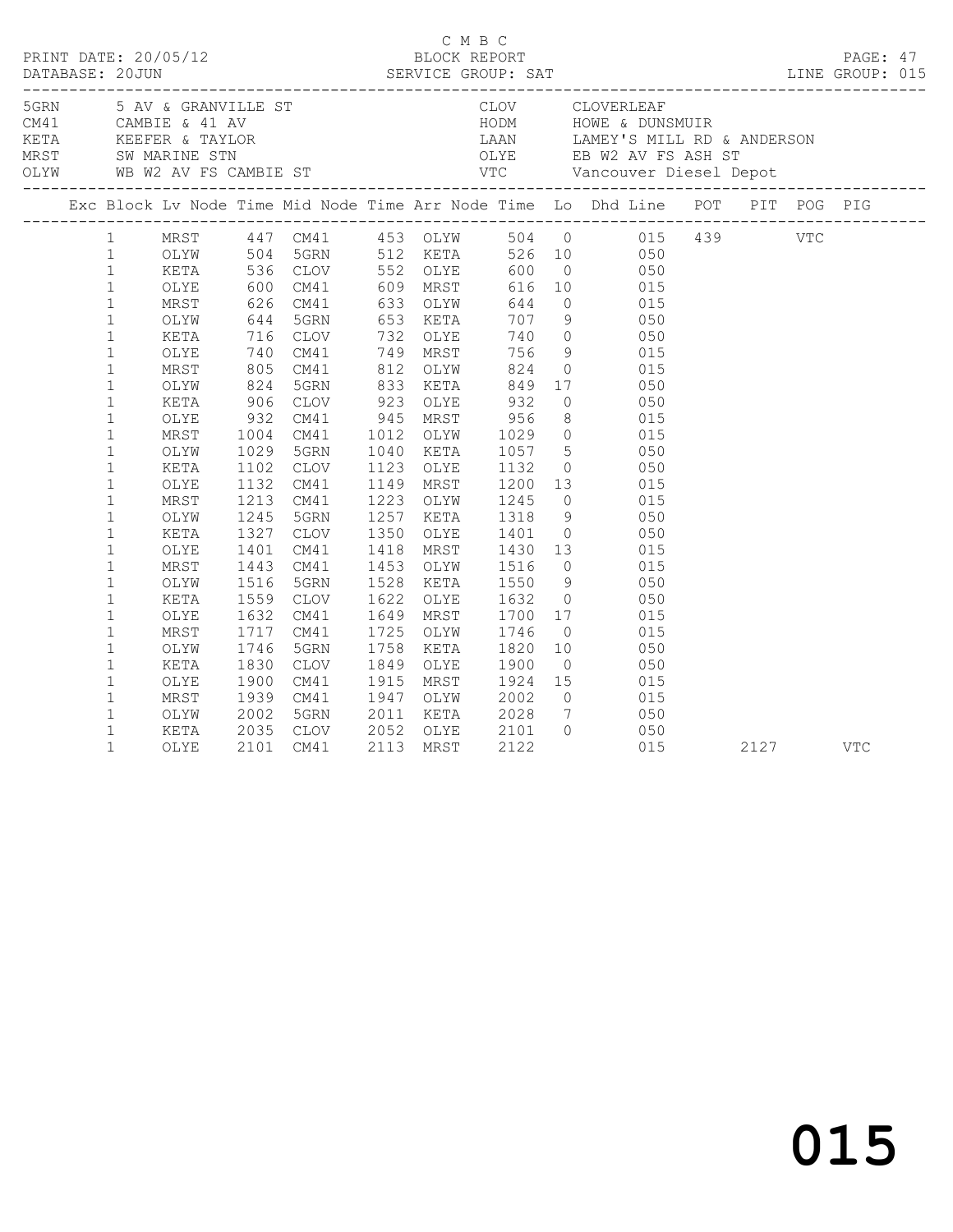#### C M B C SERVICE GROUP: SAT

| PRINT DATE: 20/05/12<br>DATABASE: 20JUN |      |      |      |      | BLOCK REPORT<br>SERVICE GROUP: SAT |        |                 |                                                                    |         |             | PAGE: 48<br>LINE GROUP: 015 |  |
|-----------------------------------------|------|------|------|------|------------------------------------|--------|-----------------|--------------------------------------------------------------------|---------|-------------|-----------------------------|--|
|                                         |      |      |      |      |                                    |        |                 | Exc Block Lv Node Time Mid Node Time Arr Node Time Lo Dhd Line POT |         | PIT POG PIG |                             |  |
| 2                                       | KETA | 456  | CLOV |      | 512 OLYE                           |        |                 | 520 0                                                              | 050 426 | VTC         |                             |  |
| $\overline{2}$                          | OLYE | 520  | CM41 | 529  | MRST                               |        | 536 11          | 015                                                                |         |             |                             |  |
| 2                                       | MRST | 547  | CM41 | 553  | OLYW                               | 604    | $\overline{0}$  | 015                                                                |         |             |                             |  |
| 2                                       | OLYW | 604  | 5GRN | 613  | KETA                               | 627    | 9               | 050                                                                |         |             |                             |  |
| 2                                       | KETA | 636  | CLOV | 652  | OLYE                               | 700    | $\bigcirc$      | 050                                                                |         |             |                             |  |
| 2                                       | OLYE | 700  | CM41 | 709  | MRST                               | 716    | 10 <sup>°</sup> | 015                                                                |         |             |                             |  |
| 2                                       | MRST | 726  | CM41 | 733  | OLYW                               | 744    | $\bigcirc$      | 015                                                                |         |             |                             |  |
| 2                                       | OLYW | 744  | 5GRN | 753  | KETA                               | 808    | $7^{\circ}$     | 050                                                                |         |             |                             |  |
| 2                                       | KETA | 815  | CLOV | 831  | OLYE                               | 839    | $\bigcirc$      | 050                                                                |         |             |                             |  |
| 2                                       | OLYE | 839  | CM41 | 851  | MRST                               | 900    | 15              | 015                                                                |         |             |                             |  |
| 2                                       | MRST | 915  | CM41 | 923  | OLYW                               | 938    | $\Omega$        | 015                                                                |         |             |                             |  |
| 2                                       | OLYW | 938  | 5GRN | 949  | KETA                               | 1005   | 6               | 050                                                                |         |             |                             |  |
| 2                                       | KETA | 1011 | CLOV | 1032 | OLYE                               | 1041   | $\Omega$        | 050                                                                |         |             |                             |  |
| 2                                       | OLYE | 1041 | CM41 | 1056 | MRST                               | 1107   | 8               | 015                                                                |         |             |                             |  |
| 2                                       | MRST | 1115 | CM41 | 1124 | OLYW                               | 1145   | $\bigcirc$      | 015                                                                |         |             |                             |  |
| 2                                       | OLYW | 1145 | 5GRN | 1157 | KETA                               | 1216   | 11              | 050                                                                |         |             |                             |  |
| 2                                       | KETA | 1227 | CLOV |      | 1250 OLYE                          | 1301 0 |                 | 050                                                                |         |             |                             |  |

 2 OLYE 1301 CM41 1318 MRST 1330 12 015 2 MRST 1342 CM41 1352 OLYW 1416 0 015

2 KETA 1459 CLOV 1522 OLYE 1532 0 050

2 MRST 1614 CM41 1623 OLYW 1646 0 015

2 OLYW 1416 5GRN 1428 KETA 1450 9 050

2 OLYE 1532 CM41 1549 MRST 1600 14 015

 2 OLYW 1646 5GRN 1658 KETA 1720 9 050 2 KETA 1729 CLOV 1749 OLYE 1800 0 050 2 OLYE 1800 CM41 1816 MRST 1825 11 015 2 MRST 1836 CM41 1844 OLYW 1902 0 015 2 OLYW 1902 5GRN 1912 KETA 1933 6 050 2 KETA 1939 CLOV 1958 OLYE 2007 0 050 2 OLYE 2007 CM41 2021 MRST 2030 27 015 2 MRST 2057 CM41 2105 OLYW 2119 0 015 2 OLYW 2119 5GRN 2127 KETA 2143 12 050 2 KETA 2155 CLOV 2212 OLYE 2221 0 050 2 OLYE 2221 CM41 2231 MRST 2240 015 2245 VTC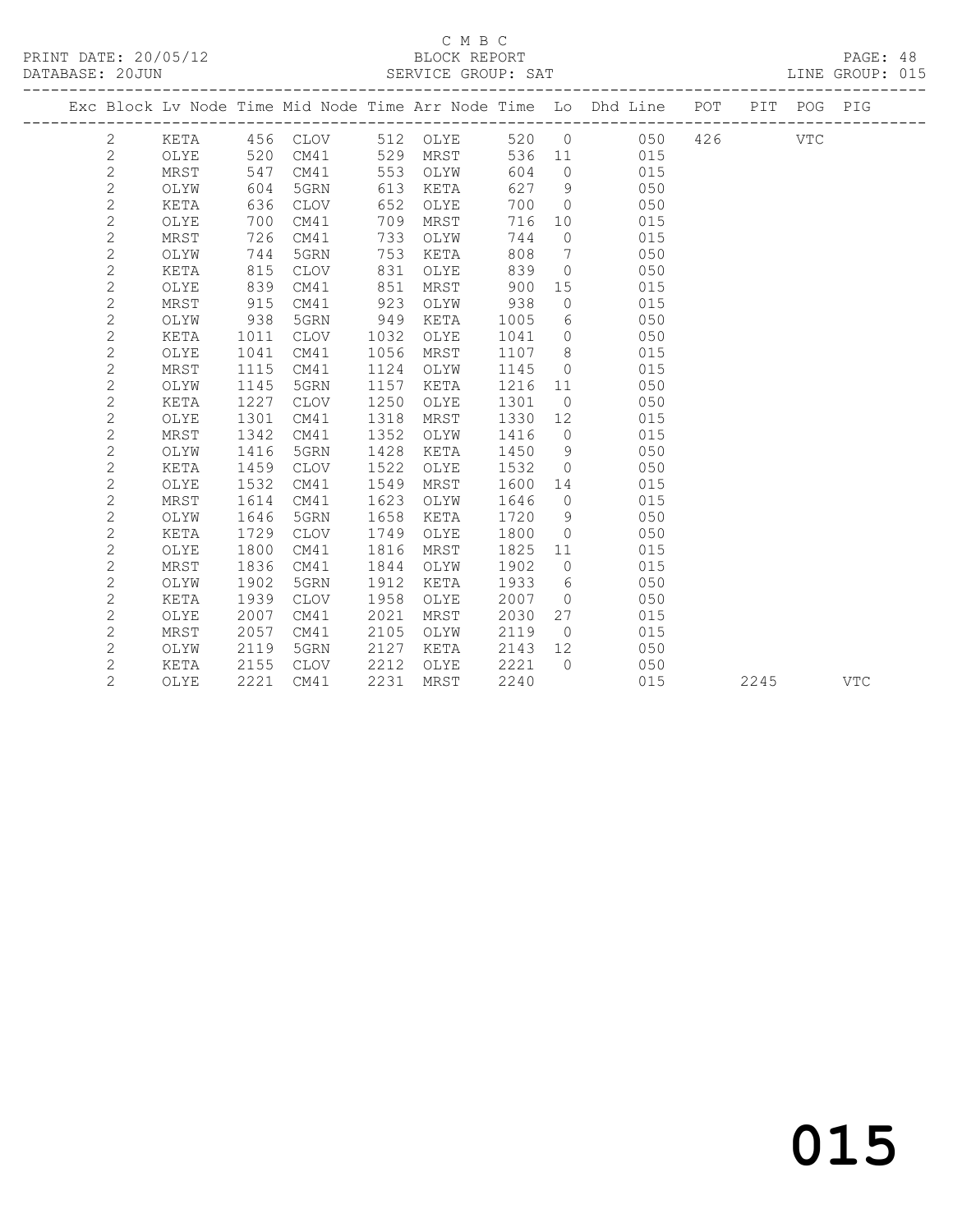PRINT DATE: 20/05/12 BLOCK REPORT<br>
DATABASE: 20JUN SERVICE GROUP: SAT

# C M B C<br>BLOCK REPORT

PAGE: 49<br>LINE GROUP: 015

|  |                |              |              | ---------------------- |              |              |              |                     | -----------------------                                            |     |      |             |            |
|--|----------------|--------------|--------------|------------------------|--------------|--------------|--------------|---------------------|--------------------------------------------------------------------|-----|------|-------------|------------|
|  |                |              |              |                        |              |              |              |                     | Exc Block Lv Node Time Mid Node Time Arr Node Time Lo Dhd Line POT |     |      | PIT POG PIG |            |
|  | 3              | MRST         |              | 507 CM41               |              | 513 OLYW     |              |                     | 524 0<br>015                                                       | 459 |      | VTC         |            |
|  | 3              | OLYW         | 524          | 5GRN                   | 532          | KETA         |              |                     | 546 10<br>050                                                      |     |      |             |            |
|  | 3              | KETA         | 556          | CLOV                   | 612          | OLYE         | 620          | $\overline{0}$      | 050                                                                |     |      |             |            |
|  | 3              | OLYE         | 620          | CM41                   | 629          | MRST         | 636          | 10                  | 015                                                                |     |      |             |            |
|  | $\mathsf 3$    | MRST         | 646          | CM41                   | 653          | OLYW         | 704          | $\overline{0}$      | 015                                                                |     |      |             |            |
|  | 3              | OLYW         | 704          | 5GRN                   | 713          | KETA         | 727          | 9                   | 050                                                                |     |      |             |            |
|  | 3              | KETA         | 736          | CLOV                   | 752          | OLYE         | 800          | $\overline{0}$      | 050                                                                |     |      |             |            |
|  | 3              | OLYE         | 800          | CM41                   | 810          | MRST         | 817          | 6                   | 015                                                                |     |      |             |            |
|  | 3              | MRST         | 823          | CM41                   | 831          | OLYW         | 844          | $\circ$             | 015                                                                |     |      |             |            |
|  | $\mathfrak{Z}$ | OLYW         | 844          | 5GRN                   | 853          | KETA         | 909          | 14                  | 050                                                                |     |      |             |            |
|  | 3              | KETA         | 923          | CLOV                   | 940          | OLYE         | 949          | $\overline{0}$      | 050                                                                |     |      |             |            |
|  | $\mathsf 3$    | OLYE         | 949          | CM41                   | 1002         | MRST         | 1013         | $\overline{7}$      | 015                                                                |     |      |             |            |
|  | 3              | MRST         | 1020         | CM41                   | 1028         | OLYW         | 1045         | $\overline{0}$      | 015                                                                |     |      |             |            |
|  | $\mathsf 3$    | OLYW         | 1045         | 5GRN                   | 1056         | KETA         | 1114         | 16                  | 050                                                                |     |      |             |            |
|  | $\mathfrak{Z}$ | KETA         | 1130         | CLOV                   | 1151         | OLYE         | 1201         | $\overline{0}$      | 050                                                                |     |      |             |            |
|  | 3              | OLYE         | 1201         | CM41                   | 1218         | MRST         | 1230 13      |                     | 015                                                                |     |      |             |            |
|  | 3              | MRST         | 1243         | CM41                   | 1253         | OLYW         | 1315         | $\overline{0}$      | 015                                                                |     |      |             |            |
|  | $\mathsf 3$    | OLYW         | 1315         | 5GRN                   | 1327         | KETA         | 1348         | 9<br>$\overline{0}$ | 050<br>050                                                         |     |      |             |            |
|  | 3<br>3         | KETA<br>OLYE | 1357<br>1431 | CLOV<br>CM41           | 1420<br>1448 | OLYE<br>MRST | 1431<br>1500 | 13                  | 015                                                                |     |      |             |            |
|  | 3              | MRST         | 1513         | CM41                   | 1523         | OLYW         | 1546         | $\overline{0}$      | 015                                                                |     |      |             |            |
|  | 3              | OLYW         | 1546         | 5GRN                   | 1558         | KETA         | 1620         | 9                   | 050                                                                |     |      |             |            |
|  | 3              | KETA         | 1629         | CLOV                   | 1652         | OLYE         | 1702         | $\overline{0}$      | 050                                                                |     |      |             |            |
|  | 3              | OLYE         | 1702         | CM41                   | 1719         | MRST         | 1730         | 19                  | 015                                                                |     |      |             |            |
|  | 3              | MRST         | 1749         | CM41                   | 1757         | OLYW         | 1816         | $\overline{0}$      | 015                                                                |     |      |             |            |
|  | 3              | OLYW         | 1816         | 5GRN                   | 1828         | KETA         | 1849         | 15                  | 050                                                                |     |      |             |            |
|  | 3              | KETA         | 1904         | CLOV                   | 1923         | OLYE         | 1932         | $\overline{0}$      | 050                                                                |     |      |             |            |
|  | $\mathsf 3$    | OLYE         | 1932         | CM41                   | 1946         | MRST         | 1955         | 22                  | 015                                                                |     |      |             |            |
|  | 3              | MRST         | 2017         | CM41                   | 2025         | OLYW         | 2040         | $\overline{0}$      | 015                                                                |     |      |             |            |
|  | 3              | OLYW         | 2040         | 5GRN                   | 2049         | KETA         | 2106         | 9                   | 050                                                                |     |      |             |            |
|  | 3              | KETA         | 2115         | CLOV                   | 2132         | OLYE         | 2141         | $\overline{0}$      | 050                                                                |     |      |             |            |
|  | 3              | OLYE         | 2141         | CM41                   | 2153         | MRST         | 2202         | 15                  | 015                                                                |     |      |             |            |
|  | 3              | MRST         | 2217         | CM41                   | 2225         | OLYW         | 2239         | $\bigcap$           | 015                                                                |     |      |             |            |
|  | 3              | OLYW         | 2239         | 5GRN                   | 2247         | KETA         | 2303         |                     | 050                                                                |     | 2325 |             | <b>VTC</b> |
|  |                |              |              |                        |              |              |              |                     |                                                                    |     |      |             |            |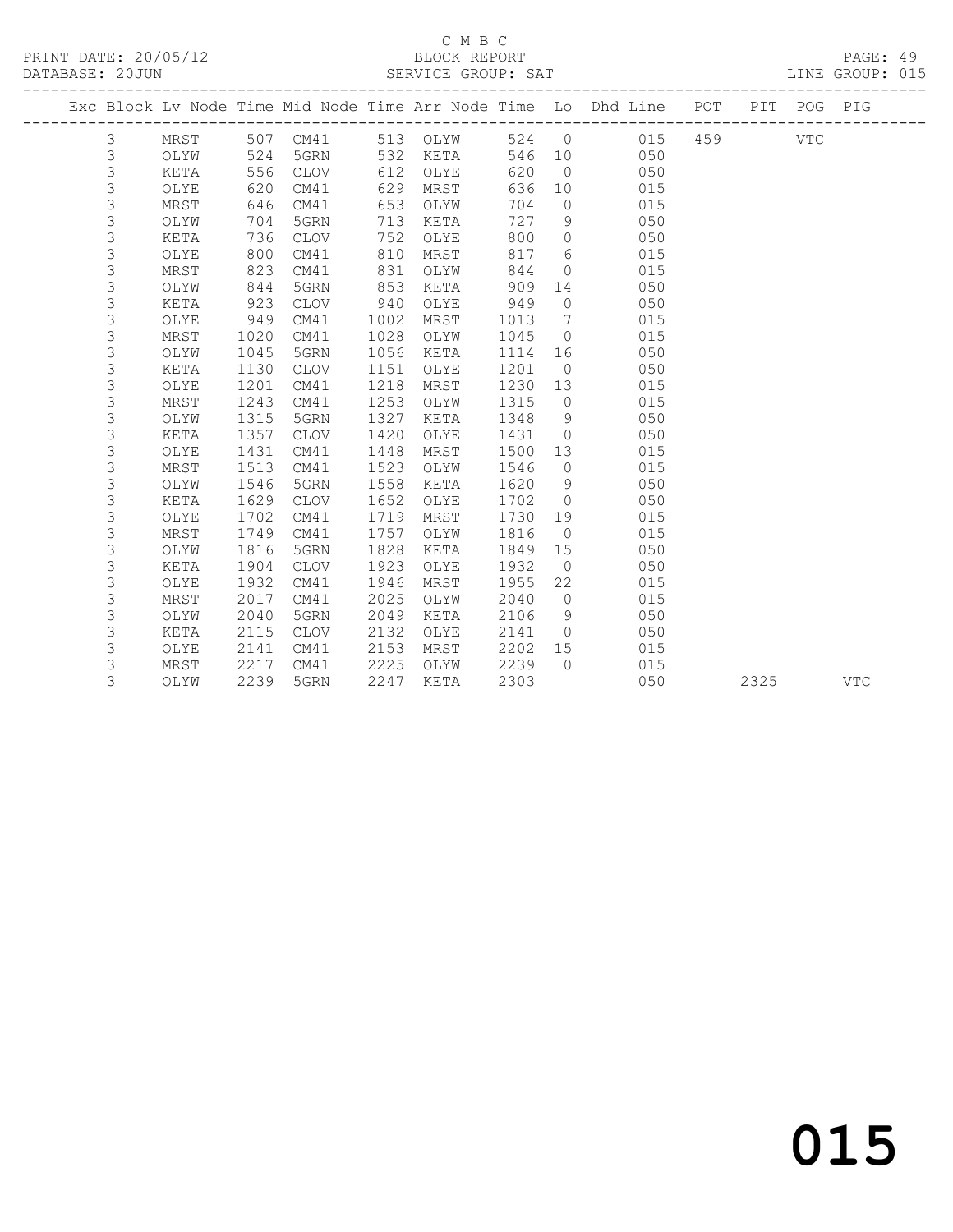# C M B C<br>BLOCK REPORT<br>SERVICE GROUP: SAT

| DATABASE: 20JUN |                |               |                   |                      |            | SERVICE GROUP: SAT     |            |                      |                                                                                |        |     | LINE GROUP: 015 |  |
|-----------------|----------------|---------------|-------------------|----------------------|------------|------------------------|------------|----------------------|--------------------------------------------------------------------------------|--------|-----|-----------------|--|
|                 |                |               |                   |                      |            |                        |            |                      | Exc Block Lv Node Time Mid Node Time Arr Node Time Lo Dhd Line POT PIT POG PIG |        |     |                 |  |
|                 | 4              |               |                   |                      |            | KETA 516 CLOV 532 OLYE |            |                      | 540 0 050 446 VTC                                                              |        |     |                 |  |
|                 | 4              | OLYE          | 540               |                      |            | CM41 549 MRST          |            |                      | 556 11 015                                                                     |        |     |                 |  |
|                 | 4              | MRST          | 607<br>624<br>656 | CM41                 |            | 613 OLYW               | 624        | $\overline{0}$       | 015                                                                            |        |     |                 |  |
|                 | $\overline{4}$ | OLYW          |                   | 5GRN                 |            | 633 KETA               |            | 647 9                | 050                                                                            |        |     |                 |  |
|                 | 4              | KETA          |                   | CLOV                 |            | 712 OLYE               | 720        | $\overline{0}$       | 050                                                                            |        |     |                 |  |
|                 | 4              | OLYE          | 720               | CM41                 |            | 729 MRST               | 736        | 10                   | 015                                                                            |        |     |                 |  |
|                 | 4              | MRST          | 746               | CM41                 |            | 753 OLYW               | 804        | $\overline{0}$       | 015                                                                            |        |     |                 |  |
|                 | 4              | OLYW          | 746<br>804<br>850 | 5GRN                 |            | 813 KETA               | 829<br>915 | 21                   | 050                                                                            |        |     |                 |  |
|                 | 4<br>4         | KETA<br>OLYE  | 915               | CLOV<br>CM41         | 906<br>927 | OLYE<br>MRST           | 936 11     | $\overline{0}$       | 050<br>015                                                                     |        |     |                 |  |
|                 | 4              | MRST          | 947               | CM41                 | 955        | OLYW                   | 1012       | $\overline{0}$       | 015                                                                            |        |     |                 |  |
|                 | 4              | OLYW          | 1012              | 5GRN                 | 1023       | KETA                   | 1040       | $5\overline{)}$      | 050                                                                            |        |     |                 |  |
|                 | 4              | KETA          | 1045              | CLOV                 | 1106       | OLYE                   | 1115       | $\overline{0}$       | 050                                                                            |        |     |                 |  |
|                 | 4              | OLYE          | 1115              | CM41                 | 1131       | MRST                   |            |                      | 015<br>1142 16                                                                 |        |     |                 |  |
|                 | 4              | MRST          | 1158              | CM41                 | 1208       | OLYW                   | 1230       | $\overline{0}$       | 015                                                                            |        |     |                 |  |
|                 | 4              | OLYW          | 1230              | 5GRN                 | 1242       | KETA                   | 1303       | 9                    | 050                                                                            |        |     |                 |  |
|                 | 4              | KETA          | 1312              | CLOV                 | 1335       | OLYE                   | 1346       | $\overline{0}$       | 050                                                                            |        |     |                 |  |
|                 | 4              | OLYE          | 1346              | CM41                 | 1403       | MRST                   | 1415 13    |                      | 015                                                                            |        |     |                 |  |
|                 | 4              | MRST          | 1428              | CM41                 | 1438       | OLYW                   | 1501       | $\overline{0}$       | 015                                                                            |        |     |                 |  |
|                 | 4              | OLYW          | 1501              | 5GRN                 | 1513       | KETA                   | 1535       | 9                    | 050                                                                            |        |     |                 |  |
|                 | 4              | KETA          | 1544              | CLOV                 | 1607       | OLYE                   | 1617       | $\overline{0}$       | 050                                                                            |        |     |                 |  |
|                 | 4              | OLYE          | 1617              | CM41                 | 1634       | MRST                   | 1645 17    |                      | 015                                                                            |        |     |                 |  |
|                 | 4              | MRST          | 1702              | CM41                 | 1710       | OLYW                   | 1731       | $\overline{0}$       | 015                                                                            |        |     |                 |  |
|                 | 4              | OLYW          | 1731              | 5GRN                 | 1743       | KETA                   | 1805       | 9                    | 050                                                                            |        |     |                 |  |
|                 | 4              | KETA          | 1814              | CLOV                 | 1834       | OLYE                   | 1845       | $\overline{0}$       | 050                                                                            |        |     |                 |  |
|                 | 4              | OLYE          | 1845              | CM41                 | 1900       | MRST                   | 1909 13    |                      | 015                                                                            |        |     |                 |  |
|                 | 4              | MRST          | 1922              | CM41                 | 1930       | OLYW 1947 0            |            |                      | 015                                                                            |        |     |                 |  |
|                 | 4              | OLYW          | 1947              | 5GRN                 | 1957       | KETA                   | 2017       |                      | 050                                                                            | 2041 \ |     | <b>VTC</b>      |  |
|                 | 5              | MRST          | 527               | CM41                 |            | 533 OLYW               | 544        |                      | $\overline{0}$<br>015                                                          | 519    | VTC |                 |  |
|                 | 5              | OLYW          | 544               | 5GRN                 |            | 552 KETA               | 606        | 10                   | 050                                                                            |        |     |                 |  |
|                 | 5              | KETA          | 616               | CLOV                 | 632        | OLYE                   | 640        | $\overline{0}$       | 050                                                                            |        |     |                 |  |
|                 | 5              | OLYE          | 640               | CM41                 | 649        | MRST                   | 656        | 10                   | 015                                                                            |        |     |                 |  |
|                 | 5              | MRST          | 706               | CM41                 | 713        | OLYW                   | 724        | $\overline{0}$       | 015                                                                            |        |     |                 |  |
|                 | 5              | OLYW          | 724               | 5GRN                 | 733        | KETA                   | 747        | 9                    | 050                                                                            |        |     |                 |  |
|                 | 5<br>5         | KETA<br>OLYE  | 756               | CLOV                 | 812        | OLYE<br>830 MRST       | 820<br>837 | $\overline{0}$<br>21 | 050<br>015                                                                     |        |     |                 |  |
|                 | 5              | MRST          |                   | 820 CM41<br>858 CM41 |            | 906 OLYW               | 921        | $\overline{0}$       | 015                                                                            |        |     |                 |  |
|                 | 5              | OLYW          |                   | 921 5GRN             |            | 932 KETA               |            | 948 8                | 050                                                                            |        |     |                 |  |
|                 | 5              | KETA          | 956               | CLOV                 | 1014       | OLYE                   | 1023       | $\overline{0}$       | 050                                                                            |        |     |                 |  |
|                 | 5              | OLYE          | 1023              | CM41                 | 1038       | MRST                   | 1049 11    |                      | 015                                                                            |        |     |                 |  |
|                 | 5              | MRST          | 1100              | CM41                 | 1109       | OLYW                   | 1130       | $\overline{0}$       | 015                                                                            |        |     |                 |  |
|                 | 5              | OLYW          | 1130              | 5GRN                 | 1142       | KETA                   | 1201       | 11                   | 050                                                                            |        |     |                 |  |
|                 | 5              | KETA          | 1212              | <b>CLOV</b>          | 1235       | OLYE                   | 1246       | $\overline{0}$       | 050                                                                            |        |     |                 |  |
|                 | $\mathsf S$    | $\verb OLYE $ | 1246              | CM41                 | 1303       | MRST                   | 1315       | 12                   | 015                                                                            |        |     |                 |  |
|                 | $\mathsf S$    | MRST          | 1327              | CM41                 | 1337       | OLYW                   | 1401       | $\overline{0}$       | 015                                                                            |        |     |                 |  |
|                 | $\mathsf S$    | OLYW          | 1401              | 5GRN                 | 1413       | KETA                   | 1435       | 8                    | 050                                                                            |        |     |                 |  |
|                 | 5              | KETA          | 1443              | <b>CLOV</b>          | 1506       | OLYE                   | 1517       | $\overline{0}$       | 050                                                                            |        |     |                 |  |
|                 | 5              | OLYE          | 1517              | CM41                 | 1534       | MRST                   | 1545       | 14                   | 015                                                                            |        |     |                 |  |
|                 | $\mathsf S$    | MRST          | 1559              | CM41                 | 1608       | OLYW                   | 1631       | $\overline{0}$       | 015                                                                            |        |     |                 |  |
|                 | 5              | OLYW          | 1631              | 5GRN                 | 1643       | KETA                   | 1705       | 10                   | 050                                                                            |        |     |                 |  |
|                 | 5              | KETA          | 1715              | <b>CLOV</b>          | 1735       | OLYE                   | 1745       | $\overline{0}$       | 050                                                                            |        |     |                 |  |
|                 | 5              | OLYE          | 1745              | CM41                 | 1802       | MRST                   | 1811       | 9                    | 015                                                                            |        |     |                 |  |
|                 | 5              | MRST          | 1820              | CM41                 | 1828       | OLYW                   | 1847       | $\circ$              | 015                                                                            |        |     |                 |  |
|                 | 5              | OLYW          | 1847              | 5GRN                 | 1858       | KETA                   | 1919       |                      | 050                                                                            | 1943   |     | <b>VTC</b>      |  |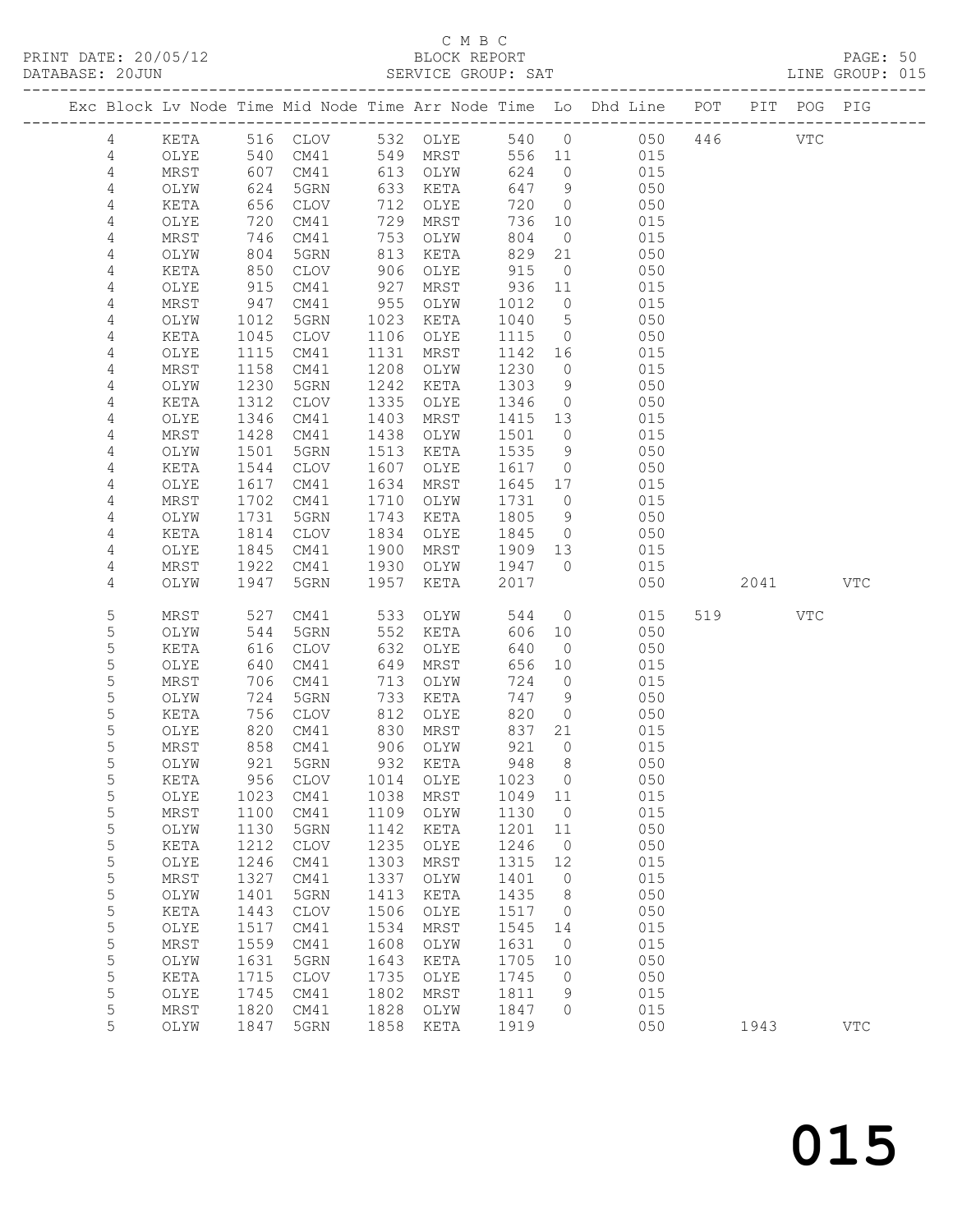# C M B C<br>BLOCK REPORT

|                                                                                |              |              |              |                |                               |         |          | PAGE: 51<br>LINE GROUP: 015 |  |
|--------------------------------------------------------------------------------|--------------|--------------|--------------|----------------|-------------------------------|---------|----------|-----------------------------|--|
| Exc Block Lv Node Time Mid Node Time Arr Node Time Lo Dhd Line POT PIT POG PIG |              |              |              |                |                               |         |          |                             |  |
| KETA 833 CLOV 849 OLYE 858 0 050 803 VTC<br>6                                  |              |              |              |                |                               |         |          |                             |  |
| 858 CM41 910 MRST 919 13 015<br>6<br>OLYE                                      |              |              |              |                |                               |         |          |                             |  |
| 6<br>932<br>MRST                                                               |              |              |              |                | CM41 940 OLYW 955 0 015       |         |          |                             |  |
| 6<br>955<br>1028<br>OLYW<br>5GRN 1006 KETA                                     |              |              |              |                | 1022 6 050                    |         |          |                             |  |
| 6<br>KETA<br>CLOV<br>1058                                                      |              | 1049 OLYE    | 1058 0       |                | 050<br>1124 20 015            |         |          |                             |  |
| 6<br>OLYE<br>CM41                                                              | 1113<br>1153 | MRST         |              |                |                               |         |          |                             |  |
| 6<br>CM41<br>MRST<br>1144                                                      | 1227         | OLYW         |              |                | 1215 0 015                    |         |          |                             |  |
| 6<br>1215<br>5GRN<br>OLYW<br>6<br>1257<br>KETA<br>CLOV                         | 1320         | KETA<br>OLYE | 1331 0       |                | 1246 11 050<br>050            |         |          |                             |  |
| 1331<br>6<br>CM41<br>OLYE                                                      | 1348         | MRST         |              |                | $1400$ $12$ $015$             |         |          |                             |  |
| 1412<br>CM41<br>6<br>MRST                                                      | 1422         | OLYW         | 1446         |                | $0$ 015                       |         |          |                             |  |
| 6<br>1446<br>5GRN<br>OLYW                                                      | 1458         | KETA         | 1520         | 9              | 050                           |         |          |                             |  |
| 6<br>1529<br>KETA<br>CLOV                                                      | 1552         | OLYE         | 1602         | $\overline{0}$ | 050                           |         |          |                             |  |
| 1602<br>6<br>OLYE<br>CM41                                                      | 1619         | MRST         |              |                | 1630 17 015                   |         |          |                             |  |
| 1647<br>CM41<br>6<br>MRST                                                      | 1655         | OLYW         | 1716         | $\overline{0}$ | 015                           |         |          |                             |  |
| 6<br>OLYW<br>1716<br>5GRN                                                      | 1728         | KETA         | 1750 9       |                | 050                           |         |          |                             |  |
| 6<br>1759<br>KETA<br>CLOV                                                      | 1819         | OLYE         | 1830 0       |                | 050                           |         |          |                             |  |
| 1830<br>6<br>OLYE<br>CM41                                                      | 1845         | MRST         | 1854 13      |                | 015                           |         |          |                             |  |
| 1907<br>6<br>MRST<br>CM41                                                      | 1915         | OLYW         | 1932         |                | $0$ 015                       |         |          |                             |  |
| 6<br>1932<br>OLYW<br>5GRN                                                      | 1942         | KETA         | 2003         |                | 12 050                        |         |          |                             |  |
| $\epsilon$<br>2015<br>CLOV<br>KETA                                             | 2034         | OLYE         | 2043         | $\overline{0}$ | 050                           |         |          |                             |  |
| 6<br>2043<br>OLYE<br>CM41                                                      | 2055         | MRST         | 2104         | 33             | 015                           |         |          |                             |  |
| 6<br>MRST<br>2137<br>CM41                                                      | 2145         | OLYW         | 2159         |                | $0$ 015                       |         |          |                             |  |
| 6<br>OLYW<br>2159<br>5GRN                                                      | 2207         | KETA         | 2223         |                | 2 050                         |         |          |                             |  |
| 6<br>2225<br>CLOV<br>KETA                                                      | 2251         | OLYE         | 2300         | $\overline{0}$ | 050                           |         |          |                             |  |
| 6<br>OLYE<br>2300<br>CM41                                                      | 2310         | MRST         | 2319         | 25             | 015                           |         |          |                             |  |
| 6<br>2344<br>CM41<br>MRST                                                      | 2351         | OLYW         | 2402         |                | $0$ 015                       |         |          |                             |  |
| 6<br>2402<br>5GRN<br>OLYW                                                      | 2410         | KETA         | 2425         |                | 2 050                         |         |          |                             |  |
| 6<br>2427<br>LAAN 2454 OLYE<br>CM41 2508 MRST<br>HODM<br>KETA                  |              |              | 2500         | $\overline{0}$ | 050                           |         |          |                             |  |
| 6<br>2500<br>OLYE                                                              |              |              | 2517         | 29             | 015                           |         |          |                             |  |
| 6<br>MRST<br>2546<br>6<br>HODM<br>2609                                         |              | MRST         | 2609<br>2639 | $\overline{0}$ | N15<br>$7\overline{ }$<br>N15 |         |          |                             |  |
| 6<br>MRST<br>2646                                                              |              | HODM         | 2733 6       |                | N20                           |         |          |                             |  |
| 6<br>2739<br>HODM                                                              |              | MRST         | 2828         |                | N20                           |         | 2833 VTC |                             |  |
|                                                                                |              |              |              |                |                               |         |          |                             |  |
| 841 CM41 849 OLYW 904 0 015<br>7<br>MRST                                       |              |              |              |                |                               | 833 VTC |          |                             |  |
| 7<br>904 5GRN<br>OLYW                                                          |              | 915 KETA     | 931 8        |                | 050                           |         |          |                             |  |
| $7\phantom{.}$<br>KETA 939 CLOV 957 OLYE 1006 0                                |              |              |              |                | 050                           |         |          |                             |  |
| 7<br>1006<br>CM41<br>OLYE                                                      | 1021         | MRST         | 1032         | 19             | 015                           |         |          |                             |  |
| 7<br>1051<br>CM41<br>MRST                                                      | 1059         | OLYW         | 1116         | $\circ$        | 015                           |         |          |                             |  |
| 7<br>OLYW<br>1116<br>5GRN                                                      | 1128         | KETA         | 1146         | 11             | 050                           |         |          |                             |  |
| 7<br>1157<br>KETA<br><b>CLOV</b>                                               | 1220         | OLYE         | 1231         | $\circ$        | 050                           |         |          |                             |  |
| 7<br>1231<br>OLYE<br>CM41<br>7<br>1311<br>CM41<br>MRST                         | 1248<br>1321 | MRST<br>OLYW | 1300<br>1345 | 11<br>$\circ$  | 015<br>015                    |         |          |                             |  |
| 7<br>1345<br>5GRN<br>OLYW                                                      | 1357         | KETA         | 1418         | 9              | 050                           |         |          |                             |  |
| $\boldsymbol{7}$<br>1427<br>KETA<br><b>CLOV</b>                                | 1450         | OLYE         | 1501         | $\circ$        | 050                           |         |          |                             |  |
| $\boldsymbol{7}$<br>OLYE<br>1501<br>CM41                                       | 1518         | MRST         | 1529         | 14             | 015                           |         |          |                             |  |
| 7<br>MRST<br>1543<br>CM41                                                      | 1553         | OLYW         | 1616         | $\circ$        | 015                           |         |          |                             |  |
| $\boldsymbol{7}$<br>1616<br>5GRN<br>OLYW                                       | 1628         | KETA         | 1650         | 11             | 050                           |         |          |                             |  |
| 7<br>KETA<br>1701<br><b>CLOV</b>                                               | 1721         | OLYE         | 1731         | $\circ$        | 050                           |         |          |                             |  |
| $\overline{7}$<br>1731<br>OLYE<br>CM41                                         | 1748         | MRST         | 1757         |                | 015                           | 1803    |          | $_{\rm VTC}$                |  |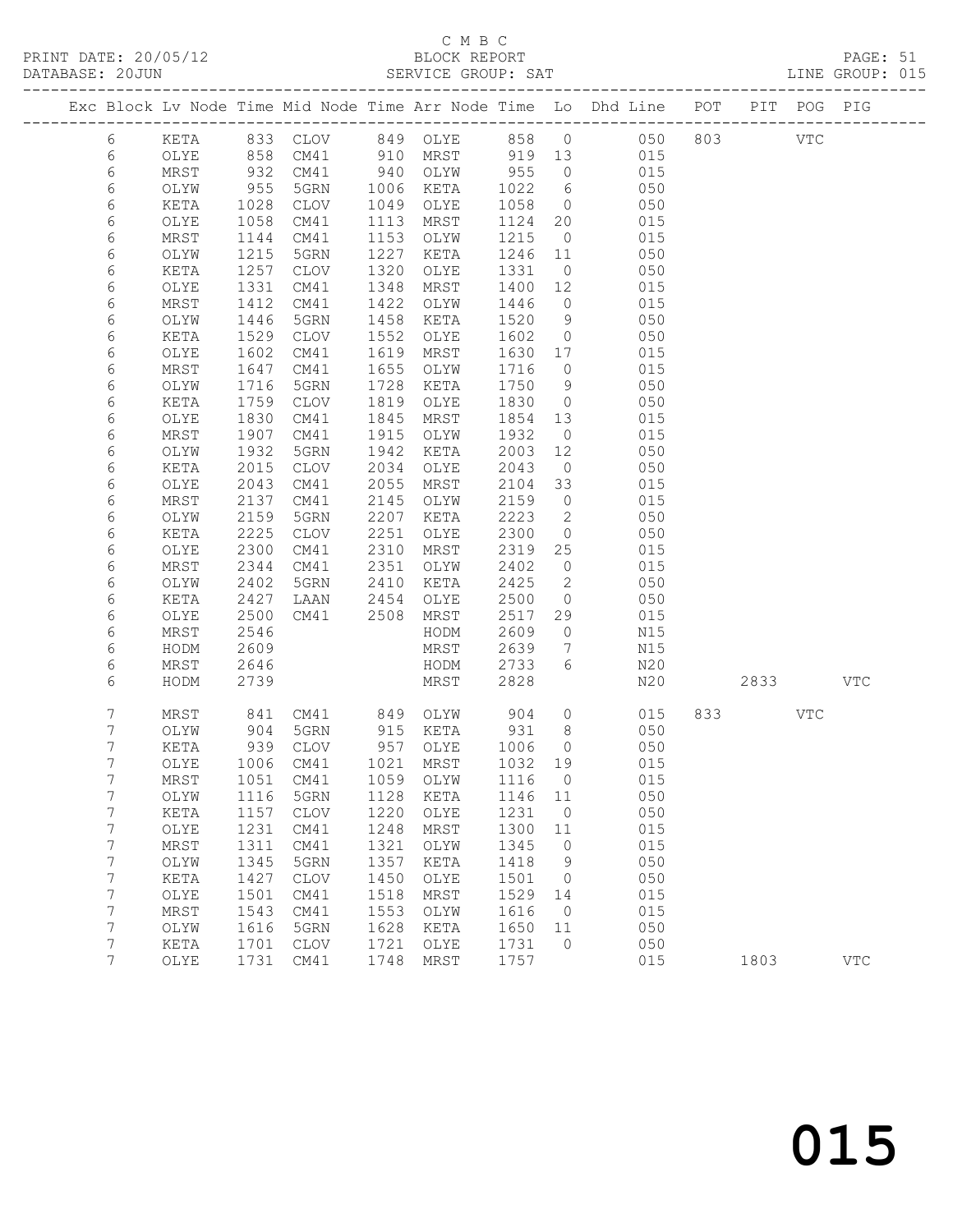#### C M B C<br>BLOCK REPORT SERVICE GROUP: SAT

|  |         |      |      |             |      |           |         |                | Exc Block Lv Node Time Mid Node Time Arr Node Time Lo Dhd Line POT |          |      | PIT POG PIG |            |
|--|---------|------|------|-------------|------|-----------|---------|----------------|--------------------------------------------------------------------|----------|------|-------------|------------|
|  | 8       | MRST |      | 1036 CM41   |      | 1044 OLYW | 1101 0  |                |                                                                    | 015 1028 |      | VTC         |            |
|  | 8       | OLYW | 1101 | 5GRN        | 1113 | KETA      | 1131 14 |                | 050                                                                |          |      |             |            |
|  | $\,8\,$ | KETA | 1145 | CLOV        | 1206 | OLYE      | 1216    | $\overline{0}$ | 050                                                                |          |      |             |            |
|  | $\,8\,$ | OLYE | 1216 | CM41        | 1233 | MRST      | 1245    | 11             | 015                                                                |          |      |             |            |
|  | $\,8\,$ | MRST | 1256 | CM41        | 1306 | OLYW      | 1330    | $\overline{0}$ | 015                                                                |          |      |             |            |
|  | $\,8\,$ | OLYW | 1330 | 5GRN        | 1342 | KETA      | 1403    | 9              | 050                                                                |          |      |             |            |
|  | 8       | KETA | 1412 | <b>CLOV</b> | 1435 | OLYE      | 1446    | $\overline{0}$ | 050                                                                |          |      |             |            |
|  | 8       | OLYE | 1446 | CM41        | 1503 | MRST      | 1515    | 13             | 015                                                                |          |      |             |            |
|  | 8       | MRST | 1528 | CM41        | 1538 | OLYW      | 1601    | $\overline{0}$ | 015                                                                |          |      |             |            |
|  | 8       | OLYW | 1601 | 5GRN        | 1613 | KETA      | 1635    | 9              | 050                                                                |          |      |             |            |
|  | $\,8\,$ | KETA | 1644 | <b>CLOV</b> | 1707 | OLYE      | 1717    | $\overline{0}$ | 050                                                                |          |      |             |            |
|  | $\,8\,$ | OLYE | 1717 | CM41        | 1734 | MRST      | 1745    | 19             | 015                                                                |          |      |             |            |
|  | 8       | MRST | 1804 | CM41        | 1812 | OLYW      | 1831    | $\bigcirc$     | 015                                                                |          |      |             |            |
|  | 8       | OLYW | 1831 | 5GRN        | 1842 | KETA      | 1903    | 18             | 050                                                                |          |      |             |            |
|  | 8       | KETA | 1921 | <b>CLOV</b> | 1940 | OLYE      | 1949    | $\bigcirc$     | 050                                                                |          |      |             |            |
|  | 8       | OLYE | 1949 | CM41        | 2003 | MRST      | 2012    | 24             | 015                                                                |          |      |             |            |
|  | 8       | MRST | 2036 | CM41        | 2044 | OLYW      | 2059    | $\overline{0}$ | 015                                                                |          |      |             |            |
|  | 8       | OLYW | 2059 | 5GRN        | 2108 | KETA      | 2125    | 10             | 050                                                                |          |      |             |            |
|  | $\,8\,$ | KETA | 2135 | CLOV        | 2152 | OLYE      | 2201    | $\overline{0}$ | 050                                                                |          |      |             |            |
|  | 8       | OLYE | 2201 | CM41        | 2211 | MRST      | 2220    | 24             | 015                                                                |          |      |             |            |
|  | 8       | MRST | 2244 | CM41        | 2251 | OLYW      | 2302    | $\circ$        | 015                                                                |          |      |             |            |
|  | 8       | OLYW | 2302 | 5GRN        | 2310 | KETA      | 2325    | 2              | 050                                                                |          |      |             |            |
|  | 8       | KETA | 2327 | <b>CLOV</b> | 2351 | OLYE      | 2400    | $\overline{0}$ | 050                                                                |          |      |             |            |
|  | 8       | OLYE | 2400 | CM41        | 2408 | MRST      | 2417    | 29             | 015                                                                |          |      |             |            |
|  | 8       | MRST | 2446 | CM41        | 2453 | OLYW      | 2502    | $\circ$        | 015                                                                |          |      |             |            |
|  | 8       | OLYW | 2502 | 5GRN        | 2510 | KETA      | 2525    | $\mathbf{2}$   | 050                                                                |          |      |             |            |
|  | 8       | KETA | 2527 | LAAN        | 2554 | OLYE      | 2600    | $\circ$        | 050                                                                |          |      |             |            |
|  | 8       | OLYE | 2600 | CM41        | 2608 | MRST      | 2617    | 8              | 015                                                                |          |      |             |            |
|  | 8       | MRST | 2625 |             |      | HODM      | 2704    | 5              | N8                                                                 |          |      |             |            |
|  | 8       | HODM | 2709 |             |      | MRST      | 2752    | 33             | N8                                                                 |          |      |             |            |
|  | 8       | MRST | 2825 |             |      | HODM      | 2904    | 5              | N8                                                                 |          |      |             |            |
|  | 8       | HODM | 2909 |             |      | MRST      | 2952    |                | N8                                                                 |          | 2957 |             | <b>VTC</b> |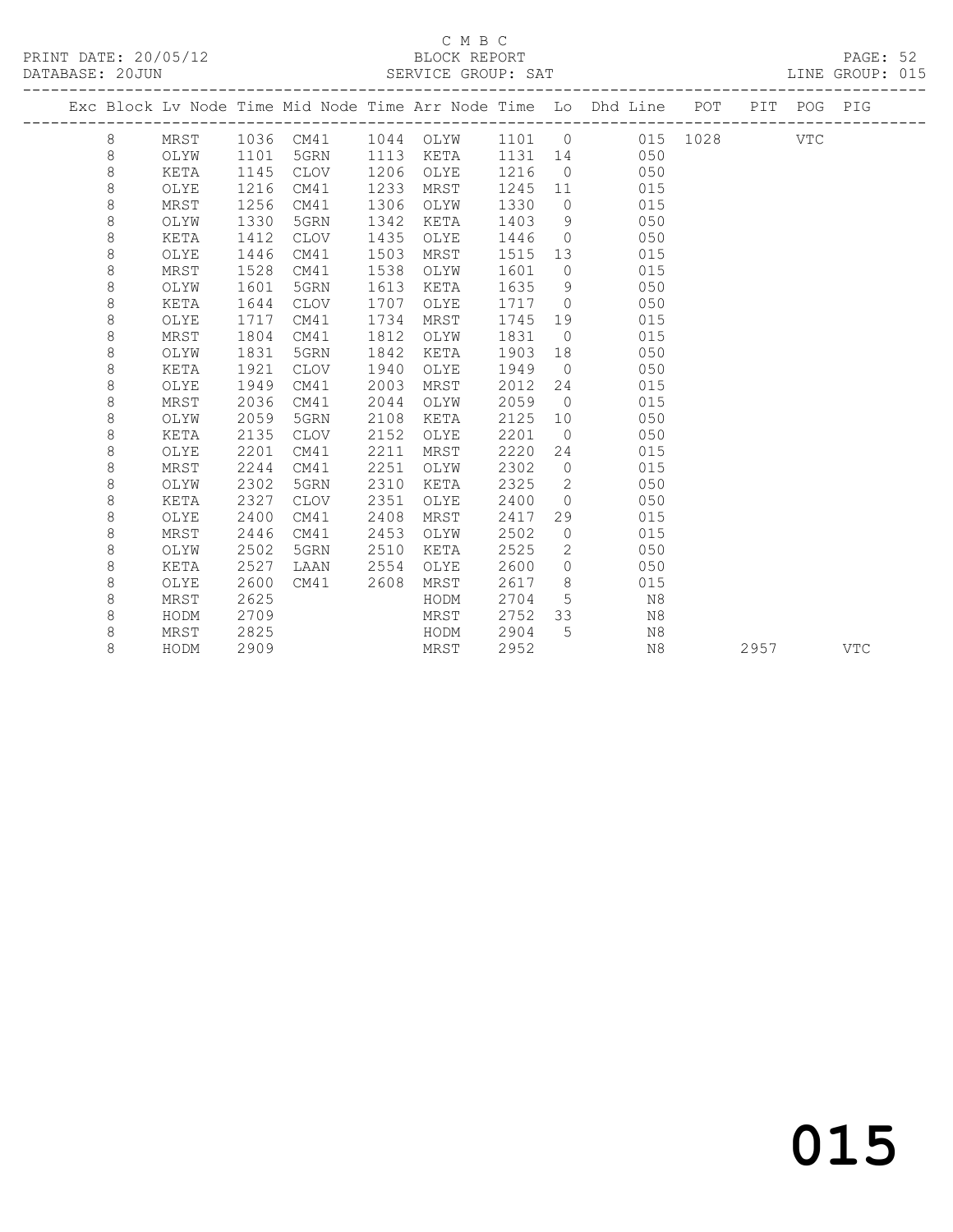# C M B C<br>BLOCK REPORT

|             |      |      |             |      | C M B C   |         |                |                                                                    |          |               | PAGE: 53<br>LINE GROUP: 015 |  |
|-------------|------|------|-------------|------|-----------|---------|----------------|--------------------------------------------------------------------|----------|---------------|-----------------------------|--|
|             |      |      |             |      |           |         |                | Exc Block Lv Node Time Mid Node Time Arr Node Time Lo Dhd Line POT |          | PIT POG PIG   |                             |  |
| 9           | KETA |      | 1117 CLOV   |      | 1138 OLYE | 1147 0  |                |                                                                    | 050 1047 | VTC           |                             |  |
| 9           | OLYE |      | 1147 CM41   | 1204 | MRST      | 1215 13 |                | 015                                                                |          |               |                             |  |
| 9           | MRST | 1228 | CM41        | 1238 | OLYW      | 1300    | $\circ$        | 015                                                                |          |               |                             |  |
| $\mathsf 9$ | OLYW | 1300 | 5GRN        | 1312 | KETA      | 1333    | 9              | 050                                                                |          |               |                             |  |
| 9           | KETA | 1342 | <b>CLOV</b> | 1405 | OLYE      | 1416    | $\circ$        | 050                                                                |          |               |                             |  |
| 9           | OLYE | 1416 | CM41        | 1433 | MRST      | 1445    | 13             | 015                                                                |          |               |                             |  |
| 9           | MRST | 1458 | CM41        | 1508 | OLYW      | 1531    | $\circ$        | 015                                                                |          |               |                             |  |
| 9           | OLYW | 1531 | 5GRN        | 1543 | KETA      | 1605    | 9              | 050                                                                |          |               |                             |  |
| 9           | KETA | 1614 | <b>CLOV</b> | 1637 | OLYE      | 1647    | $\circ$        | 050                                                                |          |               |                             |  |
| 9           | OLYE | 1647 | CM41        | 1704 | MRST      | 1715    | 19             | 015                                                                |          |               |                             |  |
| 9           | MRST | 1734 | CM41        | 1742 | OLYW      | 1801    | $\circ$        | 015                                                                |          |               |                             |  |
| $\mathsf 9$ | OLYW | 1801 | 5GRN        | 1813 | KETA      | 1834    | 12             | 050                                                                |          |               |                             |  |
| 9           | KETA | 1846 | <b>CLOV</b> | 1905 | OLYE      | 1916    | $\overline{0}$ | 050                                                                |          |               |                             |  |
| 9           | OLYE | 1916 | CM41        | 1931 | MRST      | 1940    | 18             | 015                                                                |          |               |                             |  |
| 9           | MRST | 1958 | CM41        | 2006 | OLYW      | 2021    | $\circ$        | 015                                                                |          |               |                             |  |
| $\mathsf 9$ | OLYW | 2021 | 5GRN        | 2030 | KETA      | 2047    | 8              | 050                                                                |          |               |                             |  |
| $\mathsf 9$ | KETA | 2055 | <b>CLOV</b> | 2112 | OLYE      | 2121    | $\circ$        | 050                                                                |          |               |                             |  |
| 9           | OLYE | 2121 | CM41        | 2133 | MRST      | 2142    | 15             | 015                                                                |          |               |                             |  |
| 9           | MRST | 2157 | CM41        | 2205 | OLYW      | 2219    | $\circ$        | 015                                                                |          |               |                             |  |
| 9           | OLYW | 2219 | 5GRN        | 2227 | KETA      | 2243    | 2              | 050                                                                |          |               |                             |  |
| $\mathsf 9$ | KETA | 2245 | <b>CLOV</b> | 2321 | OLYE      | 2330    | $\circ$        | 050                                                                |          |               |                             |  |
| 9           | OLYE | 2330 | CM41        | 2340 | MRST      | 2349    | 25             | 015                                                                |          |               |                             |  |
| 9           | MRST | 2414 | CM41        | 2421 | OLYW      | 2432    | $\circ$        | 015                                                                |          |               |                             |  |
| 9           | OLYW | 2432 | 5GRN        | 2440 | KETA      | 2455    | 2              | 050                                                                |          |               |                             |  |
| $\mathsf 9$ | KETA | 2457 | LAAN        | 2524 | OLYE      | 2530    | $\circ$        | 050                                                                |          |               |                             |  |
| 9           | OLYE | 2530 | CM41        | 2538 | MRST      | 2547    | 8              | 015                                                                |          |               |                             |  |
| 9           | MRST | 2555 |             |      | HODM      | 2634    | 15             | N8                                                                 |          |               |                             |  |
| 9           | HODM | 2649 |             |      | MRST      | 2732    | 14             | N8                                                                 |          |               |                             |  |
| 9           | MRST | 2746 |             |      | HODM      | 2833    | 6              | N20                                                                |          |               |                             |  |
| 9           | HODM | 2839 |             |      | MRST      | 2928    |                | N20                                                                |          | 2933 and 2933 | <b>VTC</b>                  |  |
| 10          | MRST | 1129 | CM41        | 1138 | OLYW      | 1200    | $\circ$        |                                                                    | 015 1121 | VTC           |                             |  |
| 10          | OLYW | 1200 | 5GRN        | 1212 | KETA      | 1231    | 11             | 050                                                                |          |               |                             |  |
| 10          | KETA | 1242 | <b>CLOV</b> | 1305 | OLYE      | 1316    | $\overline{0}$ | 050                                                                |          |               |                             |  |
| 10          | OLYE | 1316 | CM41        | 1333 | MRST      | 1345    | 12             | 015                                                                |          |               |                             |  |
| 10          | MRST | 1357 | CM41        | 1407 | OLYW      | 1431    | $\circ$        | 015                                                                |          |               |                             |  |
| 10          | OLYW | 1431 | 5GRN        | 1443 | KETA      | 1505    | 9              | 050                                                                |          |               |                             |  |

 10 KETA 1514 CLOV 1537 OLYE 1547 0 050 10 OLYE 1547 CM41 1604 MRST 1615 16 015 10 MRST 1631 CM41 1640 OLYW 1701 0 015 10 OLYW 1701 5GRN 1713 KETA 1735 9 050 10 KETA 1744 CLOV 1804 OLYE 1815 0 050 10 OLYE 1815 CM41 1831 MRST 1840 11 015 10 MRST 1851 CM41 1859 OLYW 1917 0 015 10 OLYW 1917 5GRN 1927 KETA 1948 9 050 10 KETA 1957 CLOV 2016 OLYE 2025 0 050 10 OLYE 2025 CM41 2039 MRST 2048 29 015 10 MRST 2117 CM41 2125 OLYW 2139 0 015 10 OLYW 2139 5GRN 2147 KETA 2203 2 050 10 KETA 2205 CLOV 2231 OLYE 2240 0 050 10 OLYE 2240 CM41 2250 MRST 2259 15 015 10 MRST 2314 CM41 2321 OLYW 2332 0 015 10 OLYW 2332 5GRN 2340 KETA 2355 2 050 10 KETA 2357 LAAN 2424 OLYE 2430 0 050 10 OLYE 2430 CM41 2438 MRST 2447 29 015 10 MRST 2516 CM41 2523 OLYW 2532 0 015 10 OLYW 2532 5GRN 2540 KETA 2555 6 15 050

|  | 015 |
|--|-----|
|  |     |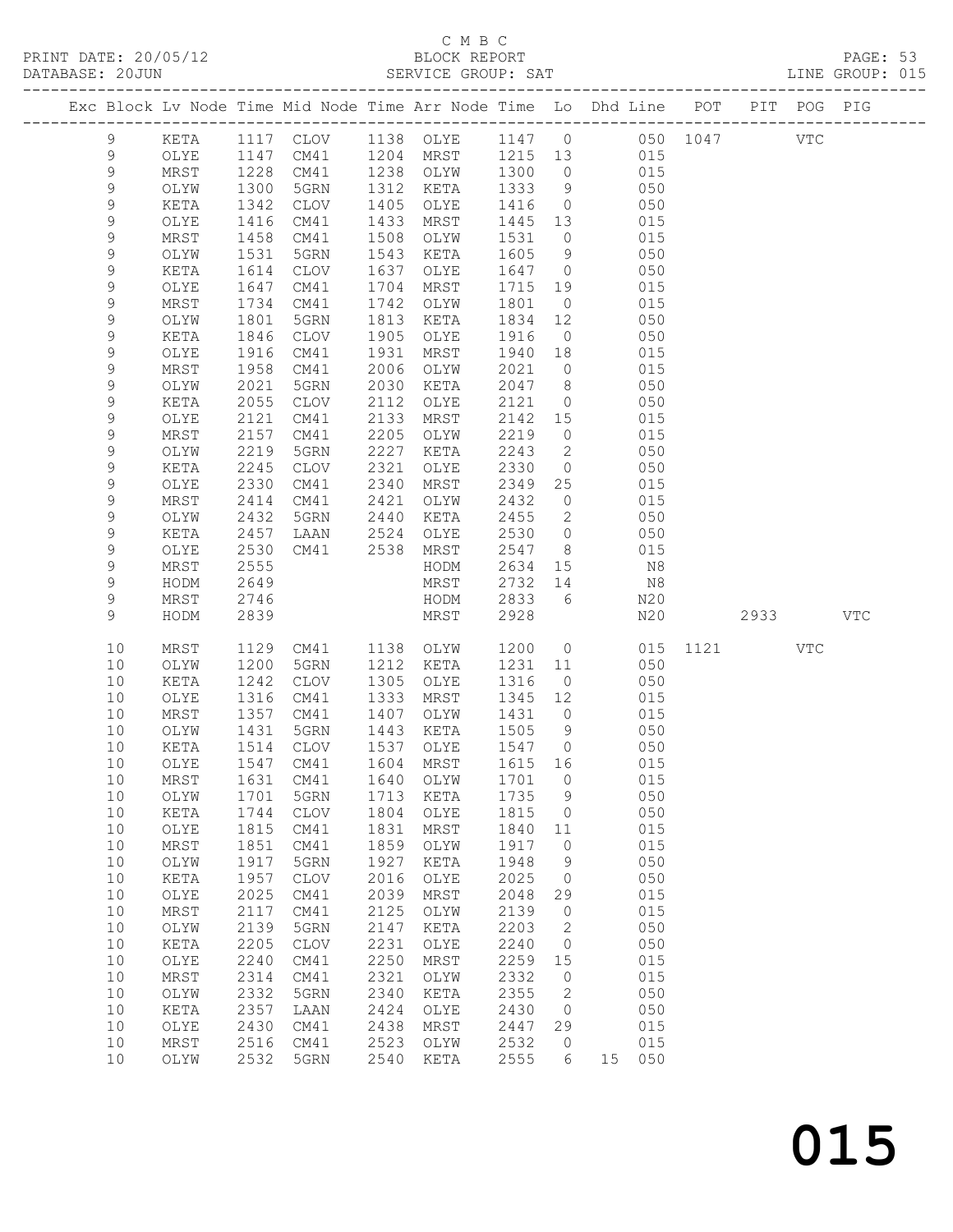| PRINT DATE: 20/05/12<br>DATABASE: 20JUN |          |              |              |  |              | C M B C<br>BLOCK REPORT | SERVICE GROUP: SAT |                                                                                |      | PAGE: 54<br>LINE GROUP: 015 |  |
|-----------------------------------------|----------|--------------|--------------|--|--------------|-------------------------|--------------------|--------------------------------------------------------------------------------|------|-----------------------------|--|
|                                         |          |              |              |  |              |                         |                    | Exc Block Ly Node Time Mid Node Time Arr Node Time Lo Dhd Line POT PIT POG PIG |      |                             |  |
|                                         | 10<br>10 | MRST<br>HODM | 2616<br>2639 |  | HODM<br>MRST |                         | 2639 0<br>2709     | N15<br>N15                                                                     | 2714 | VTC                         |  |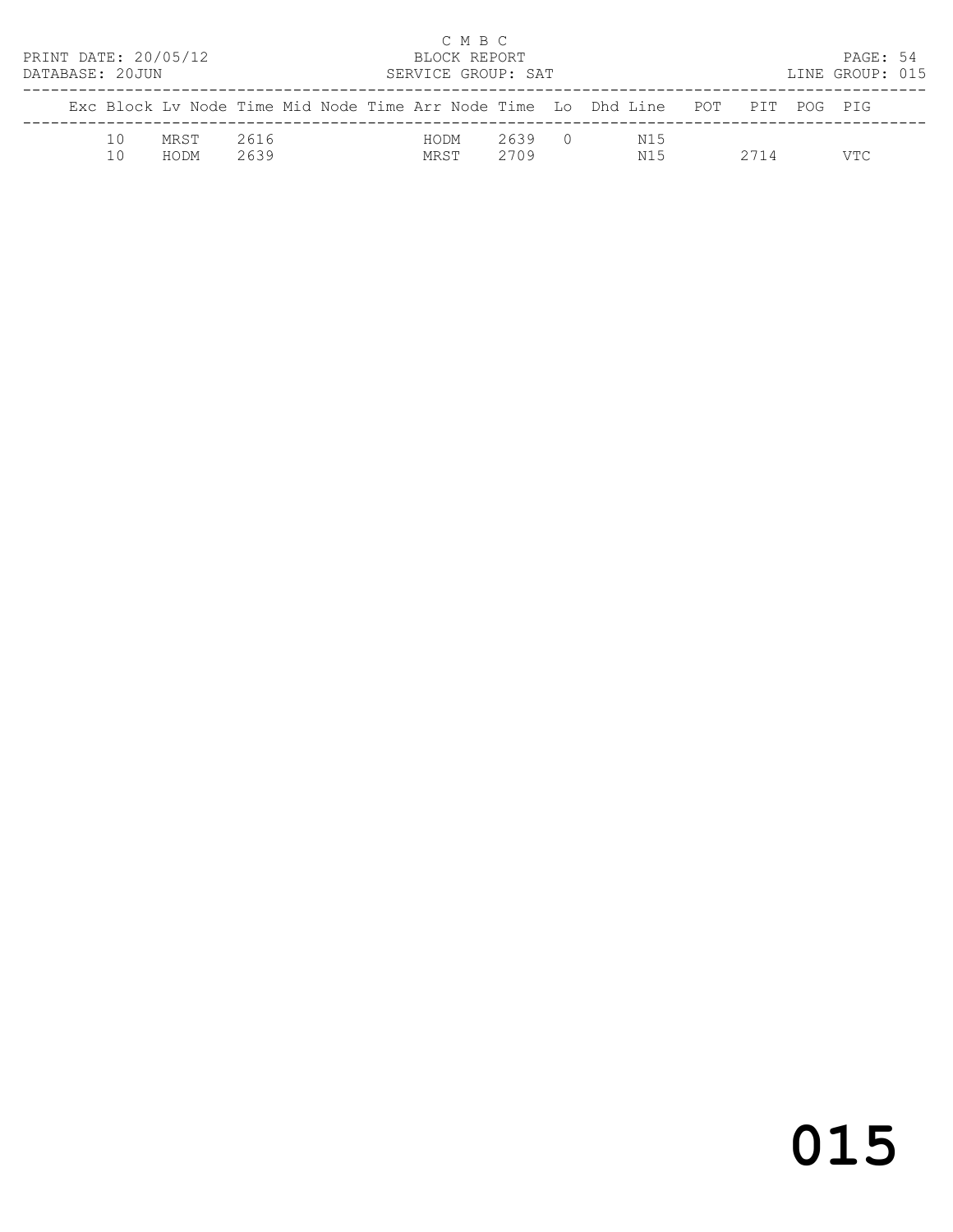| PRINT DATE: 20/05/12                                                 |                                                                              |                                                                  |                                                                           |                                                                  | C M B C                                                              | C M B C<br>BLOCK REPORT                                           |                                                                   | DESCRIPTION DESCRIPTION DESCRIPTION DESCRIPTION DESCRIPTION DESCRIPTION DESCRIPTIONS DESCRIPTIONS DESCRIPTIONS<br>DATABASE: 20JUN SERVICE GROUP: SAT LINE GROUP: 016                                                                                                                                                                                                                                                                           |                       | PAGE: 55      |  |
|----------------------------------------------------------------------|------------------------------------------------------------------------------|------------------------------------------------------------------|---------------------------------------------------------------------------|------------------------------------------------------------------|----------------------------------------------------------------------|-------------------------------------------------------------------|-------------------------------------------------------------------|------------------------------------------------------------------------------------------------------------------------------------------------------------------------------------------------------------------------------------------------------------------------------------------------------------------------------------------------------------------------------------------------------------------------------------------------|-----------------------|---------------|--|
|                                                                      | 29ST 29 AV STATION                                                           |                                                                  |                                                                           |                                                                  |                                                                      |                                                                   |                                                                   | 63LP 63 LOOP<br>EAKY EARLES & KINGSWAY CRBY GRANVILLE & BROADWAY<br>REBY RENFREW & BROADWAY VTCT Vancouver Trolley Depot                                                                                                                                                                                                                                                                                                                       |                       |               |  |
|                                                                      |                                                                              |                                                                  |                                                                           |                                                                  |                                                                      |                                                                   |                                                                   | Exc Block Lv Node Time Mid Node Time Arr Node Time Lo Dhd Line POT PIT POG PIG                                                                                                                                                                                                                                                                                                                                                                 |                       |               |  |
| 11<br>11<br>11<br>11<br>11<br>11<br>11<br>11<br>11<br>11<br>11<br>11 | 29ST<br>63LP<br>29ST<br>63LP<br>29ST<br>63LP<br>29ST<br>63LP<br>29ST         | 1850                                                             | 1716 HACO 1741 63LP 1838 12<br>GRBY                                       |                                                                  |                                                                      |                                                                   |                                                                   | 11 EAKY 530 HACO 552 63LP 631 16 016 503 VTCT<br>63LP 647 GRBY 709 29ST 747 15 016<br>29ST 802 HACO 824 63LP 913 13 016<br>63LP 926 GRBY 949 29ST 1039 7 016<br>1046 HACO 1111 63LP 1207 13 016<br>1220 GRBY 1248 29ST 1346 10 016<br>1356 HACO 1422 63LP 1526 15 016<br>1541 GRBY 1608 29ST 1707 9 016<br>016<br>1915 29ST 2008 9 016<br>2017 HACO 2039 63LP 2131 20 016<br>2151 GRBY 2214 29ST 2303 7 016<br>2310 HACO 2330 63LP 2422 22 016 |                       |               |  |
| 11<br>12<br>12<br>12<br>12<br>12<br>12<br>12<br>12<br>12             | 63LP<br>EAKY<br>63LP<br>29ST<br>63LP<br>29ST<br>63LP<br>29ST<br>63LP<br>29ST |                                                                  | 2444 GRBY<br>941 GRBY<br>1106 HACO<br>1240 GRBY<br>1601 GRBY<br>1736 HACO |                                                                  | 1801 63LP                                                            | 2503 KYEA 2553<br>1858                                            |                                                                   | 016 2619 VTCT<br>817 HACO 839 63LP 928 13 016<br>1006 29ST 1058 8 016<br>1131 63LP 1228 12 016<br>1308 29ST 1406 10 016<br>1416 HACO 1442 63LP 1546 15 016<br>1628 29ST 1727 9 016<br>016 1906 VTCT                                                                                                                                                                                                                                            | 523 VTCT              |               |  |
| 13<br>13<br>13<br>13<br>13<br>13<br>13<br>13                         | HANA<br>29ST<br>63LP<br>63LP<br>29ST<br>63LP<br>29ST                         | 1018<br>1146<br>1327<br>1506                                     | 13 29ST 846 HACO<br>GRBY<br>HACO<br>GRBY<br>HACO                          | 1045<br>1212<br>1356<br>1532                                     | 29ST<br>63LP<br>29ST<br>63LP                                         | 1137<br>1312 15<br>1456<br>1635                                   | $\overline{9}$<br>10                                              | NAST 537 NABY 542 HANA 548 0 007<br>909 63LP 1000 18 016<br>016<br>016<br>016<br>016                                                                                                                                                                                                                                                                                                                                                           | 502 VTCT<br>1643 VTCT |               |  |
| 14<br>14<br>14<br>14<br>14<br>14<br>14<br>14<br>14                   | EAKY<br>63LP<br>29ST<br>63LP<br>29ST<br>63LP<br>29ST<br>63LP<br>29ST         | 510<br>627<br>732<br>856<br>1016<br>1146<br>1316<br>1501<br>1636 | HACO<br>GRBY<br>HACO<br>GRBY<br>HACO<br>GRBY<br>HACO<br>GRBY<br>HACO      | 532<br>649<br>751<br>919<br>1039<br>1213<br>1342<br>1528<br>1702 | 63LP<br>29ST<br>63LP<br>29ST<br>63LP<br>29ST<br>63LP<br>29ST<br>63LP | 611<br>727<br>835<br>1009<br>1135<br>1307<br>1446<br>1627<br>1801 | 16<br>$5^{\circ}$<br>21<br>$\overline{7}$<br>11<br>9<br>15<br>- 9 | 016<br>016<br>016<br>016<br>016<br>016<br>016<br>016<br>016                                                                                                                                                                                                                                                                                                                                                                                    | 443 VTCT<br>1809      | $_{\rm VTCT}$ |  |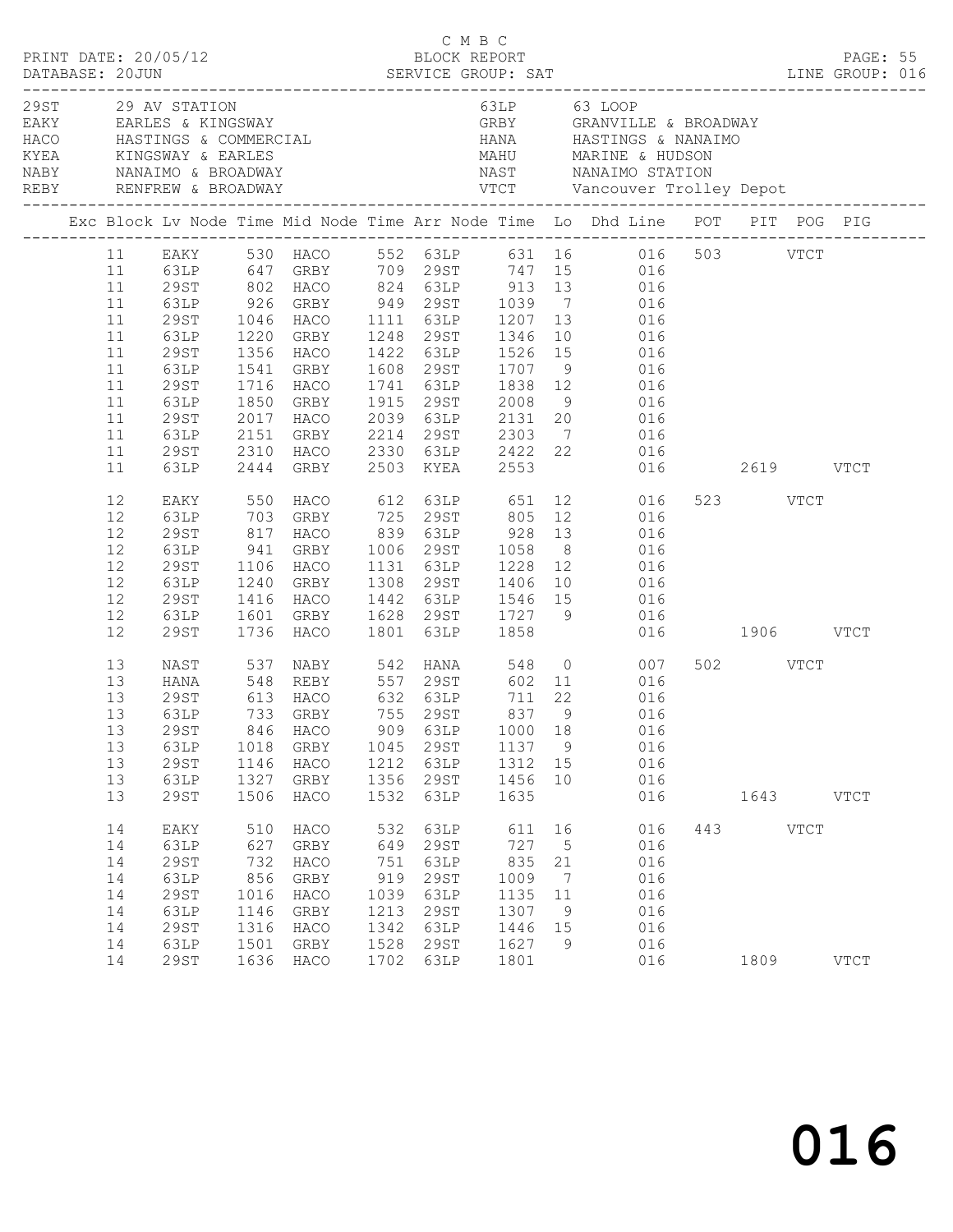# C M B C<br>BLOCK REPORT

PAGE: 56<br>LINE GROUP: 016

|  |    |             |            |                         |      |             |                                           |                | Exc Block Lv Node Time Mid Node Time Arr Node Time Lo Dhd Line POT PIT POG PIG |     |           |               |             |
|--|----|-------------|------------|-------------------------|------|-------------|-------------------------------------------|----------------|--------------------------------------------------------------------------------|-----|-----------|---------------|-------------|
|  | 15 | GRBY        |            | 605 GRBY                |      | 605 29ST    |                                           |                | 641 6 016                                                                      |     | 550       | $_{\rm VTCT}$ |             |
|  | 15 | 29ST        | 647        | HACO                    |      |             |                                           |                | 706 63LP 748 14 016                                                            |     |           |               |             |
|  | 15 | 63LP        |            | GRBY                    |      | 824 29ST    | $\begin{array}{c} 907 \\ 511 \end{array}$ |                | 016                                                                            |     |           |               |             |
|  | 15 | 29ST        | 802<br>916 | HACO                    |      | 939 63LP    | 1032 15                                   |                | 016                                                                            |     |           |               |             |
|  | 15 | 63LP        | 1047       | GRBY                    | 1114 | 29ST        | 1207                                      | 9              | 016                                                                            |     |           |               |             |
|  | 15 | <b>29ST</b> | 1216       | HACO                    | 1242 | 63LP        | 1343                                      | 16             | 016                                                                            |     |           |               |             |
|  | 15 | 63LP        | 1359       | GRBY                    | 1426 | 29ST        | 1526                                      | 10             | 016                                                                            |     |           |               |             |
|  | 15 | <b>29ST</b> | 1536       | HACO                    | 1602 | 63LP        | 1703                                      | 13             | 016                                                                            |     |           |               |             |
|  | 15 | 63LP        | 1716       | GRBY                    | 1741 | 29ST        | 1838                                      | 8 <sup>8</sup> | 016                                                                            |     |           |               |             |
|  | 15 | 29ST        | 1846       | HACO                    | 1909 | 63LP        | 2005                                      | 21             | 016                                                                            |     |           |               |             |
|  | 15 | 63LP        | 2026       | GRBY                    | 2049 | 29ST        | 2138                                      | 9              | 016                                                                            |     |           |               |             |
|  | 15 | 29ST        | 2147       | HACO                    | 2209 | 63LP        | 2301 12                                   |                | 016                                                                            |     |           |               |             |
|  | 15 | 63LP        | 2313       | GRBY                    | 2335 | 29ST        | 2423 12                                   |                | 016                                                                            |     |           |               |             |
|  | 15 | 29ST        | 2435       | HACO                    | 2455 | 63LP        | 2547                                      |                | 016                                                                            |     | 2552 VTCT |               |             |
|  | 16 | 63LP        | 607        | GRBY                    | 629  | 29ST        | 707                                       |                | 10<br>016                                                                      |     | 559 VTCT  |               |             |
|  | 16 | 29ST        | 717        | HACO                    | 736  | 63LP        | 820                                       | 21             | 016                                                                            |     |           |               |             |
|  | 16 | 63LP        | 841        | GRBY                    | 904  | 29ST        | 954                                       | 12             | 016                                                                            |     |           |               |             |
|  | 16 | 29ST        | 1006       | HACO                    | 1029 | 63LP        | 1125                                      | 11             | 016                                                                            |     |           |               |             |
|  | 16 | 63LP        | 1136       | GRBY                    | 1203 | 29ST        | 1257 9                                    |                | 016                                                                            |     |           |               |             |
|  | 16 | 29ST        | 1306       | HACO                    | 1332 | 63LP        | 1436 15                                   |                | 016                                                                            |     |           |               |             |
|  | 16 | 63LP        | 1451       | GRBY                    | 1518 | 29ST        | 1617                                      | 9              | 016                                                                            |     |           |               |             |
|  | 16 | <b>29ST</b> | 1626       | HACO                    | 1652 | 63LP        | 1751 13                                   |                | 016                                                                            |     |           |               |             |
|  | 16 | 63LP        | 1804       | GRBY                    | 1829 | 29ST        | 1923                                      | 9              | 016                                                                            |     |           |               |             |
|  | 16 | 29ST        | 1932       | HACO                    | 1956 | 63LP        | 2050 21                                   |                | 016                                                                            |     |           |               |             |
|  | 16 | 63LP        | 2111       | GRBY                    | 2134 | 29ST        | 2223                                      | 5 <sup>5</sup> | 016                                                                            |     |           |               |             |
|  | 16 | 29ST        | 2228       | HACO                    | 2250 | 63LP        | 2342                                      |                | 016                                                                            |     | 2347 VTCT |               |             |
|  | 17 | EAKY        | 629        | HACO                    | 651  | 63LP        | 730 17                                    |                | 016                                                                            | 600 | VTCT      |               |             |
|  | 17 | 63LP        | 747        | GRBY                    | 809  | 29ST        | 852                                       | 9              | 016                                                                            |     |           |               |             |
|  | 17 | 29ST        | 901        | HACO                    | 924  | 63LP        | 1017 10                                   |                | 016                                                                            |     |           |               |             |
|  | 17 | 63LP        | 1027       | GRBY                    | 1054 | 29ST        | 1147                                      | 9              | 016                                                                            |     |           |               |             |
|  | 17 | 29ST        | 1156       | HACO                    | 1222 | 63LP        | 1323                                      | 14             | 016                                                                            |     |           |               |             |
|  | 17 | 63LP        | 1337       | GRBY                    | 1406 | 29ST        | 1506                                      | 10             | 016                                                                            |     |           |               |             |
|  | 17 | 29ST        | 1516       | HACO                    | 1542 | 63LP        | 1643                                      | 13             | 016                                                                            |     |           |               |             |
|  | 17 | 63LP        | 1656       | GRBY                    | 1721 | 29ST        | 1818                                      | 8 <sup>8</sup> | 016                                                                            |     |           |               |             |
|  | 17 | <b>29ST</b> | 1826       | HACO                    | 1849 | 63LP        | 1945                                      |                | 016                                                                            |     | 1953 VTCT |               |             |
|  | 18 | EAKY        |            | 659 HACO                |      |             |                                           |                | 721 63LP 805 22 016                                                            |     | 629 VTCT  |               |             |
|  |    | 18 63LP     |            | 827 GRBY 850 29ST 938 8 |      |             |                                           |                | 016                                                                            |     |           |               |             |
|  | 18 | 29ST        | 946        | HACO                    | 1009 | 63LP        | 1103                                      | 13             | 016                                                                            |     |           |               |             |
|  | 18 | 63LP        | 1116       | GRBY                    | 1143 | 29ST        | 1237                                      | 9              | 016                                                                            |     |           |               |             |
|  | 18 | <b>29ST</b> | 1246       | HACO                    | 1312 | 63LP        | 1415                                      | 14             | 016                                                                            |     |           |               |             |
|  | 18 | 63LP        | 1429       | GRBY                    | 1456 | <b>29ST</b> | 1556                                      | 10             | 016                                                                            |     |           |               |             |
|  | 18 | 29ST        | 1606       | HACO                    | 1632 | 63LP        | 1733                                      | 13             | 016                                                                            |     |           |               |             |
|  | 18 | 63LP        | 1746       | GRBY                    | 1811 | 29ST        | 1908                                      | 9              | 016                                                                            |     |           |               |             |
|  | 18 | <b>29ST</b> | 1917       | HACO                    | 1941 | 63LP        | 2035                                      | 21             | 016                                                                            |     |           |               |             |
|  | 18 | 63LP        | 2056       | GRBY                    | 2119 | 29ST        | 2208                                      |                | 016                                                                            |     | 2236      |               | <b>VTCT</b> |
|  | 19 | MAHU        | 655        | ${\tt GRBY}$            |      | 63LP        | 701                                       | 17             | 010                                                                            | 653 |           | <b>VTCT</b>   |             |
|  | 19 | 63LP        | 718        | GRBY                    | 740  | 29ST        | 822                                       | 9              | 016                                                                            |     |           |               |             |
|  | 19 | <b>29ST</b> | 831        | HACO                    | 854  | 63LP        | 945                                       | 13             | 016                                                                            |     |           |               |             |
|  | 19 | 63LP        | 958        | GRBY                    | 1025 | <b>29ST</b> | 1117                                      | 9              | 016                                                                            |     |           |               |             |
|  | 19 | <b>29ST</b> | 1126       | HACO                    | 1152 | 63LP        | 1252                                      | 15             | 016                                                                            |     |           |               |             |
|  | 19 | 63LP        | 1307       | GRBY                    | 1336 | 29ST        | 1436                                      | 10             | 016                                                                            |     |           |               |             |
|  | 19 | <b>29ST</b> | 1446       | HACO                    | 1512 | 63LP        | 1615                                      | 15             | 016                                                                            |     |           |               |             |
|  | 19 | 63LP        | 1630       | GRBY                    | 1656 | 29ST        | 1757                                      | 9              | 016                                                                            |     |           |               |             |
|  |    |             |            |                         |      |             |                                           |                |                                                                                |     |           |               |             |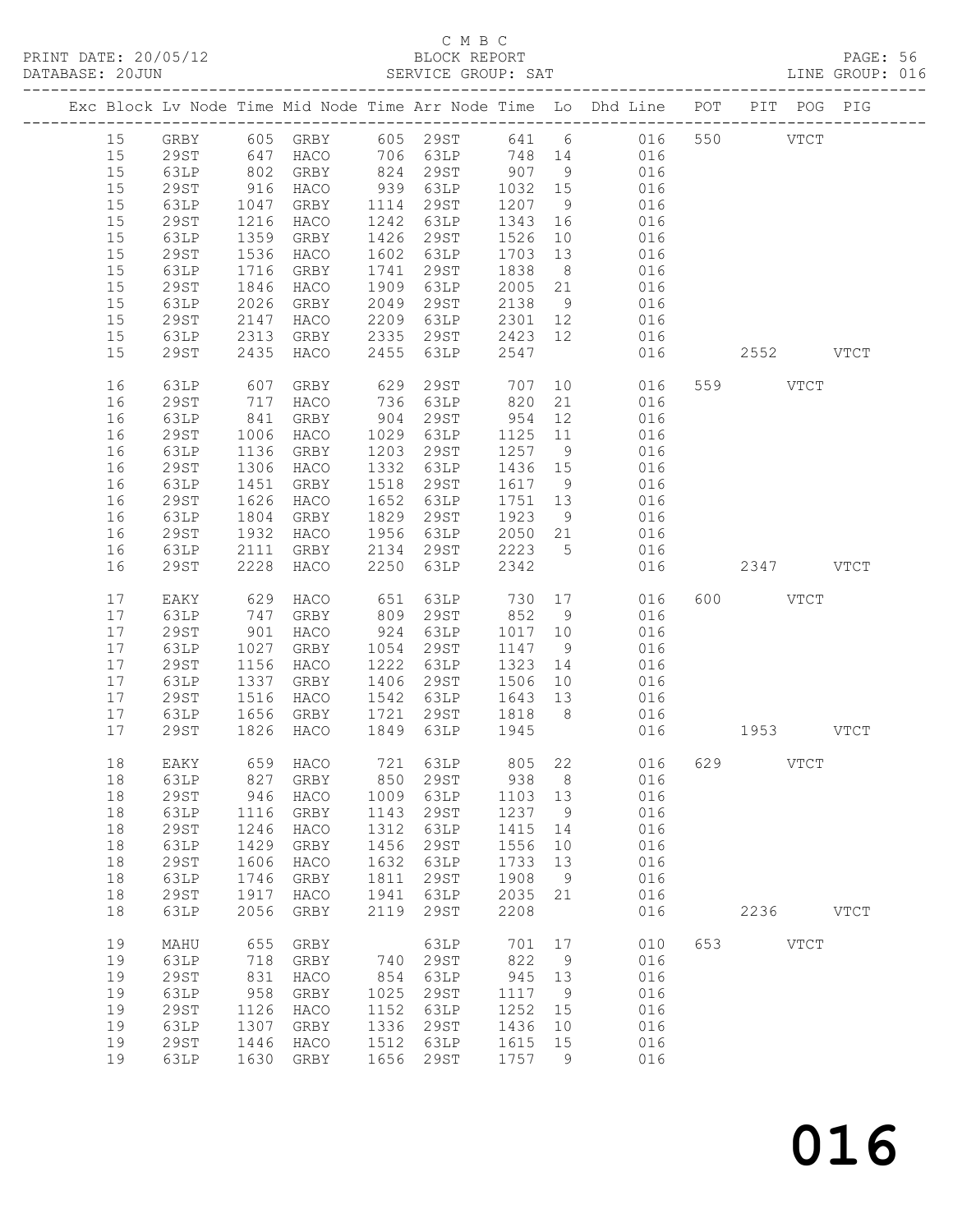### C M B C<br>BLOCK REPORT

PAGE: 57<br>LINE GROUP: 016

|  |          |              |      |                                    |      |                             |         |                 | Exc Block Lv Node Time Mid Node Time Arr Node Time Lo Dhd Line POT PIT POG PIG |     |              |             |             |
|--|----------|--------------|------|------------------------------------|------|-----------------------------|---------|-----------------|--------------------------------------------------------------------------------|-----|--------------|-------------|-------------|
|  | 19       | 29ST         |      |                                    |      |                             |         |                 | 1806 HACO 1831 63LP 1927 016 1935                                              |     |              |             | <b>VTCT</b> |
|  | 20<br>20 | EAKY<br>63LP | 906  | 744 HACO<br>GRBY                   |      | 806 63LP 850 16<br>929 29ST | 1019    | $\overline{7}$  | 016                                                                            |     | 016 714 VTCT |             |             |
|  |          |              |      |                                    |      |                             |         |                 |                                                                                |     |              |             |             |
|  | 20       | 29ST         | 1026 | HACO                               | 1051 | 63LP                        | 1147 15 |                 | 016                                                                            |     |              |             |             |
|  | 20       | 63LP         | 1202 | GRBY                               | 1230 | 29ST                        | 1326    | 10              | 016                                                                            |     |              |             |             |
|  | 20       | <b>29ST</b>  | 1336 | HACO                               | 1402 | 63LP                        | 1506    | 15              | 016                                                                            |     |              |             |             |
|  | 20       | 63LP         | 1521 | GRBY                               | 1548 | 29ST                        | 1647    | 9               | 016                                                                            |     |              |             |             |
|  | 20       | <b>29ST</b>  | 1656 | HACO                               | 1721 | 63LP                        | 1818    | 17              | 016                                                                            |     |              |             |             |
|  |          |              |      |                                    |      |                             |         |                 |                                                                                |     |              |             |             |
|  | 20       | 63LP         | 1835 | GRBY                               | 1900 | 29ST                        | 1953    | 10              | 016                                                                            |     |              |             |             |
|  | 20       | <b>29ST</b>  | 2003 | HACO                               | 2025 | 63LP                        | 2117    | 14              | 016                                                                            |     |              |             |             |
|  | 20       | 63LP         | 2131 | GRBY                               | 2154 | 29ST                        | 2243    | 5 <sup>5</sup>  | 016                                                                            |     |              |             |             |
|  | 20       | 29ST         | 2248 | HACO                               | 2310 | 63LP                        | 2402 12 |                 | 016                                                                            |     |              |             |             |
|  | 20       | 63LP         | 2414 | GRBY                               | 2433 | KYEA                        | 2523    |                 | 016                                                                            |     | 2549 VTCT    |             |             |
|  |          |              |      |                                    |      |                             |         |                 |                                                                                |     |              |             |             |
|  | 21       | MAHU         | 751  | GRBY                               |      | 63LP                        | 757     |                 | 15<br>010                                                                      |     | 749 VTCT     |             |             |
|  |          |              |      |                                    |      |                             |         |                 |                                                                                |     |              |             |             |
|  | 21       | 63LP         | 812  | GRBY                               |      | 835 29ST                    | 923     | 8 <sup>8</sup>  | 016                                                                            |     |              |             |             |
|  | 21       | <b>29ST</b>  | 931  | HACO                               | 954  | 63LP                        | 1048    | 18              | 016                                                                            |     |              |             |             |
|  | 21       | 63LP         | 1106 | GRBY                               | 1133 | 29ST                        | 1227 9  |                 | 016                                                                            |     |              |             |             |
|  | 21       | 29ST         | 1236 | HACO                               | 1302 | 63LP                        | 1405    | 14              | 016                                                                            |     |              |             |             |
|  | 21       | 63LP         | 1419 | GRBY                               | 1446 | 29ST                        | 1546    | 10              | 016                                                                            |     |              |             |             |
|  | 21       | 29ST         | 1556 | HACO                               | 1622 | 63LP                        | 1723    | 13              | 016                                                                            |     |              |             |             |
|  |          |              |      |                                    |      |                             |         |                 |                                                                                |     |              |             |             |
|  | 21       | 63LP         | 1736 | GRBY                               |      | 1801 29ST                   | 1858    |                 | 016                                                                            |     | 1932 VTCT    |             |             |
|  |          |              |      |                                    |      |                             |         |                 |                                                                                |     |              |             |             |
|  | 22       | MAHU         | 903  | GRBY                               |      | 63LP                        | 909     | $7\overline{ }$ | 010                                                                            |     | 901 VTCT     |             |             |
|  | 22       | 63LP         | 916  | GRBY                               |      | 939 29ST                    | 1029    | $7\overline{ }$ | 016                                                                            |     |              |             |             |
|  | 22       | <b>29ST</b>  | 1036 | HACO                               | 1101 | 63LP                        | 1157    | 15              | 016                                                                            |     |              |             |             |
|  | 22       | 63LP         | 1212 | GRBY                               | 1240 | 29ST                        | 1336    | 10              | 016                                                                            |     |              |             |             |
|  | 22       | 29ST         | 1346 | HACO                               | 1412 | 63LP                        | 1516 15 |                 | 016                                                                            |     |              |             |             |
|  | 22       |              | 1531 |                                    | 1558 | 29ST                        | 1657    | 9               | 016                                                                            |     |              |             |             |
|  |          | 63LP         |      | GRBY                               |      |                             |         |                 |                                                                                |     |              |             |             |
|  | 22       | <b>29ST</b>  | 1706 | HACO                               | 1731 | 63LP                        | 1828    |                 | 016                                                                            |     | 1836 VTCT    |             |             |
|  | 23       |              | 918  |                                    |      |                             | 924     | $7\overline{ }$ | 010                                                                            |     | 916 VTCT     |             |             |
|  |          | MAHU         |      | GRBY                               |      | 63LP                        |         |                 |                                                                                |     |              |             |             |
|  | 23       | 63LP         | 931  | GRBY                               |      | 956 29ST                    | 1048    | 8 <sup>8</sup>  | 016                                                                            |     |              |             |             |
|  | 23       | 29ST         | 1056 | HACO                               | 1121 | 63LP                        | 1218    | 12              | 016                                                                            |     |              |             |             |
|  | 23       | 63LP         | 1230 | GRBY                               | 1258 | 29ST                        | 1356    | 10              | 016                                                                            |     |              |             |             |
|  | 23       | 29ST         | 1406 | HACO                               |      | 1432 63LP                   | 1536 15 |                 | 016                                                                            |     |              |             |             |
|  | 23       | 63LP         | 1551 | GRBY                               |      | 1618 29ST                   | 1717 9  |                 | 016                                                                            |     |              |             |             |
|  | 23       | 29ST         |      | 1726 HACO                          |      | 1751 63LP                   | 1848 17 |                 | 016                                                                            |     |              |             |             |
|  |          |              |      |                                    |      |                             |         |                 |                                                                                |     |              |             |             |
|  |          |              |      | 23 63LP 1905 GRBY 1930 29ST 2023 9 |      |                             |         |                 | 016                                                                            |     |              |             |             |
|  | 23       | 29ST         | 2032 | HACO                               | 2054 | 63LP                        | 2146    |                 | 016                                                                            |     | 2151         |             | <b>VTCT</b> |
|  |          |              |      |                                    |      |                             |         |                 |                                                                                |     |              |             |             |
|  | 24       | MAHU         | 933  | GRBY                               |      | 63LP                        | 939     | 12              | 010                                                                            | 931 |              | <b>VTCT</b> |             |
|  | 24       | 63LP         | 951  | GRBY                               | 1016 | 29ST                        | 1108    | 8               | 016                                                                            |     |              |             |             |
|  | 24       | <b>29ST</b>  | 1116 | HACO                               | 1141 | 63LP                        | 1238    | 9               | 016                                                                            |     |              |             |             |
|  | 24       | 63LP         | 1247 | GRBY                               | 1316 | 29ST                        | 1416    | 10              | 016                                                                            |     |              |             |             |
|  | 24       | <b>29ST</b>  | 1426 | HACO                               | 1452 | 63LP                        | 1555    | 16              | 016                                                                            |     |              |             |             |
|  |          |              |      |                                    |      |                             |         |                 |                                                                                |     |              |             |             |
|  | 24       | 63LP         | 1611 | GRBY                               | 1638 | 29ST                        | 1737    | 9               | 016                                                                            |     |              |             |             |
|  | 24       | <b>29ST</b>  | 1746 | HACO                               | 1811 | 63LP                        | 1907    | 13              | 016                                                                            |     |              |             |             |
|  | 24       | 63LP         | 1920 | GRBY                               | 1945 | 29ST                        | 2038    | - 9             | 016                                                                            |     |              |             |             |
|  | 24       | 29ST         | 2047 | HACO                               | 2109 | 63LP                        | 2201    | 13              | 016                                                                            |     |              |             |             |
|  | 24       | 63LP         | 2214 | GRBY                               | 2236 | 29ST                        | 2325    | 10              | 016                                                                            |     |              |             |             |
|  | 24       | <b>29ST</b>  | 2335 | HACO                               | 2355 | 63LP                        | 2447    |                 | 016                                                                            |     | 2452         |             | <b>VTCT</b> |
|  |          |              |      |                                    |      |                             |         |                 |                                                                                |     |              |             |             |
|  | 25       | EAKY         | 953  | HACO                               | 1019 | 63LP                        | 1115    | 11              | 016                                                                            | 921 |              | <b>VTCT</b> |             |
|  | 25       | 63LP         | 1126 | GRBY                               | 1153 | 29ST                        | 1247    | 9               | 016                                                                            |     |              |             |             |
|  |          |              |      |                                    |      |                             |         |                 |                                                                                |     |              |             |             |
|  | 25       | <b>29ST</b>  | 1256 | HACO                               | 1322 | 63LP                        | 1426    | 13              | 016                                                                            |     |              |             |             |
|  |          |              |      |                                    |      |                             |         |                 |                                                                                |     |              |             |             |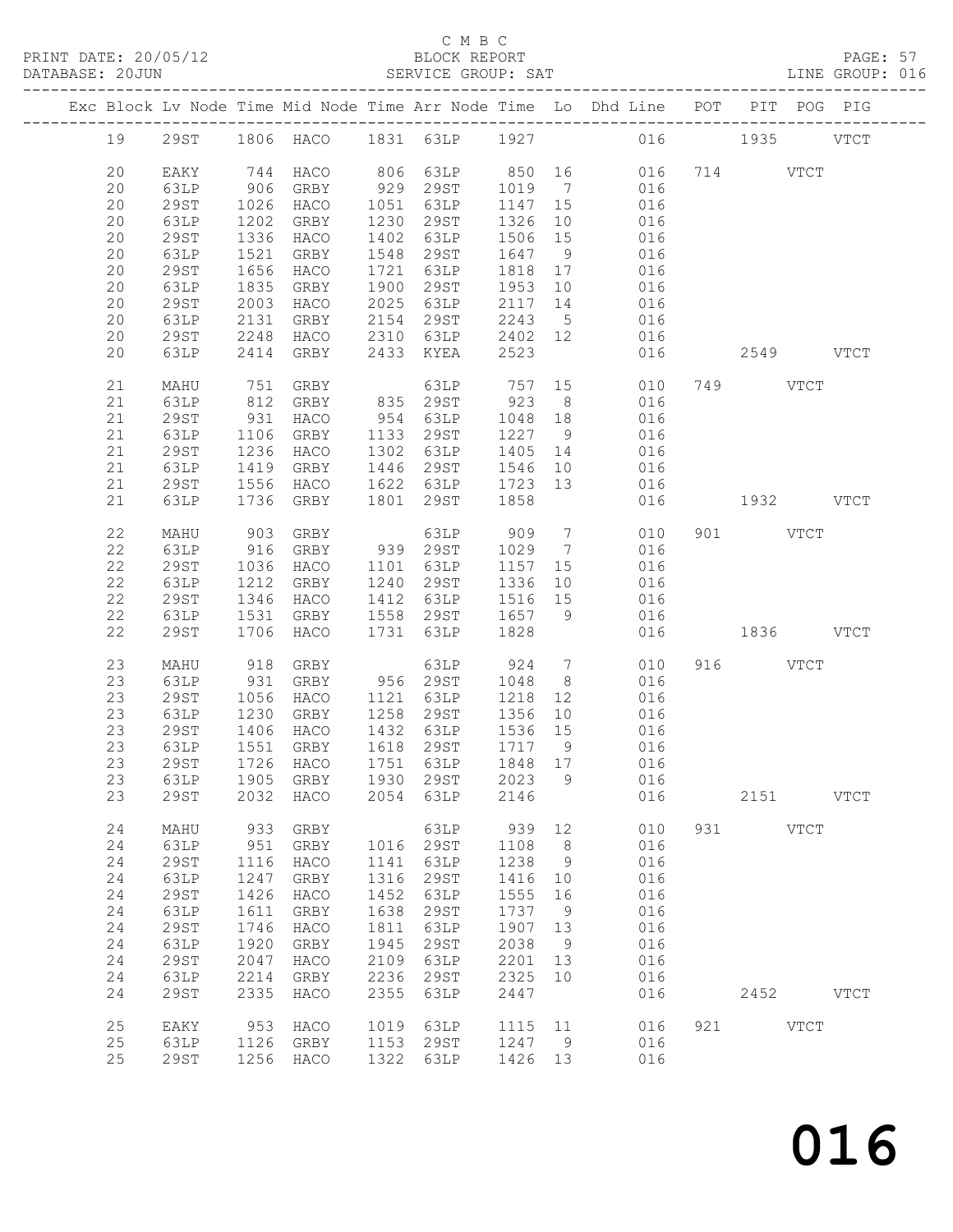#### C M B C<br>BLOCK REPORT

PAGE: 58<br>LINE GROUP: 016

|    |             |      |                               |      |                                       |         |                | Exc Block Lv Node Time Mid Node Time Arr Node Time Lo Dhd Line POT                                                                        |               |           | PIT POG PIG |
|----|-------------|------|-------------------------------|------|---------------------------------------|---------|----------------|-------------------------------------------------------------------------------------------------------------------------------------------|---------------|-----------|-------------|
|    |             |      |                               |      |                                       |         |                | 25 63LP 1439 GRBY 1506 29ST 1606 10 016                                                                                                   |               |           |             |
| 25 |             |      | 29ST 1616 HACO 1642 63LP 1743 |      |                                       |         |                | 016 1751 VTCT                                                                                                                             |               |           |             |
| 26 | MAHU        | 948  | GRBY                          |      |                                       |         |                | $\begin{array}{cccccccc} & 63 \text{LP} & 954 & 14 & 010 & 946 & & \text{VTCT} \\ 1035 & 29 \text{ST} & 1127 & 9 & 016 & & & \end{array}$ |               |           |             |
| 26 | 63LP        | 1008 | GRBY                          |      |                                       |         |                |                                                                                                                                           |               |           |             |
| 26 | 29ST        | 1136 | HACO                          |      | 1202 63LP                             | 1302 15 |                | 016                                                                                                                                       |               |           |             |
| 26 | 63LP        | 1317 | GRBY                          |      | 1346 29ST                             | 1446 10 |                | 016                                                                                                                                       |               |           |             |
| 26 | 29ST        | 1456 | HACO                          |      | 1522 63LP                             | 1625 15 |                | 016                                                                                                                                       |               |           |             |
| 26 | 63LP        | 1640 | GRBY                          |      | 1706 29ST                             | 1807 9  |                | 016<br>016                                                                                                                                |               |           |             |
| 26 | 29ST        |      | $1816$ HACO                   |      | 1841 63LP                             | 1937 14 |                |                                                                                                                                           |               |           |             |
| 26 | 63LP        | 1951 |                               |      | GRBY 2016 29ST 2108 19                |         |                | 016                                                                                                                                       |               |           |             |
| 26 | 29ST        | 2127 |                               |      | HACO 2149 63LP                        | 2241 13 |                | 016                                                                                                                                       |               |           |             |
| 26 | 63LP        |      | 2254 GRBY                     |      | 2316 29ST                             | 2405    |                |                                                                                                                                           | 016           | 2431 VTCT |             |
| 27 | MAHU        | 1023 | GRBY                          |      | 63LP                                  |         |                | 1029 8 010 1021 VTCT                                                                                                                      |               |           |             |
| 27 | 63LP        |      | 1037 GRBY 1104 29ST           |      |                                       | 1157 9  |                | 016                                                                                                                                       |               |           |             |
| 27 | 29ST        | 1206 | HACO                          |      |                                       | 1333 14 |                | 016                                                                                                                                       |               |           |             |
| 27 | 63LP        | 1347 | GRBY                          |      | 1232 63LP<br>1416 29ST                | 1516 10 |                | 016                                                                                                                                       |               |           |             |
| 27 | 29ST        | 1526 | HACO                          |      | 1552 63LP                             | 1653 13 |                | 016                                                                                                                                       |               |           |             |
| 27 | 63LP        | 1706 | GRBY                          |      | 1731 29ST                             | 1828 8  |                | 016                                                                                                                                       |               |           |             |
| 27 | 29ST        | 1836 | HACO                          |      | 1859 63LP                             | 1955 16 |                | 016                                                                                                                                       |               |           |             |
| 27 | 63LP        |      | 2011 GRBY                     |      | 2034 29ST                             | 2123    |                |                                                                                                                                           | 016 2156 VTCT |           |             |
|    |             |      |                               |      |                                       |         |                |                                                                                                                                           |               |           |             |
| 28 | MAHU        | 1038 | GRBY                          |      | 63LP                                  |         |                | 1044 12 010 1036 VTCT                                                                                                                     |               |           |             |
| 28 | 63LP        |      | 1056 GRBY                     |      | 1123 29ST                             | 1217 9  |                | 016                                                                                                                                       |               |           |             |
| 28 | 29ST        | 1226 | HACO                          |      | 1252 63LP 1355 14                     |         |                | 016                                                                                                                                       |               |           |             |
| 28 | 63LP        | 1409 | GRBY                          |      | 1436 29ST 1536 10                     |         |                | 016                                                                                                                                       |               |           |             |
| 28 | 29ST        | 1546 | HACO                          |      | 1612 63LP                             | 1713 13 |                | 016                                                                                                                                       |               |           |             |
| 28 | 63LP        | 1726 | GRBY                          |      | 1751 29ST                             | 1848 14 |                | 016                                                                                                                                       |               |           |             |
| 28 | 29ST        | 1902 | HACO                          |      | 1926 63LP                             | 2020 21 |                | 016<br>016                                                                                                                                |               |           |             |
| 28 | 63LP        | 2041 | GRBY                          |      | 2104 29ST 2153 14                     |         |                |                                                                                                                                           |               |           |             |
| 28 | 29ST        | 2207 | HACO                          |      | 2229 63LP                             | 2321 23 |                | 016                                                                                                                                       |               |           |             |
| 28 | 63LP        | 2344 | GRBY                          |      | 2403 29ST                             | 2451 14 |                | 016                                                                                                                                       |               |           |             |
| 28 | 29ST        | 2505 | HACO                          |      | 2525 63LP                             | 2617    |                |                                                                                                                                           | 016           | 2622 VTCT |             |
| 29 | MAHU        |      | 1136 GRBY                     |      |                                       |         |                | 63LP 1142 11 010 1134 VTCT                                                                                                                |               |           |             |
| 29 | 63LP        |      | 1153 GRBY 1221 29ST 1317 9    |      |                                       |         |                | 016                                                                                                                                       |               |           |             |
| 29 | 29ST        |      | 1326 HACO                     |      | 1352 63LP 1456 15<br>1538 29ST 1637 9 |         |                |                                                                                                                                           |               |           |             |
| 29 | 63LP        |      | $1511$ GRBY                   |      | 1538 29ST                             | 1637 9  |                | $016$<br>$016$                                                                                                                            |               |           |             |
|    |             |      |                               |      |                                       |         |                | 29  29ST  1646  HACO  1711  63LP  1808  11  016                                                                                           |               |           |             |
| 29 | 63LP        |      | 1819 GRBY                     | 1844 | 29ST                                  | 1938    | - 9            | 016                                                                                                                                       |               |           |             |
| 29 | <b>29ST</b> | 1947 | HACO                          | 2011 | 63LP                                  | 2105    |                | 016                                                                                                                                       |               | 2110 VTCT |             |
| 30 | MAHU        | 1244 | GRBY                          |      | 63LP                                  | 1250    | $\overline{7}$ |                                                                                                                                           | 010 1242 VTCT |           |             |
| 30 | 63LP        | 1257 | GRBY                          | 1326 | 29ST                                  | 1426    | 10             | 016                                                                                                                                       |               |           |             |
|    |             |      |                               |      |                                       |         |                |                                                                                                                                           |               |           |             |
| 30 | <b>29ST</b> | 1436 | HACO                          | 1502 | 63LP                                  | 1605    | 16             | 016                                                                                                                                       |               |           |             |
| 30 | 63LP        | 1621 | GRBY                          | 1648 | 29ST                                  | 1747    | 9              | 016                                                                                                                                       |               |           |             |
| 30 | <b>29ST</b> | 1756 | HACO                          | 1821 | 63LP                                  | 1917    | 19             | 016                                                                                                                                       |               |           |             |
| 30 | 63LP        | 1936 | GRBY                          | 2001 | 29ST                                  | 2053    | 14             | 016                                                                                                                                       |               |           |             |
| 30 | <b>29ST</b> | 2107 | HACO                          | 2129 | 63LP                                  | 2221    | 13             | 016                                                                                                                                       |               |           |             |
| 30 | 63LP        | 2234 | GRBY                          | 2256 | 29ST                                  | 2345    | 20             | 016                                                                                                                                       |               |           |             |
| 30 | 29ST        | 2405 | HACO                          | 2425 | 63LP                                  | 2517    |                | 016                                                                                                                                       |               | 2522      | <b>VTCT</b> |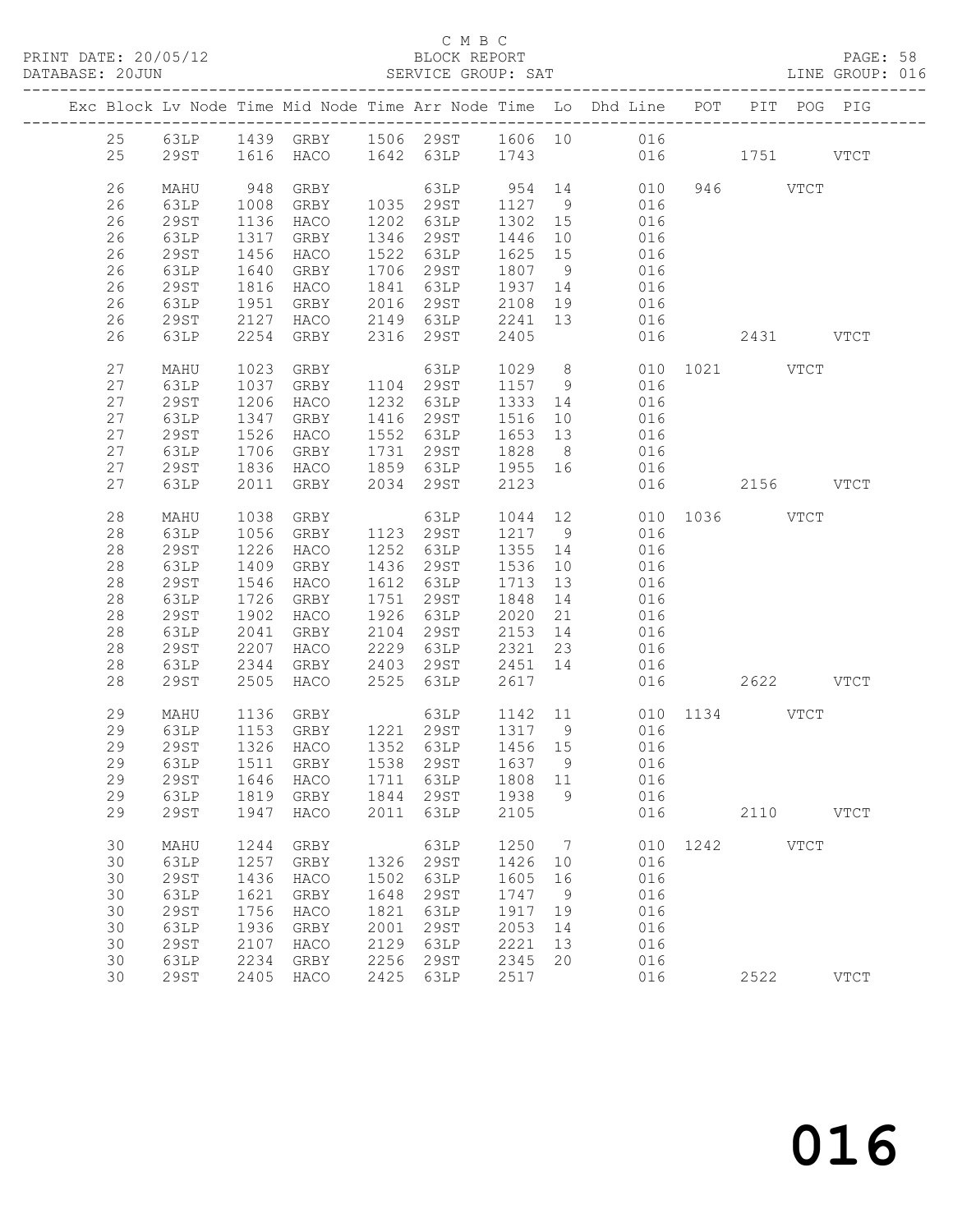| DATABASE: 20JUN                  |              |                  | $\begin{array}{cccc}\n\texttt{CRINT} & \texttt{DATE:} & 20/05/12 & \texttt{C} & \texttt{M} & \texttt{B} & \texttt{C}\n\end{array}$                                                                                             |              |                                        |                   |                      |                                                                                                       |          | PAGE: 59    |  |
|----------------------------------|--------------|------------------|--------------------------------------------------------------------------------------------------------------------------------------------------------------------------------------------------------------------------------|--------------|----------------------------------------|-------------------|----------------------|-------------------------------------------------------------------------------------------------------|----------|-------------|--|
|                                  |              |                  | EXAMBLE STRING AND DESCRIPTION OF THE CRYST CAMBLE STRING MRST SWOMARINE STRING WARE STRING ON THE MANUSCRIPT ON THE MANUSCRIPT OF THE MANUSCRIPT OF THE MANUSCRIPT OF THE MANUSCRIPT OF THE MANUSCRIPT OF THE MANUSCRIPT OF T |              |                                        |                   |                      | CBYN CAMBIE ST FS W BROADWAY                                                                          |          |             |  |
|                                  |              |                  | Exc Block Lv Node Time Mid Node Time Arr Node Time Lo Dhd Line POT PIT POG PIG                                                                                                                                                 |              |                                        |                   |                      |                                                                                                       |          |             |  |
|                                  |              |                  | 1 MRST 519 CBYN 543 RORI 548 0 017 511 VTCT<br>1 RORI 548 BYCA 603 MRST 626 10 017<br>1 MRST 636 CBYN 700 RORI 705 0 017                                                                                                       |              |                                        |                   |                      |                                                                                                       |          |             |  |
|                                  |              |                  |                                                                                                                                                                                                                                |              |                                        |                   |                      |                                                                                                       |          |             |  |
|                                  |              |                  |                                                                                                                                                                                                                                |              |                                        |                   |                      |                                                                                                       |          |             |  |
| $\mathbf{1}$                     | RORI         |                  | 705 BYCA 720 MRST                                                                                                                                                                                                              |              |                                        |                   |                      | 743 5 017                                                                                             |          |             |  |
| $\mathbf{1}$                     | MRST         |                  | 748 CBYN 814 RORI 821<br>821 BYCA 837 MRST 904<br>917 CBYN 945 RORI 953                                                                                                                                                        |              |                                        |                   |                      | 0 017                                                                                                 |          |             |  |
| $\mathbf{1}$                     | RORI         |                  |                                                                                                                                                                                                                                |              | BYCA 837 MRST 904<br>CBYN 945 RORI 953 |                   |                      | $\begin{array}{ccc} 13 & \hspace{1.5cm} & 017 \\ \hspace{1.5cm} 0 & \hspace{1.5cm} & 017 \end{array}$ |          |             |  |
| $\mathbf{1}$<br>$\mathbf{1}$     | MRST<br>RORI | 953              | BYCA                                                                                                                                                                                                                           |              | 1011 MRST 1040                         |                   |                      | 17 017                                                                                                |          |             |  |
| $\mathbf{1}$                     | MRST         | 1057             | CBYN                                                                                                                                                                                                                           |              | 1130 RORI                              | 1138              | $\overline{0}$       | 017                                                                                                   |          |             |  |
| $\mathbf{1}$                     | RORI         | 1138             | BYCA                                                                                                                                                                                                                           |              | 1200 MRST                              |                   |                      |                                                                                                       |          |             |  |
| $\mathbf{1}$                     | MRST         | 1246             | CBYN                                                                                                                                                                                                                           |              | 1323 RORI                              |                   |                      | 1232  14  017<br>1331  0  017                                                                         |          |             |  |
| $\mathbf{1}$                     | RORI         | 1331             | BYCA                                                                                                                                                                                                                           |              | 1353 MRST 1429 17                      |                   |                      | 017                                                                                                   |          |             |  |
| 1                                | MRST         | 1446             | CBYN                                                                                                                                                                                                                           |              | 1521 RORI 1529                         |                   | $\overline{0}$       | 017                                                                                                   |          |             |  |
| $\mathbf{1}$                     | RORI         | 1529             | BYCA                                                                                                                                                                                                                           |              | 1551 MRST                              | 1626 20<br>1726 0 |                      | $\begin{array}{ccc} 20 & \quad & 017 \\ \quad 0 & \quad & 017 \end{array}$                            |          |             |  |
| $\mathbf{1}$                     | MRST         | 1646             | CBYN                                                                                                                                                                                                                           |              | 1720 RORI                              |                   |                      |                                                                                                       |          |             |  |
| $\mathbf{1}$                     | RORI         |                  | 1726 BYCA                                                                                                                                                                                                                      |              | 1747 MRST                              | 1820 10           |                      | 017                                                                                                   |          |             |  |
| $\mathbf{1}$                     | MRST         | 1830             | CBYN                                                                                                                                                                                                                           |              | 1901 RORI                              | 1907              |                      | 0 0 17                                                                                                |          |             |  |
| $\mathbf{1}$                     | RORI         | 1907             | BYCA                                                                                                                                                                                                                           |              | 1925 MRST                              | 1953 12<br>2037 0 |                      | $\begin{array}{c} 017 \\ \hline 017 \end{array}$                                                      |          |             |  |
| 1<br>$\mathbf{1}$                | MRST<br>RORI | 2005<br>2037     | CBYN<br>BYCA                                                                                                                                                                                                                   |              | 2031 RORI<br>2054 MRST                 | 2121 20           |                      | 017<br>017                                                                                            |          |             |  |
| 1                                | MRST         | 2141             | CBYN                                                                                                                                                                                                                           |              | 2205 RORI                              | 2210              | $\overline{0}$       | 017                                                                                                   |          |             |  |
| $\mathbf{1}$                     | RORI         | 2210             | BYCA                                                                                                                                                                                                                           |              | 2225 MRST                              |                   |                      |                                                                                                       |          |             |  |
| 1                                | MRST         |                  | CBYN                                                                                                                                                                                                                           |              | 2325 RORI                              |                   |                      | 2251 10 017<br>2330 0 017<br>2409 22 017                                                              |          |             |  |
| $\mathbf{1}$                     | RORI         | $2301$<br>$2330$ | BYCA                                                                                                                                                                                                                           | 2345         | MRST                                   |                   |                      |                                                                                                       |          |             |  |
| 1                                | MRST         | 2431             | CBYN                                                                                                                                                                                                                           |              | 2455 RORI 2500                         |                   |                      | $0$ 017                                                                                               |          |             |  |
| $\mathbf{1}$                     | RORI         | 2500             | BYCA                                                                                                                                                                                                                           | 2517         | MRST                                   | 2541              |                      | 017 2546 VTCT                                                                                         |          |             |  |
| 2                                | MRST         |                  | 539 CBYN                                                                                                                                                                                                                       |              | 603 RORI 608                           |                   |                      | $\overline{0}$<br>017                                                                                 | 531 VTCT |             |  |
| 2                                | RORI         |                  | 608 BYCA                                                                                                                                                                                                                       |              | 623 MRST                               |                   |                      | 646 20 017                                                                                            |          |             |  |
| 2                                | MRST         | 706              |                                                                                                                                                                                                                                |              | CBYN 731 RORI                          | 736               |                      | $0$ 017                                                                                               |          |             |  |
| $\overline{c}$<br>$\overline{c}$ | RORI<br>MRST |                  | 736 BYCA<br>832 CBYN                                                                                                                                                                                                           |              | 751 MRST<br>900 RORI                   | 814 18<br>908 0   |                      | $\begin{array}{c} 017 \\ 017 \end{array}$                                                             |          |             |  |
| $\overline{2}$                   |              |                  | RORI 908 BYCA                                                                                                                                                                                                                  |              | 926 MRST                               |                   |                      | 955 17 017                                                                                            |          |             |  |
| 2                                | MRST         | 1012             | CBYN                                                                                                                                                                                                                           |              | 1045 RORI                              | 1053              | $\overline{0}$       | 017                                                                                                   |          |             |  |
| $\overline{c}$                   | RORI         | 1053             | BYCA                                                                                                                                                                                                                           | 1112         | MRST                                   | 1141 11           |                      | 017                                                                                                   |          |             |  |
| $\mathbf{2}$                     | MRST         | 1152             | CBYN                                                                                                                                                                                                                           | 1227         | RORI                                   | 1235              | $\overline{0}$       | 017                                                                                                   |          |             |  |
| $\overline{c}$                   | RORI         | 1235             | BYCA                                                                                                                                                                                                                           | 1257         | MRST                                   | 1331              | 13                   | 017                                                                                                   |          |             |  |
| $\overline{c}$                   | MRST         | 1344             | CBYN                                                                                                                                                                                                                           | 1421         | RORI                                   | 1429              | 0                    | 017                                                                                                   |          |             |  |
| $\overline{c}$                   | RORI         | 1429             | BYCA                                                                                                                                                                                                                           | 1451         | MRST                                   | 1527              | 17                   | 017                                                                                                   |          |             |  |
| $\mathbf{2}$                     | MRST         | 1544             | CBYN                                                                                                                                                                                                                           | 1619         | RORI                                   | 1627              | $\overline{0}$       | 017                                                                                                   |          |             |  |
| $\overline{c}$                   | RORI         | 1627             | BYCA                                                                                                                                                                                                                           | 1649         | MRST                                   | 1723              | 22                   | 017                                                                                                   |          |             |  |
| $\overline{c}$                   | MRST         | 1745             | CBYN                                                                                                                                                                                                                           | 1819         | RORI                                   | 1825              | $\overline{0}$       | 017                                                                                                   |          |             |  |
| 2<br>$\mathbf{2}$                | RORI         | 1825<br>1935     | BYCA                                                                                                                                                                                                                           | 1845         | MRST                                   | 1915<br>2007      | 20<br>$\overline{0}$ | 017<br>017                                                                                            |          |             |  |
| 2                                | MRST<br>RORI | 2007             | CBYN<br><b>BYCA</b>                                                                                                                                                                                                            | 2001<br>2024 | RORI<br>MRST                           | 2051              | 10                   | 017                                                                                                   |          |             |  |
| 2                                | MRST         | 2101             | CBYN                                                                                                                                                                                                                           | 2126         | RORI                                   | 2131              | $\overline{0}$       | 017                                                                                                   |          |             |  |
| 2                                | RORI         | 2131             | BYCA                                                                                                                                                                                                                           | 2149         | MRST                                   | 2216              | 25                   | 017                                                                                                   |          |             |  |
| $\mathbf{2}$                     | MRST         | 2241             | CBYN                                                                                                                                                                                                                           | 2305         | RORI                                   | 2310              | $\overline{0}$       | 017                                                                                                   |          |             |  |
| $\mathbf{2}$                     | RORI         | 2310             | BYCA                                                                                                                                                                                                                           | 2325         | MRST                                   | 2349              | 12                   | 017                                                                                                   |          |             |  |
| $\mathbf{2}$                     | MRST         | 2401             | CBYN                                                                                                                                                                                                                           | 2425         | RORI                                   | 2430              | $\circ$              | 017                                                                                                   |          |             |  |
| 2                                | RORI         | 2430             | BYCA                                                                                                                                                                                                                           | 2447         | MRST                                   | 2511              |                      | 017                                                                                                   | 2516     | <b>VTCT</b> |  |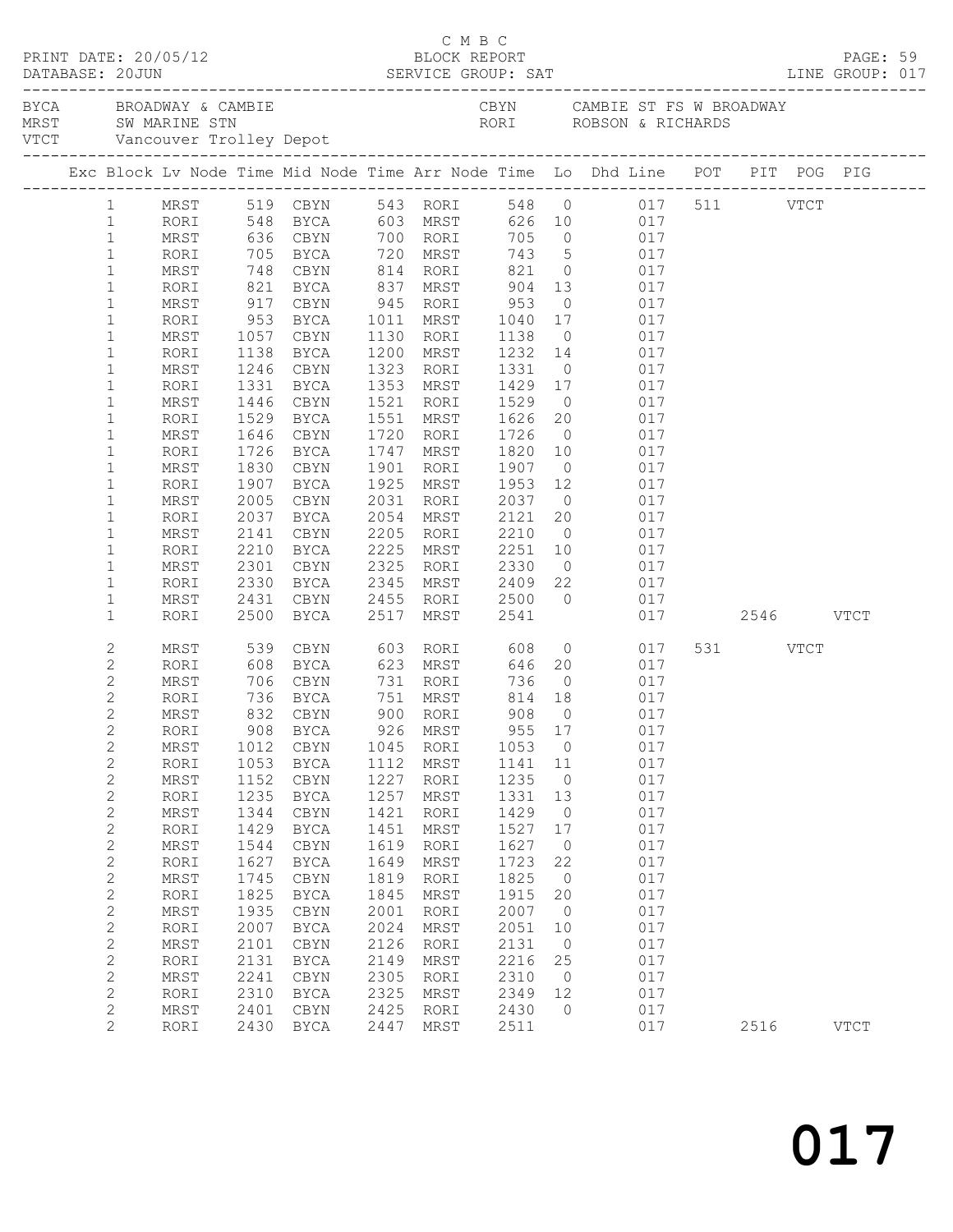# C M B C<br>BLOCK REPORT

| DATABASE: 20JUN |      |                  |                    |      | SERVICE GROUP: SAT   |         |                |                                                                                |               | LINE GROUP: 017 |
|-----------------|------|------------------|--------------------|------|----------------------|---------|----------------|--------------------------------------------------------------------------------|---------------|-----------------|
|                 |      |                  | ------------------ |      |                      |         |                | Exc Block Lv Node Time Mid Node Time Arr Node Time Lo Dhd Line POT PIT POG PIG |               |                 |
| 3               |      |                  |                    |      |                      |         |                | MRST 559 CBYN 623 RORI 628 0 017 551 VTCT                                      |               |                 |
| 3               | RORI | 628              |                    |      | BYCA 643 MRST        |         |                | 706 15<br>017                                                                  |               |                 |
| 3               | MRST | 721              | CBYN               |      | 746 RORI             | 751     | $\overline{0}$ | 017                                                                            |               |                 |
| $\mathsf S$     | RORI | 751              | BYCA               |      |                      | 829     | 18             | 017                                                                            |               |                 |
| $\mathsf S$     | MRST | 847              | CBYN               |      | 806 MRST<br>915 RORI | 923     | $\overline{0}$ | 017                                                                            |               |                 |
| $\mathsf S$     | RORI | 923              | BYCA               |      | 941 MRST             | 1010    | 17             | 017                                                                            |               |                 |
| 3               | MRST | 1027             | CBYN               | 1100 | RORI                 | 1108    | $\overline{0}$ | 017                                                                            |               |                 |
| $\mathsf S$     | RORI | 1108             | BYCA               |      | 1128 MRST            | 1200 18 |                | 017                                                                            |               |                 |
| $\mathsf 3$     | MRST | 1218             | CBYN               | 1255 | RORI                 | 1303    | $\overline{0}$ | 017                                                                            |               |                 |
| 3               | RORI | 1303             | BYCA               | 1325 | MRST                 | 1400 15 |                | 017                                                                            |               |                 |
| 3               | MRST | 1415             | CBYN               | 1451 | RORI                 | 1459    | $\overline{0}$ | 017                                                                            |               |                 |
| $\mathsf S$     | RORI | 1459             | BYCA               | 1521 | MRST                 | 1557 19 |                | 017                                                                            |               |                 |
| $\mathsf 3$     | MRST | 1616             | CBYN               |      | 1650 RORI            | 1656    | $\overline{0}$ | 017                                                                            |               |                 |
| 3               | RORI | 1656             | BYCA               | 1718 | MRST                 | 1752    | 22             | 017                                                                            |               |                 |
| $\mathsf S$     | MRST | 1814             | CBYN               | 1847 | RORI                 | 1853    | $\overline{0}$ | 017                                                                            |               |                 |
| 3               | RORI | 1853             | BYCA               | 1911 | MRST                 | 1941    | 9              | 017                                                                            |               |                 |
| 3               | MRST | 1950             | CBYN               | 2016 | RORI                 | 2022    | $\overline{0}$ | 017                                                                            |               |                 |
| 3               | RORI | 2022             | BYCA               | 2039 | MRST                 | 2106 15 |                | 017                                                                            |               |                 |
| 3               | MRST | 2121             | CBYN 2146          |      | RORI                 | 2151    | $\overline{0}$ | 017                                                                            |               |                 |
| 3               | RORI | 2151             | BYCA               | 2209 | MRST                 | 2236    |                | 017                                                                            | 2241 VTCT     |                 |
|                 |      |                  |                    |      |                      |         |                |                                                                                |               |                 |
| 4               | MRST | 619              | CBYN               | 643  | RORI                 | 648     |                | $\overline{0}$<br>017                                                          | 611 VTCT      |                 |
| 4               | RORI | 648              | BYCA               |      | 703 MRST             | 726     | $\overline{7}$ | 017                                                                            |               |                 |
| 4               | MRST |                  | CBYN               |      | 759 RORI             | 806     | $\overline{0}$ | 017                                                                            |               |                 |
| 4               | RORI | $^{7}$ 33<br>806 | BYCA               |      | 821 MRST             | 846     | 16             | 017                                                                            |               |                 |
| 4               | MRST | 902              | CBYN               | 930  | RORI                 | 938     | $\overline{0}$ | 017                                                                            |               |                 |
| 4               | RORI | 938              | BYCA               |      | 956 MRST             | 1025    | 17             | 017                                                                            |               |                 |
| 4               | MRST | 1042             | CBYN               | 1115 | RORI                 | 1123    | $\overline{0}$ | 017                                                                            |               |                 |
| 4               | RORI | 1123             | BYCA               |      | 1143 MRST            | 1215 17 |                | 017                                                                            |               |                 |
| 4               | MRST | 1232             | CBYN               | 1309 | RORI                 | 1317    | $\overline{0}$ | 017                                                                            |               |                 |
| 4               | RORI | 1317             | BYCA               | 1339 | MRST                 | 1414    | 17             | 017                                                                            |               |                 |
| 4               | MRST | 1431             | CBYN               | 1506 | RORI                 | 1514    | $\overline{0}$ | 017                                                                            |               |                 |
| 4               | RORI | 1514             | BYCA               |      | 1536 MRST            | 1611 20 |                | 017                                                                            |               |                 |
| 4               | MRST | 1631             | CBYN               | 1705 | RORI                 | 1711 0  |                | 017                                                                            |               |                 |
| 4               | RORI | 1711             | <b>BYCA</b>        | 1733 | MRST                 | 1807    |                |                                                                                | 017 1812 VTCT |                 |
| 5               | MRST | 651              | CBYN               |      | 716 RORI<br>736 MRST | 721 0   |                | 017                                                                            | 643 VTCT      |                 |
| 5               | RORI |                  | $721$ BYCA         |      |                      |         | 759 19         | 017                                                                            |               |                 |
| 5               |      |                  |                    |      |                      |         |                | MRST 818 CBYN 844 RORI 851 0 017                                               |               |                 |
| 5               | RORI | 851              | BYCA               | 907  | <b>MRST</b>          | 934     | 9              | 017                                                                            |               |                 |
| 5               | MRST | 943              | CBYN               | 1015 | RORI                 | 1023    | $\overline{0}$ | 017                                                                            |               |                 |
| 5               | RORI | 1023             | BYCA               | 1041 | MRST                 | 1110    | 15             | 017                                                                            |               |                 |
| 5               | MRST | 1125             | CBYN               | 1159 | RORI                 | 1207    | $\overline{0}$ | 017                                                                            |               |                 |
| 5               | RORI | 1207             | BYCA               | 1229 | MRST                 | 1303    | 12             | 017                                                                            |               |                 |
| $\mathsf S$     | MRST | 1315             | CBYN               | 1352 | RORI                 | 1400    | $\overline{0}$ | 017                                                                            |               |                 |
| 5               | RORI | 1400             | BYCA               | 1422 | MRST                 | 1458    | 17             | 017                                                                            |               |                 |
| 5               | MRST | 1515             | CBYN               | 1550 | RORI                 | 1558    | $\overline{0}$ | 017                                                                            |               |                 |
| 5               | RORI | 1558             | BYCA               | 1620 | MRST                 | 1655    | 21             | 017                                                                            |               |                 |
| 5               | MRST | 1716             | CBYN               | 1750 | RORI                 | 1756    | $\overline{0}$ | 017                                                                            |               |                 |
| 5               | RORI | 1756             | BYCA               | 1816 | MRST                 | 1846    | 18             | 017                                                                            |               |                 |
| 5               | MRST | 1904             | CBYN               | 1931 | RORI                 | 1937    | $\overline{0}$ | 017                                                                            |               |                 |
| 5               | RORI | 1937             | <b>BYCA</b>        | 1955 | MRST                 | 2023    | 18             | 017                                                                            |               |                 |
| 5               | MRST | 2041             | $\tt CBYN$         | 2106 | RORI                 | 2111    | $\overline{0}$ | 017                                                                            |               |                 |
| 5               | RORI | 2111             | <b>BYCA</b>        | 2129 | MRST                 | 2156    | 25             | 017                                                                            |               |                 |
| 5               | MRST | 2221             | $\tt CBYN$         | 2245 | RORI                 | 2250    | $\overline{0}$ | 017                                                                            |               |                 |
| 5               | RORI |                  | 2250 BYCA          | 2305 | MRST                 | 2331    |                | 017                                                                            | 2336          | <b>VTCT</b>     |
|                 |      |                  |                    |      |                      |         |                |                                                                                |               |                 |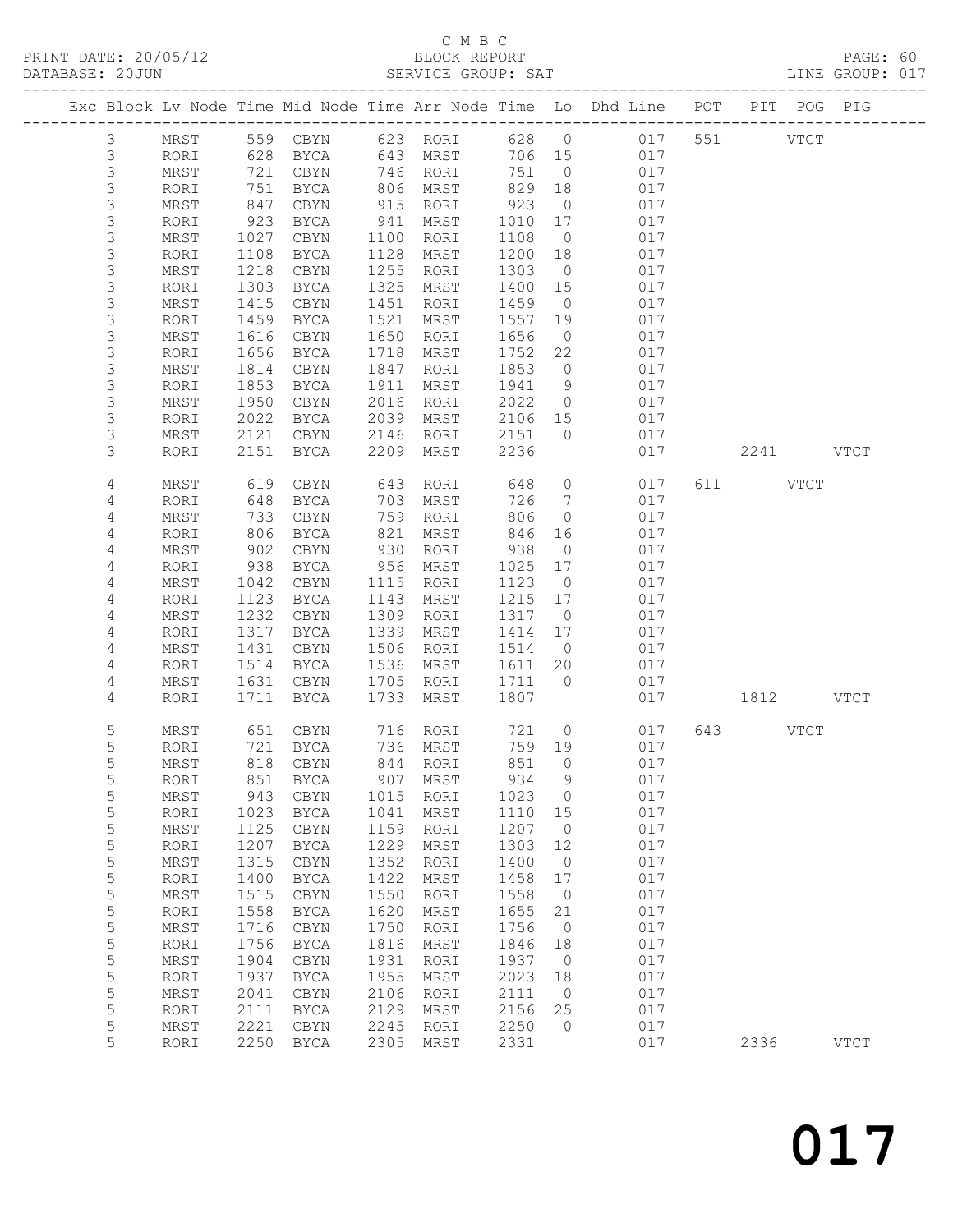#### C M B C<br>BLOCK REPORT SERVICE GROUP: SAT

|                  |              |              |                         |              |              |              |                      | Exc Block Lv Node Time Mid Node Time Arr Node Time Lo Dhd Line POT PIT POG PIG |               |  |
|------------------|--------------|--------------|-------------------------|--------------|--------------|--------------|----------------------|--------------------------------------------------------------------------------|---------------|--|
| 6                | MRST         |              | 803 CBYN 829 RORI 836 0 |              |              |              |                      | 017 755                                                                        | <b>VTCT</b>   |  |
| 6                | RORI         | 836<br>928   | BYCA                    | 852          | MRST         | 919          | 9                    | 017                                                                            |               |  |
| 6                | MRST         |              | CBYN                    |              | 1000 RORI    | 1008         | $\overline{0}$       | 017                                                                            |               |  |
| 6                | RORI         | 1008         | BYCA                    |              | 1026 MRST    | 1055         | 17                   | 017                                                                            |               |  |
| 6                | MRST         | 1112         | CBYN                    | 1145         | RORI         | 1153         | $\overline{0}$       | 017                                                                            |               |  |
| 6                | RORI         | 1153         | BYCA                    | 1215         | MRST         | 1247         | 13                   | 017                                                                            |               |  |
| $\epsilon$       | MRST         | 1300         | CBYN                    | 1337         | RORI         | 1345         | $\overline{0}$       | 017                                                                            |               |  |
| 6                | RORI         | 1345         | BYCA                    | 1407         | MRST         | 1443         | 18                   | 017                                                                            |               |  |
| 6                | MRST         | 1501         | CBYN                    | 1536         | RORI         | 1544         | $\overline{0}$       | 017                                                                            |               |  |
| 6                | $\tt RORI$   | 1544         | BYCA                    | 1606         | MRST         | 1641         | 20                   | 017                                                                            |               |  |
| 6                | MRST         | 1701         | CBYN                    | 1735         | RORI         | 1741         | $\overline{0}$       | 017                                                                            |               |  |
| $\epsilon$       | RORI         | 1741         | <b>BYCA</b>             | 1801         | MRST         | 1831         | 14                   | 017                                                                            |               |  |
| $\epsilon$       | MRST         | 1845         | $\tt CBYN$              | 1916         | RORI         | 1922         | $\overline{0}$       | 017                                                                            |               |  |
| $\epsilon$       | RORI         | 1922         | <b>BYCA</b>             | 1940         | MRST         | 2008         | 13                   | 017                                                                            |               |  |
| 6                | MRST<br>RORI | 2021<br>2053 | CBYN<br>BYCA            | 2047<br>2110 | RORI<br>MRST | 2053<br>2137 | $\overline{0}$<br>24 | 017<br>017                                                                     |               |  |
| 6<br>6           | MRST         | 2201         | $\tt CBYN$              | 2225         | RORI         | 2230         | $\overline{0}$       | 017                                                                            |               |  |
| 6                | RORI         | 2230         | BYCA                    | 2245         | MRST         | 2311         | 20                   | 017                                                                            |               |  |
| 6                | MRST         | 2331         | $\tt CBYN$              | 2355         | RORI         | 2400         | $\overline{0}$       | 017                                                                            |               |  |
| 6                | RORI         | 2400         | BYCA                    | 2417         | MRST         | 2441         | 22                   | 017                                                                            |               |  |
| $\epsilon$       | MRST         | 2503         | CBYN                    | 2527         | RORI         | 2532         | $\bigcirc$           | 017                                                                            |               |  |
| 6                | RORI         | 2532         | BYCA                    | 2547         | MRST         | 2611         |                      | 017                                                                            | 2616 VTCT     |  |
|                  |              |              |                         |              |              |              |                      |                                                                                |               |  |
| $\overline{7}$   | MRST         | 957          | CBYN                    | 1030         | RORI         | 1038         | $\overline{0}$       | 017                                                                            | 949 VTCT      |  |
| $\overline{7}$   | RORI         | 1038         | BYCA                    | 1057         | MRST         | 1126         | 13                   | 017                                                                            |               |  |
| 7                | MRST         | 1139         | CBYN                    | 1213         | RORI         | 1221         | $\overline{0}$       | 017                                                                            |               |  |
| $\boldsymbol{7}$ | RORI         | 1221         | BYCA                    | 1243         | MRST         | 1317         | 12                   | 017                                                                            |               |  |
| 7                | MRST         | 1329         | CBYN                    | 1406         | RORI         | 1414         | $\overline{0}$       | 017                                                                            |               |  |
| $\boldsymbol{7}$ | RORI         | 1414         | BYCA                    | 1436         | MRST         | 1512         | 17                   | 017                                                                            |               |  |
| $\overline{7}$   | MRST         | 1529         | CBYN                    | 1604         | RORI         | 1612         | $\overline{0}$       | 017                                                                            |               |  |
| $\overline{7}$   | RORI         | 1612         | BYCA                    | 1634         | MRST         | 1708         | 22                   | 017                                                                            |               |  |
| $\overline{7}$   | MRST         | 1730         | CBYN                    | 1804         | RORI         | 1810         | $\overline{0}$       | 017                                                                            |               |  |
| $\overline{7}$   | RORI         | 1810         | BYCA                    | 1830         | MRST         | 1900         | 19                   | 017                                                                            |               |  |
| $\boldsymbol{7}$ | MRST         | 1919         | CBYN                    | 1946         | RORI         | 1952         | $\bigcirc$           | 017                                                                            |               |  |
| 7                | RORI         | 1952         | BYCA                    | 2010         | MRST         | 2038         |                      | 017                                                                            | 2043 VTCT     |  |
|                  |              |              |                         |              |              |              |                      |                                                                                |               |  |
| $\,8\,$          | MRST         | 1206         | $\tt CBYN$              | 1241         | RORI         | 1249         | $\circ$              |                                                                                | 017 1158 VTCT |  |
| $\,8\,$          | RORI         | 1249         | BYCA                    | 1311         | MRST         | 1345         | 16                   | 017                                                                            |               |  |
| 8                | MRST         | 1401         | $\tt CBYN$              | 1436         | RORI         | 1444         | $\overline{0}$       | 017                                                                            |               |  |
| $\,8\,$          | RORI         | 1444         | BYCA                    | 1506         | MRST         | 1542         | 19                   | 017                                                                            |               |  |
| $\,8\,$          | MRST         | 1601         | CBYN                    | 1636         | RORI         | 1642         | $\overline{0}$       | 017                                                                            |               |  |
| $\,8\,$          | RORI         | 1642         | BYCA                    | 1704         | MRST         | 1738         | 22                   | 017                                                                            |               |  |
| $\,8\,$          | MRST         | 1800         | CBYN                    | 1833         | RORI         | 1839         | $\overline{0}$       | 017                                                                            |               |  |
| 8                | RORI         |              | 1839 BYCA               |              | 1857 MRST    | 1927         |                      | 017                                                                            | 1932 VTCT     |  |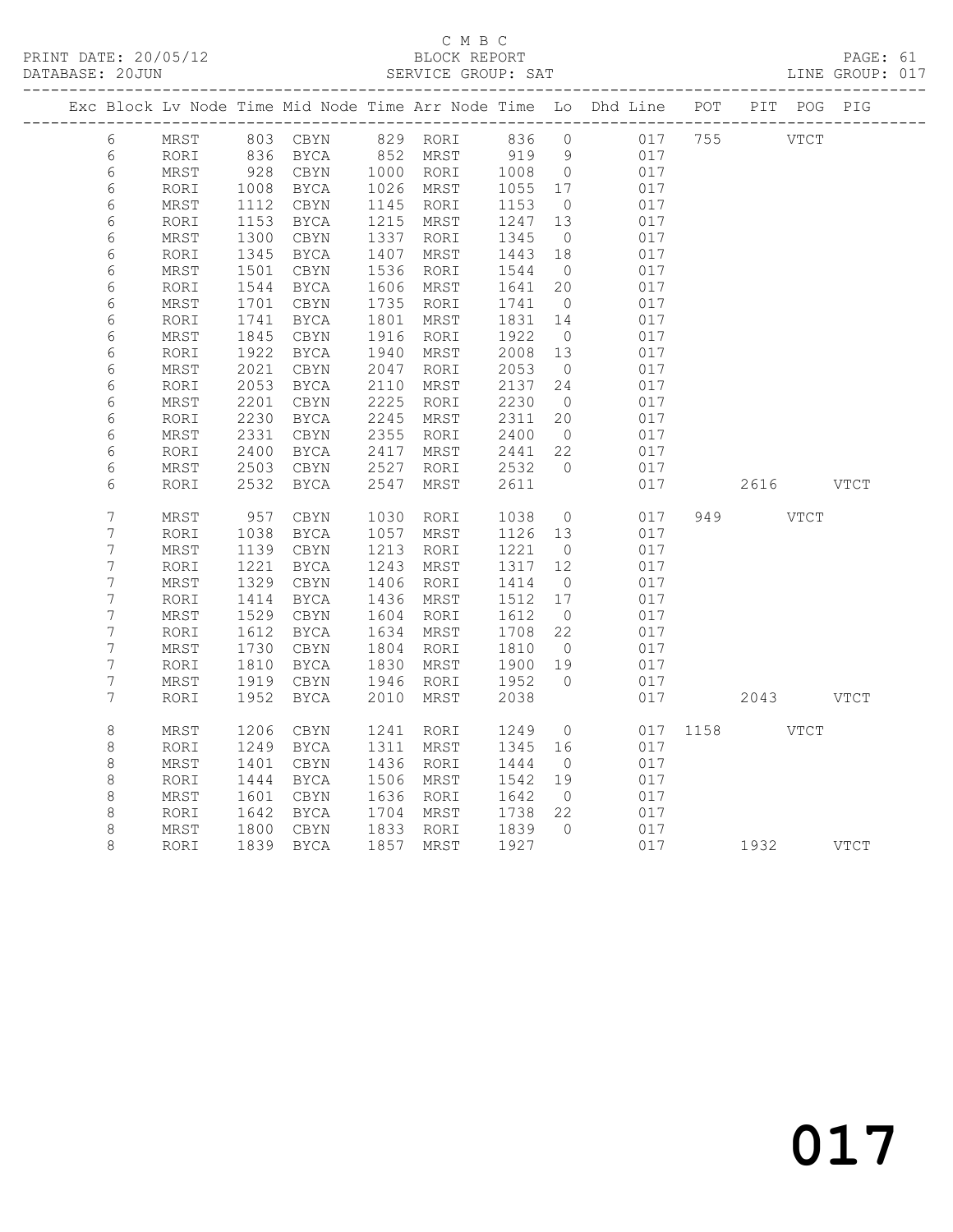|  |                                                                                                                                                                                                                                               |                                                                                                |                                                                                |                                                                                                                         |                                                                                 | C M B C                                                                                         |                                                                                 |                                                    | LINE GROUP: 019                                                                                                                                                                                                                                                                                                                                                                                                                                                     |     |                  |             | PAGE: 62    |  |
|--|-----------------------------------------------------------------------------------------------------------------------------------------------------------------------------------------------------------------------------------------------|------------------------------------------------------------------------------------------------|--------------------------------------------------------------------------------|-------------------------------------------------------------------------------------------------------------------------|---------------------------------------------------------------------------------|-------------------------------------------------------------------------------------------------|---------------------------------------------------------------------------------|----------------------------------------------------|---------------------------------------------------------------------------------------------------------------------------------------------------------------------------------------------------------------------------------------------------------------------------------------------------------------------------------------------------------------------------------------------------------------------------------------------------------------------|-----|------------------|-------------|-------------|--|
|  |                                                                                                                                                                                                                                               | CLOV CLOVERLEAF                                                                                |                                                                                | GR41 GRANVILLE & 41 AV<br>JOKY JOYCE & KINGSWAY<br>KYJO KINGSWAY & JOYCE<br>OA41 OAK & 41 AV<br>PNGR PENDER (CONVILLED) |                                                                                 |                                                                                                 |                                                                                 |                                                    | CMHA CAMBIE & HASTINGS<br>OA41 OAK & 41 AV<br>PRIDER & BURRARD<br>PRIDER & ENDER & GRANVILLE<br>STLP STANLEY PARK LOOP<br>ULP1 UNIVERSITY LOOP<br>TRIDER & HAMILTON<br>PENDER & HAMILTON<br>PENDER & HAMILTON<br>PENDER & HAMILTON<br>PENDER & HAMILTON<br>PENDER & HAMILTON                                                                                                                                                                                        |     |                  |             |             |  |
|  |                                                                                                                                                                                                                                               |                                                                                                |                                                                                |                                                                                                                         |                                                                                 |                                                                                                 |                                                                                 |                                                    | Exc Block Lv Node Time Mid Node Time Arr Node Time Lo Dhd Line POT PIT POG PIG                                                                                                                                                                                                                                                                                                                                                                                      |     |                  |             |             |  |
|  | $\mathbf{1}$<br>$\mathbf{1}$<br>$\mathbf{1}$<br>$\mathbf{1}$<br>$\mathbf{1}$<br>$\mathbf{1}$<br>$\mathbf{1}$<br>$\mathbf{1}$<br>$\mathbf{1}$<br>$\mathbf{1}$                                                                                  | MTST<br>MTST<br>STLP<br>MTST<br>STLP                                                           |                                                                                | 1714 KYBY 1750 MTST 1827                                                                                                |                                                                                 |                                                                                                 |                                                                                 |                                                    | 1 KYJO 443 MTST 450 5 019 420 VTCT<br>1 MTST 455 KYBY 518 PNBU 533 5 019<br>1 PNBU 538 KYBY 552 MTST 614 5 019<br>619 KYBY 643 STLP 704 10 019<br>STLP 714 KYBY 736 MTST 801 16 019<br>MTST 817 KYBY 846 STLP 911 6 019<br>STLP 917 KYBY 945 MTST 1017 18 019<br>MTST 1035 KYBY 1110 STLP 1142 6 019<br>STLP 1148 KYBY 1220 MTST 1259 8 019<br>1307 KYBY 1347 STLP 1420 5 019<br>1425 KYBY 1502 MTST 1545 12 019<br>1557 KYBY 1639 STLP 1707 7 019<br>019 1900 VTCT |     |                  |             |             |  |
|  | $\mathbf{2}$<br>$\mathbf{2}$<br>$\mathbf{2}$<br>$\mathbf{2}$<br>$\mathbf{2}$<br>$\mathbf{2}$<br>$\mathbf{2}$<br>$\mathbf{2}$<br>$\mathbf{2}$<br>$\mathbf{2}$<br>$\mathbf{2}$<br>$\overline{2}$<br>$2^{\circ}$<br>$\mathbf{2}$<br>$\mathbf{2}$ | PNBU<br>MTST<br>STLP<br>MTST<br>STLP<br>MTST<br>STLP<br>MTST<br>MTST<br>MTST<br>STLP           | 648<br>1921<br>2020                                                            | KYBY 713 STLP<br>1056 KYBY<br>1638 KYBY 1719 STLP<br>STLP 1755 KYBY 1830 MTST 1905 16<br>KYBY<br>KYBY                   | 1956<br>2050                                                                    | 1134 STLP 1206<br>STLP<br>MTST                                                                  | 734<br>1746 9<br>2020<br>2117                                                   | $\circ$                                            | XYJO 510 MTST 517 5 019<br>MTST 522 KYBY 545 PNBU 601 5 019<br>606 KYBY 620 MTST 642 6 019<br>10 019<br>6 019<br>5 019<br>940 KYBY 1009 MTST 1042 14 019<br>11 019<br>1217 KYBY 1250 MTST 1331 16 019<br>1347 KYBY 1427 STLP 1500 5 019<br>STLP 1505 KYBY 1542 MTST 1625 13 019<br>019<br>019<br>019<br>019                                                                                                                                                         |     | 445 VTCT<br>2150 |             | <b>VTCT</b> |  |
|  | 3<br>3<br>3<br>3<br>3<br>$\mathsf S$<br>3<br>3<br>3<br>3<br>3                                                                                                                                                                                 | KYBY<br>$MTST$<br>STLP<br>MTST<br>STLP<br>MTST<br>STLP<br>MTST<br>STLP<br>MTST<br>${\tt STLP}$ | 535<br>604<br>659<br>755<br>856<br>959<br>1114<br>1239<br>1357<br>1527<br>1644 | KYJO<br>KYBY<br>KYBY<br>KYBY<br>KYBY<br>KYBY<br>KYBY<br>KYBY<br>KYBY<br>KYBY<br>KYBY                                    | 550<br>628<br>721<br>822<br>922<br>1034<br>1145<br>1319<br>1431<br>1608<br>1720 | MTST<br>STLP<br>MTST<br>STLP<br>$\mathtt{MTST}$<br>STLP<br>MTST<br>STLP<br>MTST<br>STLP<br>MTST | 557<br>649<br>744<br>847<br>951<br>1105<br>1222<br>1352<br>1516<br>1639<br>1759 | 7<br>10<br>11<br>9<br>8<br>9<br>17<br>5<br>11<br>5 | 019<br>019<br>019<br>019<br>019<br>019<br>019<br>019<br>019<br>019<br>019                                                                                                                                                                                                                                                                                                                                                                                           | 509 | 1840             | <b>VTCT</b> | <b>VTCT</b> |  |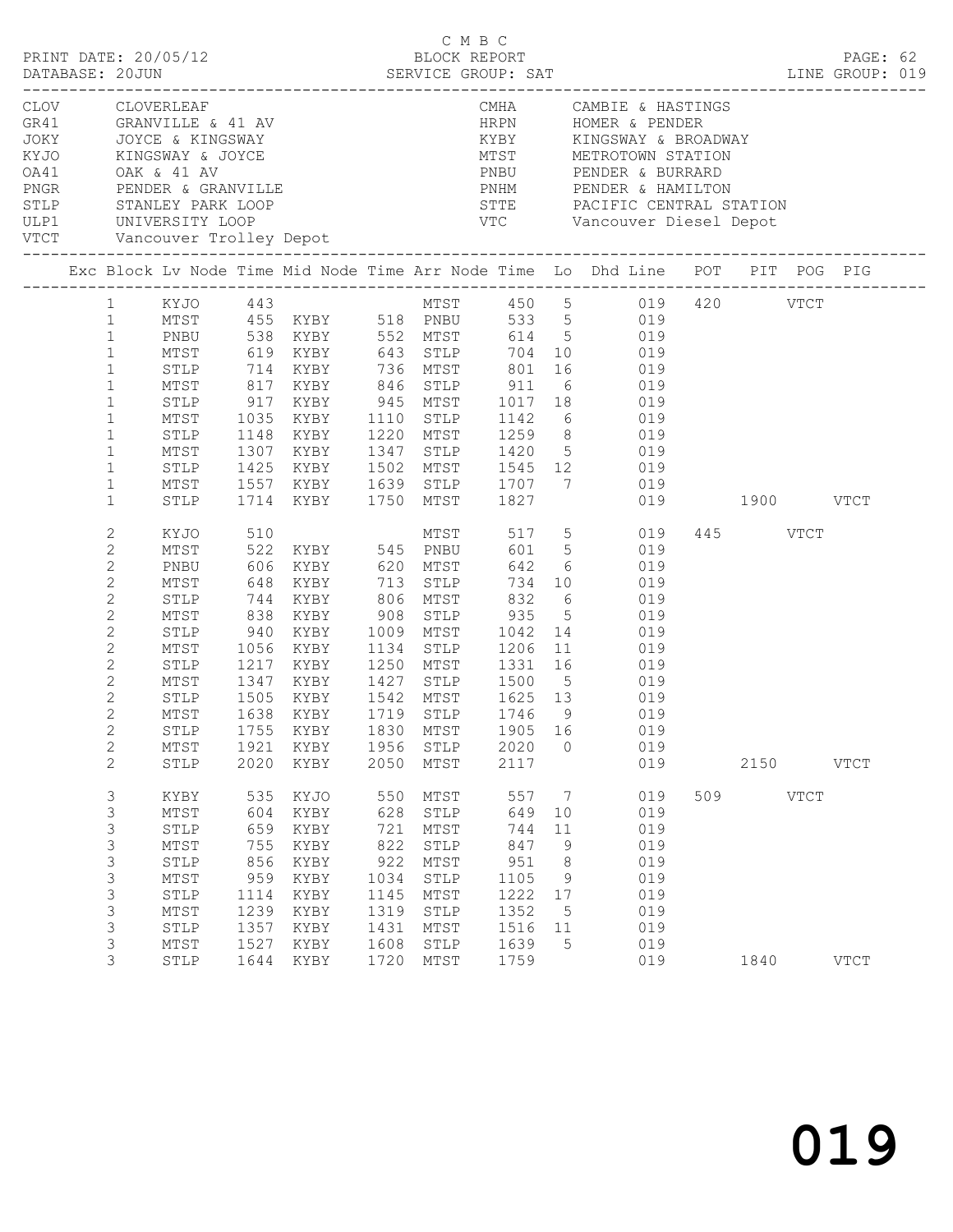#### C M B C<br>BLOCK REPORT SERVICE GROUP: SAT

|                |              |      |                            |      |          |         |                 | Exc Block Lv Node Time Mid Node Time Arr Node Time Lo Dhd Line POT |           | PIT POG PIG |             |
|----------------|--------------|------|----------------------------|------|----------|---------|-----------------|--------------------------------------------------------------------|-----------|-------------|-------------|
| 4              |              |      |                            |      |          |         |                 | 544 5 019                                                          | 512 VTCT  |             |             |
| 4              |              |      |                            |      |          | 634 10  |                 | 019                                                                |           |             |             |
| 4              | STLP         | 644  | KYBY                       |      | 706 MTST | 729     | 15              | 019                                                                |           |             |             |
| 4              | MTST         | 744  | KYBY                       | 810  | STLP     | 835     | - 9             | 019                                                                |           |             |             |
| 4              | STLP         | 844  | KYBY                       | 910  | MTST     | 939     | 10              | 019                                                                |           |             |             |
| 4              | MTST         | 949  | KYBY                       | 1022 | STLP     | 1053    | 9               | 019                                                                |           |             |             |
| 4              | STLP         | 1102 | KYBY                       | 1133 | MTST     | 1210    | 19              | 019                                                                |           |             |             |
| 4              | MTST         | 1229 | KYBY                       | 1309 | STLP     | 1342    | $5^{\circ}$     | 019                                                                |           |             |             |
| 4              | STLP         | 1347 | KYBY                       | 1421 | MTST     | 1506    | 10              | 019                                                                |           |             |             |
| $\overline{4}$ | MTST         | 1516 | KYBY                       | 1557 | STLP     | 1628    | $5\overline{)}$ | 019                                                                |           |             |             |
| 4              | STLP         | 1633 | KYBY                       | 1710 | MTST     | 1751 16 |                 | 019                                                                |           |             |             |
| 4              | MTST         | 1807 | KYBY                       | 1848 | STLP     | 1913    | $5^{\circ}$     | 019                                                                |           |             |             |
| 4              | STLP         | 1918 |                            |      | PNGR     | 1932    |                 | 019                                                                | 2004 VTCT |             |             |
| 5              | CMHA         | 557  | PNGR                       | 600  | STLP     | 609     | $5\overline{)}$ | 019                                                                | 523 VTCT  |             |             |
| 5              | STLP         | 614  | KYBY                       | 636  | MTST     | 659     | 16              | 019                                                                |           |             |             |
| 5              | MTST         | 715  | KYBY                       | 741  | STLP     | 806     | $5^{\circ}$     | 019                                                                |           |             |             |
| $\mathsf S$    | STLP         | 811  | KYBY                       | 836  | MTST     | 903     | 11              | 019                                                                |           |             |             |
| 5              | MTST         | 914  | KYBY                       | 946  | STLP     | 1017    | 11              | 019                                                                |           |             |             |
| 5              | STLP         | 1028 | KYBY                       | 1057 | MTST     | 1131    | 8 <sup>8</sup>  | 019                                                                |           |             |             |
| 5              | MTST         | 1139 | KYBY                       | 1219 | STLP     | 1251    | 6               | 019                                                                |           |             |             |
| 5              | STLP         | 1257 | KYBY                       | 1330 | MTST     | 1414    | 12              | 019                                                                |           |             |             |
| 5              | MTST         | 1426 | KYBY                       | 1507 | STLP     | 1540    | $5\overline{)}$ | 019                                                                |           |             |             |
| 5              | STLP         | 1545 | KYBY                       | 1622 | MTST     | 1705    | 12              | 019                                                                |           |             |             |
| 5              | MTST         | 1717 | KYBY                       | 1758 | STLP     | 1825    | 8 <sup>8</sup>  | 019                                                                |           |             |             |
| $\mathsf S$    | STLP         | 1833 | KYBY                       | 1906 | MTST     | 1938    | 13              | 019                                                                |           |             |             |
| 5              | MTST         | 1951 | KYBY                       | 2026 | STLP     | 2050    | $\overline{0}$  | 019                                                                |           |             |             |
| 5              | STLP         | 2050 | KYBY                       | 2120 | MTST     | 2149    | 12              | 019                                                                |           |             |             |
| 5              | MTST         | 2201 | KYBY                       | 2233 | STLP     | 2256    | $\overline{0}$  | 019                                                                |           |             |             |
| 5              | STLP         | 2256 | KYBY                       | 2326 | MTST     | 2355    | $5\overline{)}$ | 019                                                                |           |             |             |
| 5              | MTST         | 2400 | KYBY                       | 2425 | STLP     | 2449    | $\circ$         | 019                                                                |           |             |             |
| 5              | STLP         | 2449 | KYBY                       | 2527 | MTST     | 2552    | 8               | 019                                                                |           |             |             |
| 5              | MTST         | 2600 |                            |      | JOKY     | 2608    | $\Omega$        | 019                                                                |           |             |             |
| 5              | JOKY         | 2608 |                            |      | GR41     | 2627    |                 | 041                                                                | 2637 VTCT |             |             |
| 6              | CMHA         | 616  | PNGR                       | 619  | STLP     | 628     | 5 <sup>5</sup>  | 019                                                                | 542 VTCT  |             |             |
| 6              | STLP         | 633  | KYBY                       |      | 655 MTST | 718 14  |                 | 019                                                                |           |             |             |
| 6              | MTST         | 732  | KYBY                       | 758  | STLP     | 823     | 9               | 019                                                                |           |             |             |
| 6              | STLP         | 832  | KYBY                       |      | 858 MTST | 926 11  |                 | 019                                                                |           |             |             |
| 6              | ${\tt MTST}$ |      | 937 KYBY 1010 STLP 1041 10 |      |          |         |                 | 019                                                                |           |             |             |
| 6              | STLP         | 1051 | KYBY                       | 1121 | MTST     | 1157 11 |                 | 019                                                                |           |             |             |
| 6              | MTST         | 1208 | KYBY                       | 1249 | STLP     | 1321    | 6               | 019                                                                |           |             |             |
| 6              | STLP         | 1327 | KYBY                       | 1401 | MTST     | 1446    | 11              | 019                                                                |           |             |             |
| 6              | MTST         | 1457 | KYBY                       | 1538 | STLP     | 1609    | $5^{\circ}$     | 019                                                                |           |             |             |
| 6              | STLP         | 1614 | KYBY                       | 1651 | MTST     | 1732    | 15              | 019                                                                |           |             |             |
| 6              | MTST         | 1747 | KYBY                       | 1828 | STLP     | 1853    | 11              | 019                                                                |           |             |             |
| 6              | STLP         | 1904 | KYBY                       | 1936 | MTST     | 2006    | 15              | 019                                                                |           |             |             |
| 6              | MTST         | 2021 | KYBY                       | 2054 | STLP     | 2118    | $\overline{0}$  | 019                                                                |           |             |             |
| 6              | STLP         | 2118 | KYBY                       | 2148 | MTST     | 2217    |                 | 019                                                                | 2250      |             | <b>VTCT</b> |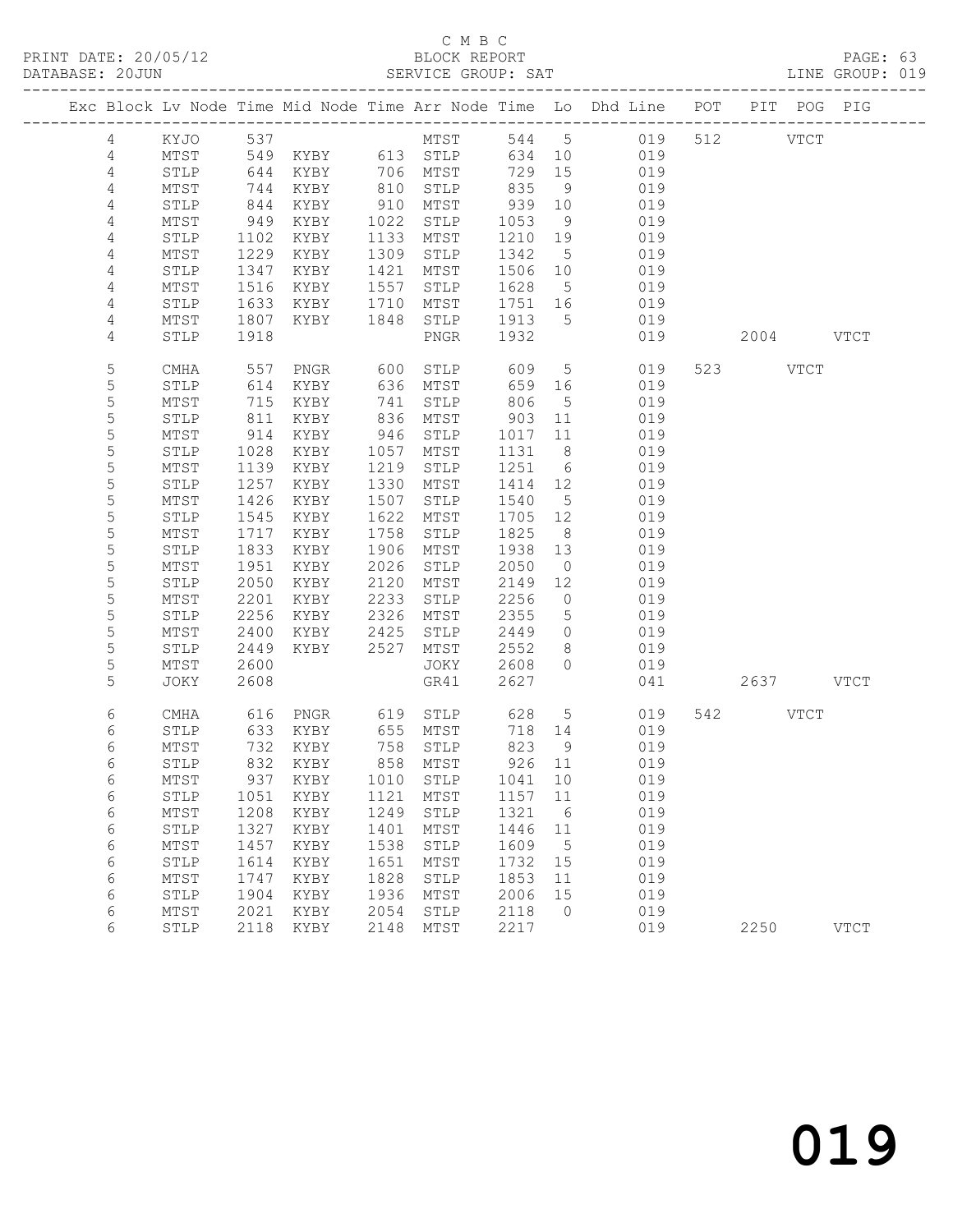## C M B C<br>BLOCK REPORT

| DATABASE: 20JUN             |                 |      |               |      | SERVICE GROUP: SAT         |         |                 |                                                                                |           |          |           | LINE GROUP: 019 |  |
|-----------------------------|-----------------|------|---------------|------|----------------------------|---------|-----------------|--------------------------------------------------------------------------------|-----------|----------|-----------|-----------------|--|
|                             |                 |      |               |      |                            |         |                 | Exc Block Lv Node Time Mid Node Time Arr Node Time Lo Dhd Line POT PIT POG PIG |           |          |           |                 |  |
| $7\phantom{0}$              | KYJO 621        |      |               |      |                            |         |                 | MTST 628 5 019 556 VTCT                                                        |           |          |           |                 |  |
| 7                           | MTST            |      |               |      | 633 KYBY 658 STLP          |         |                 | 719 10 019                                                                     |           |          |           |                 |  |
| 7                           | STLP            | 729  |               |      | KYBY 751 MTST 816          |         | 13              | 019                                                                            |           |          |           |                 |  |
| $\overline{7}$              | MTST            | 829  | KYBY          |      |                            | 923     | $6\overline{6}$ | 019                                                                            |           |          |           |                 |  |
| 7                           | STLP            | 929  | KYBY          |      | 858 STLP<br>957 MTST       | 1029    | 18              | 019                                                                            |           |          |           |                 |  |
| 7                           | MTST            | 1047 | KYBY          | 1122 | STLP                       | 1154    | $5\overline{)}$ | 019                                                                            |           |          |           |                 |  |
| 7                           | STLP            | 1159 | KYBY          |      | 1232 MTST                  | 1313 14 |                 | 019                                                                            |           |          |           |                 |  |
| 7                           | MTST            | 1327 | KYBY          | 1407 | STLP                       | 1440 5  |                 | 019                                                                            |           |          |           |                 |  |
| 7                           | STLP            | 1445 | KYBY          | 1522 | MTST                       | 1605 11 |                 | 019                                                                            |           |          |           |                 |  |
| 7                           | MTST            | 1616 | KYBY          | 1659 | STLP                       | 1726    | 8 <sup>8</sup>  | 019                                                                            |           |          |           |                 |  |
| 7                           | STLP            | 1734 | KYBY          | 1810 | MTST                       | 1847    |                 | 019                                                                            | 1920 VTCT |          |           |                 |  |
| 8                           | KYJO            | 649  |               |      | MTST                       | 656     | $7\overline{ }$ | 019                                                                            |           | 624 VTCT |           |                 |  |
| 8                           | MTST            | 703  | KYBY 728      |      | STLP                       | 751     | $5^{\circ}$     | 019                                                                            |           |          |           |                 |  |
| $\,8\,$                     | STLP            | 756  | KYBY          | 821  | MTST                       | 848     | 13              | 019                                                                            |           |          |           |                 |  |
| $\,8\,$                     | MTST            | 901  | KYBY          | 933  | STLP                       | 1004    | 12              | 019                                                                            |           |          |           |                 |  |
| $\,8\,$                     | STLP            | 1016 | KYBY          | 1045 | MTST                       | 1119    | 10              | 019                                                                            |           |          |           |                 |  |
| 8                           | MTST            | 1129 | KYBY          | 1209 | STLP                       | 1241    | 6               | 019                                                                            |           |          |           |                 |  |
| 8                           | STLP            | 1247 | KYBY          | 1320 | MTST                       | 1402 15 |                 | 019                                                                            |           |          |           |                 |  |
| 8                           | MTST            | 1417 | KYBY          | 1457 | STLP                       | 1530    | $5\overline{)}$ | 019                                                                            |           |          |           |                 |  |
| $\,8\,$                     | ${\tt STLP}$    | 1535 | KYBY          | 1612 | MTST                       | 1655 12 |                 | 019                                                                            |           |          |           |                 |  |
| 8                           | MTST            | 1707 | KYBY          | 1748 | STLP                       | 1815 5  |                 | 019                                                                            |           |          |           |                 |  |
| 8                           | STLP            | 1820 |               |      | PNGR                       | 1834    |                 | 019                                                                            | 1909 VTCT |          |           |                 |  |
| 9                           | KYJO            | 747  |               |      | MTST                       | 756 11  |                 | 019                                                                            |           | 722 VTCT |           |                 |  |
| 9                           | MTST            | 807  | KYBY 834 STLP |      |                            | 859     | 6               | 019                                                                            |           |          |           |                 |  |
| 9                           | STLP            | 905  | KYBY 933      |      | MTST                       | 1005    | 18              | 019                                                                            |           |          |           |                 |  |
| 9                           | MTST            | 1023 | KYBY          | 1058 | STLP                       | 1129    | 8 <sup>8</sup>  | 019                                                                            |           |          |           |                 |  |
| 9                           | STLP            | 1137 | KYBY          |      | 1209 MTST                  | 1248 11 |                 | 019                                                                            |           |          |           |                 |  |
| 9                           | MTST            | 1259 | KYBY          | 1339 | STLP                       | 1412    | $5^{\circ}$     | 019                                                                            |           |          |           |                 |  |
| 9                           | ${\tt STLP}$    | 1417 | KYBY          | 1451 | MTST                       | 1536 10 |                 | 019                                                                            |           |          |           |                 |  |
| 9                           | MTST            | 1546 | KYBY          | 1628 | STLP                       | 1659    | $5^{\circ}$     | 019                                                                            |           |          |           |                 |  |
| 9                           | STLP            | 1704 | KYBY          | 1740 | MTST                       | 1819    | 12              | 019                                                                            |           |          |           |                 |  |
| $\mathsf 9$                 | MTST            | 1831 | KYBY          | 1911 | STLP                       | 1935    | 16              | 019                                                                            |           |          |           |                 |  |
| 9                           | STLP            | 1951 | KYBY          | 2021 | MTST                       | 2050    | 10              | 019                                                                            |           |          |           |                 |  |
| 9                           | MTST            | 2100 | KYBY          | 2133 | STLP                       | 2157    | $\overline{0}$  | 019                                                                            |           |          |           |                 |  |
| 9                           | STLP            | 2157 | KYBY          | 2227 | MTST                       | 2256    | $\overline{7}$  | 019                                                                            |           |          |           |                 |  |
| $\mathsf 9$<br>$\mathsf{Q}$ | MTST            | 2303 | KYBY          |      | 2331 STLP                  | 2354    | $\overline{0}$  | 019                                                                            |           |          |           |                 |  |
|                             | STLP            |      |               |      | 2354 KYBY 2427 MTST 2454 6 |         |                 | 019                                                                            |           |          |           |                 |  |
| 9                           | MTST            | 2500 | KYBY          | 2525 | PNHM                       | 2535    | 5               | 3 <sup>7</sup><br>019                                                          |           |          |           |                 |  |
| 9                           | <b>HRPN</b>     | 2543 | CLOV          | 2559 | ULP1                       | 2619    |                 | 014                                                                            |           |          | 2649 VTCT |                 |  |
| 10                          | CMHA            | 802  | PNGR          | 805  | STLP                       | 816     | $5\overline{)}$ | 019                                                                            |           | 724 VTCT |           |                 |  |
| 10                          | STLP            | 821  | KYBY          | 847  | MTST                       | 915     | 11              | 019                                                                            |           |          |           |                 |  |
| 10                          | $\mathtt{MTST}$ | 926  | KYBY          | 958  | ${\tt STLP}$               | 1029    | 10              | 019                                                                            |           |          |           |                 |  |
| 10                          | STLP            | 1039 | KYBY          | 1109 | MTST                       | 1145    | 13              | 019                                                                            |           |          |           |                 |  |
| 10                          | ${\tt MTST}$    | 1158 | KYBY          | 1239 | STLP                       | 1311    | $6\overline{6}$ | 019                                                                            |           |          |           |                 |  |
| 10                          | STLP            | 1317 | KYBY          | 1350 | MTST                       | 1434    | 12              | 019                                                                            |           |          |           |                 |  |
| 10                          | $\mathtt{MTST}$ | 1446 | KYBY          | 1527 | STLP                       | 1600    | $5^{\circ}$     | 019                                                                            |           |          |           |                 |  |
| 10                          | STLP            | 1605 | KYBY          | 1642 | MTST                       | 1723    | 14              | 019                                                                            |           |          |           |                 |  |
| 10                          | ${\tt MTST}$    | 1737 | KYBY          | 1818 | STLP                       | 1843    | $5^{\circ}$     | 019                                                                            |           |          |           |                 |  |
| 10                          | STLP            | 1848 |               |      | PNGR                       | 1902    |                 | 019                                                                            |           | 1934     |           | $_{\rm VTCT}$   |  |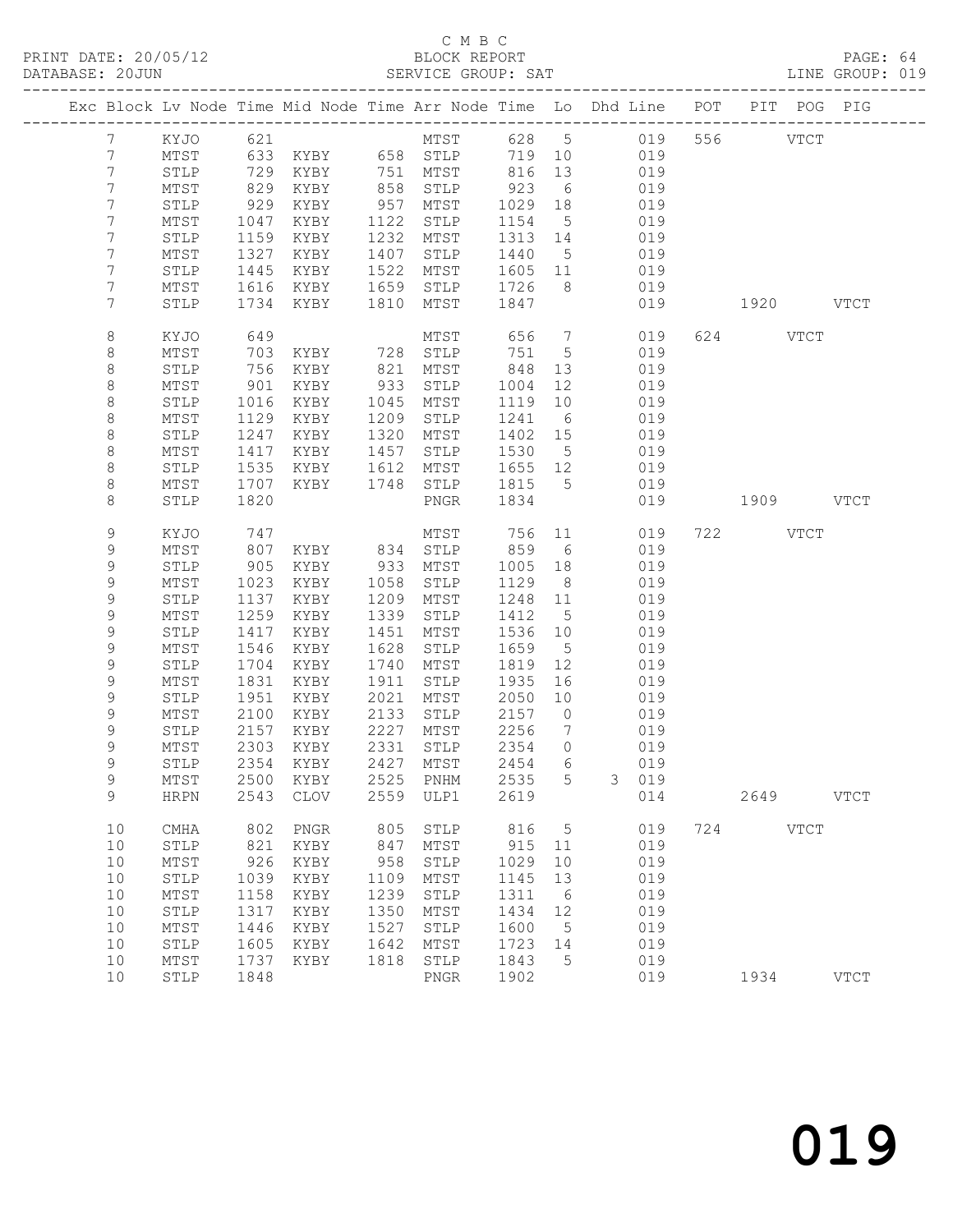# C M B C<br>BLOCK REPORT

PRINT DATE: 20/05/12 BLOCK REPORT PAGE: 65 SERVICE GROUP: SAT

| MTST 845 5 019<br>KYJO 835<br>805 VTCT<br>11<br>850 KYBY 920 STLP 947 5<br>019<br>11<br>MTST<br>KYBY 1021 MTST 1054 14<br>952<br>11<br>STLP<br>019<br>1108<br>KYBY<br>1146 STLP<br>1218<br>11<br>MTST<br>9<br>019<br>1227<br>11<br>${\tt STLP}$<br>KYBY<br>1300 MTST<br>1342 15<br>019<br>019<br>1357<br>11<br>MTST<br>KYBY<br>1437<br>STLP<br>1510<br>$5\overline{)}$<br>11<br>1515<br>KYBY<br>1552<br>1635 13<br>019<br>STLP<br>MTST<br>1648<br>1729<br>1756<br>019<br>11<br>MTST<br>KYBY<br>STLP<br>9<br>11<br>1805<br>1840<br>1915 21<br>019<br>STLP<br>KYBY<br>MTST<br>11<br>MTST<br>1936<br>KYBY<br>2011<br>STLP<br>2035<br>019<br>$\overline{0}$<br>11<br>2035<br>2105<br>2134<br>019<br>STLP<br>KYBY<br>MTST<br>$\overline{7}$<br>11<br>2141<br>2213<br>STLP<br>2236<br>$\overline{0}$<br>MTST<br>KYBY<br>019<br>11<br>2236<br>2306<br>MTST<br>2335<br>STLP<br>KYBY<br>019<br>2408 VTCT<br>12<br>942<br>945<br>958<br>$6\overline{6}$<br>904 VTCT<br>CMHA<br>PNGR<br>STLP<br>019<br>12<br>KYBY<br>1033 MTST<br>019<br>STLP<br>1004<br>1107 13<br>12<br>1120<br>1158<br>1230<br>019<br>MTST<br>KYBY<br>STLP<br>$\overline{7}$<br>12<br>1237<br>1310 MTST<br>1352 15<br>STLP<br>KYBY<br>019<br>019<br>12<br>1407<br>1520<br>MTST<br>KYBY<br>1447<br>STLP<br>$5\overline{)}$<br>12<br>1525<br>STLP<br>KYBY<br>1602<br>MTST<br>1645 12<br>019<br>12<br>MTST<br>1657<br>1738<br>STLP<br>1805 12<br>KYBY<br>019<br>1927<br>12<br>${\tt STLP}$<br>1817<br>1852 MTST<br>019<br>2000 VTCT<br>KYBY<br>13<br>949<br>1001<br>10<br>019<br>919 VTCT<br>KYJO<br>MTST<br>13<br>MTST<br>1046 STLP<br>1117 9<br>019<br>1011<br>KYBY<br>13<br>${\tt STLP}$<br>1126<br>KYBY<br>1157 MTST<br>1234 15<br>019<br>019<br>13<br>MTST<br>1249<br>KYBY<br>1329<br>1402<br>$5\overline{)}$<br>STLP<br>1407<br>KYBY<br>1441<br>1526 10<br>019<br>13<br>STLP<br>MTST<br>13<br>1536<br>1618<br>1649<br>$5\overline{)}$<br>019<br>MTST<br>KYBY<br>STLP<br>13<br>${\tt STLP}$<br>1654<br>KYBY<br>1730 MTST<br>1809<br>8 <sup>8</sup><br>019<br>13<br>1817<br>1858<br>1923 13<br>019<br>MTST<br>KYBY<br>STLP<br>2035<br>1936<br>KYBY<br>2006<br>MTST<br>019<br>2108 VTCT<br>13<br>STLP<br>1144 5<br>14<br>019 1100 VTCT<br>KYJO<br>1130<br>MTST<br>14<br>1229 STLP<br>1301 6<br>019<br>MTST<br>1149<br>KYBY<br>14<br>1307<br>1340<br>1424 12<br>019<br>STLP<br>KYBY<br>MTST<br>1436<br>1517<br>1550<br>14<br>MTST<br>KYBY<br>STLP<br>$5^{\circ}$<br>019<br>14<br>1555<br>1632 MTST<br>1713 14<br>019<br>STLP<br>KYBY<br>1833 15<br>1727<br>14<br>MTST<br>KYBY<br>1808 STLP<br>019<br>14 STLP 1848 KYBY 1921 MTST 1953 15 019<br>STLP<br>2105<br>019<br>14<br>MTST<br>2008<br>KYBY<br>2041<br>$\overline{0}$<br>14<br>2105<br>2135<br>2204 17<br>019<br>STLP<br>KYBY<br>MTST<br>2253<br>14<br>$\mathtt{MTST}$<br>2221<br>2316<br>019<br>KYBY<br>STLP<br>$\overline{0}$<br>14<br>2316<br>2346<br>019<br>STLP<br>KYBY<br>MTST<br>2415<br>16<br>2520<br>019<br>14<br>$\mathtt{MTST}$<br>2431<br>KYBY<br>2456<br>STLP<br>$\overline{0}$<br>14<br>2520<br>2557<br>2622<br>019<br>STLP<br>KYBY<br>MTST<br>8<br>14<br>2630<br>2638<br>019<br>MTST<br>JOKY<br>$\overline{0}$<br>2638<br>GR41<br>2657<br>041<br>2707 VTCT<br>14<br>JOKY<br>15<br>1148<br>1202<br>8 <sup>8</sup><br>019 1107 VTCT<br>CMHA<br>1145<br>PNGR<br>STLP<br>15<br>1210<br>1243<br>1324<br>019<br>STLP<br>KYBY<br>MTST<br>13<br>019<br>15<br>$MTST$<br>1337<br>1417<br>STLP<br>1450<br>$5^{\circ}$<br>KYBY<br>15<br>1455<br>1532<br>1615<br>019<br>STLP<br>KYBY<br>MTST<br>11<br>15<br>1626<br>1709<br>1736<br>019<br>MTST<br>KYBY<br>STLP<br>8<br>15<br>1744<br>1820<br>1857<br>9<br>019<br>STLP<br>KYBY<br>MTST<br>15<br>1906<br>1941<br>STLP<br>2005<br>019<br>MTST<br>KYBY<br>5<br>15<br>${\tt STLP}$<br>2010<br>2022<br>019<br>2054<br><b>VTCT</b><br>PNGR |  |  |  |  | Exc Block Lv Node Time Mid Node Time Arr Node Time Lo Dhd Line POT PIT POG PIG |  |  |
|-----------------------------------------------------------------------------------------------------------------------------------------------------------------------------------------------------------------------------------------------------------------------------------------------------------------------------------------------------------------------------------------------------------------------------------------------------------------------------------------------------------------------------------------------------------------------------------------------------------------------------------------------------------------------------------------------------------------------------------------------------------------------------------------------------------------------------------------------------------------------------------------------------------------------------------------------------------------------------------------------------------------------------------------------------------------------------------------------------------------------------------------------------------------------------------------------------------------------------------------------------------------------------------------------------------------------------------------------------------------------------------------------------------------------------------------------------------------------------------------------------------------------------------------------------------------------------------------------------------------------------------------------------------------------------------------------------------------------------------------------------------------------------------------------------------------------------------------------------------------------------------------------------------------------------------------------------------------------------------------------------------------------------------------------------------------------------------------------------------------------------------------------------------------------------------------------------------------------------------------------------------------------------------------------------------------------------------------------------------------------------------------------------------------------------------------------------------------------------------------------------------------------------------------------------------------------------------------------------------------------------------------------------------------------------------------------------------------------------------------------------------------------------------------------------------------------------------------------------------------------------------------------------------------------------------------------------------------------------------------------------------------------------------------------------------------------------------------------------------------------------------------------------------------------------------------------------------------------------------------------------------------------------------------------------------------------------------------------------------------------------------------------------------------------------------------------------------------------------------------------------------------------------------------------------------------------------------------------------------------------------------------------------------------------------------------------------------------------------------------------------------------------------------------------------|--|--|--|--|--------------------------------------------------------------------------------|--|--|
|                                                                                                                                                                                                                                                                                                                                                                                                                                                                                                                                                                                                                                                                                                                                                                                                                                                                                                                                                                                                                                                                                                                                                                                                                                                                                                                                                                                                                                                                                                                                                                                                                                                                                                                                                                                                                                                                                                                                                                                                                                                                                                                                                                                                                                                                                                                                                                                                                                                                                                                                                                                                                                                                                                                                                                                                                                                                                                                                                                                                                                                                                                                                                                                                                                                                                                                                                                                                                                                                                                                                                                                                                                                                                                                                                                                                     |  |  |  |  |                                                                                |  |  |
|                                                                                                                                                                                                                                                                                                                                                                                                                                                                                                                                                                                                                                                                                                                                                                                                                                                                                                                                                                                                                                                                                                                                                                                                                                                                                                                                                                                                                                                                                                                                                                                                                                                                                                                                                                                                                                                                                                                                                                                                                                                                                                                                                                                                                                                                                                                                                                                                                                                                                                                                                                                                                                                                                                                                                                                                                                                                                                                                                                                                                                                                                                                                                                                                                                                                                                                                                                                                                                                                                                                                                                                                                                                                                                                                                                                                     |  |  |  |  |                                                                                |  |  |
|                                                                                                                                                                                                                                                                                                                                                                                                                                                                                                                                                                                                                                                                                                                                                                                                                                                                                                                                                                                                                                                                                                                                                                                                                                                                                                                                                                                                                                                                                                                                                                                                                                                                                                                                                                                                                                                                                                                                                                                                                                                                                                                                                                                                                                                                                                                                                                                                                                                                                                                                                                                                                                                                                                                                                                                                                                                                                                                                                                                                                                                                                                                                                                                                                                                                                                                                                                                                                                                                                                                                                                                                                                                                                                                                                                                                     |  |  |  |  |                                                                                |  |  |
|                                                                                                                                                                                                                                                                                                                                                                                                                                                                                                                                                                                                                                                                                                                                                                                                                                                                                                                                                                                                                                                                                                                                                                                                                                                                                                                                                                                                                                                                                                                                                                                                                                                                                                                                                                                                                                                                                                                                                                                                                                                                                                                                                                                                                                                                                                                                                                                                                                                                                                                                                                                                                                                                                                                                                                                                                                                                                                                                                                                                                                                                                                                                                                                                                                                                                                                                                                                                                                                                                                                                                                                                                                                                                                                                                                                                     |  |  |  |  |                                                                                |  |  |
|                                                                                                                                                                                                                                                                                                                                                                                                                                                                                                                                                                                                                                                                                                                                                                                                                                                                                                                                                                                                                                                                                                                                                                                                                                                                                                                                                                                                                                                                                                                                                                                                                                                                                                                                                                                                                                                                                                                                                                                                                                                                                                                                                                                                                                                                                                                                                                                                                                                                                                                                                                                                                                                                                                                                                                                                                                                                                                                                                                                                                                                                                                                                                                                                                                                                                                                                                                                                                                                                                                                                                                                                                                                                                                                                                                                                     |  |  |  |  |                                                                                |  |  |
|                                                                                                                                                                                                                                                                                                                                                                                                                                                                                                                                                                                                                                                                                                                                                                                                                                                                                                                                                                                                                                                                                                                                                                                                                                                                                                                                                                                                                                                                                                                                                                                                                                                                                                                                                                                                                                                                                                                                                                                                                                                                                                                                                                                                                                                                                                                                                                                                                                                                                                                                                                                                                                                                                                                                                                                                                                                                                                                                                                                                                                                                                                                                                                                                                                                                                                                                                                                                                                                                                                                                                                                                                                                                                                                                                                                                     |  |  |  |  |                                                                                |  |  |
|                                                                                                                                                                                                                                                                                                                                                                                                                                                                                                                                                                                                                                                                                                                                                                                                                                                                                                                                                                                                                                                                                                                                                                                                                                                                                                                                                                                                                                                                                                                                                                                                                                                                                                                                                                                                                                                                                                                                                                                                                                                                                                                                                                                                                                                                                                                                                                                                                                                                                                                                                                                                                                                                                                                                                                                                                                                                                                                                                                                                                                                                                                                                                                                                                                                                                                                                                                                                                                                                                                                                                                                                                                                                                                                                                                                                     |  |  |  |  |                                                                                |  |  |
|                                                                                                                                                                                                                                                                                                                                                                                                                                                                                                                                                                                                                                                                                                                                                                                                                                                                                                                                                                                                                                                                                                                                                                                                                                                                                                                                                                                                                                                                                                                                                                                                                                                                                                                                                                                                                                                                                                                                                                                                                                                                                                                                                                                                                                                                                                                                                                                                                                                                                                                                                                                                                                                                                                                                                                                                                                                                                                                                                                                                                                                                                                                                                                                                                                                                                                                                                                                                                                                                                                                                                                                                                                                                                                                                                                                                     |  |  |  |  |                                                                                |  |  |
|                                                                                                                                                                                                                                                                                                                                                                                                                                                                                                                                                                                                                                                                                                                                                                                                                                                                                                                                                                                                                                                                                                                                                                                                                                                                                                                                                                                                                                                                                                                                                                                                                                                                                                                                                                                                                                                                                                                                                                                                                                                                                                                                                                                                                                                                                                                                                                                                                                                                                                                                                                                                                                                                                                                                                                                                                                                                                                                                                                                                                                                                                                                                                                                                                                                                                                                                                                                                                                                                                                                                                                                                                                                                                                                                                                                                     |  |  |  |  |                                                                                |  |  |
|                                                                                                                                                                                                                                                                                                                                                                                                                                                                                                                                                                                                                                                                                                                                                                                                                                                                                                                                                                                                                                                                                                                                                                                                                                                                                                                                                                                                                                                                                                                                                                                                                                                                                                                                                                                                                                                                                                                                                                                                                                                                                                                                                                                                                                                                                                                                                                                                                                                                                                                                                                                                                                                                                                                                                                                                                                                                                                                                                                                                                                                                                                                                                                                                                                                                                                                                                                                                                                                                                                                                                                                                                                                                                                                                                                                                     |  |  |  |  |                                                                                |  |  |
|                                                                                                                                                                                                                                                                                                                                                                                                                                                                                                                                                                                                                                                                                                                                                                                                                                                                                                                                                                                                                                                                                                                                                                                                                                                                                                                                                                                                                                                                                                                                                                                                                                                                                                                                                                                                                                                                                                                                                                                                                                                                                                                                                                                                                                                                                                                                                                                                                                                                                                                                                                                                                                                                                                                                                                                                                                                                                                                                                                                                                                                                                                                                                                                                                                                                                                                                                                                                                                                                                                                                                                                                                                                                                                                                                                                                     |  |  |  |  |                                                                                |  |  |
|                                                                                                                                                                                                                                                                                                                                                                                                                                                                                                                                                                                                                                                                                                                                                                                                                                                                                                                                                                                                                                                                                                                                                                                                                                                                                                                                                                                                                                                                                                                                                                                                                                                                                                                                                                                                                                                                                                                                                                                                                                                                                                                                                                                                                                                                                                                                                                                                                                                                                                                                                                                                                                                                                                                                                                                                                                                                                                                                                                                                                                                                                                                                                                                                                                                                                                                                                                                                                                                                                                                                                                                                                                                                                                                                                                                                     |  |  |  |  |                                                                                |  |  |
|                                                                                                                                                                                                                                                                                                                                                                                                                                                                                                                                                                                                                                                                                                                                                                                                                                                                                                                                                                                                                                                                                                                                                                                                                                                                                                                                                                                                                                                                                                                                                                                                                                                                                                                                                                                                                                                                                                                                                                                                                                                                                                                                                                                                                                                                                                                                                                                                                                                                                                                                                                                                                                                                                                                                                                                                                                                                                                                                                                                                                                                                                                                                                                                                                                                                                                                                                                                                                                                                                                                                                                                                                                                                                                                                                                                                     |  |  |  |  |                                                                                |  |  |
|                                                                                                                                                                                                                                                                                                                                                                                                                                                                                                                                                                                                                                                                                                                                                                                                                                                                                                                                                                                                                                                                                                                                                                                                                                                                                                                                                                                                                                                                                                                                                                                                                                                                                                                                                                                                                                                                                                                                                                                                                                                                                                                                                                                                                                                                                                                                                                                                                                                                                                                                                                                                                                                                                                                                                                                                                                                                                                                                                                                                                                                                                                                                                                                                                                                                                                                                                                                                                                                                                                                                                                                                                                                                                                                                                                                                     |  |  |  |  |                                                                                |  |  |
|                                                                                                                                                                                                                                                                                                                                                                                                                                                                                                                                                                                                                                                                                                                                                                                                                                                                                                                                                                                                                                                                                                                                                                                                                                                                                                                                                                                                                                                                                                                                                                                                                                                                                                                                                                                                                                                                                                                                                                                                                                                                                                                                                                                                                                                                                                                                                                                                                                                                                                                                                                                                                                                                                                                                                                                                                                                                                                                                                                                                                                                                                                                                                                                                                                                                                                                                                                                                                                                                                                                                                                                                                                                                                                                                                                                                     |  |  |  |  |                                                                                |  |  |
|                                                                                                                                                                                                                                                                                                                                                                                                                                                                                                                                                                                                                                                                                                                                                                                                                                                                                                                                                                                                                                                                                                                                                                                                                                                                                                                                                                                                                                                                                                                                                                                                                                                                                                                                                                                                                                                                                                                                                                                                                                                                                                                                                                                                                                                                                                                                                                                                                                                                                                                                                                                                                                                                                                                                                                                                                                                                                                                                                                                                                                                                                                                                                                                                                                                                                                                                                                                                                                                                                                                                                                                                                                                                                                                                                                                                     |  |  |  |  |                                                                                |  |  |
|                                                                                                                                                                                                                                                                                                                                                                                                                                                                                                                                                                                                                                                                                                                                                                                                                                                                                                                                                                                                                                                                                                                                                                                                                                                                                                                                                                                                                                                                                                                                                                                                                                                                                                                                                                                                                                                                                                                                                                                                                                                                                                                                                                                                                                                                                                                                                                                                                                                                                                                                                                                                                                                                                                                                                                                                                                                                                                                                                                                                                                                                                                                                                                                                                                                                                                                                                                                                                                                                                                                                                                                                                                                                                                                                                                                                     |  |  |  |  |                                                                                |  |  |
|                                                                                                                                                                                                                                                                                                                                                                                                                                                                                                                                                                                                                                                                                                                                                                                                                                                                                                                                                                                                                                                                                                                                                                                                                                                                                                                                                                                                                                                                                                                                                                                                                                                                                                                                                                                                                                                                                                                                                                                                                                                                                                                                                                                                                                                                                                                                                                                                                                                                                                                                                                                                                                                                                                                                                                                                                                                                                                                                                                                                                                                                                                                                                                                                                                                                                                                                                                                                                                                                                                                                                                                                                                                                                                                                                                                                     |  |  |  |  |                                                                                |  |  |
|                                                                                                                                                                                                                                                                                                                                                                                                                                                                                                                                                                                                                                                                                                                                                                                                                                                                                                                                                                                                                                                                                                                                                                                                                                                                                                                                                                                                                                                                                                                                                                                                                                                                                                                                                                                                                                                                                                                                                                                                                                                                                                                                                                                                                                                                                                                                                                                                                                                                                                                                                                                                                                                                                                                                                                                                                                                                                                                                                                                                                                                                                                                                                                                                                                                                                                                                                                                                                                                                                                                                                                                                                                                                                                                                                                                                     |  |  |  |  |                                                                                |  |  |
|                                                                                                                                                                                                                                                                                                                                                                                                                                                                                                                                                                                                                                                                                                                                                                                                                                                                                                                                                                                                                                                                                                                                                                                                                                                                                                                                                                                                                                                                                                                                                                                                                                                                                                                                                                                                                                                                                                                                                                                                                                                                                                                                                                                                                                                                                                                                                                                                                                                                                                                                                                                                                                                                                                                                                                                                                                                                                                                                                                                                                                                                                                                                                                                                                                                                                                                                                                                                                                                                                                                                                                                                                                                                                                                                                                                                     |  |  |  |  |                                                                                |  |  |
|                                                                                                                                                                                                                                                                                                                                                                                                                                                                                                                                                                                                                                                                                                                                                                                                                                                                                                                                                                                                                                                                                                                                                                                                                                                                                                                                                                                                                                                                                                                                                                                                                                                                                                                                                                                                                                                                                                                                                                                                                                                                                                                                                                                                                                                                                                                                                                                                                                                                                                                                                                                                                                                                                                                                                                                                                                                                                                                                                                                                                                                                                                                                                                                                                                                                                                                                                                                                                                                                                                                                                                                                                                                                                                                                                                                                     |  |  |  |  |                                                                                |  |  |
|                                                                                                                                                                                                                                                                                                                                                                                                                                                                                                                                                                                                                                                                                                                                                                                                                                                                                                                                                                                                                                                                                                                                                                                                                                                                                                                                                                                                                                                                                                                                                                                                                                                                                                                                                                                                                                                                                                                                                                                                                                                                                                                                                                                                                                                                                                                                                                                                                                                                                                                                                                                                                                                                                                                                                                                                                                                                                                                                                                                                                                                                                                                                                                                                                                                                                                                                                                                                                                                                                                                                                                                                                                                                                                                                                                                                     |  |  |  |  |                                                                                |  |  |
|                                                                                                                                                                                                                                                                                                                                                                                                                                                                                                                                                                                                                                                                                                                                                                                                                                                                                                                                                                                                                                                                                                                                                                                                                                                                                                                                                                                                                                                                                                                                                                                                                                                                                                                                                                                                                                                                                                                                                                                                                                                                                                                                                                                                                                                                                                                                                                                                                                                                                                                                                                                                                                                                                                                                                                                                                                                                                                                                                                                                                                                                                                                                                                                                                                                                                                                                                                                                                                                                                                                                                                                                                                                                                                                                                                                                     |  |  |  |  |                                                                                |  |  |
|                                                                                                                                                                                                                                                                                                                                                                                                                                                                                                                                                                                                                                                                                                                                                                                                                                                                                                                                                                                                                                                                                                                                                                                                                                                                                                                                                                                                                                                                                                                                                                                                                                                                                                                                                                                                                                                                                                                                                                                                                                                                                                                                                                                                                                                                                                                                                                                                                                                                                                                                                                                                                                                                                                                                                                                                                                                                                                                                                                                                                                                                                                                                                                                                                                                                                                                                                                                                                                                                                                                                                                                                                                                                                                                                                                                                     |  |  |  |  |                                                                                |  |  |
|                                                                                                                                                                                                                                                                                                                                                                                                                                                                                                                                                                                                                                                                                                                                                                                                                                                                                                                                                                                                                                                                                                                                                                                                                                                                                                                                                                                                                                                                                                                                                                                                                                                                                                                                                                                                                                                                                                                                                                                                                                                                                                                                                                                                                                                                                                                                                                                                                                                                                                                                                                                                                                                                                                                                                                                                                                                                                                                                                                                                                                                                                                                                                                                                                                                                                                                                                                                                                                                                                                                                                                                                                                                                                                                                                                                                     |  |  |  |  |                                                                                |  |  |
|                                                                                                                                                                                                                                                                                                                                                                                                                                                                                                                                                                                                                                                                                                                                                                                                                                                                                                                                                                                                                                                                                                                                                                                                                                                                                                                                                                                                                                                                                                                                                                                                                                                                                                                                                                                                                                                                                                                                                                                                                                                                                                                                                                                                                                                                                                                                                                                                                                                                                                                                                                                                                                                                                                                                                                                                                                                                                                                                                                                                                                                                                                                                                                                                                                                                                                                                                                                                                                                                                                                                                                                                                                                                                                                                                                                                     |  |  |  |  |                                                                                |  |  |
|                                                                                                                                                                                                                                                                                                                                                                                                                                                                                                                                                                                                                                                                                                                                                                                                                                                                                                                                                                                                                                                                                                                                                                                                                                                                                                                                                                                                                                                                                                                                                                                                                                                                                                                                                                                                                                                                                                                                                                                                                                                                                                                                                                                                                                                                                                                                                                                                                                                                                                                                                                                                                                                                                                                                                                                                                                                                                                                                                                                                                                                                                                                                                                                                                                                                                                                                                                                                                                                                                                                                                                                                                                                                                                                                                                                                     |  |  |  |  |                                                                                |  |  |
|                                                                                                                                                                                                                                                                                                                                                                                                                                                                                                                                                                                                                                                                                                                                                                                                                                                                                                                                                                                                                                                                                                                                                                                                                                                                                                                                                                                                                                                                                                                                                                                                                                                                                                                                                                                                                                                                                                                                                                                                                                                                                                                                                                                                                                                                                                                                                                                                                                                                                                                                                                                                                                                                                                                                                                                                                                                                                                                                                                                                                                                                                                                                                                                                                                                                                                                                                                                                                                                                                                                                                                                                                                                                                                                                                                                                     |  |  |  |  |                                                                                |  |  |
|                                                                                                                                                                                                                                                                                                                                                                                                                                                                                                                                                                                                                                                                                                                                                                                                                                                                                                                                                                                                                                                                                                                                                                                                                                                                                                                                                                                                                                                                                                                                                                                                                                                                                                                                                                                                                                                                                                                                                                                                                                                                                                                                                                                                                                                                                                                                                                                                                                                                                                                                                                                                                                                                                                                                                                                                                                                                                                                                                                                                                                                                                                                                                                                                                                                                                                                                                                                                                                                                                                                                                                                                                                                                                                                                                                                                     |  |  |  |  |                                                                                |  |  |
|                                                                                                                                                                                                                                                                                                                                                                                                                                                                                                                                                                                                                                                                                                                                                                                                                                                                                                                                                                                                                                                                                                                                                                                                                                                                                                                                                                                                                                                                                                                                                                                                                                                                                                                                                                                                                                                                                                                                                                                                                                                                                                                                                                                                                                                                                                                                                                                                                                                                                                                                                                                                                                                                                                                                                                                                                                                                                                                                                                                                                                                                                                                                                                                                                                                                                                                                                                                                                                                                                                                                                                                                                                                                                                                                                                                                     |  |  |  |  |                                                                                |  |  |
|                                                                                                                                                                                                                                                                                                                                                                                                                                                                                                                                                                                                                                                                                                                                                                                                                                                                                                                                                                                                                                                                                                                                                                                                                                                                                                                                                                                                                                                                                                                                                                                                                                                                                                                                                                                                                                                                                                                                                                                                                                                                                                                                                                                                                                                                                                                                                                                                                                                                                                                                                                                                                                                                                                                                                                                                                                                                                                                                                                                                                                                                                                                                                                                                                                                                                                                                                                                                                                                                                                                                                                                                                                                                                                                                                                                                     |  |  |  |  |                                                                                |  |  |
|                                                                                                                                                                                                                                                                                                                                                                                                                                                                                                                                                                                                                                                                                                                                                                                                                                                                                                                                                                                                                                                                                                                                                                                                                                                                                                                                                                                                                                                                                                                                                                                                                                                                                                                                                                                                                                                                                                                                                                                                                                                                                                                                                                                                                                                                                                                                                                                                                                                                                                                                                                                                                                                                                                                                                                                                                                                                                                                                                                                                                                                                                                                                                                                                                                                                                                                                                                                                                                                                                                                                                                                                                                                                                                                                                                                                     |  |  |  |  |                                                                                |  |  |
|                                                                                                                                                                                                                                                                                                                                                                                                                                                                                                                                                                                                                                                                                                                                                                                                                                                                                                                                                                                                                                                                                                                                                                                                                                                                                                                                                                                                                                                                                                                                                                                                                                                                                                                                                                                                                                                                                                                                                                                                                                                                                                                                                                                                                                                                                                                                                                                                                                                                                                                                                                                                                                                                                                                                                                                                                                                                                                                                                                                                                                                                                                                                                                                                                                                                                                                                                                                                                                                                                                                                                                                                                                                                                                                                                                                                     |  |  |  |  |                                                                                |  |  |
|                                                                                                                                                                                                                                                                                                                                                                                                                                                                                                                                                                                                                                                                                                                                                                                                                                                                                                                                                                                                                                                                                                                                                                                                                                                                                                                                                                                                                                                                                                                                                                                                                                                                                                                                                                                                                                                                                                                                                                                                                                                                                                                                                                                                                                                                                                                                                                                                                                                                                                                                                                                                                                                                                                                                                                                                                                                                                                                                                                                                                                                                                                                                                                                                                                                                                                                                                                                                                                                                                                                                                                                                                                                                                                                                                                                                     |  |  |  |  |                                                                                |  |  |
|                                                                                                                                                                                                                                                                                                                                                                                                                                                                                                                                                                                                                                                                                                                                                                                                                                                                                                                                                                                                                                                                                                                                                                                                                                                                                                                                                                                                                                                                                                                                                                                                                                                                                                                                                                                                                                                                                                                                                                                                                                                                                                                                                                                                                                                                                                                                                                                                                                                                                                                                                                                                                                                                                                                                                                                                                                                                                                                                                                                                                                                                                                                                                                                                                                                                                                                                                                                                                                                                                                                                                                                                                                                                                                                                                                                                     |  |  |  |  |                                                                                |  |  |
|                                                                                                                                                                                                                                                                                                                                                                                                                                                                                                                                                                                                                                                                                                                                                                                                                                                                                                                                                                                                                                                                                                                                                                                                                                                                                                                                                                                                                                                                                                                                                                                                                                                                                                                                                                                                                                                                                                                                                                                                                                                                                                                                                                                                                                                                                                                                                                                                                                                                                                                                                                                                                                                                                                                                                                                                                                                                                                                                                                                                                                                                                                                                                                                                                                                                                                                                                                                                                                                                                                                                                                                                                                                                                                                                                                                                     |  |  |  |  |                                                                                |  |  |
|                                                                                                                                                                                                                                                                                                                                                                                                                                                                                                                                                                                                                                                                                                                                                                                                                                                                                                                                                                                                                                                                                                                                                                                                                                                                                                                                                                                                                                                                                                                                                                                                                                                                                                                                                                                                                                                                                                                                                                                                                                                                                                                                                                                                                                                                                                                                                                                                                                                                                                                                                                                                                                                                                                                                                                                                                                                                                                                                                                                                                                                                                                                                                                                                                                                                                                                                                                                                                                                                                                                                                                                                                                                                                                                                                                                                     |  |  |  |  |                                                                                |  |  |
|                                                                                                                                                                                                                                                                                                                                                                                                                                                                                                                                                                                                                                                                                                                                                                                                                                                                                                                                                                                                                                                                                                                                                                                                                                                                                                                                                                                                                                                                                                                                                                                                                                                                                                                                                                                                                                                                                                                                                                                                                                                                                                                                                                                                                                                                                                                                                                                                                                                                                                                                                                                                                                                                                                                                                                                                                                                                                                                                                                                                                                                                                                                                                                                                                                                                                                                                                                                                                                                                                                                                                                                                                                                                                                                                                                                                     |  |  |  |  |                                                                                |  |  |
|                                                                                                                                                                                                                                                                                                                                                                                                                                                                                                                                                                                                                                                                                                                                                                                                                                                                                                                                                                                                                                                                                                                                                                                                                                                                                                                                                                                                                                                                                                                                                                                                                                                                                                                                                                                                                                                                                                                                                                                                                                                                                                                                                                                                                                                                                                                                                                                                                                                                                                                                                                                                                                                                                                                                                                                                                                                                                                                                                                                                                                                                                                                                                                                                                                                                                                                                                                                                                                                                                                                                                                                                                                                                                                                                                                                                     |  |  |  |  |                                                                                |  |  |
|                                                                                                                                                                                                                                                                                                                                                                                                                                                                                                                                                                                                                                                                                                                                                                                                                                                                                                                                                                                                                                                                                                                                                                                                                                                                                                                                                                                                                                                                                                                                                                                                                                                                                                                                                                                                                                                                                                                                                                                                                                                                                                                                                                                                                                                                                                                                                                                                                                                                                                                                                                                                                                                                                                                                                                                                                                                                                                                                                                                                                                                                                                                                                                                                                                                                                                                                                                                                                                                                                                                                                                                                                                                                                                                                                                                                     |  |  |  |  |                                                                                |  |  |
|                                                                                                                                                                                                                                                                                                                                                                                                                                                                                                                                                                                                                                                                                                                                                                                                                                                                                                                                                                                                                                                                                                                                                                                                                                                                                                                                                                                                                                                                                                                                                                                                                                                                                                                                                                                                                                                                                                                                                                                                                                                                                                                                                                                                                                                                                                                                                                                                                                                                                                                                                                                                                                                                                                                                                                                                                                                                                                                                                                                                                                                                                                                                                                                                                                                                                                                                                                                                                                                                                                                                                                                                                                                                                                                                                                                                     |  |  |  |  |                                                                                |  |  |
|                                                                                                                                                                                                                                                                                                                                                                                                                                                                                                                                                                                                                                                                                                                                                                                                                                                                                                                                                                                                                                                                                                                                                                                                                                                                                                                                                                                                                                                                                                                                                                                                                                                                                                                                                                                                                                                                                                                                                                                                                                                                                                                                                                                                                                                                                                                                                                                                                                                                                                                                                                                                                                                                                                                                                                                                                                                                                                                                                                                                                                                                                                                                                                                                                                                                                                                                                                                                                                                                                                                                                                                                                                                                                                                                                                                                     |  |  |  |  |                                                                                |  |  |
|                                                                                                                                                                                                                                                                                                                                                                                                                                                                                                                                                                                                                                                                                                                                                                                                                                                                                                                                                                                                                                                                                                                                                                                                                                                                                                                                                                                                                                                                                                                                                                                                                                                                                                                                                                                                                                                                                                                                                                                                                                                                                                                                                                                                                                                                                                                                                                                                                                                                                                                                                                                                                                                                                                                                                                                                                                                                                                                                                                                                                                                                                                                                                                                                                                                                                                                                                                                                                                                                                                                                                                                                                                                                                                                                                                                                     |  |  |  |  |                                                                                |  |  |
|                                                                                                                                                                                                                                                                                                                                                                                                                                                                                                                                                                                                                                                                                                                                                                                                                                                                                                                                                                                                                                                                                                                                                                                                                                                                                                                                                                                                                                                                                                                                                                                                                                                                                                                                                                                                                                                                                                                                                                                                                                                                                                                                                                                                                                                                                                                                                                                                                                                                                                                                                                                                                                                                                                                                                                                                                                                                                                                                                                                                                                                                                                                                                                                                                                                                                                                                                                                                                                                                                                                                                                                                                                                                                                                                                                                                     |  |  |  |  |                                                                                |  |  |
|                                                                                                                                                                                                                                                                                                                                                                                                                                                                                                                                                                                                                                                                                                                                                                                                                                                                                                                                                                                                                                                                                                                                                                                                                                                                                                                                                                                                                                                                                                                                                                                                                                                                                                                                                                                                                                                                                                                                                                                                                                                                                                                                                                                                                                                                                                                                                                                                                                                                                                                                                                                                                                                                                                                                                                                                                                                                                                                                                                                                                                                                                                                                                                                                                                                                                                                                                                                                                                                                                                                                                                                                                                                                                                                                                                                                     |  |  |  |  |                                                                                |  |  |
|                                                                                                                                                                                                                                                                                                                                                                                                                                                                                                                                                                                                                                                                                                                                                                                                                                                                                                                                                                                                                                                                                                                                                                                                                                                                                                                                                                                                                                                                                                                                                                                                                                                                                                                                                                                                                                                                                                                                                                                                                                                                                                                                                                                                                                                                                                                                                                                                                                                                                                                                                                                                                                                                                                                                                                                                                                                                                                                                                                                                                                                                                                                                                                                                                                                                                                                                                                                                                                                                                                                                                                                                                                                                                                                                                                                                     |  |  |  |  |                                                                                |  |  |
|                                                                                                                                                                                                                                                                                                                                                                                                                                                                                                                                                                                                                                                                                                                                                                                                                                                                                                                                                                                                                                                                                                                                                                                                                                                                                                                                                                                                                                                                                                                                                                                                                                                                                                                                                                                                                                                                                                                                                                                                                                                                                                                                                                                                                                                                                                                                                                                                                                                                                                                                                                                                                                                                                                                                                                                                                                                                                                                                                                                                                                                                                                                                                                                                                                                                                                                                                                                                                                                                                                                                                                                                                                                                                                                                                                                                     |  |  |  |  |                                                                                |  |  |
|                                                                                                                                                                                                                                                                                                                                                                                                                                                                                                                                                                                                                                                                                                                                                                                                                                                                                                                                                                                                                                                                                                                                                                                                                                                                                                                                                                                                                                                                                                                                                                                                                                                                                                                                                                                                                                                                                                                                                                                                                                                                                                                                                                                                                                                                                                                                                                                                                                                                                                                                                                                                                                                                                                                                                                                                                                                                                                                                                                                                                                                                                                                                                                                                                                                                                                                                                                                                                                                                                                                                                                                                                                                                                                                                                                                                     |  |  |  |  |                                                                                |  |  |
|                                                                                                                                                                                                                                                                                                                                                                                                                                                                                                                                                                                                                                                                                                                                                                                                                                                                                                                                                                                                                                                                                                                                                                                                                                                                                                                                                                                                                                                                                                                                                                                                                                                                                                                                                                                                                                                                                                                                                                                                                                                                                                                                                                                                                                                                                                                                                                                                                                                                                                                                                                                                                                                                                                                                                                                                                                                                                                                                                                                                                                                                                                                                                                                                                                                                                                                                                                                                                                                                                                                                                                                                                                                                                                                                                                                                     |  |  |  |  |                                                                                |  |  |
|                                                                                                                                                                                                                                                                                                                                                                                                                                                                                                                                                                                                                                                                                                                                                                                                                                                                                                                                                                                                                                                                                                                                                                                                                                                                                                                                                                                                                                                                                                                                                                                                                                                                                                                                                                                                                                                                                                                                                                                                                                                                                                                                                                                                                                                                                                                                                                                                                                                                                                                                                                                                                                                                                                                                                                                                                                                                                                                                                                                                                                                                                                                                                                                                                                                                                                                                                                                                                                                                                                                                                                                                                                                                                                                                                                                                     |  |  |  |  |                                                                                |  |  |
|                                                                                                                                                                                                                                                                                                                                                                                                                                                                                                                                                                                                                                                                                                                                                                                                                                                                                                                                                                                                                                                                                                                                                                                                                                                                                                                                                                                                                                                                                                                                                                                                                                                                                                                                                                                                                                                                                                                                                                                                                                                                                                                                                                                                                                                                                                                                                                                                                                                                                                                                                                                                                                                                                                                                                                                                                                                                                                                                                                                                                                                                                                                                                                                                                                                                                                                                                                                                                                                                                                                                                                                                                                                                                                                                                                                                     |  |  |  |  |                                                                                |  |  |
|                                                                                                                                                                                                                                                                                                                                                                                                                                                                                                                                                                                                                                                                                                                                                                                                                                                                                                                                                                                                                                                                                                                                                                                                                                                                                                                                                                                                                                                                                                                                                                                                                                                                                                                                                                                                                                                                                                                                                                                                                                                                                                                                                                                                                                                                                                                                                                                                                                                                                                                                                                                                                                                                                                                                                                                                                                                                                                                                                                                                                                                                                                                                                                                                                                                                                                                                                                                                                                                                                                                                                                                                                                                                                                                                                                                                     |  |  |  |  |                                                                                |  |  |
|                                                                                                                                                                                                                                                                                                                                                                                                                                                                                                                                                                                                                                                                                                                                                                                                                                                                                                                                                                                                                                                                                                                                                                                                                                                                                                                                                                                                                                                                                                                                                                                                                                                                                                                                                                                                                                                                                                                                                                                                                                                                                                                                                                                                                                                                                                                                                                                                                                                                                                                                                                                                                                                                                                                                                                                                                                                                                                                                                                                                                                                                                                                                                                                                                                                                                                                                                                                                                                                                                                                                                                                                                                                                                                                                                                                                     |  |  |  |  |                                                                                |  |  |
|                                                                                                                                                                                                                                                                                                                                                                                                                                                                                                                                                                                                                                                                                                                                                                                                                                                                                                                                                                                                                                                                                                                                                                                                                                                                                                                                                                                                                                                                                                                                                                                                                                                                                                                                                                                                                                                                                                                                                                                                                                                                                                                                                                                                                                                                                                                                                                                                                                                                                                                                                                                                                                                                                                                                                                                                                                                                                                                                                                                                                                                                                                                                                                                                                                                                                                                                                                                                                                                                                                                                                                                                                                                                                                                                                                                                     |  |  |  |  |                                                                                |  |  |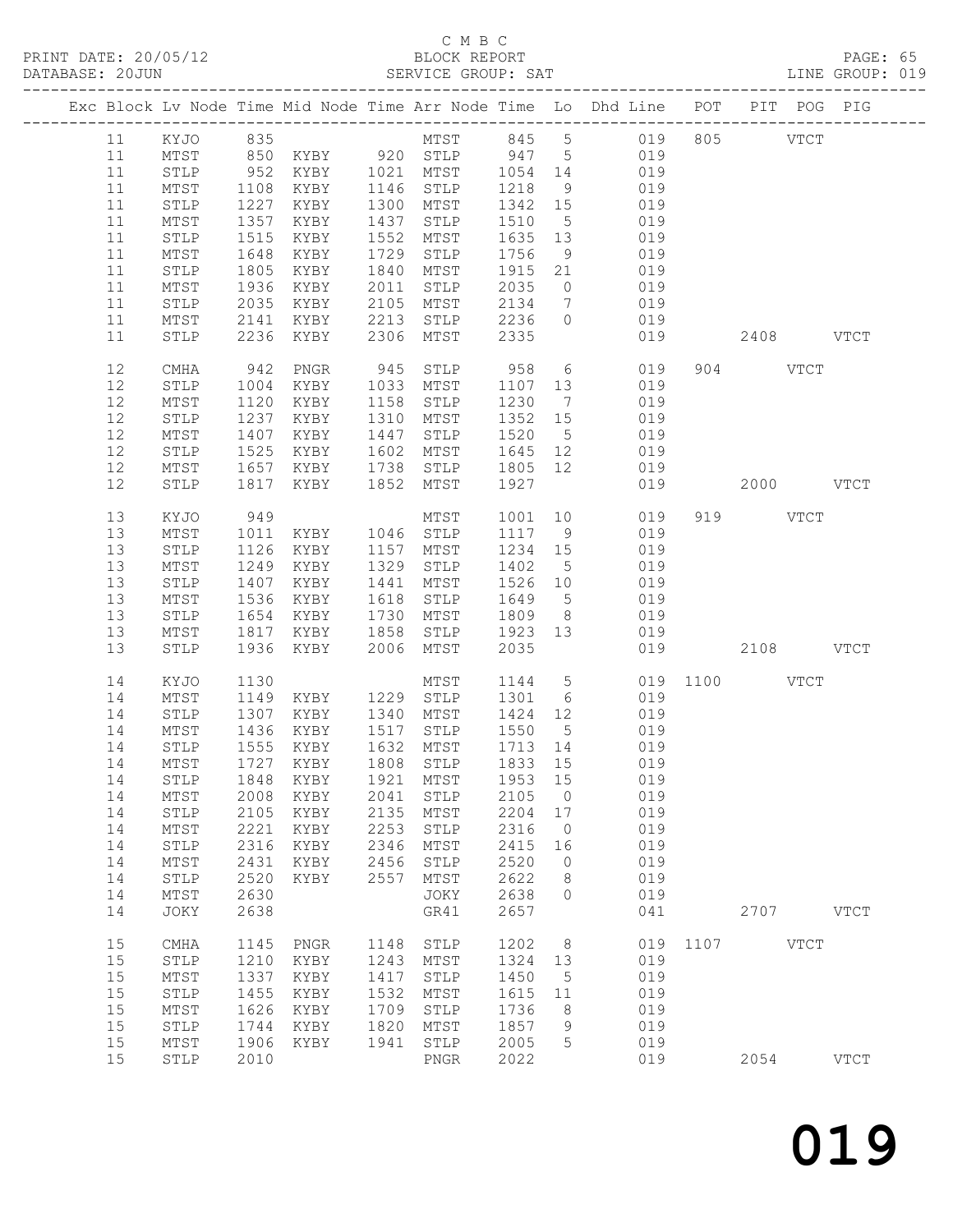### C M B C<br>BLOCK REPORT

PAGE: 66<br>LINE GROUP: 019

|       |       |              |      |                                                                  |      |                 |         |                 | Exc Block Lv Node Time Mid Node Time Arr Node Time Lo Dhd Line POT PIT POG PIG |             |             |           |            |
|-------|-------|--------------|------|------------------------------------------------------------------|------|-----------------|---------|-----------------|--------------------------------------------------------------------------------|-------------|-------------|-----------|------------|
|       | 16    | KYJO         | 1155 |                                                                  |      | MTST 1209 9     |         |                 |                                                                                | 019 1125    | <b>VTCT</b> |           |            |
|       | 16    | MTST         |      | 1218 KYBY 1259 STLP                                              |      |                 | 1331 6  |                 | 019                                                                            |             |             |           |            |
|       | 16    | STLP         |      |                                                                  |      |                 | 1456 10 |                 | 019                                                                            |             |             |           |            |
|       | 16    | ${\tt MTST}$ | 1506 | 1337 KYBY     1411  MTST<br>1506   KYBY      1547   STLP<br>KYBY |      | 1547 STLP       | 1618    | $5\overline{)}$ | 019                                                                            |             |             |           |            |
|       | 16    | STLP         | 1623 | KYBY                                                             |      | 1700 MTST       | 1741    | 16              | 019                                                                            |             |             |           |            |
|       | 16    | MTST         | 1757 | KYBY                                                             |      | 1838 STLP       | 1903    | 16              | 019                                                                            |             |             |           |            |
|       | 16    | STLP         | 1919 | KYBY                                                             |      | 1951 MTST       | 2021    | 19              | 019                                                                            |             |             |           |            |
|       | 16    | MTST         | 2040 | KYBY                                                             |      | 2113 STLP       | 2137    | $\overline{0}$  | 019                                                                            |             |             |           |            |
|       | 16    | STLP         | 2137 | KYBY                                                             |      | 2207 MTST       | 2236    | 8 <sup>8</sup>  | 019                                                                            |             |             |           |            |
|       | 16    | MTST         | 2244 | KYBY                                                             | 2312 | $\texttt{STLP}$ | 2335    | $\overline{0}$  | 019                                                                            |             |             |           |            |
|       | 16    | STLP         | 2335 | KYBY                                                             |      | 2405 MTST       | 2433    | $\overline{0}$  | 019                                                                            |             |             |           |            |
|       | 16    | MTST         | 2433 |                                                                  |      | JOKY            | 2441    | $\overline{0}$  | 019                                                                            |             |             |           |            |
|       | 16    | JOKY         | 2441 | OA41                                                             |      | 2457 OA41       | 2457    |                 | 041                                                                            |             |             | 2507 VTCT |            |
|       |       |              |      |                                                                  |      |                 |         |                 |                                                                                |             |             |           |            |
|       | 17    | KYJO         | 1254 |                                                                  |      | MTST            | 1308    | 9               | 019                                                                            | 1221 / 1221 |             | VTCT      |            |
|       | 17    | MTST         | 1317 | KYBY                                                             |      | 1357 STLP       | 1430    | $5^{\circ}$     | 019                                                                            |             |             |           |            |
|       | 17    | STLP         | 1435 | KYBY                                                             | 1512 | MTST            | 1555 11 |                 | 019                                                                            |             |             |           |            |
|       | 17    | MTST         | 1606 | KYBY                                                             | 1649 | STLP            | 1716    | 8               | 019                                                                            |             |             |           |            |
|       | 17    | STLP         | 1724 | KYBY                                                             | 1800 | MTST            | 1837    | - 9             | 019                                                                            |             |             |           |            |
|       | 17    | MTST         | 1846 | KYBY                                                             | 1926 | STLP            | 1950    | 16              | 019                                                                            |             |             |           |            |
|       | 17    | STLP         | 2006 | KYBY                                                             |      | 2036 MTST       | 2103    | 17              | 019                                                                            |             |             |           |            |
|       | 17    | MTST         | 2120 | KYBY                                                             | 2153 | STLP            | 2217    | $\overline{0}$  | 019                                                                            |             |             |           |            |
|       | 17    | STLP         | 2217 | KYBY                                                             | 2247 | MTST            | 2316    | 11              | 019                                                                            |             |             |           |            |
|       | 17    | MTST         | 2327 | KYBY                                                             | 2355 | STLP            | 2419    | $\overline{0}$  | 019                                                                            |             |             |           |            |
|       | 17    | STLP         | 2419 | KYBY                                                             | 2457 | MTST            | 2524    | 6               | 019                                                                            |             |             |           |            |
|       | 17    | MTST         | 2530 |                                                                  |      | JOKY            | 2538    | $\circ$         | 019                                                                            |             |             |           |            |
|       | 17    | JOKY         | 2538 |                                                                  |      | GR41            | 2557    |                 | 041                                                                            |             |             | 2607 VTCT |            |
| SP 60 |       | STTE         | 856  |                                                                  |      | STLP            | 917     | 6               | 019                                                                            |             | 831 — 100   | VTC       |            |
| SP 60 |       | STLP         | 923  |                                                                  |      | STTE            | 945     | 10              | 019                                                                            |             |             |           |            |
| SP 60 |       | STTE         | 955  |                                                                  |      | STLP            | 1023    | 11              | 019                                                                            |             |             |           |            |
| SP 60 |       | STLP         | 1034 |                                                                  |      | STTE            | 1057    | 10              | 019                                                                            |             |             |           |            |
| SP 60 |       | STTE         | 1107 |                                                                  |      | STLP            | 1135    | $\overline{7}$  | 019                                                                            |             |             |           |            |
| SP 60 |       | STLP         | 1142 |                                                                  |      | STTE            | 1205    | 13              | 019                                                                            |             |             |           |            |
| SP 60 |       | STTE         | 1218 |                                                                  |      | STLP            | 1246    | $6\overline{6}$ | 019                                                                            |             |             |           |            |
| SP 60 |       | STLP         | 1252 |                                                                  |      | STTE            | 1316    | 12              | 019                                                                            |             |             |           |            |
| SP 60 |       | STTE         | 1328 |                                                                  |      | STLP            | 1357    | $5^{\circ}$     | 019                                                                            |             |             |           |            |
| SP 60 |       | STLP         | 1402 |                                                                  |      | STTE            | 1428    | 9               | 019                                                                            |             |             |           |            |
| SP 60 |       | STTE         | 1437 |                                                                  |      | STLP            | 1505    | $5^{\circ}$     | 019                                                                            |             |             |           |            |
| SP 60 |       | STLP         | 1510 |                                                                  |      | STTE            | 1537    | 10              | 019                                                                            |             |             |           |            |
| SP 60 |       | STTE         | 1547 |                                                                  |      | STLP            | 1614    | $5^{\circ}$     | 019                                                                            |             |             |           |            |
| SP 60 |       | STLP         | 1619 |                                                                  |      | ${\tt STTE}$    | 1647    | 10              | 019                                                                            |             |             |           |            |
| SP 60 |       | STTE         | 1657 |                                                                  |      | STLP            | 1720    | 9               | 019                                                                            |             |             |           |            |
| SP 60 |       | STLP         | 1729 |                                                                  |      | STTE            | 1755    | 12              | 019                                                                            |             |             |           |            |
| SP 60 |       | STTE         | 1807 |                                                                  |      | STLP            | 1829    | 10              | 019                                                                            |             |             |           |            |
|       | SP 60 | STLP         | 1839 |                                                                  |      | STTE            | 1905    |                 | 019                                                                            | 1930        |             |           | <b>VTC</b> |
|       |       |              |      |                                                                  |      |                 |         |                 |                                                                                |             |             |           |            |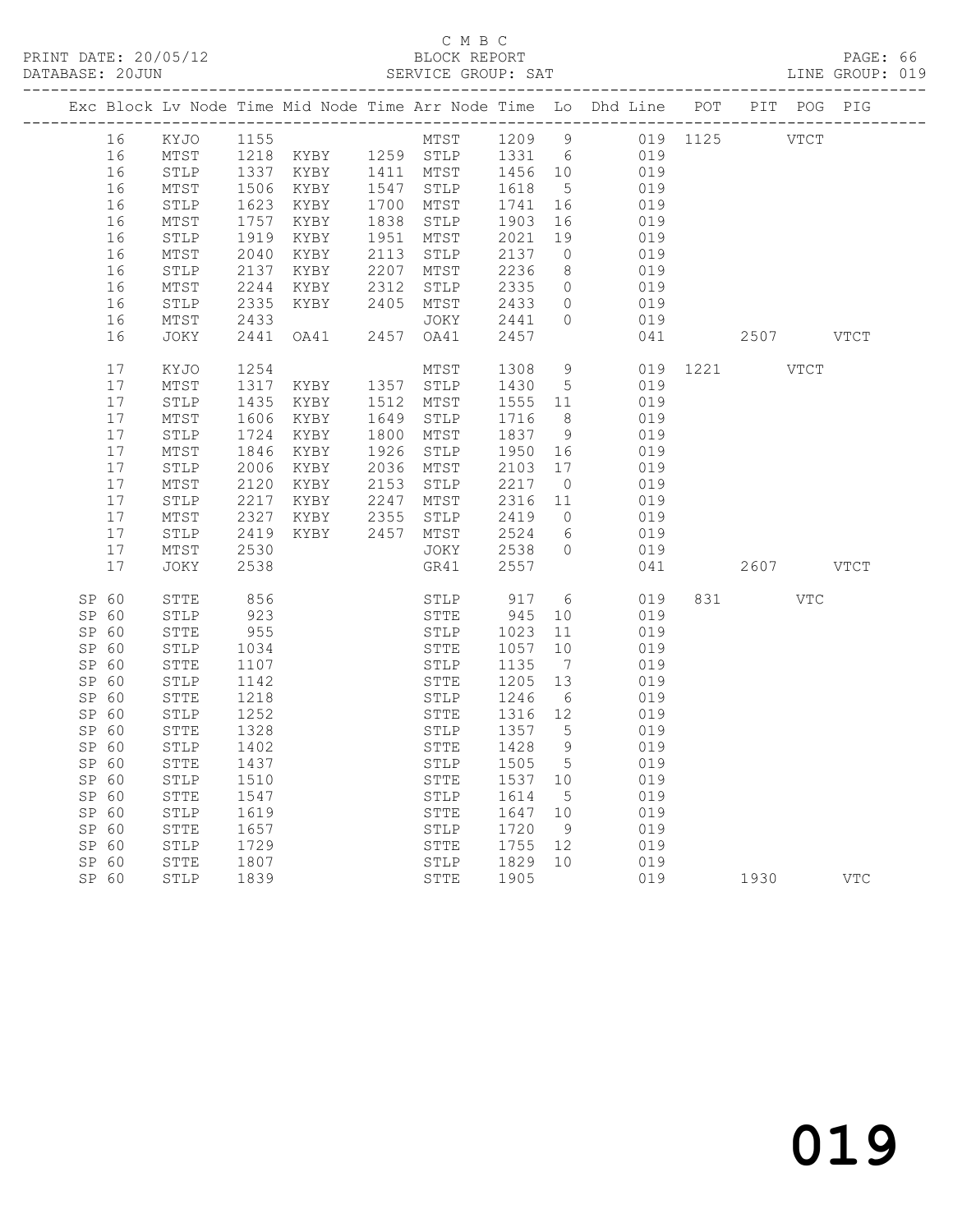# C M B C<br>BLOCK REPORT

| DATABASE: 20JUN |       |              |              |  | SERVICE GROUP: SAT           |              |                       |                                                                                |              |           |     | LINE GROUP: 019 |  |
|-----------------|-------|--------------|--------------|--|------------------------------|--------------|-----------------------|--------------------------------------------------------------------------------|--------------|-----------|-----|-----------------|--|
|                 |       |              |              |  |                              |              |                       | Exc Block Lv Node Time Mid Node Time Arr Node Time Lo Dhd Line POT PIT POG PIG |              |           |     |                 |  |
|                 | SP 61 | STTE 906     |              |  | STLP 929 6                   |              |                       | 019 841 VTC                                                                    |              |           |     |                 |  |
| SP 61           |       | STLP 935     |              |  | STTE 957 10                  |              |                       | 019                                                                            |              |           |     |                 |  |
| SP 61           |       | STTE         | 1007         |  |                              |              |                       | 019                                                                            |              |           |     |                 |  |
| SP 61           |       | STLP         | 1045         |  | STLP 1035 10<br>STTE 1108 12 |              |                       | 019                                                                            |              |           |     |                 |  |
| SP 61           |       | STTE         | 1120         |  | STLP 1148                    |              | 6                     | 019                                                                            |              |           |     |                 |  |
| SP 61           |       | STLP         | 1154         |  | STTE                         | 1217 11      |                       | 019                                                                            |              |           |     |                 |  |
| SP 61           |       | STTE         | 1228         |  | STLP                         | 1256         | 6                     | 019                                                                            |              |           |     |                 |  |
| SP 61           |       | STLP         | 1302         |  | STTE                         | 1326 12      |                       | 019                                                                            |              |           |     |                 |  |
| SP 61           |       | STTE         | 1338         |  | STLP                         | 1407         | $5\overline{)}$       | 019                                                                            |              |           |     |                 |  |
| SP 61           |       | STLP         | 1412         |  | STTE                         | 1438         | 9                     | 019                                                                            |              |           |     |                 |  |
| SP 61           |       | STTE         | 1447         |  | STLP                         | 1515         | $5\overline{)}$       | 019                                                                            |              |           |     |                 |  |
| SP 61           |       | STLP         | 1520         |  | STTE                         | 1547         | 9                     | 019                                                                            |              |           |     |                 |  |
| SP 61           |       | STTE         | 1556         |  | STLP                         | 1623         | $5\overline{)}$       | 019                                                                            |              |           |     |                 |  |
| SP 61           |       | STLP         | 1628         |  | STTE                         | 1656 11      |                       | 019                                                                            |              |           |     |                 |  |
| SP 61           |       | STTE         | 1707         |  | STLP 1730                    |              | 9                     | 019                                                                            |              |           |     |                 |  |
| SP 61           |       | STLP         | 1739         |  | STTE                         | 1805         |                       |                                                                                | 019          | 1830 1890 |     | $_{\rm VTC}$    |  |
| SP 62           |       | STTE         | 918          |  | STLP 941                     |              | $5\overline{)}$       | 019                                                                            |              | 853 VTC   |     |                 |  |
| SP 62           |       | STLP         | 946          |  | STTE                         | 1008         | 11                    | 019                                                                            |              |           |     |                 |  |
| SP 62           |       | STTE         | 1019         |  | STLP                         | 1047         | 10                    | 019                                                                            |              |           |     |                 |  |
| SP 62           |       | ${\tt STLP}$ | 1057         |  | STTE                         | 1120         | 11                    | 019                                                                            |              |           |     |                 |  |
| SP 62           |       | STTE         | 1131         |  | STLP                         | 1159         | $5\overline{)}$       | 019                                                                            |              |           |     |                 |  |
| SP 62           |       | STLP         | 1204         |  | STTE                         | 1228 10      |                       | 019                                                                            |              |           |     |                 |  |
| SP 62           |       | STTE         | 1238         |  | STLP                         | 1306         | 6                     | 019                                                                            |              |           |     |                 |  |
| SP 62           |       | STLP         | 1312         |  | STTE                         | 1336 11      |                       | 019                                                                            |              |           |     |                 |  |
| SP 62           |       | STTE         | 1347         |  | STLP                         | 1416         | $5^{\circ}$           | 019                                                                            |              |           |     |                 |  |
| SP 62           |       | STLP         | 1421         |  | STTE                         | 1447 10      |                       | 019                                                                            |              |           |     |                 |  |
| SP 62           |       | STTE         | 1457         |  | STLP                         | 1525         | $5\overline{)}$       | 019                                                                            |              |           |     |                 |  |
| SP 62           |       | STLP         | 1530         |  | STTE                         | 1557 10      |                       | 019                                                                            |              |           |     |                 |  |
| SP 62           |       | STTE         | 1607         |  | STLP                         | 1634         | $5^{\circ}$           | 019                                                                            |              |           |     |                 |  |
| SP 62           |       | STLP         | 1639         |  | STTE                         | 1707 11      |                       | 019                                                                            |              |           |     |                 |  |
| SP 62           |       | STTE         | 1718         |  | STLP                         | 1741         | 8 <sup>8</sup>        | 019                                                                            |              |           |     |                 |  |
| SP 62           |       | STLP         | 1749         |  | STTE                         | 1815 11      |                       | 019                                                                            |              |           |     |                 |  |
| SP 62           |       | STTE         | 1826         |  | STLP                         | 1848         | $7\phantom{0}$        | 019                                                                            |              |           |     |                 |  |
| SP 62           |       | STLP         | 1855         |  | STTE 1921                    |              |                       |                                                                                | 019 1946 VTC |           |     |                 |  |
| SP 63           |       | STTE         | 929<br>958   |  | STLP                         | 952          | $6\overline{6}$       | 019                                                                            |              | 904 — 100 | VTC |                 |  |
|                 | SP 63 | STLP         |              |  | STTE                         | 1020 11      |                       | 019                                                                            |              |           |     |                 |  |
|                 | SP 63 | STTE 1031    |              |  |                              |              |                       | STLP 1059 9 019                                                                |              |           |     |                 |  |
| SP 63           |       | STLP         | 1108         |  | STTE                         | 1131 13      |                       | 019                                                                            |              |           |     |                 |  |
| SP 63<br>SP 63  |       | STTE         | 1144<br>1222 |  | STLP                         | 1212<br>1246 | 10                    | 019<br>019                                                                     |              |           |     |                 |  |
| SP 63           |       | STLP         | 1258         |  | STTE                         | 1326         | 12<br>$6\overline{6}$ | 019                                                                            |              |           |     |                 |  |
| SP 63           |       | STTE         |              |  | STLP                         | 1358         | 9                     | 019                                                                            |              |           |     |                 |  |
| SP 63           |       | STLP         | 1332<br>1407 |  | STTE<br>STLP                 | 1435         | $5^{\circ}$           | 019                                                                            |              |           |     |                 |  |
| SP 63           |       | STTE         | 1440         |  |                              | 1507         | 10                    | 019                                                                            |              |           |     |                 |  |
| SP 63           |       | STLP<br>STTE | 1517         |  | STTE<br>STLP                 | 1545         | $5^{\circ}$           | 019                                                                            |              |           |     |                 |  |
| SP 63           |       | STLP         | 1550         |  | STTE                         | 1618         | $\overline{9}$        | 019                                                                            |              |           |     |                 |  |
| SP 63           |       | STTE         | 1627         |  | STLP                         | 1654         | $5^{\circ}$           | 019                                                                            |              |           |     |                 |  |
| SP 63           |       | STLP         | 1659         |  | STTE                         | 1725         | 14                    | 019                                                                            |              |           |     |                 |  |
| SP 63           |       | STTE         | 1739         |  | STLP                         | 1801         | 10                    | 019                                                                            |              |           |     |                 |  |
| SP 63           |       | STLP         | 1811         |  | STTE                         | 1837         |                       | 019                                                                            |              | 1902      |     | <b>VTC</b>      |  |
|                 |       |              |              |  |                              |              |                       |                                                                                |              |           |     |                 |  |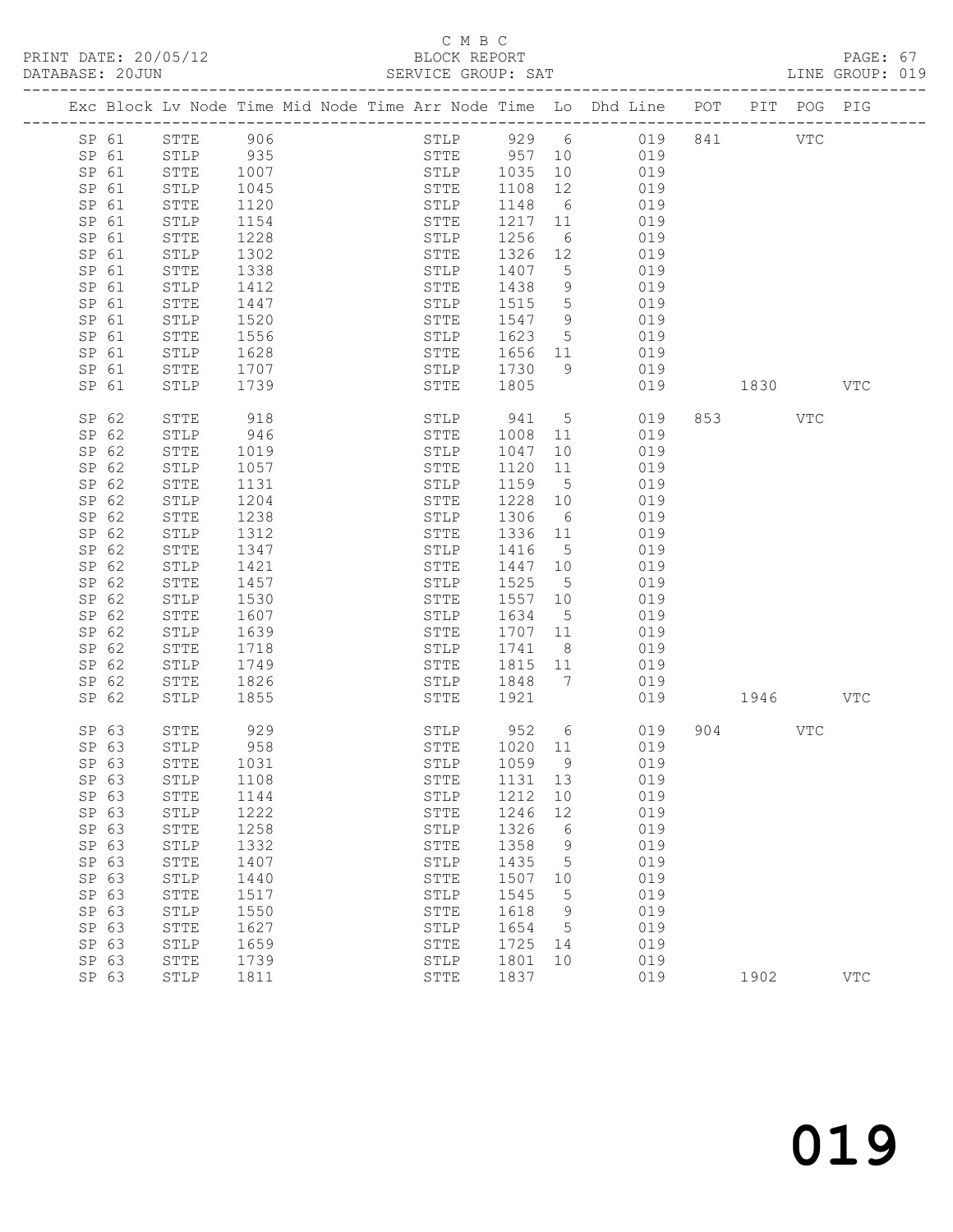# C M B C<br>BLOCK REPORT

PAGE: 68<br>LINE GROUP: 019

|       |              |      |  |      |      |         |                 | Exc Block Lv Node Time Mid Node Time Arr Node Time Lo Dhd Line POT |              |                                                                                                                                                                                                                                 | PIT POG PIG |            |
|-------|--------------|------|--|------|------|---------|-----------------|--------------------------------------------------------------------|--------------|---------------------------------------------------------------------------------------------------------------------------------------------------------------------------------------------------------------------------------|-------------|------------|
| SP 64 | STTE         | 933  |  |      | STLP | 1001 9  |                 | 019                                                                | 908          |                                                                                                                                                                                                                                 | <b>VTC</b>  |            |
| SP 64 | STLP         | 1010 |  |      | STTE | 1032 11 |                 | 019                                                                |              |                                                                                                                                                                                                                                 |             |            |
| SP 64 | STTE         | 1043 |  |      | STLP | 1111 9  |                 | 019                                                                |              |                                                                                                                                                                                                                                 |             |            |
| SP 64 | STLP         | 1120 |  | STTE |      | 1143 13 |                 | 019                                                                |              |                                                                                                                                                                                                                                 |             |            |
| SP 64 | STTE         | 1156 |  |      | STLP | 1224    | 8 <sup>8</sup>  | 019                                                                |              |                                                                                                                                                                                                                                 |             |            |
| SP 64 | STLP         | 1232 |  | STTE |      | 1256 12 |                 | 019                                                                |              |                                                                                                                                                                                                                                 |             |            |
| SP 64 | STTE         | 1308 |  | STLP |      | 1337    | $5^{\circ}$     | 019                                                                |              |                                                                                                                                                                                                                                 |             |            |
| SP 64 | ${\tt STLP}$ | 1342 |  | STTE |      | 1408    | 9               | 019                                                                |              |                                                                                                                                                                                                                                 |             |            |
| SP 64 | STTE         | 1417 |  | STLP |      | 1445    | $5\overline{)}$ | 019                                                                |              |                                                                                                                                                                                                                                 |             |            |
| SP 64 | STLP         | 1450 |  | STTE |      | 1517 10 |                 | 019                                                                |              |                                                                                                                                                                                                                                 |             |            |
| SP 64 | STTE         | 1527 |  | STLP |      | 1555    | $5^{\circ}$     | 019                                                                |              |                                                                                                                                                                                                                                 |             |            |
| SP 64 | STLP         | 1600 |  | STTE |      | 1628    | 10              | 019                                                                |              |                                                                                                                                                                                                                                 |             |            |
| SP 64 | STTE         | 1638 |  | STLP |      | 1703    | 6               | 019                                                                |              |                                                                                                                                                                                                                                 |             |            |
| SP 64 | STLP         | 1709 |  | STTE |      | 1735 13 |                 | 019                                                                |              |                                                                                                                                                                                                                                 |             |            |
| SP 64 | STTE         | 1748 |  |      | STLP | 1810 15 |                 | 019                                                                |              |                                                                                                                                                                                                                                 |             |            |
| SP 64 | STLP         | 1825 |  | STTE |      | 1851    |                 | 019                                                                |              | 1916 VTC                                                                                                                                                                                                                        |             |            |
| SP 65 | STTE         | 942  |  | STLP |      | 1010    | 12              | 019                                                                |              | 917 — 10                                                                                                                                                                                                                        | VTC         |            |
| SP 65 | STLP         | 1022 |  | STTE |      | 1044    | 11              | 019                                                                |              |                                                                                                                                                                                                                                 |             |            |
| SP 65 | STTE         | 1055 |  | STLP |      | 1123    | 8 <sup>8</sup>  | 019                                                                |              |                                                                                                                                                                                                                                 |             |            |
| SP 65 | STLP         | 1131 |  | STTE |      | 1154    | 14              | 019                                                                |              |                                                                                                                                                                                                                                 |             |            |
| SP 65 | STTE         | 1208 |  | STLP |      | 1236    | - 6             | 019                                                                |              |                                                                                                                                                                                                                                 |             |            |
| SP 65 | STLP         | 1242 |  | STTE |      | 1306 12 |                 | 019                                                                |              |                                                                                                                                                                                                                                 |             |            |
| SP 65 | STTE         | 1318 |  | STLP |      | 1347    | $5\overline{)}$ | 019                                                                |              |                                                                                                                                                                                                                                 |             |            |
| SP 65 | STLP         | 1352 |  | STTE |      | 1418    | 9               | 019                                                                |              |                                                                                                                                                                                                                                 |             |            |
| SP 65 | ${\tt STTE}$ | 1427 |  | STLP |      | 1455    | $5\overline{)}$ | 019                                                                |              |                                                                                                                                                                                                                                 |             |            |
| SP 65 | STLP         | 1500 |  | STTE |      | 1527    | 10              | 019                                                                |              |                                                                                                                                                                                                                                 |             |            |
| SP 65 | ${\tt STTE}$ | 1537 |  | STLP |      | 1604    | 6               | 019                                                                |              |                                                                                                                                                                                                                                 |             |            |
| SP 65 | STLP         | 1610 |  | STTE |      | 1638    | 10              | 019                                                                |              |                                                                                                                                                                                                                                 |             |            |
| SP 65 | STTE         | 1648 |  | STLP |      | 1711    | 8 <sup>8</sup>  | 019                                                                |              |                                                                                                                                                                                                                                 |             |            |
| SP 65 | STLP         | 1719 |  | STTE |      | 1745    | 13              | 019                                                                |              |                                                                                                                                                                                                                                 |             |            |
| SP 65 | STTE         | 1758 |  |      | STLP | 1820 10 |                 | 019                                                                |              |                                                                                                                                                                                                                                 |             |            |
| SP 65 | STLP         | 1830 |  | STTE |      | 1856    |                 | 019                                                                |              | 1921 — 1921 — 1921 — 1922 — 1923 — 1923 — 1924 — 1925 — 1925 — 1925 — 1926 — 1924 — 1925 — 1927 — 1928 — 1928 — 1928 — 1928 — 1928 — 1928 — 1928 — 1928 — 1928 — 1928 — 1928 — 1928 — 1928 — 1928 — 1928 — 1928 — 1928 — 1928 — |             | <b>VTC</b> |
| SP 66 | STTE         | 1248 |  |      | STLP | 1316    | 6               |                                                                    | 019 1223 VTC |                                                                                                                                                                                                                                 |             |            |
| SP 66 | STLP         | 1322 |  | STTE |      | 1346    | 10              | 019                                                                |              |                                                                                                                                                                                                                                 |             |            |
| SP 66 | ${\tt STTE}$ | 1356 |  | STLP |      | 1425    | $5^{\circ}$     | 019                                                                |              |                                                                                                                                                                                                                                 |             |            |
| SP 66 | STLP         | 1430 |  | STTE |      | 1457    | 10              | 019                                                                |              |                                                                                                                                                                                                                                 |             |            |
| SP 66 | STTE         | 1507 |  | STLP |      | 1535    | $5^{\circ}$     | 019                                                                |              |                                                                                                                                                                                                                                 |             |            |
| SP 66 | STLP         | 1540 |  | STTE |      | 1607    | 10              | 019                                                                |              |                                                                                                                                                                                                                                 |             |            |
| SP 66 | STTE         | 1617 |  | STLP |      | 1644    | $5^{\circ}$     | 019                                                                |              |                                                                                                                                                                                                                                 |             |            |
| SP 66 | STLP         | 1649 |  | STTE |      | 1715 13 |                 | 019                                                                |              |                                                                                                                                                                                                                                 |             |            |
| SP 66 | STTE         | 1728 |  | STLP |      | 1751    | 9               | 019                                                                |              |                                                                                                                                                                                                                                 |             |            |
| SP 66 | STLP         | 1800 |  | STTE |      | 1826    |                 | 019                                                                |              | 1851                                                                                                                                                                                                                            |             | VTC        |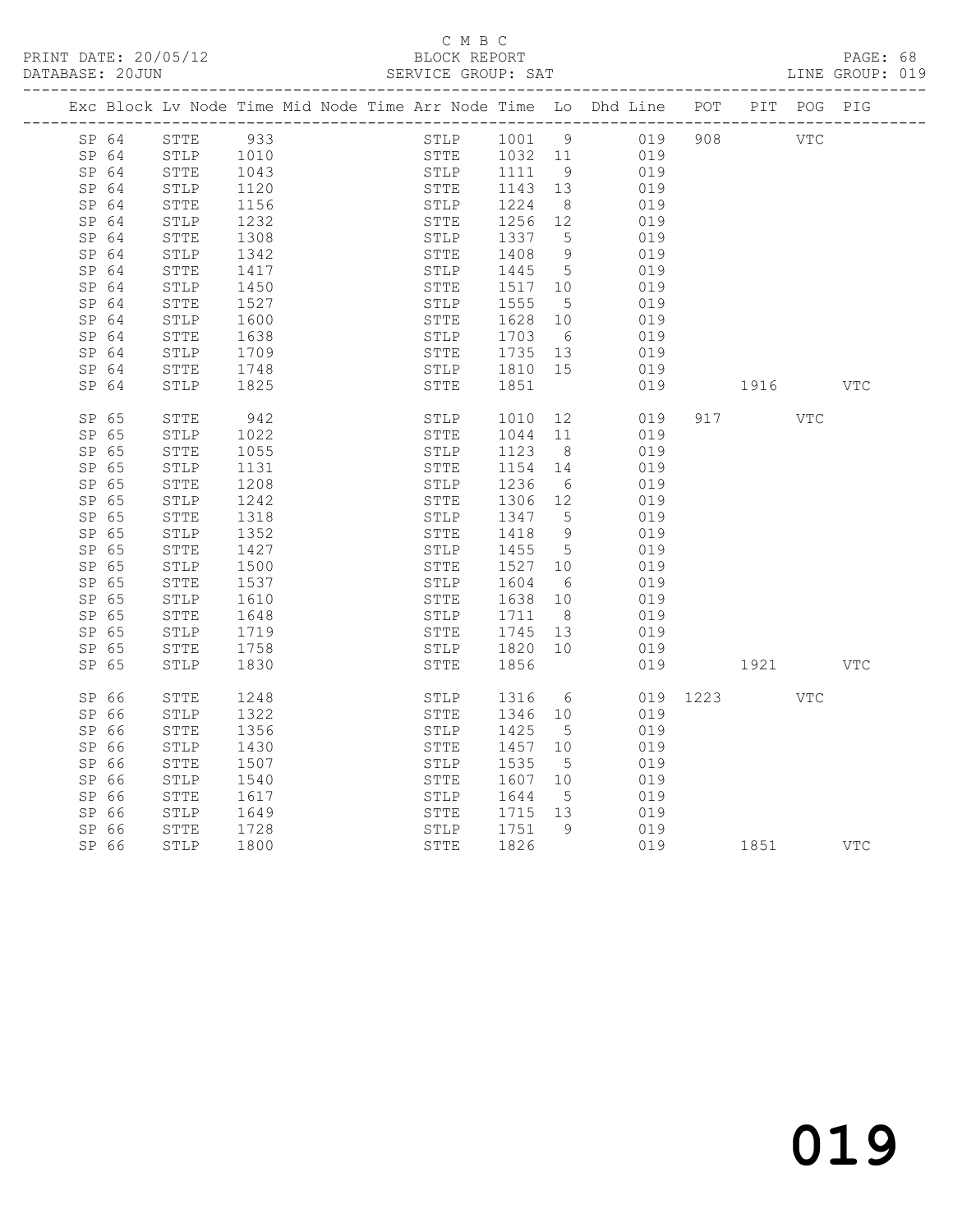| $\begin{array}{cccc}\n\texttt{CRINT} & \texttt{DATE:} & 20/05/12 & \texttt{C} & \texttt{M} & \texttt{B} & \texttt{C}\n\end{array}$<br>DATABASE: 20JUN |              |              |                                                                                        |              |                   |              |                      |                                                                                                                 |          |             |  |
|-------------------------------------------------------------------------------------------------------------------------------------------------------|--------------|--------------|----------------------------------------------------------------------------------------|--------------|-------------------|--------------|----------------------|-----------------------------------------------------------------------------------------------------------------|----------|-------------|--|
|                                                                                                                                                       |              |              |                                                                                        |              |                   |              |                      | 41VI 41 AV & VICTORIA                                                                                           |          |             |  |
|                                                                                                                                                       |              |              |                                                                                        |              |                   |              |                      | Exc Block Lv Node Time Mid Node Time Arr Node Time Lo Dhd Line POT PIT POG PIG                                  |          |             |  |
|                                                                                                                                                       |              |              |                                                                                        |              |                   |              |                      | 1 41BR 448 HALP 456 5 020 428 VTCT<br>1 HALP 501 BYST 516 RORI 536 0 020<br>1 RORI 536 BYST 600 HALP 616 15 020 |          |             |  |
|                                                                                                                                                       |              |              |                                                                                        |              |                   |              |                      |                                                                                                                 |          |             |  |
|                                                                                                                                                       |              |              |                                                                                        |              |                   |              |                      |                                                                                                                 |          |             |  |
| $\mathbf{1}$                                                                                                                                          |              |              |                                                                                        |              |                   |              |                      | HALP 631 BYST 649 RORI 711 0 020                                                                                |          |             |  |
| $\mathbf{1}$                                                                                                                                          | RORI         |              |                                                                                        |              |                   |              |                      |                                                                                                                 |          |             |  |
| $\mathbf{1}$<br>$\mathbf{1}$                                                                                                                          | HALP<br>RORI |              |                                                                                        |              |                   |              |                      | 11 BYST 135 HALP 153 7 020<br>1900 BYST 1621 RORI 1647 5 020<br>1952 BYST 1621 HALP 1642 11 020                 |          |             |  |
| $\mathbf{1}$                                                                                                                                          | HALP         |              | 953 BYST 1015 RORI                                                                     |              |                   | 1043         |                      | 5 020                                                                                                           |          |             |  |
| $\mathbf{1}$                                                                                                                                          | RORI         |              | 1048 BYST                                                                              |              | 1123 HALP         |              |                      | 1148 12 020                                                                                                     |          |             |  |
| $\mathbf{1}$                                                                                                                                          | HALP         |              |                                                                                        |              | 1224 RORI         |              |                      |                                                                                                                 |          |             |  |
| $\mathbf{1}$                                                                                                                                          | RORI         |              | 1200 BYST<br>1300 BYST                                                                 |              | 1336 HALP         | 1255<br>1405 |                      | 5 020<br>9 020                                                                                                  |          |             |  |
| $\mathbf{1}$                                                                                                                                          | HALP         |              | 1414 BYST                                                                              |              | 1440 RORI         | 1512         |                      | 5 020                                                                                                           |          |             |  |
| $\mathbf{1}$                                                                                                                                          | RORI         |              | 1517 BYST                                                                              |              | 1556 HALP 1624 12 |              |                      | 020                                                                                                             |          |             |  |
| $\mathbf{1}$                                                                                                                                          | HALP         |              | 1636 BYST<br>1729 BYST                                                                 |              | 1658 RORI         |              |                      |                                                                                                                 |          |             |  |
| $\mathbf{1}$                                                                                                                                          | RORI         |              |                                                                                        |              | 1807 HALP         |              |                      | 1729 0 020<br>1832 15 020                                                                                       |          |             |  |
| $\mathbf{1}$                                                                                                                                          | HALP         |              | 1847 BYST                                                                              |              | 1909 RORI         | 1937         |                      | $0$ 020                                                                                                         |          |             |  |
| $\mathbf{1}$                                                                                                                                          | RORI         |              | 1937 BYST                                                                              |              | 2012 HALP 2032    |              |                      | 5 020                                                                                                           |          |             |  |
| $\mathbf{1}$                                                                                                                                          | HALP         |              |                                                                                        |              | 2057 RORI         |              |                      | 2037 BYST 2057 RORI 2125 0 020<br>2125 BYST 2156 HALP 2215 14 020<br>2229 BYST 2246 RORI 2311 0 020             |          |             |  |
| $\mathbf{1}$                                                                                                                                          | RORI         |              |                                                                                        |              |                   |              |                      |                                                                                                                 |          |             |  |
| $\mathbf{1}$                                                                                                                                          | HALP         |              |                                                                                        |              |                   |              |                      |                                                                                                                 |          |             |  |
| $\mathbf{1}$                                                                                                                                          | RORI         |              |                                                                                        |              |                   |              |                      | 2311 BYST 2338 HALP 2357 5 020                                                                                  |          |             |  |
| $\mathbf{1}$                                                                                                                                          | HALP         | 2402         |                                                                                        |              | 41VI 2410         |              |                      | 020 2428 VTCT                                                                                                   |          |             |  |
| 2                                                                                                                                                     | 41BR         | 508          |                                                                                        |              | <b>HALP</b>       |              |                      | 516 5 020                                                                                                       | 448 VTCT |             |  |
| $\mathbf{2}$                                                                                                                                          | HALP         |              | 521 BYST 536 RORI                                                                      |              |                   | 556          |                      | $0$ 020                                                                                                         |          |             |  |
| $\mathbf{2}$                                                                                                                                          | RORI         |              |                                                                                        |              |                   |              |                      |                                                                                                                 |          |             |  |
| $\mathbf{2}$                                                                                                                                          | HALP         |              |                                                                                        |              |                   |              |                      |                                                                                                                 |          |             |  |
| $\mathbf{2}$                                                                                                                                          | RORI         |              |                                                                                        |              |                   |              |                      |                                                                                                                 |          |             |  |
| $\mathbf{2}$                                                                                                                                          | HALP         |              | 825 BYST 846 RORI 912                                                                  |              |                   |              |                      | 5 020                                                                                                           |          |             |  |
| $\mathbf{2}$                                                                                                                                          | RORI         |              |                                                                                        |              |                   |              |                      | 020                                                                                                             |          |             |  |
| $\overline{c}$                                                                                                                                        | HALP         |              | 917 BYST 947 HALP 1010 12<br>1022 BYST 1046 RORI 1115 5<br>1120 BYST 1155 HALP 1220 12 |              |                   |              |                      | $\begin{array}{c} 020 \\ 020 \end{array}$                                                                       |          |             |  |
| $\overline{c}$                                                                                                                                        | RORI         |              |                                                                                        |              |                   |              |                      |                                                                                                                 |          |             |  |
| $\overline{c}$                                                                                                                                        |              |              |                                                                                        |              |                   |              |                      | HALP 1232 BYST 1256 RORI 1329 5 020                                                                             |          |             |  |
| $\sqrt{2}$                                                                                                                                            | RORI         | 1334         | BYST                                                                                   | 1411         | HALP              | 1439         | $\overline{7}$       | 020                                                                                                             |          |             |  |
| $\mathbf{2}$                                                                                                                                          | HALP         | 1446         | BYST                                                                                   | 1512         | RORI              | 1544         | $5\phantom{0}$       | 020                                                                                                             |          |             |  |
| $\sqrt{2}$                                                                                                                                            | RORI         | 1549         | BYST                                                                                   | 1628         | HALP              | 1656         | 10                   | 020                                                                                                             |          |             |  |
| $\mathbf{2}$                                                                                                                                          | HALP         | 1706         | BYST                                                                                   | 1730<br>1838 | RORI              | 1800<br>1902 | $\overline{0}$       | 020<br>020                                                                                                      |          |             |  |
| $\mathbf{2}$<br>$\mathbf{2}$                                                                                                                          | RORI<br>HALP | 1800<br>1917 | BYST<br><b>BYST</b>                                                                    | 1939         | HALP<br>RORI      | 2007         | 15<br>$\overline{0}$ | 020                                                                                                             |          |             |  |
| $\sqrt{2}$                                                                                                                                            | RORI         | 2007         | <b>BYST</b>                                                                            | 2042         | HALP              | 2102         | 13                   | 020                                                                                                             |          |             |  |
| $\mathbf{2}$                                                                                                                                          | HALP         | 2115         | <b>BYST</b>                                                                            | 2133         | RORI              | 2201         | $\circ$              | 020                                                                                                             |          |             |  |
| $\sqrt{2}$                                                                                                                                            | RORI         | 2201         | BYST                                                                                   | 2232         | HALP              | 2251         | 8                    | 020                                                                                                             |          |             |  |
| $\mathbf{2}$                                                                                                                                          | HALP         | 2259         | <b>BYST</b>                                                                            | 2316         | RORI              | 2341         | $\overline{0}$       | 020                                                                                                             |          |             |  |
| $\overline{c}$                                                                                                                                        | RORI         | 2341         | <b>BYST</b>                                                                            | 2408         | HALP              | 2427         | 15                   | 020                                                                                                             |          |             |  |
| $\mathbf{2}$                                                                                                                                          | HALP         | 2442         | BYST                                                                                   | 2459         | RORI              | 2524         | 10                   | 020                                                                                                             |          |             |  |
| $\mathbf{2}$                                                                                                                                          | RORI         | 2534         | BYST                                                                                   | 2605         | HALP              | 2622         | 5                    | 020                                                                                                             |          |             |  |
| $\overline{2}$                                                                                                                                        | HALP         | 2627         |                                                                                        |              | 41VI              | 2634         |                      | 020                                                                                                             | 2652     | <b>VTCT</b> |  |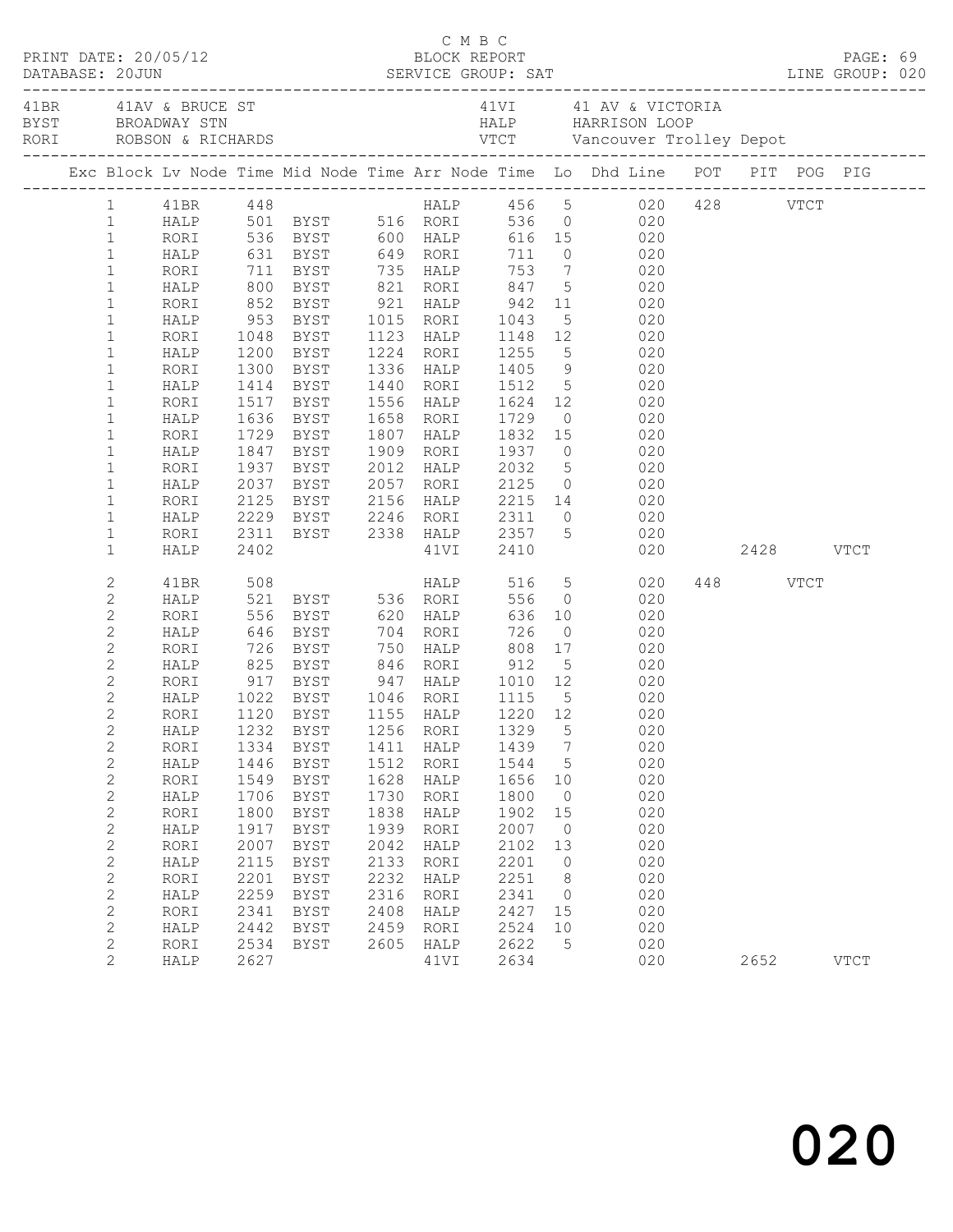# C M B C<br>BLOCK REPORT

PAGE: 70<br>LINE GROUP: 020

|                |      |                                                |                              |      |                        |                               |                     | Exc Block Lv Node Time Mid Node Time Arr Node Time Lo Dhd Line POT PIT POG PIG |           |             |      |
|----------------|------|------------------------------------------------|------------------------------|------|------------------------|-------------------------------|---------------------|--------------------------------------------------------------------------------|-----------|-------------|------|
| 3              | 41BR | 528                                            |                              |      | HALP                   | 536 5                         |                     | 020                                                                            | 508 VTCT  |             |      |
| $\mathcal{S}$  | HALP |                                                | 541 BYST 556 RORI            |      |                        | 616                           | $\overline{0}$      | 020                                                                            |           |             |      |
| $\mathfrak{Z}$ | RORI |                                                | 616 BYST<br>709 BYST         |      | 640 HALP<br>728 RORI   | 656 13                        |                     | 020                                                                            |           |             |      |
| $\mathfrak{Z}$ | HALP |                                                |                              |      |                        | 750                           | $\overline{0}$      | 020                                                                            |           |             |      |
| $\mathfrak{Z}$ | RORI | 750                                            | BYST                         |      | 816 HALP<br>909 RORI   | $835$<br>935                  | 12                  | 020                                                                            |           |             |      |
| $\mathfrak{Z}$ | HALP | 848                                            | BYST                         |      |                        |                               | $5\overline{)}$     | 020                                                                            |           |             |      |
| 3              | RORI | 940<br>1047                                    | BYST                         |      | 1012 HALP<br>1111 RORI | 1035                          | 12                  | 020                                                                            |           |             |      |
| 3              | HALP |                                                | BYST                         |      |                        | 1142                          | $5\overline{)}$     | 020                                                                            |           |             |      |
| $\mathfrak{Z}$ | RORI | 1147                                           | BYST                         |      | 1222 HALP<br>1328 RORI | 1248                          | 15                  | 020                                                                            |           |             |      |
| 3              | HALP | 1303                                           | BYST                         |      |                        | 1402                          | 5                   | 020                                                                            |           |             |      |
| $\mathfrak{Z}$ | RORI |                                                | 1407 BYST                    |      | 1445 HALP<br>1544 RORI | 1512<br>1616                  | 9                   | 020                                                                            |           |             |      |
| 3              | HALP | 1521                                           | BYST                         |      |                        | 1616                          | $5\overline{)}$     | 020                                                                            |           |             |      |
| $\mathfrak{Z}$ | RORI | 1621                                           | BYST                         |      | 1700 HALP              | 1726                          | 5                   | 020                                                                            |           |             |      |
| 3              | HALP | 1731                                           |                              |      | 41VI                   | 1740                          |                     | 020                                                                            | 1804 VTCT |             |      |
| $\overline{4}$ | 41BR | 547                                            |                              |      | HALP                   | 555                           | $5\overline{)}$     | 020                                                                            | 527 VTCT  |             |      |
| 4              | HALP |                                                | 600 BYST<br>636 BYST<br>BYST |      | 616 RORI               | 636                           | $\overline{0}$      | 020                                                                            |           |             |      |
| $\overline{4}$ | RORI |                                                |                              |      | 700 HALP               | 717 14                        |                     | 020                                                                            |           |             |      |
| 4              | HALP | $\begin{array}{c} 7 \\ 814 \\ 314 \end{array}$ | BYST                         |      | 750 RORI<br>841 HALP   | 814                           | $\overline{0}$      | 020                                                                            |           |             |      |
| 4              | RORI |                                                | BYST                         |      |                        | $50.$<br>1003<br>1106<br>1215 | 12                  | 020                                                                            |           |             |      |
| $\overline{4}$ | HALP | 914                                            | BYST                         |      | 936 RORI               |                               | $5^{\circ}$         | 020                                                                            |           |             |      |
| $\overline{4}$ | RORI | 1008                                           | BYST                         |      | 1041 HALP              | 1106 13                       |                     | 020                                                                            |           |             |      |
| $\sqrt{4}$     | HALP |                                                | 1119 BYST                    |      | 1143 RORI              | 1215 5<br>1322 14             |                     | 020                                                                            |           |             |      |
| 4              | RORI | 1220                                           | BYST                         |      | 1256 HALP              |                               |                     | 020                                                                            |           |             |      |
| $\sqrt{4}$     | HALP | 1336                                           | BYST                         |      | 1400 RORI              | 1434                          | $5^{\circ}$         | 020                                                                            |           |             |      |
| $\sqrt{4}$     | RORI |                                                | 1439 BYST                    |      | 1517 HALP              | 1546                          | $7\overline{ }$     | 020                                                                            |           |             |      |
| $\sqrt{4}$     | HALP | 1553                                           | BYST                         |      | 1616 RORI              | 1648                          | $5\overline{)}$     | 020                                                                            |           |             |      |
| 4              | RORI | 1653                                           | BYST                         |      | 1731 HALP              | 1756                          | $5\overline{)}$     | 020                                                                            |           |             |      |
| 4              | HALP | 1801                                           |                              |      | 41VI                   | 1810                          |                     | 020                                                                            | 1832 VTCT |             |      |
| $\mathsf S$    | 41BR | 605                                            |                              |      | HALP                   | 613                           | $\overline{7}$      | 020                                                                            | 545       | <b>VTCT</b> |      |
| $\mathsf S$    | HALP | 620                                            |                              |      |                        | 656                           | $\overline{0}$      | 020                                                                            |           |             |      |
| $\mathsf S$    | RORI | 656                                            |                              |      |                        | 738 13                        |                     | 020                                                                            |           |             |      |
| $\mathsf S$    | HALP | 751                                            | BYST                         |      | 810 RORI<br>908 HALP   | 834<br>929                    | $5^{\circ}$         | 020                                                                            |           |             |      |
| $\mathsf S$    | RORI | 839                                            | BYST                         |      |                        |                               | 8 <sup>8</sup>      | 020                                                                            |           |             |      |
| $\mathsf S$    | HALP | 937                                            | BYST                         |      | 959 RORI               | 1026                          | 6                   | 020                                                                            |           |             |      |
| 5              | RORI | 1032                                           | BYST                         |      | 1107 HALP              | 1132                          | 11                  | 020                                                                            |           |             |      |
| $\mathsf S$    | HALP | 1143                                           | BYST                         | 1207 | RORI                   | 1238                          | $5^{\circ}$         | 020                                                                            |           |             |      |
| 5              | RORI | 1243                                           | BYST                         |      | 1319 HALP              | 1348 11                       |                     | 020                                                                            |           |             |      |
| 5              | HALP | 1359                                           | BYST                         |      | 1423 RORI              | 1457                          | $5^{\circ}$         | 020                                                                            |           |             |      |
| 5              | RORI |                                                | 1502 BYST                    |      | 1540 HALP              | 1609                          | 8 <sup>8</sup>      | 020                                                                            |           |             |      |
| 5              | HALP | 1617                                           | BYST                         |      | 1640 RORI              | 1712                          | $5\overline{)}$     | 020                                                                            |           |             |      |
| 5              | RORI | 1717                                           | BYST                         |      | 1755 HALP              | 1820 16                       |                     | 020                                                                            |           |             |      |
| 5<br>5         | HALP | 1836                                           | BYST                         |      | 1858 RORI<br>2002 HALP | 1927<br>2025                  | $\overline{0}$<br>5 | 020                                                                            |           |             |      |
| 5              | RORI | 1927                                           | BYST                         |      |                        | 2038                          |                     | 020                                                                            |           |             |      |
|                | HALP | 2030                                           |                              |      | 41VI                   |                               |                     | 020                                                                            | 2057      |             | VTCT |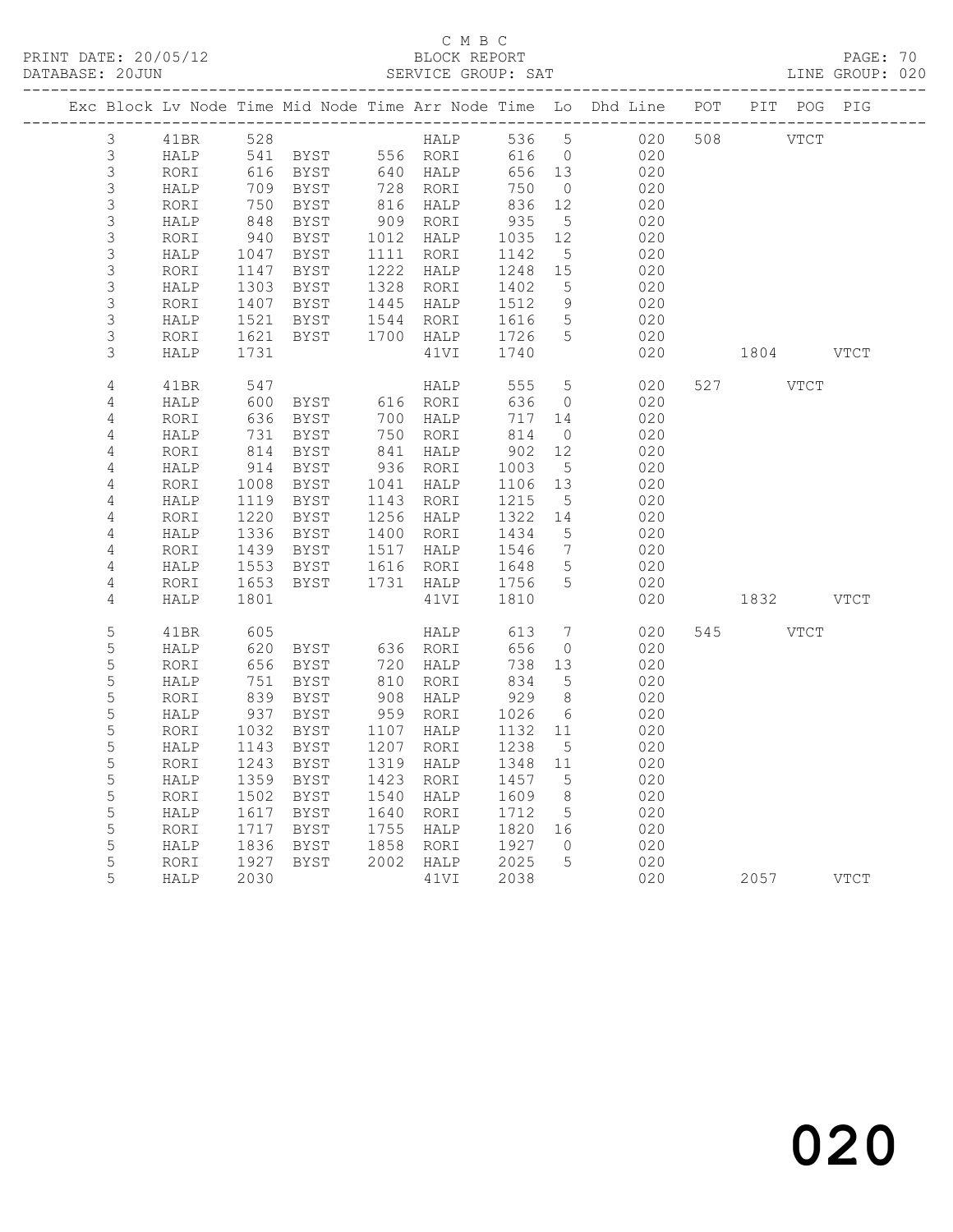# C M B C<br>BLOCK REPORT

PAGE: 71<br>LINE GROUP: 020

|  |                 |              |              |                                 |              |                        |                 |                               | Exc Block Lv Node Time Mid Node Time Arr Node Time Lo Dhd Line POT |           | PIT POG PIG |             |
|--|-----------------|--------------|--------------|---------------------------------|--------------|------------------------|-----------------|-------------------------------|--------------------------------------------------------------------|-----------|-------------|-------------|
|  | 6               | 41BR         |              |                                 |              |                        |                 |                               |                                                                    | 624 VTCT  |             |             |
|  | 6               | HALP         |              |                                 |              |                        |                 |                               |                                                                    |           |             |             |
|  | 6               | RORI         | 738          |                                 |              |                        |                 |                               |                                                                    |           |             |             |
|  | 6               | HALP         | 837          | BYST                            |              | 858 RORI               | 924             | $5\phantom{.0}$               | 020                                                                |           |             |             |
|  | 6               | RORI         | 929          | BYST                            | 959          | HALP                   | 1022            | 16                            | 020                                                                |           |             |             |
|  | 6               | HALP         | 1038         | BYST                            |              | 1102 RORI              | 1133            | $5\overline{)}$               | 020                                                                |           |             |             |
|  | 6               | RORI         | 1138         | BYST                            | 1213         | HALP                   | 1239            | 16                            | 020                                                                |           |             |             |
|  | 6               | HALP         | 1255         | BYST                            | 1320         | RORI                   | 1354            | $5^{\circ}$                   | 020                                                                |           |             |             |
|  | 6               | RORI         | 1359         | BYST                            | 1436         | HALP                   | 1504            | 9                             | 020                                                                |           |             |             |
|  | 6               | HALP         | 1513         | BYST                            | 1536         | RORI                   | 1608            | $5\overline{)}$               | 020                                                                |           |             |             |
|  | 6               | RORI         | 1613         | BYST                            | 1652         | HALP                   | 1718 18         |                               | 020                                                                |           |             |             |
|  | 6<br>6          | HALP         | 1736<br>1828 | BYST                            | 1758         | RORI                   | 1828<br>1930    | $\overline{0}$<br>$5^{\circ}$ | 020<br>020                                                         |           |             |             |
|  | 6               | RORI<br>HALP | 1935         | BYST                            |              | 1906 HALP<br>41VI      | 1944            |                               | 020                                                                | 2003 VTCT |             |             |
|  |                 |              |              |                                 |              |                        |                 |                               |                                                                    |           |             |             |
|  | $7\phantom{.0}$ | 41BR         | 706          |                                 |              | HALP                   | 714             | $5\overline{)}$               | 020                                                                | 646 VTCT  |             |             |
|  | 7               | HALP         | 719          | BYST 738 RORI                   |              |                        | 802             | $\overline{0}$                | 020                                                                |           |             |             |
|  | 7               | RORI         | 802          | BYST                            | 829          | HALP                   | 850             | 16                            | 020                                                                |           |             |             |
|  | 7               | HALP         | 906          | BYST                            | 928          | RORI                   | 955             | $5\overline{)}$               | 020                                                                |           |             |             |
|  | 7               | RORI         | 1000         | BYST                            | 1033         | HALP                   | 1058            | 13                            | 020                                                                |           |             |             |
|  | 7               | HALP         | 1111         | BYST                            | 1135         | RORI                   | 1207            | $5^{\circ}$                   | 020                                                                |           |             |             |
|  | 7               | RORI         | 1212         | BYST                            | 1248         | HALP                   | 1314            | 13                            | 020                                                                |           |             |             |
|  | 7               | HALP         | 1327         | BYST                            | 1352         | RORI                   | 1426            | $5^{\circ}$                   | 020                                                                |           |             |             |
|  | 7               | RORI         | 1431         | BYST                            | 1509         | HALP                   | 1538            | $\overline{7}$                | 020                                                                |           |             |             |
|  | 7<br>7          | HALP         | 1545         | BYST                            | 1608         | RORI                   | 1640            | $5^{\circ}$                   | 020<br>020                                                         |           |             |             |
|  | 7               | RORI         | 1645<br>1806 | BYST                            | 1723<br>1828 | HALP                   | 1748<br>1857    | 18<br>$\overline{0}$          | 020                                                                |           |             |             |
|  | 7               | HALP<br>RORI | 1857         | BYST<br>BYST                    | 1934         | RORI<br>HALP           | 1958 15         |                               | 020                                                                |           |             |             |
|  | 7               | HALP         | 2013         | BYST                            | 2033         | RORI                   | 2101            | $\overline{0}$                | 020                                                                |           |             |             |
|  | 7               | RORI         | 2101         | BYST                            |              | 2132 HALP              | 2151            | 5                             | 020                                                                |           |             |             |
|  | 7               | HALP         | 2156         |                                 |              | 41VI                   | 2204            |                               | 020                                                                | 2223 VTCT |             |             |
|  |                 |              |              |                                 |              |                        |                 |                               |                                                                    |           |             |             |
|  | 8               | 41BR         | 728          |                                 |              | HALP                   | 736             | $7\phantom{.0}$               | 020                                                                | 708 VTCT  |             |             |
|  | 8               | HALP         | 743          | BYST                            |              | 802 RORI               | 826             | $\circ$                       | 020                                                                |           |             |             |
|  | 8               | RORI         | 826          | BYST                            | 855          | HALP                   | 916             | 14                            | 020                                                                |           |             |             |
|  | 8               | HALP         | 930          | BYST                            |              | 952 RORI               | 1019            | $5\phantom{.0}$               | 020                                                                |           |             |             |
|  | 8               | RORI         | 1024         | BYST                            |              | 1057 HALP              | 1122 12         |                               | 020                                                                |           |             |             |
|  | 8<br>8          | HALP         | 1134<br>1235 | BYST<br>BYST                    |              | 1158 RORI<br>1311 HALP | 1230<br>1340 12 | $5^{\circ}$                   | 020<br>020                                                         |           |             |             |
|  |                 | RORI         |              | HALP 1352 BYST 1416 RORI 1450 5 |              |                        |                 |                               |                                                                    |           |             |             |
|  | 8<br>8          | RORI         | 1455         | BYST                            | 1533         | HALP                   | 1602            | 8                             | 020<br>020                                                         |           |             |             |
|  | 8               | HALP         | 1610         | BYST                            | 1633         | RORI                   | 1705            | 5                             | 020                                                                |           |             |             |
|  | 8               | RORI         | 1710         | BYST                            | 1748         | HALP                   | 1813            | 13                            | 020                                                                |           |             |             |
|  | 8               | HALP         | 1826         | BYST                            | 1848         | RORI                   | 1917            | $\overline{0}$                | 020                                                                |           |             |             |
|  | 8               | RORI         | 1917         | BYST                            | 1952         | HALP                   | 2015            | 10                            | 020                                                                |           |             |             |
|  | 8               | HALP         | 2025         | BYST                            | 2045         | RORI                   | 2113            | 0                             | 020                                                                |           |             |             |
|  | 8               | RORI         | 2113         | <b>BYST</b>                     | 2144         | HALP                   | 2203            | 7                             | 020                                                                |           |             |             |
|  | 8               | HALP         | 2210         | <b>BYST</b>                     | 2228         | RORI                   | 2256            | 0                             | 020                                                                |           |             |             |
|  | 8               | RORI         | 2256         | <b>BYST</b>                     | 2327         | HALP                   | 2346            | 6                             | 020                                                                |           |             |             |
|  | 8               | HALP         | 2352         | BYST                            | 2409         | RORI                   | 2434            | 0                             | 020                                                                |           |             |             |
|  | 8               | RORI         | 2434         | BYST                            | 2505         | HALP                   | 2522            | 5                             | 020                                                                |           |             |             |
|  | 8               | HALP         | 2527         |                                 |              | 41VI                   | 2534            |                               | 020                                                                | 2552      |             | <b>VTCT</b> |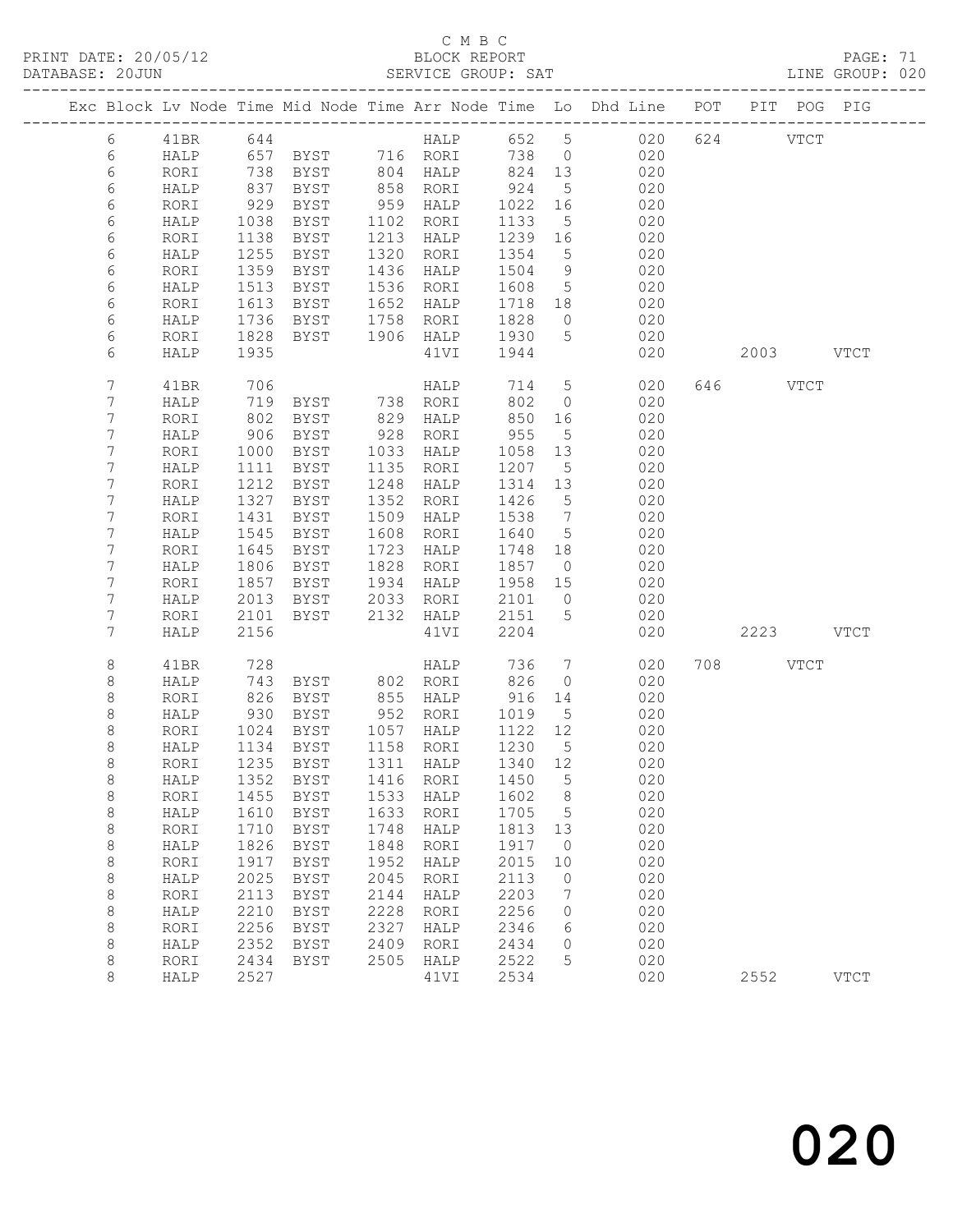## C M B C<br>BLOCK REPORT

PAGE: 72<br>LINE GROUP: 020

|               |      |      |                   |      |                                    |         |                 | Exc Block Lv Node Time Mid Node Time Arr Node Time Lo Dhd Line POT PIT POG PIG |     |           |               |             |
|---------------|------|------|-------------------|------|------------------------------------|---------|-----------------|--------------------------------------------------------------------------------|-----|-----------|---------------|-------------|
| 9             | 41BR | 800  |                   |      | HALP 808                           |         | 5 <sup>5</sup>  | 020                                                                            |     | 740       | $_{\rm VTCT}$ |             |
| $\mathcal{G}$ | HALP |      | 813 BYST 834 RORI |      |                                    | 900     | $5\overline{)}$ | 020                                                                            |     |           |               |             |
| 9             | RORI | 905  | BYST              |      | 935 HALP                           | 958     | 8 <sup>8</sup>  | 020                                                                            |     |           |               |             |
| $\mathsf 9$   | HALP | 1006 | BYST              |      | 1030 RORI                          | 1059    | $5\overline{)}$ | 020                                                                            |     |           |               |             |
| $\mathsf 9$   | RORI | 1104 | BYST              |      | 1139 HALP                          | 1204 11 |                 | 020                                                                            |     |           |               |             |
| 9             | HALP | 1215 | BYST              | 1239 | RORI                               | 1312    | 5               | 020                                                                            |     |           |               |             |
|               |      |      |                   |      |                                    |         |                 |                                                                                |     |           |               |             |
| $\mathsf 9$   | RORI | 1317 | BYST              | 1353 | HALP                               | 1422    | 8 <sup>8</sup>  | 020                                                                            |     |           |               |             |
| $\mathsf 9$   | HALP | 1430 | BYST              | 1456 | RORI                               | 1528    | $5\overline{)}$ | 020                                                                            |     |           |               |             |
| $\mathsf 9$   | RORI | 1533 | BYST              | 1612 | HALP                               | 1640 12 |                 | 020                                                                            |     |           |               |             |
| 9             | HALP | 1652 | BYST              |      | 1714 RORI                          | 1745    | $\overline{0}$  | 020                                                                            |     |           |               |             |
| 9             | RORI | 1745 | BYST              |      | 1823 HALP                          | 1848    | $5\overline{)}$ | 020                                                                            |     |           |               |             |
| 9             | HALP | 1853 |                   |      | 41VI                               | 1902    |                 | 020                                                                            |     | 1924 VTCT |               |             |
| 10            | 41BR | 844  |                   |      | HALP                               | 852     | $5\overline{)}$ | 020                                                                            |     | 824 VTCT  |               |             |
| 10            | HALP | 857  | BYST              |      | 919 RORI                           | 946     | $5\overline{)}$ | 020                                                                            |     |           |               |             |
| 10            | RORI | 951  | BYST              |      | 1023 HALP                          | 1046    | 18              | 020                                                                            |     |           |               |             |
| 10            | HALP | 1104 | BYST              | 1128 | RORI                               | 1159    | $5\overline{)}$ | 020                                                                            |     |           |               |             |
| 10            | RORI | 1204 | BYST              | 1240 | HALP                               | 1306    | 13              | 020                                                                            |     |           |               |             |
| 10            | HALP | 1319 | BYST              | 1344 | RORI                               | 1418    | $5^{\circ}$     | 020                                                                            |     |           |               |             |
| 10            | RORI | 1423 | BYST              | 1501 | HALP                               | 1528    | 9               | 020                                                                            |     |           |               |             |
| 10            | HALP | 1537 | BYST              | 1600 | RORI                               | 1632    | $5\overline{)}$ | 020                                                                            |     |           |               |             |
| 10            | RORI | 1637 | BYST              | 1715 | HALP                               | 1740 16 |                 | 020                                                                            |     |           |               |             |
|               |      |      |                   |      |                                    |         |                 |                                                                                |     |           |               |             |
| 10            | HALP | 1756 | BYST              | 1818 | RORI                               | 1847    | $\overline{0}$  | 020                                                                            |     |           |               |             |
| $10$          | RORI | 1847 | BYST              | 1924 | HALP                               | 1948    | 13              | 020                                                                            |     |           |               |             |
| 10            | HALP | 2001 | BYST              | 2021 | RORI                               | 2049    | $\overline{0}$  | 020                                                                            |     |           |               |             |
| 10            | RORI | 2049 | BYST              | 2120 | HALP                               | 2140 15 |                 | 020                                                                            |     |           |               |             |
| 10            | HALP | 2155 | BYST              | 2213 | RORI                               | 2241    | $\overline{0}$  | 020                                                                            |     |           |               |             |
| 10            | RORI | 2241 | BYST              |      | 2312 HALP                          | 2331    | $5\overline{)}$ | 020                                                                            |     |           |               |             |
| 10            | HALP | 2336 |                   |      | 41VI                               | 2344    |                 | 020                                                                            |     | 2403 VTCT |               |             |
| 11            | 41BR | 905  |                   |      | HALP                               | 914     | 8               | 020                                                                            |     | 845 VTCT  |               |             |
| 11            | HALP | 922  | BYST              |      | 944 RORI                           | 1011    | $5\overline{)}$ | 020                                                                            |     |           |               |             |
| 11            | RORI | 1016 | BYST              |      | 1049 HALP                          | 1114    | 13              | 020                                                                            |     |           |               |             |
| 11            | HALP | 1127 | BYST              | 1151 | RORI                               | 1223    | 5               | 020                                                                            |     |           |               |             |
| 11            | RORI | 1228 | BYST              | 1304 | HALP                               | 1330    | 14              | 020                                                                            |     |           |               |             |
| 11            | HALP | 1344 | BYST              | 1408 |                                    | 1442    | $5^{\circ}$     | 020                                                                            |     |           |               |             |
| 11            |      | 1447 | BYST              |      | RORI<br>1525 HALP                  | 1554    | $\overline{7}$  | 020                                                                            |     |           |               |             |
| 11            | RORI |      |                   |      | 1624 RORI                          | 1656    |                 | 020                                                                            |     |           |               |             |
|               | HALP | 1601 | BYST              |      | 1739 HALP                          |         | $5^{\circ}$     |                                                                                |     |           |               |             |
| 11            | RORI |      | 1701 BYST         |      |                                    | 1804 12 |                 | 020                                                                            |     |           |               |             |
|               |      |      |                   |      | 11 HALP 1816 BYST 1838 RORI 1907 0 |         |                 | 020                                                                            |     |           |               |             |
| 11            | RORI | 1907 | BYST              | 1942 | HALP                               | 2005    | 5               | 020                                                                            |     |           |               |             |
| 11            | HALP | 2010 |                   |      | 41VI                               | 2018    |                 | 020                                                                            |     | 2037      |               | <b>VTCT</b> |
| 12            | 41BR | 931  |                   |      | HALP                               | 940     | 5               | 020                                                                            | 909 |           | <b>VTCT</b>   |             |
| 12            | HALP | 945  | <b>BYST</b>       | 1007 | RORI                               | 1035    | 5               | 020                                                                            |     |           |               |             |
| 12            | RORI | 1040 | BYST              | 1115 | HALP                               | 1140    | 11              | 020                                                                            |     |           |               |             |
| 12            | HALP | 1151 | BYST              | 1215 | RORI                               | 1246    | 5               | 020                                                                            |     |           |               |             |
| 12            | RORI | 1251 | BYST              | 1327 | HALP                               | 1356    | 10              | 020                                                                            |     |           |               |             |
| 12            | HALP | 1406 | BYST              | 1432 | RORI                               | 1504    | 5               | 020                                                                            |     |           |               |             |
| 12            | RORI | 1509 | <b>BYST</b>       | 1547 | HALP                               | 1616    | 10              | 020                                                                            |     |           |               |             |
| 12            | HALP | 1626 | BYST              | 1648 | RORI                               | 1719    | 5               | 020                                                                            |     |           |               |             |
|               | RORI | 1724 | <b>BYST</b>       | 1802 | HALP                               | 1827    | 5               | 020                                                                            |     |           |               |             |
| 12            |      |      |                   |      |                                    |         |                 |                                                                                |     |           |               |             |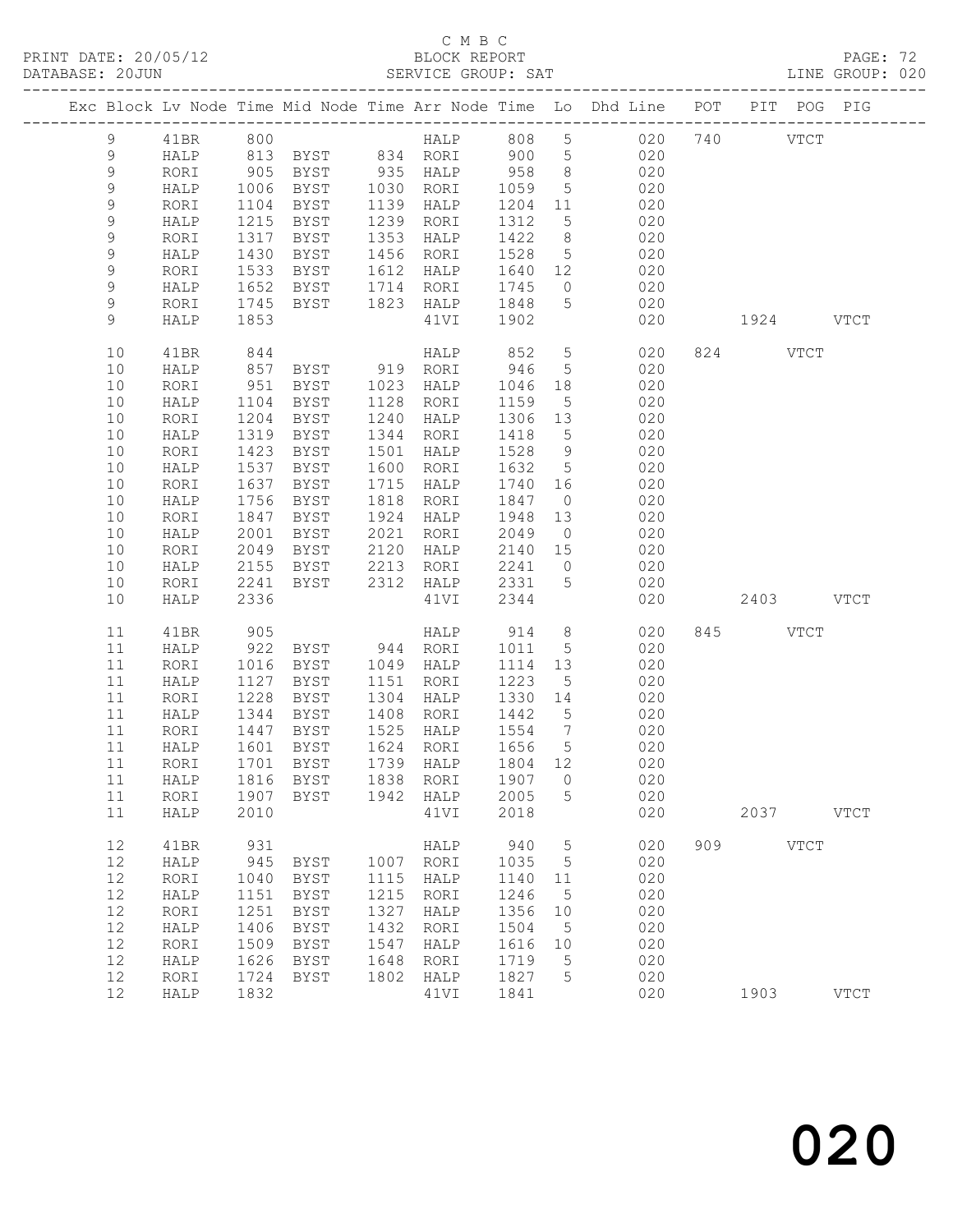# C M B C<br>BLOCK REPORT

|  | DATABASE: 20JUN |      |              |                                                                                |           |      |      | SERVICE GROUP: SAT                                                  |                 |         |            |               |           | LINE GROUP: 020 |  |
|--|-----------------|------|--------------|--------------------------------------------------------------------------------|-----------|------|------|---------------------------------------------------------------------|-----------------|---------|------------|---------------|-----------|-----------------|--|
|  |                 |      |              | Exc Block Lv Node Time Mid Node Time Arr Node Time Lo Dhd Line POT PIT POG PIG |           |      |      |                                                                     |                 |         |            |               |           |                 |  |
|  | 13              |      |              |                                                                                |           |      |      |                                                                     |                 |         |            |               |           |                 |  |
|  | 13              |      |              | HALP 1001 BYST 1023 RORI 1051 5 020                                            |           |      |      |                                                                     |                 |         |            |               |           |                 |  |
|  | 13              | RORI |              |                                                                                |           |      |      |                                                                     |                 |         |            |               |           |                 |  |
|  | 13              | HALP |              |                                                                                |           |      |      |                                                                     |                 |         |            |               |           |                 |  |
|  | 13              | RORI | 1309         | BYST                                                                           | 1345 HALP |      |      | $1414$ 8 020                                                        |                 |         |            |               |           |                 |  |
|  | 13              | HALP | 1422         | BYST                                                                           | 1448 RORI |      |      | 1520 5 020                                                          |                 |         |            |               |           |                 |  |
|  | 13              | RORI | 1525         | BYST                                                                           | 1604 HALP |      |      | 1632 12                                                             |                 | 020     |            |               |           |                 |  |
|  | 13              | HALP | 1644         | BYST                                                                           | 1706 RORI |      |      | 1737 0                                                              |                 |         | 020        |               |           |                 |  |
|  | 13              | RORI | 1737         | BYST                                                                           | 1815 HALP |      |      | 1840 17                                                             |                 |         | 020        |               |           |                 |  |
|  | 13              | HALP | 1857         | BYST                                                                           | 1919 RORI |      |      | 1947 0                                                              |                 | 020     |            |               |           |                 |  |
|  | 13              | RORI | 1947         | BYST                                                                           | 2022      | HALP |      | 2042                                                                |                 | 9 020   |            |               |           |                 |  |
|  | 13              | HALP | 2051         | BYST                                                                           | 2109 RORI |      |      | $\begin{array}{cccc} 2137 & 0 & 020 \\ 2227 & 17 & 020 \end{array}$ |                 |         |            |               |           |                 |  |
|  | 13              | RORI | 2137         | BYST                                                                           | 2208 HALP |      |      |                                                                     |                 |         |            |               |           |                 |  |
|  | 13              | HALP | 2244         | BYST 2301 RORI                                                                 |           |      |      | 2326                                                                | $\overline{0}$  | 020     |            |               |           |                 |  |
|  | 13              | RORI | 2326         | BYST 2353 HALP                                                                 |           |      |      | 2412                                                                | 5 <sup>5</sup>  | 020     |            |               |           |                 |  |
|  | 13              | HALP | 2417<br>2504 | BYST 2434 RORI 2459 5<br>BYST 2535 HALP 2552 5                                 |           |      |      | 2459                                                                |                 |         | 020        |               |           |                 |  |
|  | 13              | RORI |              |                                                                                |           |      |      |                                                                     |                 |         | 020        |               |           |                 |  |
|  | 13              | HALP | 2557         |                                                                                |           |      | 41VI | 2604                                                                |                 |         | 020        |               | 2622 VTCT |                 |  |
|  | 14              | 41BR | 1000         |                                                                                |           |      |      | HALP 1009 5<br>RORT 1107 5                                          |                 |         | 020        |               | 937 VTCT  |                 |  |
|  | 14              | HALP | 1014         | nani<br>BYST 1038 RORI                                                         |           |      |      | 1107 5                                                              |                 |         | 020        |               |           |                 |  |
|  | 14              | RORI | 1112         | <b>BYST</b>                                                                    | 1147 HALP |      |      | 1212 11                                                             |                 | 020     |            |               |           |                 |  |
|  | 14              | HALP | 1223         | BYST                                                                           | 1247 RORI |      |      | 1320                                                                | $5\overline{)}$ | 020     |            |               |           |                 |  |
|  | 14              | RORI | 1325         | BYST                                                                           | 1401 HALP |      |      | 1430 8                                                              |                 |         | 020        |               |           |                 |  |
|  | 14              | HALP | 1438         | BYST                                                                           | 1504 RORI |      |      | 1536 5                                                              |                 |         | 020        |               |           |                 |  |
|  | 14              | RORI | 1541         | BYST                                                                           | 1620 HALP |      |      | 1648 12                                                             |                 | 020     |            |               |           |                 |  |
|  | 14              | HALP | 1700         | BYST                                                                           | 1722 RORI |      |      | 1753                                                                | $\overline{0}$  |         | 020        |               |           |                 |  |
|  | 14              | RORI | 1753         | BYST                                                                           | 1831 HALP |      |      | 1856 11                                                             |                 | 020     |            |               |           |                 |  |
|  | 14              | HALP | 1907         | BYST                                                                           | 1929 RORI |      |      | 1957 0<br>$2052$ 11 020                                             |                 |         | 020        |               |           |                 |  |
|  | 14              | RORI | 1957         | BYST                                                                           | 2032 HALP |      |      |                                                                     |                 |         |            |               |           |                 |  |
|  | 14              | HALP | 2103         | BYST 2121 RORI                                                                 |           |      |      | 2149                                                                |                 | $0$ 020 |            |               |           |                 |  |
|  | 14              | RORI | 2149         | BYST 2220 HALP 2239 5                                                          |           |      |      |                                                                     |                 | 020     |            |               |           |                 |  |
|  | 14              | HALP | 2244         |                                                                                |           | 41VI |      | 2252                                                                |                 |         |            | 020 2311 VTCT |           |                 |  |
|  | 15              | 41BR |              | 1040 HALP 1050<br>1055 BYST 1119 RORI 1150                                     |           |      |      | HALP 1050 5                                                         |                 |         |            | 020 1017 VTCT |           |                 |  |
|  | 15              | HALP |              |                                                                                |           |      |      |                                                                     |                 | 5 020   |            |               |           |                 |  |
|  | 15              | RORI |              | 1155 BYST     1230   HALP<br>1311   BYST     1336   RORI                       |           |      |      | 1256 15<br>1410 5                                                   |                 |         | 020<br>020 |               |           |                 |  |
|  | 15              | HALP |              |                                                                                |           |      |      |                                                                     |                 |         |            |               |           |                 |  |
|  |                 |      |              | 15 RORI 1415 BYST 1453 HALP 1520 9 020                                         |           |      |      |                                                                     |                 |         |            |               |           |                 |  |
|  | 15              | HALP | 1529         | BYST                                                                           | 1552      | RORI |      | 1624                                                                | $5^{\circ}$     |         | 020        |               |           |                 |  |
|  | 15              | RORI | 1629         | BYST                                                                           | 1708      | HALP |      | 1734 12                                                             |                 |         | 020        |               |           |                 |  |
|  | 15              | HALP | 1746         | BYST                                                                           | 1808      | RORI |      | 1837                                                                | $\overline{0}$  |         | 020        |               |           |                 |  |
|  | 15              | RORI | 1837         | BYST                                                                           | 1914      | HALP |      | 1938                                                                | 11              |         | 020        |               |           |                 |  |
|  | 15              | HALP | 1949         | BYST                                                                           | 2009      | RORI |      | 2037                                                                | $\overline{0}$  |         | 020        |               |           |                 |  |
|  | 15              | RORI | 2037         | <b>BYST</b>                                                                    | 2108      | HALP |      | 2128                                                                | 12              |         | 020        |               |           |                 |  |
|  | 15              | HALP | 2140         | BYST                                                                           | 2158      | RORI |      | 2226                                                                | $\overline{0}$  |         | 020        |               |           |                 |  |
|  | 15              | RORI | 2226         | BYST                                                                           | 2257      | HALP |      | 2316                                                                | 6               |         | 020        |               |           |                 |  |
|  | 15              | HALP | 2322         | BYST                                                                           | 2339      | RORI |      | 2404                                                                | $\circ$         |         | 020        |               |           |                 |  |
|  | 15              | RORI | 2404         | BYST                                                                           | 2435      | HALP |      | 2452                                                                | 5               |         | 020        |               |           |                 |  |
|  | 15              | HALP | 2457         |                                                                                |           | 41VI |      | 2504                                                                |                 |         | 020        |               | 2522      | <b>VTCT</b>     |  |
|  |                 |      |              |                                                                                |           |      |      |                                                                     |                 |         |            |               |           |                 |  |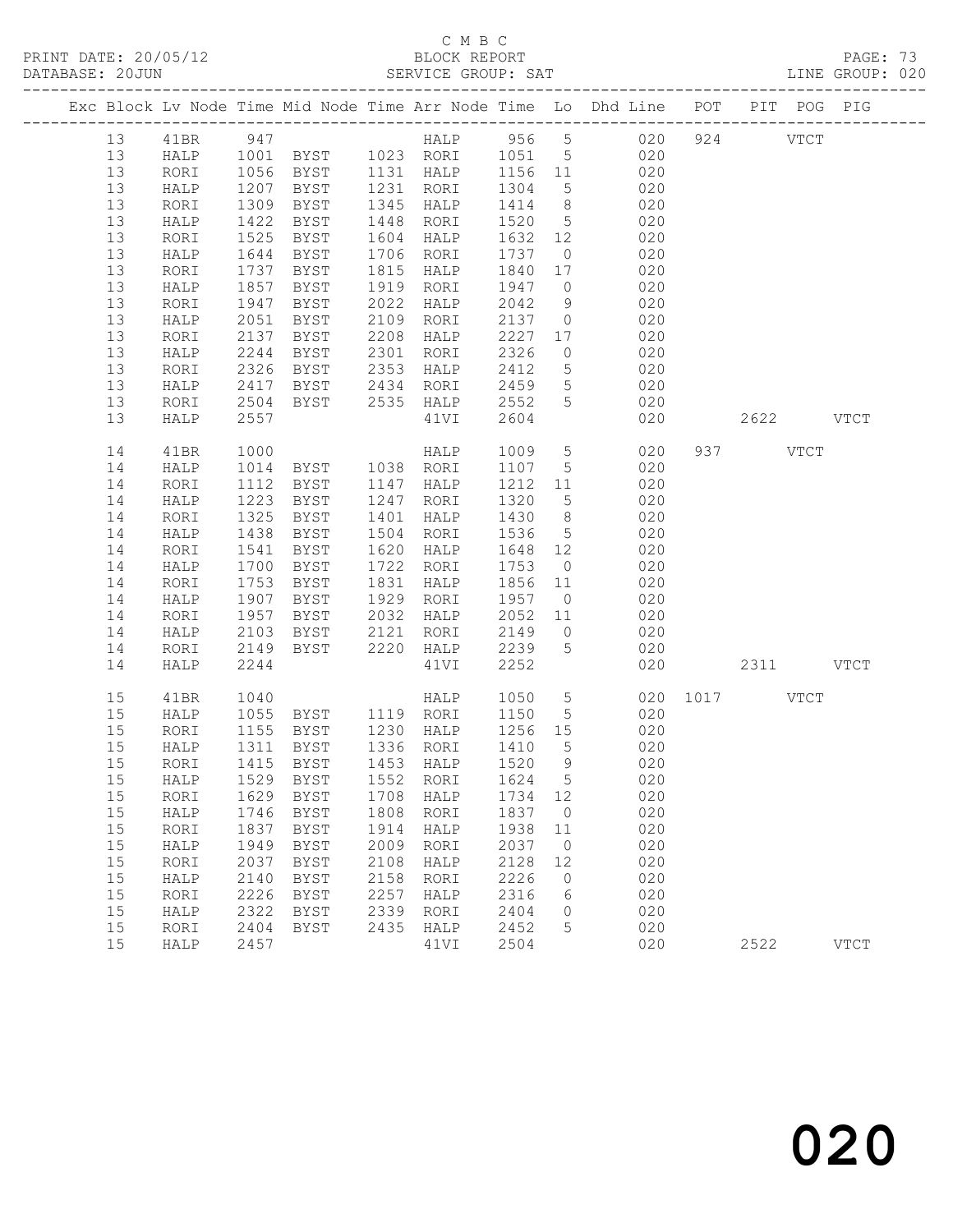PRINT DATE: 20/05/12 BLOCK REPORT<br>DATABASE: 20JUN SERVICE GROUP: SAT

### C M B C<br>BLOCK REPORT

PAGE: 74<br>LINE GROUP: 020

| 16 | 41BR |      |      |      |      |              |                 |           |                                  |     |                                                                    |                                                          |
|----|------|------|------|------|------|--------------|-----------------|-----------|----------------------------------|-----|--------------------------------------------------------------------|----------------------------------------------------------|
| 16 | HALP | 1031 | BYST |      | RORI | 1124         | 5               | 020       |                                  |     |                                                                    |                                                          |
| 16 | RORI | 1129 | BYST | 1204 | HALP | 1229         | 10              | 020       |                                  |     |                                                                    |                                                          |
| 16 | HALP | 1239 | BYST |      | RORI | 1338         | 5               | 020       |                                  |     |                                                                    |                                                          |
| 16 | RORI | 1343 | BYST | 1420 | HALP | 1448         | $7\phantom{.0}$ | 020       |                                  |     |                                                                    |                                                          |
| 16 | HALP | 1455 | BYST | 1520 | RORI | 1552         | 5               | 020       |                                  |     |                                                                    |                                                          |
| 16 | RORI | 1557 | BYST | 1636 | HALP | 1704         | 10 <sup>°</sup> | 020       |                                  |     |                                                                    |                                                          |
| 16 | HALP | 1714 | BYST | 1738 | RORI | 1808         | $\overline{0}$  | 020       |                                  |     |                                                                    |                                                          |
| 16 | RORI | 1808 | BYST | 1846 | HALP | 1910         | 17              | 020       |                                  |     |                                                                    |                                                          |
| 16 | HALP | 1927 | BYST | 1949 | RORI | 2017         | $\overline{0}$  | 020       |                                  |     |                                                                    |                                                          |
| 16 | RORI | 2017 | BYST | 2052 | HALP | 2112         | 15              | 020       |                                  |     |                                                                    |                                                          |
| 16 | HALP | 2127 | BYST | 2145 | RORI | 2213         | $\bigcirc$      | 020       |                                  |     |                                                                    |                                                          |
| 16 | RORI | 2213 | BYST |      | HALP | 2303         | $5^{\circ}$     | 020       |                                  |     |                                                                    |                                                          |
| 16 | HALP | 2308 |      |      | 41VI | 2316         |                 | 020       |                                  |     |                                                                    | VTCT                                                     |
| 17 | 41BR | 1231 |      |      | HALP | 1242         | 5               |           |                                  |     |                                                                    |                                                          |
| 17 | HALP | 1247 | BYST | 1312 | RORI | 1346         | 5               | 020       |                                  |     |                                                                    |                                                          |
| 17 | RORI | 1351 | BYST | 1428 | HALP | 1456         | $7\phantom{.0}$ | 020       |                                  |     |                                                                    |                                                          |
| 17 | HALP | 1503 | BYST | 1528 | RORI | 1600         | 5               | 020       |                                  |     |                                                                    |                                                          |
| 17 | RORI | 1605 | BYST | 1644 | HALP | 1710         | 16              | 020       |                                  |     |                                                                    |                                                          |
| 17 | HALP | 1726 | BYST | 1748 | RORI | 1818         | $\bigcirc$      | 020       |                                  |     |                                                                    |                                                          |
| 17 | RORI | 1818 | BYST | 1856 | HALP | 1920         | 17              | 020       |                                  |     |                                                                    |                                                          |
| 17 | HALP | 1937 | BYST | 1959 | RORI | 2027         | $\bigcirc$      | 020       |                                  |     |                                                                    |                                                          |
| 17 | RORI | 2027 | BYST | 2102 | HALP | 2122         | 5               | 020       |                                  |     |                                                                    |                                                          |
| 17 | HALP | 2127 |      |      | 41VI | 2135         |                 | 020       |                                  |     |                                                                    | VTCT                                                     |
|    |      |      | 1017 |      | 1304 | 1055<br>2244 |                 | HALP 1026 | $5 \quad \overline{\phantom{1}}$ | 020 | Exc Block Lv Node Time Mid Node Time Arr Node Time Lo Dhd Line POT | PIT POG PIG<br>954 VTCT<br>2335<br>020 1208 VTCT<br>2154 |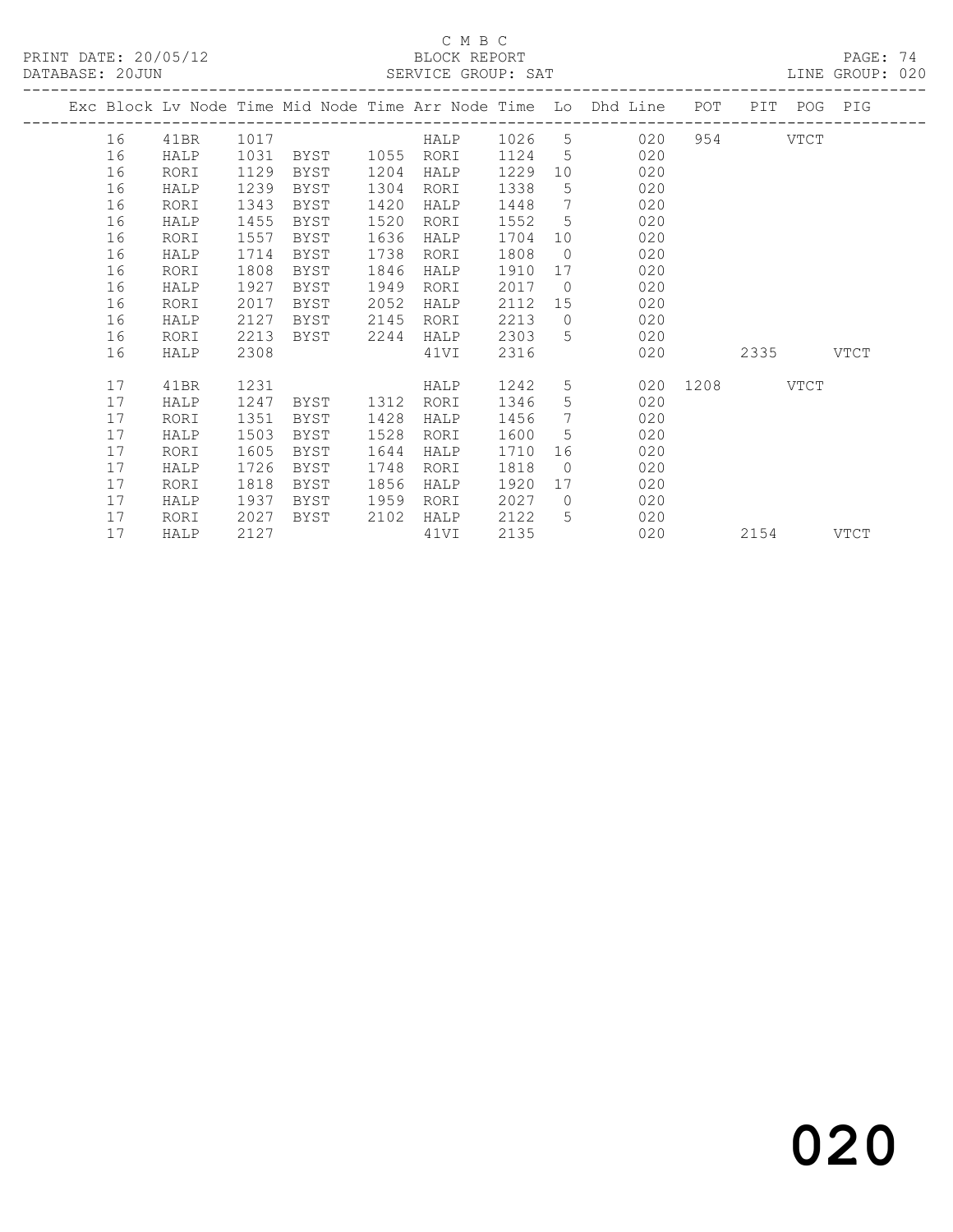|                                                                                                                                                                                                                                                                                                                                               |                                                                                                                                                                                      |                                                                                                     |                                                                                                                                                                    |                                                                      | C M B C                                                                              |                                                                                        |                                              | AT LINE GROUP: 022                                                                                                                                                                                                                                                                                                                                                                                                       |                 | PAGE: 75   |  |
|-----------------------------------------------------------------------------------------------------------------------------------------------------------------------------------------------------------------------------------------------------------------------------------------------------------------------------------------------|--------------------------------------------------------------------------------------------------------------------------------------------------------------------------------------|-----------------------------------------------------------------------------------------------------|--------------------------------------------------------------------------------------------------------------------------------------------------------------------|----------------------------------------------------------------------|--------------------------------------------------------------------------------------|----------------------------------------------------------------------------------------|----------------------------------------------|--------------------------------------------------------------------------------------------------------------------------------------------------------------------------------------------------------------------------------------------------------------------------------------------------------------------------------------------------------------------------------------------------------------------------|-----------------|------------|--|
|                                                                                                                                                                                                                                                                                                                                               |                                                                                                                                                                                      |                                                                                                     |                                                                                                                                                                    |                                                                      |                                                                                      |                                                                                        |                                              | 16BA 16 AV & BALACLAVA ST 600 BUB3 BURRARD STATION<br>EUBA BURRARD STATION<br>DULP WB W 41 AV FS DUNBAR ST<br>HODM HOWE & DUNSMUIR<br>MDBY MACDONALD & BROADWAY<br>MDBY MACDONALD & BROADWAY<br>THOP MACDONALD & BROADWAY<br>MDBY MACDONALD & BROADWAY<br>THOP MACDONALD & BROADWAY<br>THOP MEST SW                                                                                                                      |                 |            |  |
|                                                                                                                                                                                                                                                                                                                                               |                                                                                                                                                                                      |                                                                                                     |                                                                                                                                                                    |                                                                      |                                                                                      |                                                                                        |                                              | Exc Block Lv Node Time Mid Node Time Arr Node Time Lo Dhd Line POT PIT POG PIG                                                                                                                                                                                                                                                                                                                                           |                 |            |  |
| $\mathbf{1}$<br>$\mathbf{1}$<br>$\mathbf{1}$<br>$\mathbf{1}$<br>$\mathbf{1}$<br>$\mathbf{1}$<br>$\mathbf{1}$<br>$\mathbf{1}$<br>$\mathbf{1}$<br>$\mathbf{1}$<br>$\mathbf{1}$<br>$\mathbf{1}$<br>$\mathbf{1}$                                                                                                                                  | BUB3<br>KNLP<br>BUB3<br>KNLP<br>BUB3<br>KNLP<br>BUB3<br>KNLP<br>BUB3<br>KNLP<br>BUB3<br>KNLP<br>BUB3                                                                                 | 1352                                                                                                | 1636 CLBY 1703 KN63 1723                                                                                                                                           |                                                                      |                                                                                      |                                                                                        |                                              | 624 CLBY 643 KNLP 656 17 022<br>713 CLBY 729 BUB3 750 5 022<br>755 CLBY 816 KNLP 829 12 022<br>841 CLBY 859 BUB3 920 5 022<br>925 CLBY 948 KNLP 1007 8 022<br>1015 CLBY 1035 BUB3 1059 6 022<br>1105 CLBY 1130 KNLP 1151 15 022<br>1206 CLBY 1226 BUB3 1253 6 022<br>1259 CLBY 1325 KNLP 1346 6 022<br>CLBY 1414 BUB3 1441 6 022<br>1447 CLBY 1514 KNLP 1535 7 022<br>1542 CLBY 1604 BUB3 1629 7 022<br>$022$ $1734$ VTC |                 |            |  |
| 2<br>$\mathbf{2}$<br>$\mathbf{2}$<br>$\mathbf{2}$<br>$\mathbf{2}$<br>$\mathbf{2}$<br>$\mathbf{2}$<br>$\mathbf{2}$<br>2<br>$\mathbf{2}$<br>2<br>$\overline{2}$<br>$\mathbf{2}$<br>$\sqrt{2}$<br>$\mathbf{2}$<br>$\mathbf{2}$<br>$\mathbf{2}$<br>$\mathbf{2}$<br>$\mathbf{2}$<br>$\mathbf{2}$<br>$\mathbf{2}$<br>$\mathbf{2}$<br>$\overline{2}$ | KN41<br>KNLP<br>BUB3<br>KNLP<br>BUB3<br>KNLP<br>BUB3<br>KNLP<br>BUB3<br>KNLP<br>BUB3<br>KNLP<br>BUB3<br>KNLP<br>BUB3<br>KNLP<br>BUB3<br>KNLP<br>BUB3<br>KNLP<br>BUB3<br>KNLP<br>BUB3 | 726<br>1041<br>1512<br>1608<br>1659<br>1757<br>1846<br>1947<br>2031<br>2119<br>2201<br>2250<br>2331 | CLBY 744 BUB3 805<br>810 CLBY<br>853 CLBY<br>940 CLBY<br>CLBY<br>CLBY<br>CLBY<br>$\texttt{CLBY}{}$<br>CLBY<br>${\tt CLBY}$<br>CLBY<br>${\tt CLBY}$<br>CLBY<br>CLBY | 1539<br>1628<br>1725<br>1818<br>1909<br>2004<br>2053<br>2223<br>2353 | KNLP<br>BUB3<br>KNLP<br>BUB3<br>KNLP<br>BUB3<br>KNLP<br>BUB3<br>KNLP<br>BUB3<br>KN63 | 1600 8<br>1653<br>1745<br>1841<br>1929<br>2026<br>2110<br>2155<br>2239<br>2324<br>2409 | 6<br>12<br>5<br>18<br>5<br>9<br>6<br>11<br>7 | $\begin{array}{ccc} 5 & 022 \\ 5 & 022 \end{array}$<br>5 022<br>CLBY 831 KNLP 846 7 022<br>CLBY 914 BUB3 935 5 022<br>CLBY 1004 KNLP 1024 17 022<br>1101 BUB3 1127 5 022<br>1132 CLBY 1157 KNLP 1218 12 022<br>1230 CLBY 1250 BUB3 1317 6 022<br>1323 CLBY 1349 KNLP 1410 8 022<br>1418 CLBY 1440 BUB3 1505 7 022<br>022<br>022<br>022<br>022<br>022<br>022<br>022<br>022<br>022<br>022<br>022                           | 539 VTC<br>2417 | <b>VTC</b> |  |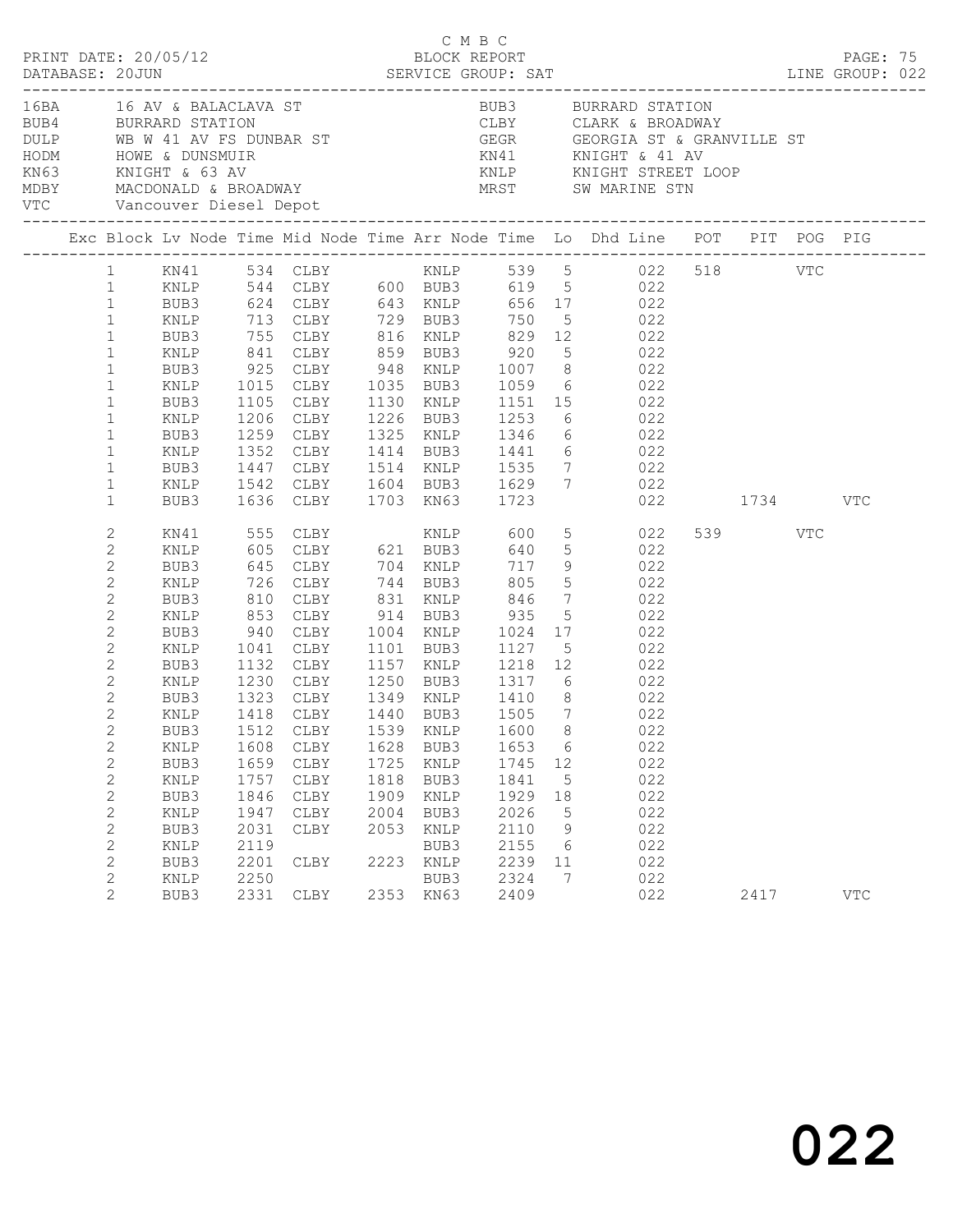# C M B C<br>BLOCK REPORT

PAGE: 76<br>LINE GROUP: 022

|  |                |                 |            |          |      |                      |            |                              | Exc Block Lv Node Time Mid Node Time Arr Node Time Lo Dhd Line POT PIT POG PIG |     |                                                                                                                                                                                                                                 |            |     |
|--|----------------|-----------------|------------|----------|------|----------------------|------------|------------------------------|--------------------------------------------------------------------------------|-----|---------------------------------------------------------------------------------------------------------------------------------------------------------------------------------------------------------------------------------|------------|-----|
|  | $\mathcal{S}$  | CLBY            | 602        |          |      | KNLP                 | 614 11     |                              | 022                                                                            | 537 | VTC                                                                                                                                                                                                                             |            |     |
|  | $\mathfrak{Z}$ | KNLP            |            |          |      |                      | 700        | $\overline{7}$               | 022                                                                            |     |                                                                                                                                                                                                                                 |            |     |
|  | $\mathfrak{Z}$ | BUB3            |            |          |      |                      | 739 17     |                              | 022                                                                            |     |                                                                                                                                                                                                                                 |            |     |
|  | 3              | KNLP            | 756        | CLBY     |      | 814 BUB3<br>902 KNLP | 835        | $5^{\circ}$                  | 022                                                                            |     |                                                                                                                                                                                                                                 |            |     |
|  | $\mathsf 3$    | BUB3            | 840        | CLBY     |      |                      | 919        | 16                           | 022                                                                            |     |                                                                                                                                                                                                                                 |            |     |
|  | 3              | KNLP            | 935        | CLBY     |      | 956 BUB3             | 1018       | $\overline{7}$               | 022                                                                            |     |                                                                                                                                                                                                                                 |            |     |
|  | $\mathsf 3$    | BUB3            | 1025       | CLBY     |      | 1049 KNLP            | 1110       | $\overline{7}$               | 022                                                                            |     |                                                                                                                                                                                                                                 |            |     |
|  | 3              | $\texttt{KNLP}$ | 1117       | CLBY     |      | 1137 BUB3            | 1204       | $7\phantom{.0}$              | 022                                                                            |     |                                                                                                                                                                                                                                 |            |     |
|  | 3              | BUB3            | 1211       | CLBY     |      | 1237 KNLP            | 1258       | 6                            | 022                                                                            |     |                                                                                                                                                                                                                                 |            |     |
|  | 3              | $\texttt{KNLP}$ | 1304       | CLBY     |      | 1326 BUB3            | 1353       | $6\overline{6}$              | 022                                                                            |     |                                                                                                                                                                                                                                 |            |     |
|  | 3              | BUB3            | 1359       | CLBY     |      | 1426 KNLP            | 1447       | 7                            | 022                                                                            |     |                                                                                                                                                                                                                                 |            |     |
|  | 3              | KNLP            | 1454       | CLBY     |      | 1516 BUB3            | 1541       | 8                            | 022                                                                            |     |                                                                                                                                                                                                                                 |            |     |
|  | 3              | BUB3            | 1549       | CLBY     |      | 1616 KNLP            | 1637       | 8                            | 022                                                                            |     |                                                                                                                                                                                                                                 |            |     |
|  | 3              | KNLP            | 1645       | CLBY     |      | 1705 BUB3            | 1730       | 5                            | 022                                                                            |     |                                                                                                                                                                                                                                 |            |     |
|  | 3              | BUB3            | 1735       | CLBY     |      | 1802 KN63            | 1822       |                              | 022                                                                            |     | 1833 — 1834 — 1845 — 1846 — 1847 — 1848 — 1848 — 1848 — 1848 — 1848 — 1848 — 1848 — 1848 — 1848 — 1848 — 1848 — 1848 — 1848 — 1848 — 1848 — 1848 — 1848 — 1848 — 1848 — 1848 — 1848 — 1848 — 1848 — 1848 — 1848 — 1848 — 1848 — |            | VTC |
|  | $\sqrt{4}$     | BUB3            |            | CLBY     | 623  | KNLP                 | 636        | $\overline{7}$               | 022                                                                            |     | 533 7                                                                                                                                                                                                                           | <b>VTC</b> |     |
|  | $\overline{4}$ | $\texttt{KNLP}$ | 604<br>643 | CLBY     | 659  | BUB3                 | 720        | 5                            | 022                                                                            |     |                                                                                                                                                                                                                                 |            |     |
|  | 4              | BUB3            |            | 725 CLBY |      | 744 KNLP             | 757        | 14                           | 022                                                                            |     |                                                                                                                                                                                                                                 |            |     |
|  | $\overline{4}$ | KNLP            | 811        | CLBY     |      | 829 BUB3             | 850<br>935 | $5^{\circ}$                  | 022                                                                            |     |                                                                                                                                                                                                                                 |            |     |
|  | 4              | BUB3            | 855        | CLBY     |      | 918 KNLP             |            | 13                           | 022                                                                            |     |                                                                                                                                                                                                                                 |            |     |
|  | 4              | KNLP            | 948        | CLBY     | 1008 | BUB3                 | 1032       | - 8                          | 022                                                                            |     |                                                                                                                                                                                                                                 |            |     |
|  | $\sqrt{4}$     | BUB3            | 1040       | CLBY     |      | 1104 KNLP            | 1125       | 17                           | 022                                                                            |     |                                                                                                                                                                                                                                 |            |     |
|  | $\overline{4}$ | KNLP            | 1142       | CLBY     |      | 1202 BUB3            | 1229       | 6                            | 022                                                                            |     |                                                                                                                                                                                                                                 |            |     |
|  | $\overline{4}$ | BUB3            | 1235       | CLBY     |      | 1301 KNLP            | 1322       | 6                            | 022                                                                            |     |                                                                                                                                                                                                                                 |            |     |
|  | $\sqrt{4}$     | KNLP            | 1328       | CLBY     |      | 1350 BUB3            | 1417       | $6\overline{6}$              | 022                                                                            |     |                                                                                                                                                                                                                                 |            |     |
|  | 4              | BUB3            | 1423       | CLBY     |      | 1450 KNLP            | 1511       | 7                            | 022                                                                            |     |                                                                                                                                                                                                                                 |            |     |
|  | $\overline{4}$ | $\texttt{KNLP}$ | 1518       | CLBY     |      | 1540 BUB3            | 1605       | $7\phantom{.0}\phantom{.0}7$ | 022                                                                            |     |                                                                                                                                                                                                                                 |            |     |
|  | $\overline{4}$ | BUB3            | 1612       | CLBY     |      | 1638 KNLP            | 1658       | 14                           | 022                                                                            |     |                                                                                                                                                                                                                                 |            |     |
|  | 4              | KNLP            | 1712       | CLBY     |      | 1732 BUB3            | 1757       | $5^{\circ}$                  | 022                                                                            |     |                                                                                                                                                                                                                                 |            |     |
|  | $\sqrt{4}$     | BUB3            | 1802       | CLBY     | 1828 | KNLP                 | 1848       | 12                           | 022                                                                            |     |                                                                                                                                                                                                                                 |            |     |
|  | 4              | KNLP            | 1900       | CLBY     | 1919 | BUB3                 | 1941       | $5^{\circ}$                  | 022                                                                            |     |                                                                                                                                                                                                                                 |            |     |
|  | $\overline{4}$ | BUB3            | 1946       | CLBY     |      | 2009 KNLP            | 2029       | $5\overline{)}$              | 022                                                                            |     |                                                                                                                                                                                                                                 |            |     |
|  | 4              | KNLP            | 2034       |          |      | BUB3                 | 2110       | 6                            | 022                                                                            |     |                                                                                                                                                                                                                                 |            |     |
|  | $\overline{4}$ | BUB3            | 2116       | CLBY     |      | 2138 KNLP            | 2155       | 10                           | 022                                                                            |     |                                                                                                                                                                                                                                 |            |     |
|  | $\overline{4}$ | KNLP            | 2205       |          |      | BUB3                 | 2239       | $\overline{7}$               | 022                                                                            |     |                                                                                                                                                                                                                                 |            |     |
|  | 4              | BUB3            | 2246       | CLBY     |      | 2308 KNLP            | 2324       | 14                           | 022                                                                            |     |                                                                                                                                                                                                                                 |            |     |
|  | $\overline{4}$ | KNLP            | 2338       | CLBY     |      | 2353 BUB3            | 2419       | 12                           | 022                                                                            |     |                                                                                                                                                                                                                                 |            |     |
|  | $\sqrt{4}$     | BUB3            | 2431       | CLBY     |      | 2454 KN63            | 2508       | 11                           | 6 022                                                                          |     |                                                                                                                                                                                                                                 |            |     |
|  | 4              | MRST            | 2525       |          |      | HODM                 | 2604       | $5^{\circ}$                  | N8                                                                             |     |                                                                                                                                                                                                                                 |            |     |
|  | 4              | HODM            | 2609       |          |      | MRST                 | 2652       | $\overline{\mathbf{3}}$      | N8                                                                             |     |                                                                                                                                                                                                                                 |            |     |
|  | 4              | MRST            | 2655       |          |      | HODM                 | 2734       | $5\overline{5}$              | N8                                                                             |     |                                                                                                                                                                                                                                 |            |     |
|  | 4              | HODM            | 2739       |          |      | MRST                 | 2822       |                              | N <sub>8</sub>                                                                 |     | 2827                                                                                                                                                                                                                            |            | VTC |
|  |                |                 |            |          |      |                      |            |                              |                                                                                |     |                                                                                                                                                                                                                                 |            |     |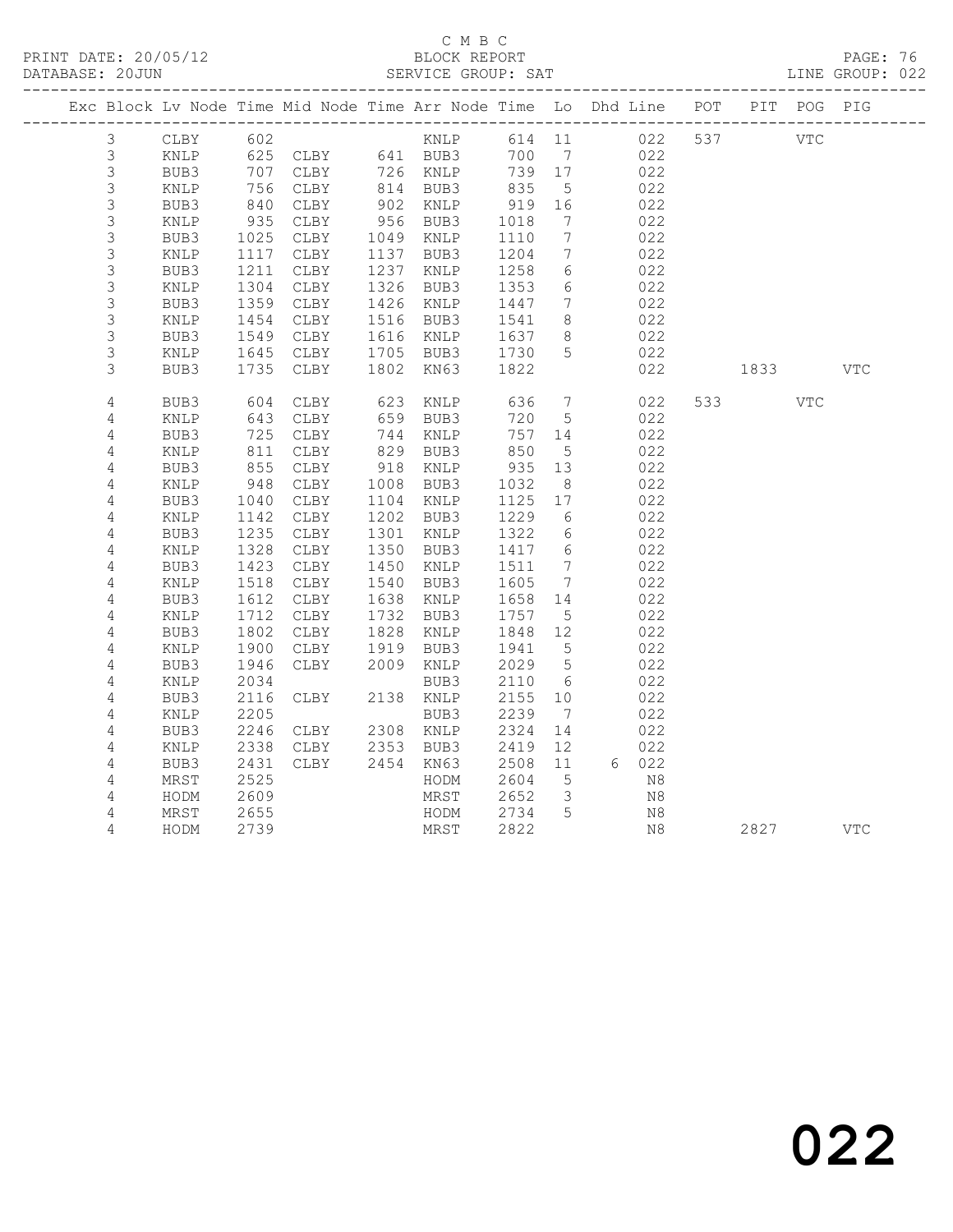## C M B C<br>BLOCK REPORT

PAGE: 77<br>LINE GROUP: 022

|  |                |      |      | Exc Block Lv Node Time Mid Node Time Arr Node Time Lo Dhd Line POT PIT POG PIG |           |             |          |      |                              |            |     |         |              |            |
|--|----------------|------|------|--------------------------------------------------------------------------------|-----------|-------------|----------|------|------------------------------|------------|-----|---------|--------------|------------|
|  | $5\phantom{.}$ | BUB3 |      | 659 CLBY                                                                       |           |             | 718 KNLP |      |                              | 731 10 022 | 628 |         | $_{\rm VTC}$ |            |
|  | 5              | KNLP | 741  | CLBY                                                                           |           | 759 BUB3    |          | 820  | 5 <sup>5</sup>               | 022        |     |         |              |            |
|  | $\mathsf S$    | BUB3 | 825  | CLBY                                                                           |           | 847 KNLP    |          | 902  | $5\overline{)}$              | 022        |     |         |              |            |
|  | 5              | KNLP | 907  | CLBY                                                                           | 928       | BUB3        |          | 949  | 6                            | 022        |     |         |              |            |
|  | 5              | BUB3 | 955  | CLBY                                                                           | 1019      | KNLP        |          | 1039 | 14                           | 022        |     |         |              |            |
|  | 5              | KNLP | 1053 | CLBY                                                                           | 1113      | BUB3        |          | 1140 | 5                            | 022        |     |         |              |            |
|  | $\mathsf S$    | BUB3 | 1145 | CLBY                                                                           | 1210      | KNLP        |          | 1231 | 11                           | 022        |     |         |              |            |
|  | 5              | KNLP | 1242 | CLBY                                                                           | 1302      | BUB3        |          | 1329 | 6                            | 022        |     |         |              |            |
|  | 5              | BUB3 | 1335 | CLBY                                                                           | 1402      | KNLP        |          | 1423 | $7\phantom{.0}\phantom{.0}7$ | 022        |     |         |              |            |
|  | 5              | KNLP | 1430 | CLBY                                                                           | 1452      | BUB3        |          | 1517 | 8 <sup>8</sup>               | 022        |     |         |              |            |
|  | $\mathsf S$    | BUB3 | 1525 | CLBY                                                                           | 1552      | KNLP        |          | 1613 | $7\phantom{.0}\phantom{.0}7$ | 022        |     |         |              |            |
|  | 5              | KNLP | 1620 | CLBY                                                                           | 1640      | BUB3        |          | 1705 | 6                            | 022        |     |         |              |            |
|  | 5              | BUB3 | 1711 | CLBY                                                                           | 1737      | KNLP        |          | 1757 | 15                           | 022        |     |         |              |            |
|  | 5              | KNLP | 1812 | CLBY                                                                           | 1833      | BUB3        |          | 1856 | $5\overline{)}$              | 022        |     |         |              |            |
|  | 5              | BUB3 | 1901 | CLBY                                                                           | 1924      | KNLP        |          | 1944 | 17                           | 022        |     |         |              |            |
|  | 5              | KNLP | 2001 | CLBY                                                                           | 2018      | BUB3        |          | 2040 | 6                            | 022        |     |         |              |            |
|  | 5              | BUB3 | 2046 | CLBY                                                                           | 2108      | KNLP        |          | 2125 | 10                           | 022        |     |         |              |            |
|  | 5              | KNLP | 2135 |                                                                                |           | BUB3        |          | 2209 | $\overline{7}$               | 022        |     |         |              |            |
|  | 5              | BUB3 | 2216 | CLBY                                                                           | 2238 KNLP |             |          | 2254 | 11                           | 022        |     |         |              |            |
|  | 5              | KNLP | 2305 |                                                                                |           | BUB3        |          | 2339 | $\overline{7}$               | 022        |     |         |              |            |
|  | 5              | BUB3 | 2346 | CLBY 2408 KNLP                                                                 |           |             |          | 2424 | 9                            | 022        |     |         |              |            |
|  | 5              | KNLP | 2433 | CLBY 2448                                                                      |           | BUB3        |          | 2514 | 8 <sup>8</sup>               | 24 022     |     |         |              |            |
|  | 5              | MRST | 2546 |                                                                                |           | HODM        |          | 2633 | 16                           | N20        |     |         |              |            |
|  | 5              | HODM | 2649 |                                                                                |           | MRST        |          | 2738 | 17                           | N20        |     |         |              |            |
|  | 5              | MRST | 2755 |                                                                                |           | HODM        |          | 2834 | $5^{\circ}$                  | N8         |     |         |              |            |
|  | 5              | HODM | 2839 |                                                                                |           | MRST        |          | 2922 |                              | N8         |     | 2927    |              | <b>VTC</b> |
|  | 6              | KN41 | 648  | CLBY                                                                           |           | KNLP        |          | 653  | $5\overline{)}$              | 022        |     | 632 000 | VTC          |            |
|  | 6              | KNLP | 658  | CLBY                                                                           |           | 714 BUB3    |          | 735  | $5\phantom{.0}$              | 022        |     |         |              |            |
|  | 6              | BUB3 | 740  | CLBY                                                                           | 801       | KNLP        |          | 814  | 12                           | 022        |     |         |              |            |
|  | 6              | KNLP | 826  | CLBY                                                                           | 844       | BUB3        |          | 905  | 5                            | 022        |     |         |              |            |
|  | 6              | BUB3 | 910  | CLBY                                                                           | 933       | KNLP        |          | 952  | 9                            | 022        |     |         |              |            |
|  | 6              | KNLP | 1001 | CLBY                                                                           | 1021      | BUB3        |          | 1045 | 8                            | 022        |     |         |              |            |
|  | 6              | BUB3 | 1053 | CLBY                                                                           | 1117      | KNLP        |          | 1138 | 16                           | 022        |     |         |              |            |
|  | 6              | KNLP | 1154 | CLBY                                                                           | 1214      | BUB3        |          | 1241 | 6                            | 022        |     |         |              |            |
|  | 6              | BUB3 | 1247 | CLBY                                                                           | 1313      | KNLP        |          | 1334 | 6                            | 022        |     |         |              |            |
|  | 6              | KNLP | 1340 | CLBY                                                                           | 1402 BUB3 |             |          | 1429 | 6                            | 022        |     |         |              |            |
|  | 6              | BUB3 | 1435 | CLBY                                                                           | 1502 KNLP |             |          | 1523 | $\overline{7}$               | 022        |     |         |              |            |
|  | 6              | KNLP | 1530 | CLBY                                                                           | 1552 BUB3 |             |          | 1617 | $\overline{7}$               | 022        |     |         |              |            |
|  | 6              |      |      | BUB3 1624 CLBY 1650 KNLP 1710 17                                               |           |             |          |      |                              | 022        |     |         |              |            |
|  | 6              | KNLP | 1727 | CLBY                                                                           | 1747      | BUB3        |          | 1812 | 5                            | 022        |     |         |              |            |
|  | 6              | BUB3 | 1817 | CLBY                                                                           | 1843      | <b>KNLP</b> |          | 1903 | 12                           | 022        |     |         |              |            |
|  | 6              | KNLP | 1915 | CLBY                                                                           | 1934      | BUB3        |          | 1956 | 5                            | 022        |     |         |              |            |
|  | 6              | BUB3 | 2001 | CLBY                                                                           | 2024      | <b>KNLP</b> |          | 2044 | 5                            | 022        |     |         |              |            |
|  | 6              | KNLP | 2049 |                                                                                |           | BUB3        |          | 2125 | 6                            | 022        |     |         |              |            |
|  | 6              | BUB3 | 2131 | CLBY                                                                           | 2153      | <b>KNLP</b> |          | 2210 | 10                           | 022        |     |         |              |            |
|  | 6              | KNLP | 2220 |                                                                                |           | BUB3        |          | 2254 | 7                            | 022        |     |         |              |            |
|  | 6              | BUB3 | 2301 | CLBY                                                                           | 2323      | KN63        |          | 2339 |                              | 022        |     | 2350    |              | <b>VTC</b> |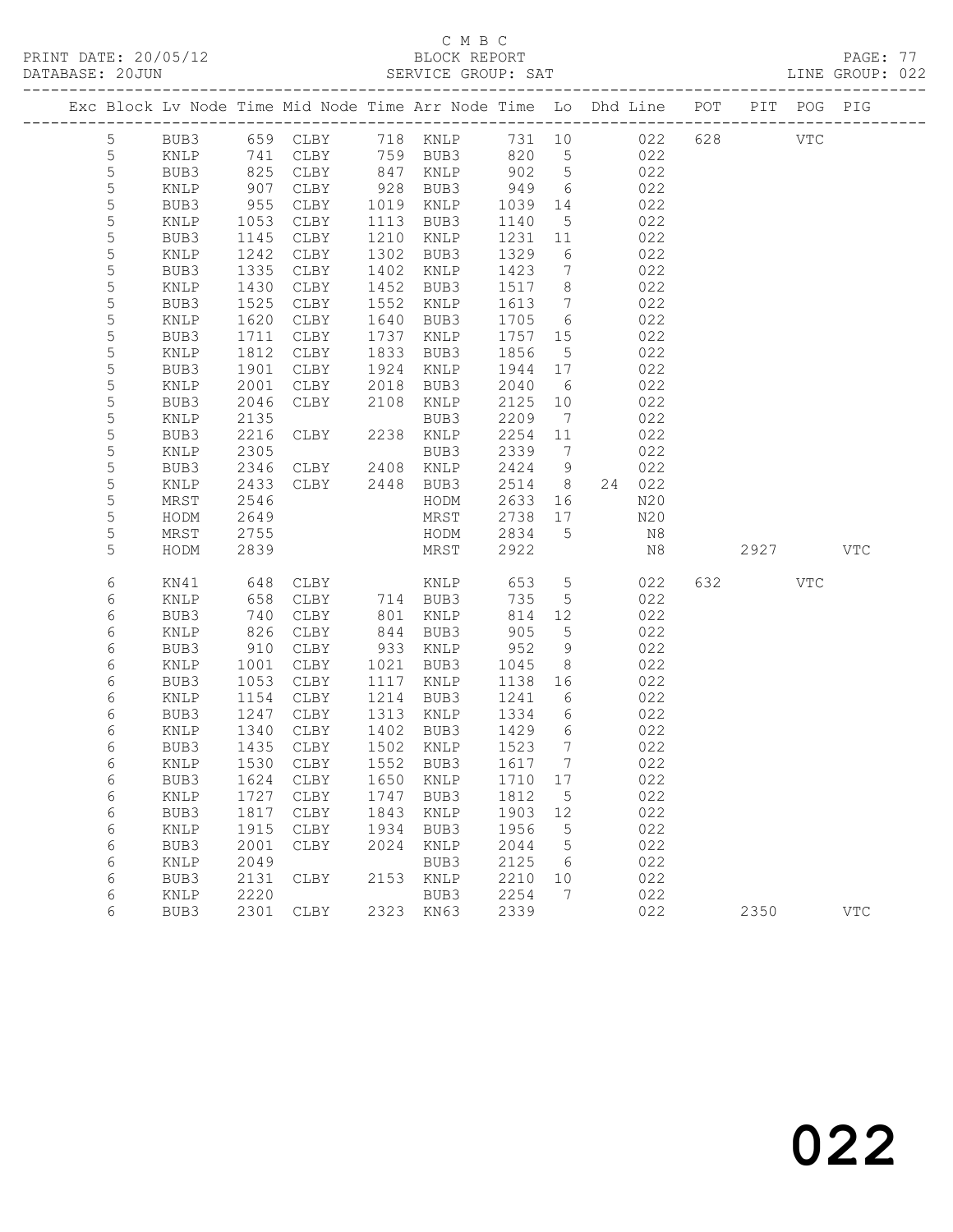### C M B C<br>BLOCK REPORT

|                 |      |              |                                                                                |      |             |                                                                                      |                 |                                                     |            |          |        |     | LINE GROUP: 022 |  |
|-----------------|------|--------------|--------------------------------------------------------------------------------|------|-------------|--------------------------------------------------------------------------------------|-----------------|-----------------------------------------------------|------------|----------|--------|-----|-----------------|--|
|                 |      |              | Exc Block Lv Node Time Mid Node Time Arr Node Time Lo Dhd Line POT PIT POG PIG |      |             |                                                                                      |                 |                                                     |            |          |        |     |                 |  |
| $7\phantom{0}$  |      |              |                                                                                |      |             |                                                                                      |                 |                                                     |            |          |        |     |                 |  |
| $7\phantom{.0}$ | KNLP |              | 920 CLBY 941 BUB3 1003 7 022                                                   |      |             |                                                                                      |                 |                                                     |            |          |        |     |                 |  |
| $7\phantom{.}$  | BUB3 |              | 1010 CLBY 1034 KNLP                                                            |      |             | 1055 10 022                                                                          |                 |                                                     |            |          |        |     |                 |  |
| 7               | KNLP | 1105<br>1157 | CLBY                                                                           |      | 1125 BUB3   | 1152                                                                                 |                 | $\begin{array}{ccc} 5 & 022 \\ 9 & 022 \end{array}$ |            |          |        |     |                 |  |
| $7\phantom{.}$  | BUB3 |              | CLBY                                                                           |      | 1222 KNLP   | 1243                                                                                 | 9               |                                                     |            |          |        |     |                 |  |
| 7               | KNLP | 1252         | CLBY                                                                           |      | 1314 BUB3   | 1341 6 022                                                                           |                 |                                                     |            |          |        |     |                 |  |
| 7               | BUB3 | 1347         | CLBY                                                                           |      | 1414 KNLP   | 1435 7 022                                                                           |                 |                                                     |            |          |        |     |                 |  |
| 7               | KNLP | 1442         | CLBY                                                                           |      | 1504 BUB3   | $\begin{array}{cccc} 1529 & 8 & 022 \\ 1625 & 8 & 022 \\ 1718 & 5 & 022 \end{array}$ |                 |                                                     |            |          |        |     |                 |  |
| $7\phantom{.0}$ | BUB3 | 1537         | CLBY                                                                           |      | 1604 KNLP   |                                                                                      |                 |                                                     |            |          |        |     |                 |  |
| $7\phantom{.0}$ | KNLP | 1633         | CLBY                                                                           | 1653 | BUB3        |                                                                                      |                 |                                                     |            |          |        |     |                 |  |
| $7\phantom{.}$  | BUB3 | 1723         | CLBY                                                                           | 1749 | KNLP        | 1809 18 022                                                                          |                 |                                                     |            |          |        |     |                 |  |
| 7               | KNLP | 1827         | CLBY                                                                           | 1848 | BUB3        | 1911                                                                                 | 5 <sup>5</sup>  |                                                     | 022        |          |        |     |                 |  |
| $7\phantom{.}$  | BUB3 | 1916         | CLBY                                                                           |      | 1939 KNLP   | 1959 17                                                                              |                 |                                                     | 022        |          |        |     |                 |  |
| 7               | KNLP | 2016         | CLBY                                                                           |      | 2033 BUB3   | 2055                                                                                 | 6               |                                                     | 022        |          |        |     |                 |  |
| 7               | BUB3 | 2101         | CLBY                                                                           | 2123 | KNLP        | 2140 10 022                                                                          |                 |                                                     |            |          |        |     |                 |  |
| 7               | KNLP | 2150         |                                                                                |      |             | 2224                                                                                 |                 | 7 022                                               |            |          |        |     |                 |  |
| 7               | BUB3 | 2231         | BUB3<br>CLBY 2253 KNLP<br>BUB3<br>CLBY 2425 KNLP                               |      |             | 2309 14                                                                              |                 |                                                     | 022        |          |        |     |                 |  |
| 7               | KNLP | 2323         |                                                                                |      |             | 2357 5                                                                               |                 |                                                     | 022        |          |        |     |                 |  |
| 7               | BUB3 | 2402         |                                                                                |      |             | 2439 24                                                                              |                 |                                                     | 022        |          |        |     |                 |  |
| 7               | KNLP | 2503         | CLBY 2518 BUB3                                                                 |      |             | 2544 8 24 022                                                                        |                 |                                                     |            |          |        |     |                 |  |
| 7               | MRST | 2616         |                                                                                |      | HODM        | 2703                                                                                 | $6\overline{6}$ |                                                     | N20        |          |        |     |                 |  |
| 7               | HODM | 2709         |                                                                                |      | MRST        | 2758 18                                                                              |                 |                                                     | N20        |          |        |     |                 |  |
| 7               | MRST | 2816         |                                                                                |      | HODM        | 2903                                                                                 | $6\overline{6}$ |                                                     | N20        |          |        |     |                 |  |
| 7               | HODM | 2909         |                                                                                |      | MRST        | 2958                                                                                 |                 |                                                     | N20        | 3003 VTC |        |     |                 |  |
| 8               | KN41 |              | 1015 CLBY KNLP<br>1027 CLBY 1047 BUB3                                          |      |             |                                                                                      |                 |                                                     | 1022 5 022 |          | 959 30 | VTC |                 |  |
| 8               | KNLP |              |                                                                                |      |             | 1113 5 022                                                                           |                 |                                                     |            |          |        |     |                 |  |
| 8               | BUB3 | 1118         | CLBY 1143 KNLP                                                                 |      |             | 1204 14                                                                              |                 |                                                     | 022        |          |        |     |                 |  |
| 8               | KNLP | 1218         | CLBY                                                                           |      | 1238 BUB3   | 1305                                                                                 |                 | 6022                                                |            |          |        |     |                 |  |
| 8               | BUB3 | 1311         | CLBY                                                                           |      | 1337 KNLP   | 1358                                                                                 | $6\overline{6}$ |                                                     | 022        |          |        |     |                 |  |
| 8               | KNLP | 1404         | CLBY                                                                           |      | 1426 BUB3   | 1453 6 022                                                                           |                 |                                                     |            |          |        |     |                 |  |
| 8               | BUB3 | 1459         | CLBY                                                                           |      | 1526 KNLP   | 1547 7 022                                                                           |                 |                                                     |            |          |        |     |                 |  |
| 8               | KNLP | 1554         | CLBY                                                                           | 1616 | BUB3        | 1641 6 022                                                                           |                 |                                                     |            |          |        |     |                 |  |
| $\,8\,$         | BUB3 | 1647         | CLBY                                                                           |      | 1713 KNLP   | 1733                                                                                 |                 | 8 022<br>5 022                                      |            |          |        |     |                 |  |
| 8               | KNLP | 1741         | CLBY                                                                           |      | 1801 BUB3   | 1826                                                                                 |                 |                                                     |            |          |        |     |                 |  |
| 8               | BUB3 |              | 1831 CLBY 1854 KNLP                                                            |      |             | 1914 18                                                                              |                 | 022                                                 |            |          |        |     |                 |  |
| 8               | KNLP |              | 1932 CLBY                                                                      |      | 1949 BUB3   | 2011                                                                                 | $5^{\circ}$     |                                                     | 022        |          |        |     |                 |  |
| 8               |      |              | BUB3 2016 CLBY 2039 KNLP 2059 5                                                |      |             |                                                                                      |                 |                                                     | 022        |          |        |     |                 |  |
| 8               | KNLP | 2104         |                                                                                |      | BUB3        | 2140                                                                                 | 6               |                                                     | 022        |          |        |     |                 |  |
| 8               | BUB3 | 2146         | CLBY                                                                           | 2208 | KNLP        | 2225                                                                                 | 10              |                                                     | 022        |          |        |     |                 |  |
| 8               | KNLP | 2235         |                                                                                |      | BUB3        | 2309                                                                                 | 7               |                                                     | 022        |          |        |     |                 |  |
| $\,8\,$         | BUB3 | 2316         | CLBY                                                                           | 2338 | KNLP        | 2354                                                                                 | 9               |                                                     | 022        |          |        |     |                 |  |
| $\,8\,$         | KNLP | 2403         | CLBY                                                                           | 2418 | BUB3        | 2444                                                                                 | 12              |                                                     | 022        |          |        |     |                 |  |
| 8               | BUB3 | 2456         | CLBY                                                                           | 2519 | <b>KNLP</b> | 2533                                                                                 | 5               |                                                     | 022        |          |        |     |                 |  |
| 8               | KNLP | 2538         | CLBY                                                                           | 2553 | BUB3        | 2619                                                                                 | 5               | 5.                                                  | 022        |          |        |     |                 |  |
| $\,8\,$         | HODM | 2629         |                                                                                |      | MRST        | 2712                                                                                 | 4               |                                                     | $\rm N8$   |          |        |     |                 |  |
| 8               | MRST | 2716         |                                                                                |      | HODM        | 2803                                                                                 | 6               |                                                     | N20        |          |        |     |                 |  |
| 8               | HODM | 2809         |                                                                                |      | MRST        | 2858                                                                                 |                 |                                                     | N20        |          | 2903   |     | <b>VTC</b>      |  |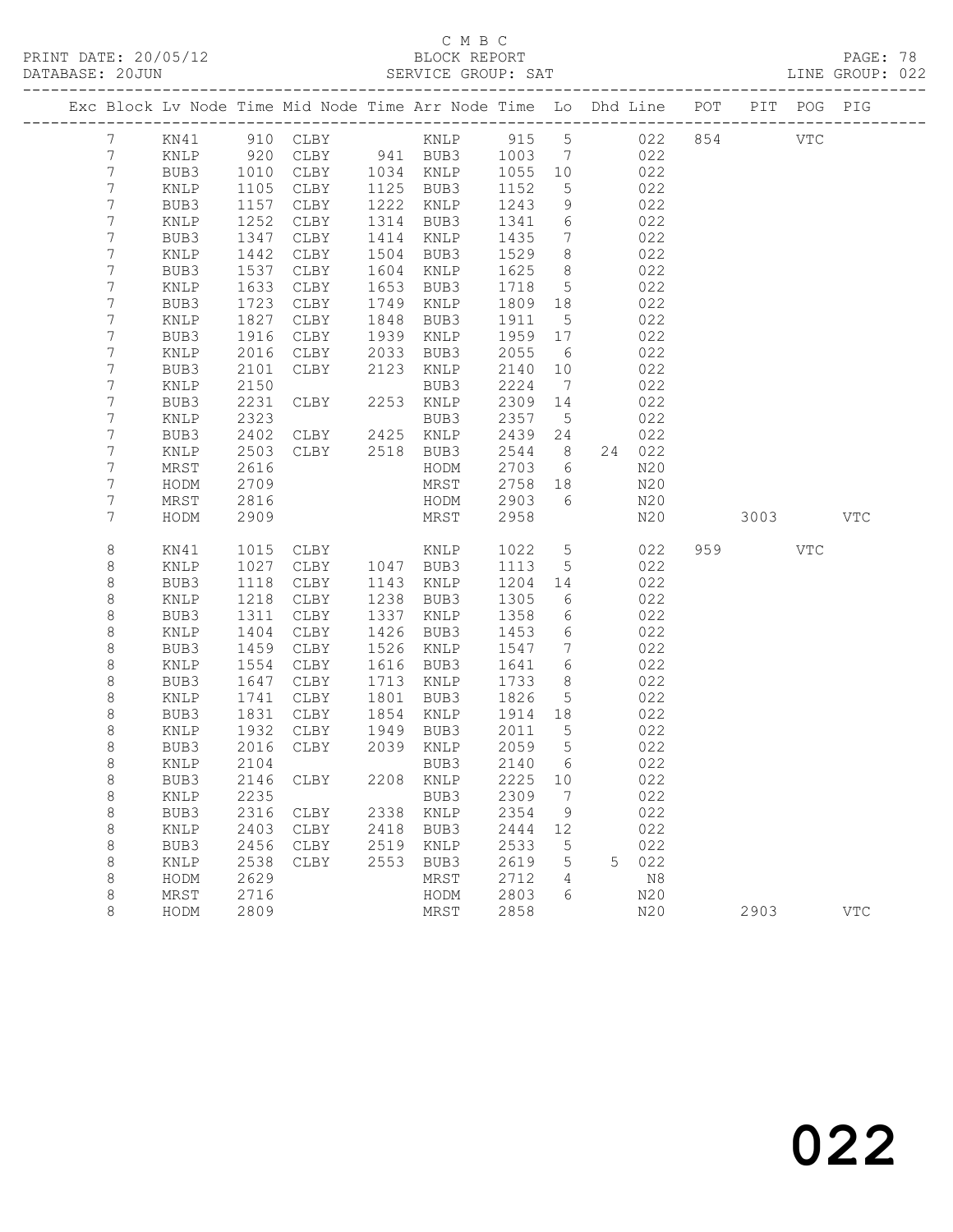### C M B C<br>BLOCK REPORT

PAGE: 79<br>LINE GROUP: 022

|          |                     |              |                                                                                              |              |                     |              |                              | Exc Block Lv Node Time Mid Node Time Arr Node Time Lo Dhd Line POT PIT POG PIG |      |            |            |
|----------|---------------------|--------------|----------------------------------------------------------------------------------------------|--------------|---------------------|--------------|------------------------------|--------------------------------------------------------------------------------|------|------------|------------|
| 10       | KN41                |              |                                                                                              |              |                     |              |                              | 022 1102 VTC                                                                   |      |            |            |
| 10       | KNLP                |              | 1130 CLBY 1150 BUB3 1217 6<br>1223 CLBY 1249 KNLP 1310 6<br>ـساب 1130<br>1223 CLBY<br>معمد م |              |                     |              |                              | 022                                                                            |      |            |            |
| 10       | BUB3                |              |                                                                                              |              |                     |              |                              | 022                                                                            |      |            |            |
| 10       | KNLP                | 1316         | CLBY                                                                                         |              | 1338 BUB3           | 1405         | $6\overline{6}$              | 022                                                                            |      |            |            |
| 10       | BUB3                | 1411         | CLBY                                                                                         |              | 1438 KNLP           | 1459         | $7\phantom{.0}\phantom{.0}7$ | 022                                                                            |      |            |            |
| 10       | KNLP                | 1506         | CLBY                                                                                         |              | 1528 BUB3           | 1553         | 8 <sup>8</sup>               | 022                                                                            |      |            |            |
| 10       | BUB3                | 1601         | CLBY                                                                                         | 1627         | KNLP                | 1647         | 10                           | 022                                                                            |      |            |            |
| 10       | KNLP                | 1657         | CLBY                                                                                         | 1717         | BUB3                | 1742         | 5                            | 022                                                                            |      |            |            |
| 10<br>10 | BUB3<br>KNLP        | 1747<br>1842 | CLBY<br>CLBY                                                                                 | 1813<br>1903 | KNLP<br>BUB3        | 1833<br>1926 | 9<br>$5\overline{)}$         | 022<br>022                                                                     |      |            |            |
| 10       | BUB3                | 1931         | CLBY                                                                                         | 1954         | KN63                | 2014         |                              | 022                                                                            | 2025 |            | <b>VTC</b> |
|          |                     |              |                                                                                              |              |                     |              |                              |                                                                                |      |            |            |
| 40       | <b>DULP</b>         | 542          | MDBY                                                                                         | 554          | BUB4                | 610          | 15                           | 002                                                                            | 525  | <b>VTC</b> |            |
| 40       | BUB4                | 625          | MDBY                                                                                         | 639          | DULP                | 649          | 11                           | 002                                                                            |      |            |            |
| 40       | $\texttt{DULP}$     | 700          | MDBY                                                                                         | 712          | BUB4                | 730          | 15                           | 002                                                                            |      |            |            |
| 40       | BUB4                | 745          | MDBY                                                                                         | 802          | <b>DULP</b>         | 812          | 8 <sup>8</sup>               | 002                                                                            |      |            |            |
| 40       | <b>DULP</b>         | 820          | MDBY                                                                                         | 832          | BUB4                | 850          | $5\overline{)}$              | 002                                                                            |      |            |            |
| 40       | BUB4                | 855          | MDBY                                                                                         | 912          | <b>DULP</b>         | 924          | 11                           | 002                                                                            |      |            |            |
| 40       | <b>DULP</b>         | 935          | MDBY                                                                                         | 950          | BUB4                | 1010         | $5^{\circ}$                  | 002                                                                            |      |            |            |
| 40       | BUB4                | 1015         | MDBY                                                                                         | 1034         | 16BA                | 1039         | 15                           | 002                                                                            |      |            |            |
| 40       | 16BA                | 1054         | MDBY                                                                                         | 1059         | BUB4                | 1120         | 5                            | 002                                                                            |      |            |            |
| 40       | BUB4                | 1125         | MDBY                                                                                         | 1144<br>1227 | <b>DULP</b>         | 1156         | 15                           | 002                                                                            |      |            |            |
| 40<br>40 | <b>DULP</b><br>BUB4 | 1211<br>1255 | MDBY<br>MDBY                                                                                 | 1317         | BUB4<br><b>DULP</b> | 1250<br>1331 | $5^{\circ}$<br>18            | 002<br>002                                                                     |      |            |            |
| 40       | <b>DULP</b>         | 1349         | MDBY                                                                                         | 1405         | BUB4                | 1430         | $5\phantom{.0}$              | 002                                                                            |      |            |            |
| 40       | BUB4                | 1435         | MDBY                                                                                         | 1457         | $\texttt{DULP}$     | 1512         | 14                           | 002                                                                            |      |            |            |
| 40       | <b>DULP</b>         | 1526         | MDBY                                                                                         | 1542         | BUB4                | 1610         | $5\phantom{.0}$              | 002                                                                            |      |            |            |
| 40       | BUB4                | 1615         | MDBY                                                                                         | 1639         | <b>DULP</b>         | 1654         | 12                           | 002                                                                            |      |            |            |
| 40       | <b>DULP</b>         | 1706         | MDBY                                                                                         | 1722         | BUB4                | 1750         | 5                            | 002                                                                            |      |            |            |
| 40       | BUB4                | 1755         | MDBY                                                                                         | 1819         | DULP                | 1834         | 15                           | 002                                                                            |      |            |            |
| 40       | <b>DULP</b>         | 1849         | MDBY                                                                                         | 1904         | BUB4                | 1930         | 5                            | 002                                                                            |      |            |            |
| 40       | BUB4                | 1935         | MDBY                                                                                         | 1957         | 16BA                | 2002         | 12                           | 002                                                                            |      |            |            |
| 40       | 16BA                | 2014         | MDBY                                                                                         | 2018         | BUB4                | 2040         | $5^{\circ}$                  | 002                                                                            |      |            |            |
| 40       | BUB4                | 2045         | MDBY                                                                                         | 2105         | <b>DULP</b>         | 2119         | 10 <sup>°</sup>              | 002                                                                            |      |            |            |
| 40       | $\texttt{DULP}$     | 2129         | MDBY                                                                                         | 2143         | BUB4                | 2205         | 5                            | 002                                                                            |      |            |            |
| 40       | BUB4                | 2210         | MDBY                                                                                         | 2228         | <b>DULP</b>         | 2240         | 20                           | 002                                                                            |      |            |            |
| 40       | <b>DULP</b>         | 2300         | MDBY                                                                                         | 2313         | BUB4                | 2335         | $5\phantom{.0}$              | 002                                                                            |      |            |            |
| 40       | BUB4                | 2340         | MDBY                                                                                         | 2358         | <b>DULP</b>         | 2410         | 17                           | 002                                                                            |      |            |            |
| 40       | <b>DULP</b>         | 2427         | MDBY                                                                                         | 2440         | BUB4                | 2500         | $5\phantom{.0}$              | 002                                                                            |      |            |            |
| 40       | BUB4                | 2505         | MDBY                                                                                         | 2523         | DULP                | 2535         | $5\overline{)}$              | 002                                                                            |      |            |            |
| 40       | <b>DULP</b>         | 2540         |                                                                                              |              | GEGR                | 2606         | $\mathcal{E}$                | N22                                                                            |      |            |            |
| 40       | <b>GEGR</b>         | 2609         |                                                                                              |              | <b>DULP</b>         | 2634         | 6                            | N22                                                                            |      |            |            |
| 40       | <b>DULP</b>         | 2640         |                                                                                              |              | GEGR                | 2706         | $\mathcal{S}$                | N22                                                                            |      |            |            |
| 40       | <b>GEGR</b>         | 2709         |                                                                                              |              | DULP                | 2734         |                              | N22                                                                            | 2744 |            | <b>VTC</b> |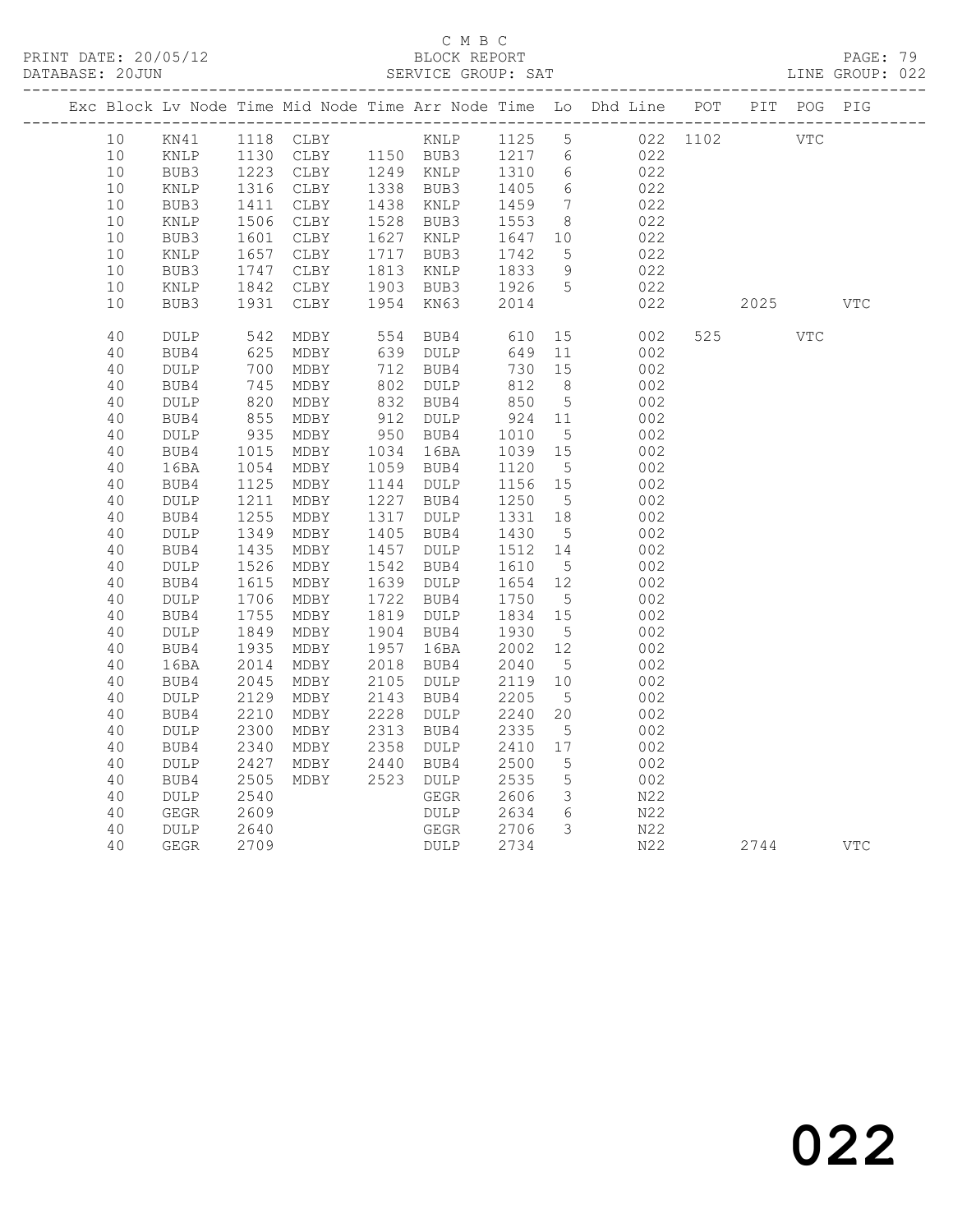|  |    |             |      |          |      |             |      |                 | Exc Block Lv Node Time Mid Node Time Arr Node Time Lo Dhd Line | POT |      | PIT POG PIG |            |
|--|----|-------------|------|----------|------|-------------|------|-----------------|----------------------------------------------------------------|-----|------|-------------|------------|
|  | 41 | DULP        |      | 602 MDBY |      | 614 BUB4    |      |                 | 630 15<br>002                                                  | 545 |      | VTC         |            |
|  | 41 | BUB4        | 645  | MDBY     | 659  | DULP        | 709  |                 | 11 7<br>002                                                    |     |      |             |            |
|  | 41 | <b>DULP</b> | 720  | MDBY     | 732  | BUB4        | 750  | 15              | 002                                                            |     |      |             |            |
|  | 41 | BUB4        | 805  | MDBY     | 822  | DULP        | 832  | 8               | 002                                                            |     |      |             |            |
|  | 41 | <b>DULP</b> | 840  | MDBY     | 852  | BUB4        | 910  | $5^{\circ}$     | 002                                                            |     |      |             |            |
|  | 41 | BUB4        | 915  | MDBY     | 932  | DULP        | 944  | 10              | 002                                                            |     |      |             |            |
|  | 41 | <b>DULP</b> | 954  | MDBY     | 1009 | BUB4        | 1030 | $5\overline{)}$ | 002                                                            |     |      |             |            |
|  | 41 | BUB4        | 1035 | MDBY     | 1054 | 16BA        | 1059 | 14              | 002                                                            |     |      |             |            |
|  | 41 | 16BA        | 1113 | MDBY     | 1118 | BUB4        | 1140 | $5^{\circ}$     | 002                                                            |     |      |             |            |
|  | 41 | BUB4        | 1145 | MDBY     | 1206 | <b>DULP</b> | 1218 | 13              | 002                                                            |     |      |             |            |
|  | 41 | <b>DULP</b> | 1231 | MDBY     | 1247 | BUB4        | 1310 | 5               | 002                                                            |     |      |             |            |
|  | 41 | BUB4        | 1315 | MDBY     | 1337 | <b>DULP</b> | 1351 | 18              | 002                                                            |     |      |             |            |
|  | 41 | <b>DULP</b> | 1409 | MDBY     | 1425 | BUB4        | 1450 | 5               | 002                                                            |     |      |             |            |
|  | 41 | BUB4        | 1455 | MDBY     | 1517 | DULP        | 1532 | 14              | 002                                                            |     |      |             |            |
|  | 41 | DULP        | 1546 | MDBY     | 1602 | BUB4        | 1630 | $5\overline{)}$ | 002                                                            |     |      |             |            |
|  | 41 | BUB4        | 1635 | MDBY     | 1659 | DULP        | 1714 | 14              | 002                                                            |     |      |             |            |
|  | 41 | <b>DULP</b> | 1728 | MDBY     | 1744 | BUB4        | 1810 | $5\overline{)}$ | 002                                                            |     |      |             |            |
|  | 41 | BUB4        | 1815 | MDBY     | 1839 | DULP        | 1854 | 15              | 002                                                            |     |      |             |            |
|  | 41 | <b>DULP</b> | 1909 | MDBY     | 1924 | BUB4        | 1950 | $5\overline{)}$ | 002                                                            |     |      |             |            |
|  | 41 | BUB4        | 1955 | MDBY     | 2017 | 16BA        | 2022 | 12              | 002                                                            |     |      |             |            |
|  | 41 | 16BA        | 2034 | MDBY     | 2038 | BUB4        | 2100 | 10 <sup>°</sup> | 002                                                            |     |      |             |            |
|  | 41 | BUB4        | 2110 | MDBY     | 2128 | <b>DULP</b> | 2140 | 19              | 002                                                            |     |      |             |            |
|  | 41 | <b>DULP</b> | 2159 | MDBY     | 2213 | BUB4        | 2235 | $5^{\circ}$     | 002                                                            |     |      |             |            |
|  | 41 | BUB4        | 2240 | MDBY     | 2258 | <b>DULP</b> | 2310 | 22              | 002                                                            |     |      |             |            |
|  | 41 | <b>DULP</b> | 2332 | MDBY     | 2345 | BUB4        | 2405 | 5               | 002                                                            |     |      |             |            |
|  | 41 | BUB4        | 2410 | MDBY     | 2428 | <b>DULP</b> | 2440 | 17              | 002                                                            |     |      |             |            |
|  | 41 | <b>DULP</b> | 2457 | MDBY     | 2510 | BUB4        | 2530 | 5               | 002                                                            |     |      |             |            |
|  | 41 | BUB4        | 2535 | MDBY     | 2553 | <b>DULP</b> | 2605 | $5\overline{)}$ | 002                                                            |     |      |             |            |
|  | 41 | <b>DULP</b> | 2610 |          |      | GEGR        | 2636 | $\mathcal{E}$   | N22                                                            |     |      |             |            |
|  | 41 | <b>GEGR</b> | 2639 |          |      | DULP        | 2704 |                 | N22                                                            |     | 2714 |             | <b>VTC</b> |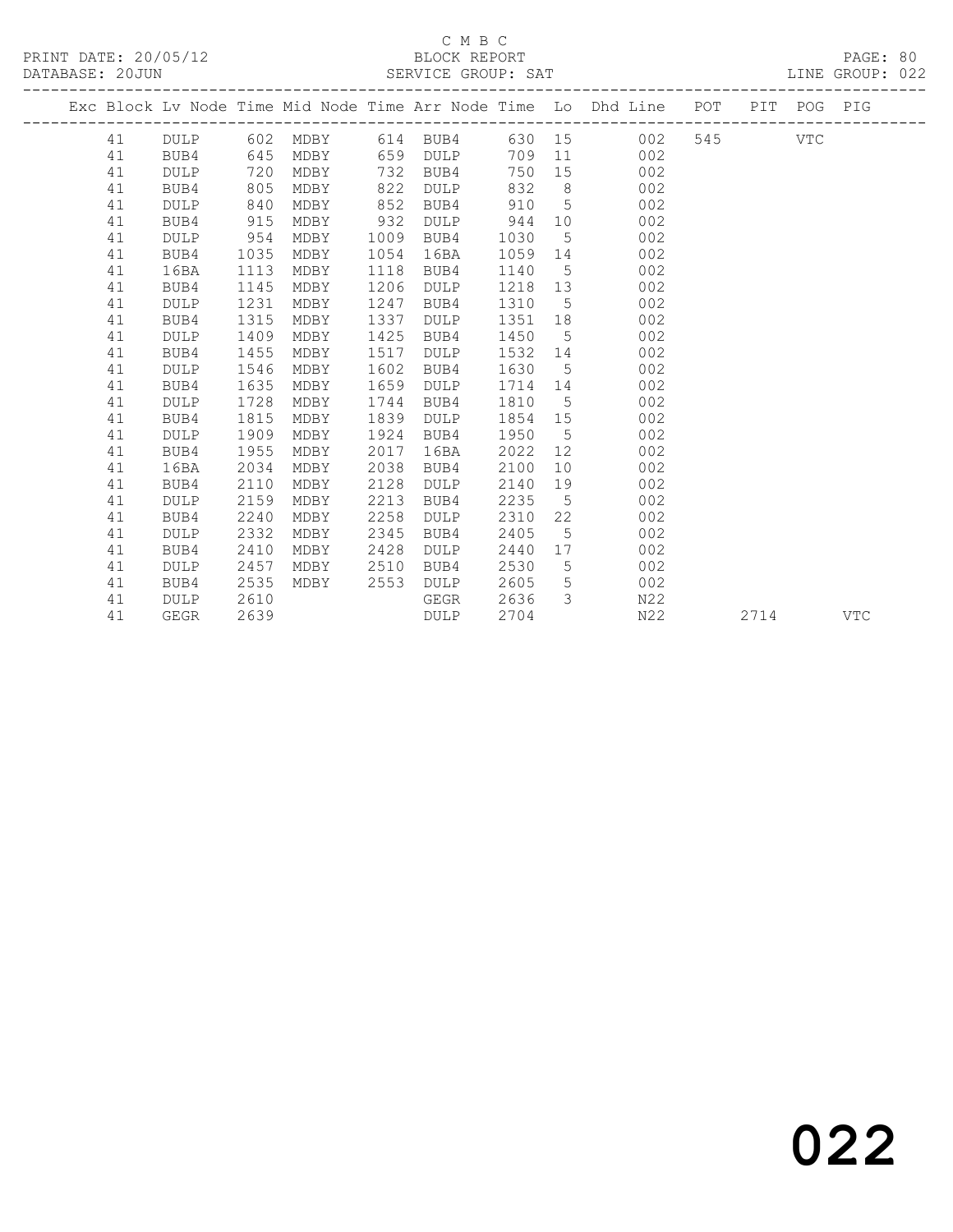#### C M B C SERVICE GROUP: SAT

| PRINT DATE: 20/05/12 | BLOCK REPORT       | PAGE: 81        |  |
|----------------------|--------------------|-----------------|--|
| DATABASE: 20JUN      | SERVICE GROUP: SAT | LINE GROUP: 022 |  |

|  |    |             |      |      |      |                   |         |                 | Exc Block Lv Node Time Mid Node Time Arr Node Time Lo Dhd Line POT PIT POG PIG |         |      |     |
|--|----|-------------|------|------|------|-------------------|---------|-----------------|--------------------------------------------------------------------------------|---------|------|-----|
|  | 42 | BUB4        |      |      |      | 605 MDBY 619 DULP |         |                 | 629 11<br>002                                                                  | 534 VTC |      |     |
|  | 42 | DULP        | 640  | MDBY |      | 652 BUB4          | 710 15  |                 | 002                                                                            |         |      |     |
|  | 42 | BUB4        | 725  | MDBY | 741  | DULP              | 751 9   |                 | 002                                                                            |         |      |     |
|  | 42 | DULP        | 800  | MDBY | 812  | BUB4              | 830     | $5^{\circ}$     | 002                                                                            |         |      |     |
|  | 42 | BUB4        | 835  | MDBY | 852  | <b>DULP</b>       | 904     | 11              | 002                                                                            |         |      |     |
|  | 42 | DULP        | 915  | MDBY | 930  | BUB4              | 950     | 5               | 002                                                                            |         |      |     |
|  | 42 | BUB4        | 955  | MDBY | 1014 | 16BA              | 1019    | 15              | 002                                                                            |         |      |     |
|  | 42 | 16BA        | 1034 | MDBY | 1039 | BUB4              | 1100    | $5^{\circ}$     | 002                                                                            |         |      |     |
|  | 42 | BUB4        | 1105 | MDBY | 1124 | <b>DULP</b>       | 1136    | 15              | 002                                                                            |         |      |     |
|  | 42 | DULP        | 1151 | MDBY | 1207 | BUB4              | 1230    | 5               | 002                                                                            |         |      |     |
|  | 42 | BUB4        | 1235 | MDBY | 1257 | 16BA              | 1302    | 9               | 002                                                                            |         |      |     |
|  | 42 | 16BA        | 1311 | MDBY | 1316 | BUB4              | 1340    | $5\overline{)}$ | 002                                                                            |         |      |     |
|  | 42 | BUB4        | 1345 | MDBY | 1407 | 16BA              | 1412 18 |                 | 002                                                                            |         |      |     |
|  | 42 | 16BA        | 1430 | MDBY | 1435 | BUB4              | 1500    | $5^{\circ}$     | 002                                                                            |         |      |     |
|  | 42 | BUB4        | 1505 | MDBY | 1527 | 16BA              | 1532    | 15              | 002                                                                            |         |      |     |
|  | 42 | 16BA        | 1547 | MDBY | 1552 | BUB4              | 1620    | $5^{\circ}$     | 002                                                                            |         |      |     |
|  | 42 | BUB4        | 1625 | MDBY | 1649 | 16BA              | 1654    | 13              | 002                                                                            |         |      |     |
|  | 42 | 16BA        | 1707 | MDBY | 1712 | BUB4              | 1740    | $5^{\circ}$     | 002                                                                            |         |      |     |
|  | 42 | BUB4        | 1745 | MDBY | 1809 | 16BA              | 1814    | 16              | 002                                                                            |         |      |     |
|  | 42 | 16BA        | 1830 | MDBY | 1834 | BUB4              | 1900    | 5               | 002                                                                            |         |      |     |
|  | 42 | BUB4        | 1905 | MDBY | 1927 | <b>DULP</b>       | 1941 13 |                 | 002                                                                            |         |      |     |
|  | 42 | <b>DULP</b> | 1954 | MDBY | 2008 | BUB4              | 2030    | $5\overline{)}$ | 002                                                                            |         |      |     |
|  | 42 | BUB4        | 2035 | MDBY | 2055 | 16BA              | 2100    | 24              | 002                                                                            |         |      |     |
|  | 42 | 16BA        | 2124 | MDBY | 2128 | BUB4              | 2150    | $5\phantom{.}$  | 002                                                                            |         |      |     |
|  | 42 | BUB4        | 2155 | MDBY | 2213 | 16BA              | 2218    | 6               | 002                                                                            |         |      |     |
|  | 42 | 16BA        | 2224 | MDBY | 2228 | BUB4              | 2250    | 5               | 002                                                                            |         |      |     |
|  | 42 | BUB4        | 2255 | MDBY | 2313 | 16BA              | 2318    | 6               | 002                                                                            |         |      |     |
|  | 42 | 16BA        | 2324 | MDBY | 2328 | BUB4              | 2350    | 5 <sup>5</sup>  | 002                                                                            |         |      |     |
|  | 42 | BUB4        | 2355 | MDBY | 2413 | 16BA              | 2418    | 8               | 002                                                                            |         |      |     |
|  | 42 | 16BA        | 2426 | MDBY | 2430 | BUB4              | 2450    | $5^{\circ}$     | 002                                                                            |         |      |     |
|  | 42 | BUB4        | 2455 | MDBY | 2513 | 16BA              | 2518    |                 | 002                                                                            |         | 2544 | VTC |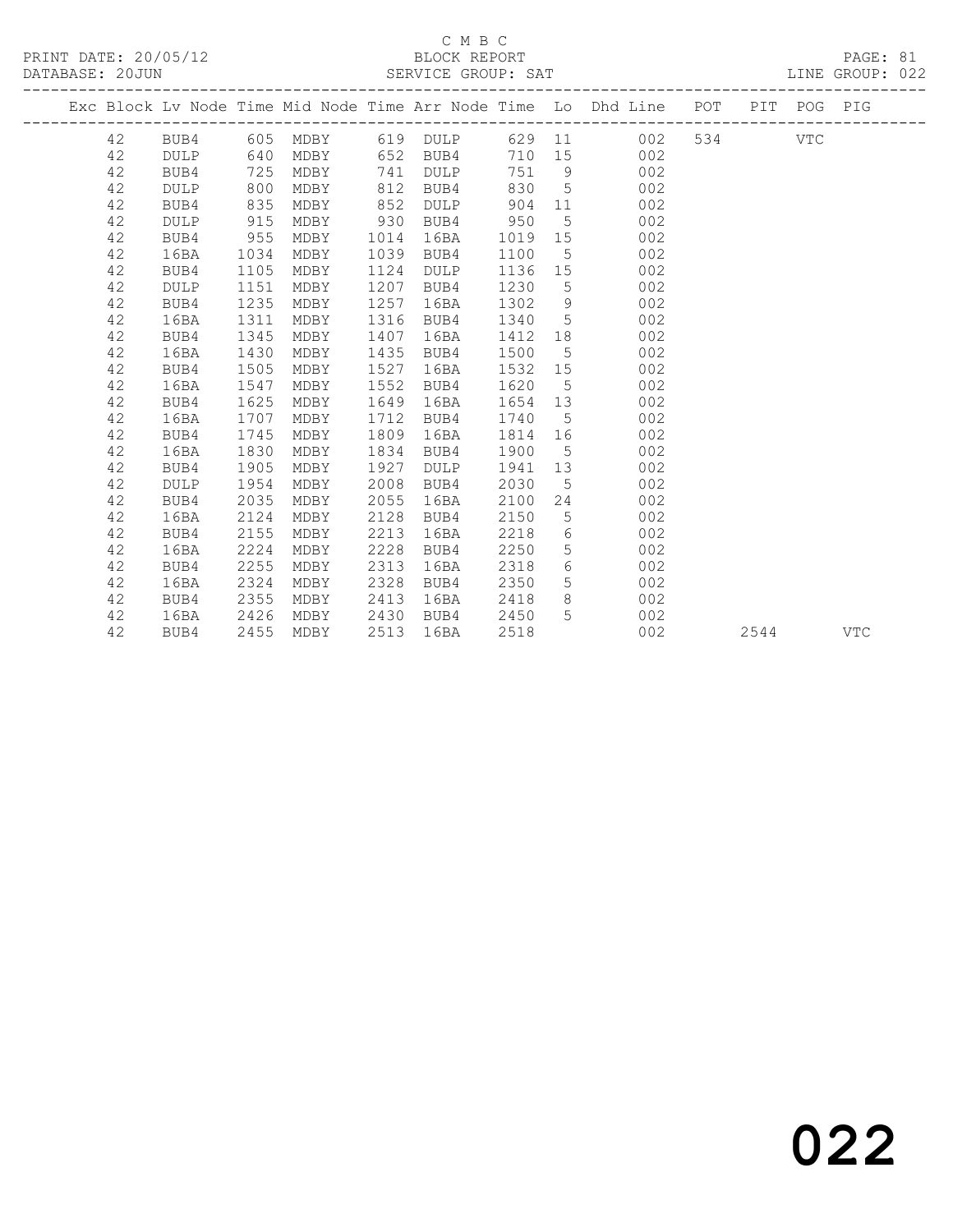| Exc Block Lv Node Time Mid Node Time Arr Node Time Lo Dhd Line POT PIT POG PIG                                                                                                                     |                                                                                                                                                                                                                                                                      |                                                                                                                                                                                                                                                         |                                                                                                                                                                                                                                             |                                                                                                                                                             |                                                                                                                                                                                                                                                                                                                                                                                                                                                                                                             |                                                                                                                                                                                                                                                                                                                                                            |                                                                                                                               |                                                                                                                                                                                                                                                                                                                   |                                                                                                                                          |      |            |            |  |
|----------------------------------------------------------------------------------------------------------------------------------------------------------------------------------------------------|----------------------------------------------------------------------------------------------------------------------------------------------------------------------------------------------------------------------------------------------------------------------|---------------------------------------------------------------------------------------------------------------------------------------------------------------------------------------------------------------------------------------------------------|---------------------------------------------------------------------------------------------------------------------------------------------------------------------------------------------------------------------------------------------|-------------------------------------------------------------------------------------------------------------------------------------------------------------|-------------------------------------------------------------------------------------------------------------------------------------------------------------------------------------------------------------------------------------------------------------------------------------------------------------------------------------------------------------------------------------------------------------------------------------------------------------------------------------------------------------|------------------------------------------------------------------------------------------------------------------------------------------------------------------------------------------------------------------------------------------------------------------------------------------------------------------------------------------------------------|-------------------------------------------------------------------------------------------------------------------------------|-------------------------------------------------------------------------------------------------------------------------------------------------------------------------------------------------------------------------------------------------------------------------------------------------------------------|------------------------------------------------------------------------------------------------------------------------------------------|------|------------|------------|--|
| 43<br>43<br>43<br>43<br>43<br>43<br>43<br>43<br>43<br>43<br>43<br>43<br>43<br>43<br>43<br>43<br>43<br>43<br>43<br>43<br>43<br>43<br>43<br>43<br>43<br>43<br>43<br>43<br>43<br>43<br>43<br>43<br>43 | BUB4<br>DULP<br>BUB4<br>DULP<br>BUB4<br>16BA<br>BUB4<br>DULP<br>BUB4<br>16BA<br>BUB4<br>16BA<br>BUB4<br>16BA<br>BUB4<br>16BA<br>BUB4<br>16BA<br>BUB4<br>DULP<br>BUB4<br>16BA<br>BUB4<br>16BA<br>BUB4<br>16BA<br>BUB4<br>16BA<br>BUB4<br>16BA<br>BUB4<br>MRST<br>HODM | 855<br>935<br>1014<br>1045<br>1131<br>1215<br>1252<br>$\frac{1}{1325}$<br>1410<br>1445<br>1527<br>1605<br>1647<br>1725<br>1810<br>1845<br>1931<br>2015<br>2054<br>2125<br>2154<br>2225<br>2254<br>$232$<br>2356<br>2425<br>2456<br>2525<br>2644<br>2709 | MDBY<br>MDBY<br>MDBY<br>MDBY<br>MDBY<br>MDBY<br>MDBY<br>MDBY<br>MDBY<br>MDBY<br>MDBY<br>MDBY<br>MDBY<br>MDBY<br>MDBY<br>MDBY<br>MDBY<br>MDBY<br>MDBY<br>MDBY<br>MDBY<br>MDBY<br>MDBY<br>MDBY<br>MDBY<br>MDBY<br>MDBY 2500<br>MDBY 2543 16BA | 954<br>1415<br>2058                                                                                                                                         | 43 DULP 620 MDBY 632 BUB4 650 15 002 603<br>705 MDBY 719 DULP 729 11 002<br>740 MDBY 752 BUB4 810 10 002<br>820 MDBY 837 DULP 847 8 002<br>910 BUB4 930 5 002<br>16BA<br>1019 BUB4<br>1104 DULP<br>1147 BUB4<br>1236 16BA<br>1257 BUB4<br>1347 16BA<br>BUB4<br>1507 16BA<br>1532 BUB4<br>1629 16BA<br>1652 BUB4<br>1749 16BA<br>1814 BUB4<br>1909 DULP<br>1946 BUB4<br>2035 16BA<br>BUB4<br>2143 16BA<br>2158 BUB4<br>2243 16BA<br>2258 BUB4<br>2343 16BA<br>2400 BUB4<br>2443 16BA<br>BUB4<br>HODM<br>MRST | 959 15 002<br>$\begin{array}{cccc} 1040 & 5 & 002 \\ 1116 & 15 & 002 \end{array}$<br>1210<br>1241 11 002<br>1320<br>1352 18<br>1440<br>1512 15 002<br>1600<br>1634<br>1720<br>1754 16 002<br>1840<br>1924<br>2010<br>2040 14 002<br>2120<br>2148<br>2220<br>2248<br>2320 5 002<br>2348 8 002<br>2420 5 002<br>2420<br>2448<br>2520<br>2548<br>2707<br>2739 | 13<br>$7\overline{ }$<br>$6\overline{6}$<br>$5 - 5$<br>25<br>$\overline{2}$                                                   | 5 002<br>$\begin{array}{ccc} 5 & 002 \\ 18 & 002 \end{array}$<br>5 002<br>$\begin{array}{ccc} 5 & 002 \\ 13 & 002 \end{array}$<br>$\frac{1}{5}$ 002<br>$\begin{array}{ccc} 5 & 002 \\ 7 & 002 \end{array}$<br>$5$ $002$<br>$\begin{array}{ccc} 5 & & 002 \\ 6 & & 002 \\ 5 & & 002 \end{array}$<br>6 002<br>8 002 | 002<br>31 002<br>N15<br>N15                                                                                                              | 2744 | <b>VTC</b> | <b>VTC</b> |  |
| 44<br>44<br>44<br>44<br>44<br>44<br>44<br>44<br>44<br>44<br>44<br>44<br>44<br>44<br>44<br>44<br>44<br>44<br>44<br>44<br>44<br>44                                                                   | 16BA<br>BUB4<br>16BA<br>BUB4<br>DULP<br>BUB4<br>16BA<br>BUB4<br>DULP<br>BUB4<br>DULP<br>BUB4<br>DULP<br>BUB4<br>DULP<br>BUB4<br>16BA<br>BUB4<br>DULP<br>BUB4<br>DULP<br>BUB4                                                                                         | 915<br>945<br>1034<br>1115<br>1152<br>1225<br>1309<br>1355<br>1449<br>1535<br>1626<br>1715<br>1809<br>1855<br>1932<br>2005<br>2059<br>2140<br>2230<br>2310                                                                                              | MDBY<br>MDBY<br>MDBY<br>MDBY<br>MDBY<br>MDBY<br>MDBY<br>MDBY<br>MDBY<br>MDBY<br>MDBY<br>MDBY<br>MDBY<br>MDBY<br>MDBY<br>MDBY<br>MDBY<br>MDBY<br>MDBY<br>MDBY                                                                                | 920<br>1004<br>1049<br>1134<br>1157<br>1246<br>1326<br>1417<br>1505<br>1559<br>1642<br>1739<br>1824<br>1919<br>1936<br>2025<br>2113<br>2158<br>2243<br>2328 | BUB4<br>DULP<br>BUB4<br>16BA<br>BUB4<br>DULP<br>BUB4<br>DULP<br>BUB4<br>DULP<br>BUB4<br>DULP<br>BUB4<br>16BA<br>BUB4<br>$\texttt{DULP}$<br>BUB4<br>DULP<br>BUB4<br>DULP                                                                                                                                                                                                                                                                                                                                     | 940<br>1016<br>1110<br>1139<br>1220<br>1258<br>1350<br>1432<br>1530<br>1614<br>1710<br>1754<br>1850<br>1924<br>2000<br>2039<br>2135<br>2210<br>2305<br>2340                                                                                                                                                                                                | 5<br>18<br>5<br>13<br>5<br>11<br>5<br>17<br>$\mathsf S$<br>12<br>5<br>15<br>$\mathsf S$<br>8<br>5<br>20<br>5<br>20<br>5<br>22 |                                                                                                                                                                                                                                                                                                                   | 002<br>002<br>002<br>002<br>002<br>002<br>002<br>002<br>002<br>002<br>002<br>002<br>002<br>002<br>002<br>002<br>002<br>002<br>002<br>002 | 752  | <b>VTC</b> |            |  |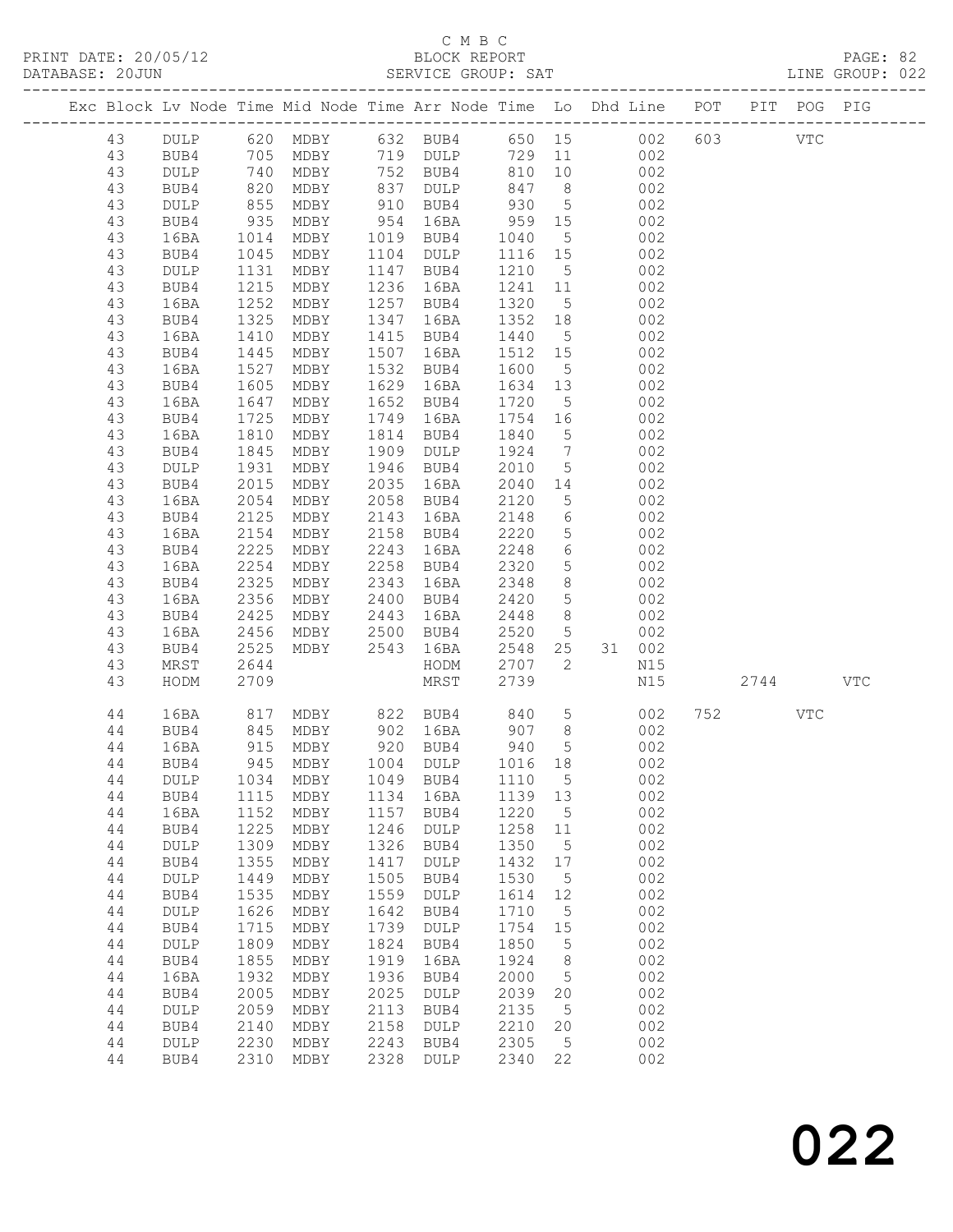|          |              |                      |                          |              |                   |                                                         |                 | Exc Block Lv Node Time Mid Node Time Arr Node Time Lo Dhd Line POT |     | PIT      | POG        | PIG          |
|----------|--------------|----------------------|--------------------------|--------------|-------------------|---------------------------------------------------------|-----------------|--------------------------------------------------------------------|-----|----------|------------|--------------|
| 44       |              |                      |                          |              |                   |                                                         |                 | DULP 2402 MDBY 2415 BUB4 2435 5 002                                |     |          |            |              |
| 44       | BUB4         |                      | 2440 MDBY 2458 DULP 2510 |              |                   |                                                         |                 | 002 000                                                            |     | 2520     |            | <b>VTC</b>   |
|          |              |                      |                          |              |                   |                                                         |                 |                                                                    |     |          |            |              |
| 45<br>45 | 16BA<br>BUB4 | 837                  | MDBY<br>MDBY             | 922          | 16BA              | 927 8                                                   |                 | 842 BUB4 900 5 002                                                 |     | 812 VTC  |            |              |
| 45       | 16BA         | 905<br>935           | MDBY                     |              | 940 BUB4          | 1000                                                    | $5\overline{)}$ | $\begin{array}{c} 002 \\ 002 \end{array}$                          |     |          |            |              |
| 45       | BUB4         | 1005                 | MDBY                     |              | 1024 DULP         | 1036                                                    | 16              | 002                                                                |     |          |            |              |
| 45       | DULP         | 1052                 | MDBY                     |              | 1108 BUB4         | 1130                                                    | $5\overline{)}$ | 002                                                                |     |          |            |              |
| 45       | BUB4         | 1135                 | MDBY                     |              | 1156 16BA         | 1201                                                    | 11              | 002                                                                |     |          |            |              |
| 45       | 16BA         | 1212                 | MDBY                     |              | 1217 BUB4         | 1240                                                    | $5\overline{)}$ | 002                                                                |     |          |            |              |
| 45       | BUB4         | 1245                 | MDBY                     | 1307         | DULP              | 1321 8                                                  |                 | 002                                                                |     |          |            |              |
| 45       | DULP         | 1329                 | MDBY                     | 1345         | BUB4              | 1410                                                    | $5\overline{)}$ | 002                                                                |     |          |            |              |
| 45       | BUB4         | 1415                 | MDBY                     | 1437         | DULP              | 1452 17                                                 |                 | 002                                                                |     |          |            |              |
| 45       | DULP         | 1509<br>1555         | MDBY                     | 1525         | BUB4<br>1619 DULP | 1550                                                    | $5\overline{)}$ | 002<br>002                                                         |     |          |            |              |
| 45<br>45 | BUB4<br>DULP | 1646                 | MDBY<br>MDBY             | 1702         | BUB4              | 1634 12<br>1730                                         | $5^{\circ}$     | 002                                                                |     |          |            |              |
| 45       | BUB4         | 1735                 | MDBY                     |              | 1759 DULP         | 1814 15                                                 |                 | 002                                                                |     |          |            |              |
| 45       | DULP         |                      | MDBY                     |              | 1844 BUB4         | 1910 5                                                  |                 | 002                                                                |     |          |            |              |
| 45       | BUB4         | $102$<br>1915<br>052 | MDBY                     | 1937         | 16BA              | $\begin{array}{c}\n 1512 \\  1942 \\  10\n \end{array}$ |                 | 002                                                                |     |          |            |              |
| 45       | 16BA         | 1952                 | MDBY                     |              | 1956 BUB4 2020    |                                                         | 5 <sup>5</sup>  | 002                                                                |     |          |            |              |
| 45       | BUB4         | 2025                 | MDBY                     | 2045         | DULP              | 2059                                                    |                 | 002                                                                |     | 2109 VTC |            |              |
| 46       | 16BA         | 857                  | MDBY                     |              | 902 BUB4          | 920                                                     |                 | 5 002                                                              |     | 832      | VTC        |              |
| 46       | BUB4         | 925                  | MDBY                     |              | 942 DULP          | 954 20                                                  |                 | 002                                                                |     |          |            |              |
| 46       | DULP         | 1014                 | MDBY                     |              | 1029 BUB4         | 1050                                                    | $5^{\circ}$     | 002                                                                |     |          |            |              |
| 46       | BUB4         | 1055                 | MDBY                     |              | 1114 16BA         | 1119 13                                                 |                 | 002                                                                |     |          |            |              |
| 46<br>46 | 16BA<br>BUB4 | 1132<br>1205         | MDBY<br>MDBY             | 1226         | 1137 BUB4<br>DULP | 1200 5<br>1238 11                                       |                 | 002<br>002                                                         |     |          |            |              |
| 46       | DULP         | 1249                 | MDBY                     |              | 1306 BUB4         | 1330                                                    | $5\overline{)}$ | 002                                                                |     |          |            |              |
| 46       | BUB4         | 1335                 | MDBY                     | 1357         | DULP              | 1412 17                                                 |                 | 002                                                                |     |          |            |              |
| 46       | DULP         | 1429                 | MDBY                     | 1445         | BUB4              | 1510                                                    | $5\overline{)}$ | 002                                                                |     |          |            |              |
| 46       | BUB4         | 1515                 | MDBY                     | 1537         | DULP              | 1552 14                                                 |                 | 002                                                                |     |          |            |              |
| 46       | DULP         | 1606                 | MDBY                     | 1622         | BUB4              | 1650                                                    | $5\overline{)}$ | 002                                                                |     |          |            |              |
| 46       | BUB4         | 1655                 | MDBY                     |              | 1719 DULP         | 1734 15                                                 |                 | 002                                                                |     |          |            |              |
| 46       | DULP         | 1749                 | MDBY                     | 1804         | BUB4              | 1830                                                    | $5\overline{)}$ | 002<br>002                                                         |     |          |            |              |
| 46<br>46 | BUB4<br>16BA | 1835<br>1910         | MDBY<br>MDBY             | 1859<br>1914 | 16BA<br>BUB4 1940 | 1904 6                                                  | $5\overline{)}$ | 002                                                                |     |          |            |              |
| 46       | BUB4         | 1945                 | MDBY                     | 2007         | DULP              | 2021 13                                                 |                 | 002                                                                |     |          |            |              |
| 46       | DULP         |                      | 2034 MDBY                |              | 2048 BUB4         | 2110                                                    |                 | 002                                                                |     | 2136     |            | <b>VTC</b>   |
| 47       | 16BA         | 955                  | MDBY                     | 1000         | BUB4              | 1020                                                    | 5               | 002                                                                | 930 |          | <b>VTC</b> |              |
| 47       | BUB4         | 1025                 | MDBY                     | 1044         | <b>DULP</b>       | 1056                                                    | 16              | 002                                                                |     |          |            |              |
| 47       | DULP         | 1112                 | MDBY                     | 1128         | BUB4              | 1150                                                    | 5               | 002                                                                |     |          |            |              |
| 47       | BUB4         | 1155                 | MDBY                     | 1216         | 16BA              | 1221                                                    | 11              | 002                                                                |     |          |            |              |
| 47       | 16BA         | 1232                 | MDBY                     | 1237         | BUB4              | 1300                                                    | 5               | 002                                                                |     |          |            |              |
| 47       | BUB4         | 1305                 | MDBY                     | 1327         | 16BA              | 1332                                                    | 18              | 002                                                                |     |          |            |              |
| 47       | 16BA         | 1350                 | MDBY                     | 1355         | BUB4              | 1420                                                    | 5               | 002                                                                |     |          |            |              |
| 47<br>47 | BUB4<br>16BA | 1425<br>1510         | MDBY<br>MDBY             | 1447<br>1515 | 16BA<br>BUB4      | 1452<br>1540                                            | 18<br>5         | 002<br>002                                                         |     |          |            |              |
| 47       | BUB4         | 1545                 | MDBY                     | 1609         | 16BA              | 1614                                                    | 13              | 002                                                                |     |          |            |              |
| 47       | 16BA         | 1627                 | MDBY                     | 1632         | BUB4              | 1700                                                    | 5               | 002                                                                |     |          |            |              |
| 47       | BUB4         | 1705                 | MDBY                     | 1729         | 16BA              | 1734                                                    | 16              | 002                                                                |     |          |            |              |
| 47       | 16BA         | 1750                 | MDBY                     | 1754         | BUB4              | 1820                                                    | 5               | 002                                                                |     |          |            |              |
| 47       | BUB4         | 1825                 | MDBY                     | 1849         | <b>DULP</b>       | 1904                                                    |                 | 002                                                                |     | 1914     |            | $_{\rm VTC}$ |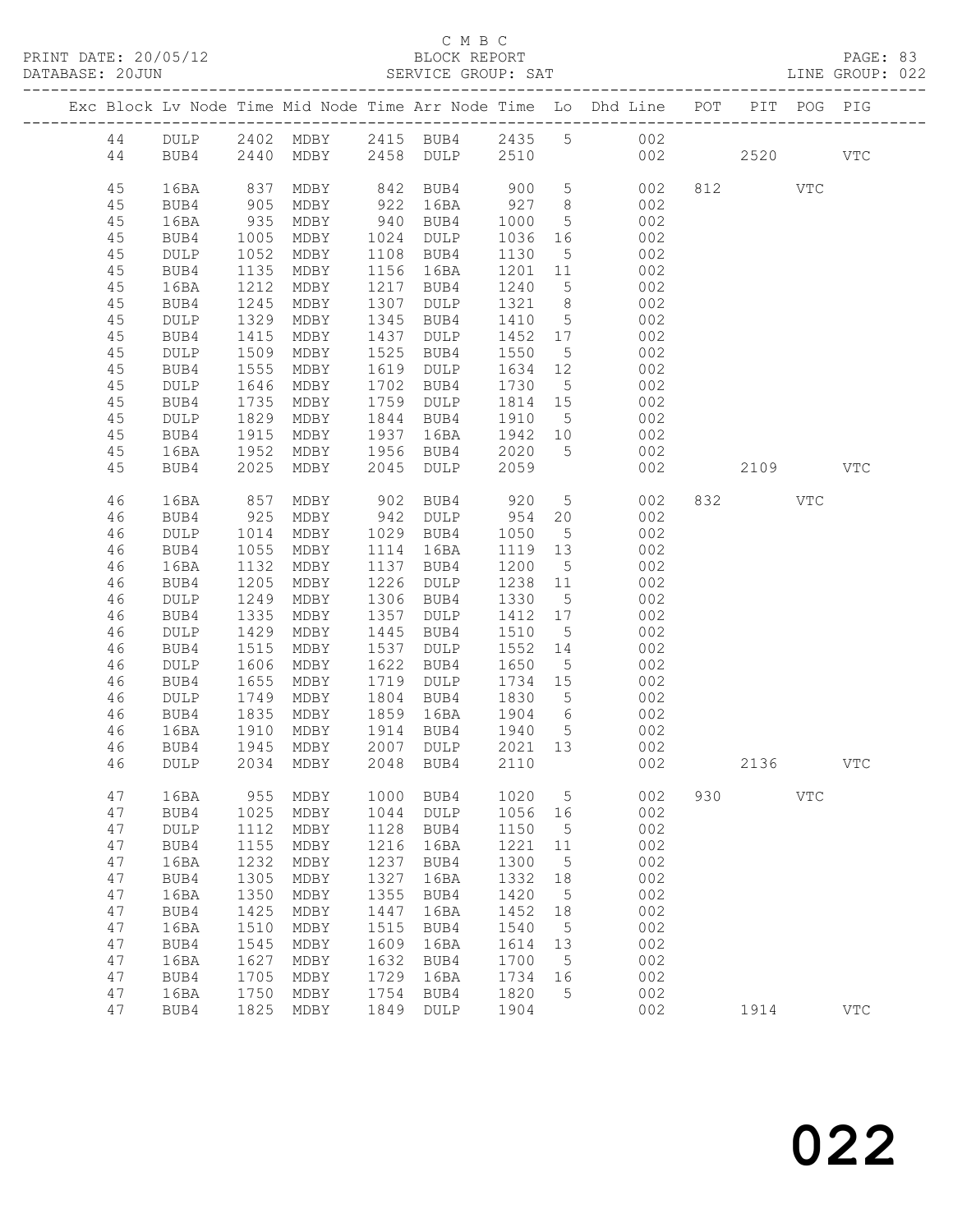PRINT DATE: 20/05/12 BLOCK REPORT<br>DATABASE: 20JUN SERVICE GROUP: SAT

# C M B C<br>BLOCK REPORT

PAGE: 84<br>LINE GROUP: 022

| 2000 . 2000 . 2000 AM |    |      |      |      |      | DUINTED ONOOL. DIIL |      |    |                                                                |          |      |            |            |
|-----------------------|----|------|------|------|------|---------------------|------|----|----------------------------------------------------------------|----------|------|------------|------------|
|                       |    |      |      |      |      |                     |      |    | Exc Block Ly Node Time Mid Node Time Arr Node Time Lo Dhd Line | POT      | PIT  | POG        | PIG        |
|                       | 48 | 16BA | 1330 | MDBY | 1335 | BUB4                | 1400 | .5 |                                                                | 002 1305 |      | <b>VTC</b> |            |
|                       | 48 | BUB4 | 1405 | MDBY | 1427 | 16BA                | 1432 | 18 | 002                                                            |          |      |            |            |
|                       | 48 | 16BA | 1450 | MDBY | 1455 | BUB4                | 1520 | .5 | 002                                                            |          |      |            |            |
|                       | 48 | BUB4 | 1525 | MDBY | 1547 | 16BA                | 1552 | 15 | 002                                                            |          |      |            |            |
|                       | 48 | 16BA | 1607 | MDBY | 1612 | BUB4                | 1640 | 5  | 002                                                            |          |      |            |            |
|                       | 48 | BUB4 | 1645 | MDBY | 1709 | 16BA                | 1714 | 16 | 002                                                            |          |      |            |            |
|                       | 48 | 16BA | 1730 | MDBY | 1734 | BUB4                | 1800 | 5  | 002                                                            |          |      |            |            |
|                       | 48 | BUB4 | 1805 | MDBY | 1829 | 16BA                | 1834 | 16 | 002                                                            |          |      |            |            |
|                       | 48 | 16BA | 1850 | MDBY | 1854 | BUB4                | 1920 | 5  | 002                                                            |          |      |            |            |
|                       | 48 | BUB4 | 1925 | MDBY | 1947 | DULP                | 2001 | 13 | 002                                                            |          |      |            |            |
|                       | 48 | DULP | 2014 | MDBY | 2028 | BUB4                | 2050 | 5  | 002                                                            |          |      |            |            |
|                       | 48 | BUB4 | 2055 | MDBY | 2115 | 16BA                | 2120 |    | 002                                                            |          | 2146 |            | <b>VTC</b> |
|                       |    |      |      |      |      |                     |      |    |                                                                |          |      |            |            |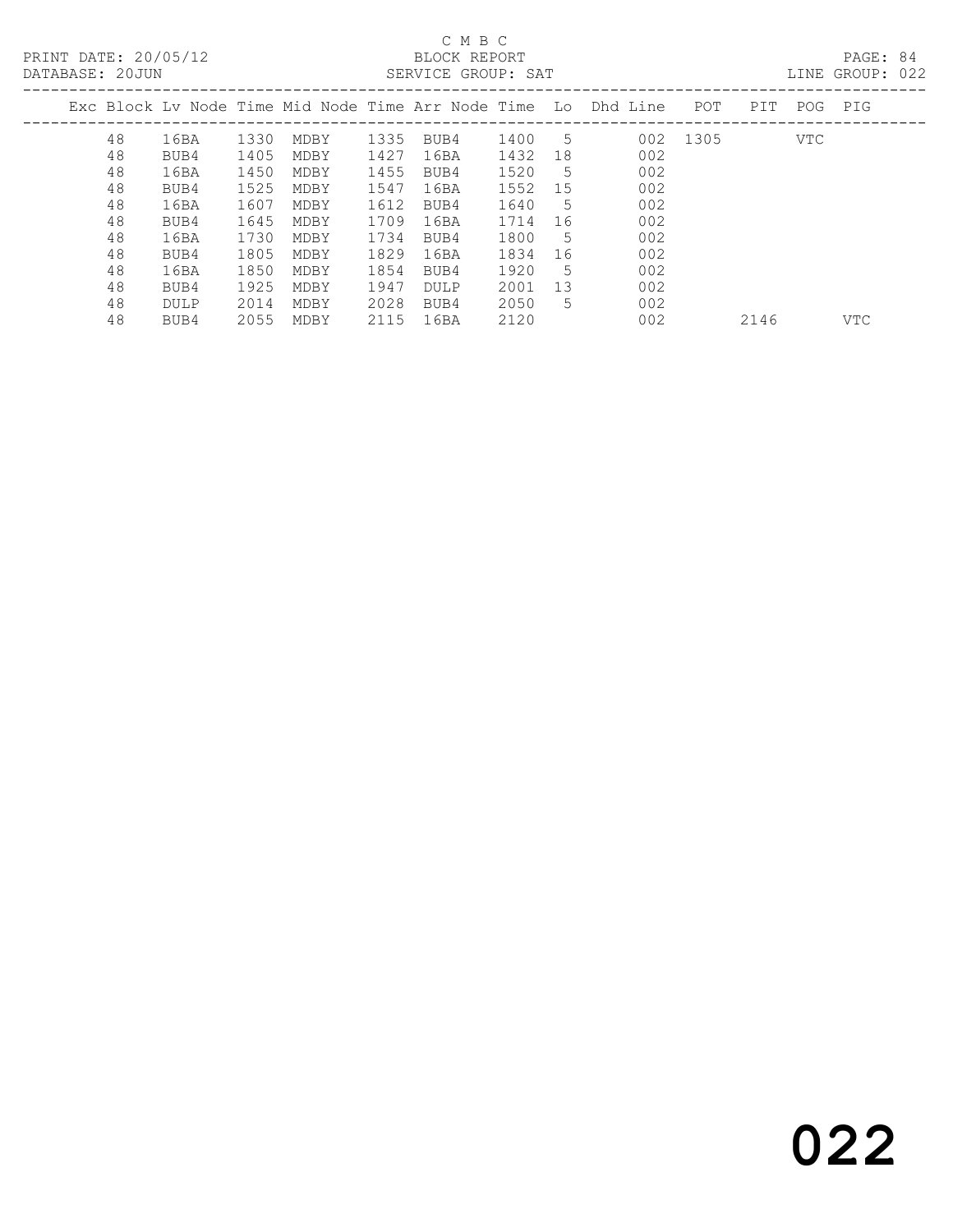| PRINT DATE: 20/05/12<br>DATABASE: 20JUN                                                                                                                                                            |                                                                                                |                                                                                                      | DATABASE: 20JUN<br>DATABASE: 20JUN SERVICE GROUP: SAT LINE GROUP: 025                                                                                                                                                                                                                                                                                                                                                    |                                                                                      | C M B C                                                                                         | BLOCK REPORT                                                                                            |                                                                                      |            |                                                                                            |                         | PAGE: 85     |  |
|----------------------------------------------------------------------------------------------------------------------------------------------------------------------------------------------------|------------------------------------------------------------------------------------------------|------------------------------------------------------------------------------------------------------|--------------------------------------------------------------------------------------------------------------------------------------------------------------------------------------------------------------------------------------------------------------------------------------------------------------------------------------------------------------------------------------------------------------------------|--------------------------------------------------------------------------------------|-------------------------------------------------------------------------------------------------|---------------------------------------------------------------------------------------------------------|--------------------------------------------------------------------------------------|------------|--------------------------------------------------------------------------------------------|-------------------------|--------------|--|
| 22BD 22 AV & BOUNDARY                                                                                                                                                                              |                                                                                                |                                                                                                      | 25GR KING EDWARD & GRANVILLE BW05 BRENTWOOD STN BAY5                                                                                                                                                                                                                                                                                                                                                                     |                                                                                      |                                                                                                 | 25DU KING EDWARD & DUNBAR                                                                               |                                                                                      |            |                                                                                            |                         |              |  |
|                                                                                                                                                                                                    |                                                                                                |                                                                                                      | Exc Block Lv Node Time Mid Node Time Arr Node Time Lo Dhd Line POT PIT POG PIG                                                                                                                                                                                                                                                                                                                                           |                                                                                      |                                                                                                 |                                                                                                         |                                                                                      |            |                                                                                            |                         |              |  |
| $\mathbf{1}$<br>$\mathbf{1}$<br>$\mathbf{1}$<br>$\mathbf{1}$<br>$\mathbf{1}$<br>$\mathbf{1}$<br>$\mathbf{1}$<br>$\mathbf{1}$<br>$\mathbf{1}$                                                       | ULP 1718 25GR                                                                                  |                                                                                                      | 1 22BD 600 25GR 624 ULP 643 10 025 530 VTC<br>1 ULP 653 25GR 712 BW05 744 14 025<br>99 5 758 758 758 834 ULP 854 15<br>ULP 909 25GR 929 BW05 1008 9 025<br>25GR 1059 ULP 1124 14 025<br>ULP 1138 25GR 1201 BW05 1248 13 025<br>BW05 1301 25GR 1346 ULP 1413 17 025<br>ULP 1430 25GR 1453 BW05 1542 13 025<br>BW05 1555 25GR 1640 ULP 1705 13 025                                                                         |                                                                                      |                                                                                                 | 1743 BW05 1830 18                                                                                       |                                                                                      | 025        |                                                                                            |                         |              |  |
| $\mathbf{1}$<br>$1\,$<br>$\mathbf{1}$<br>$\mathbf{1}$                                                                                                                                              | BW05                                                                                           |                                                                                                      | BW05 1848 25GR 1931 ULP 1957 16 025<br>ULP 2013 25GR 2035 BW05 2112 9 025<br>BW05 2121 25GR 2200 ULP 2222 15 025<br>ULP 2237 25GR 2259 BW05 2336 18 025<br>2354 25GR                                                                                                                                                                                                                                                     |                                                                                      |                                                                                                 | GR25 2430                                                                                               |                                                                                      |            |                                                                                            | 025 2442 VTC            |              |  |
| $\overline{c}$<br>$\mathbf{2}$<br>$\overline{c}$<br>$\mathbf{2}$<br>$\mathbf{2}$<br>$\mathbf{2}$<br>$\mathbf{2}$<br>$\mathbf{2}$<br>$\mathbf{2}$<br>$\mathbf{2}$<br>$\mathbf{2}$<br>$\overline{2}$ | BW05<br>ULP<br>BW05 1534 25GR<br>ULP 1658 25GR                                                 | 1410                                                                                                 | 22BD 540 25GR 604 ULP 623 15 025<br>ULP 638 25GR 657 BW05 728 18 025<br>BW05 746 25GR 822 ULP 842 15<br>ULP 857 25GR 917 BW05 956 9 025<br>BW05 1005 25GR 1047 ULP 1112 16 025<br>ULP 1128 25GR 1151 BW05 1234 15 025<br>1249  25GR  1333  ULP  1400  10<br>25GR 1433 BW05 1522 12 025<br>25GR 1621 ULP 1646 12 025<br>25GR 1723 BW05 1810 14 025<br>BW05 1824 25GR 1907 ULP 1933 10 025<br>ULP 1943 25GR 2005 BW05 2046 |                                                                                      |                                                                                                 |                                                                                                         |                                                                                      | 025<br>025 |                                                                                            | 510 VTC<br>025 2121 VTC |              |  |
| 3<br>3<br>3<br>3<br>3<br>3<br>3<br>3<br>3<br>3<br>3<br>3<br>3<br>3<br>3                                                                                                                            | ULP<br>BW05<br>ULP<br>BW05<br>ULP<br>BW05<br>ULP<br>BW05<br>ULP<br>BW05<br>ULP<br>MRST<br>HODM | 1042<br>1201<br>1327<br>1448<br>1619<br>1747<br>1905<br>2020<br>2137<br>2254<br>2408<br>2516<br>2609 | ULP 813 25GR 833 BW05 909 9 025 751 VTC<br>BW05 918 25GR 1002 ULP 1027 15 025<br>25GR<br>25GR<br>25GR<br>25GR<br>25GR<br>25GR<br>$25$ GR<br>25GR<br>25GR<br>25GR<br>25GR                                                                                                                                                                                                                                                 | 1104<br>1245<br>1350<br>1534<br>1643<br>1831<br>1929<br>2100<br>2159<br>2330<br>2429 | BW05<br>ULP<br>BW05<br>ULP<br>BW05<br>ULP<br>BW05<br>ULP<br>BW05<br>ULP<br>NAST<br>HODM<br>MRST | 1146 15<br>1312<br>1439<br>1601<br>1731<br>1857<br>2012<br>2124<br>2236<br>2352<br>2446<br>2603<br>2658 | 15<br>9<br>18<br>16<br>8 <sup>8</sup><br>8 <sup>8</sup><br>13<br>18<br>16<br>17<br>6 |            | 025<br>025<br>025<br>025<br>025<br>025<br>025<br>025<br>025<br>025<br>13 025<br>N20<br>N20 | 2703                    | $_{\rm VTC}$ |  |
| $\overline{4}$<br>4<br>4<br>4<br>4<br>4                                                                                                                                                            | BW05<br>ULP<br>BW05<br>ULP<br>BW05<br>ULP                                                      | 732<br>833<br>942<br>1105<br>1225                                                                    | 25GR<br>25GR<br>25GR<br>25GR<br>25GR<br>1350 25GR                                                                                                                                                                                                                                                                                                                                                                        | 808<br>853<br>1025<br>1128<br>1309<br>1413                                           | ULP<br>BW05<br>ULP<br>BW05<br>ULP<br>BW05                                                       | 828<br>932<br>1050<br>1211<br>1336<br>1502 11                                                           | $5\overline{)}$<br>10<br>15<br>14<br>14                                              |            | 025<br>025<br>025<br>025<br>025<br>025                                                     | 657 VTC                 |              |  |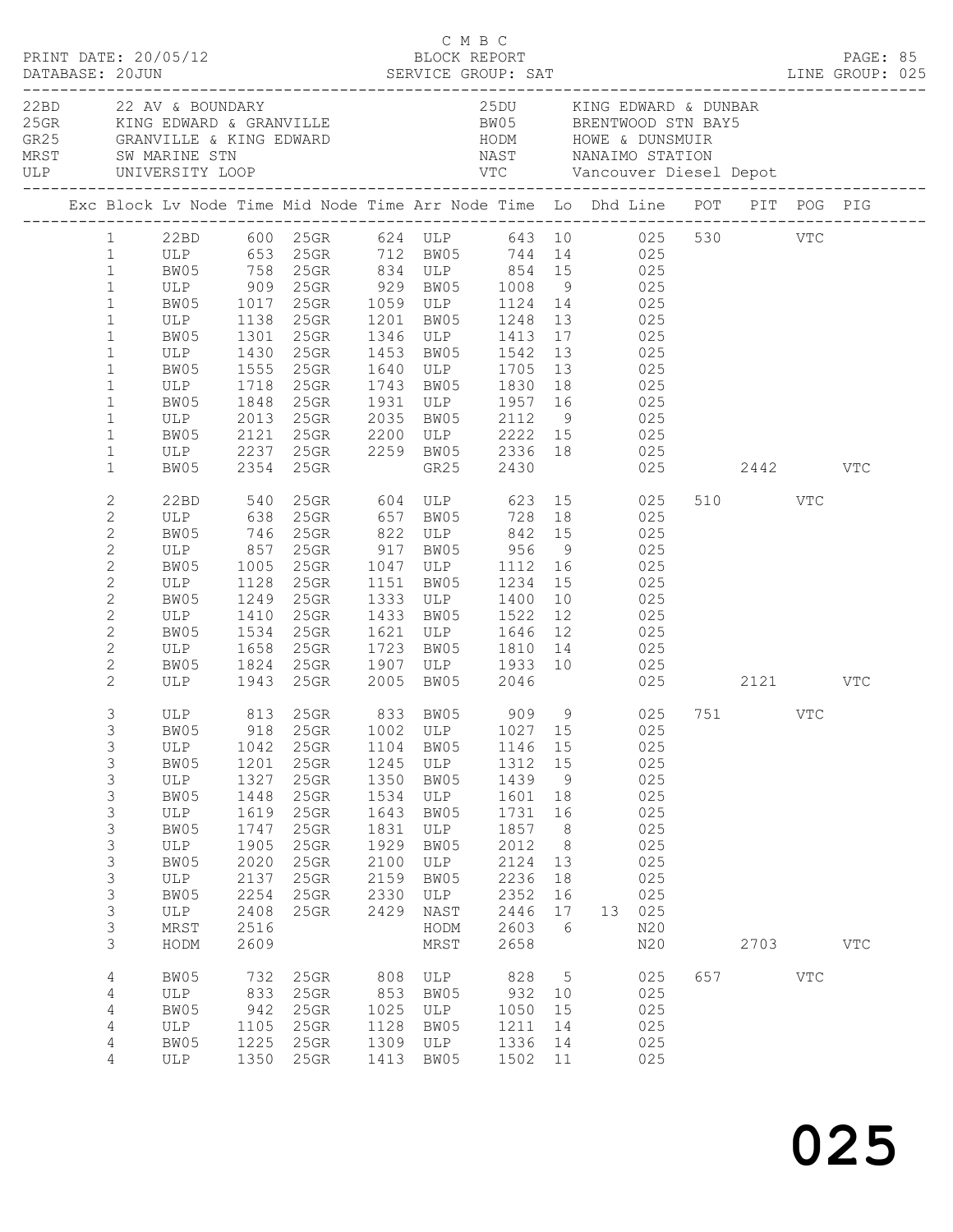| PRINT DATE: 20/05/12<br>DATABASE: 20JUN |                 |                                 |              | SERVICE GROUP: SAT              |      | C M B C<br>BLOCK REPORT                            |                                                        |                | LINE GROUP: 025                                                                |     |          |              | PAGE: 86     |  |
|-----------------------------------------|-----------------|---------------------------------|--------------|---------------------------------|------|----------------------------------------------------|--------------------------------------------------------|----------------|--------------------------------------------------------------------------------|-----|----------|--------------|--------------|--|
|                                         |                 |                                 |              |                                 |      |                                                    |                                                        |                | Exc Block Lv Node Time Mid Node Time Arr Node Time Lo Dhd Line POT PIT POG PIG |     |          |              |              |  |
|                                         |                 |                                 |              |                                 |      |                                                    |                                                        |                | 4 BW05 1513 25GR 1600 ULP 1625 14 025                                          |     |          |              |              |  |
|                                         |                 |                                 |              |                                 |      |                                                    |                                                        |                | 4 ULP 1639 25GR 1703 BW05 1751 025 1826 VTC                                    |     |          |              |              |  |
|                                         | $\mathsf S$     | BW05                            |              |                                 |      |                                                    |                                                        |                |                                                                                |     | 545 VTC  |              |              |  |
|                                         | 5               | ULP                             |              |                                 |      |                                                    |                                                        |                |                                                                                |     |          |              |              |  |
|                                         | 5               | BW05                            |              | 826 25GR                        |      | 904 ULP 926                                        |                                                        | 16             | 025                                                                            |     |          |              |              |  |
|                                         | 5               | ULP                             | 942          | $25$ GR                         |      | 1004 BW05                                          | 1046                                                   | 16             | 025                                                                            |     |          |              |              |  |
|                                         | $\mathsf S$     | BW05                            |              |                                 |      | 1145 ULP                                           | 1210                                                   | 16             | 025                                                                            |     |          |              |              |  |
|                                         | $\mathsf S$     | ULP                             |              | 1102 25GR<br>1226 25GR          | 1249 | BW05                                               | 1210<br>1336                                           | 13             | 025                                                                            |     |          |              |              |  |
|                                         | 5               | BW05                            |              | 1349 25GR                       | 1434 | ULP 1500 19                                        |                                                        |                | 025                                                                            |     |          |              |              |  |
|                                         | 5               | ULP                             | 1519         | $25$ GR                         | 1543 | BW05                                               | 1631 14                                                |                | 025                                                                            |     |          |              |              |  |
|                                         | 5               |                                 |              |                                 |      | 1729 ULP                                           | 1756                                                   | 8 <sup>8</sup> | 025                                                                            |     |          |              |              |  |
|                                         | $\mathsf S$     | BW05 1645 25GR<br>ULP 1804 25GR |              |                                 |      | 1829 BW05                                          | $\begin{array}{ccc} 1756 & 8 \\ 1912 & 14 \end{array}$ |                | 025                                                                            |     |          |              |              |  |
|                                         | 5               | BW05                            |              | 1926 25GR                       |      | 2006 ULP 2030                                      |                                                        |                | 025                                                                            |     |          | 2052 VTC     |              |  |
|                                         | 6               | 22BD                            | 620          |                                 |      |                                                    |                                                        |                | 025                                                                            |     | 550 VTC  |              |              |  |
|                                         | 6               | ULP                             |              |                                 |      | 25GR 644 ULP 703 5<br>25GR 727 BW05 759 9          |                                                        |                | 025                                                                            |     |          |              |              |  |
|                                         | 6               | BW05                            |              | 708     25GR<br>808     25GR    |      | $844$ ULP 904 17                                   |                                                        |                | 025                                                                            |     |          |              |              |  |
|                                         | 6               | ULP                             | 921          | $25$ GR                         | 941  | BW05                                               | 1020                                                   | 8 <sup>8</sup> | 025                                                                            |     |          |              |              |  |
|                                         | 6               | BW05                            |              | 25GR                            |      | 1111 ULP                                           | 1136                                                   | 14             | 025                                                                            |     |          |              |              |  |
|                                         | 6               | ULP                             | 1028<br>1150 | $25$ GR                         | 1213 | BW05                                               | 1300 13                                                |                | 025                                                                            |     |          |              |              |  |
|                                         | 6               | BW05                            | 1313         | $25$ GR                         | 1358 | $ULP$ 1425                                         |                                                        | 15             | 025                                                                            |     |          |              |              |  |
|                                         | 6               | ULP                             | 1440         | $25$ GR                         |      | 1503 BW05 1552 13                                  |                                                        |                | 025                                                                            |     |          |              |              |  |
|                                         | 6               | BW05                            | 1605         | $25$ GR                         |      | 1650 ULP 1715 13                                   |                                                        |                | 025                                                                            |     |          |              |              |  |
|                                         | 6               | ULP                             | 1728         | $25$ GR                         | 1753 | BW05                                               | 1840                                                   |                | 025                                                                            |     | 1915 VTC |              |              |  |
|                                         | 7               | BW05                            |              | 633 25GR                        |      | 708 ULP 727 6                                      |                                                        |                | 025                                                                            |     | 558 VTC  |              |              |  |
|                                         | 7               | ULP                             | 733          | $25$ GR                         | 752  | BW05                                               | 824                                                    | 10             | 025                                                                            |     |          |              |              |  |
|                                         | 7               | BW05                            |              | $25$ GR                         |      | 916 ULP                                            | 941                                                    | 13             | 025                                                                            |     |          |              |              |  |
|                                         | $7\phantom{.0}$ | ULP                             | 834<br>954   | $25$ GR                         |      | 1016 BW05                                          | 1058                                                   | 16             | 025                                                                            |     |          |              |              |  |
|                                         | $7\phantom{.0}$ | BW05                            | 1114         | 25GR                            |      | 1157 ULP                                           | 1222                                                   | 16             | 025                                                                            |     |          |              |              |  |
|                                         | 7               | ULP                             | 1238         | $25$ GR                         | 1301 | BW05                                               | 1348                                                   | 12             | 025                                                                            |     |          |              |              |  |
|                                         | 7               |                                 |              |                                 |      |                                                    |                                                        |                | 025                                                                            |     |          |              |              |  |
|                                         | $\overline{7}$  | BW05 1400 25GR<br>ULP 1529 25GR |              |                                 |      | 1446 ULP 1513 16<br>1553 BW05 1641 14<br>1553 BW05 |                                                        |                | 025                                                                            |     |          |              |              |  |
|                                         | 7               | BW05                            |              | 1655 25GR                       |      | 1738 ULP 1805 11                                   |                                                        |                | 025                                                                            |     |          |              |              |  |
|                                         | 7               | ULP                             |              | 1816 25GR                       |      | 1841 BW05 1924 14                                  |                                                        |                | 025                                                                            |     |          |              |              |  |
|                                         | $7\overline{ }$ |                                 |              | BW05 1938 25GR 2018 ULP 2042 16 |      |                                                    |                                                        |                | 025                                                                            |     |          |              |              |  |
|                                         | 7               | ULP                             | 2058         | 25GR                            | 2120 | BW05                                               | 2157                                                   |                | 025                                                                            |     | 2227     |              | $_{\rm VTC}$ |  |
|                                         | 8               | BW05                            | 648          | 25GR                            | 723  | ULP                                                | 742                                                    | 11             | 025                                                                            | 613 |          | $_{\rm VTC}$ |              |  |
|                                         | 8               | ULP                             | 753          | 25GR                            | 813  | BW05                                               | 849                                                    | 7              | 025                                                                            |     |          |              |              |  |
|                                         | 8               | BW05                            | 856          | 25GR                            | 940  | ULP                                                | 1005                                                   | 13             | 025                                                                            |     |          |              |              |  |
|                                         | 8               | ULP                             | 1018         | 25GR                            | 1040 | BW05                                               | 1120                                                   | 18             | 025                                                                            |     |          |              |              |  |
|                                         | 8               | BW05                            | 1138         | 25GR                            | 1221 | ULP                                                | 1248                                                   | 15             | 025                                                                            |     |          |              |              |  |
|                                         | 8               | $_{\rm ULP}$                    | 1303         | 25GR                            | 1326 | BW05                                               | 1415                                                   | 9              | 025                                                                            |     |          |              |              |  |
|                                         | $\,8\,$         | BW05                            | 1424         | 25GR                            | 1510 | ULP                                                | 1537                                                   | 12             | 025                                                                            |     |          |              |              |  |
|                                         | 8               | ULP                             | 1549         | 25GR                            | 1613 | BW05                                               | 1701                                                   | 14             | 025                                                                            |     |          |              |              |  |
|                                         | 8               | BW05                            | 1715         | 25GR                            | 1758 | ULP                                                | 1825                                                   | 15             | 025                                                                            |     |          |              |              |  |
|                                         | 8               | ULP                             | 1840         | 25GR                            | 1905 | BW05                                               | 1948                                                   | 17             | 025                                                                            |     |          |              |              |  |
|                                         | 8               | BW05                            | 2005         | 25GR                            | 2045 | ULP                                                | 2109                                                   |                | 025                                                                            |     | 2129     |              | $_{\rm VTC}$ |  |
|                                         |                 |                                 |              |                                 |      |                                                    |                                                        |                |                                                                                |     |          |              |              |  |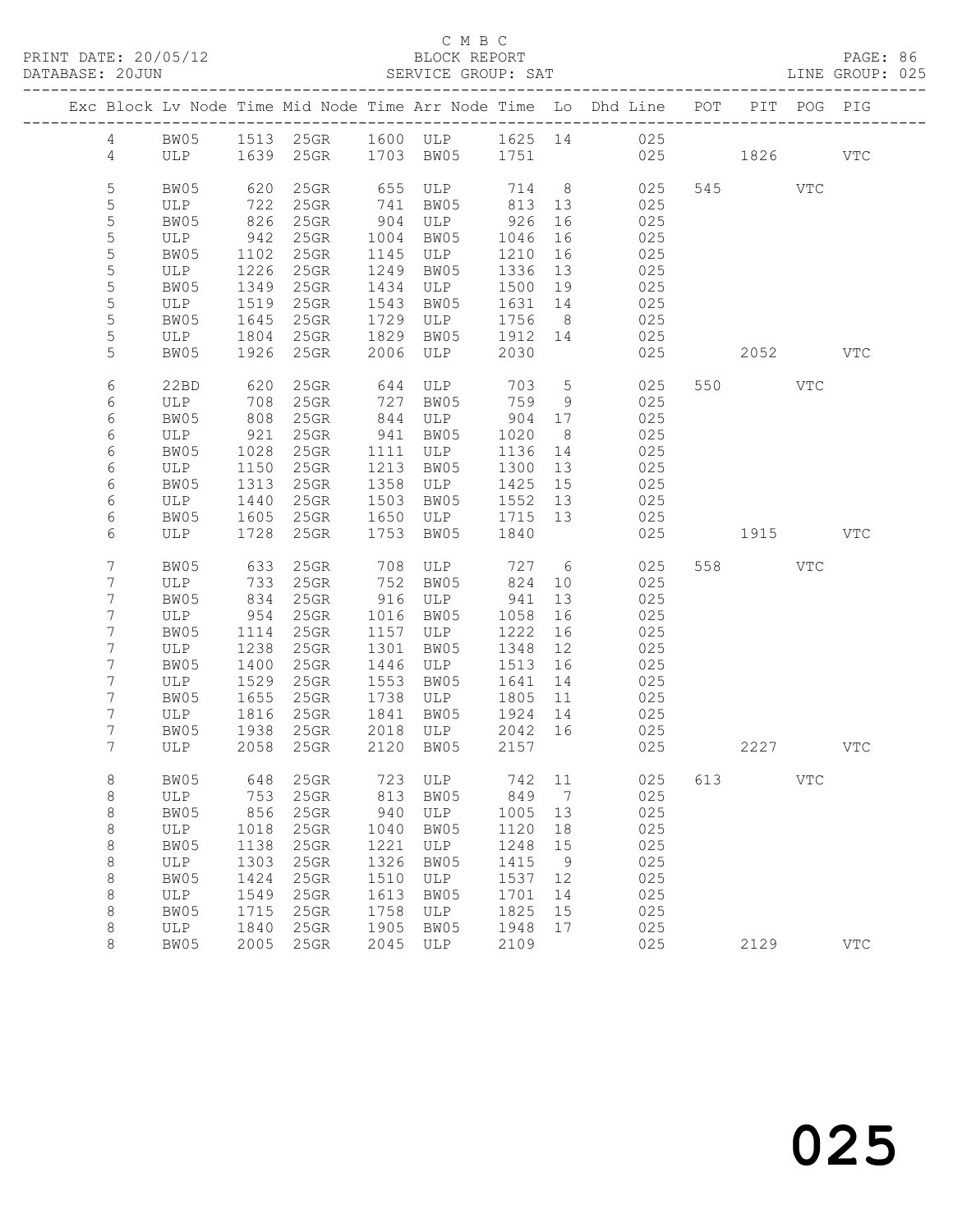|             |      |            |         |      | Exc Block Lv Node Time Mid Node Time Arr Node Time Lo Dhd Line POT PIT POG PIG |      |                 |        |     |         |              |              |
|-------------|------|------------|---------|------|--------------------------------------------------------------------------------|------|-----------------|--------|-----|---------|--------------|--------------|
| 9           | BW05 |            |         |      | 703 25GR 738 ULP 757 6 025                                                     |      |                 |        | 628 |         | VTC          |              |
| $\mathsf 9$ | ULP  | 803<br>907 | $25$ GR |      | 823 BW05 859<br>951 ULP 1016                                                   |      | 8 <sup>8</sup>  | 025    |     |         |              |              |
| 9           | BW05 |            | $25$ GR |      |                                                                                |      | 14              | 025    |     |         |              |              |
| 9           | ULP  | 1030       | $25$ GR | 1052 | BW05                                                                           | 1132 | 18              | 025    |     |         |              |              |
| 9           | BW05 | 1150       | 25GR    | 1233 | ULP                                                                            | 1300 | 15              | 025    |     |         |              |              |
| 9           | ULP  | 1315       | 25GR    | 1338 | BW05                                                                           | 1427 | 9               | 025    |     |         |              |              |
| 9           | BW05 | 1436       | 25GR    | 1522 | ULP                                                                            | 1549 | 10              | 025    |     |         |              |              |
| 9           | ULP  | 1559       | 25GR    | 1623 | BW05                                                                           | 1711 | 13              | 025    |     |         |              |              |
| 9           | BW05 | 1724       | 25GR    | 1808 | ULP                                                                            | 1834 |                 | 025    |     | 1856 70 |              | $_{\rm VTC}$ |
| $10$        | ULP  | 743<br>846 | 25GR    | 803  | BW05                                                                           | 839  | $7\overline{ }$ | 025    |     | 721 VTC |              |              |
| 10          | BW05 |            | 25GR    | 928  | ULP                                                                            | 953  | 13              | 025    |     |         |              |              |
| 10          | ULP  | 1006       | $25$ GR | 1028 | BW05                                                                           | 1108 | 18              | 025    |     |         |              |              |
| 10          | BW05 | 1126       | 25GR    | 1209 | ULP                                                                            | 1236 | 14              | 025    |     |         |              |              |
| 10          | ULP  | 1250       | 25GR    | 1313 | BW05                                                                           | 1400 | 12              | 025    |     |         |              |              |
| 10          | BW05 | 1412       | 25GR    | 1458 | ULP                                                                            | 1525 | 14              | 025    |     |         |              |              |
| 10          | ULP  | 1539       | 25GR    | 1603 | BW05                                                                           | 1651 | 14              | 025    |     |         |              |              |
| 10          | BW05 | 1705       | 25GR    | 1748 | ULP                                                                            | 1815 | 13              | 025    |     |         |              |              |
| 10          | ULP  | 1828       | 25GR    | 1853 | BW05                                                                           | 1936 | 14              | 025    |     |         |              |              |
| 10          | BW05 | 1950       | $25$ GR | 2030 | ULP                                                                            | 2054 | 19              | 025    |     |         |              |              |
| 10          | ULP  | 2113       | 25GR    | 2135 | BW05                                                                           | 2212 | 10              | 025    |     |         |              |              |
| 10          | BW05 | 2222       | 25GR    | 2300 | ULP                                                                            | 2322 | 16              | 025    |     |         |              |              |
| 10          | ULP  | 2338       | 25GR    | 2359 | BW05                                                                           | 2433 |                 | 025    |     | 2503    |              | VTC          |
| 11          | BW05 | 818        | $25$ GR | 854  | ULP                                                                            | 914  | 16              | 025    |     | 743     | VTC          |              |
| 11          | ULP  | 930        | 25GR    | 952  | BW05                                                                           | 1034 | 16              | 025    |     |         |              |              |
| 11          | BW05 | 1050       | 25GR    | 1133 | ULP                                                                            | 1158 | 16              | 025    |     |         |              |              |
| 11          | ULP  | 1214       | 25GR    | 1237 | BW05                                                                           | 1324 | 13              | 025    |     |         |              |              |
| 11          | BW05 | 1337       | 25GR    | 1422 | ULP                                                                            | 1448 | 12              | 025    |     |         |              |              |
| 11          | ULP  | 1500       | 25GR    | 1523 | BW05                                                                           | 1612 | 13              | 025    |     |         |              |              |
| 11          | BW05 | 1625       | 25GR    | 1710 | ULP                                                                            | 1735 | 17              | 025    |     |         |              |              |
| 11          | ULP  | 1752       | 25GR    | 1817 | BW05                                                                           | 1903 | 10              | 025    |     |         |              |              |
| 11          | BW05 | 1913       | 25GR    | 1954 | ULP                                                                            | 2020 | 23              | 025    |     |         |              |              |
| 11          | ULP  | 2043       | 25GR    | 2105 | BW05                                                                           | 2142 | 10              | 025    |     |         |              |              |
| 11          | BW05 | 2152       | $25$ GR | 2230 | ULP                                                                            | 2252 | 15              | 025    |     |         |              |              |
| 11          | ULP  | 2307       | $25$ GR | 2329 | BW05                                                                           | 2406 | 18              | 025    |     |         |              |              |
| 11          | BW05 | 2424       | 25GR    |      | GR25                                                                           | 2500 | 16              | 15 025 |     |         |              |              |
| 11          | MRST | 2531       |         |      | HODM                                                                           | 2618 | 11              | N20    |     |         |              |              |
| 11          | HODM | 2629       |         |      | MRST                                                                           | 2718 | $\overline{7}$  | N20    |     |         |              |              |
| 11 MRST     |      | 2725       |         |      | HODM 2804 5                                                                    |      |                 | N8     |     |         |              |              |
| 11          | HODM | 2809       |         |      | MRST                                                                           | 2852 |                 | N8     |     | 2857    |              | $_{\rm VTC}$ |
| $12$        | 25DU | 629        | NAST    | 651  | BW05                                                                           | 706  | 11              | 025    | 607 |         | $_{\rm VTC}$ |              |
| 12          | BW05 | 717        | 25GR    | 753  | ULP                                                                            | 813  | 10              | 025    |     |         |              |              |
| 12          | ULP  | 823        | 25GR    | 843  | BW05                                                                           | 919  | 11              | 025    |     |         |              |              |
| 12          | BW05 | 930        | 25GR    | 1013 | ULP                                                                            | 1038 | 16              | 025    |     |         |              |              |
| $12$        | ULP  | 1054       | 25GR    | 1116 | BW05                                                                           | 1158 | 15              | 025    |     |         |              |              |
| $12\,$      | BW05 | 1213       | 25GR    | 1257 | ULP                                                                            | 1324 | 15              | 025    |     |         |              |              |
| 12          | ULP  | 1339       | 25GR    | 1402 | BW05                                                                           | 1451 | 10              | 025    |     |         |              |              |
| 12          | BW05 | 1501       | 25GR    | 1548 | ULP                                                                            | 1613 | 16              | 025    |     |         |              |              |
| $12$        | ULP  | 1629       | 25GR    | 1653 | BW05                                                                           | 1741 | 19              | 025    |     |         |              |              |
| 12          | BW05 | 1800       | 25GR    | 1843 | ULP                                                                            | 1909 | 8               | 025    |     |         |              |              |
| 12          | ULP  | 1917       | 25GR    | 1941 | BW05                                                                           | 2024 |                 | 025    |     | 2059    |              | $_{\rm VTC}$ |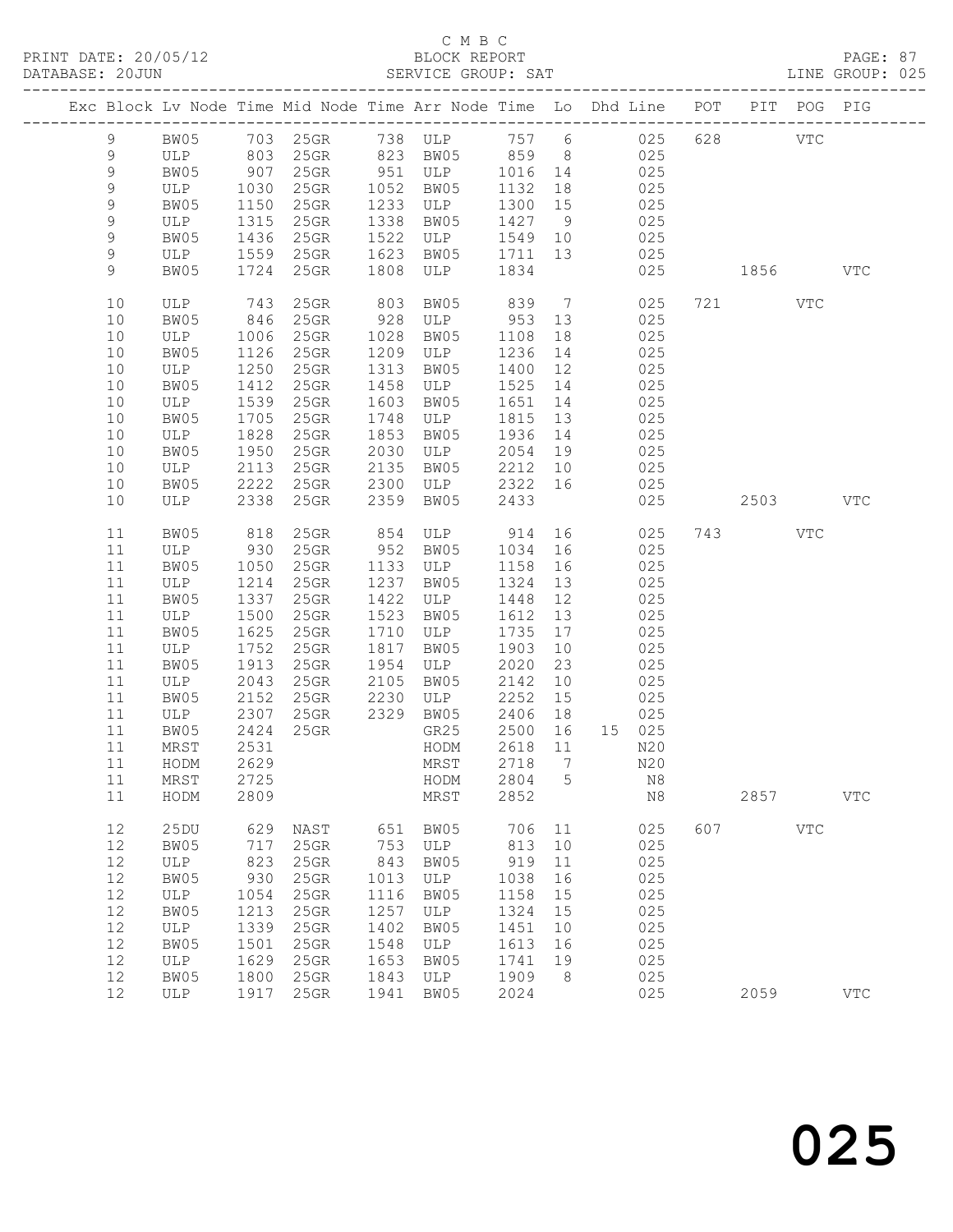|  |    |            |      |           |      |            |         |                              | Exc Block Lv Node Time Mid Node Time Arr Node Time Lo Dhd Line POT PIT POG PIG |          |      |              |              |
|--|----|------------|------|-----------|------|------------|---------|------------------------------|--------------------------------------------------------------------------------|----------|------|--------------|--------------|
|  | 13 | BW05       |      | 1040 25GR |      | 1123 ULP   | 1148 14 |                              |                                                                                | 025 1005 |      | <b>VTC</b>   |              |
|  | 13 | ULP        | 1202 | 25GR      | 1225 | BW05       | 1312    | 13                           | 025                                                                            |          |      |              |              |
|  | 13 | BW05       | 1325 | 25GR      | 1410 | ULP        | 1436    | 14                           | 025                                                                            |          |      |              |              |
|  | 13 | ULP        | 1450 | 25GR      | 1513 | BW05       | 1602    | 13                           | 025                                                                            |          |      |              |              |
|  | 13 | BW05       | 1615 | 25GR      | 1700 | ULP        | 1725    | 15                           | 025                                                                            |          |      |              |              |
|  | 13 | ULP        | 1740 | 25GR      | 1805 | BW05       | 1851    | 10                           | 025                                                                            |          |      |              |              |
|  | 13 | BW05       | 1901 | 25GR      | 1942 | ULP        | 2008    | 20                           | 025                                                                            |          |      |              |              |
|  | 13 | ULP        | 2028 | 25GR      | 2050 | BW05       | 2127    |                              | 025                                                                            |          | 2202 |              | <b>VTC</b>   |
|  | 14 | <b>ULP</b> | 845  | 25GR      | 905  | BW05       | 944     | 9                            | 025                                                                            | 823      |      | $_{\rm VTC}$ |              |
|  | 14 | BW05       | 953  | $25$ GR   | 1035 | ULP        | 1100    | 17                           | 025                                                                            |          |      |              |              |
|  | 14 | ULP        | 1117 | 25GR      | 1140 | BW05       | 1223    | 14                           | 025                                                                            |          |      |              |              |
|  | 14 | BW05       | 1237 | 25GR      | 1321 | ULP        | 1348    | 12 <sup>°</sup>              | 025                                                                            |          |      |              |              |
|  | 14 | ULP        | 1400 | 25GR      | 1423 | BW05       | 1512    | 12                           | 025                                                                            |          |      |              |              |
|  | 14 | BW05       | 1524 | $25$ GR   | 1611 | ULP        | 1636    | 12                           | 025                                                                            |          |      |              |              |
|  | 14 | ULP        | 1648 | $25$ GR   | 1713 | BW05       | 1800    | 12                           | 025                                                                            |          |      |              |              |
|  | 14 | BW05       | 1812 | $25$ GR   | 1855 | ULP        | 1921    | 10                           | 025                                                                            |          |      |              |              |
|  | 14 | ULP        | 1931 | 25GR      | 1953 | BW05       | 2034    | 17                           | 025                                                                            |          |      |              |              |
|  | 14 | BW05       | 2051 | 25GR      | 2130 | ULP        | 2152    | 15                           | 025                                                                            |          |      |              |              |
|  | 14 | ULP        | 2207 | 25GR      | 2229 | BW05       | 2306    | 18                           | 025                                                                            |          |      |              |              |
|  | 14 | BW05       | 2324 | 25GR      | 2400 | <b>ULP</b> | 2422    |                              | 025                                                                            |          | 2442 |              | <b>VTC</b>   |
|  | 15 | $25$ GR    | 1443 | NAST      | 1510 | BW05       | 1532    | 12                           | 025                                                                            | 1429     |      | <b>VTC</b>   |              |
|  | 15 | BW05       | 1544 | $25$ GR   | 1631 | ULP        | 1656    | 12                           | 025                                                                            |          |      |              |              |
|  | 15 | ULP        | 1708 | 25GR      | 1733 | BW05       | 1820    | 16                           | 025                                                                            |          |      |              |              |
|  | 15 | BW05       | 1836 | 25GR      | 1919 | ULP        | 1945    | 13                           | 025                                                                            |          |      |              |              |
|  | 15 | <b>ULP</b> | 1958 | 25GR      | 2020 | BW05       | 2057    |                              | 025                                                                            |          | 2132 |              | $_{\rm VTC}$ |
|  |    |            |      |           |      |            |         |                              |                                                                                |          |      |              |              |
|  | 16 | 25GR       | 1533 | NAST      | 1559 | BW05       | 1621    | 14                           | 025                                                                            | 1519     |      | $_{\rm VTC}$ |              |
|  | 16 | BW05       | 1635 | 25GR      | 1720 | ULP        | 1745    |                              | 025                                                                            |          | 1807 |              | $_{\rm VTC}$ |
|  | 17 | 25GR       | 1633 | NAST      | 1659 | BW05       | 1721    | 14                           | 025                                                                            | 1619     |      | <b>VTC</b>   |              |
|  | 17 | BW05       | 1735 | 25GR      | 1819 | ULP        | 1845    | $7\phantom{.0}\phantom{.0}7$ | 025                                                                            |          |      |              |              |
|  | 17 | <b>ULP</b> | 1852 | 25GR      | 1917 | BW05       | 2000    |                              | 025                                                                            |          | 2035 |              | <b>VTC</b>   |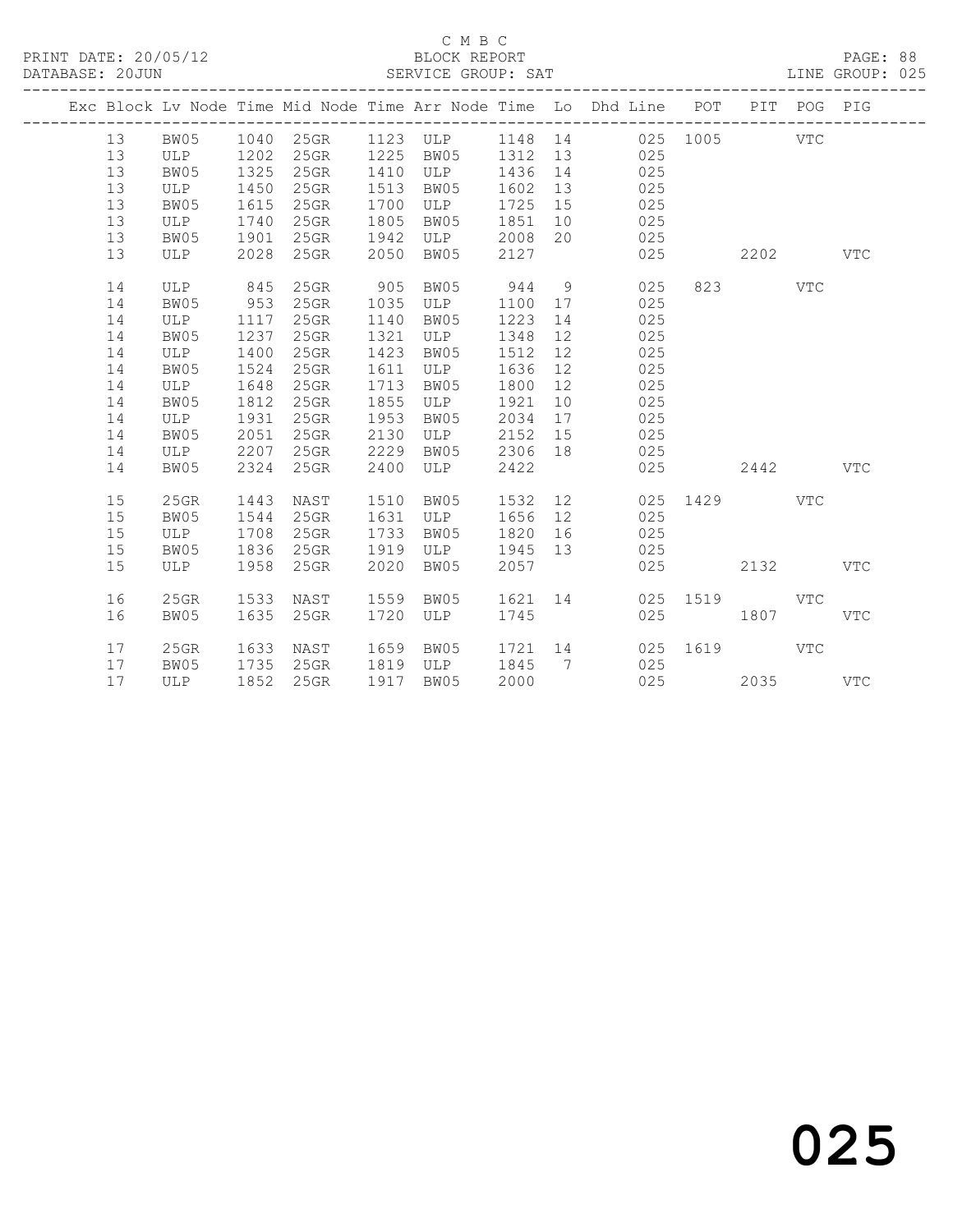|  | DATABASE: 20JUN                | PRINT DATE: 20/05/12 |              |                                                                                                             |              |                                            |                 |                 |   |                                                                                         |              |            |              |  |
|--|--------------------------------|----------------------|--------------|-------------------------------------------------------------------------------------------------------------|--------------|--------------------------------------------|-----------------|-----------------|---|-----------------------------------------------------------------------------------------|--------------|------------|--------------|--|
|  |                                |                      |              |                                                                                                             |              |                                            |                 |                 |   |                                                                                         |              |            |              |  |
|  |                                |                      |              | Exc Block Lv Node Time Mid Node Time Arr Node Time Lo Dhd Line POT PIT POG PIG                              |              |                                            |                 |                 |   |                                                                                         |              |            |              |  |
|  |                                |                      |              | 1 29ST 700 16GR 724 ULP 742 18 033 635 VTC                                                                  |              |                                            |                 |                 |   |                                                                                         |              |            |              |  |
|  | $\mathbf{1}$                   |                      |              | ULP 800 16GR 819 29ST 843 21 033<br>29ST 904 16GR 931 ULP 955 13 033<br>ULP 1008 16GR 1029 29ST 1057 24 033 |              |                                            |                 |                 |   |                                                                                         |              |            |              |  |
|  | $\mathbf{1}$                   |                      |              |                                                                                                             |              |                                            |                 |                 |   |                                                                                         |              |            |              |  |
|  | $\mathbf{1}$                   |                      |              |                                                                                                             |              |                                            |                 |                 |   |                                                                                         |              |            |              |  |
|  | $\mathbf{1}$                   | 29ST                 | 1121         | 16GR                                                                                                        | 1151<br>1250 | ULP 1213                                   |                 | 15              |   | 033                                                                                     |              |            |              |  |
|  | $\mathbf{1}$<br>$\mathbf{1}$   | ULP<br>29ST          | 1228<br>1341 | 16GR<br>16GR                                                                                                |              | 29ST<br>1417 ULP                           | 1322<br>1439    | 19<br>19        |   | 033                                                                                     |              |            |              |  |
|  | $\mathbf{1}$                   | ULP                  | 1458         | 16GR                                                                                                        | 1520         | 29ST                                       | 1552            |                 |   | $\begin{array}{ccc} 19 & \hspace{1.5cm} 033 \\ 24 & \hspace{1.5cm} 033 \end{array}$     |              |            |              |  |
|  | $\mathbf{1}$                   | 29ST                 | 1616         | 16GR                                                                                                        | 1647         |                                            | ULP 1710        | 16              |   | 033                                                                                     |              |            |              |  |
|  | $\mathbf{1}$                   | ULP                  | 1726         | 16GR                                                                                                        | 1747         | 29ST                                       | 1818            | $6\overline{6}$ |   | 033                                                                                     |              |            |              |  |
|  | $\mathbf{1}$                   | 29ST                 | 1824         | 16GR                                                                                                        | 1851         | ULP                                        | 1913            |                 |   | $\begin{array}{ccc} 14 & \hspace{1.5cm} & 033 \\ 13 & \hspace{1.5cm} & 033 \end{array}$ |              |            |              |  |
|  | $\mathbf{1}$                   | ULP                  | 1927         | 16GR                                                                                                        | 1948         |                                            | $29ST$ $2014$   |                 |   |                                                                                         |              |            |              |  |
|  | $\mathbf{1}$                   | 29ST                 | 2027         | 16GR                                                                                                        |              | 2053 ULP 2112 15 033                       |                 |                 |   |                                                                                         |              |            |              |  |
|  | $\mathbf{1}$                   | ULP                  | 2127         | 16GR                                                                                                        | 2147         | 29ST                                       | 2213            |                 |   |                                                                                         | 033 2236 VTC |            |              |  |
|  | $\mathbf{2}$                   | 29ST                 | 730          | 16GR 754 ULP 812 18 033                                                                                     |              |                                            |                 |                 |   |                                                                                         | 705 VTC      |            |              |  |
|  | $\mathbf{2}$                   | ULP                  | 830          | 16GR 849 29ST 915                                                                                           |              |                                            |                 |                 | 9 | 033                                                                                     |              |            |              |  |
|  | $\mathbf{2}$                   | 29ST                 | 924          | 16GR 951 ULP 1015 15                                                                                        |              |                                            |                 |                 |   | 033                                                                                     |              |            |              |  |
|  | $\mathbf{2}$                   | ULP                  | 1030         | 16GR                                                                                                        | 1052         | 29ST                                       | 1120            | 27              |   | 033                                                                                     |              |            |              |  |
|  | $\overline{c}$                 | 29ST                 | 1147         | 16GR                                                                                                        | 1220         | ULP                                        | 1242            | 16              |   | 033                                                                                     |              |            |              |  |
|  | $\sqrt{2}$                     | ULP                  | 1258         | 16GR                                                                                                        | 1320         | 29ST                                       | 1352            | 19              |   | 033                                                                                     |              |            |              |  |
|  | $\mathbf{2}$                   | 29ST                 | 1411         | 16GR                                                                                                        | 1447         | ULP                                        | 1510            | 16              |   | 033                                                                                     |              |            |              |  |
|  | $\mathbf{2}$                   | ULP                  | 1526         | 16GR                                                                                                        | 1548         | 29ST                                       | 1622            | 26              |   | 033                                                                                     |              |            |              |  |
|  | $\overline{c}$<br>$\mathbf{2}$ | 29ST<br>ULP          | 1648<br>1756 | 16GR<br>16GR                                                                                                | 1817         | 1718 ULP<br>29ST                           | 1741 15<br>1847 |                 |   | 033<br>$\frac{15}{9}$ 033                                                               |              |            |              |  |
|  | $\mathbf{2}$                   | 29ST                 | 1856         | 16GR                                                                                                        | 1923         |                                            | ULP 1942        | 15              |   | 033                                                                                     |              |            |              |  |
|  | $\mathbf{2}$                   | ULP                  | 1957         | 16GR                                                                                                        | 2018         | 29ST                                       | 2044            | 13              |   | 033                                                                                     |              |            |              |  |
|  | $\mathbf{2}$                   |                      | 2057         | 16GR                                                                                                        |              |                                            |                 |                 |   | 033                                                                                     |              |            |              |  |
|  | $\mathbf{2}$                   | 29ST<br>ULP          |              | 2157 16GR                                                                                                   | 2217         | 2123 ULP 2142 15<br>2217 29ST 2243<br>29ST | 2243            |                 |   | 033 2306 VTC                                                                            |              |            |              |  |
|  | 3                              | ULP                  | 700          | 16GR 719                                                                                                    |              |                                            |                 |                 |   | 29ST 740 20 033                                                                         | 638 VTC      |            |              |  |
|  | $\mathsf S$                    | 29ST 800<br>ULP 849  |              | 16GR 824 ULP 844 5<br>16GR 909 29ST 935 9                                                                   |              |                                            |                 |                 |   | $\begin{array}{ccc} 5 & 033 \\ 9 & 033 \end{array}$                                     |              |            |              |  |
|  | 3                              |                      |              |                                                                                                             |              |                                            |                 |                 |   |                                                                                         |              |            |              |  |
|  | 3                              | 29ST                 |              | 944 16GR 1011 ULP 1035 25 033                                                                               |              |                                            |                 |                 |   |                                                                                         |              |            |              |  |
|  | 3                              | ULP                  | 1100         | 16GR                                                                                                        | 1122         | 29ST                                       | 1150            | 25              |   | 033                                                                                     |              |            |              |  |
|  | 3<br>$\mathsf S$               | 29ST<br>ULP          | 1215<br>1328 | 16GR<br>16GR                                                                                                | 1249<br>1350 | ULP<br>29ST                                | 1311<br>1422    | 17<br>21        |   | 033<br>033                                                                              |              |            |              |  |
|  | $\mathsf S$                    | 29ST                 | 1443         | 16GR                                                                                                        | 1517         | ULP                                        | 1540            | 15              |   | 033                                                                                     |              |            |              |  |
|  | 3                              | ULP                  | 1555         | 16GR                                                                                                        | 1617         | 29ST                                       | 1651            | 28              |   | 033                                                                                     |              |            |              |  |
|  | $\mathsf S$                    | <b>29ST</b>          | 1719         | 16GR                                                                                                        | 1749         | ULP                                        | 1811            | 16              |   | 033                                                                                     |              |            |              |  |
|  | $\mathsf S$                    | ULP                  | 1827         | 16GR                                                                                                        | 1848         | 29ST                                       | 1917            | 9               |   | 033                                                                                     |              |            |              |  |
|  | $\mathsf S$                    | 29ST                 | 1926         | 16GR                                                                                                        | 1953         | ULP                                        | 2012            | 15              |   | 033                                                                                     |              |            |              |  |
|  | 3                              | ULP                  | 2027         | 16GR                                                                                                        | 2048         | 29ST                                       | 2114            | 13              |   | 033                                                                                     |              |            |              |  |
|  | $\mathfrak{S}$                 | <b>29ST</b>          | 2127         | 16GR                                                                                                        | 2153         | ULP                                        | 2212            | 15              |   | 033                                                                                     |              |            |              |  |
|  | 3                              | ULP                  | 2227         | 16GR                                                                                                        | 2247         | 29ST                                       | 2313            |                 |   | 033                                                                                     | 2336         |            | $_{\rm VTC}$ |  |
|  | 4                              | ULP                  | 730          | 16GR                                                                                                        | 749          | 29ST                                       | 812             | 14              |   | 033                                                                                     | 708          | <b>VTC</b> |              |  |
|  | 4                              | <b>29ST</b>          | 826          | 16GR                                                                                                        | 851          | ULP                                        | 914             | 15              |   | 033                                                                                     |              |            |              |  |
|  | $\sqrt{4}$                     | ULP                  | 929          | 16GR                                                                                                        | 949          | 29ST                                       | 1016            | 8               |   | 033                                                                                     |              |            |              |  |
|  | 4                              | 29ST                 | 1024         | 16GR                                                                                                        | 1053         | ULP                                        | 1115            | 13              |   | 033                                                                                     |              |            |              |  |
|  | 4                              | ULP<br><b>29ST</b>   | 1128<br>1244 | 16GR<br>16GR                                                                                                | 1150<br>1318 | 29ST                                       | 1222<br>1340    | 22              |   | 033<br>033                                                                              |              |            |              |  |
|  | 4<br>4                         | ULP                  | 1358         | 16GR                                                                                                        | 1420         | ULP<br>29ST                                | 1452            | 18<br>21        |   | 033                                                                                     |              |            |              |  |
|  | 4                              | 29ST                 | 1513         | 16GR                                                                                                        | 1547         | ULP                                        | 1610            | 14              |   | 033                                                                                     |              |            |              |  |
|  |                                |                      |              |                                                                                                             |              |                                            |                 |                 |   |                                                                                         |              |            |              |  |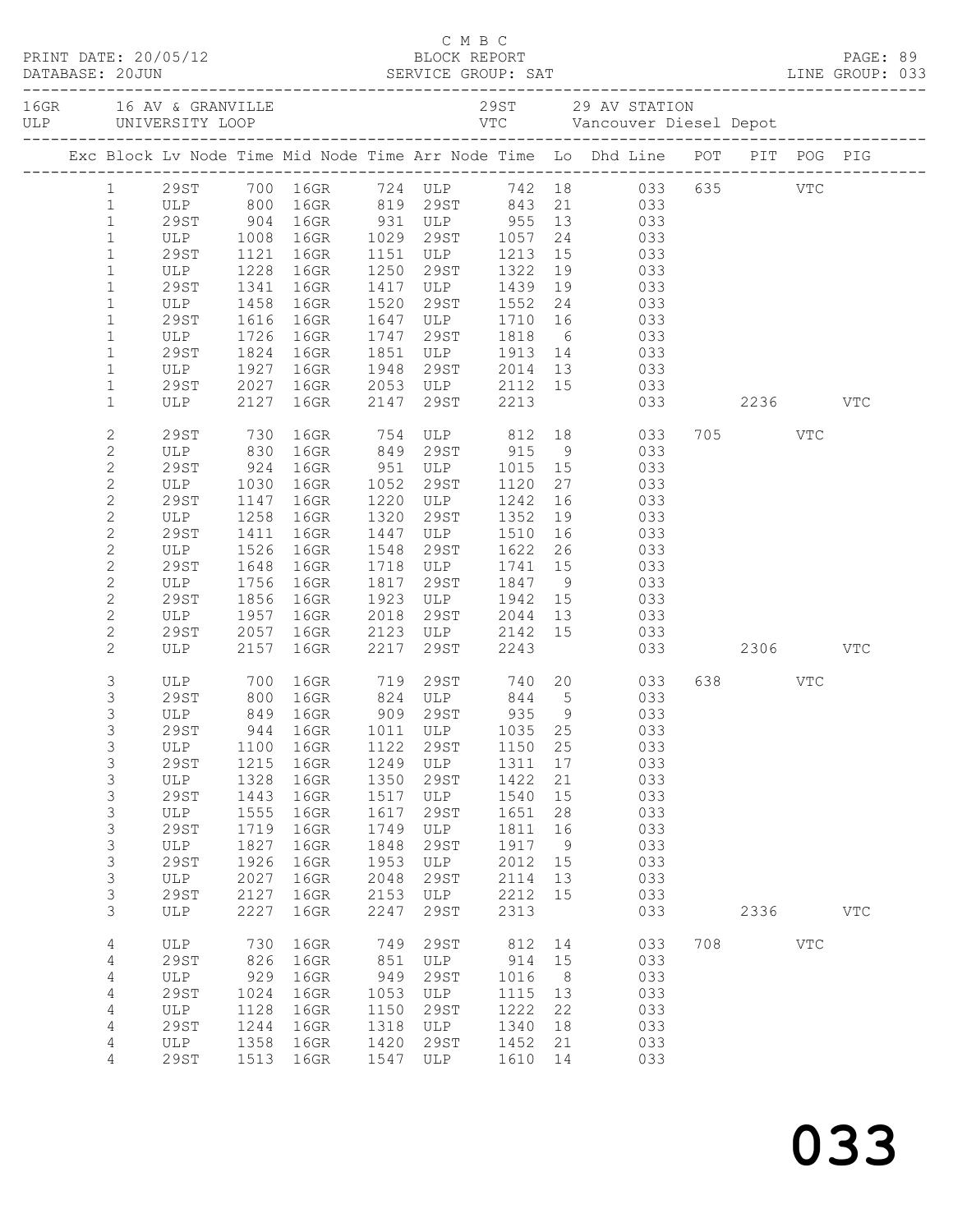PRINT DATE: 20/05/12 BLOCK REPORT<br>DATABASE: 20JUN SERVICE GROUP: SAT

### C M B C<br>BLOCK REPORT

PAGE: 90<br>LINE GROUP: 033

|   |            |      |      |      |            |      |    | Exc Block Ly Node Time Mid Node Time Arr Node Time Lo Dhd Line | POT | PIT  | POG        | PIG        |
|---|------------|------|------|------|------------|------|----|----------------------------------------------------------------|-----|------|------------|------------|
| 4 | <b>ULP</b> | 1624 | 16GR |      | 1646 29ST  | 1720 |    | 033                                                            |     | 1743 |            | VTC        |
| 5 | 29ST       | 846  | 16GR | 911  | <b>ULP</b> | 934  | 14 | 033                                                            | 821 |      | <b>VTC</b> |            |
| 5 | ULP        | 948  | 16GR | 1009 | 29ST       | 1037 | 15 | 033                                                            |     |      |            |            |
| 5 | 29ST       | 1052 | 16GR | 1122 | <b>ULP</b> | 1144 | 14 | 033                                                            |     |      |            |            |
| 5 | <b>ULP</b> | 1158 | 16GR | 1220 | 29ST       | 1252 | 19 | 033                                                            |     |      |            |            |
| 5 | 29ST       | 1311 | 16GR | 1347 | ULP        | 1409 | 19 | 033                                                            |     |      |            |            |
| 5 | <b>ULP</b> | 1428 | 16GR | 1450 | 29ST       | 1522 | 23 | 033                                                            |     |      |            |            |
| 5 | 29ST       | 1545 | 16GR | 1617 | <b>ULP</b> | 1640 | 16 | 033                                                            |     |      |            |            |
| 5 | <b>ULP</b> | 1656 | 16GR | 1717 | 29ST       | 1748 | 5  | 033                                                            |     |      |            |            |
| 5 | 29ST       | 1753 | 16GR | 1820 | ULP        | 1842 | 15 | 033                                                            |     |      |            |            |
| 5 | ULP        | 1857 | 16GR | 1918 | 29ST       | 1944 | 13 | 033                                                            |     |      |            |            |
| 5 | 29ST       | 1957 | 16GR | 2023 | ULP        | 2042 | 15 | 033                                                            |     |      |            |            |
| 5 | ULP        | 2057 | 16GR | 2117 | 29ST       | 2143 | 14 | 033                                                            |     |      |            |            |
| 5 | 29ST       | 2157 | 16GR | 2223 | <b>ULP</b> | 2242 | 15 | 033                                                            |     |      |            |            |
| 5 | ULP        | 2257 | 16GR | 2317 | 29ST       | 2343 |    | 033                                                            |     | 2406 |            | <b>VTC</b> |
|   |            |      |      |      |            |      |    |                                                                |     |      |            |            |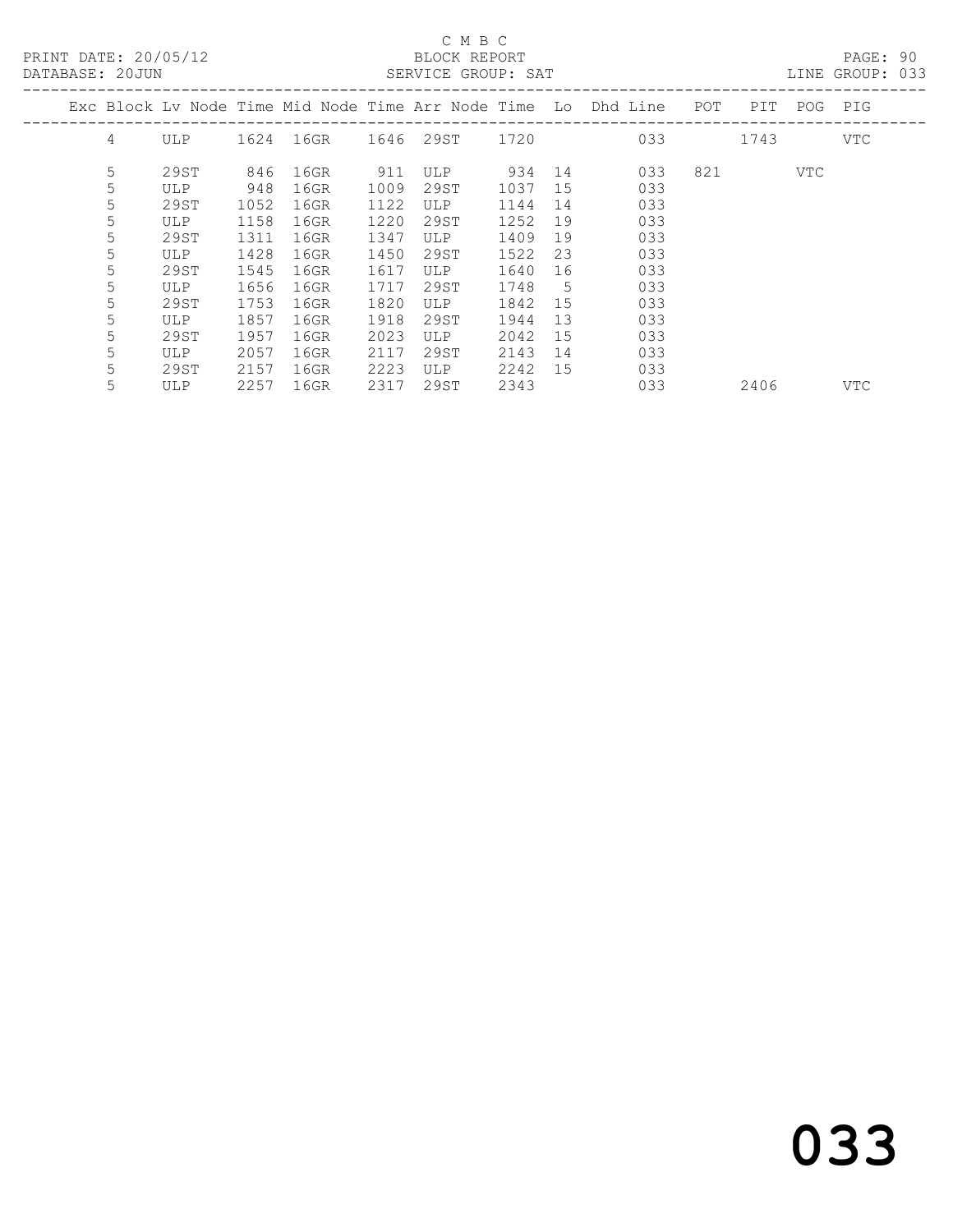|  |                                                                                                                | PRINT DATE: 20/05/12                                                                                                                                 |                                                                                             |                                                                                                                                                                        |                                                                                                    | C M B C<br>BLOCK REPORT                                                                                  |                                                                                         |                                                               |                                                                                                                                                                                                                                                                                                                                                                                                                                                                                                                                                              |                  | PAGE: 91    |  |
|--|----------------------------------------------------------------------------------------------------------------|------------------------------------------------------------------------------------------------------------------------------------------------------|---------------------------------------------------------------------------------------------|------------------------------------------------------------------------------------------------------------------------------------------------------------------------|----------------------------------------------------------------------------------------------------|----------------------------------------------------------------------------------------------------------|-----------------------------------------------------------------------------------------|---------------------------------------------------------------|--------------------------------------------------------------------------------------------------------------------------------------------------------------------------------------------------------------------------------------------------------------------------------------------------------------------------------------------------------------------------------------------------------------------------------------------------------------------------------------------------------------------------------------------------------------|------------------|-------------|--|
|  |                                                                                                                | 41 CR 41 AV & CROWN                                                                                                                                  |                                                                                             |                                                                                                                                                                        |                                                                                                    |                                                                                                          |                                                                                         |                                                               | 41 FR 41 AV & FRASER<br>41 GRAND AND A STRAIN AND A SURVEY OF THE MANUSCRIP ON A SURVEY OF THE MANUSCRIP OF A STRAIN AND A SURVEY OF THE MANUSCRIP OF A SURVEY OF THE MANUSCRIP OF A SURVEY OF THE MANUSCRIP OF A SURVEY OF THE MANUSCRIP OF THE MANUS                                                                                                                                                                                                                                                                                                       |                  |             |  |
|  |                                                                                                                |                                                                                                                                                      |                                                                                             |                                                                                                                                                                        |                                                                                                    |                                                                                                          |                                                                                         |                                                               | Exc Block Lv Node Time Mid Node Time Arr Node Time Lo Dhd Line POT PIT POG PIG                                                                                                                                                                                                                                                                                                                                                                                                                                                                               |                  |             |  |
|  | 60<br>60<br>60<br>60<br>60<br>60<br>60<br>60<br>60<br>60<br>60<br>60<br>60<br>60<br>60<br>60<br>60<br>60<br>60 | JOST<br>41CR<br>JOST<br>41CR<br>JOST<br>41CR<br>JOST<br>41CR<br>JOST<br>41CR<br>JOST<br>41CR<br>JOST<br>41CR<br>JOST<br>41CR<br>JOST<br>41CR         | 850<br>1218<br>1322<br>1420<br>2006                                                         | 41GR 917 41CR<br>41GR<br>41GR<br>41GR<br>1520 41GR<br>1619 41GR                                                                                                        | 2107                                                                                               | 1336 JOST 1409<br>1449 41CR 1503<br>1534 JOST 1608<br>1649 41CR 1702<br>1735 JOST                        | 930                                                                                     |                                                               | 41CR 516 41GR 524 JOST 545 9 041<br>554 41GR 615 41CR 626 5 041<br>631 41GR 639 JOST 701 8 041<br>709 41GR 731 41CR 743 15 041<br>758 41GR 808 JOST 833 17 041<br>11 041<br>941 41GR 952 JOST 1020 15 041<br>1035 41GR 1102 41CR 1116 8 041<br>1124 41GR 1136 JOST 1206 12 041<br>1249 41CR 1303 19 041<br>$\begin{array}{cc} 11 & \hspace{1.5cm} 041 \\ 17 & \hspace{1.5cm} 041 \end{array}$<br>11 041<br>20 041<br>1722 41GR 1735 JOST 1808 11 041<br>1819 41GR 1849 41CR 1902 9 041<br>1911 41GR 1922 JOST 1951 15 041<br>41GR  2033  41CR  2045  12  041 |                  |             |  |
|  | 60                                                                                                             | JOST                                                                                                                                                 |                                                                                             |                                                                                                                                                                        |                                                                                                    |                                                                                                          |                                                                                         |                                                               | 2057 41GR 2107 JOST 2136 5 041<br>2141 0A41 2207 0A41 2207 041<br>041 2217 VTCT                                                                                                                                                                                                                                                                                                                                                                                                                                                                              |                  |             |  |
|  | 61<br>61<br>61<br>61<br>61<br>61<br>61<br>61<br>61<br>61<br>61<br>61<br>61<br>61<br>61<br>61<br>61<br>61<br>61 | 410A<br>JOST<br>41CR<br>JOST<br>41CR<br>JOST<br>41CR<br>JOST<br>JOST<br>41CR<br>JOST<br>41CR<br>JOST<br>41CR<br>JOST<br>41CR<br>JOST<br>41CR<br>JOST | 445<br>1120<br>1222<br>1319<br>1421<br>1520<br>1621<br>1719<br>1809<br>1904<br>1957<br>2041 | 41FR 452<br>510 41GR<br>546 41GR<br>625 41GR<br>716 41GR 724<br>41GR<br>41GR<br>41GR<br>$41$ GR<br>$41$ GR<br>$41$ GR<br>$41$ GR<br>$41$ GR<br>$41$ GR<br>41GR<br>OA41 | 554<br>646<br>1149<br>1236<br>1349<br>1436<br>1549<br>1635<br>1749<br>1821<br>1933<br>2007<br>2107 | 531 41CR<br>JOST<br>41CR<br>JOST<br>41CR<br>JOST<br>41CR<br>JOST<br>41CR<br>JOST<br>41CR<br>JOST<br>OA41 | 1203 19<br>1309<br>1403<br>1508<br>1603<br>1708<br>1802<br>1853<br>1946<br>2036<br>2107 | 10<br>18<br>12<br>18<br>11<br>$\overline{7}$<br>11<br>11<br>5 | JOST 503 7 041<br>541 5 041<br>JOST 615 10 041<br>41CR 657 19 041<br>748 5 041<br>753 41GR 817 41CR 829 14 041<br>843 41GR 853 JOST 918 17 041<br>935 41GR 1002 41CR 1015 10 041<br>041<br>041<br>041<br>041<br>041<br>041<br>041<br>041<br>041<br>041<br>041                                                                                                                                                                                                                                                                                                | 435 VTCT<br>2117 | <b>VTCT</b> |  |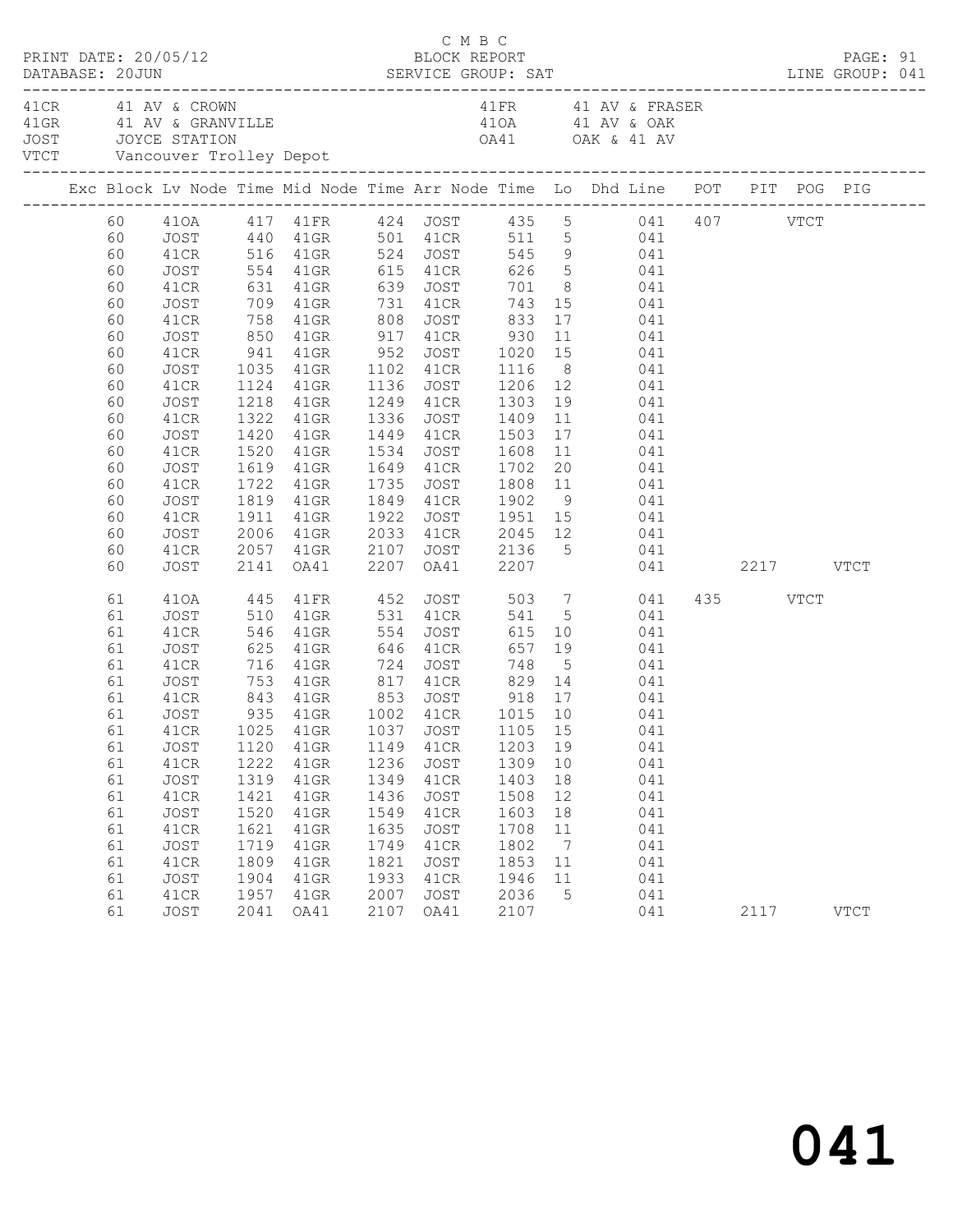### C M B C<br>BLOCK REPORT

PAGE: 92<br>LINE GROUP: 041

|    |      |                   |                                     |      |                        |         |                 | Exc Block Lv Node Time Mid Node Time Arr Node Time Lo Dhd Line POT PIT POG PIG |           |               |             |
|----|------|-------------------|-------------------------------------|------|------------------------|---------|-----------------|--------------------------------------------------------------------------------|-----------|---------------|-------------|
| 63 | 410A |                   | 458 41FR 505 JOST                   |      |                        |         |                 | 516 8 041                                                                      | 448       | $_{\rm VTCT}$ |             |
| 63 | JOST |                   | $41$ GR                             |      | 545  41CR<br>609  JOST |         |                 | 556 5 041                                                                      |           |               |             |
| 63 | 41CR | 524<br>601<br>640 | 41GR                                |      |                        | 630 10  |                 | 041                                                                            |           |               |             |
| 63 | JOST |                   | $41$ GR                             | 701  | 41CR                   | 713 17  |                 | 041                                                                            |           |               |             |
| 63 | 41CR | 730               | 41GR                                | 739  | JOST                   | 803     | $5\overline{)}$ | 041                                                                            |           |               |             |
| 63 | JOST |                   | $41$ GR                             | 832  | 41CR                   | 844     | 14              | 041                                                                            |           |               |             |
| 63 | 41CR | $858$ $358$       | 41GR                                | 908  | JOST                   | 933     | 17              | 041                                                                            |           |               |             |
| 63 | JOST | 950               | $41$ GR                             | 1017 | 41CR                   | 1030    | 10              | 041                                                                            |           |               |             |
| 63 | 41CR | 1040              | $41$ GR                             | 1052 | JOST                   | 1121    | 14              | 041                                                                            |           |               |             |
| 63 | JOST | 1135              | $41$ GR                             | 1204 | 41CR                   | 1218    | 19              | 041                                                                            |           |               |             |
| 63 | 41CR | 1237              | 41GR                                | 1251 | JOST                   | 1324    | 10              | 041                                                                            |           |               |             |
| 63 | JOST | 1334              | $41$ GR                             | 1404 | 41CR                   | 1418    | 18              | 041                                                                            |           |               |             |
| 63 | 41CR | 1436              | 41GR                                | 1450 | JOST                   | 1523    | 12              | 041                                                                            |           |               |             |
| 63 | JOST | 1535              | $41$ GR                             | 1604 | 41CR                   | 1618    | 19              | 041                                                                            |           |               |             |
| 63 | 41CR | 1637              | 41GR                                | 1650 | JOST                   | 1723 11 |                 | 041                                                                            |           |               |             |
| 63 | JOST | 1734              | $41$ GR                             | 1804 | 41CR                   | 1817    | $7\overline{)}$ | 041                                                                            |           |               |             |
| 63 | 41CR | 1824              | 41GR                                | 1836 | JOST                   | 1908    | 13              | 041                                                                            |           |               |             |
| 63 | JOST | 1921              | $41$ GR                             | 1948 | 41CR                   | 2000    | 14              | 041                                                                            |           |               |             |
| 63 | 41CR | 2014              | $41$ GR                             | 2024 | JOST                   | 2051    | 11              | 041                                                                            |           |               |             |
| 63 | JOST | 2102              | 41GR                                | 2129 | 41CR                   | 2141 6  |                 | 041                                                                            |           |               |             |
| 63 | 41CR | 2147              | $41$ GR                             | 2157 | JOST                   | 2223 10 |                 | 041                                                                            |           |               |             |
| 63 | JOST | 2233              | $41$ GR                             | 2258 | 41CR                   | 2309    | 9               | 041                                                                            |           |               |             |
| 63 | 41CR | 2318              | $41$ GR                             | 2327 | JOST                   | 2352 14 |                 | 041                                                                            |           |               |             |
| 63 | JOST | 2406              | $41$ GR                             | 2428 | 41CR                   | 2439    | 12              | 041                                                                            |           |               |             |
| 63 | 41CR | 2451              | $41$ GR                             | 2459 | JOST                   |         |                 | 2522 14 041                                                                    |           |               |             |
| 63 | JOST | 2536              | $41$ GR                             | 2555 | 41CR                   | 2604    |                 | 5 041                                                                          |           |               |             |
| 63 | 41CR | 2609              |                                     |      | $41$ GR                | 2617    |                 | 041                                                                            | 2627 VTCT |               |             |
| 64 | 410A | 512               | 41FR 519                            |      | JOST                   | 530     |                 | 9<br>041                                                                       | 502 VTCT  |               |             |
| 64 | JOST | 539               | 41GR                                | 600  | 41CR                   | 611     |                 | 5 041                                                                          |           |               |             |
| 64 | 41CR | 616               | 41GR                                | 624  | JOST                   | 645     | 9               | 041                                                                            |           |               |             |
| 64 | JOST | 654               | 41GR                                | 716  | 41CR                   | 728     | 15              | 041                                                                            |           |               |             |
| 64 | 41CR | 743               | $41$ GR                             | 753  | JOST                   | 818     | 5 <sup>5</sup>  | 041                                                                            |           |               |             |
| 64 | JOST | 823               | $41$ GR                             | 848  | 41CR                   | 900     | 11              | 041                                                                            |           |               |             |
| 64 | 41CR | 911               | $41$ GR                             | 922  | JOST                   | 950     | 15              | 041                                                                            |           |               |             |
| 64 | JOST | 1005              | 41GR                                | 1032 | 41CR                   | 1045    | 10              | 041                                                                            |           |               |             |
| 64 | 41CR | 1055              | $41$ GR                             | 1107 | JOST                   | 1136 14 |                 | 041                                                                            |           |               |             |
| 64 | JOST | 1150              | $41$ GR                             |      | 1219 41CR              | 1233 19 |                 | 041                                                                            |           |               |             |
| 64 | 41CR | 1252              | 41GR                                |      | 1306 JOST              | 1339 10 |                 | 041                                                                            |           |               |             |
|    |      |                   | 64 JOST 1349 41GR 1419 41CR 1433 17 |      |                        |         |                 | 041                                                                            |           |               |             |
| 64 | 41CR | 1450              | $41$ GR                             | 1504 | <b>JOST</b>            | 1538    | 12              | 041                                                                            |           |               |             |
| 64 | JOST | 1550              | 41GR                                | 1619 | 41CR                   | 1633    | 19              | 041                                                                            |           |               |             |
| 64 | 41CR | 1652              | 41GR                                | 1705 | <b>JOST</b>            | 1738    | 11              | 041                                                                            |           |               |             |
| 64 | JOST | 1749              | 41GR                                | 1819 | 41CR                   | 1832    | 7               | 041                                                                            |           |               |             |
| 64 | 41CR | 1839              | 41GR                                | 1851 | <b>JOST</b>            | 1923    | 13              | 041                                                                            |           |               |             |
| 64 | JOST | 1936              | 41GR                                | 2003 | 41CR                   | 2015    | 14              | 041                                                                            |           |               |             |
| 64 | 41CR | 2029              | 41GR                                | 2039 | <b>JOST</b>            | 2106    | 5               | 041                                                                            |           |               |             |
| 64 | JOST | 2111              | OA41                                | 2137 | OA41                   | 2137    |                 | 041                                                                            | 2147      |               | <b>VTCT</b> |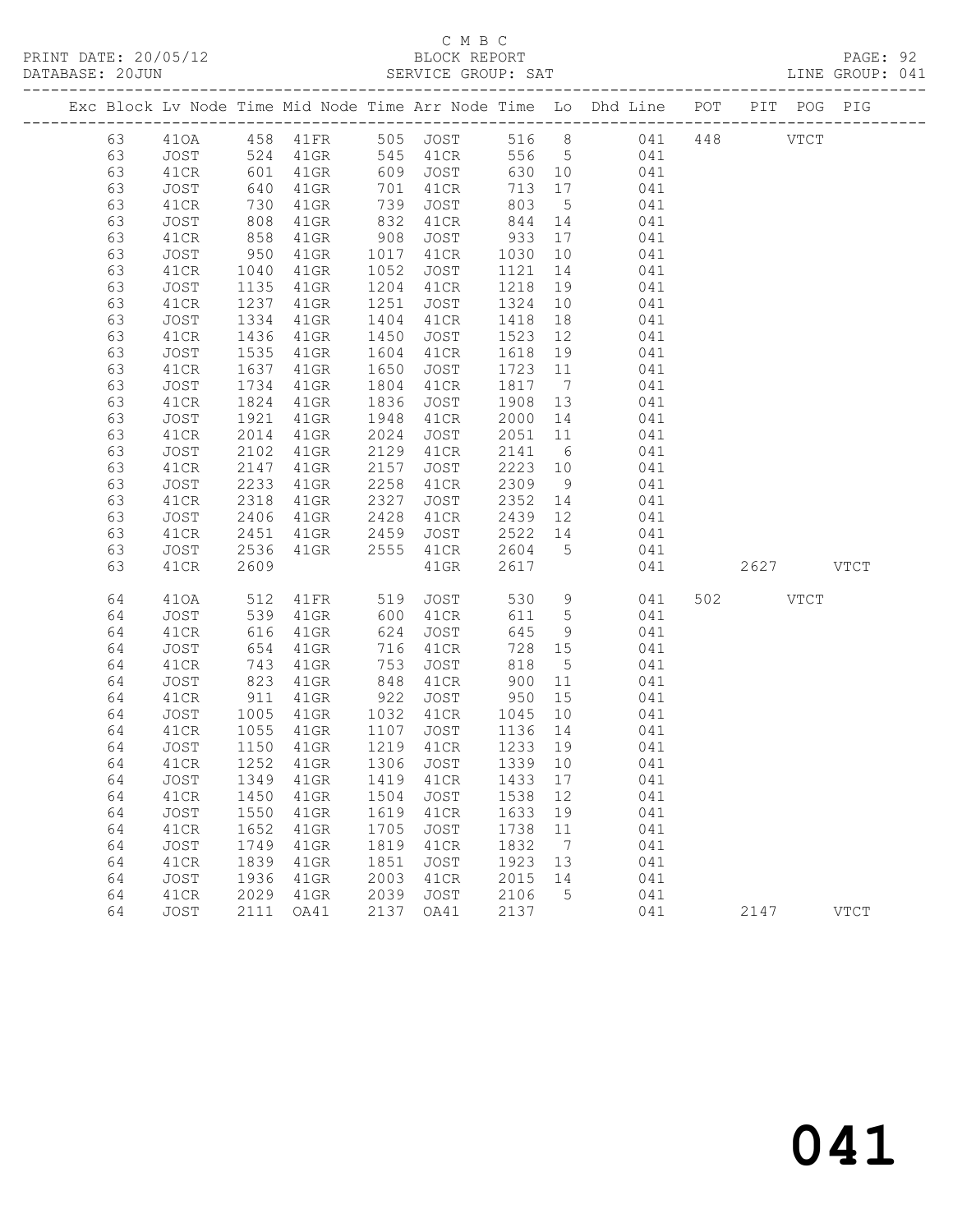# C M B C<br>BLOCK REPORT

PAGE: 93<br>LINE GROUP: 041

|    |      |                   |                   |                                                                                                        |                            |                    |                 | Exc Block Lv Node Time Mid Node Time Arr Node Time Lo Dhd Line POT PIT POG PIG |           |      |  |
|----|------|-------------------|-------------------|--------------------------------------------------------------------------------------------------------|----------------------------|--------------------|-----------------|--------------------------------------------------------------------------------|-----------|------|--|
| 65 |      |                   |                   |                                                                                                        |                            |                    |                 | 410A 432 41FR 439 JOST 450 5 041 422 VTCT                                      |           |      |  |
| 65 | JOST |                   | 455 41GR 516 41CR |                                                                                                        |                            |                    |                 | 526 5 041                                                                      |           |      |  |
| 65 | 41CR | 531<br>609        | 41GR              |                                                                                                        | 539    JOST<br>630    41CR | 600 9              |                 | 041                                                                            |           |      |  |
| 65 | JOST |                   | $41$ GR           |                                                                                                        |                            | 641                | $5\overline{)}$ | 041                                                                            |           |      |  |
| 65 | 41CR | 646               | $41$ GR           | 654                                                                                                    | JOST                       | 716                | 8 <sup>8</sup>  | 041                                                                            |           |      |  |
| 65 | JOST | 724<br>813        | 41GR              | $\begin{array}{c} \n \stackrel{1}{\cancel{0}} \\ \n 823 \\ \n \stackrel{1}{\cancel{0}} \n \end{array}$ | 746 41CR                   | 758                | 15              | 041                                                                            |           |      |  |
| 65 | 41CR |                   | $41$ GR           |                                                                                                        | JOST                       | 848                | 17              | 041                                                                            |           |      |  |
| 65 | JOST | 905               | 41GR              | 932                                                                                                    | 41CR                       | 945                | 11              | 041                                                                            |           |      |  |
| 65 | 41CR | 956               | $41$ GR           |                                                                                                        | 1007 JOST                  | 1035               | 15              | 041                                                                            |           |      |  |
| 65 | JOST | 1050              | $41$ GR           |                                                                                                        | 1117 41CR                  | 1131               | $7\overline{)}$ | 041                                                                            |           |      |  |
| 65 | 41CR | 1138              | 41GR              | 1151                                                                                                   | JOST                       | 1222               | 11              | 041                                                                            |           |      |  |
| 65 | JOST | 1233              | $41$ GR           |                                                                                                        | 1304 41CR                  | 1318               | 18              | 041                                                                            |           |      |  |
| 65 | 41CR | 1336              | $41$ GR           |                                                                                                        | 1351 JOST                  | 1423 12<br>1518 18 |                 | 041                                                                            |           |      |  |
| 65 | JOST | 1435              | 41GR              |                                                                                                        | 1504 41CR                  |                    |                 | 041                                                                            |           |      |  |
| 65 | 41CR | 1536              | 41GR              | 1550                                                                                                   | JOST 1623 11               |                    |                 | 041                                                                            |           |      |  |
| 65 | JOST | 1634              | 41GR              | 1704                                                                                                   | 41CR                       | 1717               | $6\overline{6}$ | 041                                                                            |           |      |  |
| 65 | 41CR | 1723              |                   |                                                                                                        | 41GR                       | 1736               |                 | 041                                                                            | 1746 VTCT |      |  |
| 66 | 41CR | 701<br>739<br>828 | 41GR              | 709                                                                                                    | JOST                       | 733                |                 | $6\overline{6}$<br>041                                                         |           | VTCT |  |
| 66 | JOST |                   | 41GR              | $801$<br>$838$                                                                                         | 41CR                       | 813 15<br>903 17   |                 | 041                                                                            |           |      |  |
| 66 | 41CR |                   | $41$ GR           |                                                                                                        | JOST                       |                    |                 | 041                                                                            |           |      |  |
| 66 | JOST | 920               | 41GR              | 947                                                                                                    | 41CR                       | 1000               | 10              | 041                                                                            |           |      |  |
| 66 | 41CR | 1010              | $41$ GR           | 1022                                                                                                   | JOST                       | 1050               | 15              | 041                                                                            |           |      |  |
| 66 | JOST | 1105              | $41$ GR           |                                                                                                        | 1132 41CR                  | 1146               | $\overline{7}$  | 041                                                                            |           |      |  |
| 66 | 41CR | 1153              | $41$ GR           |                                                                                                        | 1206 JOST                  | 1237 11            |                 | 041                                                                            |           |      |  |
| 66 | JOST | 1248              | $41$ GR           |                                                                                                        | 1319 41CR                  | 1333               | 18              | 041                                                                            |           |      |  |
| 66 | 41CR | 1351              | $41$ GR           | 1406                                                                                                   | JOST                       | 1438               | 12              | 041                                                                            |           |      |  |
| 66 | JOST | 1450              | $41$ GR           | 1519                                                                                                   | 41CR                       | 1533               | 18              | 041                                                                            |           |      |  |
| 66 | 41CR | 1551              | $41$ GR           | 1605                                                                                                   | JOST                       | 1638               | 11              | 041                                                                            |           |      |  |
| 66 | JOST | 1649              | $41$ GR           |                                                                                                        | 1719 41CR                  | 1732               | $\overline{7}$  | 041                                                                            |           |      |  |
| 66 | 41CR | 1739              | $41$ GR           | 1751                                                                                                   | JOST                       | 1823 11            |                 | 041                                                                            |           |      |  |
| 66 | JOST | 1834              | $41$ GR           | 1904                                                                                                   | 41CR                       | 1917               | 9               | 041                                                                            |           |      |  |
| 66 | 41CR | 1926              | $41$ GR           | 1937                                                                                                   | JOST                       | $2006$ 15          |                 | 041                                                                            |           |      |  |
| 66 | JOST | 2021              | $41$ GR           | 2048                                                                                                   | 41CR                       |                    |                 | 041                                                                            |           |      |  |
| 66 | 41CR | 2117              | 41GR              | 2127                                                                                                   | JOST                       | 2156               | $7\phantom{0}$  | 041                                                                            |           |      |  |
| 66 | JOST | 2203              | 41GR              | 2228                                                                                                   | 41CR                       | 2239               | - 9             | 041                                                                            |           |      |  |
| 66 | 41CR | 2248              | $41$ GR           | 2257                                                                                                   | JOST                       | 2322               | 14              | 041                                                                            |           |      |  |
| 66 | JOST | 2336              | 41GR              | 2358                                                                                                   | 41CR                       | 2409 12            |                 | 041                                                                            |           |      |  |
| 66 | 41CR | 2421              | 41GR              | 2429                                                                                                   | JOST 2452 14               |                    |                 | 041                                                                            |           |      |  |
| 66 | JOST | 2506              | 41GR              |                                                                                                        | 2525 41CR                  | 2534 5<br>2547     |                 | 041                                                                            |           |      |  |
| 66 | 41CR | 2539              |                   |                                                                                                        | $41$ GR                    | 2547               |                 | 041                                                                            | 2557 VTCT |      |  |

041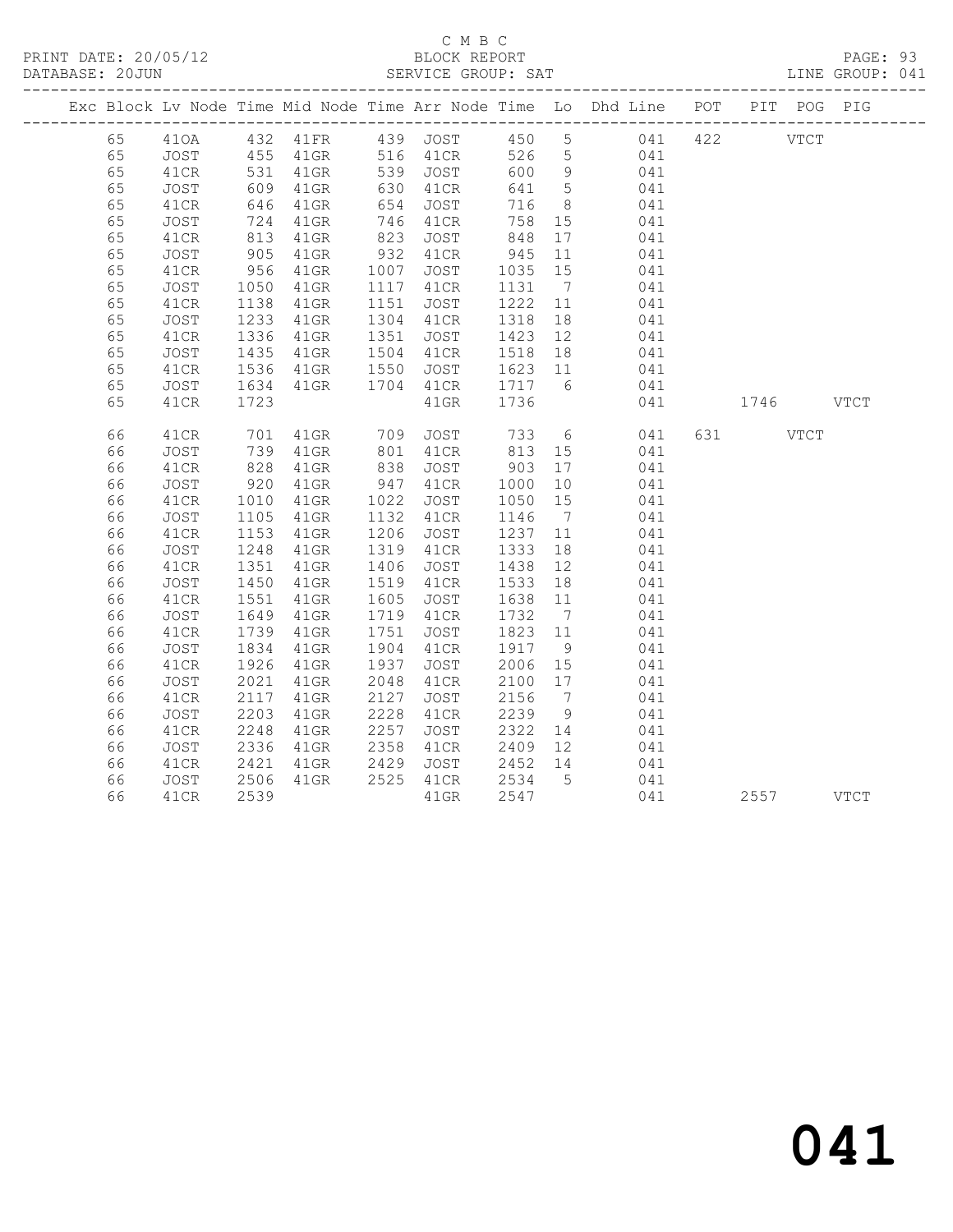### C M B C<br>BLOCK REPORT

PAGE: 94<br>LINE GROUP: 041

|    |             |      |          |      |             |        |                              | Exc Block Lv Node Time Mid Node Time Arr Node Time Lo Dhd Line POT PIT POG PIG |      |      |             |             |
|----|-------------|------|----------|------|-------------|--------|------------------------------|--------------------------------------------------------------------------------|------|------|-------------|-------------|
| 67 | 410A        |      | 804 41FR |      | 812 JOST    | 826 11 |                              | 041                                                                            | 754  |      | <b>VTCT</b> |             |
| 67 | <b>JOST</b> | 837  | $41$ GR  | 902  | 41CR        | 914    | 12                           | 041                                                                            |      |      |             |             |
| 67 | 41CR        | 926  | $41$ GR  | 937  | JOST        | 1005   | 15                           | 041                                                                            |      |      |             |             |
| 67 | JOST        | 1020 | 41GR     | 1047 | 41CR        | 1101   | 8 <sup>8</sup>               | 041                                                                            |      |      |             |             |
| 67 | 41CR        | 1109 | $41$ GR  | 1121 | JOST        | 1151   | 14                           | 041                                                                            |      |      |             |             |
| 67 | JOST        | 1205 | $41$ GR  | 1234 | 41CR        | 1248   | 19                           | 041                                                                            |      |      |             |             |
| 67 | 41CR        | 1307 | $41$ GR  | 1321 | JOST        | 1354   | 10                           | 041                                                                            |      |      |             |             |
| 67 | JOST        | 1404 | $41$ GR  | 1434 | 41CR        | 1448   | 17                           | 041                                                                            |      |      |             |             |
| 67 | 41CR        | 1505 | $41$ GR  | 1519 | JOST        | 1553   | 12                           | 041                                                                            |      |      |             |             |
| 67 | JOST        | 1605 | $41$ GR  | 1634 | 41CR        | 1648   | 19                           | 041                                                                            |      |      |             |             |
| 67 | 41CR        | 1707 | $41$ GR  | 1720 | JOST        | 1753   | 11                           | 041                                                                            |      |      |             |             |
| 67 | JOST        | 1804 | $41$ GR  | 1834 | 41CR        | 1847   | $7\overline{ }$              | 041                                                                            |      |      |             |             |
| 67 | 41CR        | 1854 | $41$ GR  | 1906 | JOST        | 1938   | 13                           | 041                                                                            |      |      |             |             |
| 67 | JOST        | 1951 | $41$ GR  | 2018 | 41CR        | 2030   | 12 <sup>°</sup>              | 041                                                                            |      |      |             |             |
| 67 | 41CR        | 2042 | $41$ GR  | 2052 | JOST        | 2121   | 11                           | 041                                                                            |      |      |             |             |
| 67 | JOST        | 2132 | $41$ GR  | 2159 | 41CR        | 2211   | 6                            | 041                                                                            |      |      |             |             |
| 67 | 41CR        | 2217 | $41$ GR  | 2227 | JOST        | 2253   | 13                           | 041                                                                            |      |      |             |             |
| 67 | JOST        | 2306 | $41$ GR  | 2328 | 41CR        | 2339   | 12 <sup>°</sup>              | 041                                                                            |      |      |             |             |
| 67 | 41CR        | 2351 | $41$ GR  | 2359 | JOST        | 2422   | 14                           | 041                                                                            |      |      |             |             |
| 67 | JOST        | 2436 | $41$ GR  | 2458 | 41CR        | 2509   | $5^{\circ}$                  | 041                                                                            |      |      |             |             |
| 67 | 41CR        | 2514 | $41$ GR  | 2522 | JOST        | 2551   | $5^{\circ}$                  | 041                                                                            |      |      |             |             |
| 67 | <b>JOST</b> | 2556 | OA41     | 2613 | OA41        | 2613   |                              | 041                                                                            |      | 2623 |             | <b>VTCT</b> |
| 68 | 41CR        | 1207 | 41GR     | 1221 | <b>JOST</b> | 1254   | 9                            | 041                                                                            | 1134 |      | <b>VTCT</b> |             |
| 68 | JOST        | 1303 | 41GR     | 1334 | 41CR        | 1348   | 18                           | 041                                                                            |      |      |             |             |
| 68 | 41CR        | 1406 | 41GR     | 1421 | JOST        | 1453   | 12                           | 041                                                                            |      |      |             |             |
| 68 | JOST        | 1505 | $41$ GR  | 1534 | 41CR        | 1548   | 18                           | 041                                                                            |      |      |             |             |
| 68 | 41CR        | 1606 | $41$ GR  | 1620 | JOST        | 1653   | 11                           | 041                                                                            |      |      |             |             |
| 68 | JOST        | 1704 | $41$ GR  | 1734 | 41CR        | 1747   | $7\phantom{.0}\phantom{.0}7$ | 041                                                                            |      |      |             |             |
| 68 | 41CR        | 1754 | $41$ GR  | 1806 | JOST        | 1838   | 11                           | 041                                                                            |      |      |             |             |
| 68 | JOST        | 1849 | 41GR     | 1918 | 41CR        | 1931   | 11                           | 041                                                                            |      |      |             |             |
| 68 | 41CR        | 1942 | 41GR     | 1952 | JOST        | 2021   | 15                           | 041                                                                            |      |      |             |             |
| 68 | <b>JOST</b> | 2036 | $41$ GR  | 2103 | 41CR        | 2115   | 5                            | 041                                                                            |      |      |             |             |
| 68 | 41CR        | 2120 |          |      | $41$ GR     | 2130   |                              | 041                                                                            |      | 2140 |             | <b>VTCT</b> |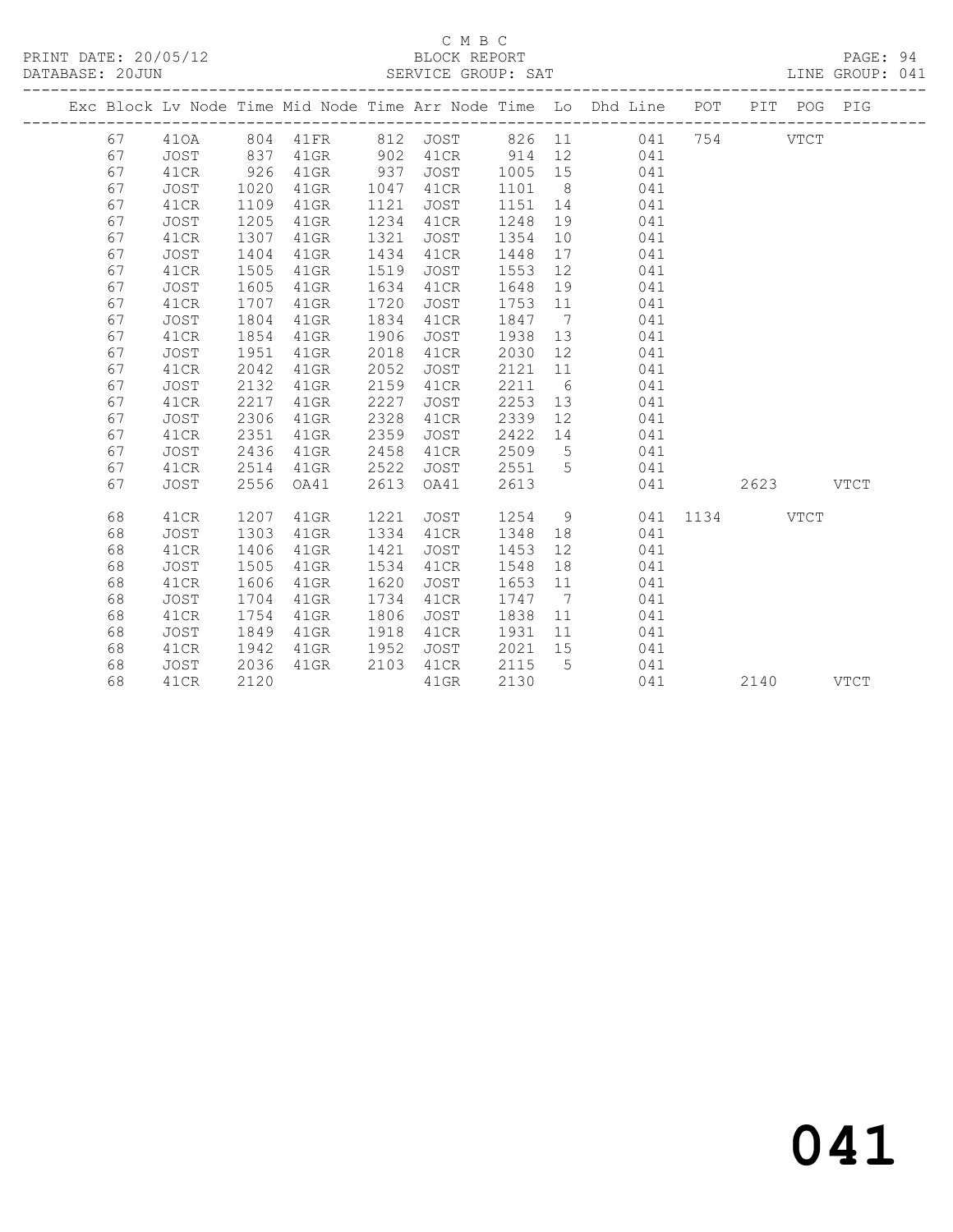|                | 16GR 16 AV & GRANVILLE<br>16GR 16 AV & GRANVILLE<br>4 AV & FIR<br>16LP UNIVERSITY LOOP VCST VANCOUVER COLLEGE STATION<br>16TIM 1 AV & FIR<br>16TIM 1 AV & FIR<br>16TIM 1 AV & FIR<br>16TIM 1 AV & FIR<br>16TIM 1 AV & FIR<br>16TIM 1 AV & FIR<br>1 |      |                                                         |             |                       |                 |                                                                                                                                        |              |      |     |     |  |
|----------------|----------------------------------------------------------------------------------------------------------------------------------------------------------------------------------------------------------------------------------------------------|------|---------------------------------------------------------|-------------|-----------------------|-----------------|----------------------------------------------------------------------------------------------------------------------------------------|--------------|------|-----|-----|--|
|                | Exc Block Lv Node Time Mid Node Time Arr Node Time Lo Dhd Line POT PIT POG PIG                                                                                                                                                                     |      |                                                         |             |                       |                 |                                                                                                                                        |              |      |     |     |  |
| $\mathbf{1}$   |                                                                                                                                                                                                                                                    |      |                                                         |             |                       |                 | VCST 716 4FIW ULP 745 22 084 651 VTC                                                                                                   |              |      |     |     |  |
| $\mathbf{1}$   |                                                                                                                                                                                                                                                    |      |                                                         |             |                       |                 |                                                                                                                                        |              |      |     |     |  |
| $\mathbf{1}$   |                                                                                                                                                                                                                                                    |      |                                                         |             |                       |                 |                                                                                                                                        |              |      |     |     |  |
| $\mathbf{1}$   | ULP 926                                                                                                                                                                                                                                            |      | 4FIE VCST 958                                           |             |                       |                 | 7 084                                                                                                                                  |              |      |     |     |  |
| $\mathbf{1}$   |                                                                                                                                                                                                                                                    |      | VCST 1005 4FIW ULP 1038<br>ULP 1043 4FIE VCST 1118      |             |                       |                 |                                                                                                                                        |              |      |     |     |  |
| $\mathbf{1}$   |                                                                                                                                                                                                                                                    |      |                                                         |             |                       |                 | $\begin{array}{ccc} 5 & 084 \\ 5 & 084 \end{array}$                                                                                    |              |      |     |     |  |
| $\mathbf{1}$   | VCST                                                                                                                                                                                                                                               | 1123 |                                                         |             |                       |                 | 15 084                                                                                                                                 |              |      |     |     |  |
| $\mathbf{1}$   | ULP                                                                                                                                                                                                                                                |      | 4FIW ULP 1202<br>4FIE VCST 1254<br>1217 4FIE            |             |                       | 9               | 084                                                                                                                                    |              |      |     |     |  |
| $\mathbf{1}$   | VCST                                                                                                                                                                                                                                               | 1303 | 4FIW ULP 1342                                           |             |                       | 5 <sup>5</sup>  | 084                                                                                                                                    |              |      |     |     |  |
| $\mathbf{1}$   | ULP                                                                                                                                                                                                                                                | 1347 |                                                         |             |                       |                 |                                                                                                                                        |              |      |     |     |  |
| $\mathbf{1}$   | VCST                                                                                                                                                                                                                                               |      | 1432 4FIW                                               |             |                       |                 | $\begin{array}{ccc} 7 & 084 \\ 5 & 084 \end{array}$                                                                                    |              |      |     |     |  |
| $\mathbf{1}$   | ULP                                                                                                                                                                                                                                                |      | 1517 4FIE                                               |             | <b>VCST</b> 1555      |                 | 8 084                                                                                                                                  |              |      |     |     |  |
| $\mathbf{1}$   | VCST                                                                                                                                                                                                                                               | 1603 |                                                         |             |                       |                 | $\begin{array}{c} 6 \\ 10 \end{array}$<br>084                                                                                          |              |      |     |     |  |
| $\mathbf{1}$   | ULP                                                                                                                                                                                                                                                | 1648 | 4 FIW ULP 1642<br>4 FIE VCST 1724                       |             |                       |                 | 084                                                                                                                                    |              |      |     |     |  |
| $\mathbf{1}$   | VCST                                                                                                                                                                                                                                               | 1734 | 4 FIW ULP 1809                                          |             |                       |                 | 21<br>084                                                                                                                              |              |      |     |     |  |
| $\mathbf{1}$   | ULP                                                                                                                                                                                                                                                | 1830 | $4$ FIE                                                 | VCST        | 1904                  | 10              | 084                                                                                                                                    |              |      |     |     |  |
| $\mathbf{1}$   | VCST                                                                                                                                                                                                                                               | 1914 | 4FIW ULP 1946                                           |             |                       |                 | $\begin{array}{ccc} 13 & 084 \end{array}$                                                                                              |              |      |     |     |  |
| $\mathbf{1}$   | ULP                                                                                                                                                                                                                                                | 2000 |                                                         |             |                       |                 | 12 084                                                                                                                                 |              |      |     |     |  |
| $\mathbf{1}$   | VCST                                                                                                                                                                                                                                               | 2046 |                                                         |             |                       |                 |                                                                                                                                        | 084 2135 VTC |      |     |     |  |
| $\sqrt{2}$     | ULP                                                                                                                                                                                                                                                |      | 4 FIE VCST 804<br>4 FIW ULP 845<br>736 4FIE<br>816 4FIW |             |                       |                 | $\begin{array}{ccc} 12 & \quad & 084 \\ 21 & \quad & 084 \end{array}$                                                                  |              | 714  | VTC |     |  |
| $\mathbf{2}$   | VCST                                                                                                                                                                                                                                               |      |                                                         |             |                       |                 |                                                                                                                                        |              |      |     |     |  |
| $\overline{c}$ | ULP                                                                                                                                                                                                                                                | 906  | $4$ FIE                                                 |             | VCST 938              |                 | $7\overline{ }$<br>084                                                                                                                 |              |      |     |     |  |
| $\overline{c}$ | VCST                                                                                                                                                                                                                                               | 945  | $4$ $F$ $I$ $W$                                         |             | ULP 1018              | $\overline{7}$  | 084                                                                                                                                    |              |      |     |     |  |
| $\mathbf{2}$   | ULP                                                                                                                                                                                                                                                |      | 1025 4FIE                                               |             | VCST 1058             | 6               | 084                                                                                                                                    |              |      |     |     |  |
| $\mathbf{2}$   | VCST                                                                                                                                                                                                                                               | 1104 | 4 F I W                                                 | ULP<br>VCST | 1140                  |                 | 21<br>084                                                                                                                              |              |      |     |     |  |
| $\sqrt{2}$     | ULP                                                                                                                                                                                                                                                | 1201 | 4FIE                                                    |             | 1238                  | 10              | 084                                                                                                                                    |              |      |     |     |  |
| $\mathbf{2}$   | VCST                                                                                                                                                                                                                                               | 1248 | 4FIW                                                    |             | ULP 1327              | $5\overline{)}$ | 084                                                                                                                                    |              |      |     |     |  |
| $\mathbf{2}$   | ULP                                                                                                                                                                                                                                                | 1332 | 4 F I E                                                 |             | VCST 1410<br>ULP 1457 |                 | 084                                                                                                                                    |              |      |     |     |  |
| $\overline{c}$ | VCST                                                                                                                                                                                                                                               | 1416 | $4$ $F$ $I$ $W$                                         |             |                       |                 | $\begin{array}{c} 6 \\ 5 \end{array}$<br>084                                                                                           |              |      |     |     |  |
| $\mathbf{2}$   | ULP                                                                                                                                                                                                                                                | 1502 | 4 F I E                                                 | VCST        | 1540                  |                 | 8 084                                                                                                                                  |              |      |     |     |  |
| $\sqrt{2}$     | VCST                                                                                                                                                                                                                                               | 1548 | 4FIW                                                    | ULP         | 1627                  | $7\overline{ }$ | 084                                                                                                                                    |              |      |     |     |  |
| $\overline{c}$ | ULP                                                                                                                                                                                                                                                |      | 1634 4FIE                                               |             | VCST 1710             |                 | $\begin{array}{ccc} \text{1} & \text{1} & \text{1} \\ \text{2} & \text{1} & \text{1} \\ \text{3} & \text{1} & \text{2} \\ \end{array}$ |              |      |     |     |  |
| $\overline{2}$ | VCST                                                                                                                                                                                                                                               | 1719 | 4 F I W                                                 |             | ULP 1754<br>VCST 1844 |                 | 16 084                                                                                                                                 |              |      |     |     |  |
| $\overline{2}$ | ULP                                                                                                                                                                                                                                                | 1810 | 4FIE                                                    |             |                       |                 | 084                                                                                                                                    |              | 1907 |     | VTC |  |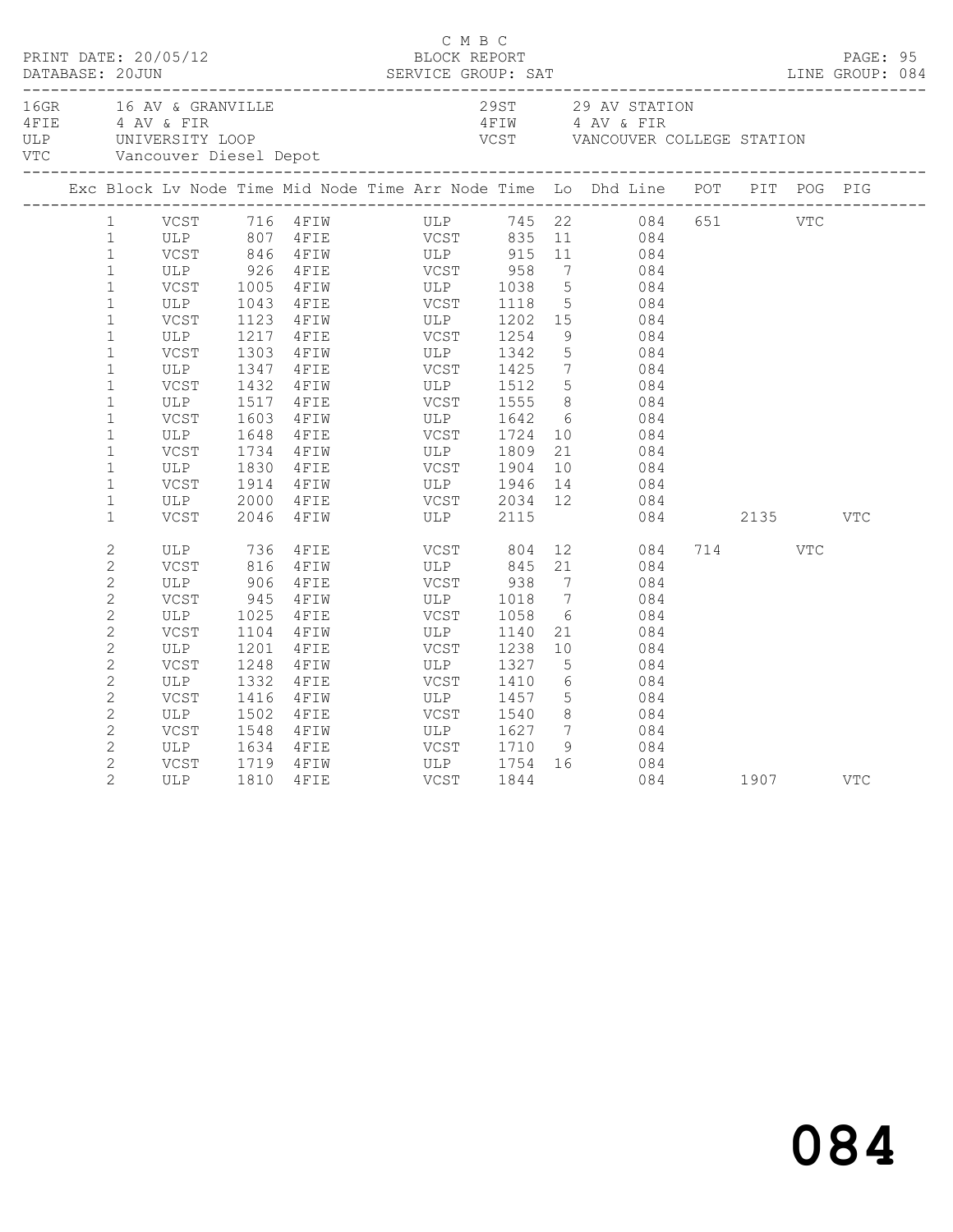PRINT DATE: 20/05/12<br>DATABASE: 20JUN

# C M B C<br>BLOCK REPORT<br>SERVICE GROUP: SAT

|                |                                                                                 |      |                       |  |                       |         |                 |                                                                                |      |              |            | PAGE: 96<br>LINE GROUP: 084 |  |
|----------------|---------------------------------------------------------------------------------|------|-----------------------|--|-----------------------|---------|-----------------|--------------------------------------------------------------------------------|------|--------------|------------|-----------------------------|--|
|                |                                                                                 |      |                       |  |                       |         |                 | Exc Block Lv Node Time Mid Node Time Arr Node Time Lo Dhd Line POT PIT POG PIG |      |              |            |                             |  |
| $\mathfrak{Z}$ |                                                                                 |      |                       |  |                       |         |                 |                                                                                |      |              |            |                             |  |
| 3              | $VCST$ 746                                                                      |      |                       |  |                       |         |                 | 4 FIW ULP 815 22 084                                                           |      |              |            |                             |  |
| $\mathfrak{Z}$ | ULP 837                                                                         |      |                       |  |                       |         |                 | 4 FIE VCST 907 9 084                                                           |      |              |            |                             |  |
| $\mathfrak{Z}$ |                                                                                 |      |                       |  |                       |         |                 |                                                                                |      |              |            |                             |  |
| $\mathfrak{Z}$ | $\begin{array}{cc}\n\text{VCST} & 916 \\ \text{ULP} & \text{100r}\n\end{array}$ |      |                       |  |                       |         |                 |                                                                                |      |              |            |                             |  |
| 3              | VCST                                                                            | 1045 |                       |  | 4FIW ULP              | 1118    | 23              | 084                                                                            |      |              |            |                             |  |
| 3              | ULP                                                                             | 1141 | $4$ FIE               |  | <b>VCST</b>           | 1218 15 |                 | 084                                                                            |      |              |            |                             |  |
| $\mathsf 3$    | VCST                                                                            | 1233 |                       |  | 4FIW ULP              | 1312    | 5 <sup>5</sup>  | 084                                                                            |      |              |            |                             |  |
| $\mathsf 3$    | ULP                                                                             | 1317 |                       |  |                       | 1355    | 6               | 084                                                                            |      |              |            |                             |  |
| 3              | VCST                                                                            | 1401 | 4FIE VCST<br>4FIW ULP |  |                       | 1442 5  |                 | 084                                                                            |      |              |            |                             |  |
| 3              | ULP                                                                             | 1447 |                       |  | 4 FIE VCST            | 1525 8  |                 | 084                                                                            |      |              |            |                             |  |
| 3              | VCST                                                                            | 1533 |                       |  | 4FIW ULP              | 1612 5  |                 | 084                                                                            |      |              |            |                             |  |
| $\mathsf 3$    | ULP                                                                             | 1617 | $4$ FIE               |  | VCST                  | 1657 7  |                 | 084                                                                            |      |              |            |                             |  |
| 3              | VCST                                                                            | 1704 | 4 F I W               |  | ULP                   | 1739    | 9               | 084                                                                            |      |              |            |                             |  |
| 3              | ULP                                                                             | 1748 |                       |  | 4 FIE VCST            | 1824    |                 | 20 084                                                                         |      |              |            |                             |  |
| $\mathfrak{Z}$ | VCST                                                                            | 1844 |                       |  | 4 FIW ULP             | 1916    |                 | 14 084                                                                         |      |              |            |                             |  |
| $\mathfrak{Z}$ | ULP                                                                             | 1930 |                       |  |                       | 2004 12 |                 | 084                                                                            |      |              |            |                             |  |
| $\mathfrak{Z}$ | VCST                                                                            | 2016 |                       |  | 4FIE VCST<br>4FIW ULP | 2045 15 |                 | 084                                                                            |      |              |            |                             |  |
| 3              | ULP                                                                             | 2100 |                       |  | 4FIE VCST             | 2134    |                 |                                                                                |      | 084 2157 VTC |            |                             |  |
| $\overline{4}$ | ULP                                                                             | 909  |                       |  | 16GR 929 29ST         |         |                 | 956 6 033                                                                      |      | 847 VTC      |            |                             |  |
| 4              | 29ST                                                                            | 1002 |                       |  |                       | 1053 10 |                 | 033                                                                            |      |              |            |                             |  |
| 4              | ULP                                                                             | 1103 | $4$ FIE               |  | VCST                  | 1138    | $5^{\circ}$     | 084                                                                            |      |              |            |                             |  |
| 4              | VCST                                                                            | 1143 | 4 F I W               |  | ULP                   | 1222    | 10              | 084                                                                            |      |              |            |                             |  |
| 4              | ULP                                                                             | 1232 | 4FIE                  |  | VCST                  | 1309    | 9               | 084                                                                            |      |              |            |                             |  |
| $\overline{4}$ | VCST                                                                            | 1318 | 4FIW                  |  | ULP                   | 1357 5  |                 | 084                                                                            |      |              |            |                             |  |
| $\overline{4}$ | ULP                                                                             | 1402 | 4FIE VCST             |  |                       | 1440    | $7\overline{ }$ | 084                                                                            |      |              |            |                             |  |
| 4              | VCST                                                                            | 1447 | $4$ FIW               |  | ULP                   | 1527 5  |                 | 084                                                                            |      |              |            |                             |  |
| 4              | ULP                                                                             | 1532 | $4$ FIE               |  | VCST                  | 1612 6  |                 | 084                                                                            |      |              |            |                             |  |
| $\overline{4}$ | VCST                                                                            | 1618 | $4$ FIW               |  | ULP                   | 1657 6  |                 | 084                                                                            |      |              |            |                             |  |
| $\overline{4}$ | ULP                                                                             | 1703 |                       |  | 4FIE VCST             |         |                 | 1739 10 084                                                                    |      |              |            |                             |  |
| 4              | VCST                                                                            | 1749 |                       |  | 4 FIW ULP             | 1824    |                 | 26 084                                                                         |      |              |            |                             |  |
| 4              | ULP                                                                             | 1850 | 4FIE                  |  | VCST                  | 1924    |                 |                                                                                |      | 084 1947 VTC |            |                             |  |
| 5              |                                                                                 |      | ULP 945 4FIE VCST     |  |                       |         |                 | 1018 7 084                                                                     |      | 923 — 100    | VTC        |                             |  |
| 5              | VCST                                                                            |      | 1025 4FIW ULP         |  |                       |         |                 | 1058 23 084                                                                    |      |              |            |                             |  |
| 5              | ULP                                                                             | 1121 | 4 F I E               |  | VCST                  | 1158    | $5^{\circ}$     | 084                                                                            |      |              |            |                             |  |
| 5              |                                                                                 |      | VCST 1203 4FIW        |  | ULP 1242 5            |         |                 | 084                                                                            |      |              |            |                             |  |
| $\mathsf S$    | ULP                                                                             | 1247 | 4FIE                  |  | VCST                  | 1324    | 8               | 084                                                                            |      |              |            |                             |  |
| 5              | VCST                                                                            | 1332 | 4FIW                  |  | ULP                   | 1412    | 5               | 084                                                                            |      |              |            |                             |  |
| $\mathsf S$    | ULP                                                                             | 1417 | 4FIE                  |  | VCST                  | 1455    | 8               | 084                                                                            |      |              |            |                             |  |
| $\mathsf S$    | VCST                                                                            | 1503 | 4FIW                  |  | ULP                   | 1542    | 5               | 084                                                                            |      |              |            |                             |  |
| $\mathsf S$    | ULP                                                                             | 1547 | 4FIE                  |  | $_{\rm VCST}$         | 1627    | 6               | 084                                                                            |      |              |            |                             |  |
| 5              | VCST                                                                            | 1633 | 4FIW                  |  | ULP                   | 1712    | 6               | 084                                                                            |      |              |            |                             |  |
| 5              | ULP                                                                             | 1718 | 4FIE                  |  | <b>VCST</b>           | 1754    |                 | 084                                                                            |      | 1817         |            | <b>VTC</b>                  |  |
| 6              | VCST                                                                            | 1218 | 4FIW                  |  | ULP                   | 1257    | 5               | 084                                                                            | 1148 |              | <b>VTC</b> |                             |  |
| 6              | ULP                                                                             | 1302 | 4FIE                  |  | VCST                  | 1340    | 7               | 084                                                                            |      |              |            |                             |  |
| 6              | VCST                                                                            | 1347 | 4FIW                  |  | ULP                   | 1427    | 5               | 084                                                                            |      |              |            |                             |  |
| 6              | ULP                                                                             | 1432 | 4FIE                  |  | VCST                  | 1510    | 8               | 084                                                                            |      |              |            |                             |  |
| 6              | VCST                                                                            | 1518 | 4FIW                  |  | ULP                   | 1557    | 5               | 084                                                                            |      |              |            |                             |  |
| 6              | ULP                                                                             | 1602 | 4FIE                  |  | $_{\rm VCST}$         | 1642    | 6               | 084                                                                            |      |              |            |                             |  |
| 6              | VCST                                                                            | 1648 | 4FIW                  |  | ULP                   | 1725    | 8               | 084                                                                            |      |              |            |                             |  |
| 6              | ULP                                                                             | 1733 | 4FIE                  |  | VCST                  | 1809    | 5               | 084                                                                            |      |              |            |                             |  |
| 6              | VCST                                                                            | 1814 | 4FIW                  |  | ULP                   | 1847    | 22              | 084                                                                            |      |              |            |                             |  |
| 6              | ULP                                                                             | 1909 | 4FIE                  |  | $_{\rm VCST}$         | 1943    | 5               | 084                                                                            |      |              |            |                             |  |
| 6              | VCST                                                                            | 1948 | 4FIW                  |  | ULP                   | 2017    | 13              | 084                                                                            |      |              |            |                             |  |

084